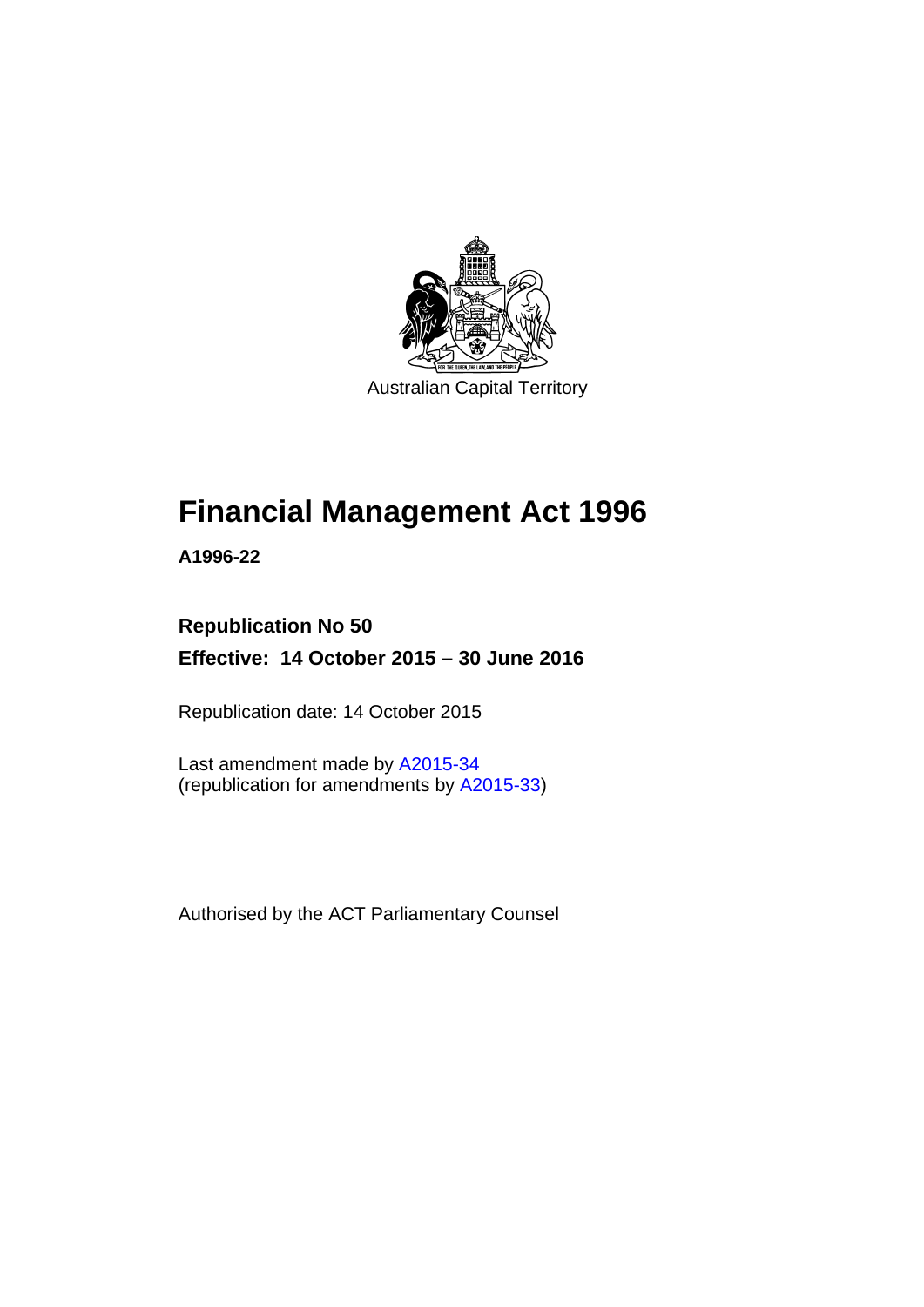### **About this republication**

### **The republished law**

This is a republication of the *Financial Management Act 1996* (including any amendment made under the *[Legislation Act 2001](http://www.legislation.act.gov.au/a/2001-14)*, part 11.3 (Editorial changes)) as in force on 14 October 2015*.*  It also includes any commencement, amendment, repeal or expiry affecting this republished law to 14 October 2015.

The legislation history and amendment history of the republished law are set out in endnotes 3 and 4.

### **Kinds of republications**

The Parliamentary Counsel's Office prepares 2 kinds of republications of ACT laws (see the ACT legislation register at [www.legislation.act.gov.au](http://www.legislation.act.gov.au/)):

- authorised republications to which the *[Legislation Act 2001](http://www.legislation.act.gov.au/a/2001-14)* applies
- unauthorised republications.

The status of this republication appears on the bottom of each page.

### **Editorial changes**

The *[Legislation Act 2001](http://www.legislation.act.gov.au/a/2001-14)*, part 11.3 authorises the Parliamentary Counsel to make editorial amendments and other changes of a formal nature when preparing a law for republication. Editorial changes do not change the effect of the law, but have effect as if they had been made by an Act commencing on the republication date (see *[Legislation Act 2001](http://www.legislation.act.gov.au/a/2001-14)*, s 115 and s 117). The changes are made if the Parliamentary Counsel considers they are desirable to bring the law into line, or more closely into line, with current legislative drafting practice.

This republication does not include amendments made under part 11.3 (see endnote 1).

### **Uncommenced provisions and amendments**

If a provision of the republished law has not commenced, the symbol  $\mathbf{U}$  appears immediately before the provision heading. Any uncommenced amendments that affect this republished law are accessible on the ACT legislation register [\(www.legislation.act.gov.au\)](http://www.legislation.act.gov.au/). For more information, see the home page for this law on the register.

### **Modifications**

If a provision of the republished law is affected by a current modification, the symbol  $\mathbf{M}$ appears immediately before the provision heading. The text of the modifying provision appears in the endnotes. For the legal status of modifications, see the *[Legislation Act 2001](http://www.legislation.act.gov.au/a/2001-14)*, section 95.

### **Penalties**

At the republication date, the value of a penalty unit for an offence against this law is \$150 for an individual and \$750 for a corporation (see *[Legislation Act 2001](http://www.legislation.act.gov.au/a/2001-14)*, s 133).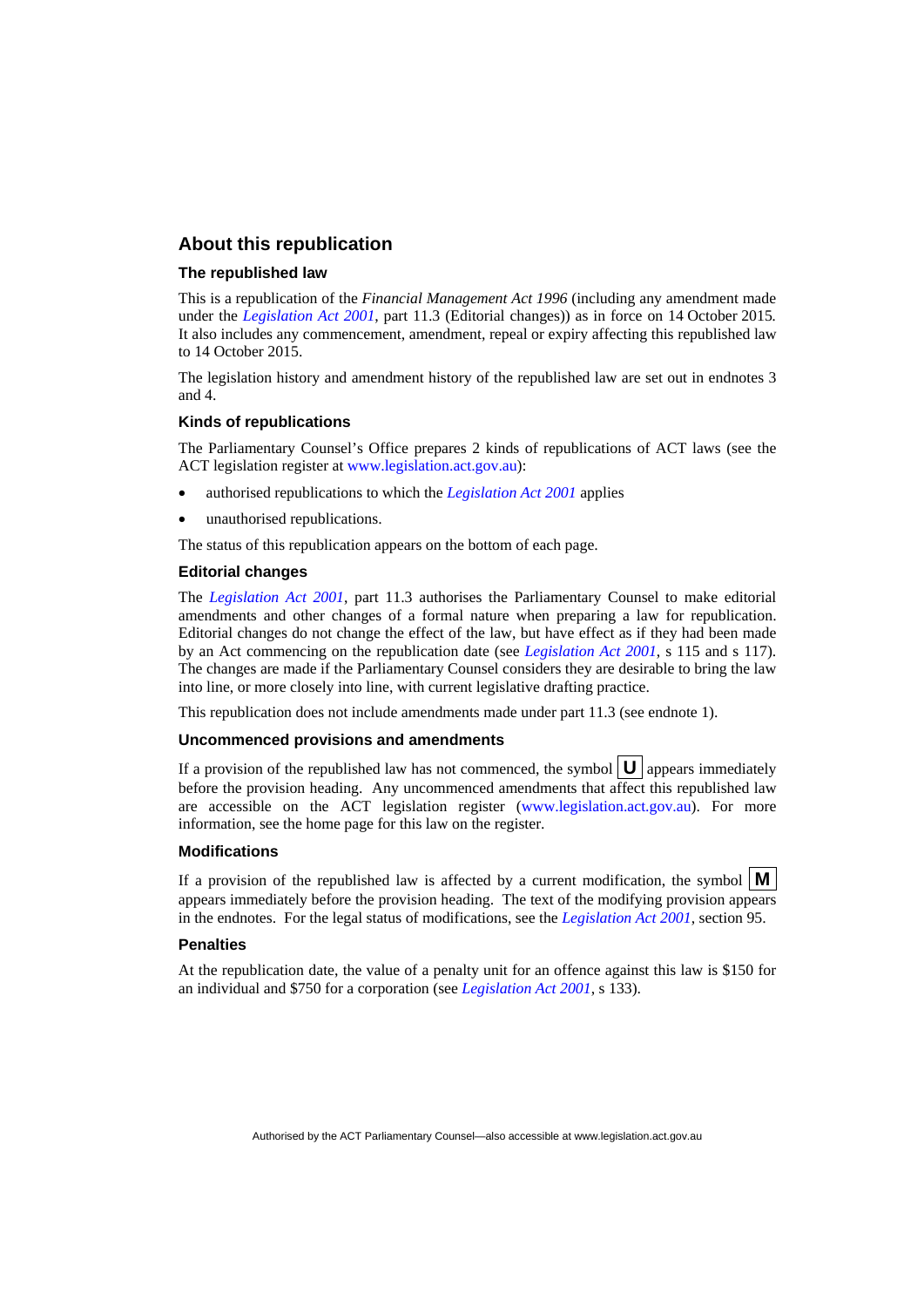

# **Financial Management Act 1996**

# **Contents**

|                     |                                                                                              | Page       |
|---------------------|----------------------------------------------------------------------------------------------|------------|
| Part 1              | <b>Preliminary</b>                                                                           |            |
| 1                   | Name of Act                                                                                  | 2          |
| 2                   | Act subject to Territory Superannuation Provision Protection Act                             | 2          |
| 3                   | Dictionary                                                                                   | 2          |
| 3A                  | <b>Notes</b>                                                                                 | 2          |
| 3B                  | Declaration that certain bodies are not territory authorities for Act                        | 3          |
| 4                   | Application of pts 2 to 5—Office of the Legislative Assembly and<br>officers of the Assembly | 3          |
| Part 2              | <b>Budget management</b>                                                                     |            |
| <b>Division 2.1</b> | <b>Appropriations and budgets</b>                                                            |            |
| 5                   | Timing of first Appropriation Bill for financial year                                        | 5          |
| 6                   | Necessity for appropriation                                                                  | 5          |
| 7                   | Payments authorised on lapse of appropriation                                                | 5          |
| 8                   | Form of appropriations                                                                       | 6          |
| <b>R50</b>          | <b>Financial Management Act 1996</b>                                                         | contents 1 |
| 14/10/15            | Effective: 14/10/15-30/06/16                                                                 |            |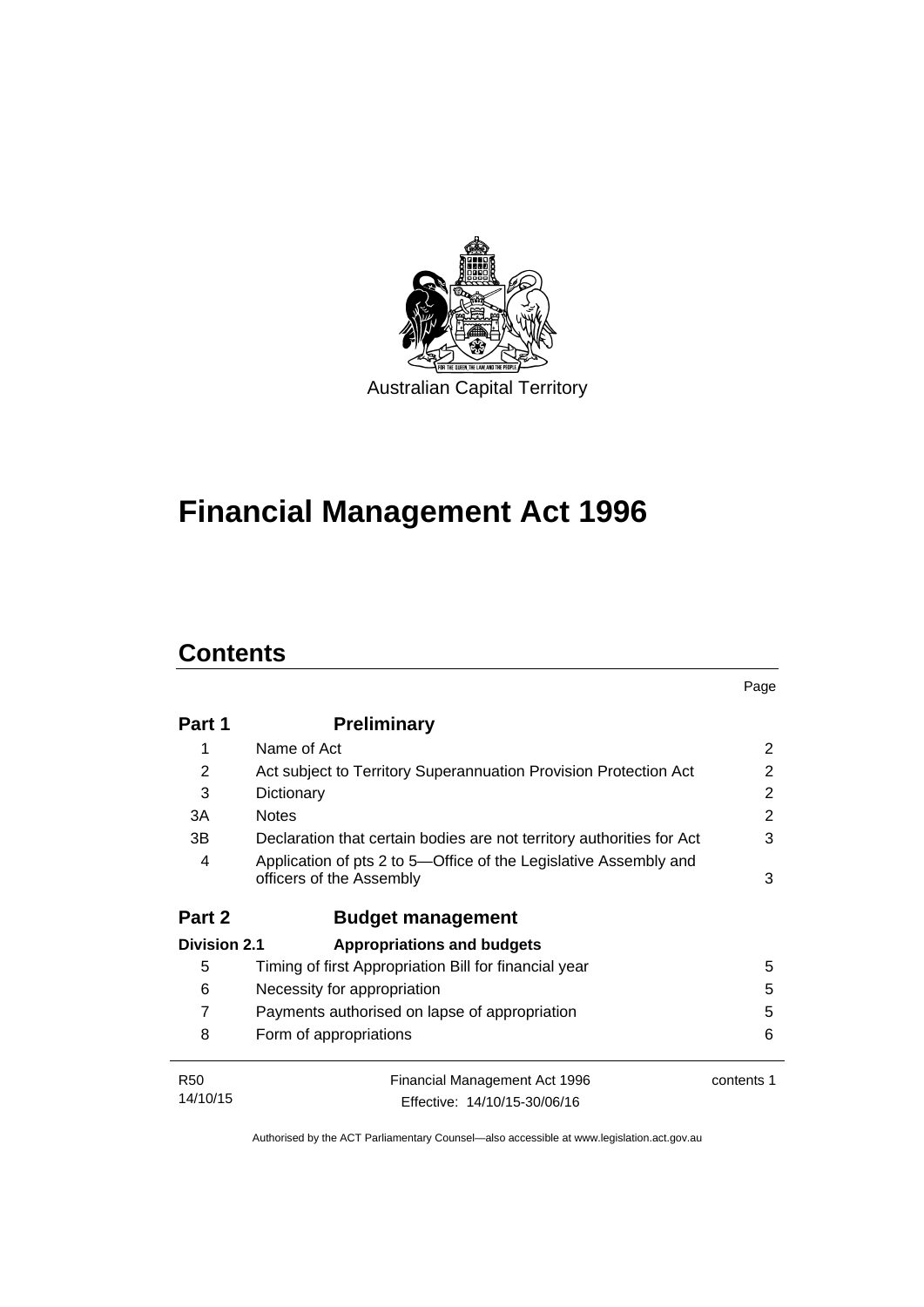### **Contents**

| 9          | Net appropriations for outputs                                                    | Page<br>6      |
|------------|-----------------------------------------------------------------------------------|----------------|
| 9A         | Net appropriations for capital injections                                         | $\overline{7}$ |
| 9B         | Appropriations for payments on behalf of Territory to be net<br>appropriations    | 7              |
| 10         | <b>Budget papers</b>                                                              | $\overline{7}$ |
| 11         | <b>Territory budgets</b>                                                          | 8              |
| 11A        | Financial policy objectives and strategies statement                              | 11             |
| 12         | Directorate budgets                                                               | 12             |
| 12A        | Territory authority and territory-owned corporation budgets                       | 13             |
| 13         | Supplementary budget papers                                                       | 15             |
| 13A        | Amendment of budgets for supplementary appropriation                              | 16             |
| 14         | Transfer of funds between appropriations                                          | 16             |
| 14A        | Transfer of funds from capital injection appropriation to other<br>appropriations | 17             |
| 14B        | Transfer of funds from other appropriations to capital injection<br>appropriation | 18             |
| 15         | Transfer of funds within appropriations                                           | 18             |
| 15A        | Reclassification of certain appropriations                                        | 19             |
| 16         | Transfer of functions to another entity                                           | 19             |
| 16A        | Appropriation for accrued employee entitlements                                   | 20             |
| 16B        | Rollover of undisbursed appropriation                                             | 20             |
| 17         | Variation of appropriations for Commonwealth grants                               | 22             |
| 17A        | Variations of appropriations for certain payments to Commonwealth                 | 23             |
| 18         | Treasurer's advance                                                               | 24             |
| 18A        | Treasurer's advance-payment pending supplementary appropriation                   | 25             |
| 18B        | Treasurer's advance-reduction of amounts                                          | 26             |
| 18C        | Assembly to be told about Treasurer's advance                                     | 26             |
| 19         | Refunds of payments made without liability                                        | 27             |
| 19A        | Payments for Territory GST liabilities                                            | 28             |
| 19AA       | Payments for Territory GST administration costs                                   | 28             |
| 19B        | Authorisation of appropriation for certain Commonwealth grants                    | 28             |
| 19C        | Amendment of capital injection conditions                                         | 29             |
| 19D        | Amendment of performance criteria                                                 | 30             |
| 20         | Recommended appropriation for Office of the Legislative Assembly                  | 32             |
| 20AA       | Appropriation for Office of the Legislative Assembly                              | 32             |
| contents 2 | Financial Management Act 1996                                                     | <b>R50</b>     |

Effective: 14/10/15-30/06/16

Authorised by the ACT Parliamentary Counsel—also accessible at www.legislation.act.gov.au

14/10/15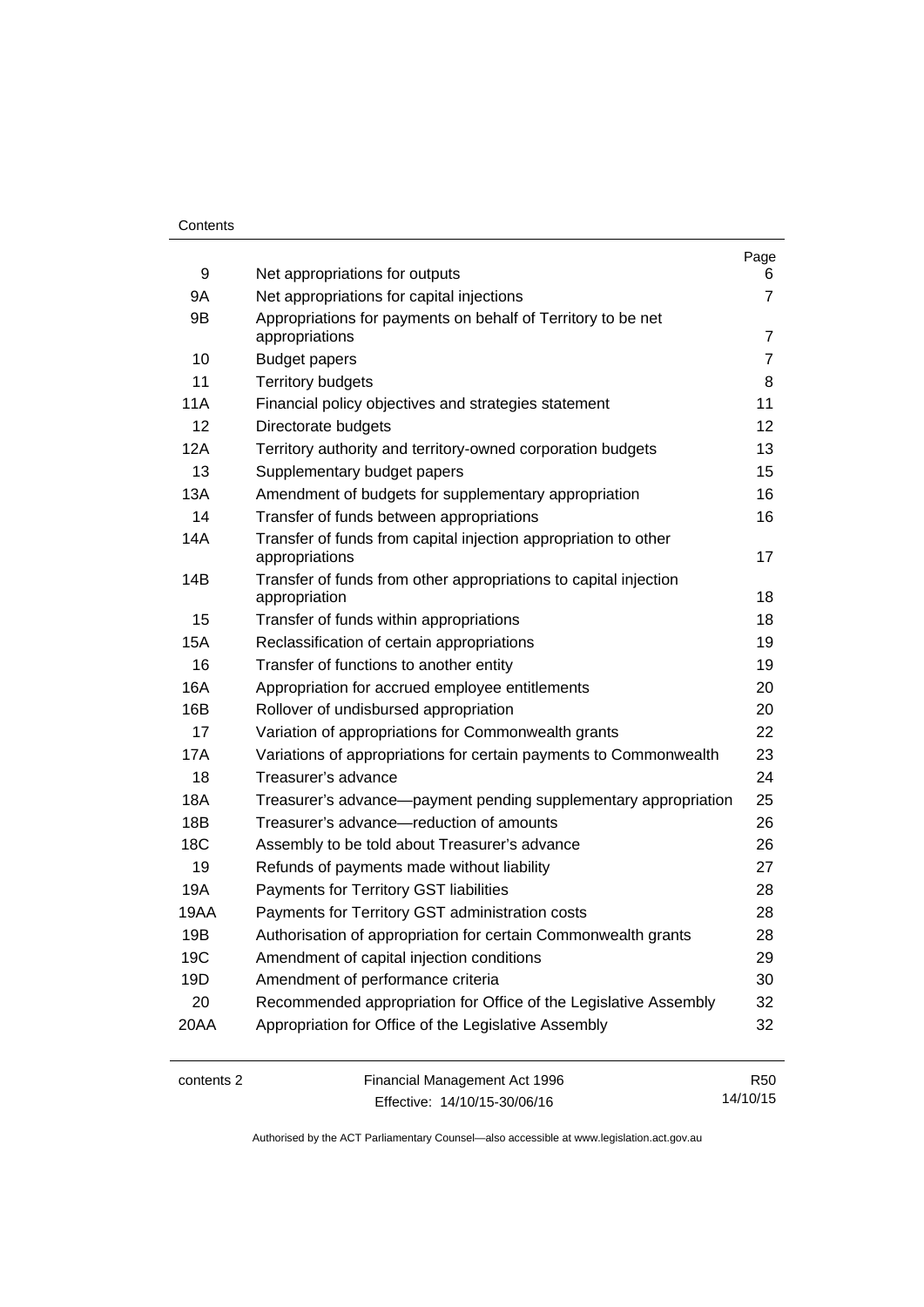|                     |                                                                                 | Contents |
|---------------------|---------------------------------------------------------------------------------|----------|
|                     |                                                                                 | Page     |
| 20AB                | Recommended appropriation for officers of the Assembly                          | 33       |
| 20AC                | Appropriation for officers of the Assembly                                      | 33       |
| <b>Division 2.2</b> | <b>Budget reviews and pre-election updates</b>                                  |          |
| 20A                 | <b>Budget review</b>                                                            | 34       |
| 20B                 | Purpose and contents of budget review                                           | 34       |
| 20 <sub>C</sub>     | Pre-election budget update                                                      | 35       |
| 20D                 | Purpose and contents of pre-election budget update                              | 36       |
| Part 3              | <b>Financial reports</b>                                                        |          |
| <b>Division 3.1</b> | <b>Financial reports of the Territory</b>                                       |          |
| 21                  | Meaning of the Territory in div 3.1                                             | 38       |
| 22                  | Annual financial statements of the Territory                                    | 38       |
| 23                  | Responsibility for annual financial statements                                  | 38       |
| 24                  | Audit of annual financial statements                                            | 39       |
| 25                  | Presentation of annual financial statements to Legislative Assembly             | 40       |
| 26                  | Periodic financial statements                                                   | 40       |
| <b>Division 3.2</b> | Financial reports and performance statements of<br>directorates                 |          |
| 27                  | Annual financial statements of directorates                                     | 41       |
| 28                  | Responsibility for annual financial statements of directorates                  | 42       |
| 29                  | Audit of financial statements of directorates                                   | 43       |
| 30                  | Directorate annual financial statements to be included in annual<br>reports etc | 43       |
| 30A                 | Statements of performance of directorates                                       | 43       |
| 30B                 | Responsibility for directorate statements of performance                        | 44       |
| 30C                 | Scrutiny of directorate statements of performance                               | 45       |
| 30 <sub>D</sub>     | Directorate statements of performance to be included in annual reports          |          |
|                     | etc                                                                             | 45       |
| 30E                 | Half-yearly directorate performance reports                                     | 45       |
| Part 4              | <b>Financial management responsibilities of</b>                                 |          |
|                     | directors-general of directorates                                               |          |
| 31                  | Responsibilities of directors-general of directorates                           | 47       |
| 31A                 | Directors-general may enter into contracts etc                                  | 48       |

| R <sub>50</sub> | Financial Management Act 1996 | contents 3 |
|-----------------|-------------------------------|------------|
| 14/10/15        | Effective: 14/10/15-30/06/16  |            |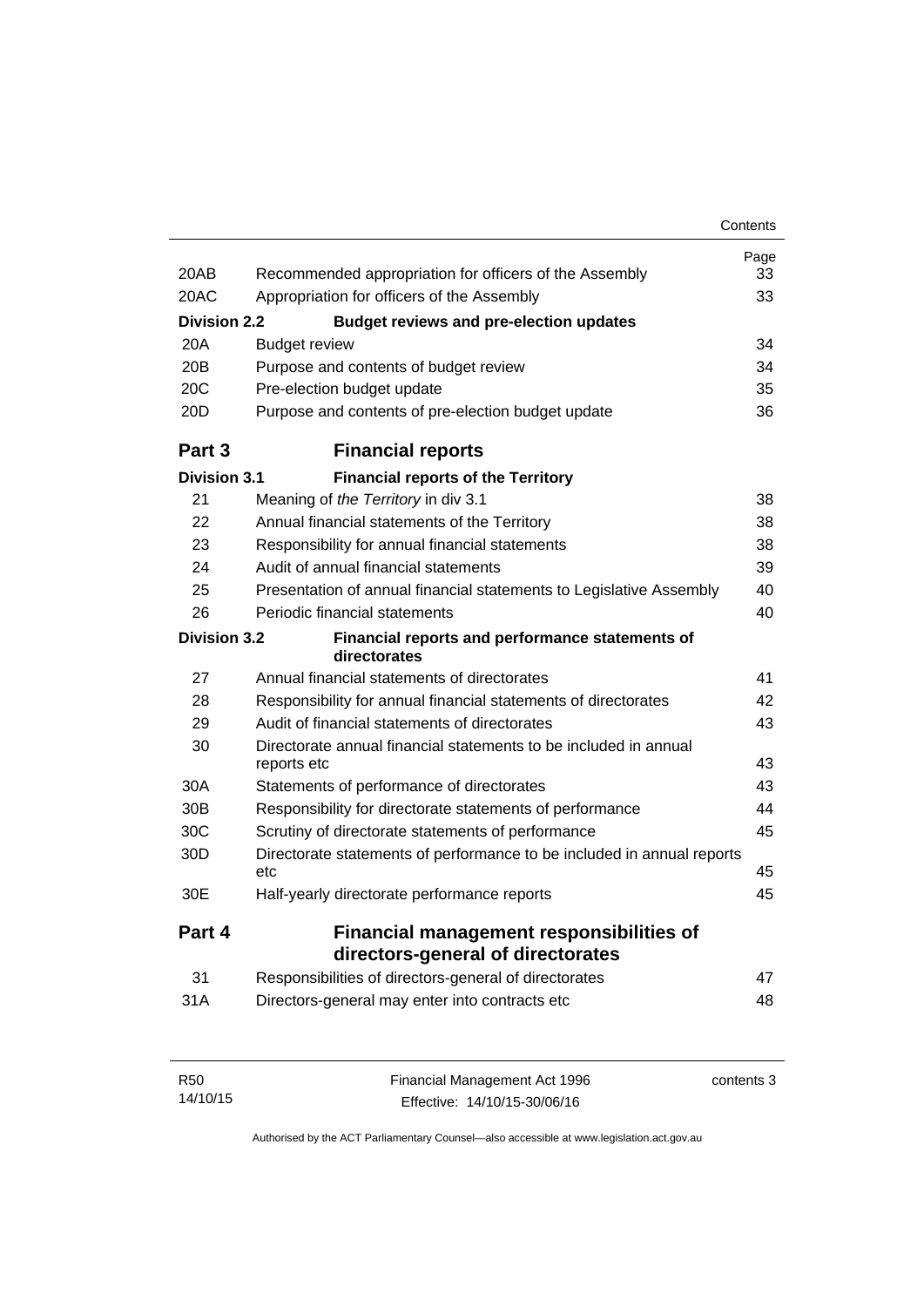### **Contents**

|        |                                                                                     | Page |
|--------|-------------------------------------------------------------------------------------|------|
| Part 5 | <b>Banking and investment</b>                                                       |      |
| 32     | Agreement for the conduct of banking for Territory                                  | 50   |
| 33     | Territory banking account                                                           | 50   |
| 34     | Directorate banking accounts                                                        | 50   |
| 34A    | Transfer of directorate banking account                                             | 51   |
| 34B    | End of year balances of directorate banking accounts                                | 52   |
| 35     | Payments into banking accounts                                                      | 52   |
| 36     | Transfer following change in directorate responsibilities                           | 52   |
| 36A    | Transfers from directorate banking accounts to territory banking<br>account         | 53   |
| 37     | Payments from territory banking account                                             | 53   |
| 37A    | Payments into territory banking account                                             | 54   |
| 38     | Investment of certain public money                                                  | 54   |
| Part 6 | <b>Borrowing and guarantees</b>                                                     |      |
| 39     | Power of Territory to borrow                                                        | 56   |
| 40     | Treasurer may borrow on behalf of Territory                                         | 56   |
| 41     | Power of territory authorities to borrow                                            | 56   |
| 42     | Borrowings by territory authorities to be approved                                  | 56   |
| 43     | Territory authorities may give security                                             | 57   |
| 44     | Power to approve borrowings not delegable                                           | 57   |
| 45     | Loans to be paid into territory banking account                                     | 57   |
| 46     | Payments by Treasurer                                                               | 57   |
| 47     | <b>Guarantees by Territory</b>                                                      | 57   |
| Part 7 | <b>Trust money</b>                                                                  |      |
| 49     | Identity of trust money                                                             | 59   |
| 50     | Administration of trust money                                                       | 59   |
| 51     | Directorate trust banking accounts                                                  | 59   |
| 51A    | Transfer of directorate trust banking accounts                                      | 60   |
| 51B    | Transfers between trust banking accounts-changes in directorate<br>responsibilities | 60   |
| 51C    | Transfers between trust banking accounts-investment                                 | 61   |
| 52     | Transfers between trust banking account and territory banking account               | 61   |
| 53     | Investment of trust money                                                           | 61   |
|        |                                                                                     |      |

contents 4 Financial Management Act 1996 Effective: 14/10/15-30/06/16

R50 14/10/15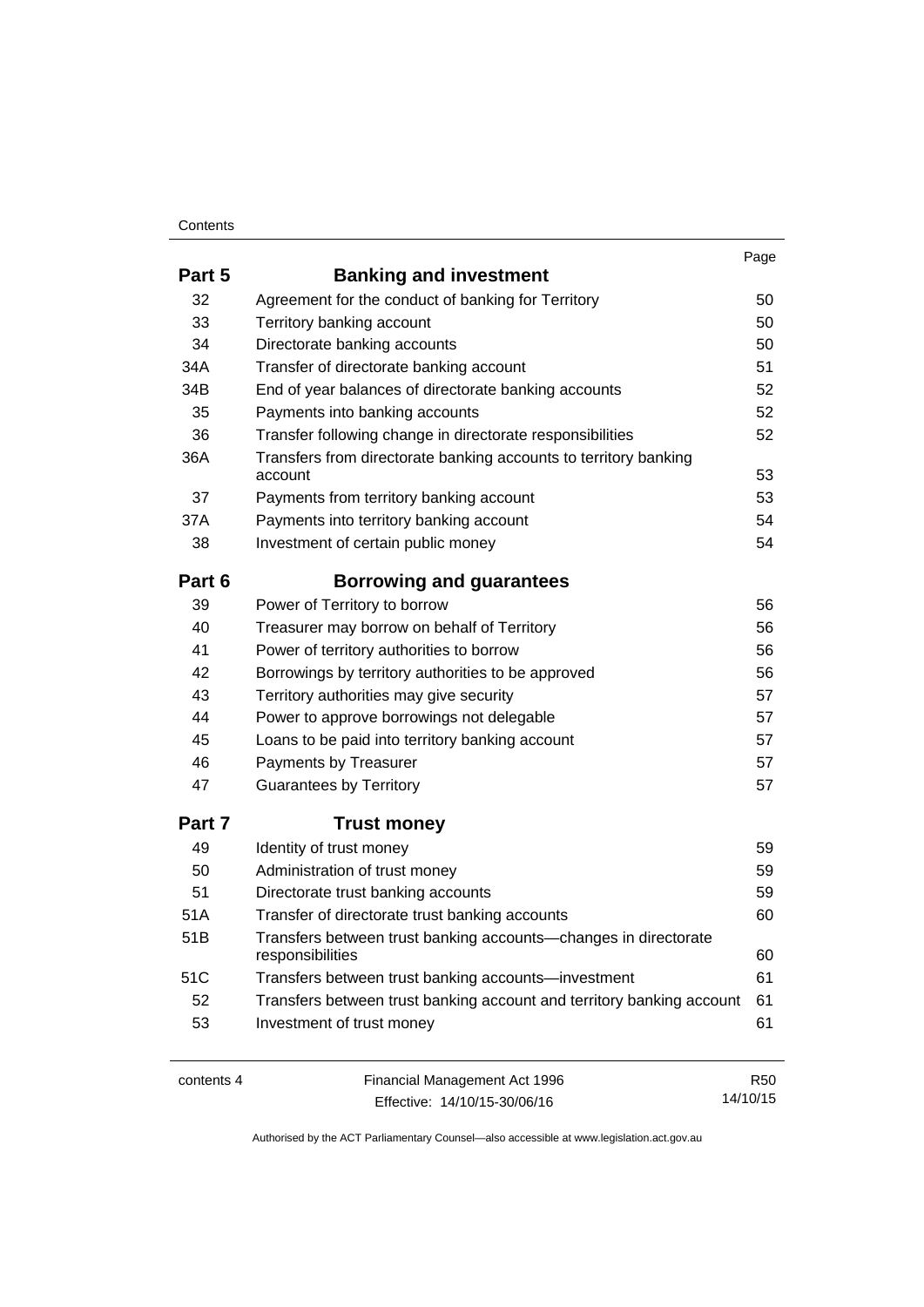| 53A                 | Unclaimed trust money                                                                               | Page<br>61 |
|---------------------|-----------------------------------------------------------------------------------------------------|------------|
| 53B                 | Reviewable decision notices                                                                         | 63         |
| 53C                 | Applications for review                                                                             | 63         |
| Part 8              | <b>Financial provisions for territory authorities</b>                                               |            |
| 54                  | Application-pt 8                                                                                    | 64         |
| 55                  | Responsibilities of chief executive officers of territory authorities                               | 64         |
| 56                  | Responsibilities of governing boards of territory authorities                                       | 66         |
| 57                  | Banking accounts of territory authorities                                                           | 67         |
| 58                  | Investment by territory authorities                                                                 | 68         |
| 59                  | Borrowing by territory authorities                                                                  | 69         |
| 60                  | Guarantees by territory authorities                                                                 | 70         |
| 61                  | Territory authority statements of intent                                                            | 70         |
| 62                  | Presentation of statements of intent of territory authorities                                       | 72         |
| 63                  | Annual financial statements of territory authorities                                                | 72         |
| 64                  | Responsibility for annual financial statements of territory authorities                             | 73         |
| 65                  | Audit of annual financial statements of territory authorities                                       | 74         |
| 66                  | Annual financial statements of territory authorities to be included in<br>annual reports etc        | 74         |
| 67                  | Treasurer may require interim financial statements etc for territory<br>authorities                 | 74         |
| 68                  | Statements of performance of territory authorities                                                  | 75         |
| 69                  | Responsibility for territory authority statements of performance                                    | 76         |
| 70                  | Scrutiny of territory authority statements of performance                                           | 77         |
| 71                  | Territory authority statements of performance to be included in annual<br>reports etc               | 77         |
| Part 9              | Governance of territory authorities                                                                 |            |
| <b>Division 9.1</b> | <b>Definitions and important concepts</b>                                                           |            |
| 72                  | Definitions-pt 9                                                                                    | 78         |
| 73                  | Nature of relevant territory authorities                                                            | 79         |
| 74                  | Powers of territory authorities generally                                                           | 80         |
| 75                  | Execution of documents and assumptions people dealing with relevant<br>territory authority may make | 81         |
| 76                  | Governing board of territory authority                                                              | 82         |
| 77                  | Role of governing board                                                                             | 82         |
| <b>R50</b>          | Financial Management Act 1996                                                                       | contents 5 |

14/10/15 Effective: 14/10/15-30/06/16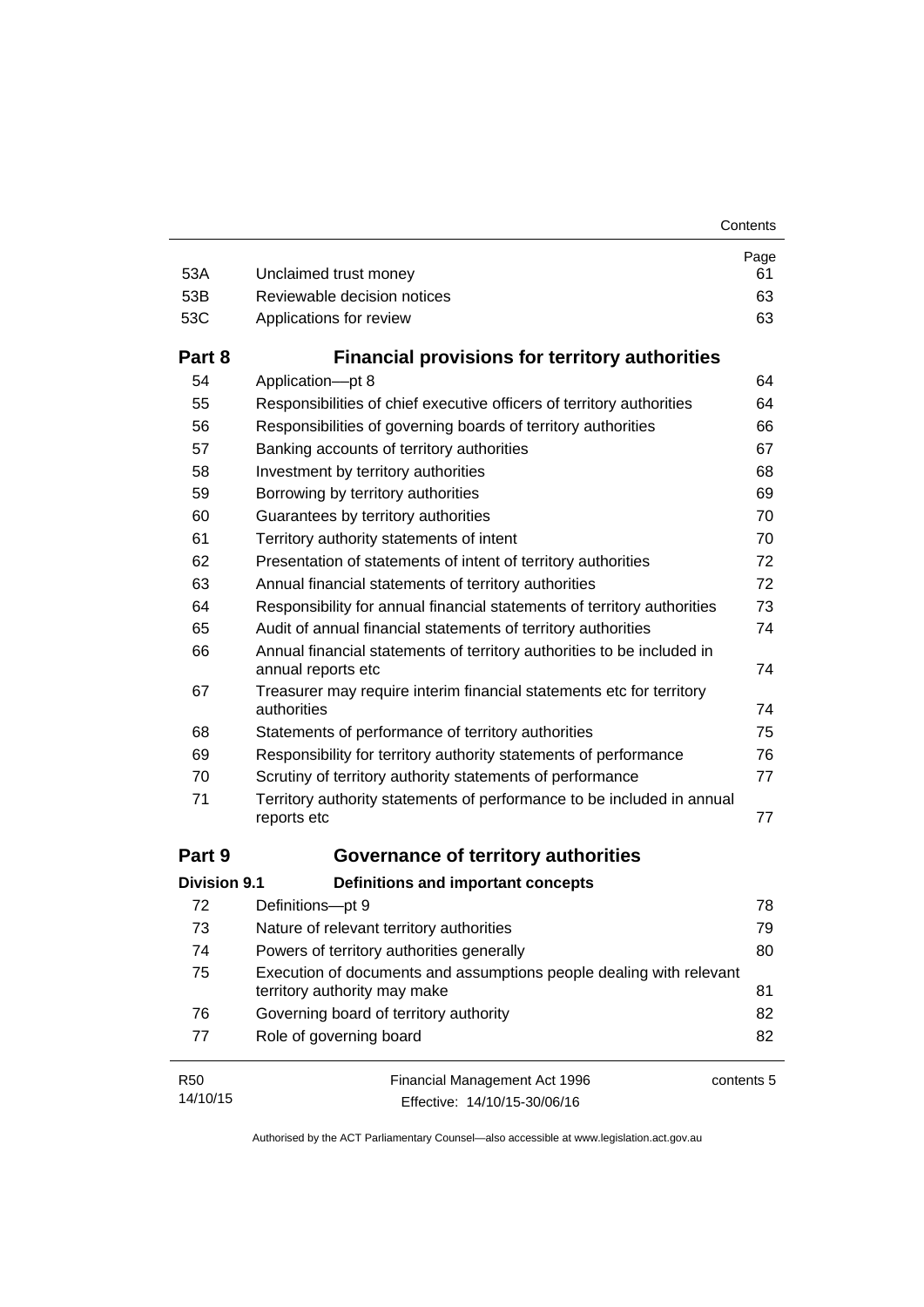### **Contents**

|                     |                                                                         | Page |
|---------------------|-------------------------------------------------------------------------|------|
| <b>Division 9.2</b> | Governing board member appointments                                     |      |
| 78                  | Appointment of governing board members generally                        | 83   |
| 79                  | Appointment of chair and deputy chair                                   | 84   |
| 80                  | Appointment of CEO of authority with governing board                    | 85   |
| 81                  | Ending board member appointments                                        | 86   |
| <b>Division 9.3</b> | <b>Functions of governing board members</b>                             |      |
| 82                  | Chair's functions                                                       | 88   |
| 83                  | Deputy chair's functions                                                | 88   |
| 84                  | CEO's functions                                                         | 88   |
| 85                  | Honesty, care and diligence of governing board members                  | 89   |
| 86                  | Conflicts of interest by governing board members                        | 89   |
| 87                  | Agenda to require disclosure of interest item                           | 90   |
| 88                  | Disclosure of interests by governing board members                      | 90   |
| 89                  | Reporting of disclosed governing board interests to Minister            | 92   |
| 90                  | Protection of governing board members from liability                    | 93   |
| 91                  | Indemnification and exemption of governing board members                | 93   |
| 92                  | Compensation for exercise of functions etc                              | 94   |
| <b>Division 9.4</b> | <b>Governing board meetings</b>                                         |      |
| 93                  | Time and place of governing board meetings                              | 95   |
| 94                  | Presiding member at governing board meetings                            | 95   |
| 95                  | Quorum at governing board meetings                                      | 95   |
| 96                  | Voting at governing board meetings                                      | 96   |
| 97                  | Conduct of governing board meetings etc                                 | 96   |
| <b>Division 9.5</b> | Requirements and obligations for territory authorities                  |      |
| 98                  | Limitations on authorities forming corporations etc                     | 97   |
| 99                  | Limitations on authorities taking part in joint ventures and trusts     | 98   |
| 100                 | Corporations, joint ventures and trusts in which authority has interest | 99   |
| 101                 | Obligation of authorities to tell Minister about significant events     | 99   |
| 102                 | Ministerial directions to authorities about financial etc statements    | 100  |
| 103                 | Application of government policies to authorities                       | 101  |
| <b>Division 9.6</b> | <b>Restructuring of territory authorities</b>                           |      |
| 104                 | Purpose of div 9.6                                                      | 102  |
| 105                 | What territory authorities does div 9.6 apply to?                       | 102  |
|                     |                                                                         |      |

contents 6 Financial Management Act 1996 Effective: 14/10/15-30/06/16

R50 14/10/15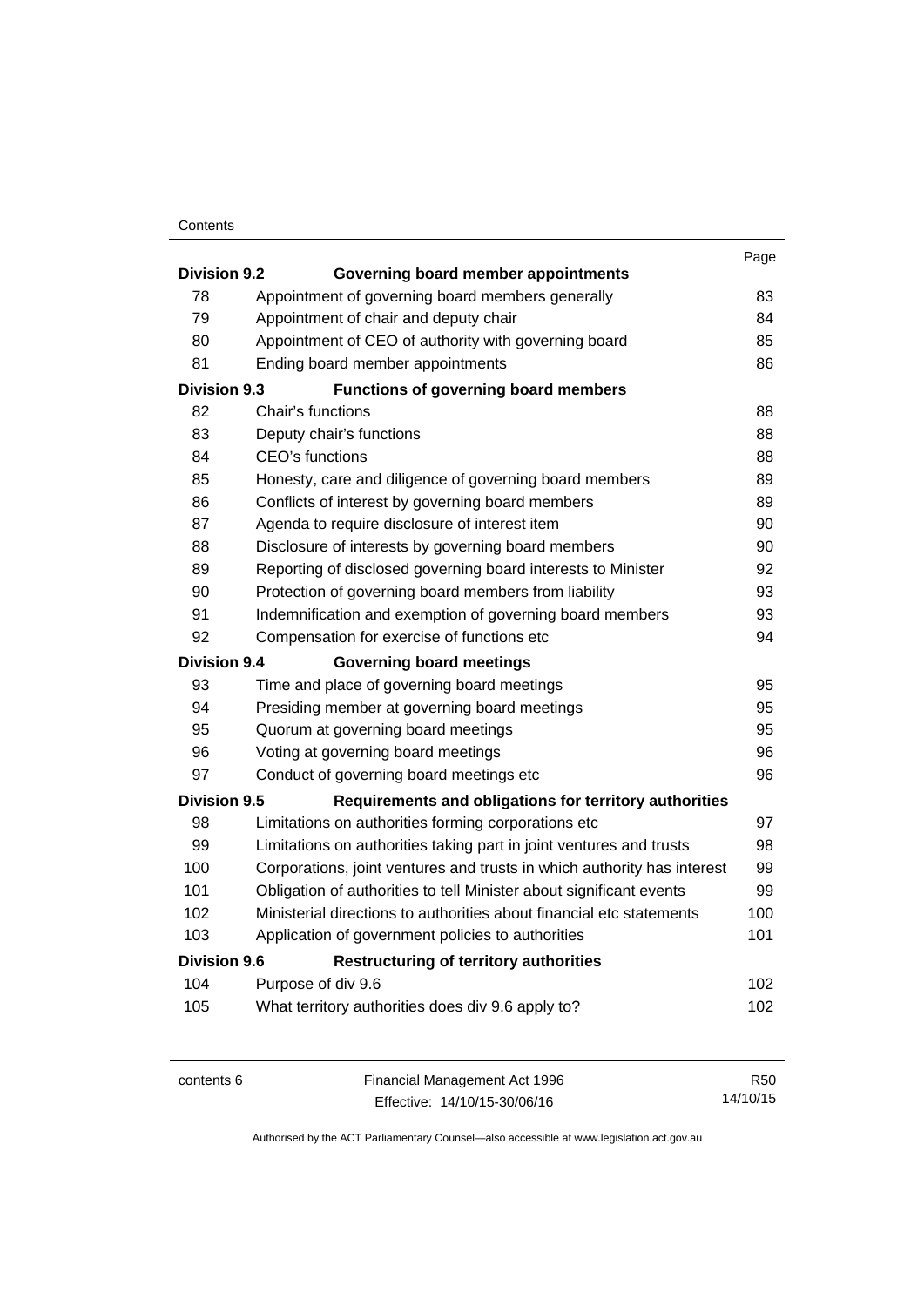| Contents |
|----------|
|----------|

|                        |                                                                                                   | Page       |
|------------------------|---------------------------------------------------------------------------------------------------|------------|
| 106                    | Responsible Minister may direct div 9.6 authority to sell or transfer<br>assets                   | 102        |
| 107                    | Transfer of assets by declaration-div 9.6 authorities                                             | 103        |
| 108                    | Transfer of contractual rights and liabilities by declaration-div 9.6<br>authorities              | 104        |
| 109                    | Transfer of liabilities by declaration-div 9.6 authorities                                        | 105        |
| 110                    | Assistance given by authorities for div 9.6                                                       | 106        |
| 111                    | Assistance given by governing board members for div 9.6                                           | 107        |
| 112                    | Use of information by Territory and div 9.6 authorities                                           | 108        |
| 113                    | Contracts relating to the protection of information-responsible<br>Minister for div 9.6 authority | 109        |
| 114                    | Contracts relating to the protection of information-div 9.6 authority                             | 109        |
| 115                    | Transfer of pending proceedings-div 9.6 authorities                                               | 110        |
| 116                    | Proceedings and evidence-div 9.6 authorities                                                      | 110        |
| 117                    | Operation of div 9.6 not breach of contract etc                                                   | 111        |
| 118                    | Transfer of assets etc not otherwise disposed of-div 9.6 authorities                              | 112        |
| 119                    | Annual reports etc for div 9.6 authorities                                                        | 113        |
| <b>Division 9.7</b>    | Additional provisions for restructuring of certain<br>territory authorities                       |            |
| 120                    | What territory authorities does div 9.7 apply to?                                                 | 115        |
| 121                    | Definitions-div 9.7                                                                               | 115        |
| 122                    | Vesting of assets, rights and liabilities-div 9.7 authorities                                     | 116        |
| 123                    | Proceedings and evidence-div 9.7 authorities                                                      | 116        |
| 124                    | Annual reports and financial statements for div 9.7 authorities                                   | 117        |
| 125                    | References to div 9.7 authority                                                                   | 119        |
| Part 10                | <b>Miscellaneous</b>                                                                              |            |
| 130                    | Act of grace payments                                                                             | 120        |
| 131                    | Waiver of debts etc                                                                               | 121        |
| 132                    | Payments in relation to deceased estates                                                          | 122        |
| 133                    | Guideline-making power                                                                            | 123        |
| 134                    | Regulation-making power                                                                           | 123        |
| Part 30                | <b>Transitional-Exhibition Park Corporation</b><br><b>Repeal Act 2014</b>                         |            |
| 300                    | Disapplication of Legislation Act, s 84                                                           | 124        |
| <b>R50</b><br>14/10/15 | Financial Management Act 1996<br>Effective: 14/10/15-30/06/16                                     | contents 7 |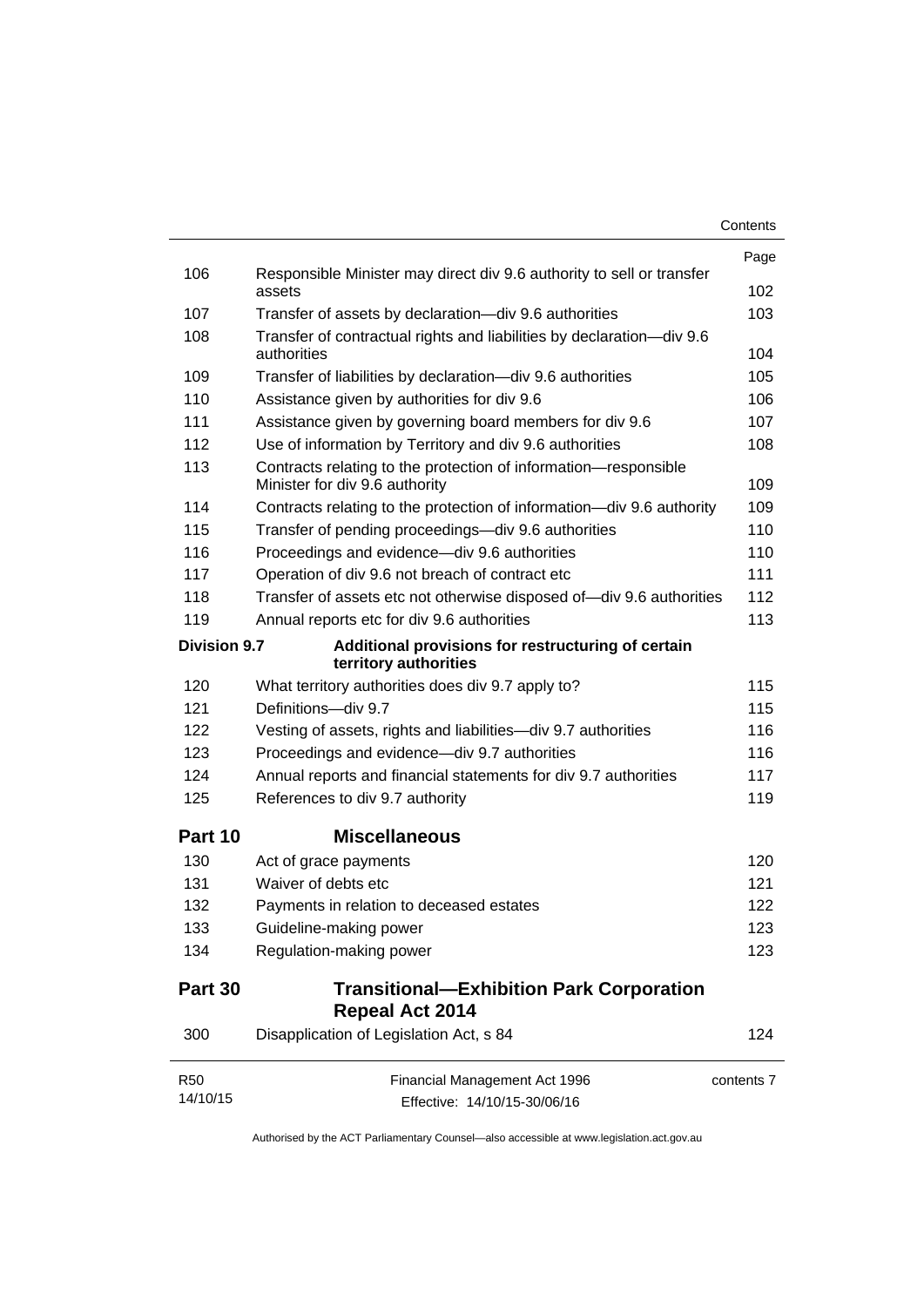### **Contents**

| 301               | Third-party rights and interests in corporation land   | Page<br>124 |
|-------------------|--------------------------------------------------------|-------------|
| 302               | Registration of changes in ownership of certain assets | 124         |
| 303               | Operation of pt 30 not breach of contract etc.         | 126         |
| 304               | Transitional regulations                               | 126         |
| 305               | Expiry-pt 30                                           | 127         |
| <b>Dictionary</b> |                                                        | 128         |

### **[Endnotes](#page-145-0)**

|   | About the endnotes     | 136 |
|---|------------------------|-----|
| 2 | Abbreviation key       | 136 |
| 3 | Legislation history    | 137 |
| 4 | Amendment history      | 146 |
| 5 | Earlier republications | 167 |

contents 8 Financial Management Act 1996 Effective: 14/10/15-30/06/16

R50 14/10/15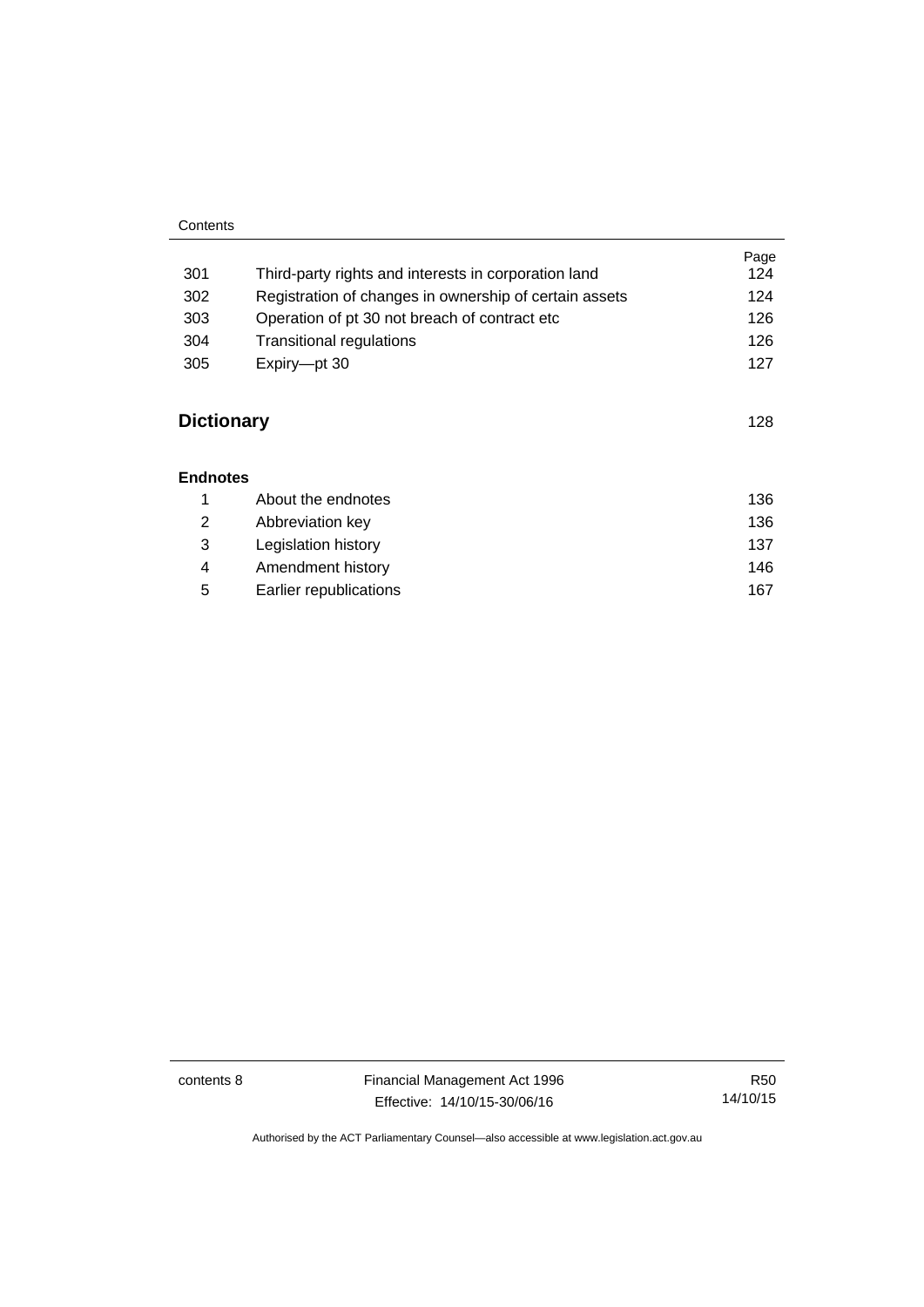

# **Financial Management Act 1996**

An Act to provide for the financial management of the government of the Territory, to provide for the scrutiny of that management by the Legislative Assembly, to specify financial reporting requirements for the government of the Territory, and for related purposes

R50 14/10/15

l

page 1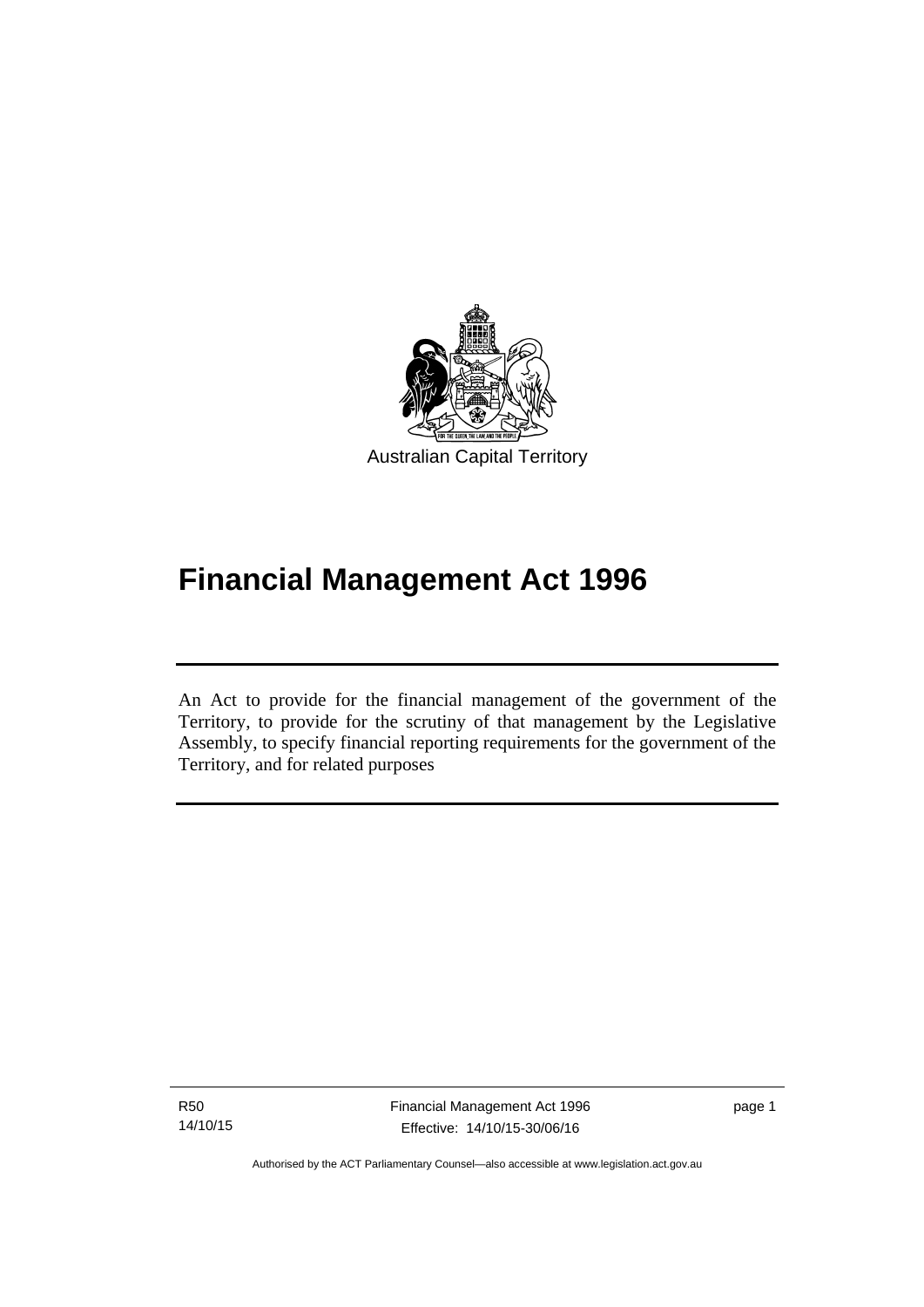### Part 1 **Preliminary**

Section 1

# <span id="page-11-0"></span>**Part 1** Preliminary

### <span id="page-11-1"></span>**1 Name of Act**

This Act is the *Financial Management Act 1996*.

### <span id="page-11-2"></span>**2 Act subject to Territory Superannuation Provision Protection Act**

This Act is subject to the *[Territory Superannuation Provision](http://www.legislation.act.gov.au/a/2000-21)  [Protection Act 2000](http://www.legislation.act.gov.au/a/2000-21)*.

### <span id="page-11-3"></span>**3 Dictionary**

The dictionary at the end of this Act is part of this Act.

*Note 1* The dictionary at the end of this Act defines certain terms used in the Act, and includes references (*signpost definitions*) to other terms defined elsewhere in this Act or in other legislation.

> For example, the signpost definition '*superannuation appropriation* see the *[Territory Superannuation Provision Protection Act 2000](http://www.legislation.act.gov.au/a/2000-21)*, dictionary.' means that the term 'superannuation appropriation' is defined in that dictionary and the definition applies to this Act.

*Note 2* A definition in the dictionary (including a signpost definition) applies to the entire Act unless the definition, or another provision of the Act, provides otherwise or the contrary intention otherwise appears (see [Legislation Act,](http://www.legislation.act.gov.au/a/2001-14) s 155 and s 156).

### <span id="page-11-4"></span>**3A Notes**

A note included in this Act is explanatory and is not part of the Act.

*Note* See the [Legislation Act,](http://www.legislation.act.gov.au/a/2001-14) s 127 (1), (4) and (5) for the legal status of notes.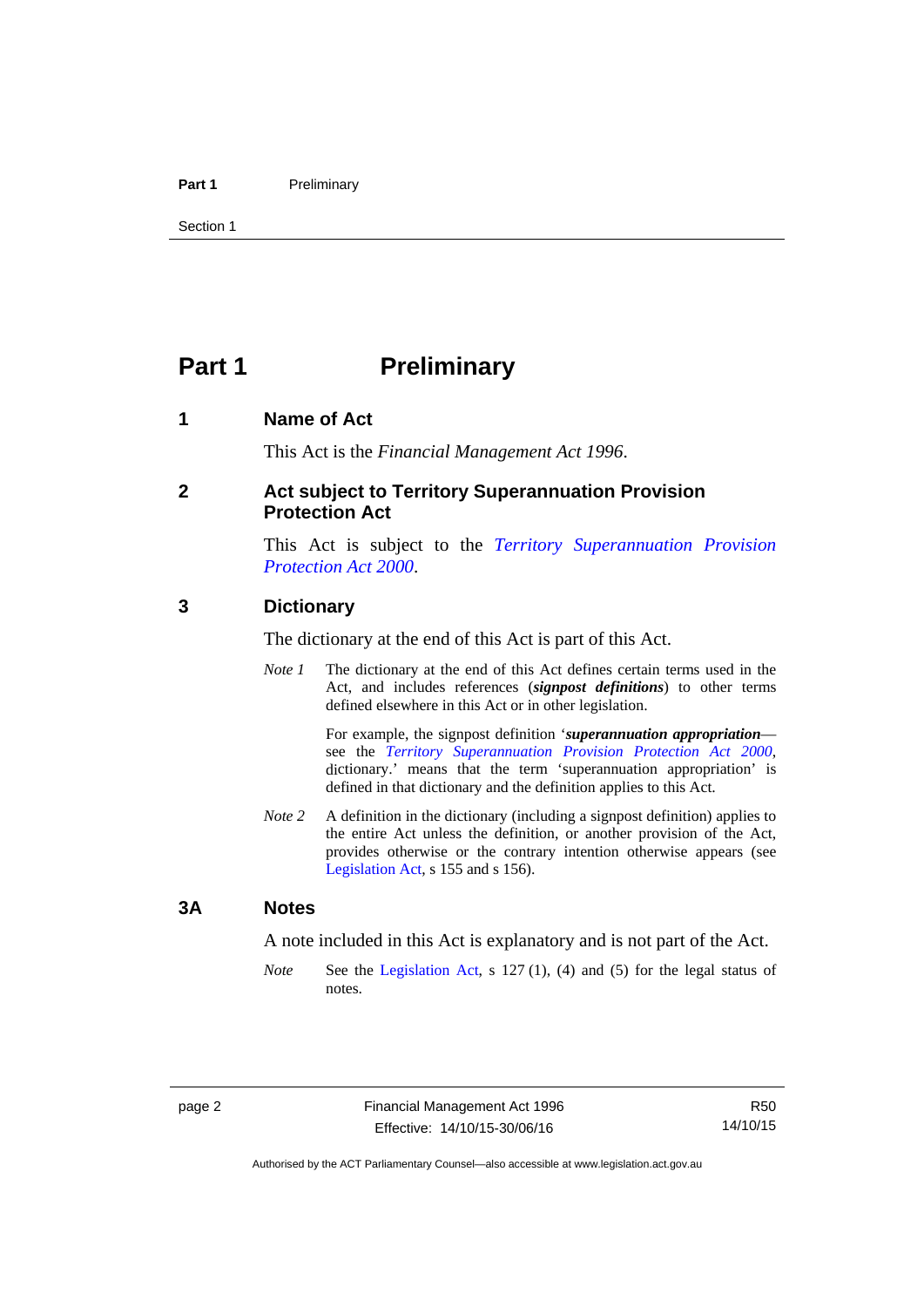### <span id="page-12-0"></span>**3B Declaration that certain bodies are not territory authorities for Act**

- (1) The Treasurer may declare that a stated body is not a territory authority for this Act or a stated provision of this Act.
- (2) A declaration is a notifiable instrument.

*Note* A notifiable instrument must be notified under the [Legislation Act](http://www.legislation.act.gov.au/a/2001-14).

# <span id="page-12-1"></span>**4 Application of pts 2 to 5—Office of the Legislative Assembly and officers of the Assembly**

- (1) Unless the contrary intention appears, the provisions of parts 2 to 5 apply to—
	- (a) the Office of the Legislative Assembly as if—
		- (i) a reference in those provisions to a directorate included a reference to the office; and
		- (ii) a reference in those provisions to the responsible Minister of a directorate were a reference to the Speaker; and
		- (iii) a reference in those provisions to the responsible director-general of a directorate included a reference to the clerk of the Legislative Assembly; and
	- (b) an officer of the Assembly as if—
		- (i) a reference in those provisions to a directorate included a reference to the officer; and
		- (ii) a reference in those provisions to the responsible Minister of a directorate were a reference to the Legislative Assembly; and
		- (iii) a reference in those provisions to the responsible director-general of a directorate included a reference to the officer.

page 3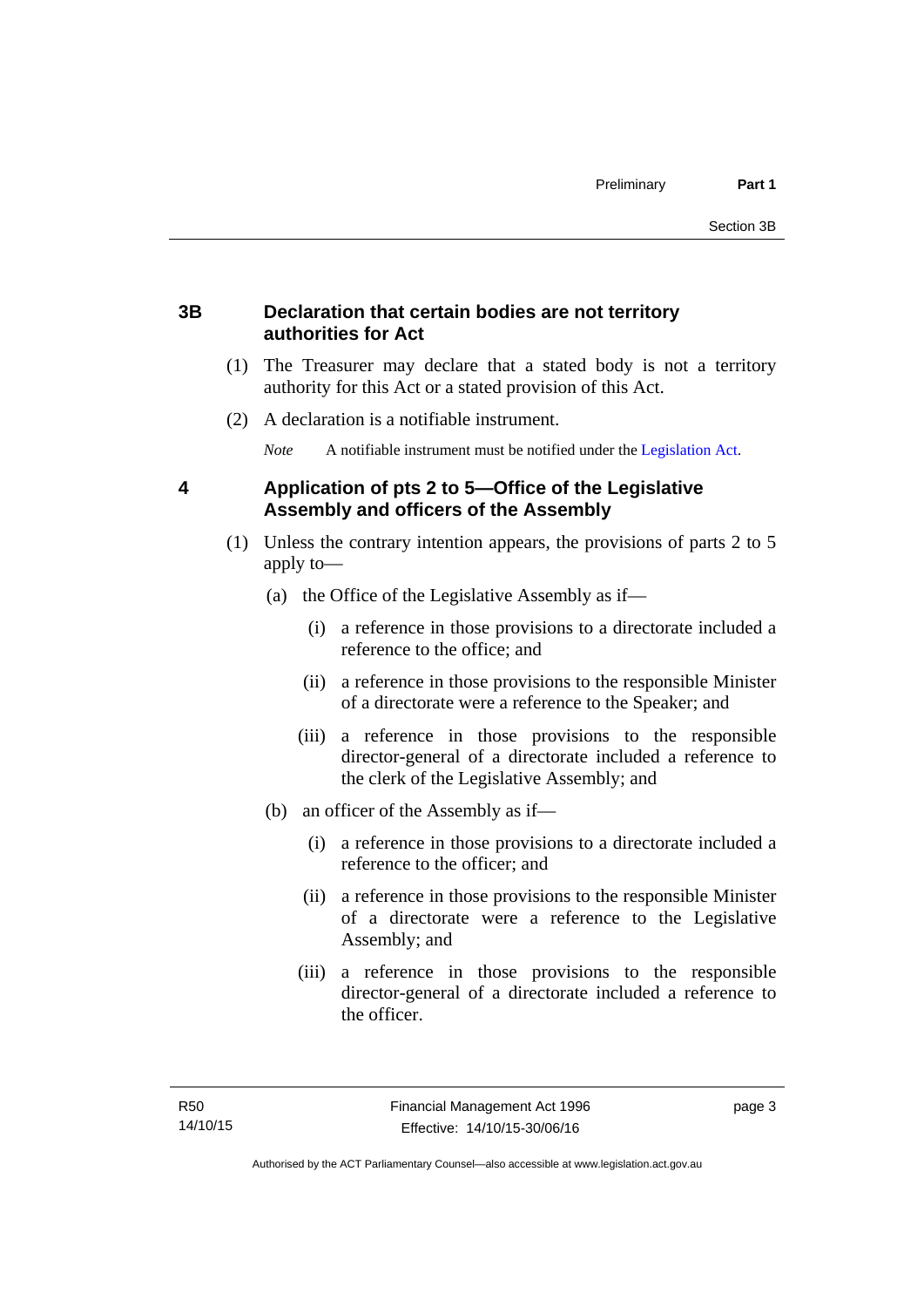- (2) Division 3.2 (Financial reports and performance statements of directorates) applies to the auditor-general as if a reference in that division to the auditor-general were a reference to the independent auditor engaged under the *[Auditor-General Act 1996](http://www.legislation.act.gov.au/a/1996-23)*, section 31 (Independent auditor).
	- *Note* Div 3.2, s 30A and s 30E do not apply to the auditor-general (see s 30A (3) and s 30E (4)).
- (3) For section 20AB and section 20AC, a reference to an *officer of the Assembly*, in relation to the electoral commissioner, includes the other members of the electoral commission.
	- *Note* The electoral commissioner is an *officer of the Assembly* (see [Legislation Act](http://www.legislation.act.gov.au/a/2001-14), dict, pt 1). All members of the electoral commission are independent officers of the Legislative Assembly (see *[Electoral](http://www.legislation.act.gov.au/a/1992-71)  [Act 1992](http://www.legislation.act.gov.au/a/1992-71)*, s 6A).

page 4 Financial Management Act 1996 Effective: 14/10/15-30/06/16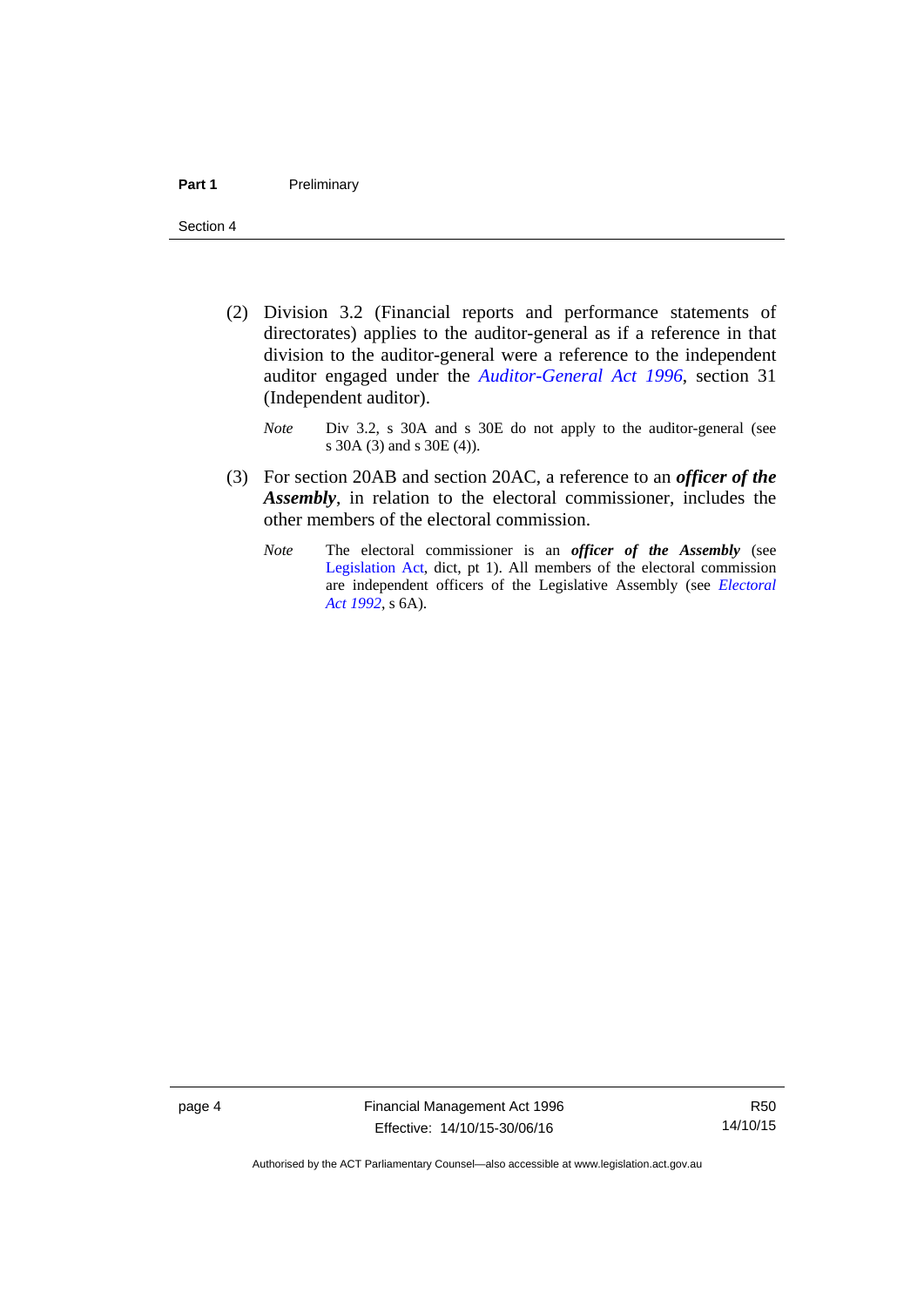# <span id="page-14-0"></span>**Part 2 Budget management**

# <span id="page-14-1"></span>**Division 2.1 Appropriations and budgets**

# <span id="page-14-2"></span>**5 Timing of first Appropriation Bill for financial year**

Except as otherwise provided by a resolution of the Legislative Assembly, the first Appropriation Bill relating to a financial year must be introduced into the Legislative Assembly not later than 3 months after the beginning of the financial year.

# <span id="page-14-3"></span> **6 Necessity for appropriation**

No payment of public money must be made otherwise than in accordance with an appropriation.

# <span id="page-14-4"></span>**7 Payments authorised on lapse of appropriation**

If, before the end of a financial year, no Act other than this Act has been passed appropriating public money to meet the requirements of the next financial year, the Treasurer may pay the amounts necessary to meet those requirements subject to the following provisions:

- (a) the authority of the Treasurer under this section ceases on the commencement of the first Appropriation Act for the next financial year;
- (b) on that commencement all payments made under this section for the next financial year are taken for all purposes to have been paid out of money appropriated by that Act;
- (c) the payments made under this section for any purpose must not exceed, in total,  $\frac{1}{2}$  of the amount appropriated by Appropriation Acts for the immediately previous financial year for that purpose.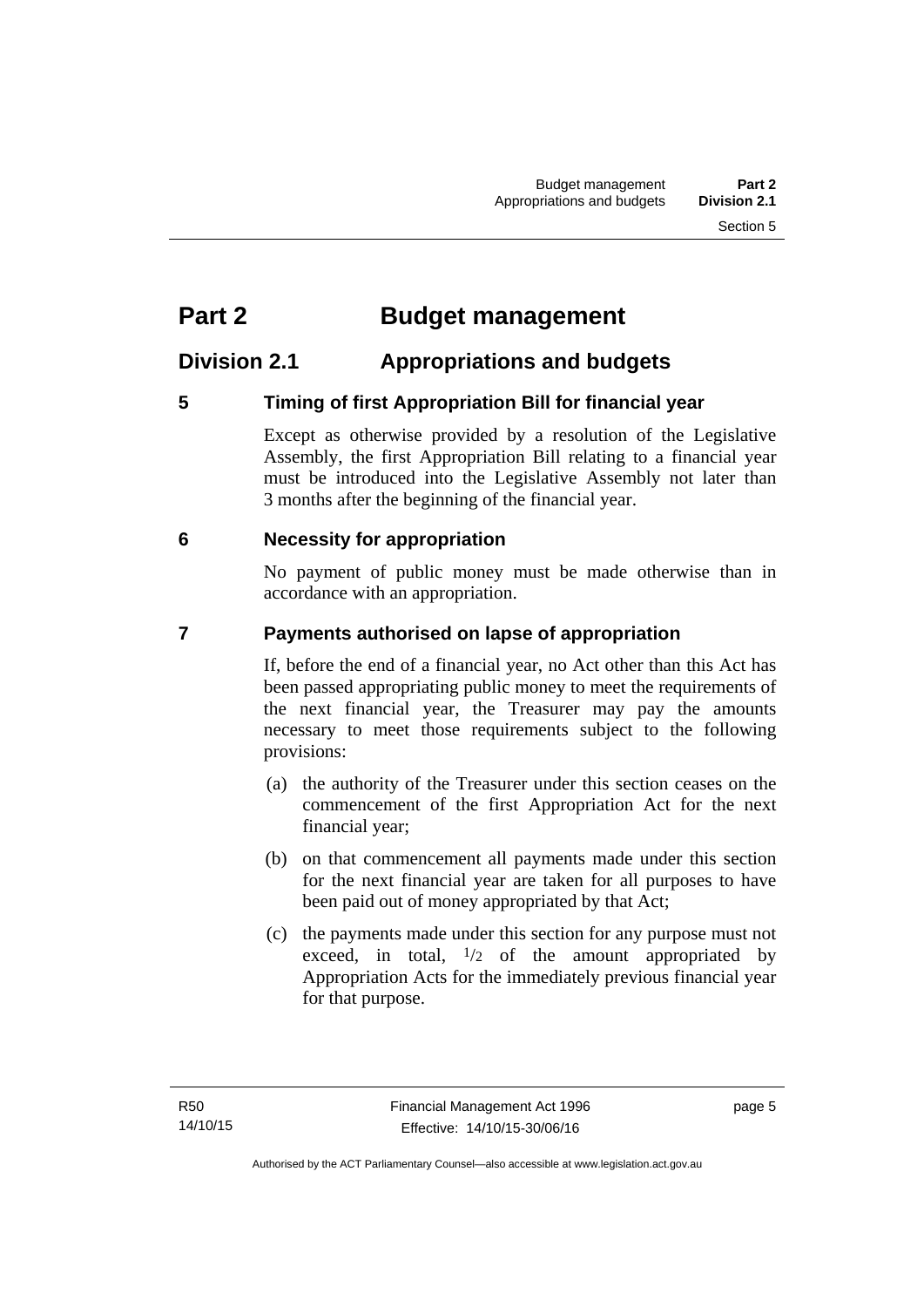### <span id="page-15-0"></span>**8 Form of appropriations**

- (1) An Appropriation Act may make separate appropriations in relation to each directorate for—
	- (a) the provision of outputs by the directorate; and
	- (b) any capital injection to be provided to the directorate; and
	- (c) any payments to be made by the directorate on behalf of the Territory.
- (2) An Appropriation Act may make separate appropriations in relation to a territory authority or territory-owned corporation for—
	- (a) the provision of outputs by the authority or corporation; and
	- (b) any capital injection to be provided to the authority or corporation.
- (3) There must be a separate Appropriation Act for an appropriation for the Office of the Legislative Assembly.
- (4) Any appropriation for an officer of the Assembly must be contained in an Appropriation Act for an appropriation for the Office of the Legislative Assembly.

### <span id="page-15-1"></span>**9 Net appropriations for outputs**

- (1) An appropriation for the provision of outputs may be expressed to be made for the net cost of providing the outputs.
- (2) Despite section 6, if an appropriation for a directorate is stated to be made for the net cost of providing outputs, the directorate may apply the following in paying the expenses and liabilities of the directorate in providing the outputs:
	- (a) the payments it is entitled to receive otherwise than under an Appropriation Act for providing the outputs;
	- (b) the value of the input tax credits to which it is entitled for taxable supplies in relation to providing the outputs.

R50 14/10/15

Authorised by the ACT Parliamentary Counsel—also accessible at www.legislation.act.gov.au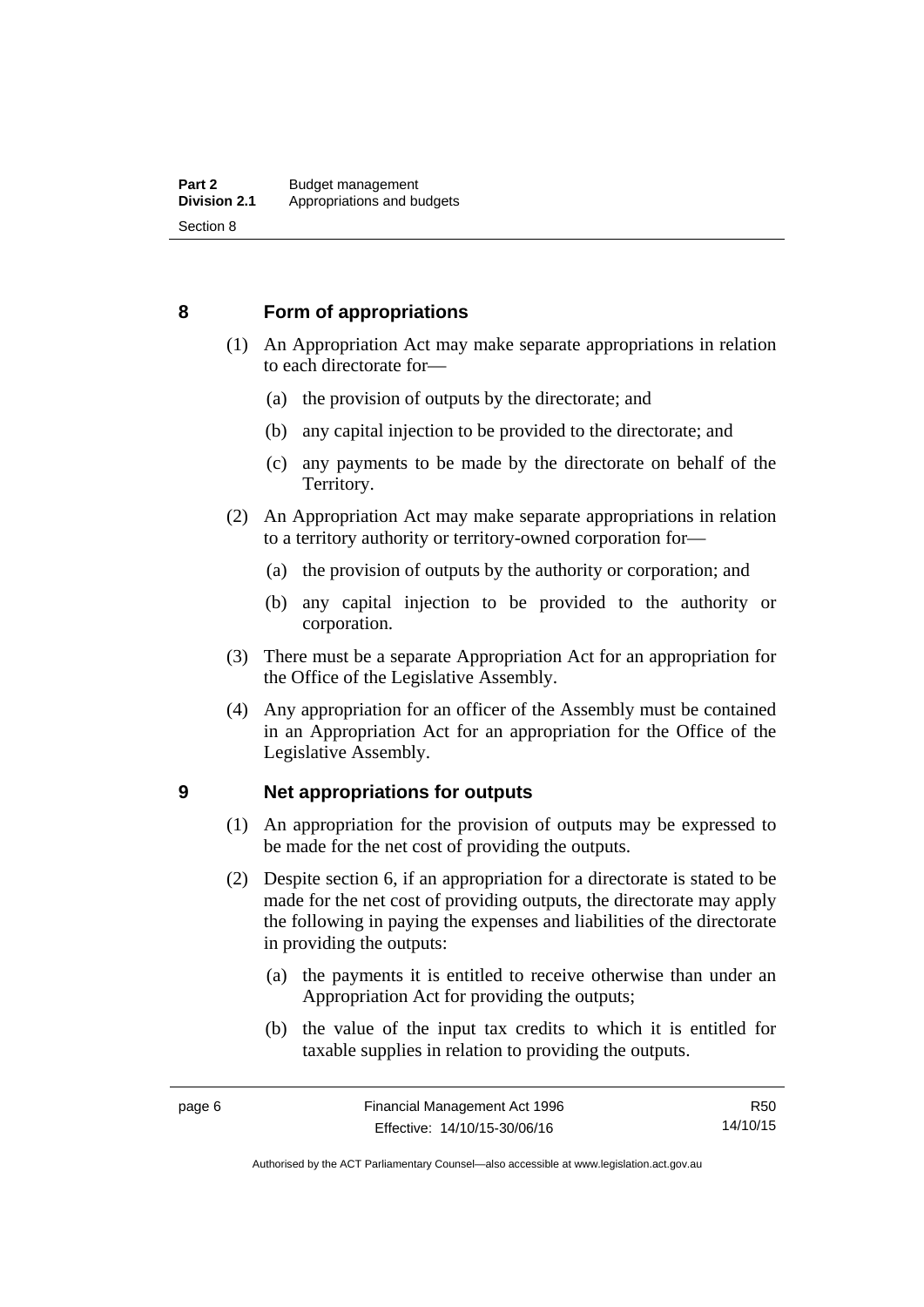(3) To remove any doubt, it is declared that, if the appropriations made by an Appropriation Act for a directorate do not state an amount, or state an '0' appropriation, for the provision of outputs by the directorate, the appropriations have effect as if they included an appropriation stated to be made for the provision of outputs by the directorate at no net cost to the Territory.

# <span id="page-16-0"></span>**9A Net appropriations for capital injections**

- (1) An appropriation for a capital injection may be stated to be made for, or partly for, the net cost of purchasing or developing assets.
- (2) Despite section 6, if an appropriation is stated to be made for, or partly for, the net cost of purchasing or developing assets, the value of the input tax credits to which the relevant entity is entitled for taxable supplies in relation to purchasing or developing the assets may be applied by the entity in paying the expenses and liabilities of the entity in purchasing or developing the assets.
- (3) In this section:

*relevant entity*, in relation to an appropriation for a capital injection, means the territory entity that is to undertake the purchasing or developing of assets for which the appropriation is made.

# <span id="page-16-1"></span>**9B Appropriations for payments on behalf of Territory to be net appropriations**

Despite section 6 (Necessity for appropriation), if an appropriation for a directorate is made for payments to be made on behalf of the Territory, the directorate may apply input tax credits to which the Territory is entitled for taxable supplies for which the payments are made towards the payments under the appropriation.

# <span id="page-16-2"></span>**10 Budget papers**

The Treasurer must, for each financial year, immediately after the presentation of the bill for the first Appropriation Act relating to the year, present to the Legislative Assembly—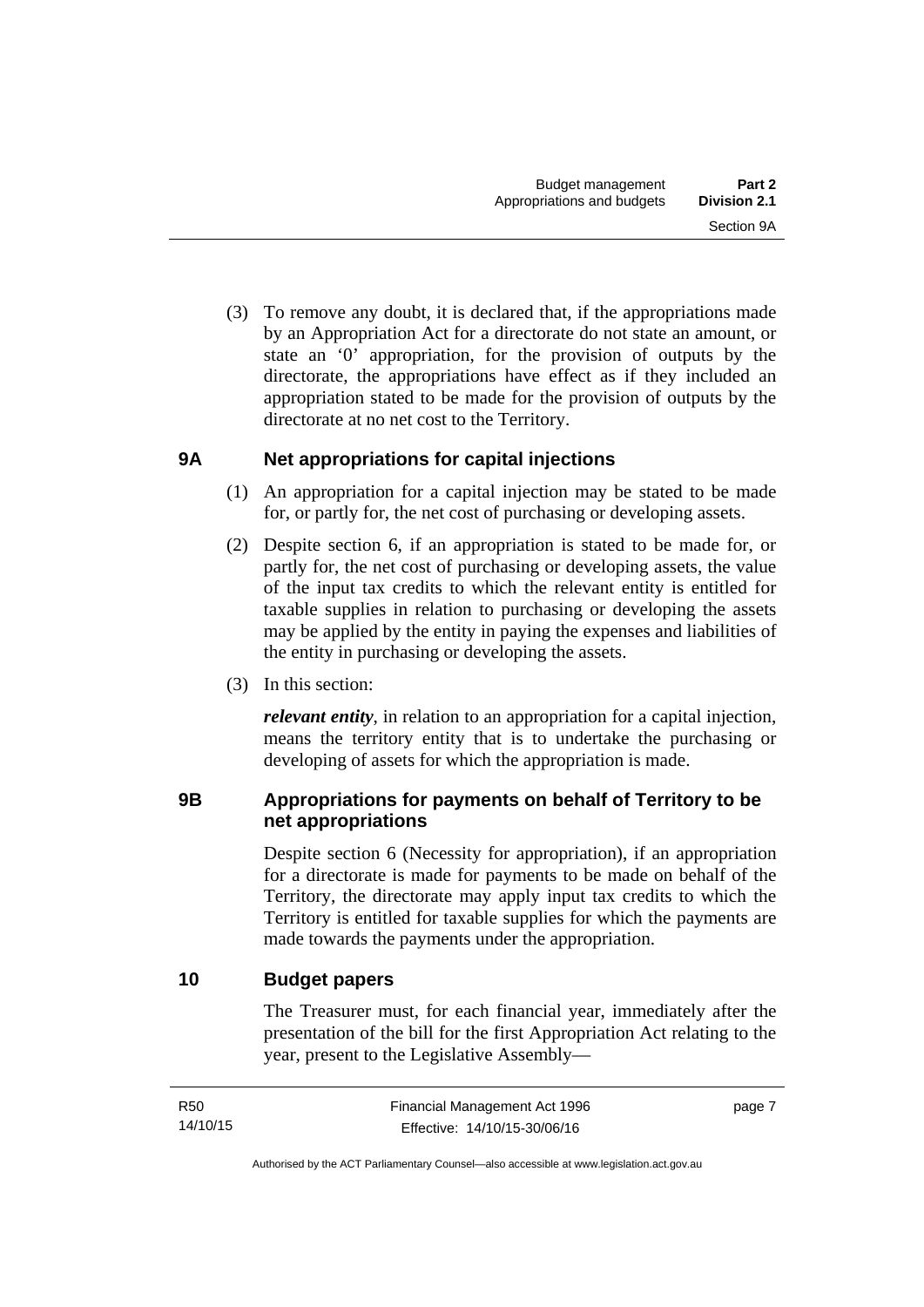- (a) the proposed budget for the Territory for the year; and
- (b) the proposed budget for each directorate for the year; and
- (c) the proposed budget for each territory authority and territory-owned corporation for the year; and
- (d) a consolidated financial management statement in relation to—
	- (i) the general government sector; and
	- (ii) the public trading enterprise sector.

### <span id="page-17-0"></span>**11 Territory budgets**

- (1) The proposed budget for the Territory for a financial year presented to the Legislative Assembly under section 10 (a) must include—
	- (a) a financial policy objectives and strategies statement under section 11A for the financial year; and
	- (b) a statement of the economic or other assumptions used to make the budget estimates; and
	- (c) a statement about the sensitivity of the budget estimates to changes in the economic or other assumptions; and
	- (d) a statement of the risks, quantified if possible, that may affect the budget estimates, including contingent liabilities; and
	- (e) the financial statements required under the financial management guidelines; and
	- (f) a statement about the effect of the following on an ACT household for the financial year:
		- (i) Territory taxes and fees that have a direct effect on the household;
		- (ii) Territory concessions that offset the taxes and fees mentioned in subparagraph (i).

Authorised by the ACT Parliamentary Counsel—also accessible at www.legislation.act.gov.au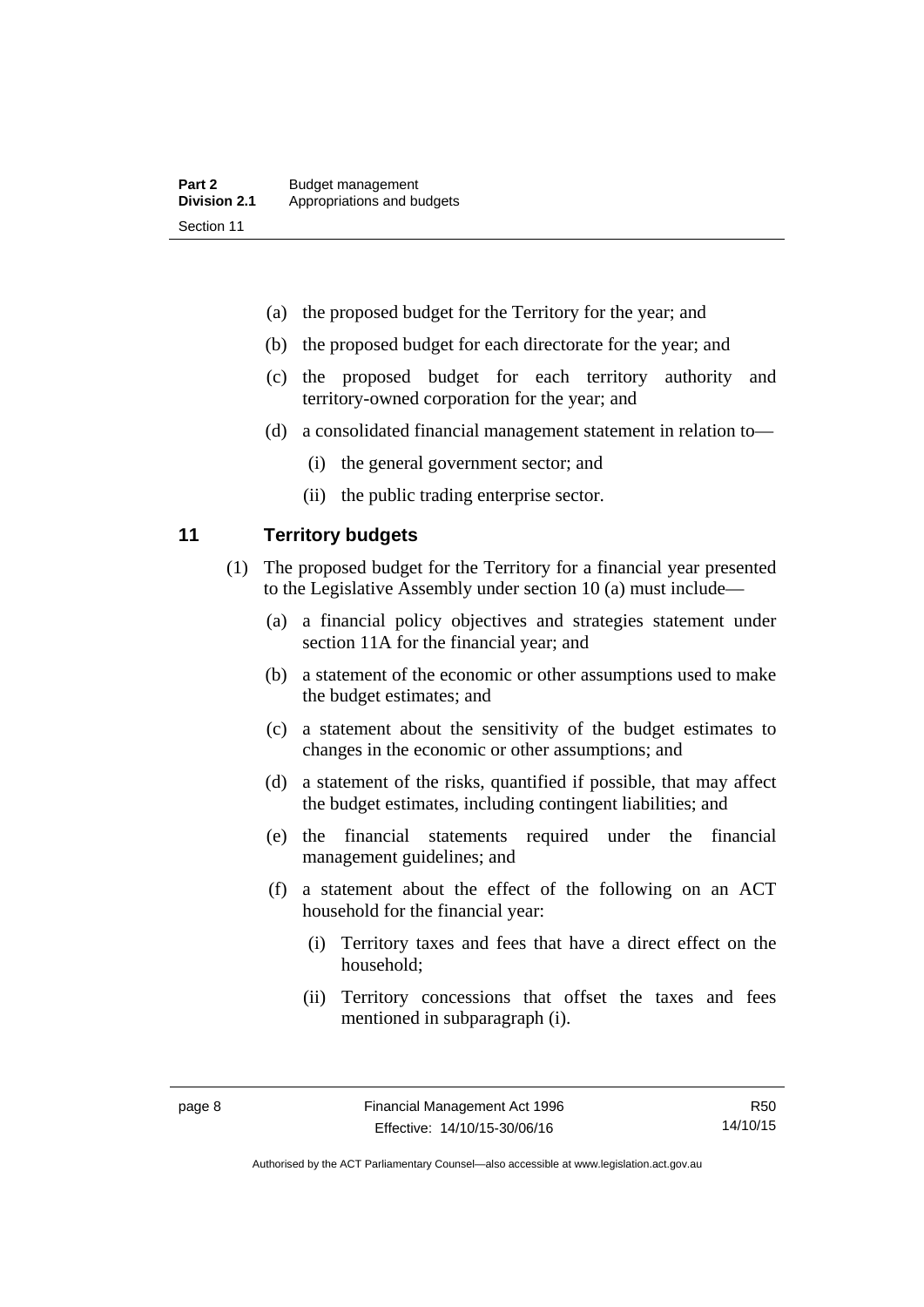- (2) The proposed budget must be prepared in a form that assists a comparison, for each appropriation unit, between the budget for the Territory for the previous financial year and the proposed budget.
- (3) The financial statements included in the proposed budget under subsection (1) (e) must include budget estimates, for each appropriation unit, for each of the next 3 financial years.
- (4) The proposed budget must be prepared taking into account—
	- (a) the principles of responsible fiscal management;
	- (b) the object of providing a basis for sustainable social and economic services and infrastructure fairly to all ACT residents; and
	- (c) the object of ecologically sustainable development.
- (5) The proposed budget may depart from the principles of responsible fiscal management, but if it does depart—
	- (a) any departure must be temporary; and
	- (b) the Treasurer must present to the Legislative Assembly, when the first Appropriation Bill for the financial year is presented to the Legislative Assembly, a statement setting out—
		- (i) the reasons for the departure; and
		- (ii) the approach intended to be taken to return to the principles; and
		- (iii) when the principles are expected to be returned to.
- (6) In this section:

*appropriation unit* means a class of outputs, or a group of output classes, for which an appropriation is made by an Appropriation Act.

*ecologically sustainable development* means the effective integration of economic and environmental considerations in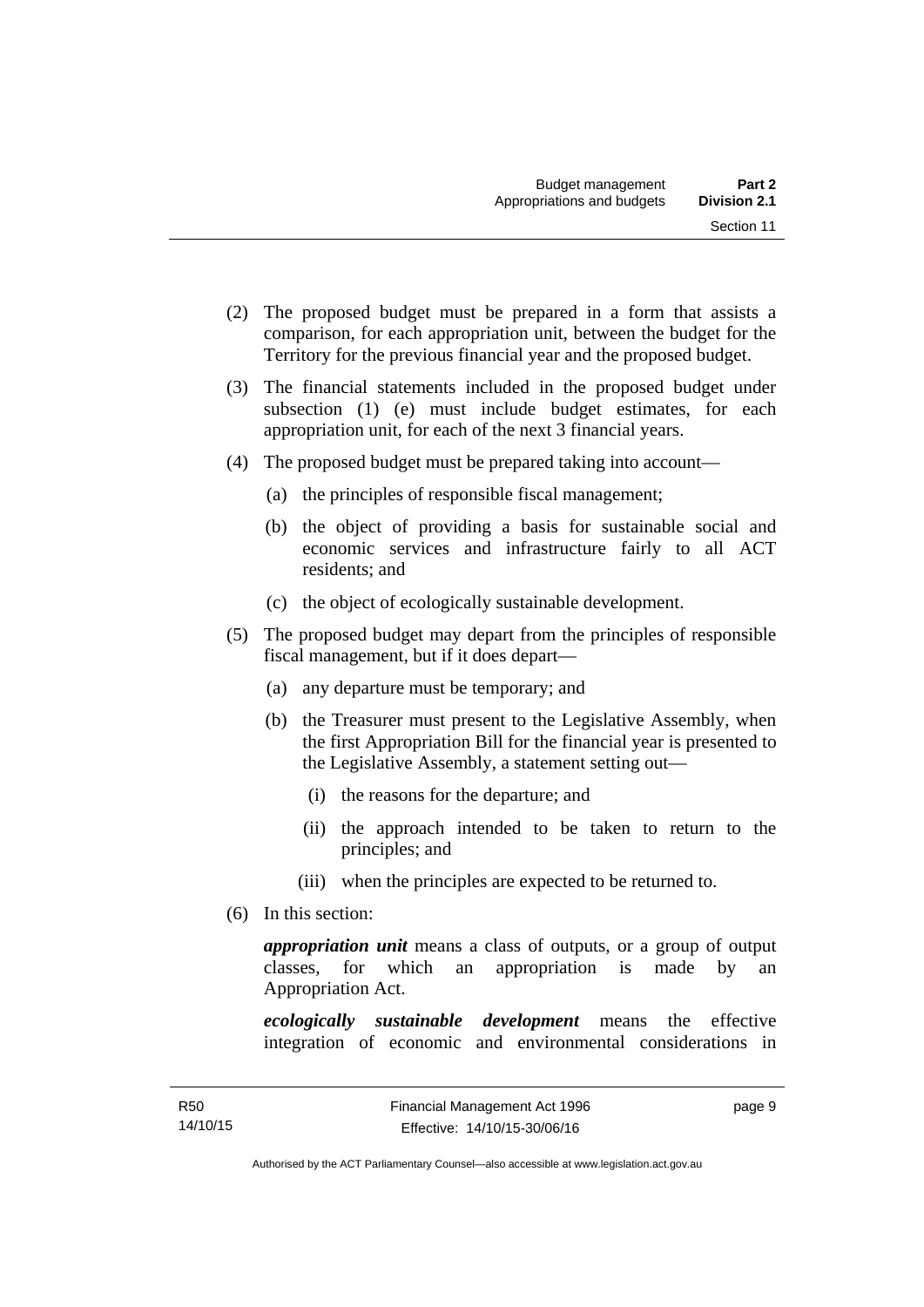decision-making processes achievable through implementation of the following principles:

- (a) the precautionary principle;
- (b) the inter-generational equity principle;
- (c) conservation of biological diversity and ecological integrity;
- (d) improved valuation and pricing of environmental resources.

*fiscal risks* include the following:

- (a) risks from the level of the Territory's general government sector debt;
- (b) commercial risks from ownership of corporations and public enterprises;
- (c) risks from changes in the structure of the Territory's tax base;
- (d) risks from management of the Territory's assets and liabilities.

*inter-generational equity principle* means that the present generation should ensure that the health, diversity and productivity of the environment is maintained or enhanced for the benefit of future generations.

*precautionary principle* means that, if there is a threat of serious or irreversible environmental damage, a lack of full scientific certainty should not be used as a reason for postponing measures to prevent environmental degradation.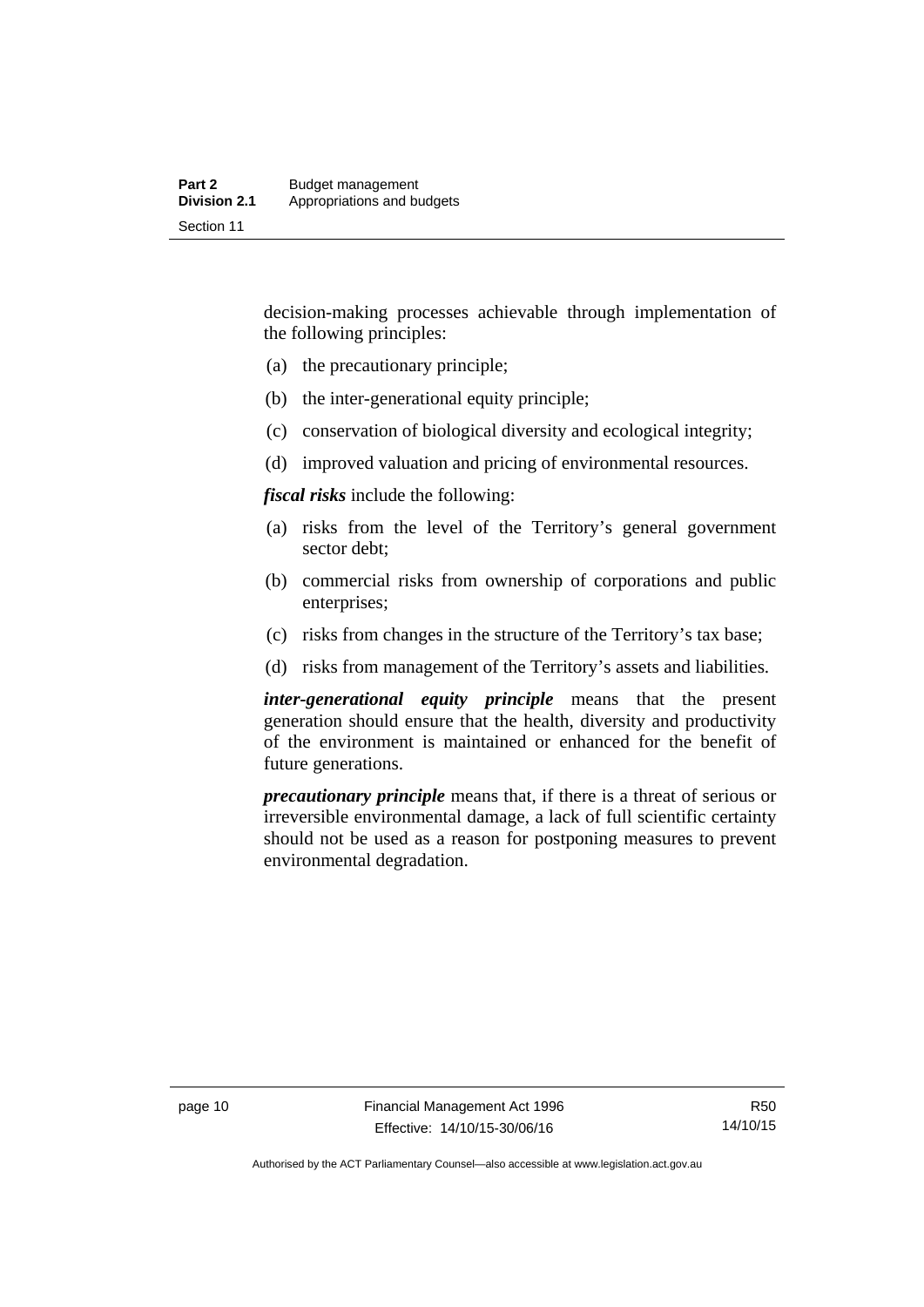*principles of responsible fiscal management* means the following principles:

- (a) ensuring that the total liabilities of the Territory are at prudent levels to provide a buffer against factors that may impact adversely on the level of total Territory liabilities in the future, and ensuring that, until prudent levels have been achieved, the total operating expenses of the Territory in each financial year are less than its operating income levels in the same financial year;
- (b) when prudent levels of total Territory liabilities have been achieved, maintaining the levels by ensuring that, on average, over a reasonable period of time, the total operating expenses of the Territory do not exceed its operating income levels;
- (c) achieving and maintaining levels of Territory net worth to provide a buffer against factors that may impact adversely on levels of Territory net worth in the future;
- (d) managing prudently the fiscal risks of the Territory;
- (e) pursuing spending and taxing policies that are consistent with a reasonable degree of stability and predictability in the level of the tax burden;
- (f) giving full, accurate and timely disclosure of financial information about the activities of the government and its agencies.

# <span id="page-20-0"></span>**11A Financial policy objectives and strategies statement**

- (1) The purposes of a financial policy objectives and strategies statement included in a proposed budget under section 11 (1) (a) are—
	- (a) to make transparent the government's financial strategies; and
	- (b) to establish a benchmark for evaluating the government's conduct of financial policy.

page 11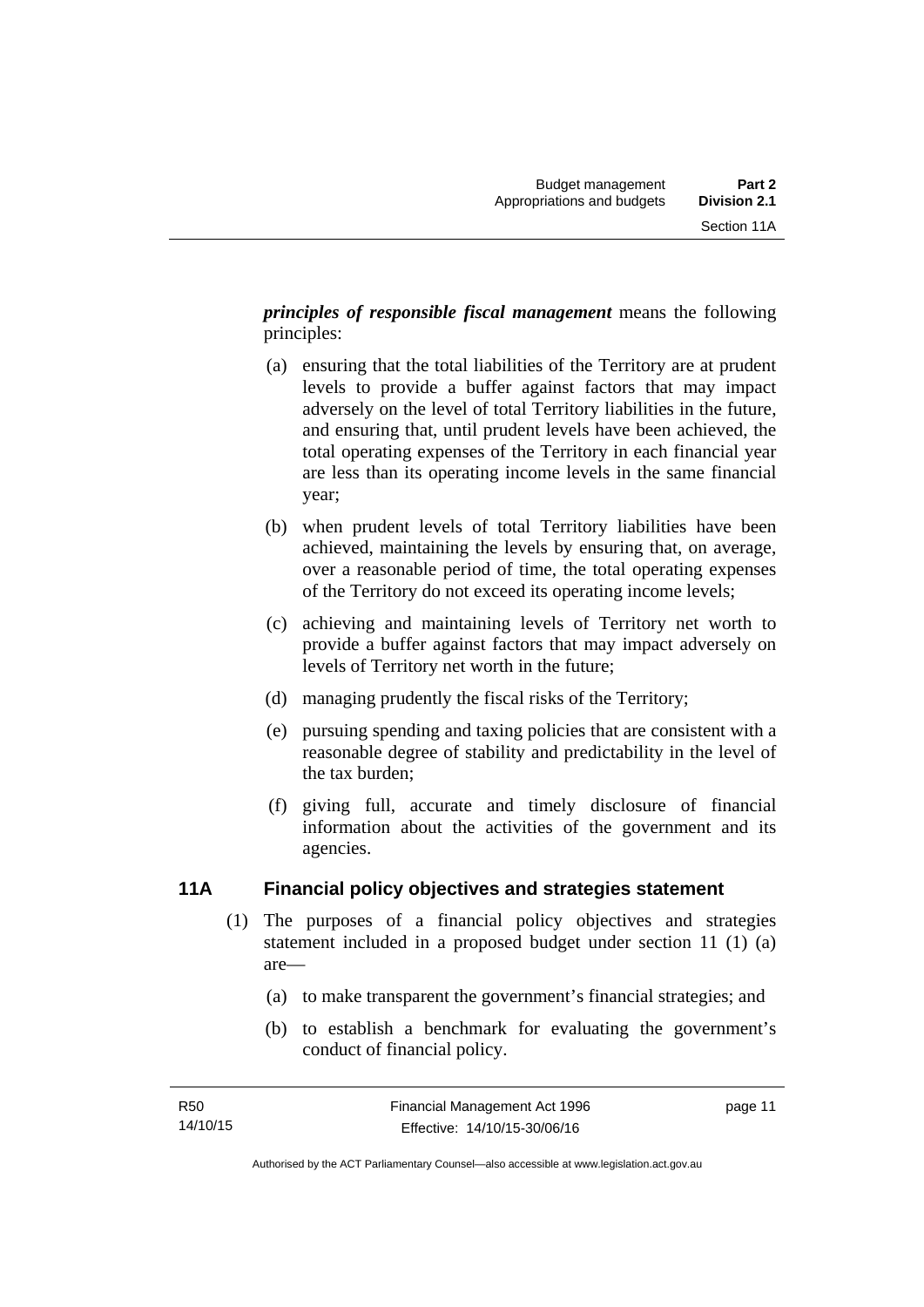- (2) The statement must be based on the principles of responsible fiscal management.
- (3) The statement must—
	- (a) state the government's long-term financial objectives within which financial policy for the financial year and the next 3 financial years will be framed; and
	- (b) explain the broad strategic priorities on which the budget is based; and
	- (c) state the key financial measures that the government has identified as being important and against which financial policy will be set and assessed; and
	- (d) state, for the financial year and the next 3 financial years—
		- (i) the government's short-term financial objectives; and
		- (ii) the targets for each stated key financial measure; and
	- (e) explain how the financial objectives and strategic priorities mentioned in paragraphs (a), (b) and (d) relate to the principles of responsible fiscal management; and
	- (f) state the reasons for any changes from the previous financial policy objectives and strategies statement.
- (4) In this section:

*principles of responsible fiscal management*—see section 11 (6).

### <span id="page-21-0"></span>**12 Directorate budgets**

- (1) A proposed budget for a directorate for a financial year presented to the Legislative Assembly under section 10 (b) must include—
	- (a) the financial statements required under the financial management guidelines; and

R50 14/10/15

Authorised by the ACT Parliamentary Counsel—also accessible at www.legislation.act.gov.au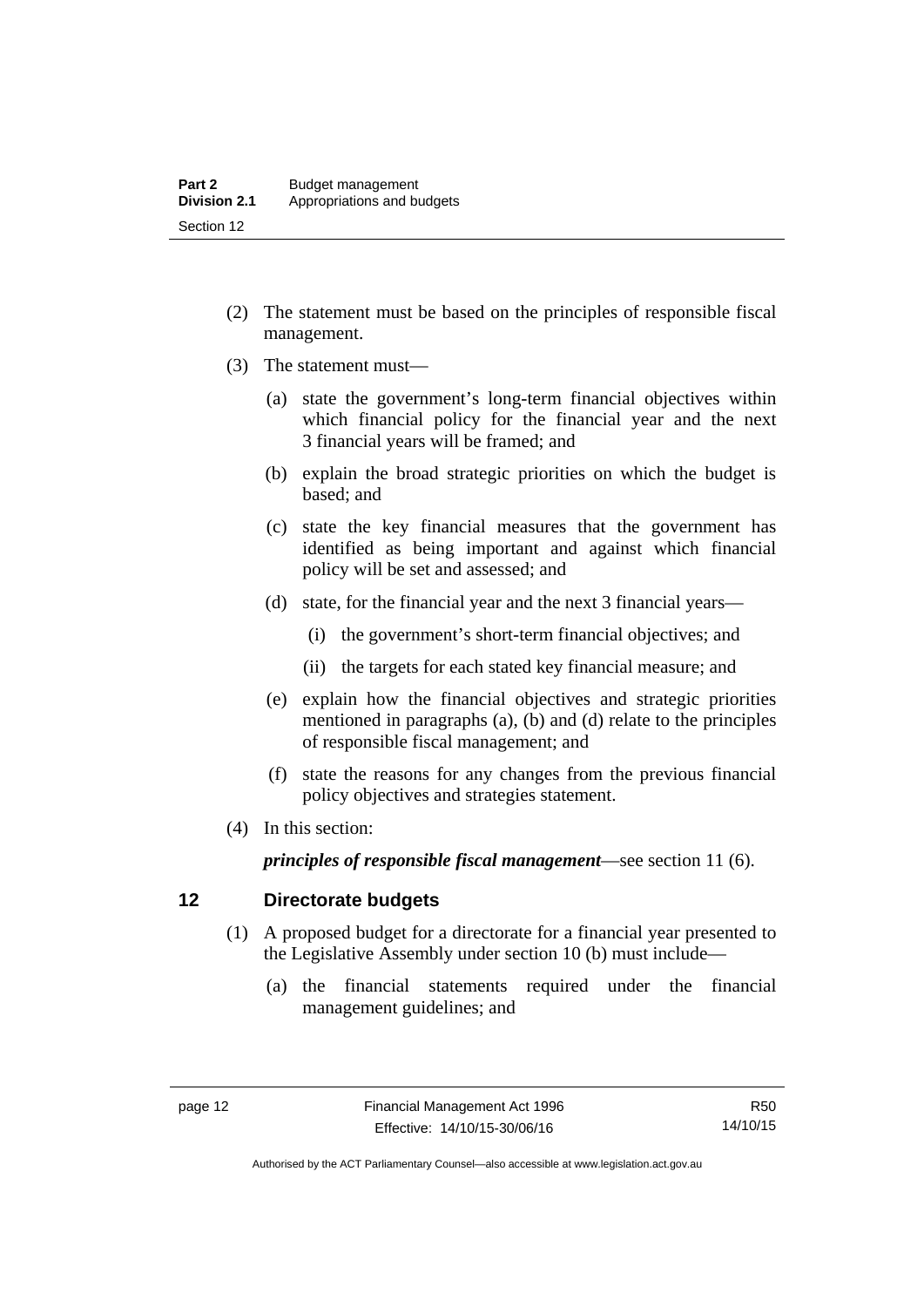- (b) a statement that sets out the outputs and classes of outputs it is proposed the directorate should provide during the year and the performance criteria to be met by the directorate in providing the outputs; and
- (c) if, during the year, the directorate is to be given a capital injection that must be repaid—a statement that—
	- (i) states that the capital injection is a capital injection; and
	- (ii) sets out the conditions under which the injection is to be given, including the requirements about the time within which it must be repaid.
- (2) Subsection (1) (b) does not apply to—
	- (a) the Office of the Legislative Assembly; or
	- (b) an officer of the Assembly.
- (3) A proposed budget must be in a form that facilitates a comparison between—
	- (a) the proposed budget for the directorate; and
	- (b) the budget for the directorate for the previous financial year; and
	- (c) the estimated results for the directorate for the previous financial year.
- (4) A proposed budget must also include, for the financial statements mentioned in subsection (1) (a), budget estimates for each of the next 3 financial years.

# <span id="page-22-0"></span>**12A Territory authority and territory-owned corporation budgets**

(1) A proposed budget presented to the Legislative Assembly under section 10 (c) for a territory authority or territory-owned corporation for a financial year must include—

page 13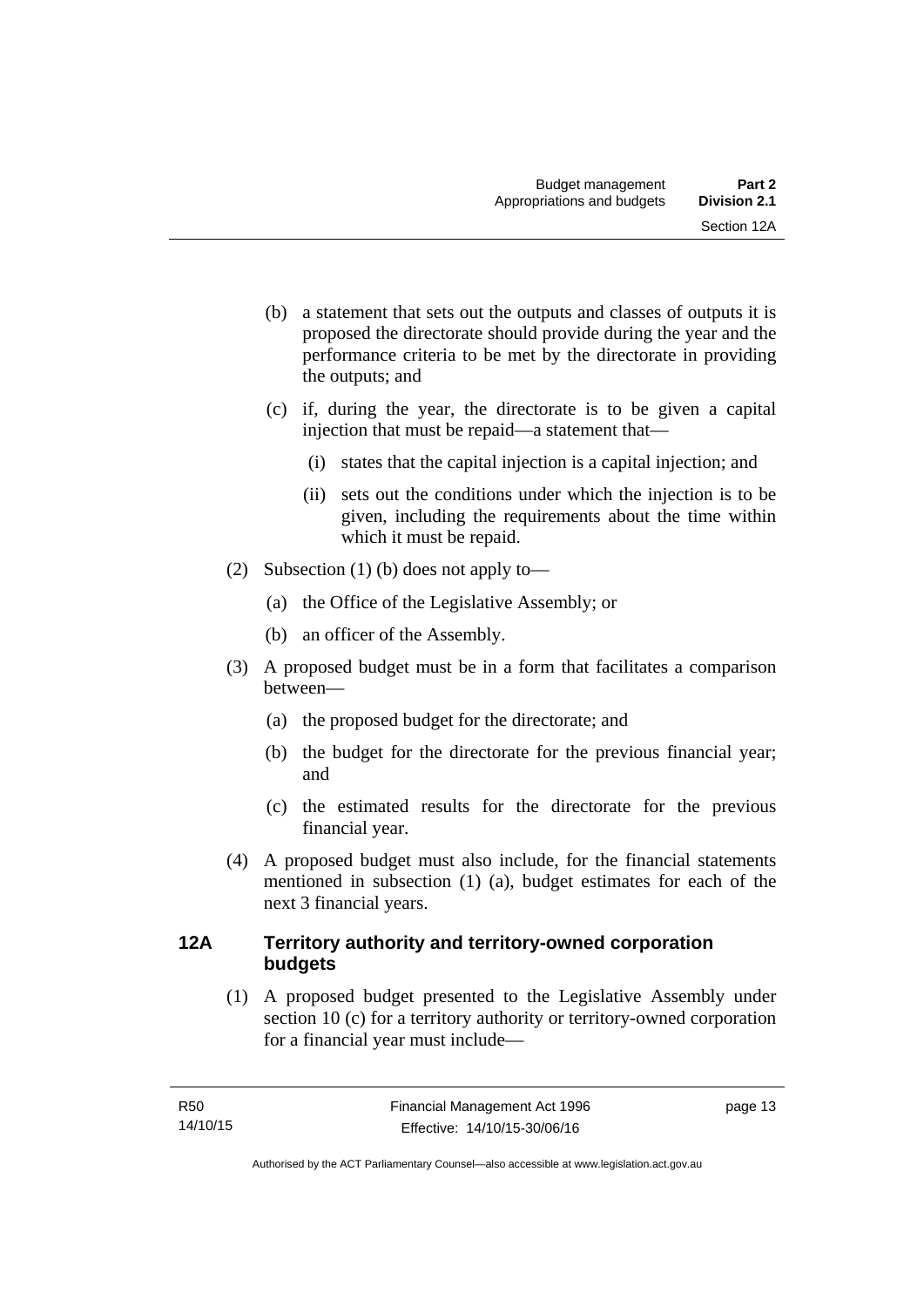- (a) the financial statements required under the financial management guidelines; and
- (b) for a prescribed territory authority or prescribed territory-owned corporation—a statement that sets out the outputs and classes of outputs it is proposed that the authority or corporation should provide during the year and the performance criteria to be met by the authority in providing the outputs; and
- (c) for a territory authority or territory-owned corporation that, during the year, is to be given a capital injection that must be repaid—a statement that—
	- (i) states that the capital injection is an injection that must be repaid; and
	- (ii) sets out the conditions under which the injection is to be given, including the requirements about the time within which it must be repaid.
- (2) A proposed budget must be in a form that facilitates a comparison between—
	- (a) the proposed budget for the authority or corporation; and
	- (b) the budget for the authority or corporation for the previous financial year; and
	- (c) the estimated results for the authority or corporation for the previous financial year.
- (3) A proposed budget must also include, for the financial statements mentioned in subsection (1) (a), budget estimates for each of the next 3 financial years.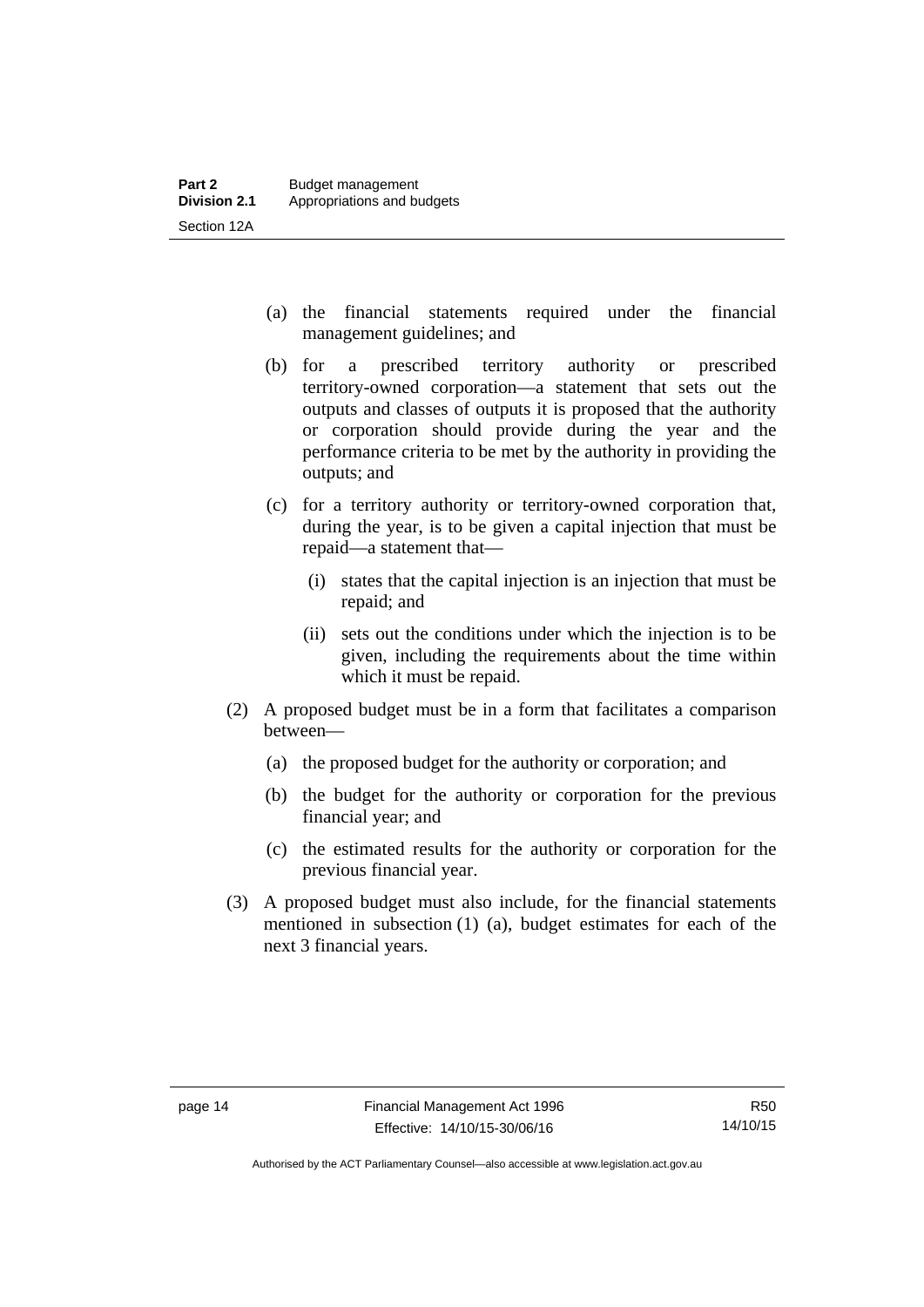### <span id="page-24-0"></span>**13 Supplementary budget papers**

- (1) This section applies if the Treasurer presents a bill for an Appropriation Act relating to a financial year to the Legislative Assembly, other than—
	- (a) the bill for the first Appropriation Act relating to the year; or
	- (b) the bill for the first Appropriation Act for the appropriation for the Office of the Legislative Assembly relating to the year.
- (2) The Treasurer must also present supplementary budget papers to the Assembly.
- (3) The supplementary budget papers must, for each territory entity for which an appropriation is provided by the bill (an *affected entity*)—
	- (a) state, for each purpose mentioned in section 8 that applies to the affected entity—
		- (i) the amount of the appropriation provided in the first Appropriation Act; and
		- (ii) the variations (if any) previously made to the appropriation under this Act; and
		- (iii) the amount of the appropriation provided by the bill; and
		- (iv) the total amount appropriated for the entity for the financial year; and
	- (b) include a budgeted financial statement for each affected entity that—
		- (i) includes details of the impact on the budget of the affected entity of all variations to the appropriation that happened until the last day when it was practicable to provide for it in the relevant supplementary Appropriation Bill before the bill was introduced into the Legislative Assembly; and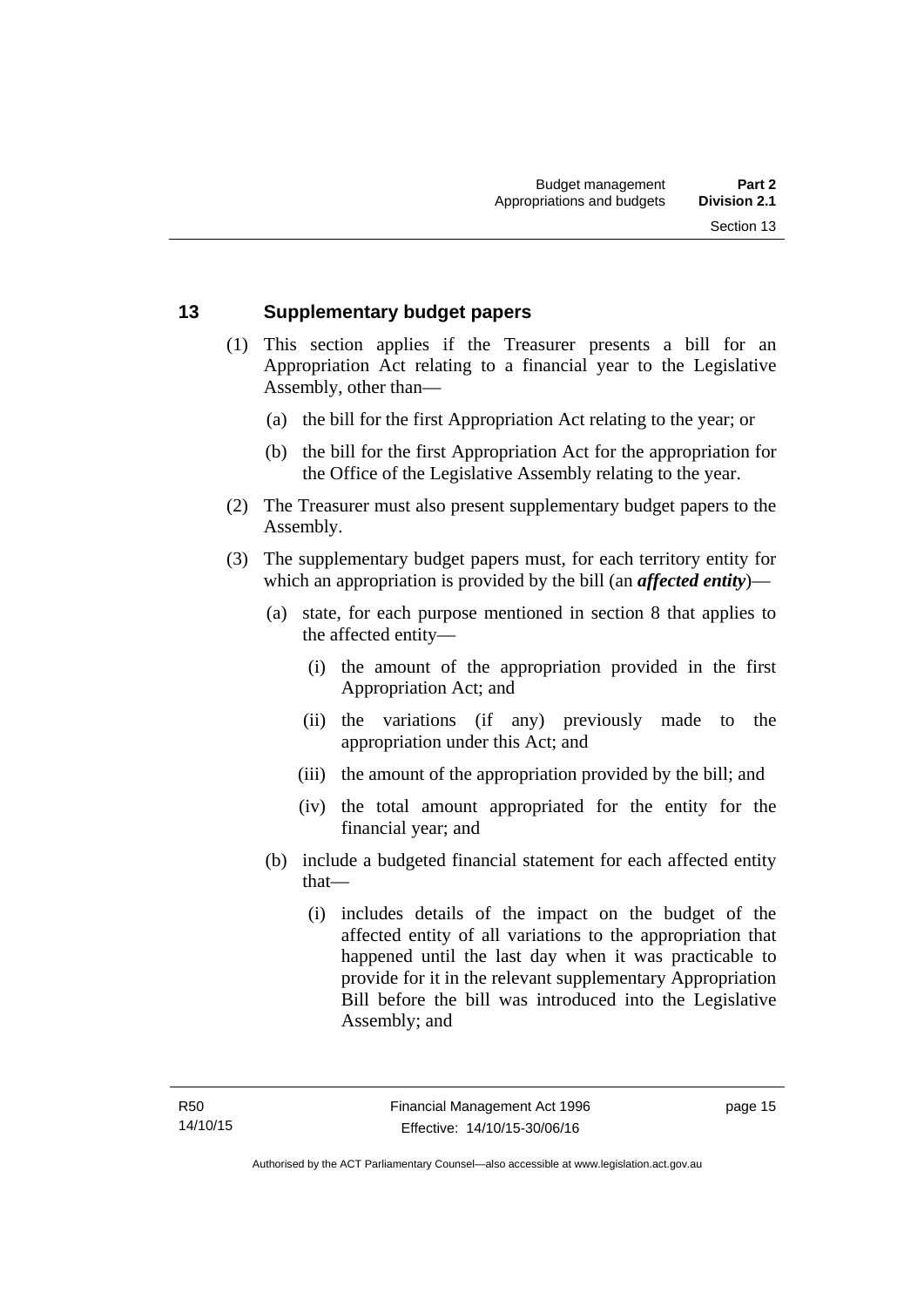(ii) may show the impact of variations other than variations resulting from additional appropriations.

### **Example—par (b) (ii)**

the impact of revised economic forecasts

*Note* An example is part of the Act, is not exhaustive and may extend, but does not limit, the meaning of the provision in which it appears (see [Legislation Act,](http://www.legislation.act.gov.au/a/2001-14) s 126 and s 132).

### <span id="page-25-0"></span>**13A Amendment of budgets for supplementary appropriation**

- (1) If an appropriation is made for a territory entity by an Appropriation Act other than the first Appropriation Act for it for a financial year, the budget for the territory entity is amended in accordance with—
	- (a) the supplementary budget papers presented to the Legislative Assembly under section 13 (1) in relation to the bill for the Act by which the appropriation was made; and
	- (b) any statement presented to the Legislative Assembly under section 13 (5) (b) in relation to the bill.
- (2) In this section:

*budget*, for the territory entity, means the budget for the territory entity for the financial year presented to the Legislative Assembly under section 10 (b) or (c) (Budget papers) and, if the budget has been amended under this Act, the budget as amended.

### <span id="page-25-1"></span>**14 Transfer of funds between appropriations**

- (1) Despite section 6 (Necessity for appropriation), the Treasurer may, in writing, direct that appropriations made by an Appropriation Act be varied by transfers of funds between the appropriations.
- (2) A transfer of funds between appropriations under this section must not cause an appropriation from which funds are transferred to be reduced by more than 3%.

R50 14/10/15

Authorised by the ACT Parliamentary Counsel—also accessible at www.legislation.act.gov.au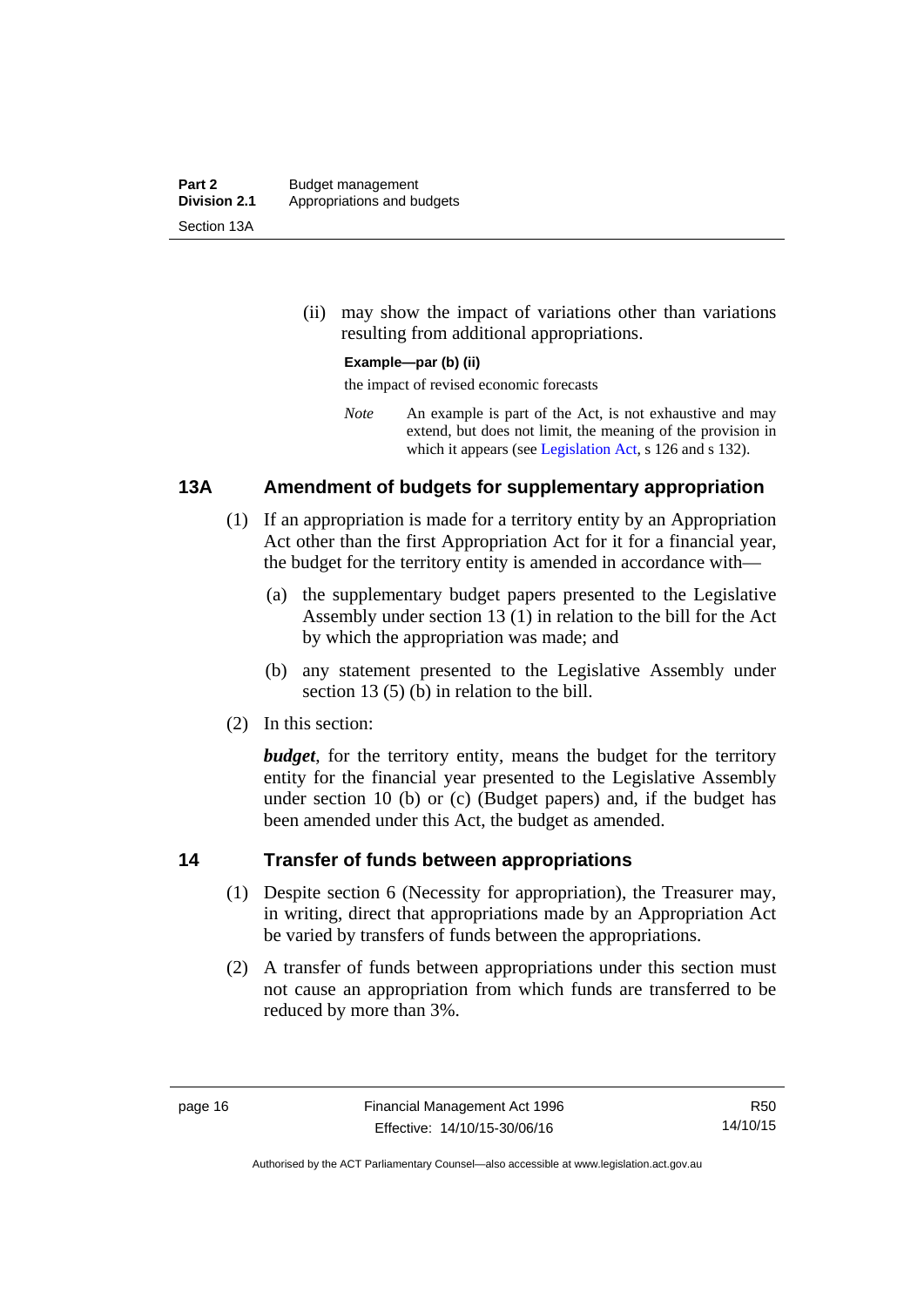(3) The Treasurer must attach a copy of the direction to the next financial statement presented to the Legislative Assembly.

*Note* For the presentation of financial statements, see s 26.

- (4) Subsection (1) does not apply to a superannuation appropriation.
- (5) In this section:

*appropriation* means an appropriation made by an Appropriation Act in a financial year or, if the appropriation is amended during the financial year, the appropriation as amended.

### <span id="page-26-0"></span>**14A Transfer of funds from capital injection appropriation to other appropriations**

- (1) Despite section 6 (Necessity for appropriation), the Treasurer may, in writing, direct that an appropriation for capital injection for an entity be varied by a transfer of funds from that appropriation to an appropriation for—
	- (a) the provision of outputs by the entity; or
	- (b) payments to be made on behalf of the Territory for the entity.
- (2) If the transfer would cause the appropriation for the capital injection to be reduced by—
	- (a) up to 5% or \$500 000, whichever is the greater—the Treasurer must attach a copy of the direction to the next financial statement presented to the Legislative Assembly; or
	- (b) more than 5% or \$500 000, whichever is the greater—the direction is a disallowable instrument.
	- *Note 1* For the presentation of financial statements, see s 26.
	- *Note 2* A disallowable instrument must be notified, and presented to the Legislative Assembly, under the [Legislation Act.](http://www.legislation.act.gov.au/a/2001-14)
- (3) In this section: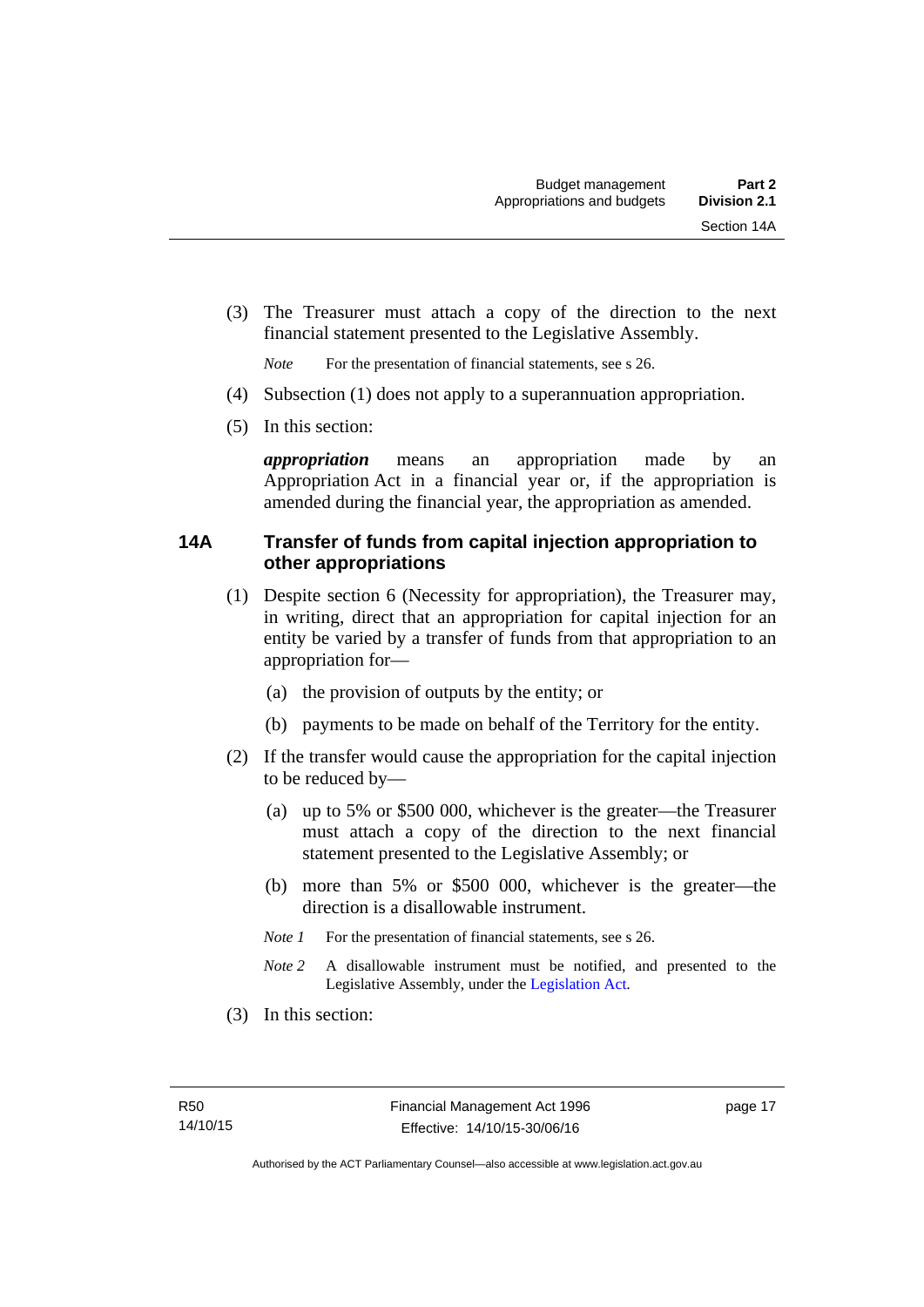*appropriation for capital injection* means an appropriation for capital injection made by an Appropriation Act in a financial year or, if the appropriation is amended during the financial year, the appropriation as amended.

# <span id="page-27-0"></span>**14B Transfer of funds from other appropriations to capital injection appropriation**

- (1) Despite section 6 (Necessity for appropriation), the Treasurer may, in writing, direct that an appropriation for provision of outputs or payments to be made on behalf of the Territory for an entity be varied by a transfer of funds from those appropriations to an appropriation for capital injection for the entity.
- (2) The Treasurer must attach a copy of the direction to the next financial statement presented to the Legislative Assembly.

*Note* For the presentation of financial statements, see s 26.

(3) In this section:

*appropriation for payments to be made on behalf of the Territory* means an appropriation for payments to be made on behalf of the Territory made by an Appropriation Act in a financial year or, if the appropriation is amended during the financial year, the appropriation as amended.

*appropriation for provision of outputs* means an appropriation for provision of outputs made by an Appropriation Act in a financial year or, if the appropriation is amended during the financial year, the appropriation as amended.

# <span id="page-27-1"></span>**15 Transfer of funds within appropriations**

- (1) The Executive may, in writing, direct that funds within the same appropriation that are allocated for the provision of different classes of outputs be reallocated in relation to those classes of outputs.
- (2) If a reallocation of funds under subsection (1) involves an amount larger than 3% of the appropriation within which the reallocation is

Authorised by the ACT Parliamentary Counsel—also accessible at www.legislation.act.gov.au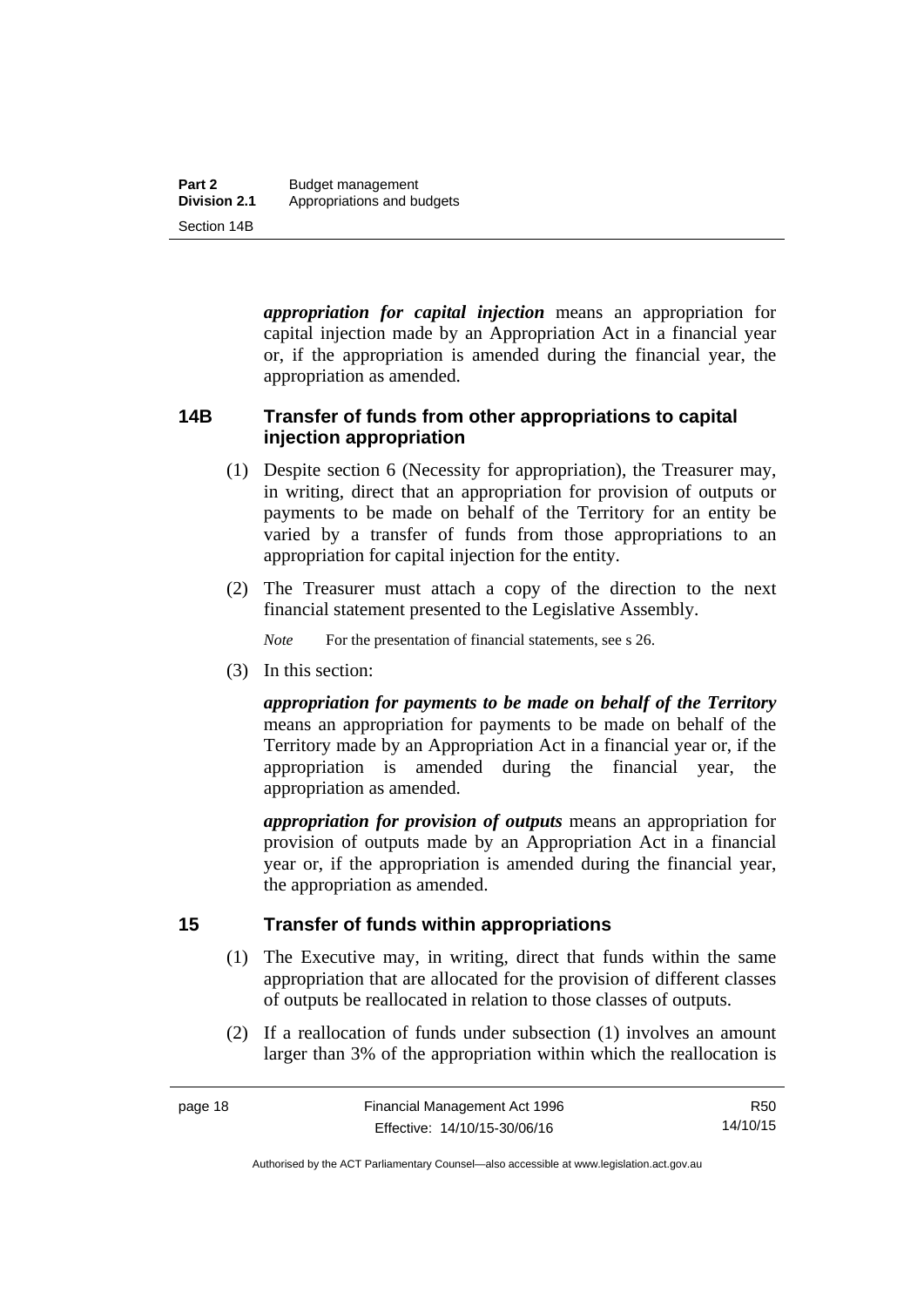made or \$150 000 (whichever is the larger), the Treasurer must present the following to the Legislative Assembly within 3 sitting days after a direction is given:

- (a) a copy of the direction;
- (b) a statement of the reasons for the reallocation.

# <span id="page-28-0"></span>**15A Reclassification of certain appropriations**

- (1) If an appropriation has been classified by the Act by which it was made as an appropriation for payments to be made by a directorate on behalf of the Territory, the Treasurer may, if the Treasurer is satisfied that the appropriation should be classified as an appropriation for the provision of outputs by the directorate, in writing, direct that the classification of the appropriation be changed accordingly.
- (2) If an appropriation has been classified by the Act by which it was made as an appropriation for the provision of outputs by a directorate, the Treasurer may, if the Treasurer is satisfied that the appropriation should be classified as an appropriation for payments to be made by the directorate on behalf of the Territory, in writing, direct that the classification of the appropriation be changed accordingly.
- (3) If the Treasurer gives a direction under subsection (1) or (2), the Treasurer must attach a copy of the direction to the next financial statement presented to the Legislative Assembly.

*Note* For the presentation of financial statements, see s 26.

# <span id="page-28-1"></span>**16 Transfer of functions to another entity**

 (1) This section applies if the responsibility for a service or function for which an appropriation is made in an Appropriation Act for a financial year is or has been transferred from the territory entity to which the appropriation is made to another territory entity.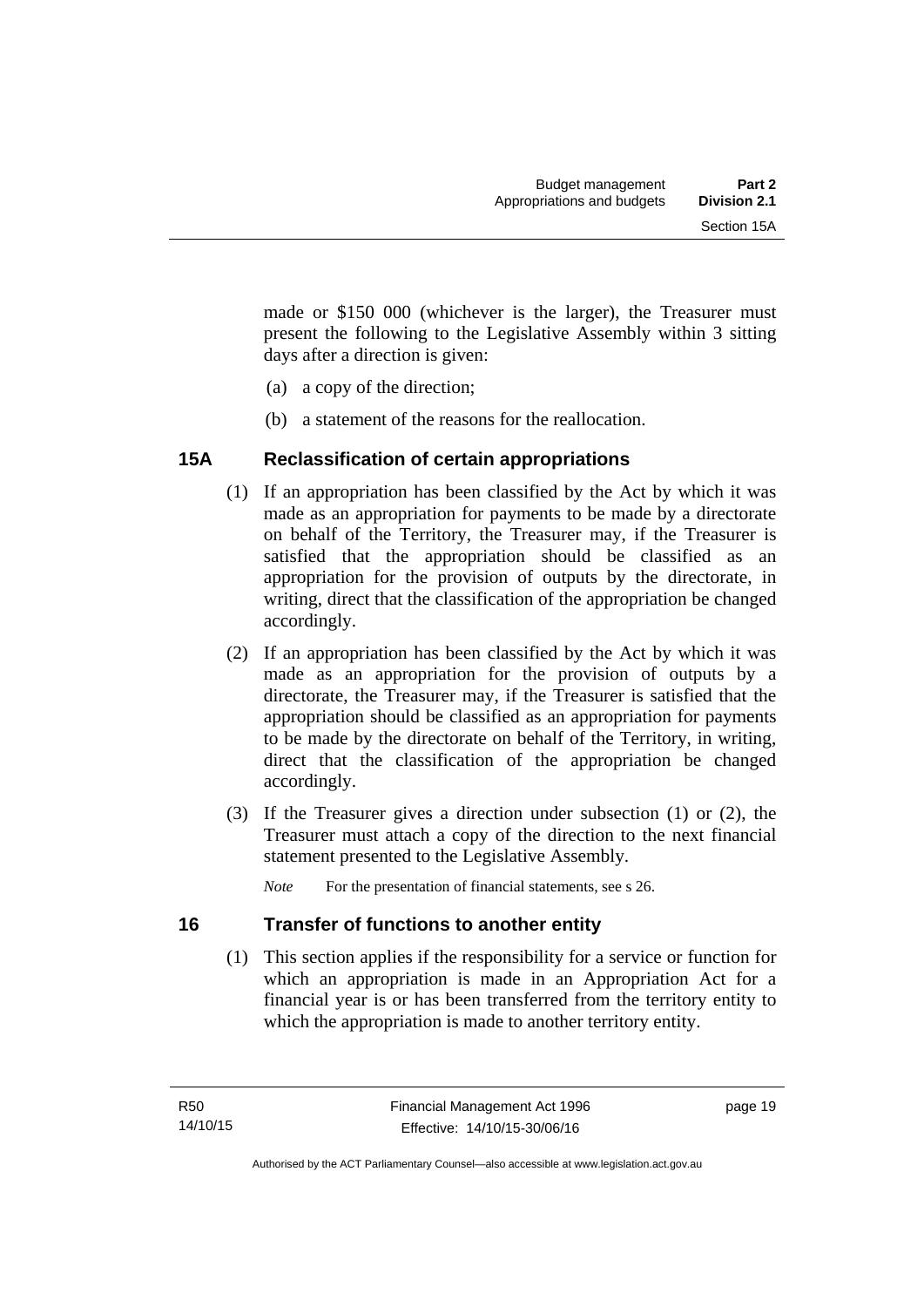- (2) The Treasurer may, in writing, direct that the appropriation does not lapse but may, in accordance with the direction, be issued to, or applied by, the other territory entity for the service or function.
- (3) If the Treasurer gives a direction under subsection (2), the Treasurer must attach a copy of the direction to the next financial statement presented to the Legislative Assembly.

*Note* For the presentation of financial statements, see s 26.

(4) This section does not apply to a superannuation appropriation.

# <span id="page-29-0"></span>**16A Appropriation for accrued employee entitlements**

- (1) This section applies if—
	- (a) an employee entitlement exists in relation to a territory entity in a financial year; and
	- (b) the total amount of employee entitlements paid, or required to be paid, by the territory entity in the financial year exceeds the amount appropriated for the territory entity in relation to employee entitlements for the financial year.
- (2) The Treasurer may, in writing, authorise an appropriation for the territory entity for the amount that the total amount paid, or required to be paid, in the financial year exceeds the amount appropriated for the territory entity for the financial year.
- (3) If the Treasurer authorises an appropriation under this section, the Treasurer must attach a copy of the authorisation to the next financial statement presented to the Legislative Assembly.

*Note* For the presentation of financial statements, see s 26.

# <span id="page-29-1"></span>**16B Rollover of undisbursed appropriation**

 (1) This section applies to an amount of appropriation if, at the end of the financial year in which the appropriation is made, the amount is not disbursed to the territory entity to which it is appropriated.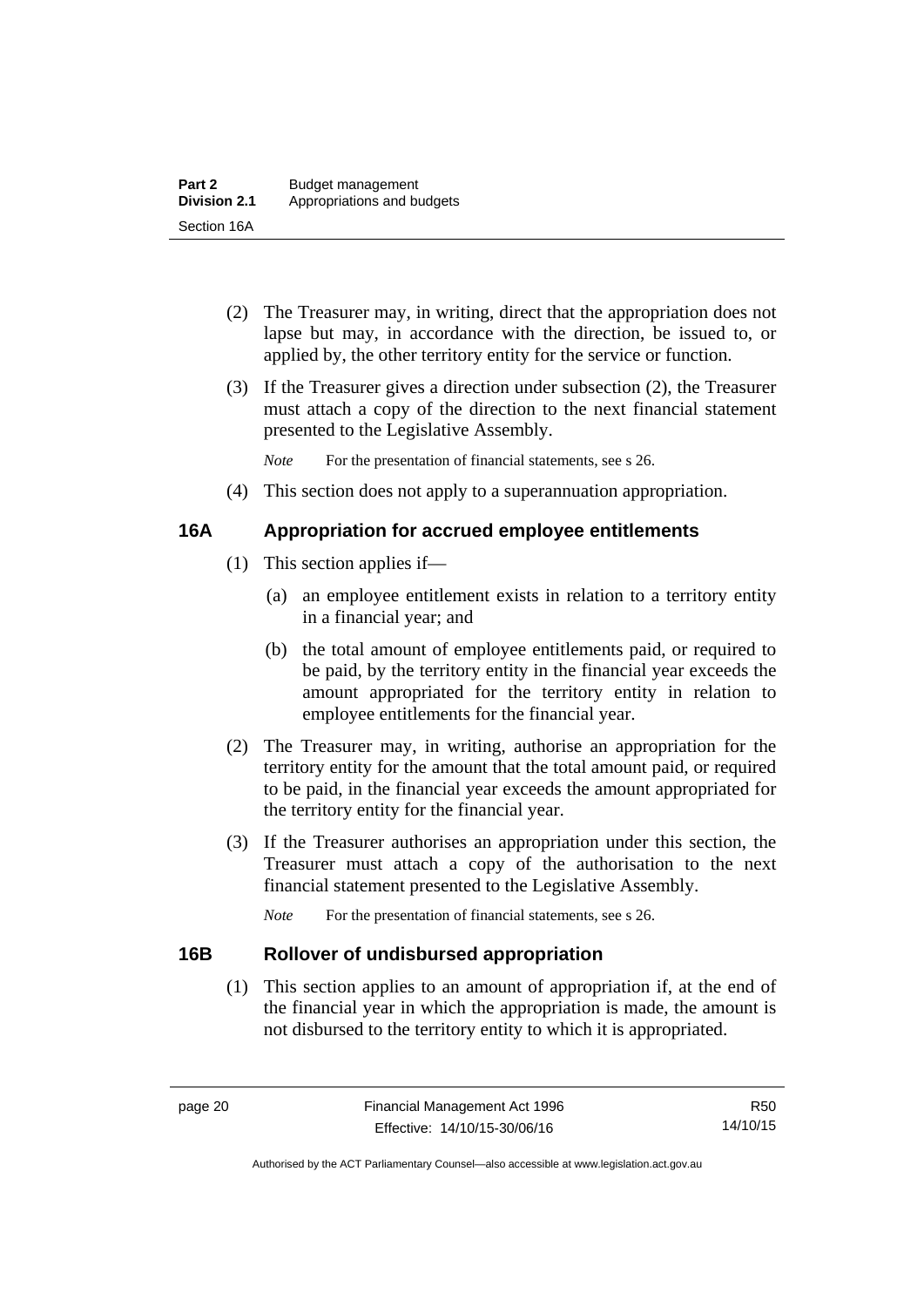- (2) The Treasurer may, in writing, authorise the amount to be disbursed in the following financial year to—
	- (a) the territory entity; or
	- (b) if responsibility for a service or function for which the appropriation is made is transferred from the territory entity to another territory entity—the other territory entity.
- (3) The Treasurer may give the authorisation in the financial year in which the appropriation is made, or in the following financial year.
- (4) The authorisation must identify—
	- (a) the territory entity to which the amount is to be disbursed; and
	- (b) the appropriation type; and
	- (c) the amount authorised to be disbursed; and
	- (d) the purpose for which the amount may be disbursed.
- (5) If the Treasurer authorises an amount to be disbursed under this section—
	- (a) the amount is taken to be an amount of appropriation for the financial year in which the amount is authorised to be disbursed; and
	- (b) the amount is in addition to the appropriation to the territory entity for that financial year.
- (6) If the Treasurer authorises an amount to be disbursed under this section, the Treasurer must attach a copy of the authorisation to the next financial statement presented to the Legislative Assembly.

*Note* For the presentation of financial statements, see s 26.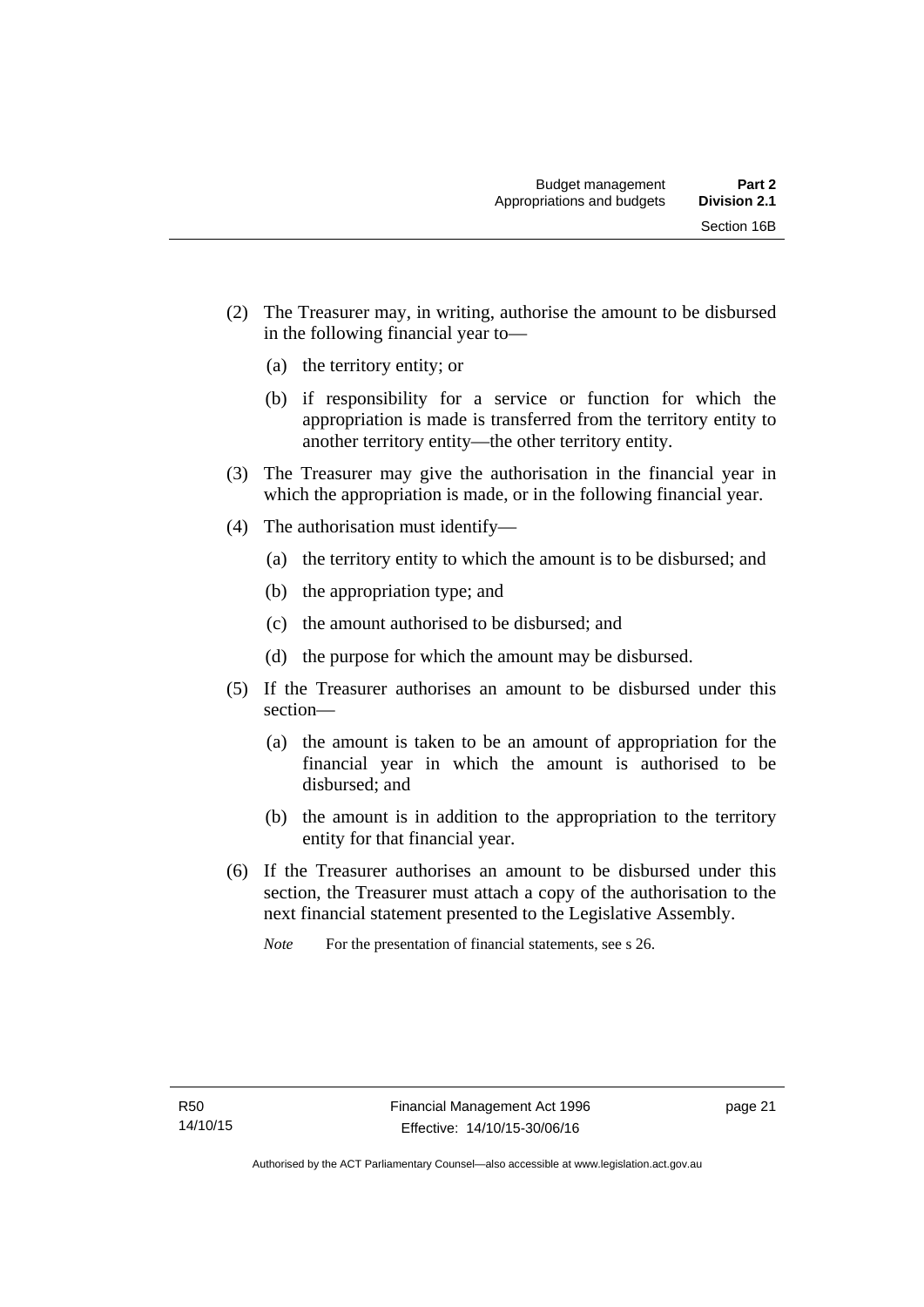### <span id="page-31-0"></span>**17 Variation of appropriations for Commonwealth grants**

- (1) This section applies to an appropriation that is declared by the Act by which it is made to be an appropriation to which this section applies.
- $(2)$  If—
	- (a) an appropriation to which this section applies is to be funded in whole or in part by a payment made to the Territory by the Commonwealth for a nominated purpose; and
	- (b) an estimate of the level of the funding to be provided to the Territory by the Commonwealth for that purpose is contained in the budget papers presented to the Legislative Assembly in conjunction with the bill for the Act by which the appropriation was made; and
	- (c) the level of funding provided to the Territory by the Commonwealth for that purpose for the financial year for which the appropriation was made is greater than the level of funding specified in those budget papers;

the Treasurer may, in writing, direct that the appropriation be increased by an amount not exceeding the difference between the level of funding specified in the budget papers and the level of funding provided by the Commonwealth.

- (3) The Treasurer may give the direction—
	- (a) in the financial year in which the Commonwealth provides the funding to the Territory; or
	- (b) in the following financial year.
- (4) If the Treasurer gives the direction under subsection (3) (a), the direction may also state the financial year in which the appropriation may be disbursed to a territory entity.
- (5) If the responsibility for a service or function for which the appropriation is made is transferred from the territory entity to

R50 14/10/15

Authorised by the ACT Parliamentary Counsel—also accessible at www.legislation.act.gov.au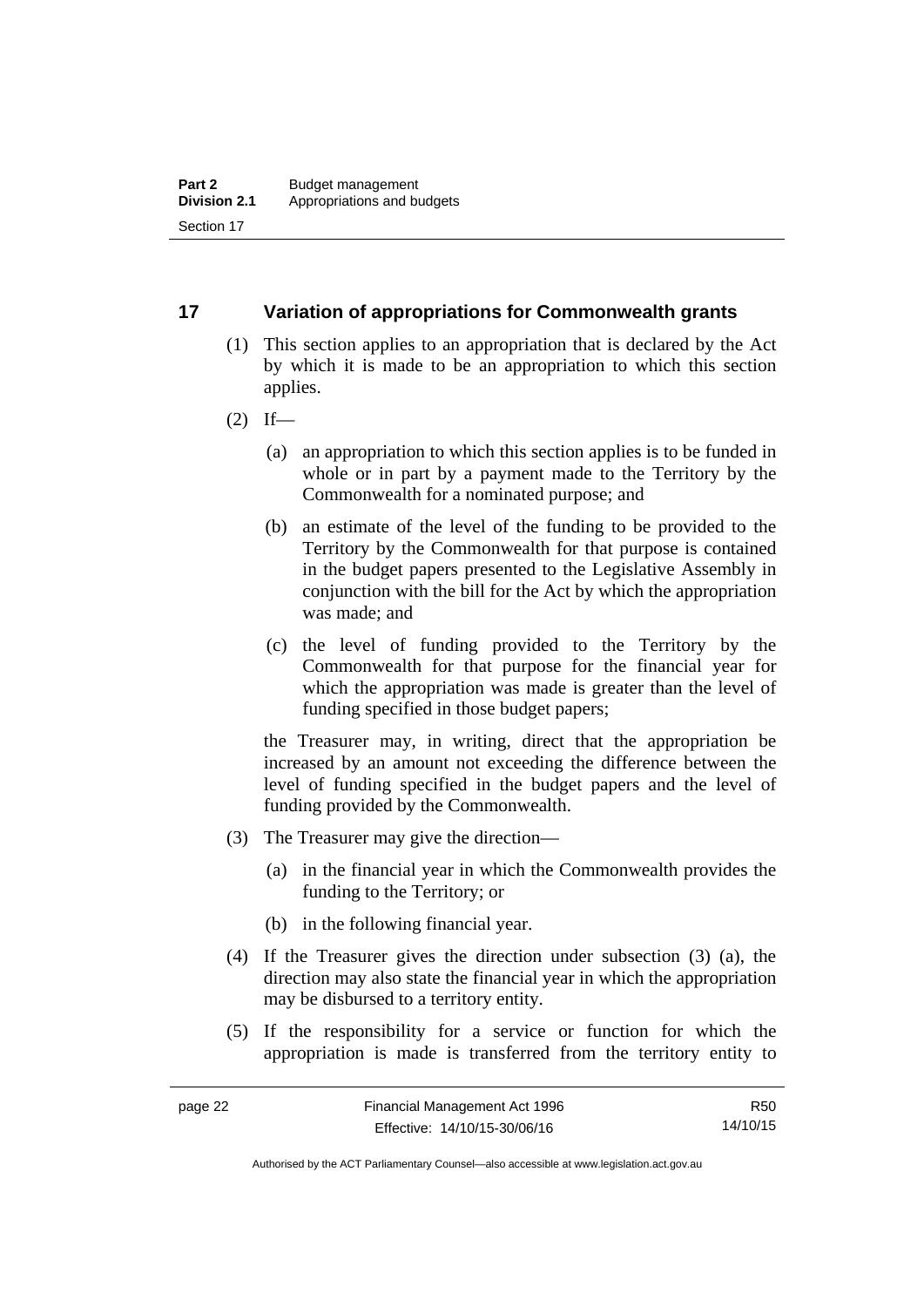which the appropriation is made to another territory entity, the Treasurer may also direct that the appropriation be disbursed to the other territory entity.

- (6) If the Treasurer gives a direction under this section—
	- (a) the amount is taken to be an amount of appropriation for the financial year in which the amount is authorised to be disbursed; and
	- (b) the amount is in addition to the appropriation to the territory entity for that financial year.
- (7) If the Treasurer gives a direction under this section, the Treasurer must attach a copy of the direction to the next financial statement presented to the Legislative Assembly.

*Note* For the presentation of financial statements, see s 26.

### <span id="page-32-0"></span>**17A Variations of appropriations for certain payments to Commonwealth**

- (1) This section applies to an appropriation that is declared by the Act by which it is made to be an appropriation to which the section applies.
- $(2)$  If—
	- (a) an appropriation to which this section applies is made completely or partially for a payment required to be made to the Commonwealth for the provision of a service; and
	- (b) an estimate of the amount of the payment is contained in the budget papers presented to the Legislative Assembly in conjunction with the bill for the Act by which the appropriation is made; and
	- (c) the amount of the payment exceeds the amount of the estimate;

page 23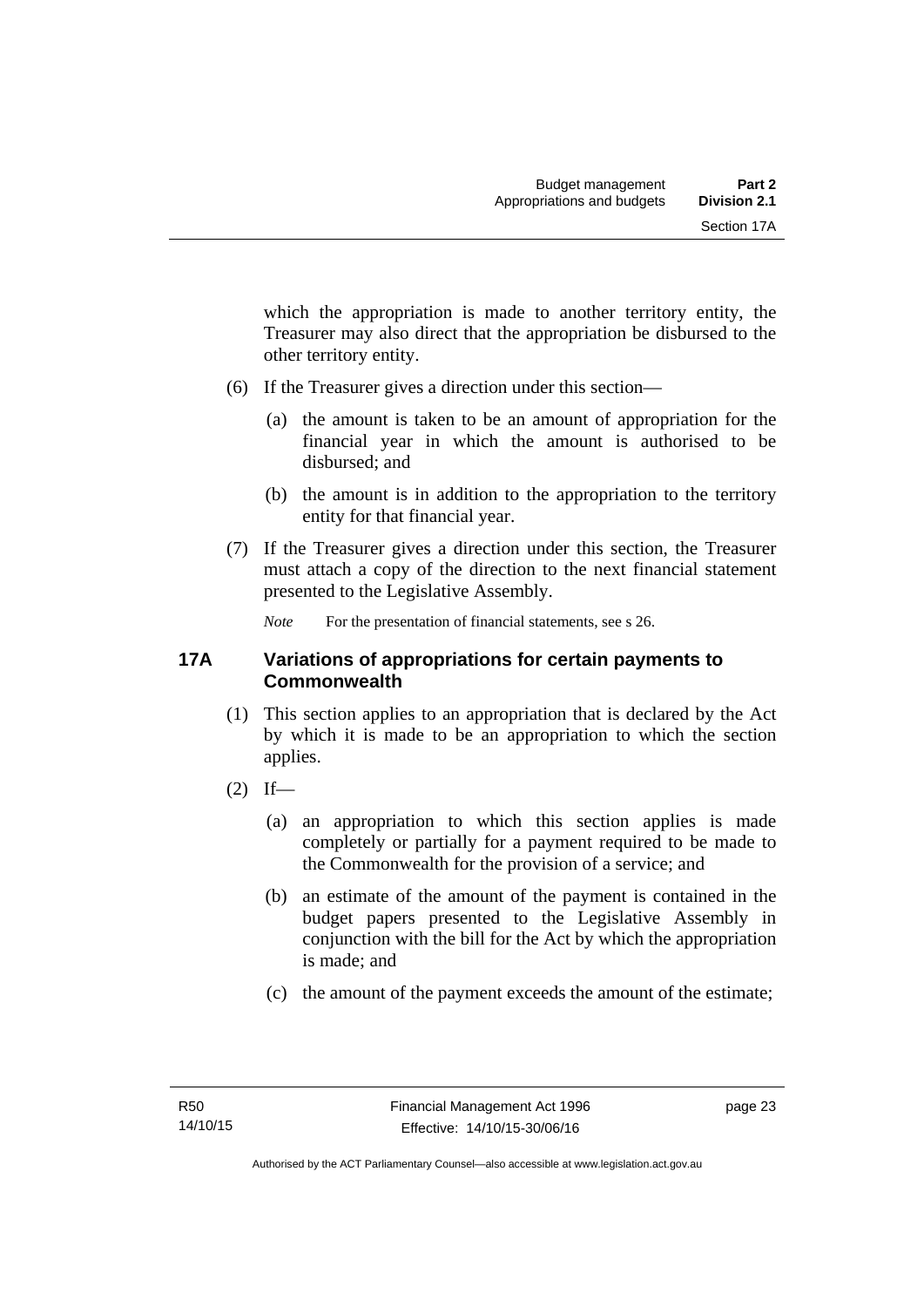the Treasurer may, in writing, direct that the appropriation be increased by an amount not more than the difference between the amount of the estimate and the amount of the payment.

 (3) If the Treasurer gives a direction under subsection (2), the Treasurer must attach a copy of the direction to the next financial statement presented to the Legislative Assembly.

*Note* For the presentation of financial statements, see s 26.

# <span id="page-33-0"></span>**18 Treasurer's advance**

- (1) The Treasurer may, in writing, authorise an appropriation (a *Treasurer's advance*) for a payment if—
	- (a) the Treasurer is satisfied that—
		- (i) there is an immediate requirement for the payment; and
		- (ii) the payment is not provided for, or is insufficiently provided for, by an appropriation because—
			- (A) there was an erroneous omission or understatement in an appropriation; or
			- (B) the payment was unforeseen until after the last day when it was practicable to provide for it in the relevant Appropriation Bill before the bill was introduced into the Legislative Assembly; and
	- (b) for a payment by an officer of the Assembly—the Speaker, after consulting with the appropriate Assembly committee, has advised the Treasurer that an additional appropriation is needed for the payment, stating the reasons for the additional appropriation; and
	- (c) the total Treasurer's advances authorised as Treasurer's advances in a financial year do not exceed the amount appropriated for that year for Treasurer's advances.

R50 14/10/15

Authorised by the ACT Parliamentary Counsel—also accessible at www.legislation.act.gov.au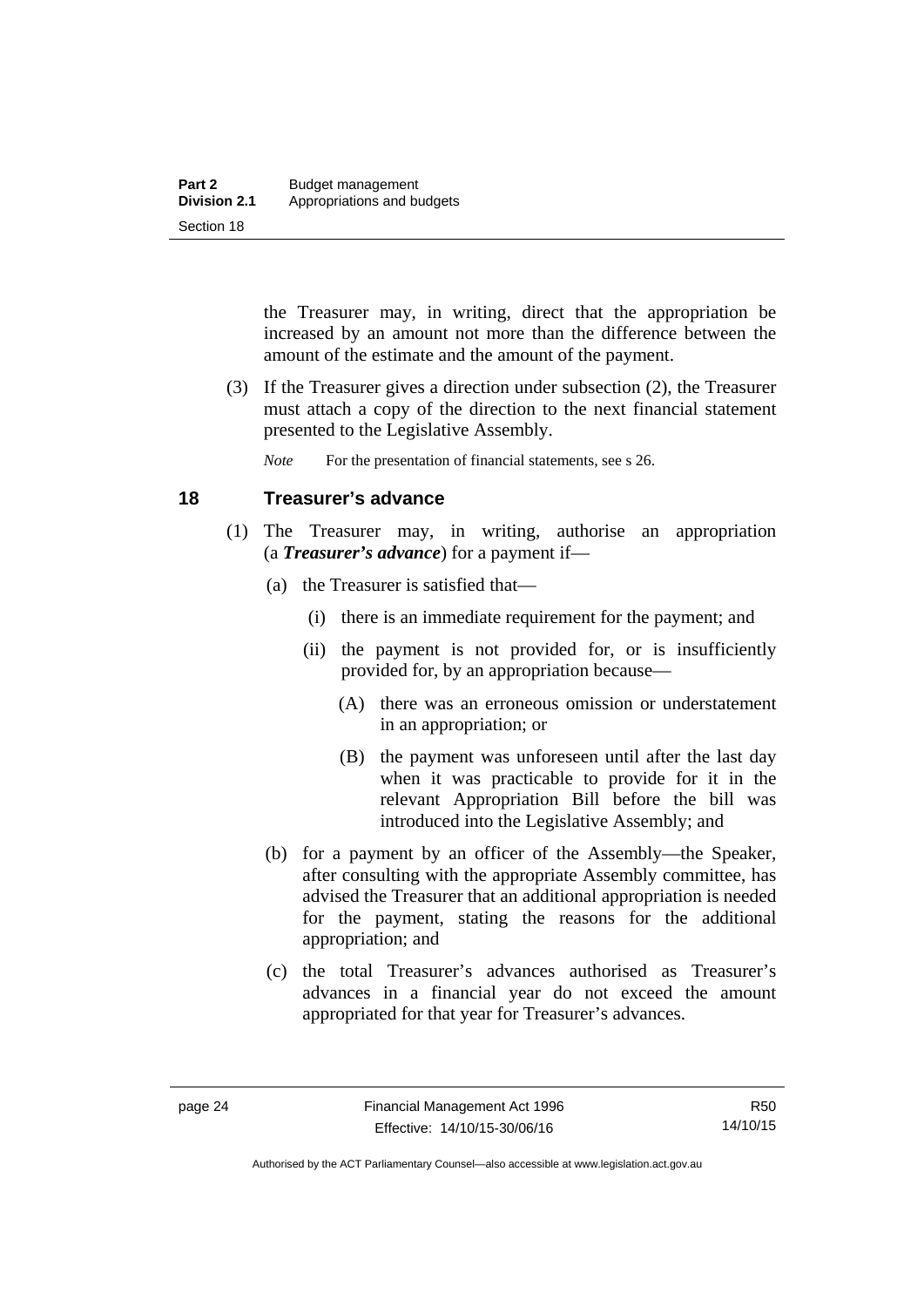- (2) The amount appropriated for Treasurer's advances for a financial year must not exceed 1% of the total amount appropriated by all Appropriation Acts for the year.
- (3) If, by the end of the financial year in which a Treasurer's advance is authorised, the Treasurer's advance is not fully disbursed to the entity to which it is appropriated, the undisbursed amount of the Treasurer's advance lapses and is not available to be disbursed to the entity in the following financial year.
- (4) In this section:

*relevant Appropriation Bill*, for a payment, means—

- (a) the bill for the first Appropriation Act for the financial year when the payment is to happen; or
- (b) the bill for the first Appropriation Act for the appropriation for the Office of the Legislative Assembly or an officer of the Assembly for the financial year when the payment is to happen.
	- *Note* An appropriation for an officer of the Assembly must be contained in an Appropriation Act for an appropriation for the Office of the Legislative Assembly (see s 8 (4)).

# <span id="page-34-0"></span>**18A Treasurer's advance—payment pending supplementary appropriation**

- (1) This section applies if—
	- (a) in a financial year, the Treasurer authorises a Treasurer's advance for a payment; and
	- (b) the authorisation states that the payment may be provided for in an Appropriation Act other than the first Appropriation Act (a *supplementary appropriation Act*) in the financial year.
- (2) If a supplementary appropriation Act is passed for the payment—
	- (a) the Treasurer's advance ceases; and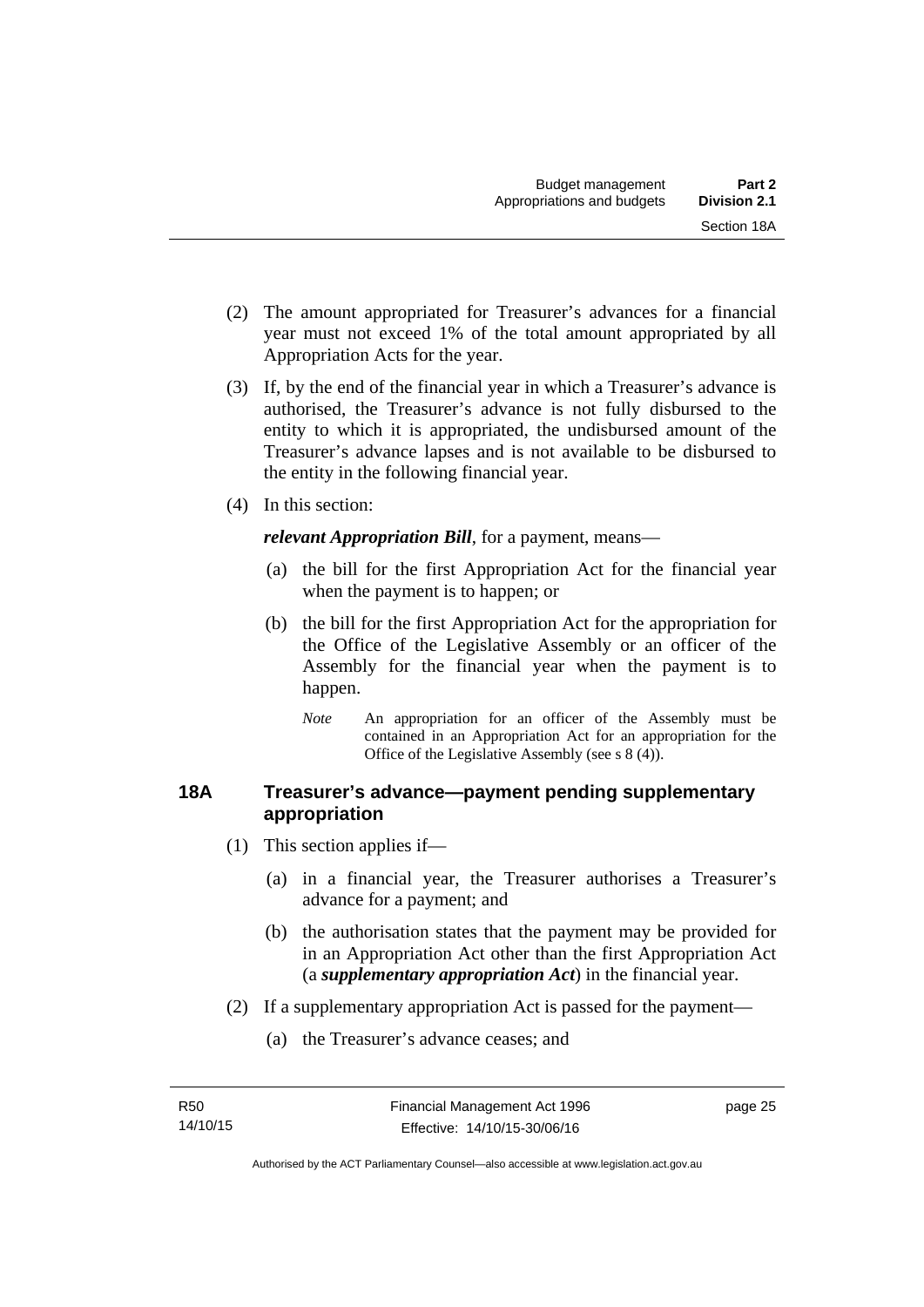- (b) the amount of the Treasurer's advance is taken for all purposes to have been paid out of money appropriated by that Act; and
- (c) the amount appropriated for section 18 (Treasurer's advance) for the financial year is taken to be restored by the amount of the Treasurer's advance.
- (3) If a supplementary appropriation Act is not passed for the payment, the payment continues to be authorised from the appropriation for section 18 for the financial year.

### <span id="page-35-0"></span>**18B Treasurer's advance—reduction of amounts**

- (1) This section applies if, in a financial year—
	- (a) the Treasurer has authorised a Treasurer's advance for an entity; and
	- (b) the Treasurer's advance has not been fully disbursed to the entity; and
	- (c) the Treasurer is satisfied that the undisbursed amount is no longer required by the entity.
- (2) The Treasurer may, in writing, authorise a reduction of the amount of the Treasurer's advance to the entity to the amount actually disbursed to the entity.
- (3) If the Treasurer authorises a reduction, the amount appropriated for section 18 (Treasurer's advance) for the financial year is taken to be restored by the amount of the reduction.

# <span id="page-35-1"></span>**18C Assembly to be told about Treasurer's advance**

- (1) This section applies if the Treasurer authorises—
	- (a) a Treasurer's advance; or
	- (b) a reduction of an amount of Treasurer's advance under section 18B (2).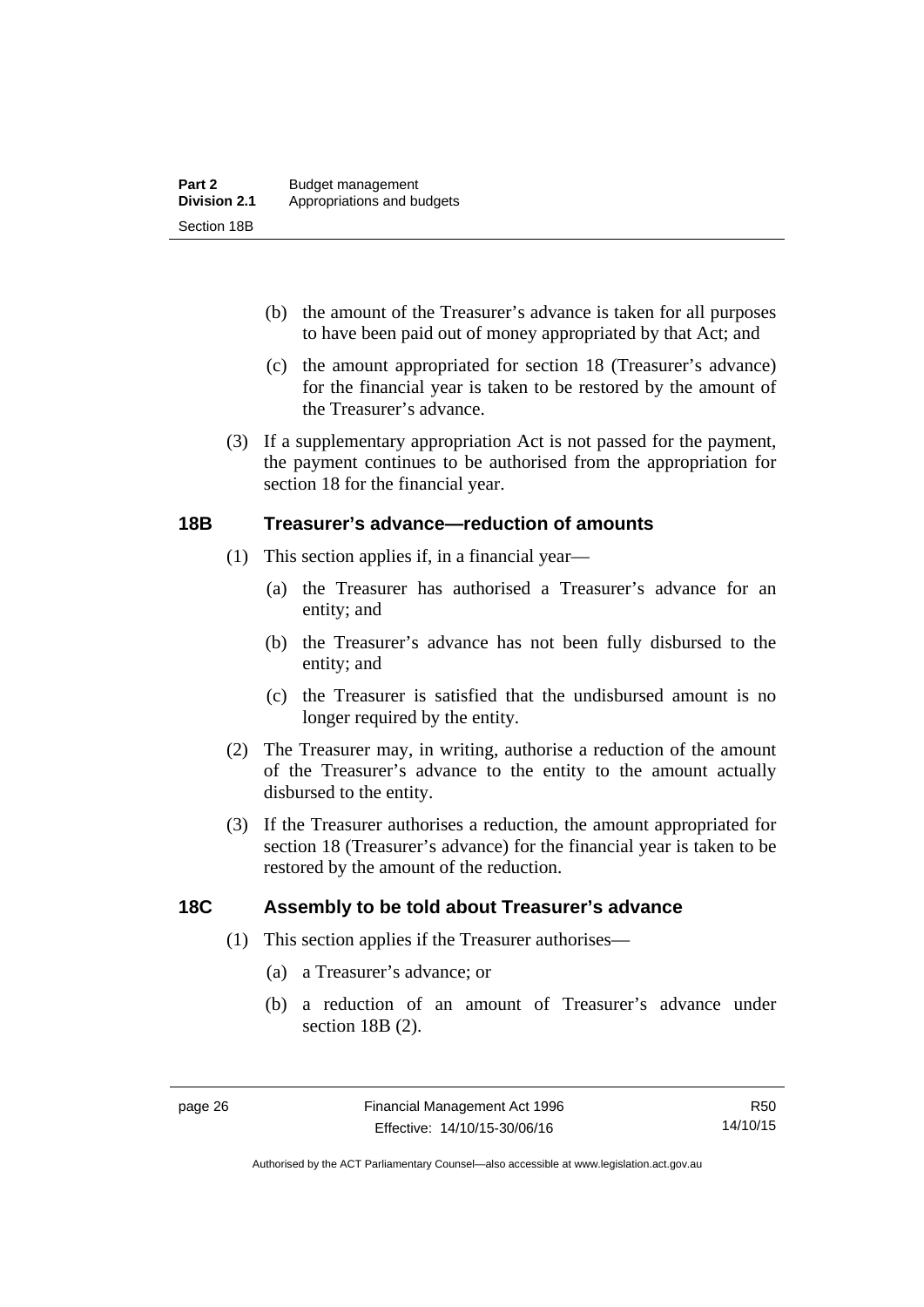- (2) If an authorisation is given, the Treasurer must attach to the next financial statement presented to the Legislative Assembly—
	- (a) a copy of the authorisation; and
	- (b) a reconciliation stating the following:
		- (i) the total amount appropriated for section 18 (Treasurer's advance) in all Appropriation Acts for the financial year;
		- (ii) the total amount of Treasurer's advance authorised previously in the financial year under section 18 (1);
		- (iii) the total amount of payments restored previously in the financial year under section 18A (2) (c);
		- (iv) the total reduction of the amounts of Treasurer's advance previously authorised in the financial year under section 18B (2);
		- (v) the amount authorised in the authorisation;
		- (vi) the amount of appropriation for section 18 that remains for the financial year.

*Note* For the presentation of financial statements, see s 26.

# **19 Refunds of payments made without liability**

- (1) If a payment is made to the Territory in purported discharge of a liability that does not exist, the amount paid may be refunded to the person by whom the payment was made whether or not there is an appropriation available for that purpose.
- (2) If a payment made to the Territory to discharge a liability exceeds the amount of the liability, the amount by which the payment exceeds the liability may be refunded to the person by whom the payment was made whether or not there is an appropriation available for that purpose.
- $(3)$  If—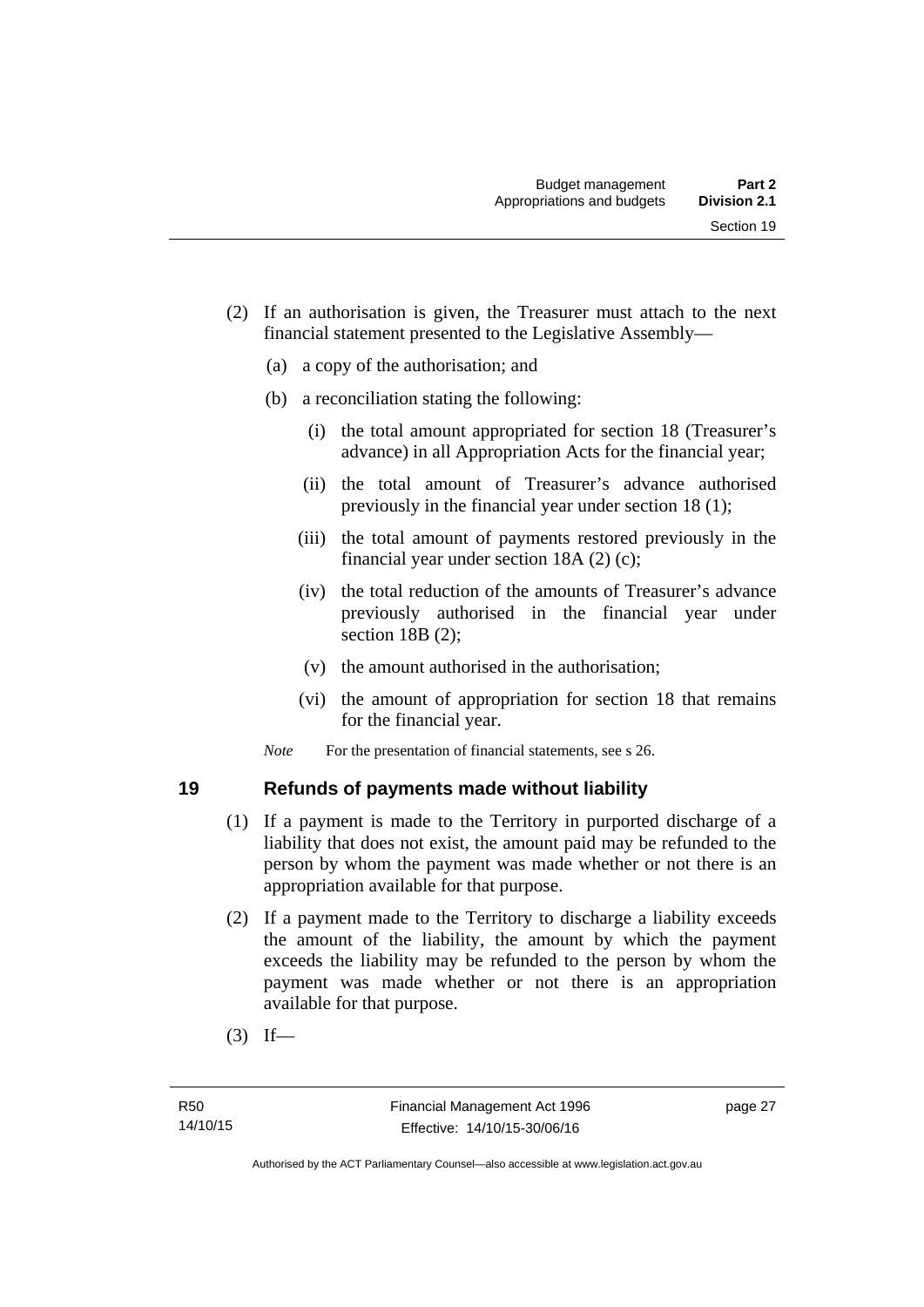- (a) a person has paid an amount to the Territory for tax claimed by the Territory to be owing from the person; and
- (b) a court or tribunal of competent jurisdiction subsequently finds that the person was not liable for that tax or was liable for an amount of tax less than the amount paid;

the amount paid, or the amount by which the payment exceeds the liability, may be refunded to the person who made the payment whether or not there is an appropriation available for that purpose.

# **19A Payments for Territory GST liabilities**

Payments may be made to the Commonwealth for the GST liabilities of the Territory whether or not there is an appropriation for the purpose.

# **19AA Payments for Territory GST administration costs**

Despite section 6, payments may be made to the Commonwealth for GST administration costs payable by the Territory (including by way of deduction by the Commonwealth from GST revenue payable to the Territory) whether or not there is an appropriation for the purpose.

# **19B Authorisation of appropriation for certain Commonwealth grants**

- (1) This section applies if—
	- (a) funds have been provided to the Territory by the Commonwealth under an agreement that specifies how the funds may be applied; and
	- (b) no appropriation has been made in relation to the funds.
- (2) Despite section 6 (Necessity for appropriation), the Treasurer may, in writing, authorise an appropriation to a territory entity for payments by the territory entity in accordance with the agreement.

R50 14/10/15

Authorised by the ACT Parliamentary Counsel—also accessible at www.legislation.act.gov.au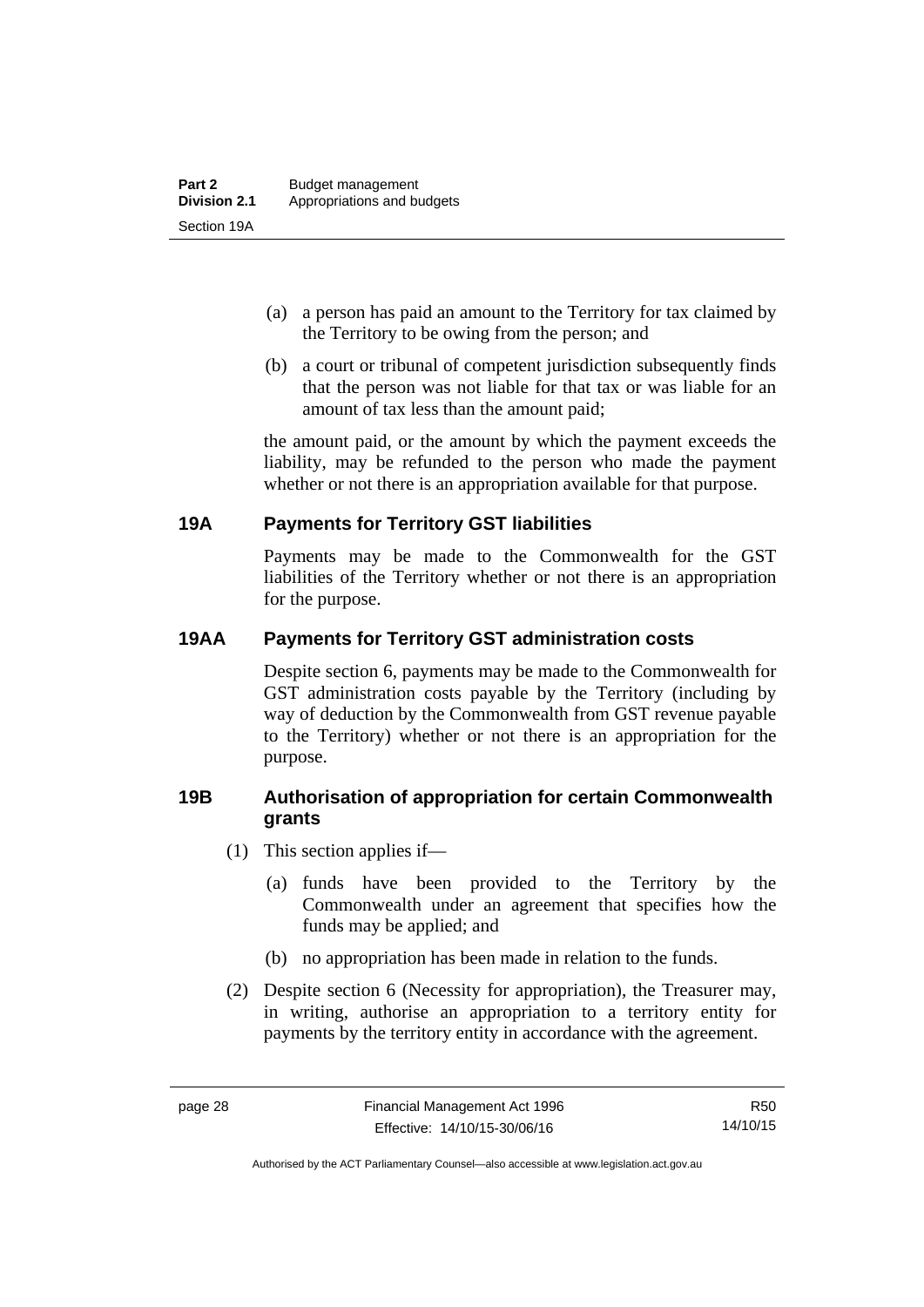- (3) The Treasurer may—
	- (a) give the authorisation—
		- (i) in the financial year in which the Commonwealth provides the funds to the Territory; or
		- (ii) in the following financial year; and
	- (b) for an authorisation under paragraph (a) (i)—state in the authorisation the financial year in which the appropriation under subsection (2) may be disbursed to the territory entity.
- (4) For an authorisation under this section, an appropriation under subsection (2)—
	- (a) is taken to be an amount of appropriation for the financial year in which the appropriation is authorised to be disbursed; and
	- (b) is in addition to the appropriation to the territory entity for that financial year.
- (5) If the Treasurer gives an authorisation under this section, the Treasurer must attach a copy of the authorisation to the next financial statement presented to the Legislative Assembly.

*Note* For the presentation of financial statements, see s 26.

### **19C Amendment of capital injection conditions**

- (1) This section applies in relation to the conditions of a capital injection set out in a statement included in a proposed budget for a directorate, a territory authority or a territory-owned corporation for a financial year under section  $12 (1) (c) (ii)$  or section  $12A(1)$  (c) (ii).
- (2) The Treasurer may amend the conditions.
- (3) An amendment must state the Treasurer's reasons for the amendment.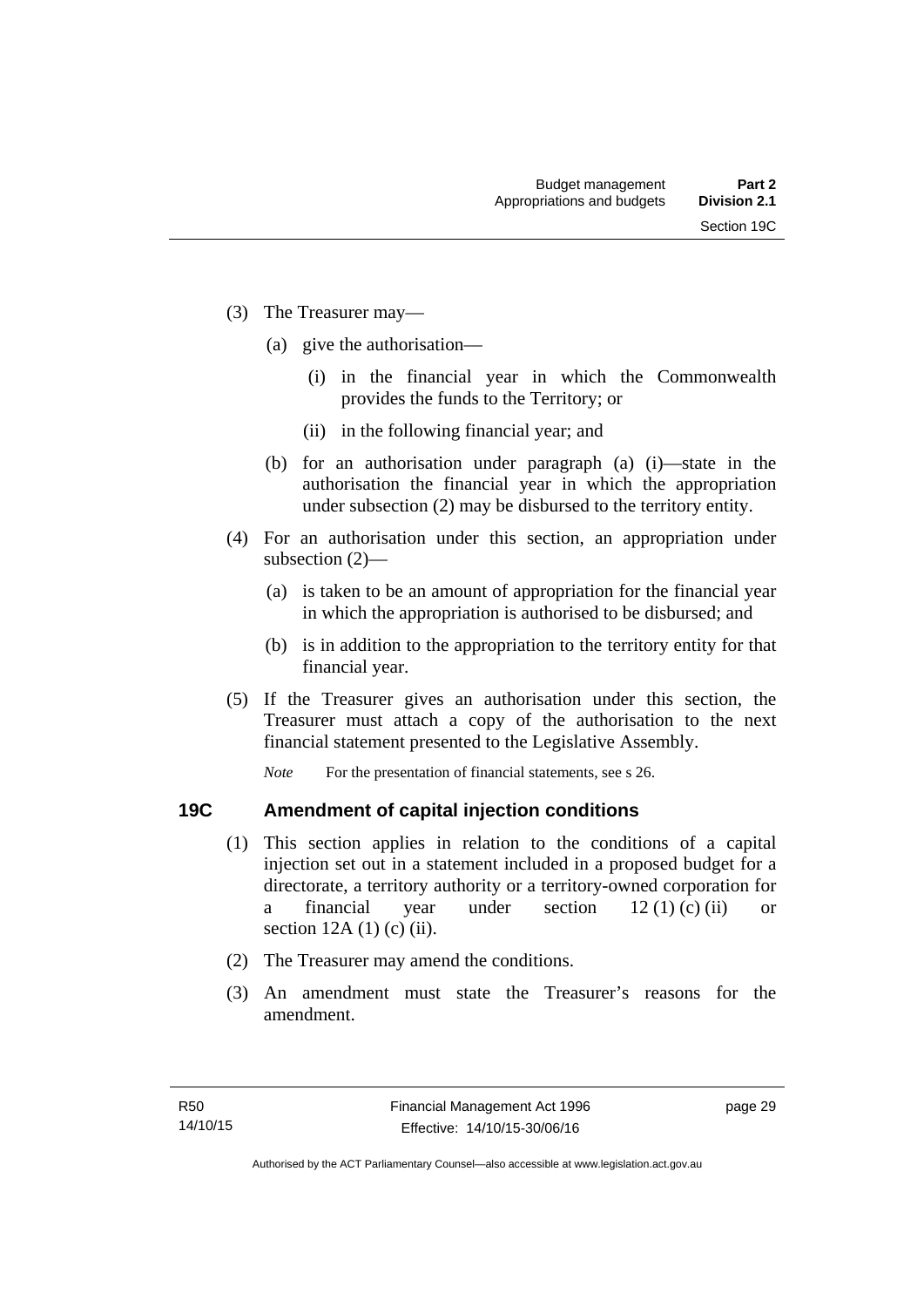(4) An amendment is a notifiable instrument.

*Note* A notifiable instrument must be notified under the [Legislation Act](http://www.legislation.act.gov.au/a/2001-14).

#### **19D Amendment of performance criteria**

- (1) This section applies in relation to the performance criteria set out in a statement included in a proposed budget for a directorate, a prescribed territory authority or a prescribed territory-owned corporation for a financial year under section 12 (1) (b) or section 12A (1) (b).
- (2) The performance criteria may be amended by—
	- (a) the responsible Minister for the territory entity; and
	- (b) the Treasurer.
- (3) Without limiting subsection (2) the performance criteria may be amended if—
	- (a) the appropriations for the territory entity are varied under—
		- (i) section 14 (Transfer of funds between appropriations); or
		- (ii) section 14A (Transfer of funds from capital injection appropriation to other appropriations); or
		- (iii) section 14B (Transfer of funds from other appropriations to capital injection appropriation); or
		- (iv) section 17 (Variation of appropriations for Commonwealth grants); or
	- (b) a direction is given under section 15 (1) (Transfer of funds within appropriations) in relation to an appropriation made for the territory entity; or
	- (c) funds are transferred to or from the territory entity under section 16 (Transfer of functions to another entity); or
	- (d) funds are—

R50 14/10/15

Authorised by the ACT Parliamentary Counsel—also accessible at www.legislation.act.gov.au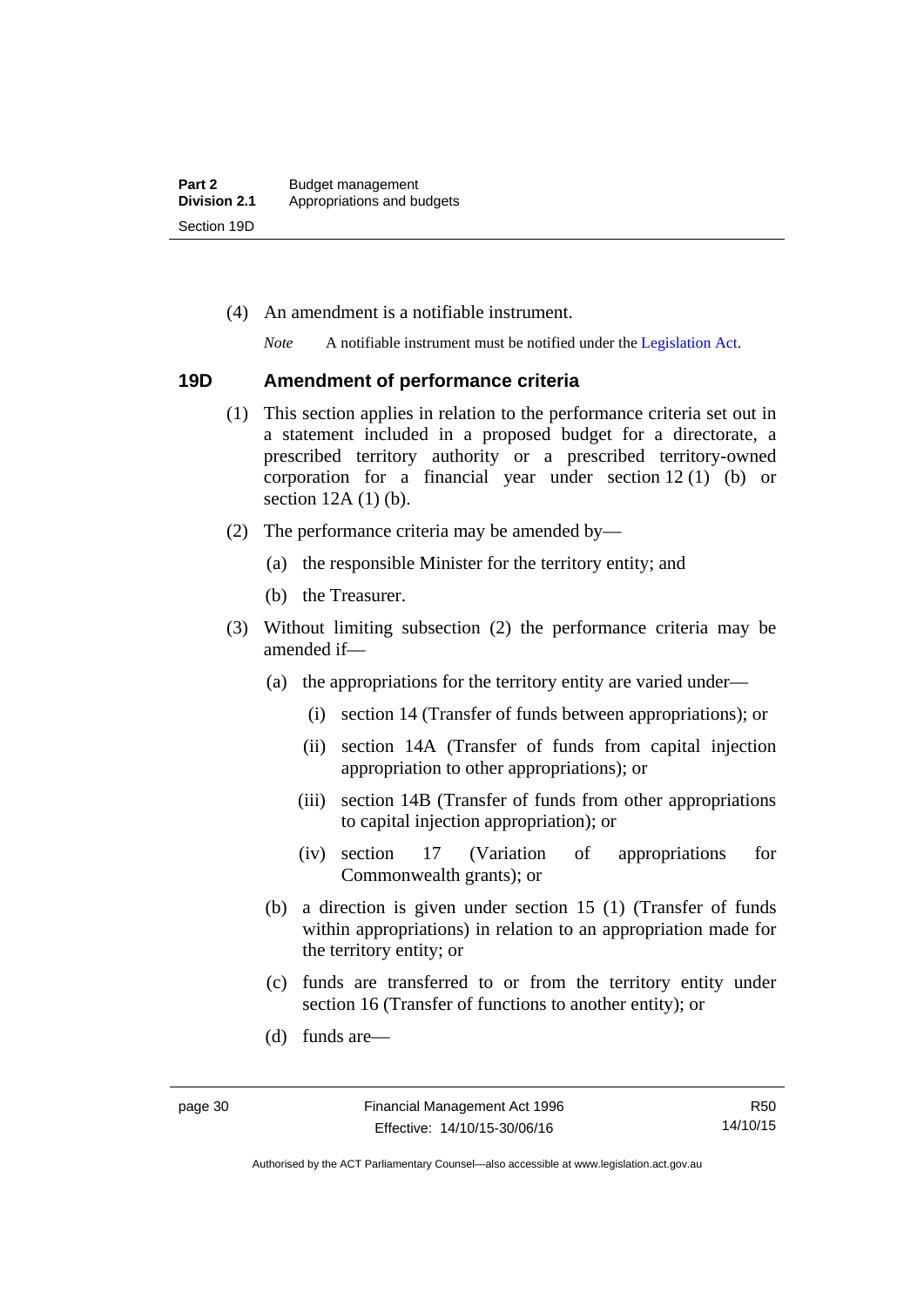- (i) given to the territory entity under section 18; or
- (ii) reduced under section 18B (Treasurer's advance reduction of amounts); or
- (e) funds mentioned in section 19B (Authorisation of appropriation for certain Commonwealth grants) are given to the territory entity; or
- (f) changes happen in the priorities of the territory entity; or
- (g) the responsible Minister and the Treasurer are satisfied that other performance criteria should be adopted for the provision of outputs by the territory entity.
- (4) An amendment of the performance criteria must be made in a way that—
	- (a) for a directorate—the budget as amended will comply with section 12 (3); and
	- (b) for a territory authority or territory-owned corporation—the budget as amended will comply with section 12A (2).
- (5) An amendment of the performance criteria is a notifiable instrument.

*Note* A notifiable instrument must be notified under the [Legislation Act](http://www.legislation.act.gov.au/a/2001-14).

(6) In this section:

*budget*, for the territory entity, means the budget for the territory entity for the financial year presented to the Legislative Assembly under section 10 (b) or (c) (Budget papers) and, if the budget has been amended under this Act, the budget as amended.

*prescribed territory authority* means a territory authority prescribed for section  $12A(1)$  (b).

*prescribed territory-owned corporation* means a territory-owned corporation prescribed for section 12A (1) (b).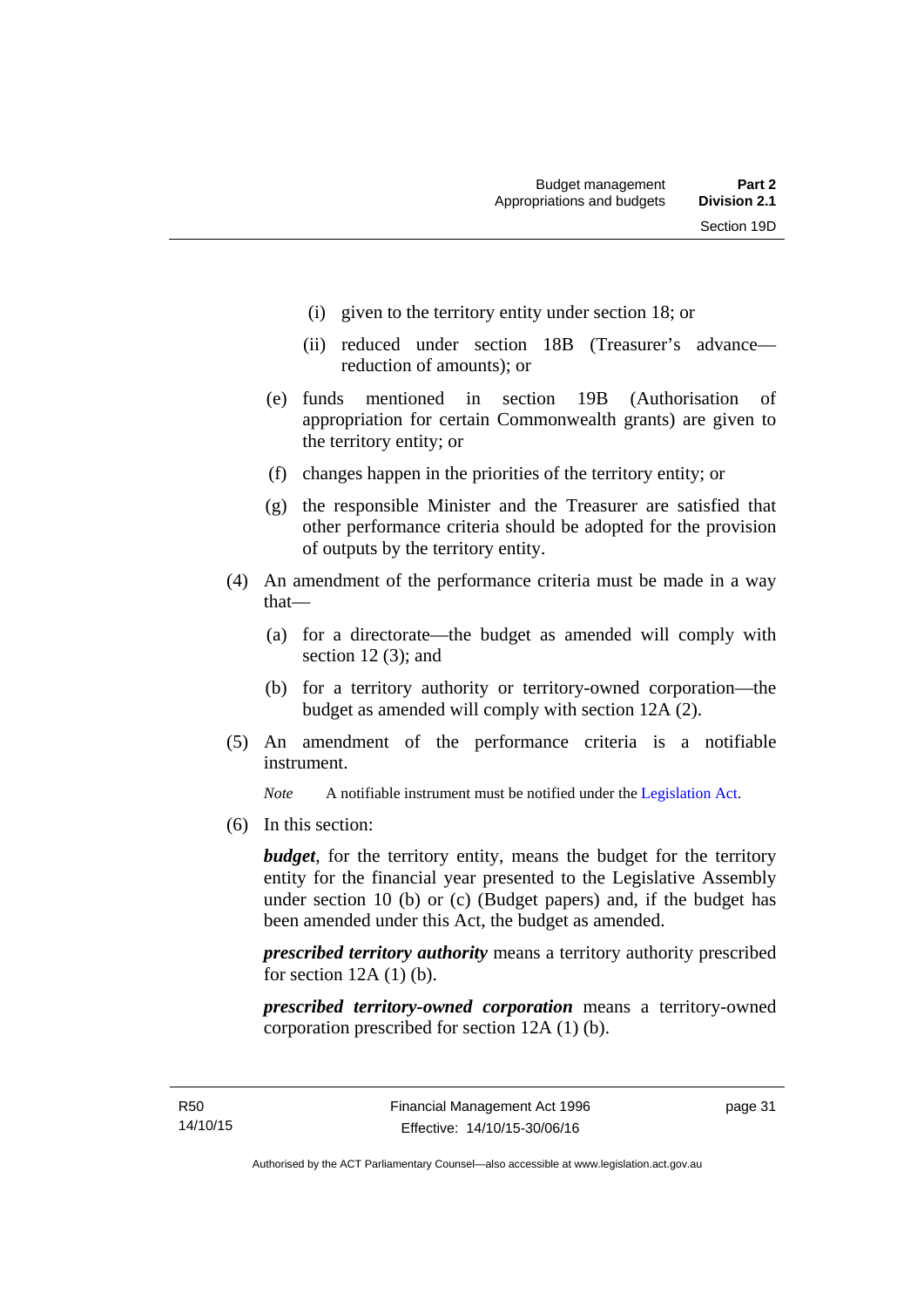# **20 Recommended appropriation for Office of the Legislative Assembly**

Before the beginning of a financial year, the Speaker must—

- (a) after consultation with an appropriate committee of the Legislative Assembly, advise the Treasurer of the appropriation that the Speaker considers should be made for the Office of the Legislative Assembly for the financial year (the *recommended appropriation*); and
- (b) give the Treasurer a draft budget for the Office of the Legislative Assembly for the financial year that contains the information mentioned in section 12 that applies to the office.

# **20AA Appropriation for Office of the Legislative Assembly**

- (1) This section applies if—
	- (a) the Treasurer presents a bill for an Appropriation Act for the appropriation for the Office of the Legislative Assembly relating to a financial year in the Legislative Assembly; and
	- (b) the appropriation is less than the recommended appropriation for the financial year.
- (2) Immediately after presenting the bill, the Treasurer must present to the Legislative Assembly a statement of reasons for departing from the recommended appropriation.
- (3) In this section:

*recommended appropriation*—see section 20.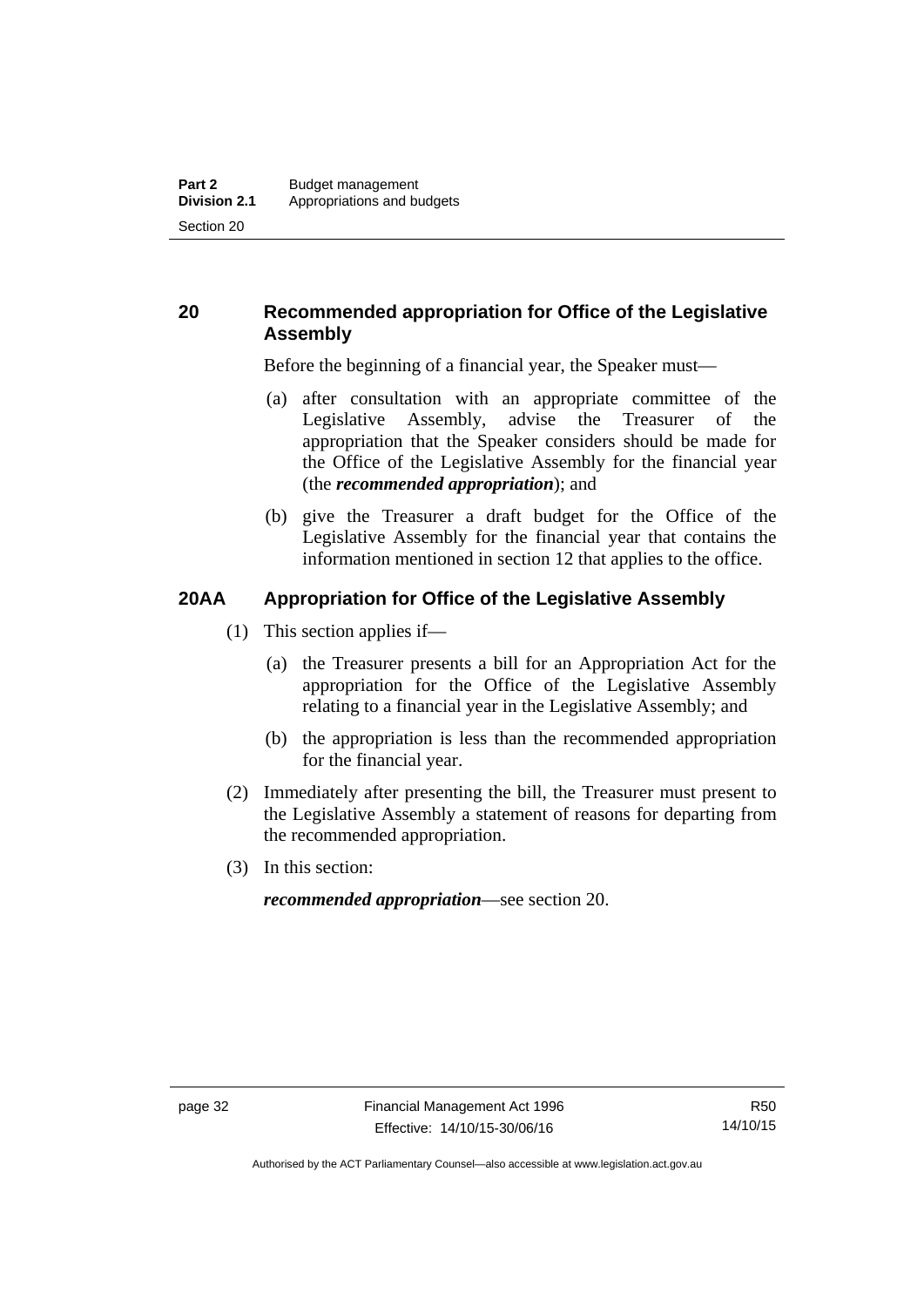# **20AB Recommended appropriation for officers of the Assembly**

Before the beginning of a financial year, the Speaker must for an officer of the Assembly—

- (a) after consultation with the officer and the appropriate committee of the Legislative Assembly, advise the Treasurer of the appropriation that the Speaker considers should be made for the officer for the financial year (the *recommended appropriation*); and
- (b) present the recommended appropriation to the Assembly; and
- (c) give the Treasurer a draft budget for the officer for the financial year that contains the information mentioned in section 12 that applies to the officer.

# **20AC Appropriation for officers of the Assembly**

- (1) This section applies if—
	- (a) the Treasurer presents a bill for an Appropriation Act for the appropriation for an officer of the Assembly relating to a financial year in the Legislative Assembly; and
	- (b) the appropriation is less than the recommended appropriation for the office for the financial year.
- (2) Immediately after presenting the bill, the Treasurer must present to the Legislative Assembly a statement of reasons for departing from the recommended appropriation.
- (3) In this section:

*recommended appropriation*—see section 20AB.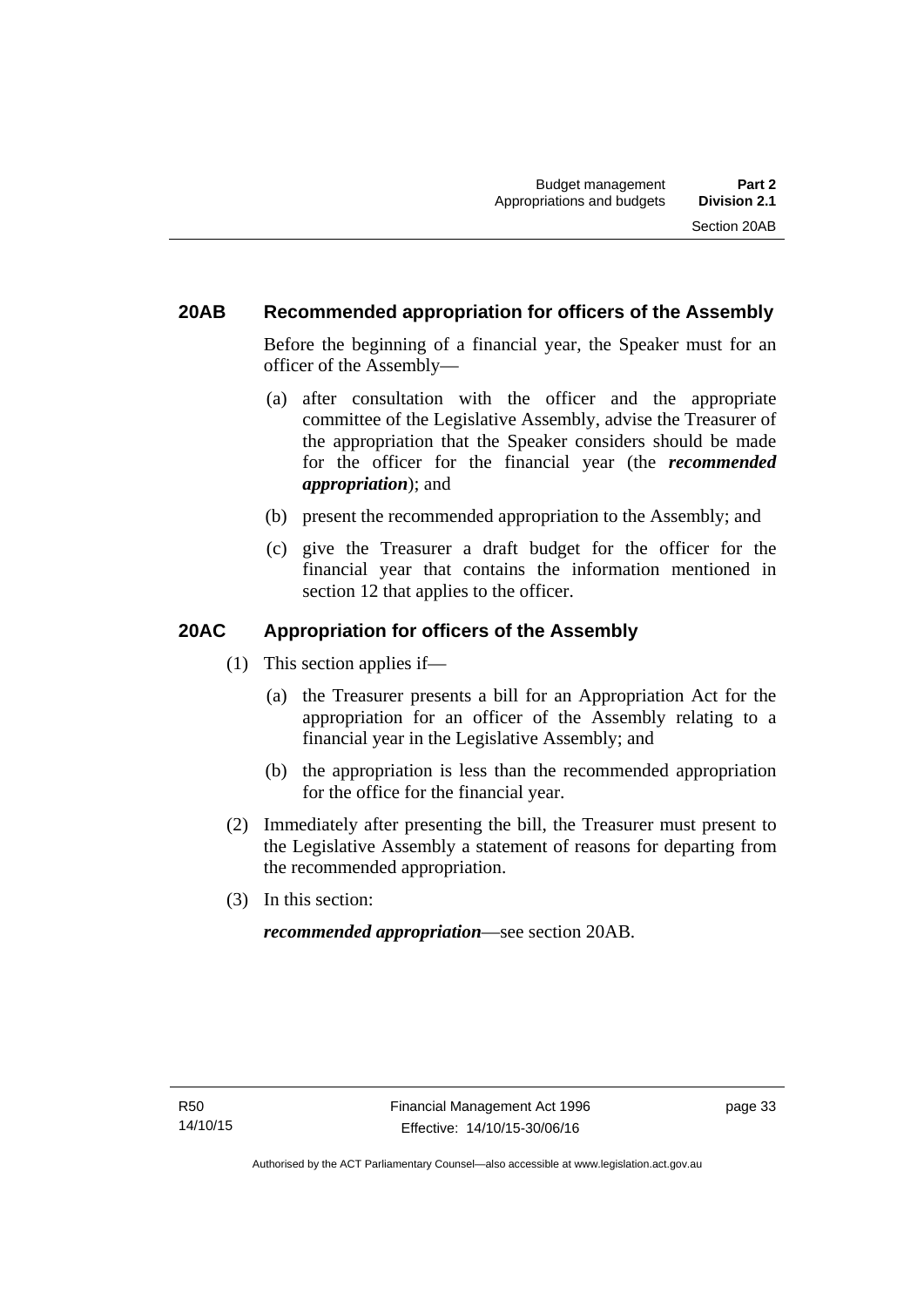# **Division 2.2 Budget reviews and pre-election updates**

### **20A Budget review**

- (1) The Treasurer must prepare a budget review for each financial year.
- (2) The Treasurer must present the budget review for a financial year to the Legislative Assembly not later than 15 February in the financial year.
	- *Note* This is the same day as financial statements for the 2nd quarter of the financial year are required to be presented under s 26 (Periodic financial statements).
- (3) However, if a sitting day does not fall in that year on or before 15 February, the Treasurer must give copies of the budget review to each member of the Legislative Assembly on or before that day.

#### **20B Purpose and contents of budget review**

- (1) The purpose of the budget review for a financial year is to give updated information to allow the assessment of the government's financial performance against the financial policy objectives and strategies set out in the financial policy objectives and strategies statement for the Territory budget for the financial year.
- (2) The budget review for a financial year must be based on the financial policy objectives and strategies statement for the Territory budget for the financial year.
- (3) The budget review for a financial year must—
	- (a) include updated financial statements required under the financial management guidelines for the general government sector for the financial year; and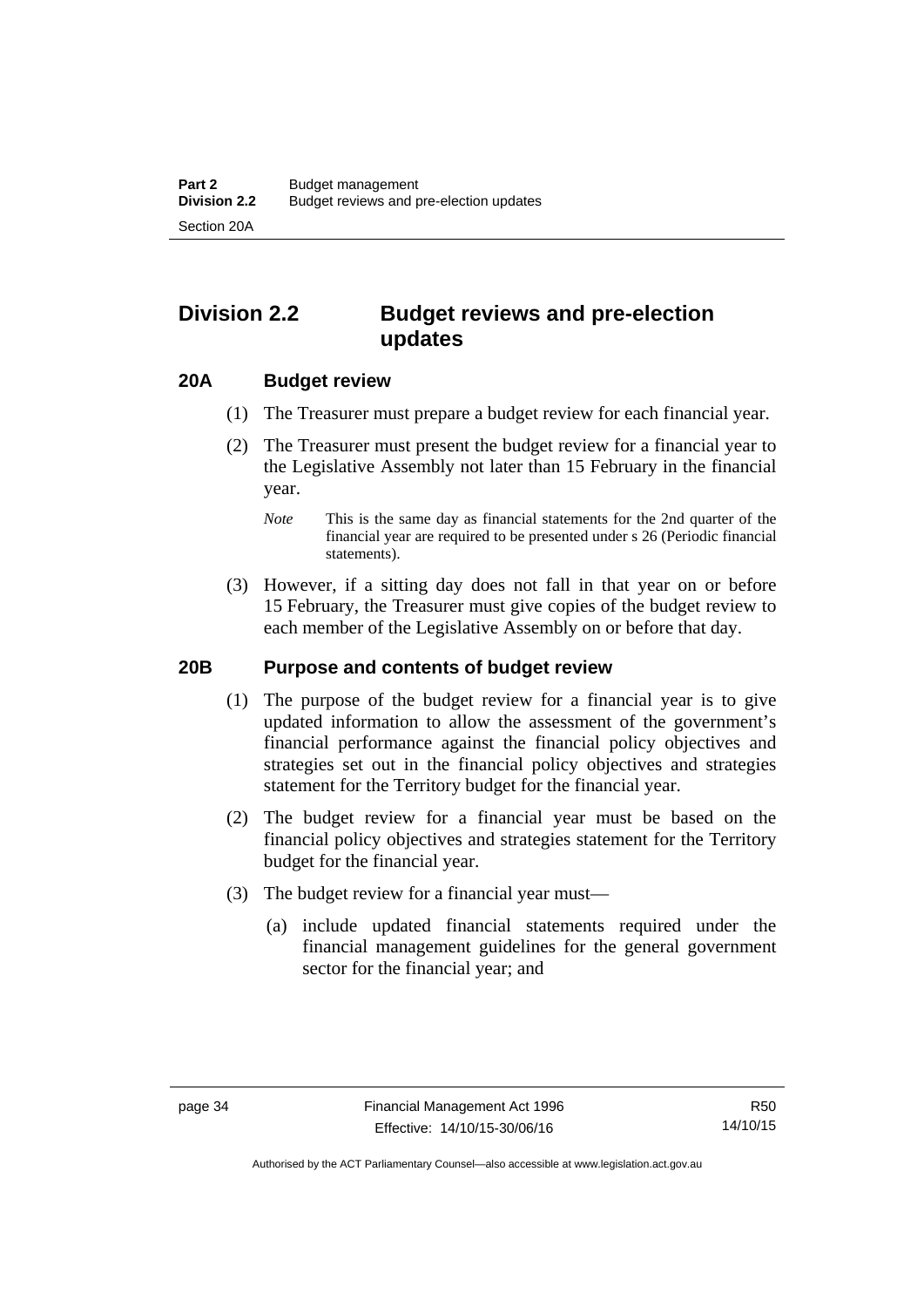- (b) include whole-of-year results for the previous financial year, the budget for the financial year, the estimated financial position of the Territory at the end of the financial year and updated budget estimates for each of the next 3 financial years; and
- (c) include a review of the financial policy objectives and strategies statement included in the budget for the financial year that satisfies the requirements of section 11A (2) and (3); and
- (d) state the date as at when the review was done.
- (4) However, if particular information required to be included in the budget review is unchanged from information set out in full in the budget for the Territory under section 11 (1) for the financial year, the review may instead summarise the information and state that it is unchanged from that set out in the budget.
- (5) For subsection (3):

*budget*, for a financial year, means the budget for the year presented to the Legislative Assembly under section 10 (a) (Budget papers) and, if that budget has been amended under this Act, the budget as amended.

# **20C Pre-election budget update**

- (1) At least 30 days before the polling day for an ordinary election, the under treasurer must prepare a pre-election budget update and give it to the parliamentary counsel for notification.
- (2) At least 20 days before the polling day for an election mentioned in the [Self-Government Act,](http://www.comlaw.gov.au/Series/C2004A03699) section 16 (Dissolution of Assembly by Governor-General) or section 48 (Resolution of no confidence in Chief Minister), the under treasurer must prepare a pre-election budget update and give it to the parliamentary counsel for notification.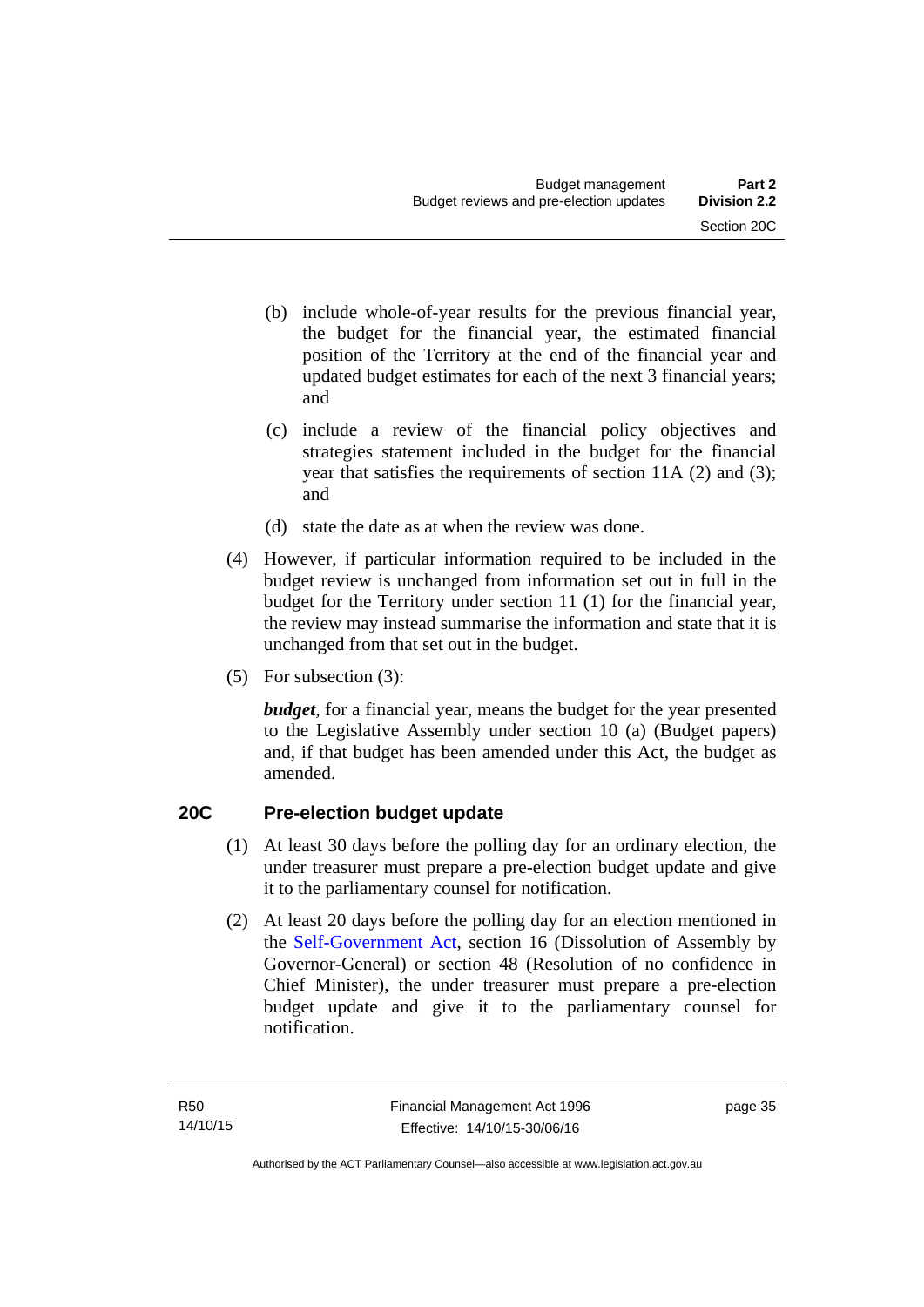(3) A pre-election budget update is a notifiable instrument.

*Note* A notifiable instrument must be notified under the [Legislation Act](http://www.legislation.act.gov.au/a/2001-14).

(4) In this section:

*ordinary election*—see the *[Electoral Act 1992](http://www.legislation.act.gov.au/a/1992-71)*, dictionary. *polling day*—see the *[Electoral Act 1992](http://www.legislation.act.gov.au/a/1992-71)*, dictionary.

# **20D Purpose and contents of pre-election budget update**

- (1) The purpose of a pre-election budget update for an election is—
	- (a) to allow the assessment of the government's financial performance against the financial policy objectives and strategies set out in the latest financial policy objectives and strategies statement; and
	- (b) to give the electorate an accurate picture of the Territory's financial position before the election.
- (2) A pre-election budget update must be based on the latest financial policy objectives and strategies statement.
- (3) A pre-election budget update for an election must include—
	- (a) updated financial statements required under the financial management guidelines for the financial year in which the election is to be held; and
	- (b) updated budget estimates for the general government sector, the public trading enterprise sector and the Territory for that financial year and for each of the next 3 financial years; and
	- (c) a statement of the economic or other assumptions used in preparing the updated financial statements and budget estimates; and
	- (d) a statement about the sensitivity of the updated financial statements and budget estimates to changes in the economic or other assumptions; and

R50 14/10/15

Authorised by the ACT Parliamentary Counsel—also accessible at www.legislation.act.gov.au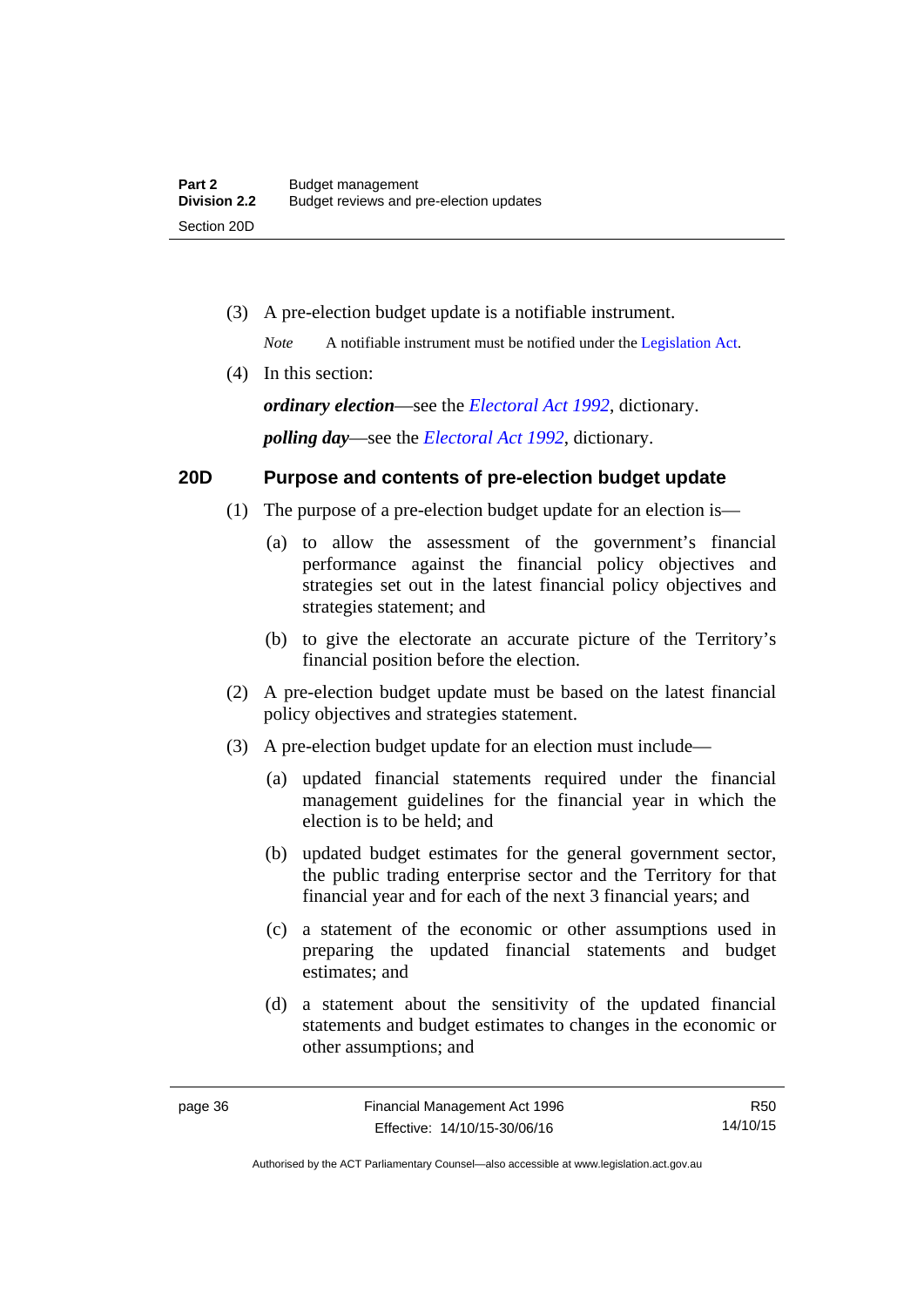- (e) a statement of the risks, quantified if possible, that may affect the economic or other assumptions, including—
	- (i) contingent liabilities; and
	- (ii) publicly announced government commitments that are not yet included in the updated financial statements and budget estimates.
- (4) Information in the pre-election budget update must—
	- (a) take into account government decisions and other circumstances that may have material effect on the financial statements and budget estimates; and
	- (b) state the date as at when the updating was done.
- (5) However, if particular information required to be included in the pre-election budget update is unchanged from information set out in full in the latest financial statements, the budget estimates mentioned in section 11 (Territory budgets) or budget review, the pre-election budget update may instead summarise the information and state that it is unchanged from that set out in the financial statements, budget estimates or budget review.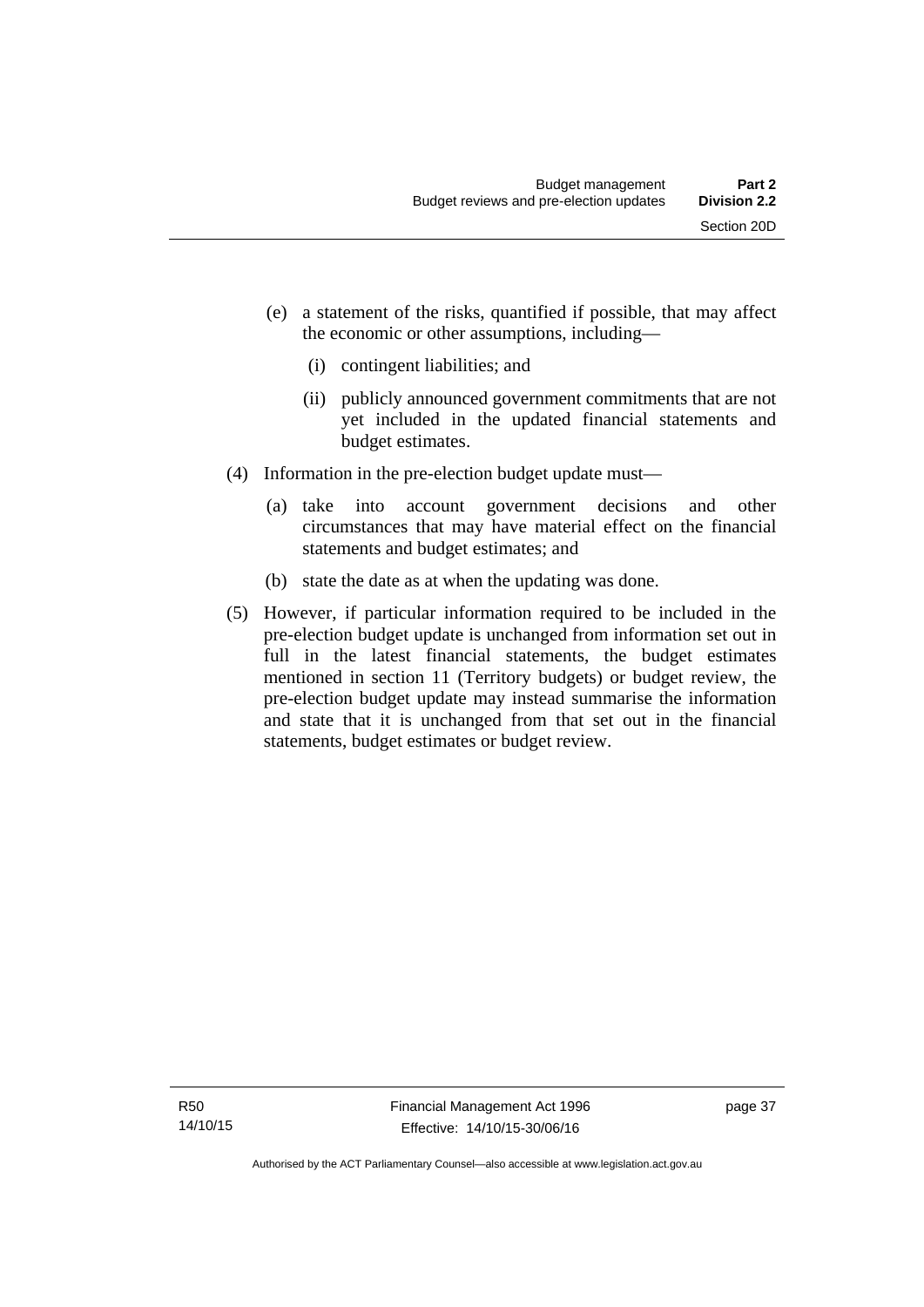# **Part 3 Financial reports**

# **Division 3.1 Financial reports of the Territory**

# **21 Meaning of** *the Territory* **in div 3.1**

In this division, a reference to *the Territory* includes a reference to all territory authorities and all territory-owned corporations.

# **22 Annual financial statements of the Territory**

- (1) The under treasurer must, as soon as practicable after the end of a financial year, prepare annual financial statements for the Territory for that year.
- (2) The statements must be prepared in accordance with generally accepted accounting principles and include—
	- (a) the financial statements required under the financial management guidelines; and
	- (b) a statement of the accounting policies adopted by the Territory; and
	- (c) the other statements that are necessary to fairly reflect the financial operations of the Territory during the year and its financial position at the end of the year.

### **23 Responsibility for annual financial statements**

- (1) An annual financial statement of the Territory must have a statement of responsibility attached to it.
- (2) The statement of responsibility must include—
	- (a) a statement—
		- (i) signed by the Treasurer; and
		- (ii) that, in the Treasurer's opinion, the financial statements fairly reflect—

R50 14/10/15

Authorised by the ACT Parliamentary Counsel—also accessible at www.legislation.act.gov.au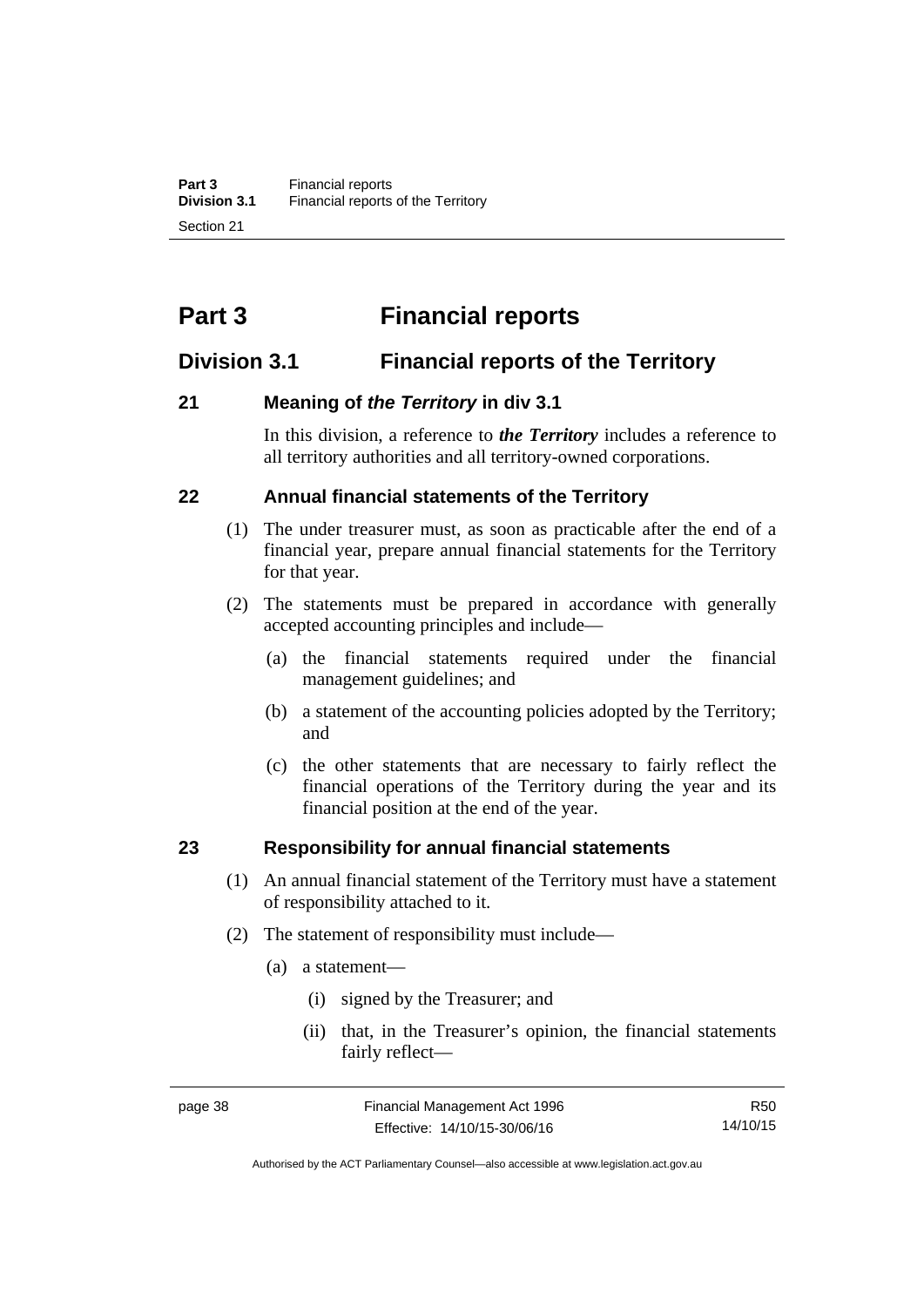- (A) the financial operations of the Territory during the year to which they relate; and
- (B) the financial position of the Territory at the end of the year; and
- (b) a statement—
	- (i) signed by the under treasurer; and
	- (ii) stating that the under treasurer is satisfied the financial statements have been prepared in accordance with generally accepted accounting principles.
- (3) The statement of responsibility may be signed at any time before the auditor-general gives the Treasurer an audit opinion for the financial statement in accordance with section 24.

# **24 Audit of annual financial statements**

- (1) The under treasurer must give the auditor-general the annual financial statements of the Territory for a financial year in sufficient time for the auditor-general to give an audit opinion about the statements within 4 months after the end of the financial year.
- (2) The auditor-general must give the Treasurer an audit opinion about the annual financial statements within 4 months after the end of the financial year.
- (3) Despite subsections (1) and (2), if an ordinary election is to be held in the year after the end of the financial year—
	- (a) the under treasurer must give the auditor-general the annual financial statements of the Territory for the financial year in sufficient time for the auditor-general to give an audit opinion about the statements within 3 months after the end of the financial year; and
	- (b) the auditor-general must give an audit opinion to the Treasurer within 3 months after the end of the financial year.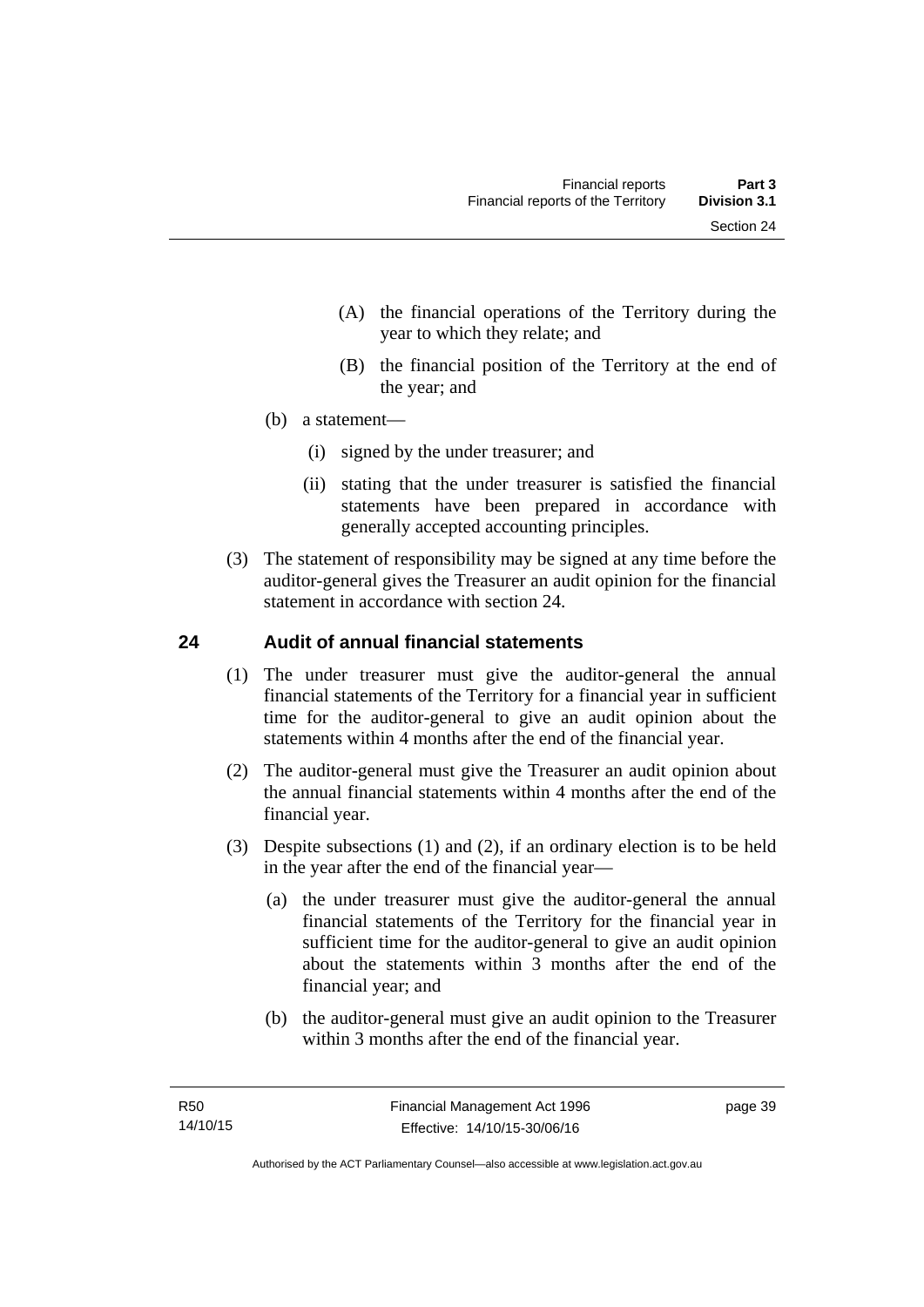(4) In this section:

*ordinary election*—see the *[Electoral Act 1992](http://www.legislation.act.gov.au/a/1992-71)*, dictionary.

### **25 Presentation of annual financial statements to Legislative Assembly**

- (1) If the Treasurer receives, under section 24 (2), an audit opinion about annual financial statements, the Treasurer must present to the Legislative Assembly, within 3 sitting days after receiving the opinion—
	- (a) a copy of the annual financial statements; and
	- (b) a copy of the audit opinion.
- (2) If the Treasurer receives, under section 24 (3) (b), an audit opinion about annual statements, the Treasurer must give to each member of the Legislative Assembly, within 7 days after receiving the opinion—
	- (a) a copy of the annual financial statements; and
	- (b) a copy of the audit opinion.

### **26 Periodic financial statements**

- (1) Within 45 days after the end of each quarter of a financial year, the Treasurer must prepare financial statements for—
	- (a) the quarter; and
	- (b) the period from the beginning of the financial year until the end of the quarter.
- (2) The statements must—
	- (a) be prepared in accordance with the financial management guidelines; and
	- (b) include a summary of any instruments attached to statements.

Authorised by the ACT Parliamentary Counsel—also accessible at www.legislation.act.gov.au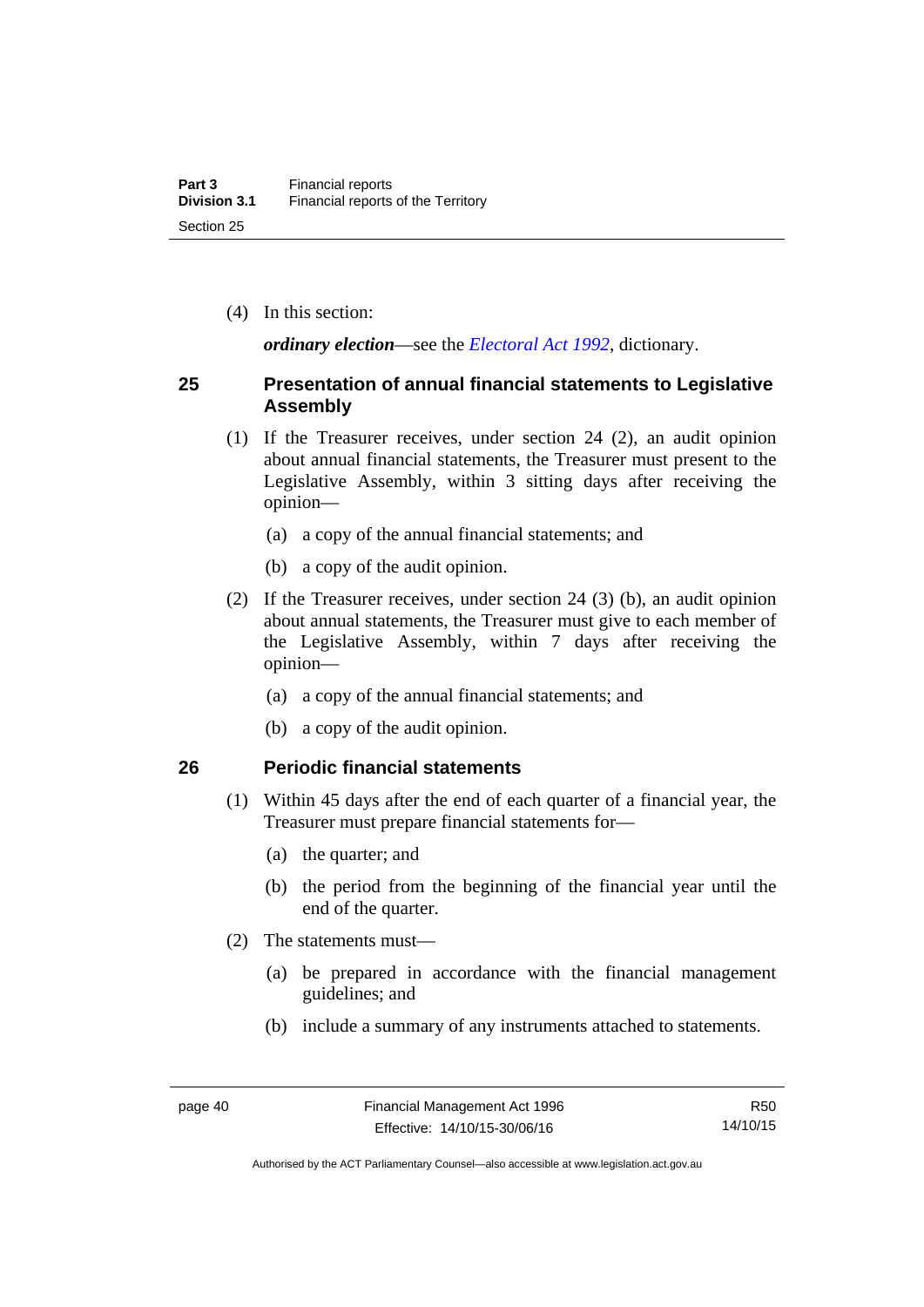- *Note* Instruments made under s 14, s 14A, s 14B, s 15A, s 16, s 16A, s 16B, s 17, s 17A, s 18C and s 19B may be attached to the financial statements.
- (3) The Treasurer must present copies of the statements prepared under subsection (1) to the Legislative Assembly on the first sitting day after they are prepared.
- (4) If the first sitting day mentioned in subsection (3) does not fall within 45 days after the end of the relevant quarter, the Treasurer must give copies of the statements prepared under subsection (1) to each member of the Legislative Assembly within the 45 days.

# **Division 3.2 Financial reports and performance statements of directorates**

# **27 Annual financial statements of directorates**

- (1) A directorate must, as soon as practicable after the end of each financial year, prepare annual financial statements relating to its operations during the year.
- (2) The annual financial statements of a directorate must be prepared in accordance with generally accepted accounting principles and in a form that facilitates a comparison between the financial operations of the directorate during the year and the estimates of those operations contained in the budget for the directorate for the financial year.
- (3) The annual financial statements must include—
	- (a) the financial statements required under the financial management guidelines; and
	- (b) if a change was made during the year to the conditions of a capital injection set out under section 12 (1) (c) (ii) (Directorate budgets) in a statement included in a proposed budget for the directorate for a financial year—a statement of the change and the reasons for it; and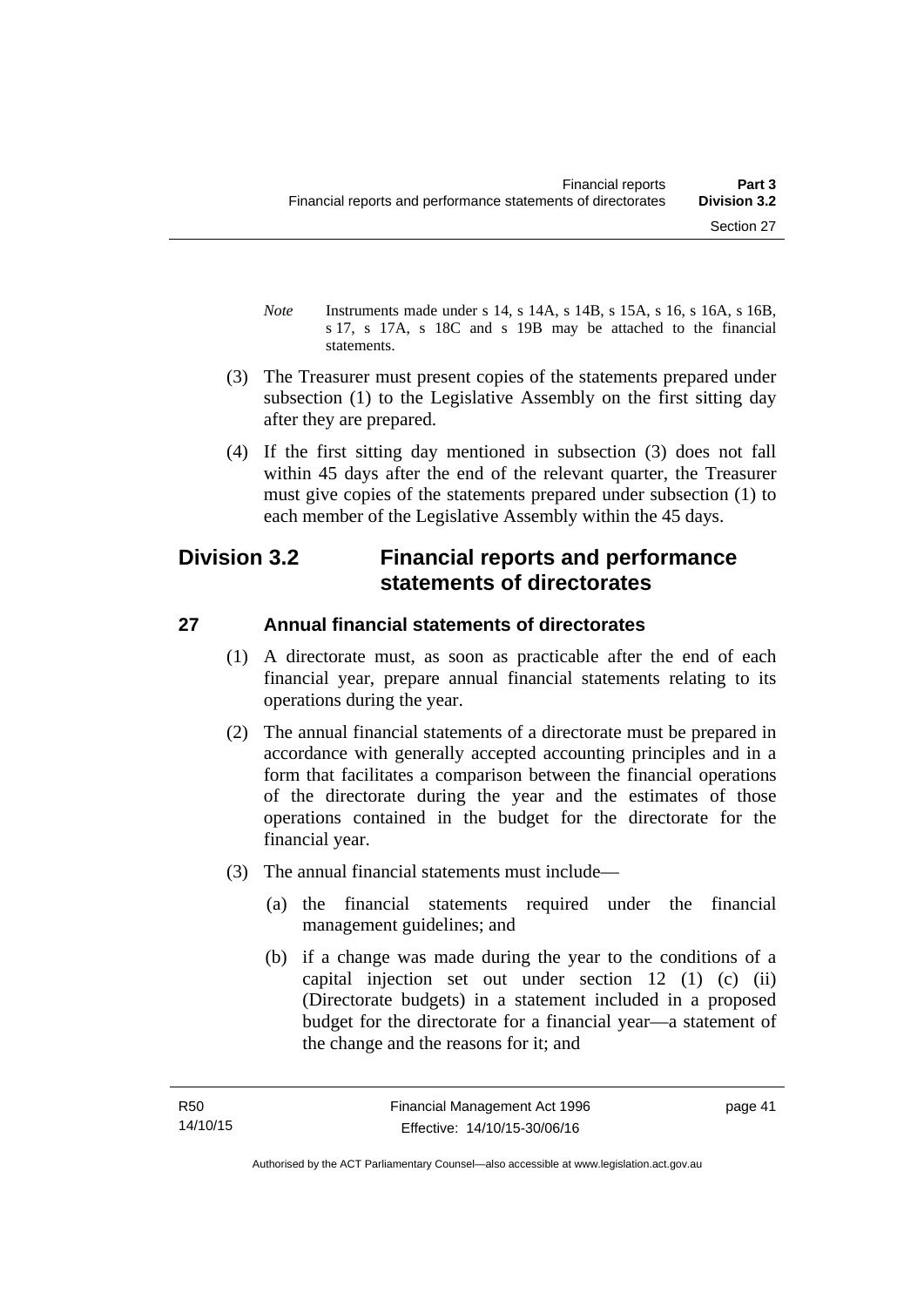- (c) a statement of the accounting policies adopted by the directorate; and
- (d) any other statements necessary to fairly reflect the financial operations of the directorate during the year and its financial position at the end of the year.
- (4) In this section:

*budget*, for a directorate for a financial year, means the budget for the directorate for the year presented to the Legislative Assembly under section 10 (b) (Budget papers).

# **28 Responsibility for annual financial statements of directorates**

- (1) An annual financial statement of a directorate must have a statement of responsibility attached to it.
- (2) The statement of responsibility must—
	- (a) state that, in the responsible director-general's opinion, the annual financial statements fairly reflect—
		- (i) the financial operations of the directorate during the financial year; and
		- (ii) the financial position of the directorate at the end of the year; and
	- (b) be signed by the responsible director-general.
- (3) The statement of responsibility may be signed at any time before the auditor-general gives the responsible director-general an audit opinion for the financial statement in accordance with section 29.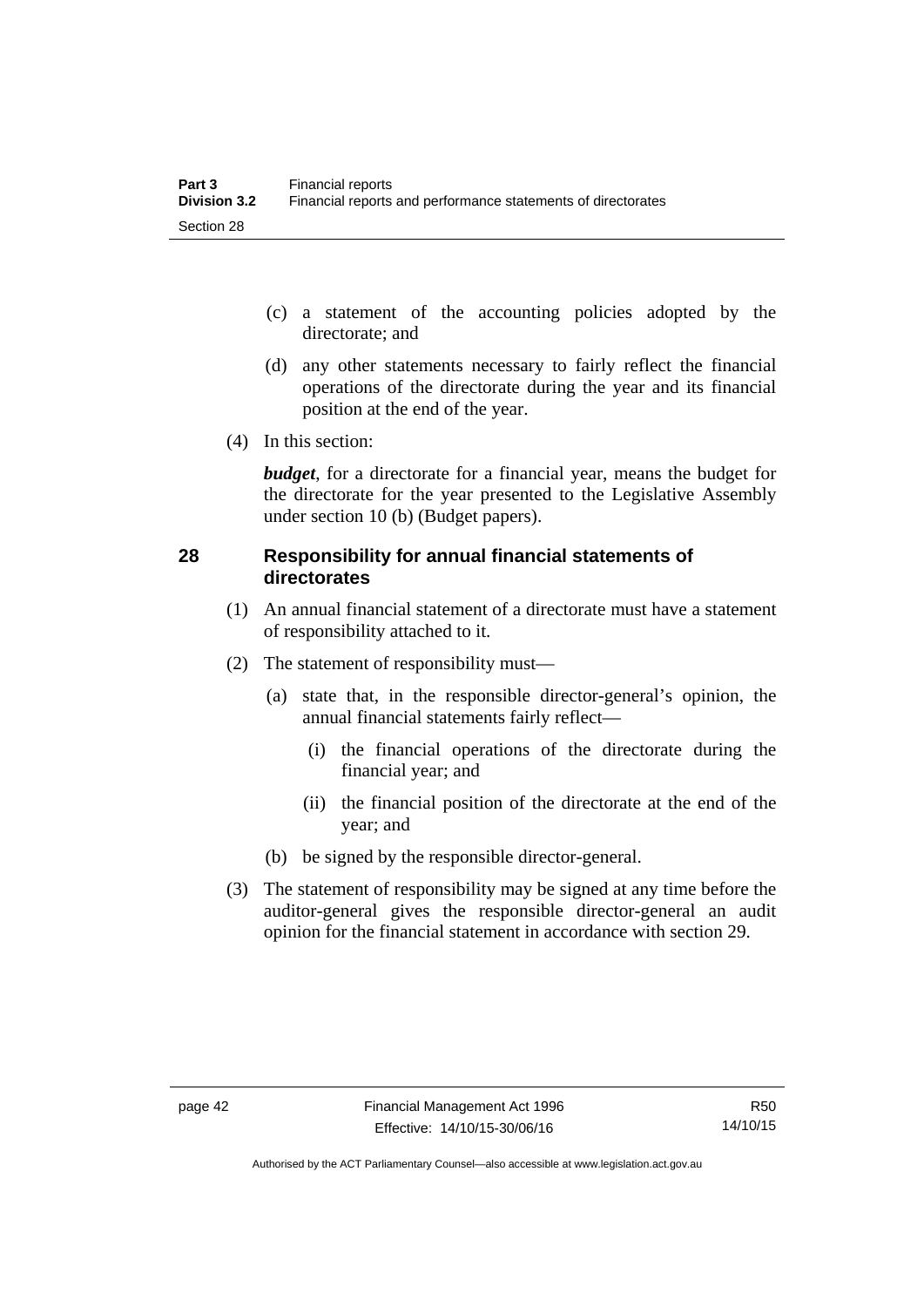# **29 Audit of financial statements of directorates**

- (1) The responsible director-general of a directorate must give the auditor-general the financial statements of the directorate for a financial year as soon as practicable after the statements are prepared.
- (2) The auditor-general must give the responsible director-general an audit opinion about the financial statements as soon as practicable after the auditor-general receives them.

# **30 Directorate annual financial statements to be included in annual reports etc**

A report prepared under the *[Annual Reports \(Government Agencies\)](http://www.legislation.act.gov.au/a/2004-8)  [Act 2004](http://www.legislation.act.gov.au/a/2004-8)* for a directorate for a financial year must include, or have attached to it—

- (a) the directorate's annual financial statements for the year; and
- (b) the audit opinion under section 29 (2) about the financial statements.

### **30A Statements of performance of directorates**

- (1) As soon as practicable after the end of each financial year, each directorate must prepare a statement of the performance of the directorate in providing each class of outputs set out in the directorate's budget for the financial year and provided by it during the year.
- (2) The statement must—
	- (a) compare the performance of the directorate in providing each class of the outputs with the forecast of the performance in the directorate's budget for the year; and
	- (b) give particulars of the extent to which the performance criteria set out in the budget for the provision of the outputs were met.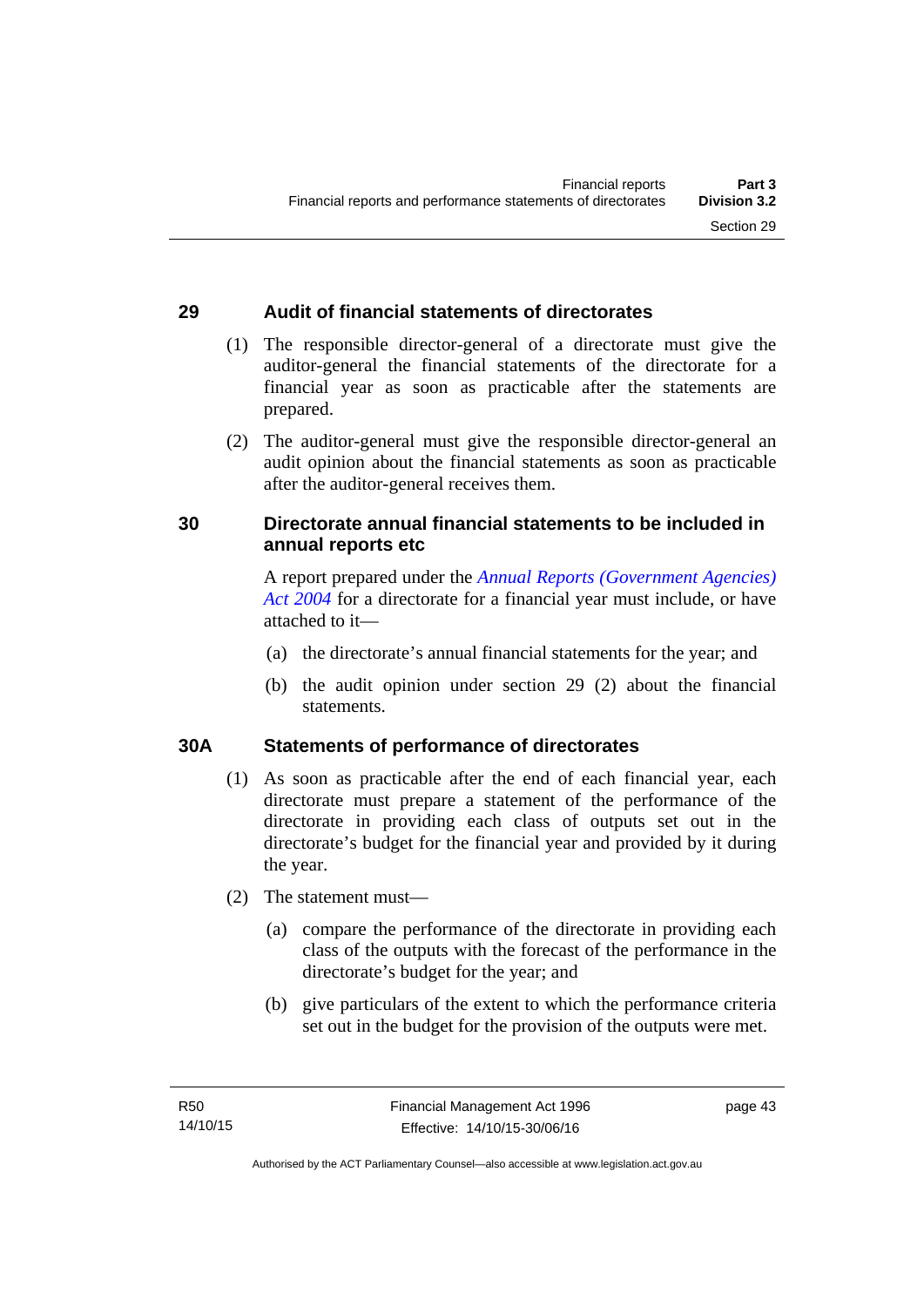- (3) This section does not apply to—
	- (a) the Office of the Legislative Assembly; or
	- (b) an officer of the Assembly.
- (4) In this section:

*budget*, for the directorate, means the budget for the directorate for the financial year presented to the Legislative Assembly under section 10 (b) (Budget papers) and, if that budget has been amended under this Act, the budget as amended.

#### **30B Responsibility for directorate statements of performance**

- (1) A statement of performance of a directorate must have a statement of responsibility attached to it.
- (2) The statement of responsibility must—
	- (a) state that, in the responsible director-general's opinion, the statement of performance fairly reflects the performance of the directorate in providing each class of outputs set out in the directorate's budget for the financial year during the financial year; and
	- (b) be signed by the responsible director-general.
- (3) The statement of responsibility may be signed at any time before the auditor-general gives the responsible director-general a report about the statement of performance in accordance with section 30C.
- (4) In this section:

*budget*, for the directorate, means the budget for the directorate for the financial year presented to the Legislative Assembly under section 10 (b) (Budget papers) and, if that budget has been amended under this Act, the budget as amended.

Authorised by the ACT Parliamentary Counsel—also accessible at www.legislation.act.gov.au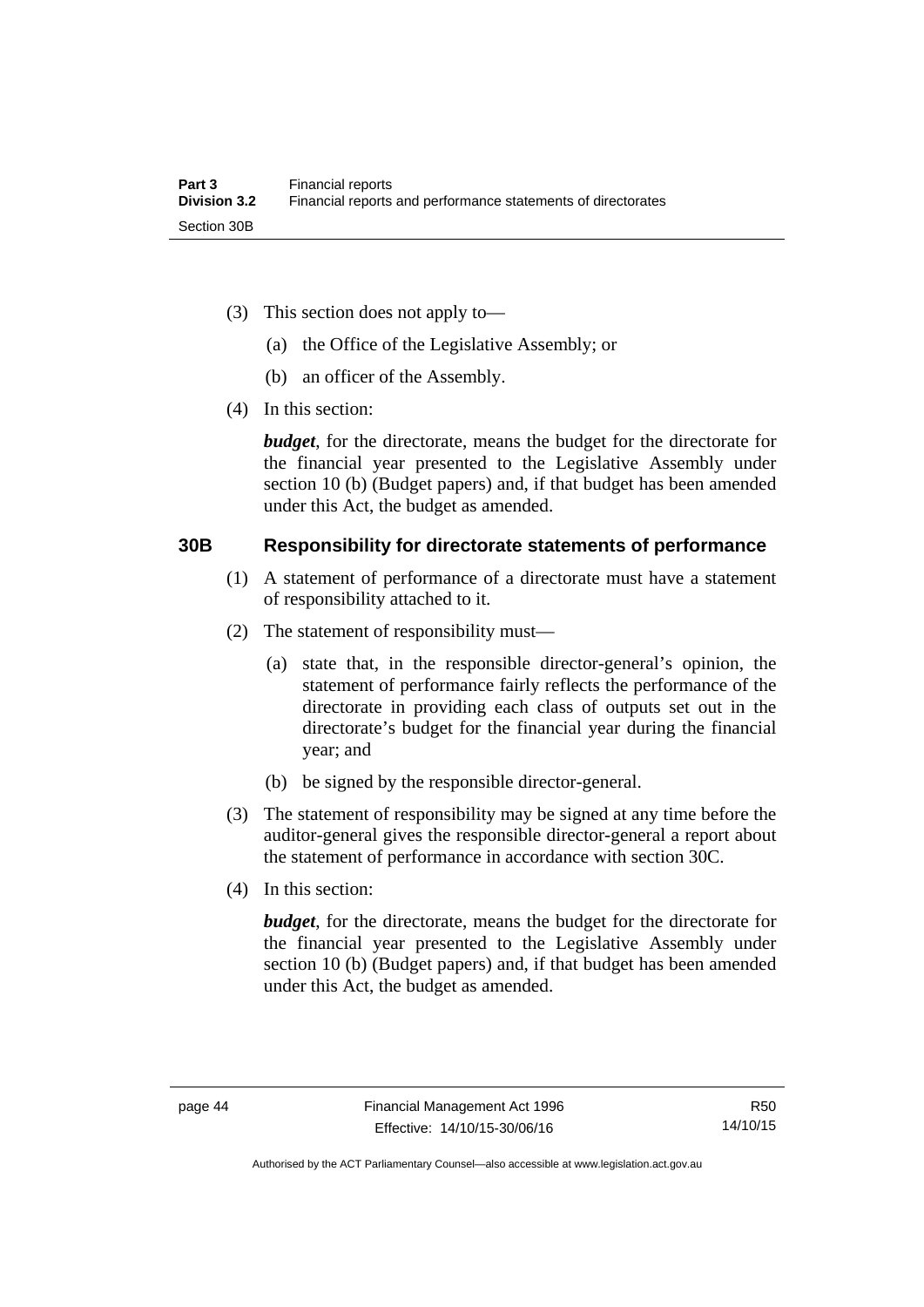### **30C Scrutiny of directorate statements of performance**

- (1) The responsible director-general of a directorate must give the auditor-general the directorate's statement of performance for a financial year as soon as practicable after the statement is prepared.
- (2) The auditor-general must give the director-general a report about the statement of performance as soon as practicable after the auditor-general receives it.
- (3) The report must be prepared in accordance with the financial management guidelines.

# **30D Directorate statements of performance to be included in annual reports etc**

A report prepared under the *[Annual Reports \(Government Agencies\)](http://www.legislation.act.gov.au/a/2004-8)  [Act 2004](http://www.legislation.act.gov.au/a/2004-8)* for a directorate for a financial year must include, or have attached to it—

- (a) the directorate's statement of performance for the year; and
- (b) the auditor-general's report under section 30C (2) about the statement of performance.

# **30E Half-yearly directorate performance reports**

- (1) Within 45 days after 31 December in each financial year, each Minister must—
	- (a) prepare a half-yearly performance report for each directorate for which the Minister is responsible; and
	- (b) present the report to the Legislative Assembly.
- (2) The report must include—
	- (a) a progress report on delivery of outputs; and
	- (b) an explanation of any significant variations from performance criteria.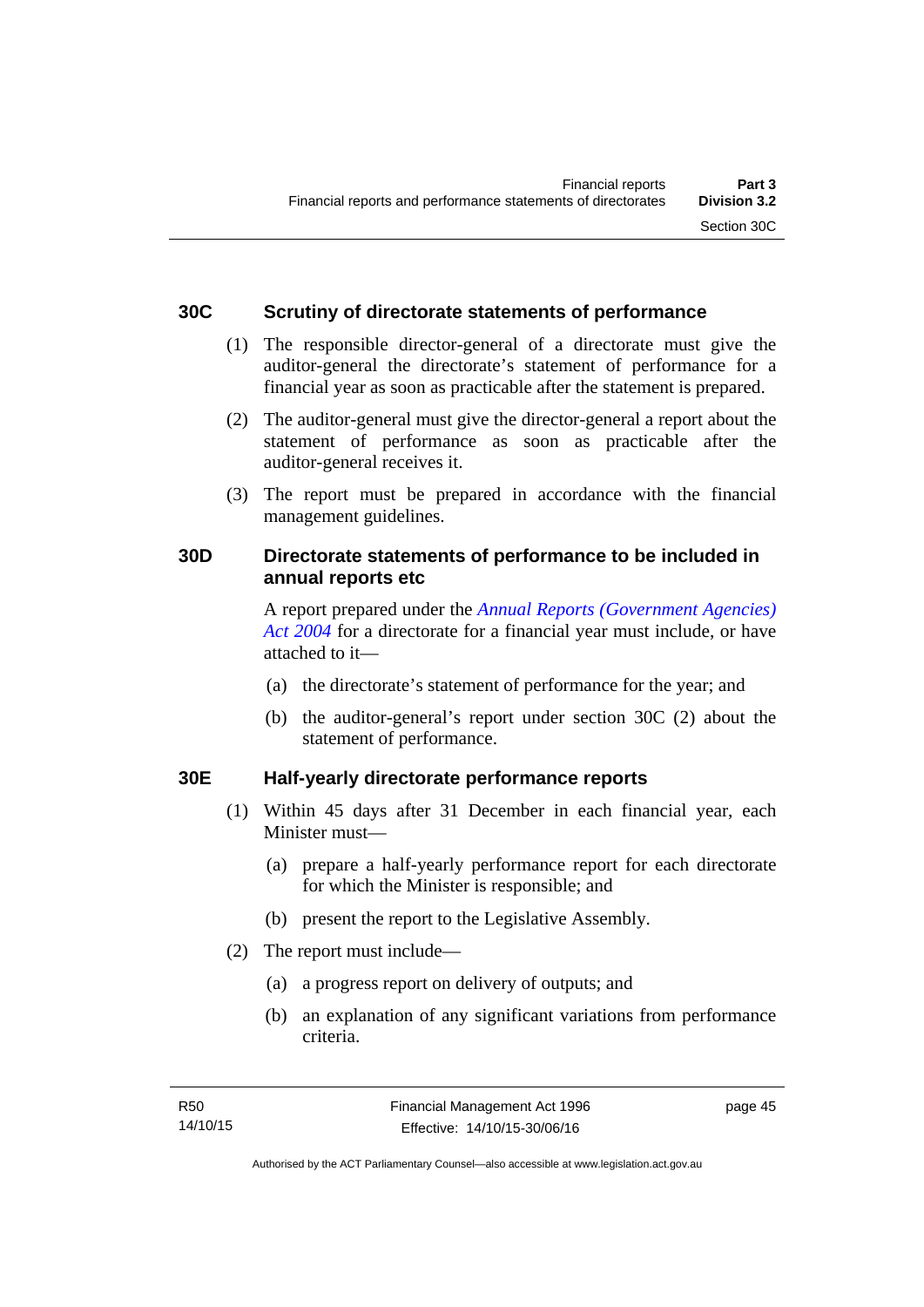- (3) If the report is not presented to the Legislative Assembly under subsection (1) within 45 days after 31 December, the Minister must make a copy of the report available to members of the Legislative Assembly within the 45-day period.
- (4) This section does not apply to—
	- (a) the Office of the Legislative Assembly; or
	- (b) an officer of the Assembly.

page 46 Financial Management Act 1996 Effective: 14/10/15-30/06/16

R50 14/10/15

Authorised by the ACT Parliamentary Counsel—also accessible at www.legislation.act.gov.au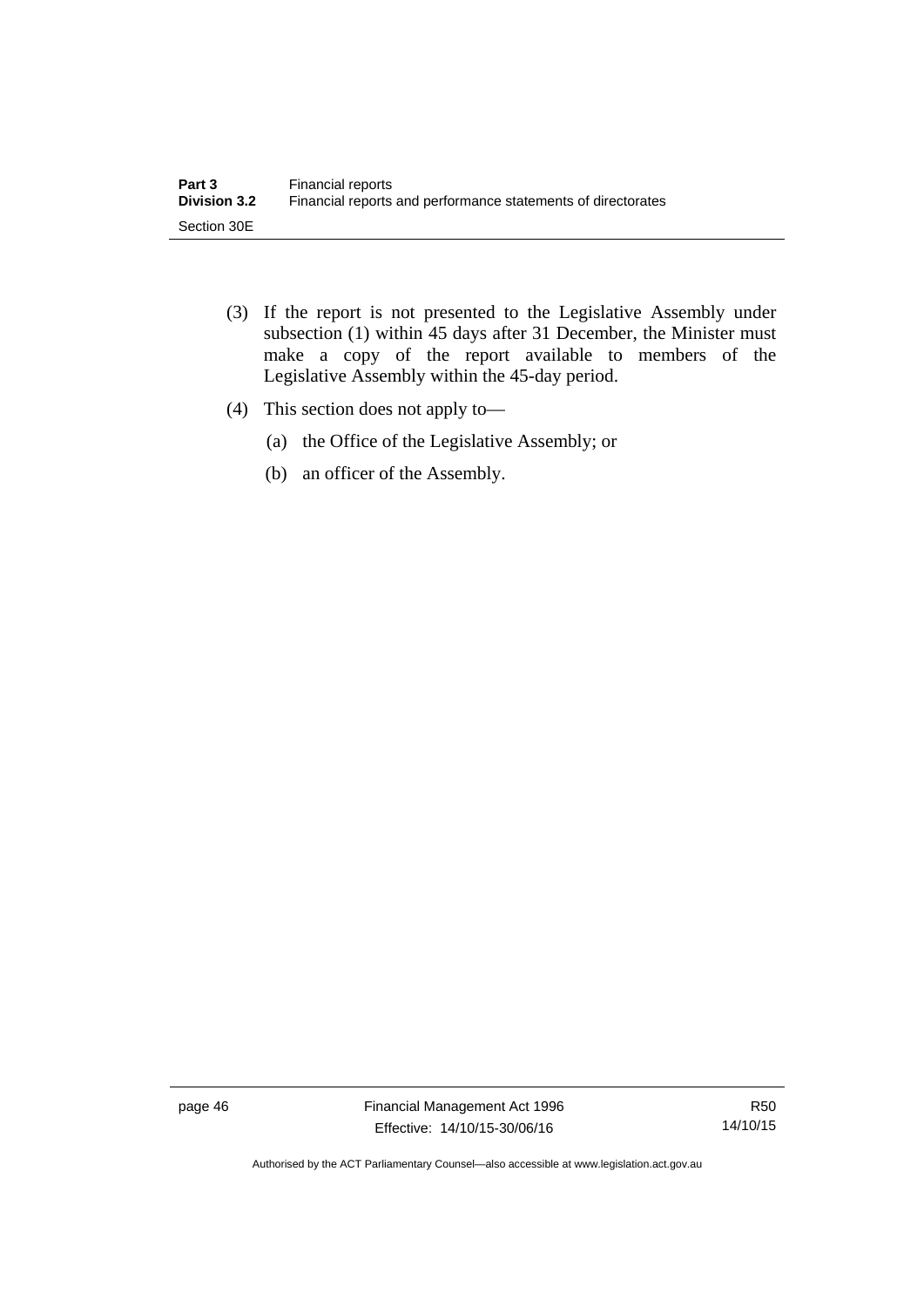# **Part 4 Financial management responsibilities of directors-general of directorates**

#### **31 Responsibilities of directors-general of directorates**

- (1) The responsible director-general of a directorate is accountable to the responsible Minister of the directorate for the efficient and effective financial management of the public resources for which the directorate is responsible.
- (2) The responsible director-general of a directorate must manage the directorate in a way that—
	- (a) promotes the achievement of the purpose of the directorate; and
	- (b) promotes the financial sustainability of the directorate; and
	- (c) is not inconsistent with the policies of the government.
- (3) In making decisions for the purposes of subsections (1) and (2), the responsible director-general must take into account the effect of those decisions on public resources generally.
- (4) Without limiting subsections (1), (2) and (3), the responsible director-general of a directorate is responsible, under the responsible Minister, for ensuring—
	- (a) that money spent by the directorate is spent in accordance with appropriations made for the directorate (including appropriations available under section 34B); and
	- (b) that, as far as practicable, the operations of the directorate for a financial year are consistent with, and comparable to, the budget for the directorate for the year; and
	- (c) that the officers and employees of the directorate comply with this Act (including the financial management guidelines); and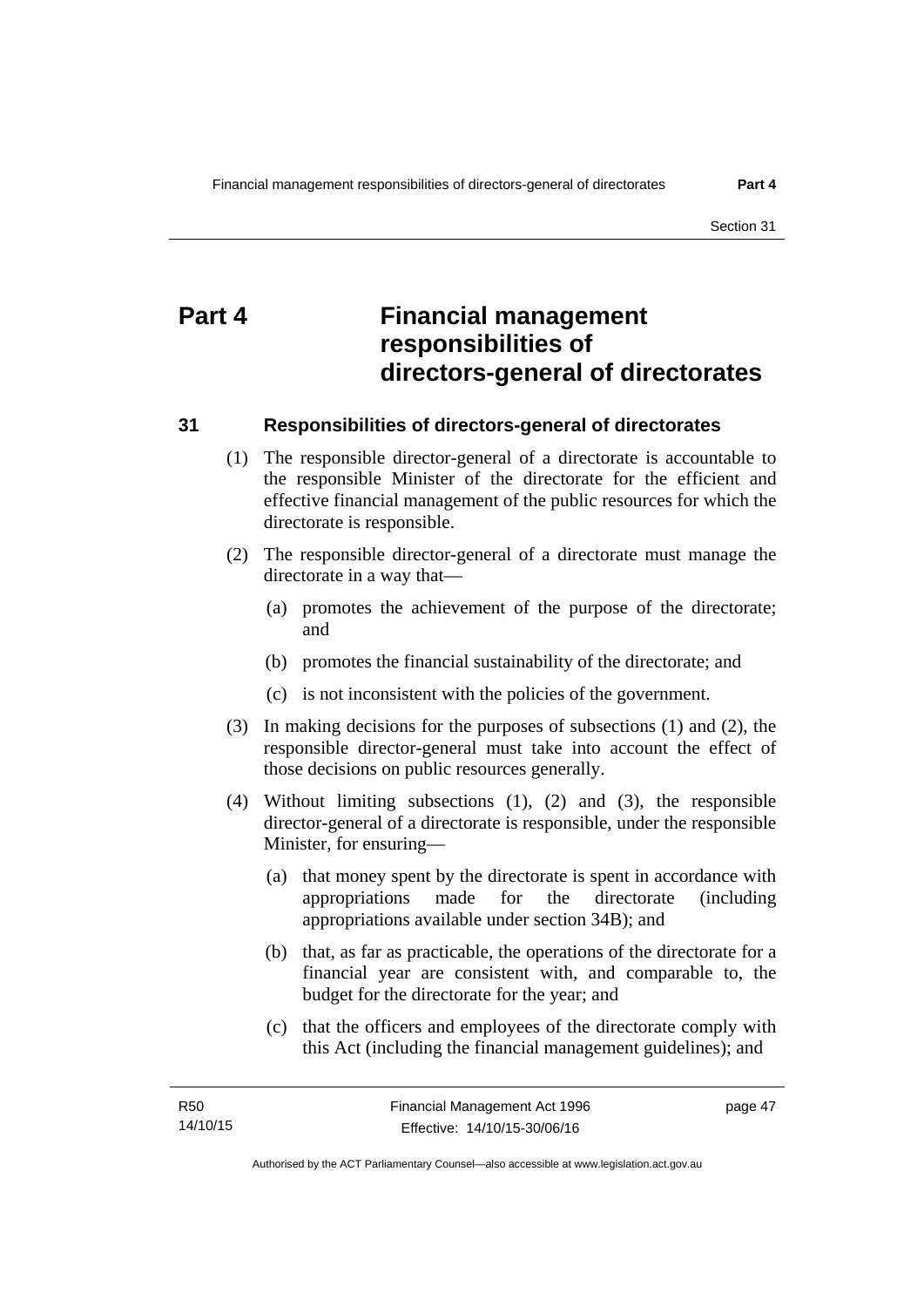Section 31A

- *Note* A reference to an Act includes a reference to the statutory instruments made or in force under the Act, including any guideline (see [Legislation Act](http://www.legislation.act.gov.au/a/2001-14), s 104).
- (d) that proper accounts and records are kept of the transactions and affairs of the directorate in accordance with generally accepted accounting principles; and
- (e) that adequate control is maintained over the assets of the directorate and assets in the control of the directorate; and
- (f) that adequate control is maintained over the incurring of liabilities by the directorate.
- (5) A report prepared under the *[Annual Reports \(Government Agencies\)](http://www.legislation.act.gov.au/a/2004-8)  [Act 2004](http://www.legislation.act.gov.au/a/2004-8)* for a financial year by the responsible director-general of a directorate must include an explanation of material variations between the actual results of the directorate for the year and the budget for the directorate for the year.
- (6) In this section:

*budget*, for a directorate for a financial year, means the budget for the directorate for the year presented to the Legislative Assembly under section 10 (b) (Budget papers) and, if that budget has been amended under this Act, the budget as amended.

*public property* means property, other than public money, that is owned or held by the Territory or held by a person on behalf of the Territory.

*public resources* means public money or public property.

*Note Public money*—see the dictionary.

#### **31A Directors-general may enter into contracts etc**

- (1) The responsible director-general of a directorate may—
	- (a) enter into a contract or memorandum of understanding relating to the operations of the directorate; and

R50 14/10/15

Authorised by the ACT Parliamentary Counsel—also accessible at www.legislation.act.gov.au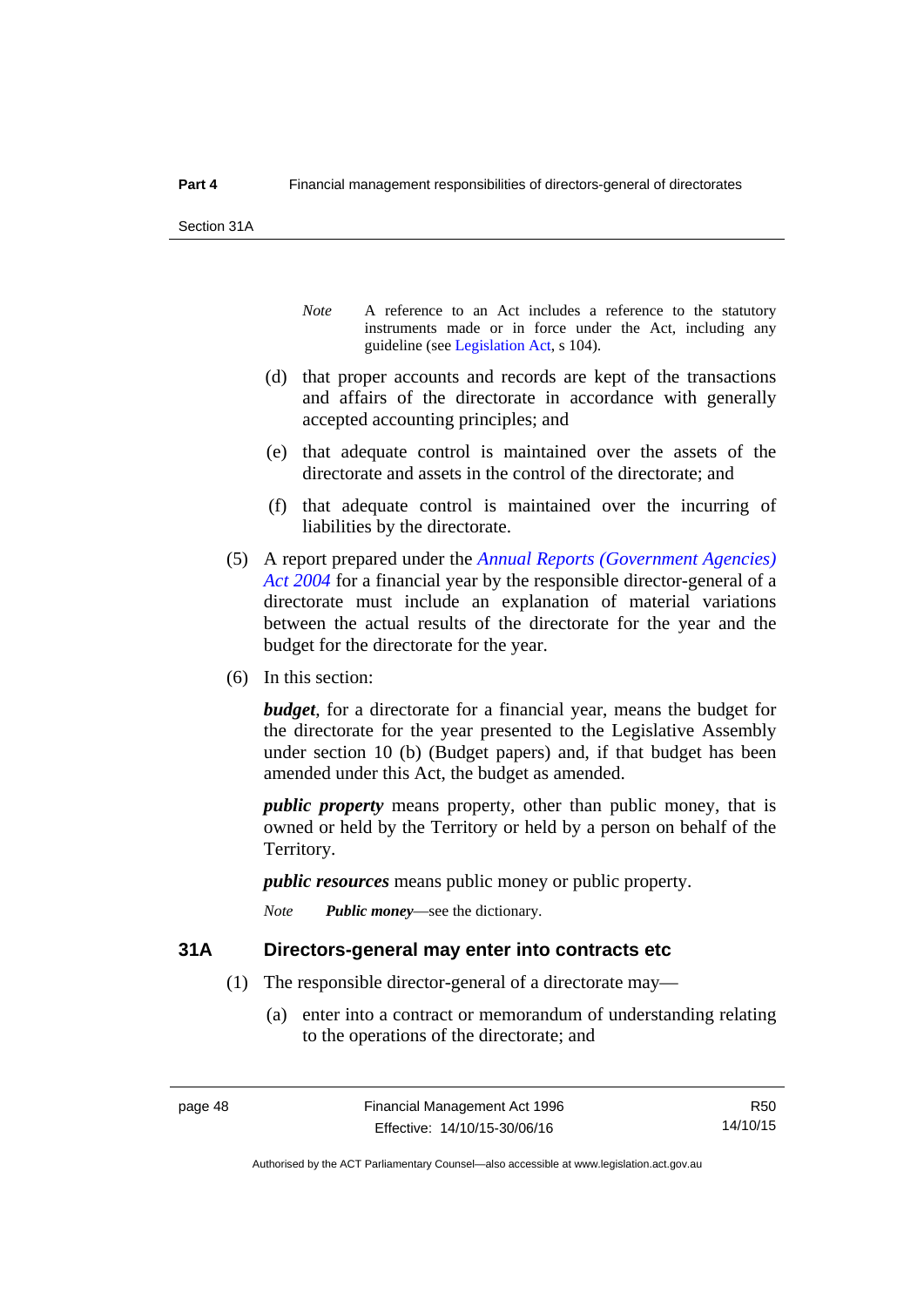- (b) vary and administer the contract or memorandum of understanding.
- (2) In exercising powers under subsection (1), the responsible director-general must act in accordance with section 31 and any requirements prescribed by regulation for this section.

Authorised by the ACT Parliamentary Counsel—also accessible at www.legislation.act.gov.au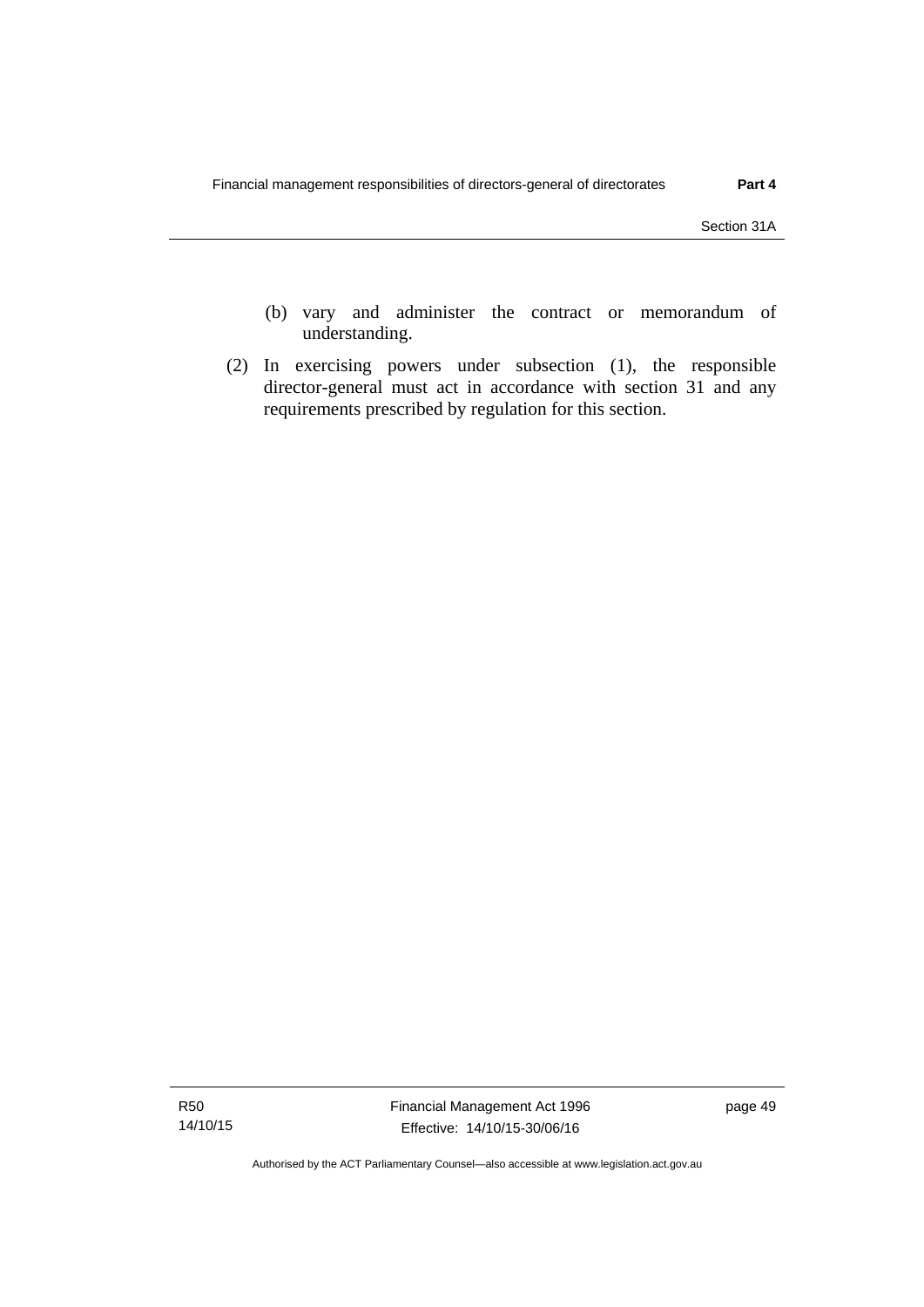#### **Part 5 Banking and investment**

Section 32

# **Part 5 Banking and investment**

#### **32 Agreement for the conduct of banking for Territory**

- (1) The Treasurer may enter into an agreement with an authorised deposit-taking institution relating to the conduct of banking for the Territory.
- (2) An agreement must not be entered into unless it contains a provision to the effect that it may be terminated by the Territory at any time subject to the giving of written notice that specifies the date the termination is to take effect.

### **33 Territory banking account**

The Treasurer must open and maintain a banking account for the purposes of the Territory.

#### **34 Directorate banking accounts**

- (1) The responsible Minister or the responsible director-general may open 1 or more banking accounts for the purposes of the relevant directorate.
- (2) A directorate banking account must be maintained by the director-general.
- (3) A directorate banking account must not, without the Treasurer's written approval, be opened or maintained otherwise than with an authorised deposit-taking institution with which an agreement is in force under section 32.
- (4) The responsible Minister or the responsible director-general of a directorate may close a directorate banking account of the directorate.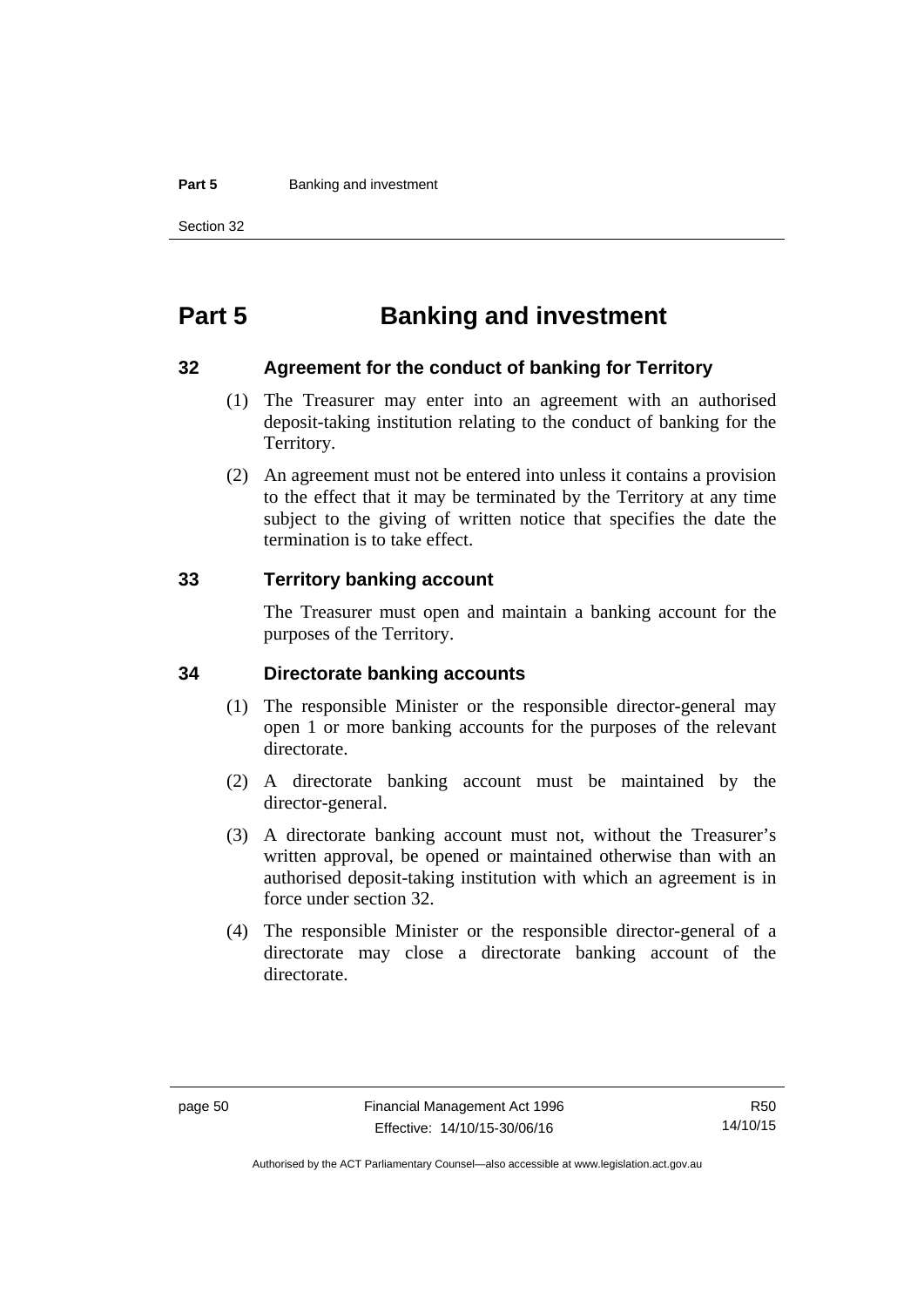- (5) If the responsible Minister or the responsible director-general of a directorate closes a directorate banking account under subsection (4), he or she must transfer any money standing to the credit of the account to another directorate banking account of the directorate or to the territory banking account.
- (6) The Treasurer may, at any time, after consultation with the responsible Minister, close or suspend the operation of a directorate banking account.
- (7) A Minister or a director-general must not open or operate a directorate banking account otherwise than in accordance with this Act.

# **34A Transfer of directorate banking account**

- (1) If, in the Treasurer's opinion, it is desirable, because of changes in directorate responsibilities, to transfer a directorate banking account from a directorate to another directorate, the Treasurer may, in writing, direct the responsible director-general of the directorate that holds the account to arrange for it to be transferred to another directorate nominated in the direction.
- (2) A director-general who receives a direction under subsection (1) must comply with the direction.
- (3) A directorate banking account transferred in accordance with a direction under subsection (1) becomes a directorate banking account of the directorate to which it is transferred.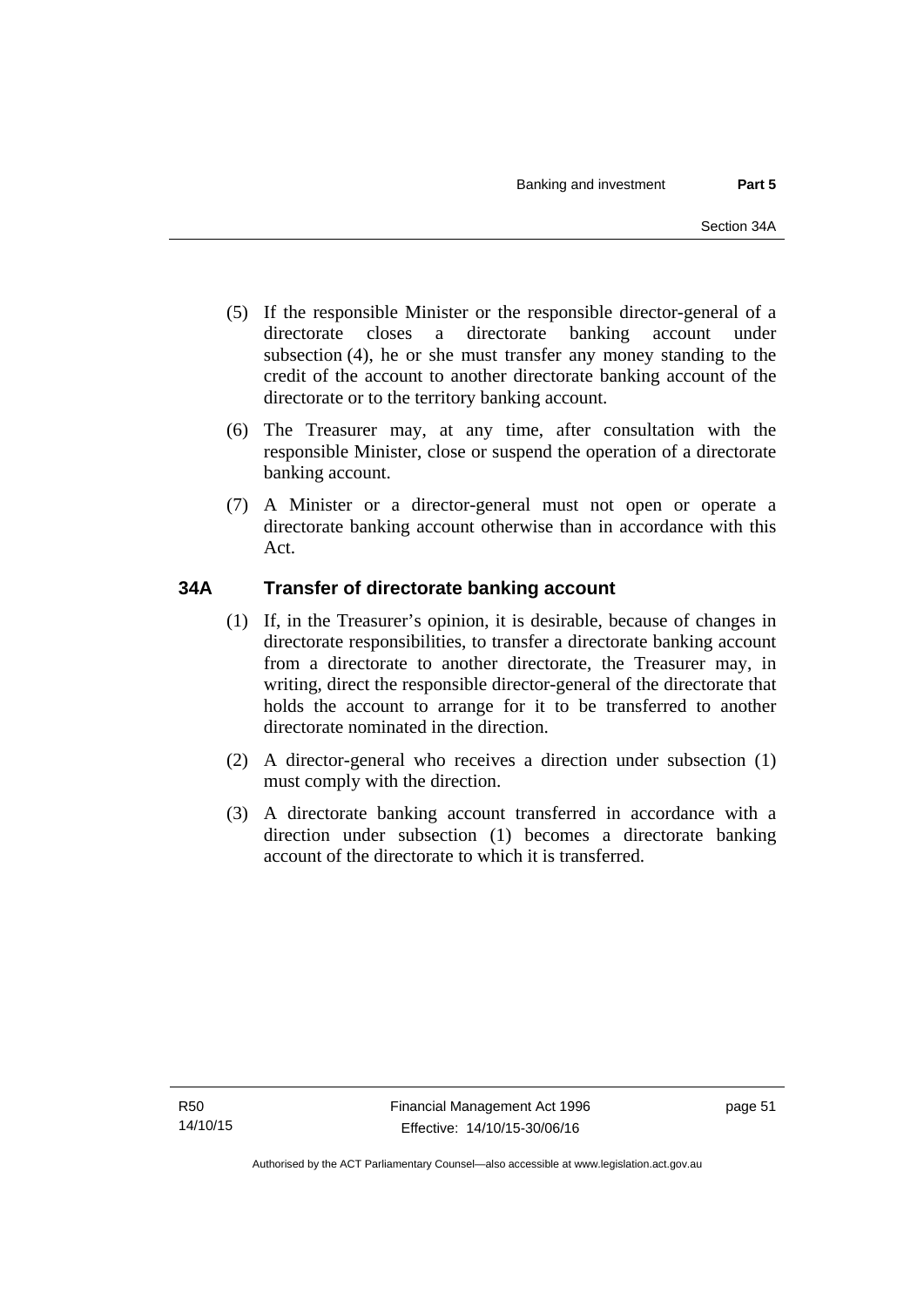#### **Part 5 Banking and investment**

#### **34B End of year balances of directorate banking accounts**

- (1) If at the end of a financial year amounts appropriated for a directorate for that financial year are held in a directorate banking account, the amounts may be applied after the end of that financial year for the purposes for which they were appropriated.
- (2) If at the end of a financial year a directorate banking account has a debit balance, the director-general of the directorate must devise and implement a scheme to recoup the amount of the deficit.

### **35 Payments into banking accounts**

- (1) All public money is the property of the Territory.
- (2) If public money is received by a person other than for the purpose of making a payment in the course of his or her duties, the person must take reasonable steps to safeguard the money until it is paid into a banking account in accordance with this section.
- (3) Money must be paid into a directorate banking account of a directorate if the money is—
	- (a) money that may be disbursed to the directorate as a consequence of an appropriation; or
	- (b) a receipt relating to the operations of the directorate; or
	- (c) a receipt relating to the sale or disposal of assets of the Territory held by the directorate.
- (4) All public money, except money payable into a directorate banking account, must be paid into the territory banking account.
- (5) The Treasurer may issue financial management guidelines regarding the banking of public money.

#### **36 Transfer following change in directorate responsibilities**

If, in the Treasurer's opinion, it is necessary as a consequence of changes in directorate responsibilities, to transfer to another account

R50 14/10/15

Authorised by the ACT Parliamentary Counsel—also accessible at www.legislation.act.gov.au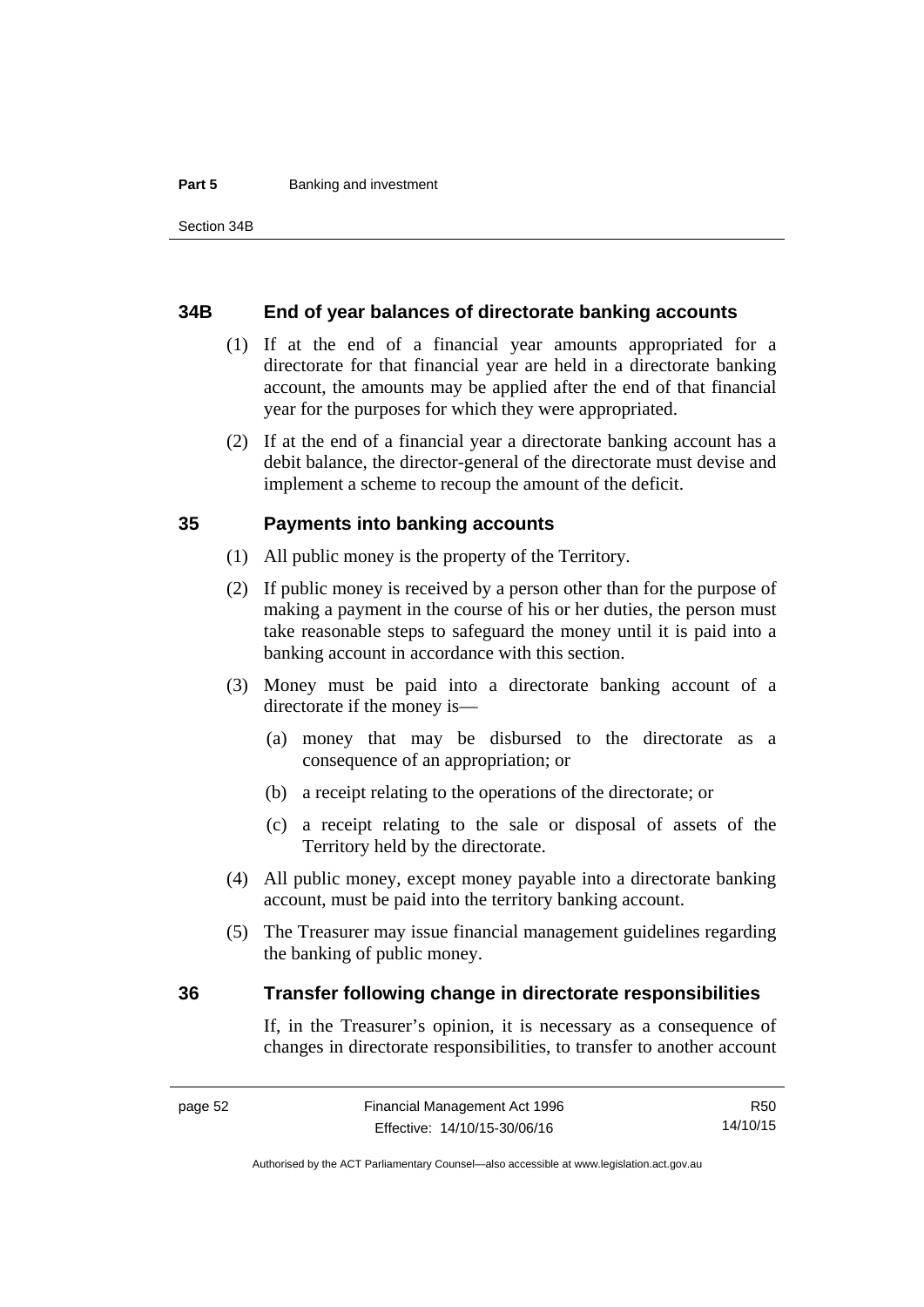money held in the territory banking account or a directorate banking account, the Treasurer must decide the amount to be transferred and direct that the transfer be made.

# **36A Transfers from directorate banking accounts to territory banking account**

If, in the Treasurer's opinion, it is desirable for the management of the public money of the Territory to transfer an amount held in a directorate banking account to the territory banking account, the Treasurer may direct that the transfer be made.

# **37 Payments from territory banking account**

- (1) An amount must not be paid out of the territory banking account except under an appropriation to a banking account of a territory entity.
- (2) This section is subject to—
	- (a) the *[Territory Superannuation Provision Protection Act 2000](http://www.legislation.act.gov.au/a/2000-21)*, section 11 (2) (which is about transfers between the territory banking account and directorate banking accounts to facilitate investment of superannuation funds); and
	- (b) this Act, section 38 (3) (which is about transfers of public money to facilitate investment); and
	- (c) this Act, section 38 (7) (which is about the payment of interest on certain investments of public money); and
	- (d) this Act, section 58 (7) (which is about transfers between the territory banking account and territory authorities of interest earned on certain investments for territory authorities).
- (3) This section does not apply to an overdraft or credit facility for a territory authority approved under section 59 (5).
- (4) Also, an amount paid into the territory banking account by a territory entity that is paid in excess, may be transferred from the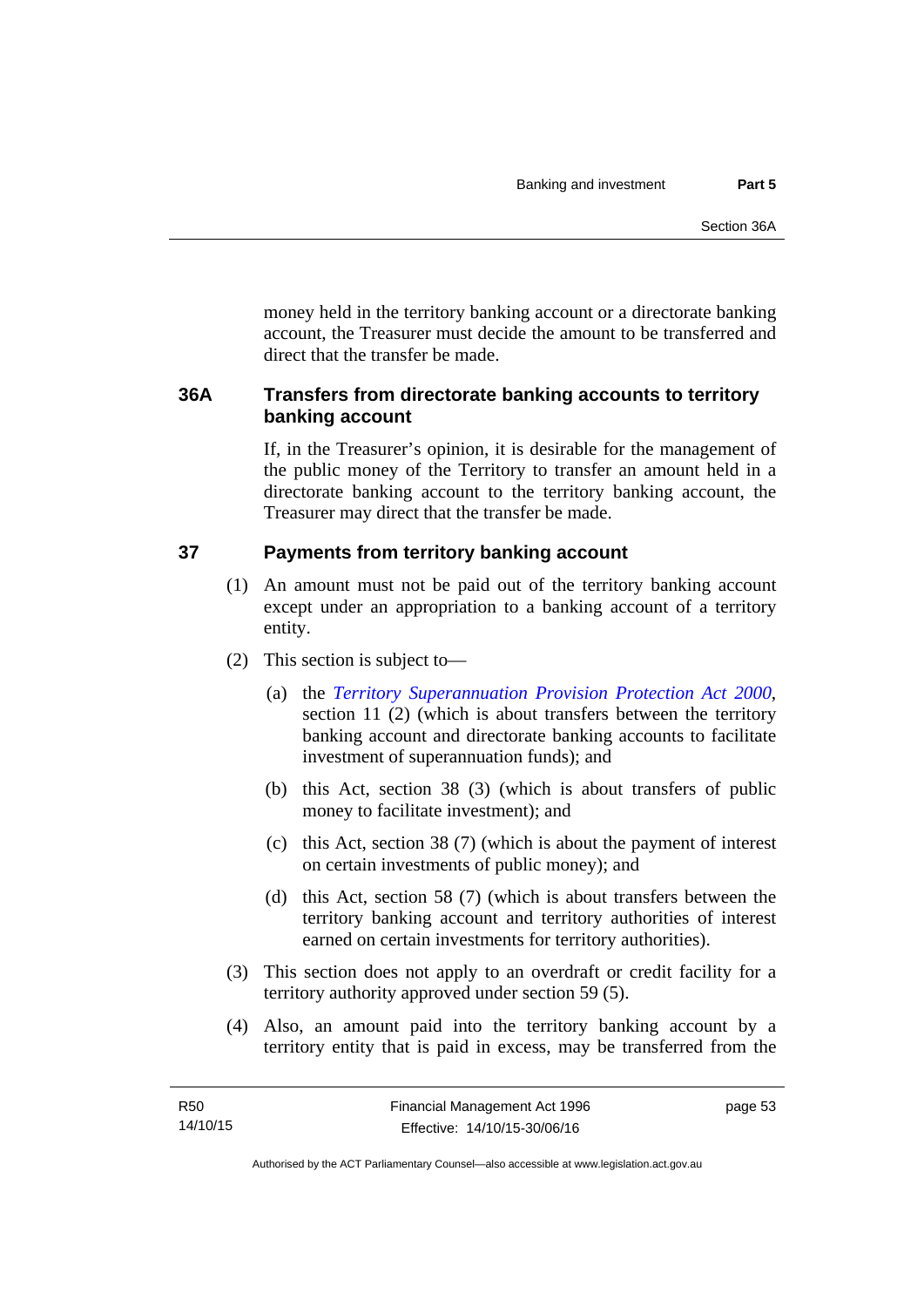#### **Part 5 Banking and investment**

Section 37A

territory banking account to the banking account of the territory entity without appropriation.

#### **37A Payments into territory banking account**

- (1) This section applies if—
	- (a) a territory entity receives an amount appropriated for the territory entity from the territory banking account into its banking account; and
	- (b) the amount received by the territory entity is excess to requirements (the *excess amount*).
- (2) The territory entity may repay the excess amount or part of the excess amount to the territory banking account.
- (3) If an amount is repaid under subsection (2)—
	- (a) the appropriation from which the excess amount was paid to the territory entity is taken to be restored by the amount repaid by the territory entity; and
	- (b) the balance of the appropriation, including the amount repaid, may be applied for the purposes for which it was appropriated.

### **38 Investment of certain public money**

- (1) The Treasurer may invest any money held in the territory banking account or directorate banking accounts for the period and on the terms and conditions the Treasurer considers appropriate—
	- (a) on deposit with an authorised deposit-taking institution; or
	- (b) in the purchase of a bill of exchange that is drawn or accepted by an authorised deposit-taking institution; or
	- (c) in a loan to a person who is a dealer in the short-term money market; or
	- (d) in Territory, State or Commonwealth securities; or

R50 14/10/15

Authorised by the ACT Parliamentary Counsel—also accessible at www.legislation.act.gov.au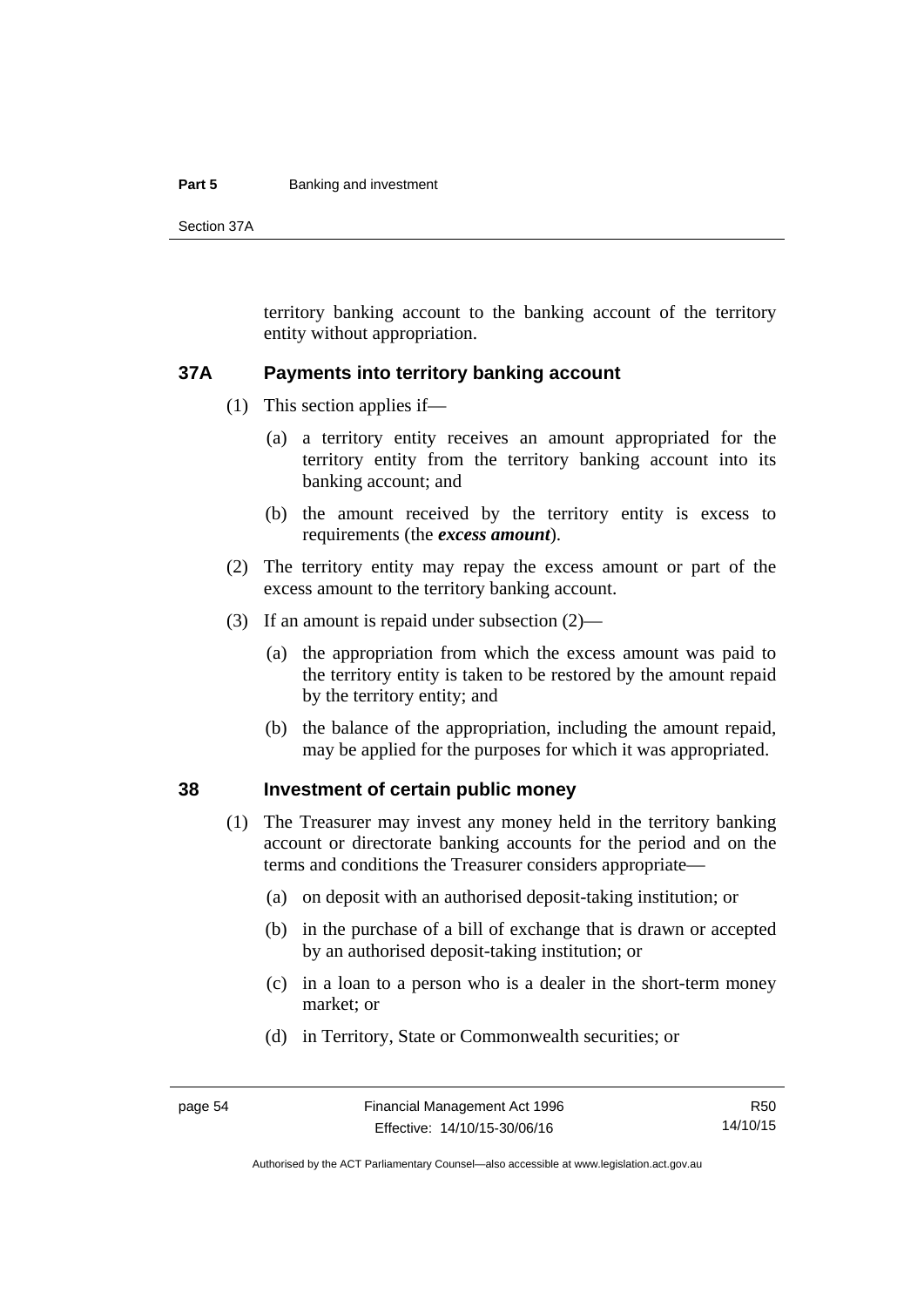- (e) in any investment prescribed under the financial management guidelines for this paragraph.
- (2) However, an investment may be made under this section only to increase or protect the financial wealth of the Territory.
- (3) Transfers of money for investment, including transfers between the territory banking account and directorate banking accounts to facilitate investment, may be made without appropriation.
- (4) Interest received from the investment of public money under this section must be paid to the territory banking account.
- (5) However, if an investment of public money is made or managed for the Territory by an entity other than a directorate, the entity may deduct from the interest received by the entity for the investment—
	- (a) a fee charged by the entity for making or managing the investment; and
	- (b) expenses reasonably incurred by the entity in making or managing the investment.
- (6) The Treasurer may decide the amounts of interest from investments under this section that are to be credited to directorate banking accounts.
- (7) The amounts decided by the Treasurer may be paid from the territory banking account without further appropriation.
- (8) However, the total of the amounts paid under subsection (7) must not exceed the total of the interest received from investments under this section.
- (9) This section does not apply to money held in a superannuation banking account.
- (10) In this section:

*superannuation banking account*—see the *[Territory](http://www.legislation.act.gov.au/a/2000-21)  [Superannuation Provision Protection Act 2000](http://www.legislation.act.gov.au/a/2000-21)*, section 7.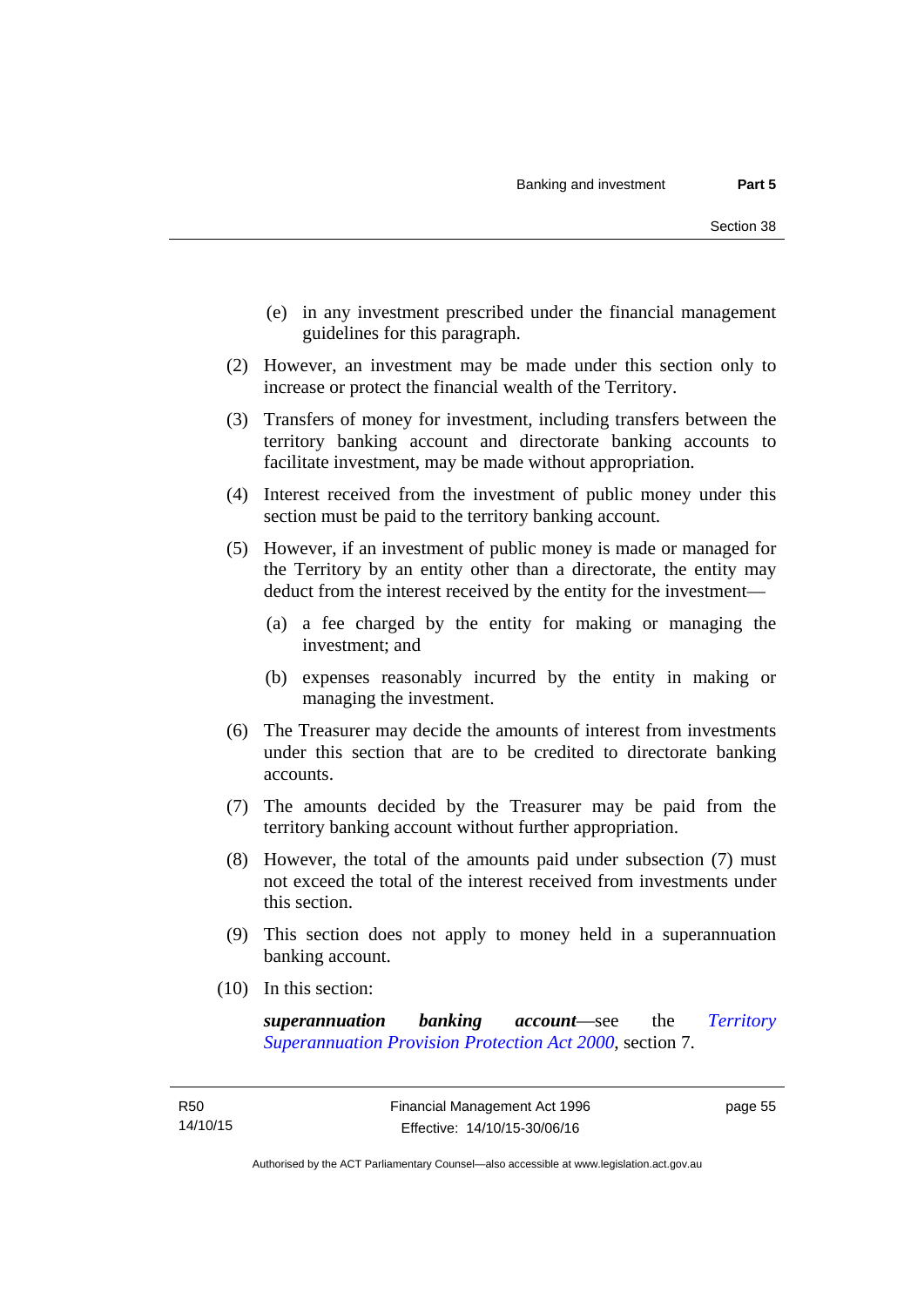#### **Part 6 Borrowing and guarantees**

Section 39

# **Part 6 Borrowing and guarantees**

#### **39 Power of Territory to borrow**

The Territory may only borrow in accordance with this Act or another law of the Territory.

### **40 Treasurer may borrow on behalf of Territory**

The Treasurer may, on behalf of the Territory, if necessary or expedient in the public interest to do so—

- (a) borrow money; or
- (b) give security for the repayment of an amount borrowed or the payment of interest on an amount borrowed; or
- (c) enter into a financing lease.

### **41 Power of territory authorities to borrow**

Despite any other Act, a territory authority may only borrow (other than from the Territory) in accordance with this Act.

### **42 Borrowings by territory authorities to be approved**

- (1) A territory authority must not borrow unless—
	- (a) the borrowing is approved in writing by the Treasurer; and
	- (b) the terms and conditions of the borrowing include the terms and conditions (if any) specified in the approval and are otherwise consistent with the approval; and
	- (c) the borrowing is within the borrowing limits (if any) of the authority for the financial year in which the borrowing is entered into, that are approved in writing by the Treasurer.
- (2) However, subsection (1) (a) and (b) does not apply to a loan made to a territory authority under section 59 (1) (b).

R50 14/10/15

Authorised by the ACT Parliamentary Counsel—also accessible at www.legislation.act.gov.au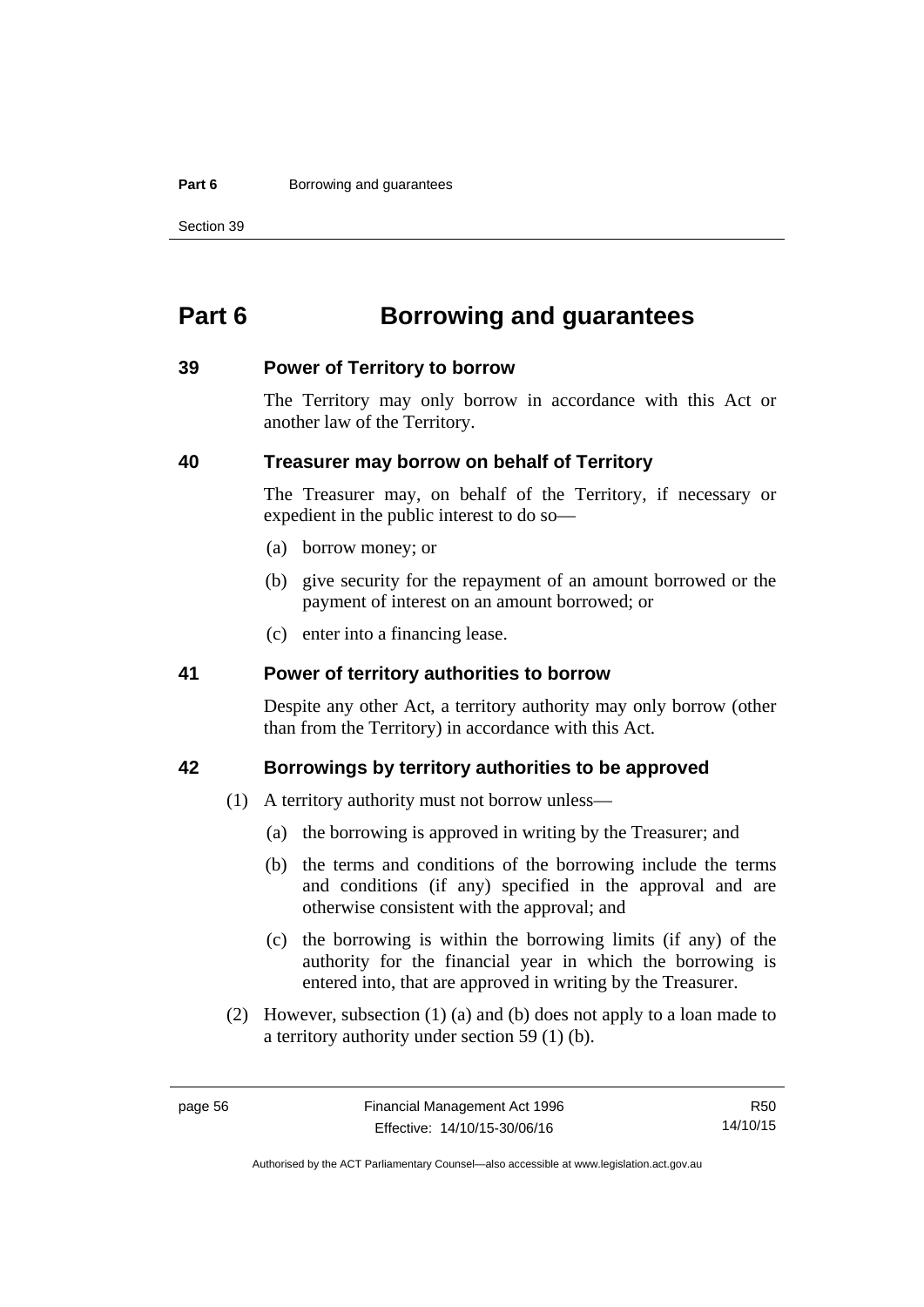# **43 Territory authorities may give security**

Subject to the Treasurer's approval of the borrowing under section 42 (1) (a), a territory authority may give security for the repayment of an amount borrowed, or for the payment of interest on that amount, by issuing securities.

# **44 Power to approve borrowings not delegable**

The Treasurer must not delegate to anyone the power under section 42 (1) (a) to approve borrowings by territory authorities.

# **45 Loans to be paid into territory banking account**

Subject to this Act and any other Act, the proceeds of a loan raised on behalf of the Territory must be paid into the territory banking account.

### **46 Payments by Treasurer**

The Treasurer may, without further appropriation, make payments needed for—

- (a) payment of interest on borrowings made for the Territory; or
- (b) repayment of borrowings made for the Territory; or
- (c) payment of the expenses of making or repaying borrowings for the Territory.

# **47 Guarantees by Territory**

- (1) The Territory may only give a guarantee for the payment of money or the performance of an obligation in accordance with this Act.
- (2) The Treasurer may approve in writing a guarantee by the Territory for the payment of money or the performance by any person of an obligation under a contract, subject to any conditions the Treasurer may specify in the approval.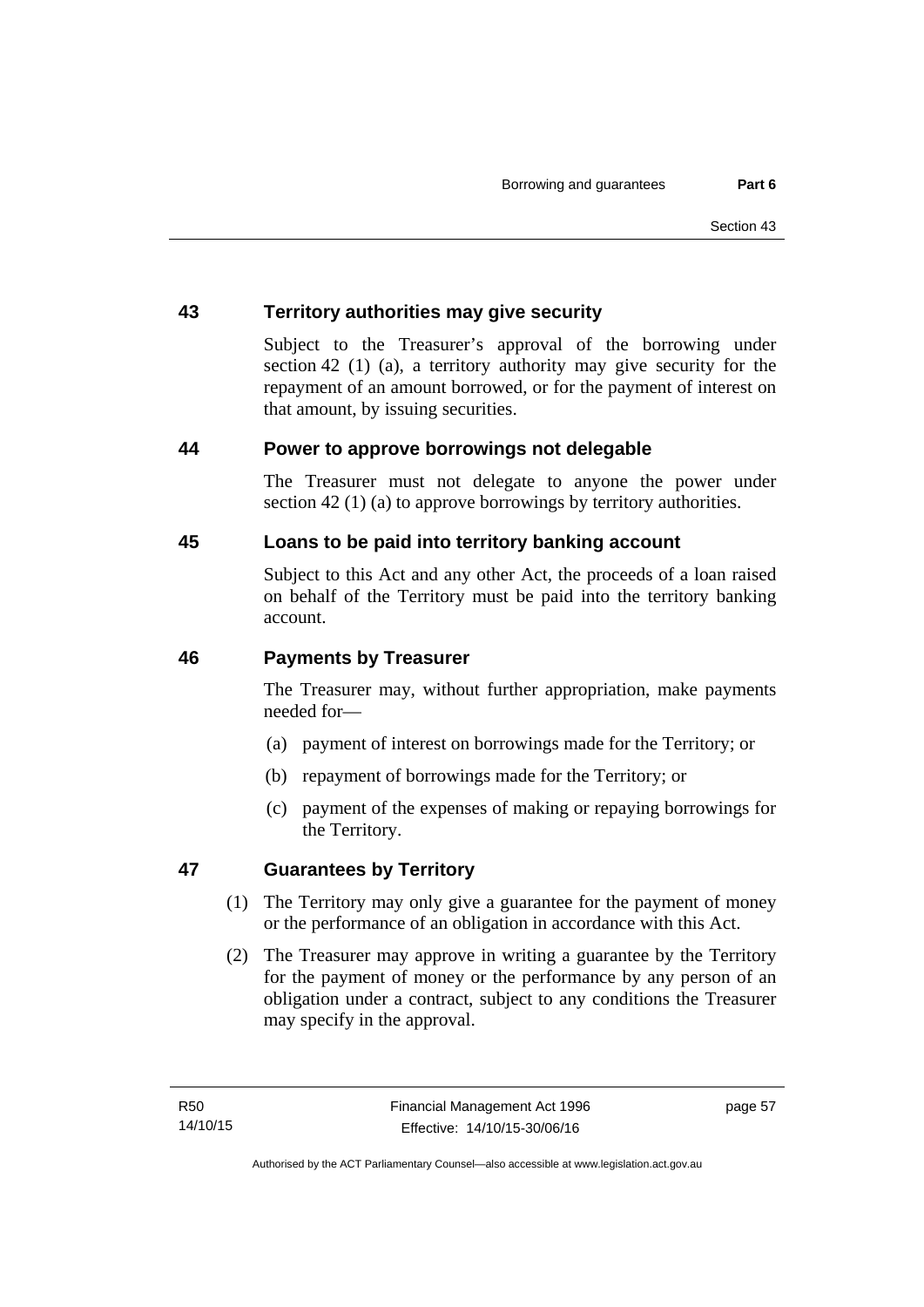#### **Part 6 Borrowing and guarantees**

Section 47

 (3) If the Treasurer approves a guarantee under subsection (2), the Treasurer must present a copy of the approval to the Legislative Assembly within 3 sitting days after the approval is given.

page 58 Financial Management Act 1996 Effective: 14/10/15-30/06/16

R50 14/10/15

Authorised by the ACT Parliamentary Counsel—also accessible at www.legislation.act.gov.au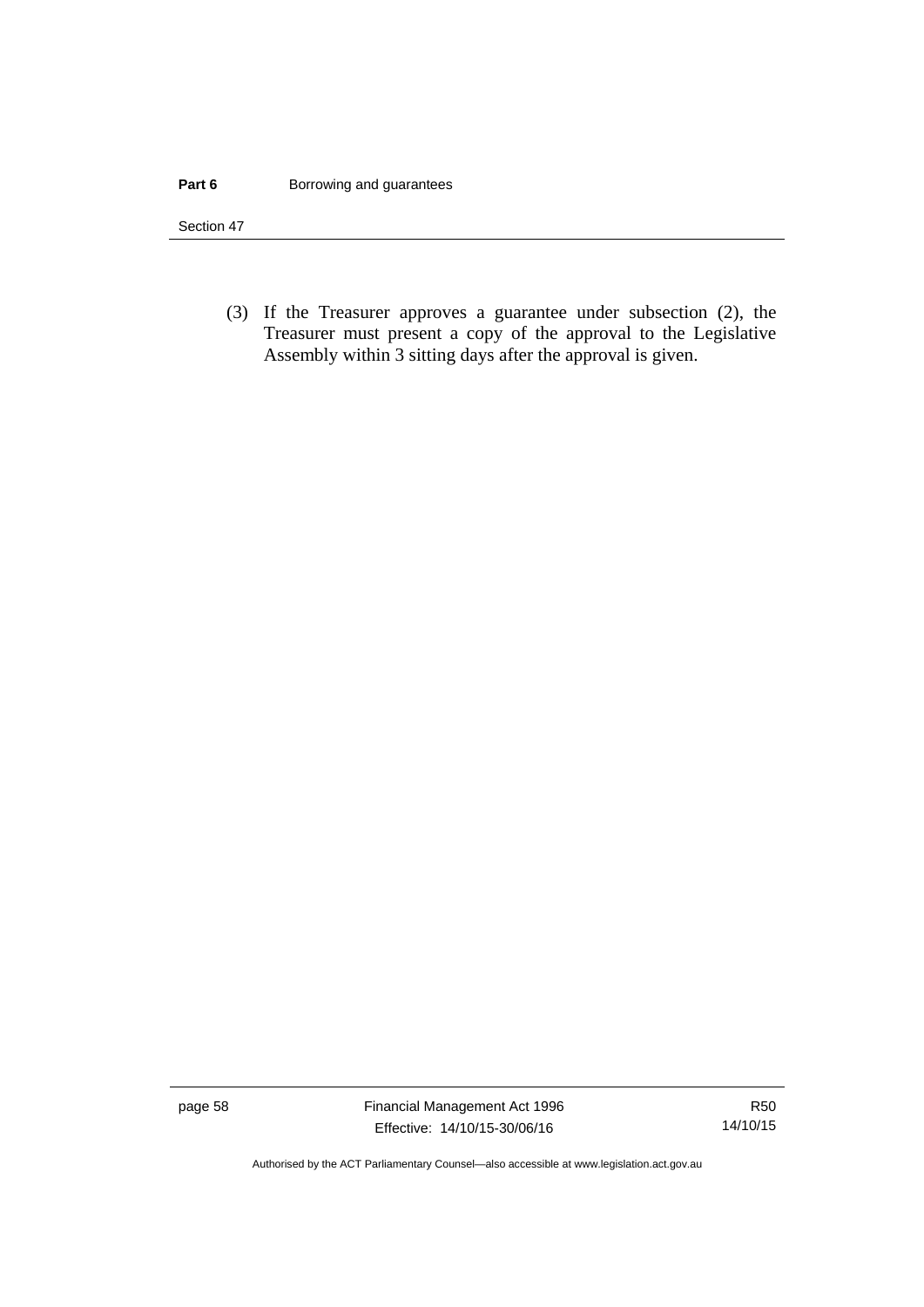# **Part 7 Trust money**

### **49 Identity of trust money**

All trust money held by the Territory must be accounted for separately from public money.

# **50 Administration of trust money**

- (1) Trust money must be administered by the appropriate directorate on behalf of the Territory.
- (2) The Treasurer may, in writing, specify a directorate as the appropriate directorate in relation to an amount of trust money.
- (3) In this section:

*appropriate directorate*, in relation to an amount of trust money, means—

- (a) except if paragraph (b) applies—the directorate responsible for matters or enactments that relate most closely to the purpose of the payment; or
- (b) the directorate specified under subsection (2).

# **51 Directorate trust banking accounts**

- (1) The responsible Minister or the responsible director-general may open a trust banking account for the purposes of the relevant directorate.
- (2) A trust banking account must be maintained by the director-general.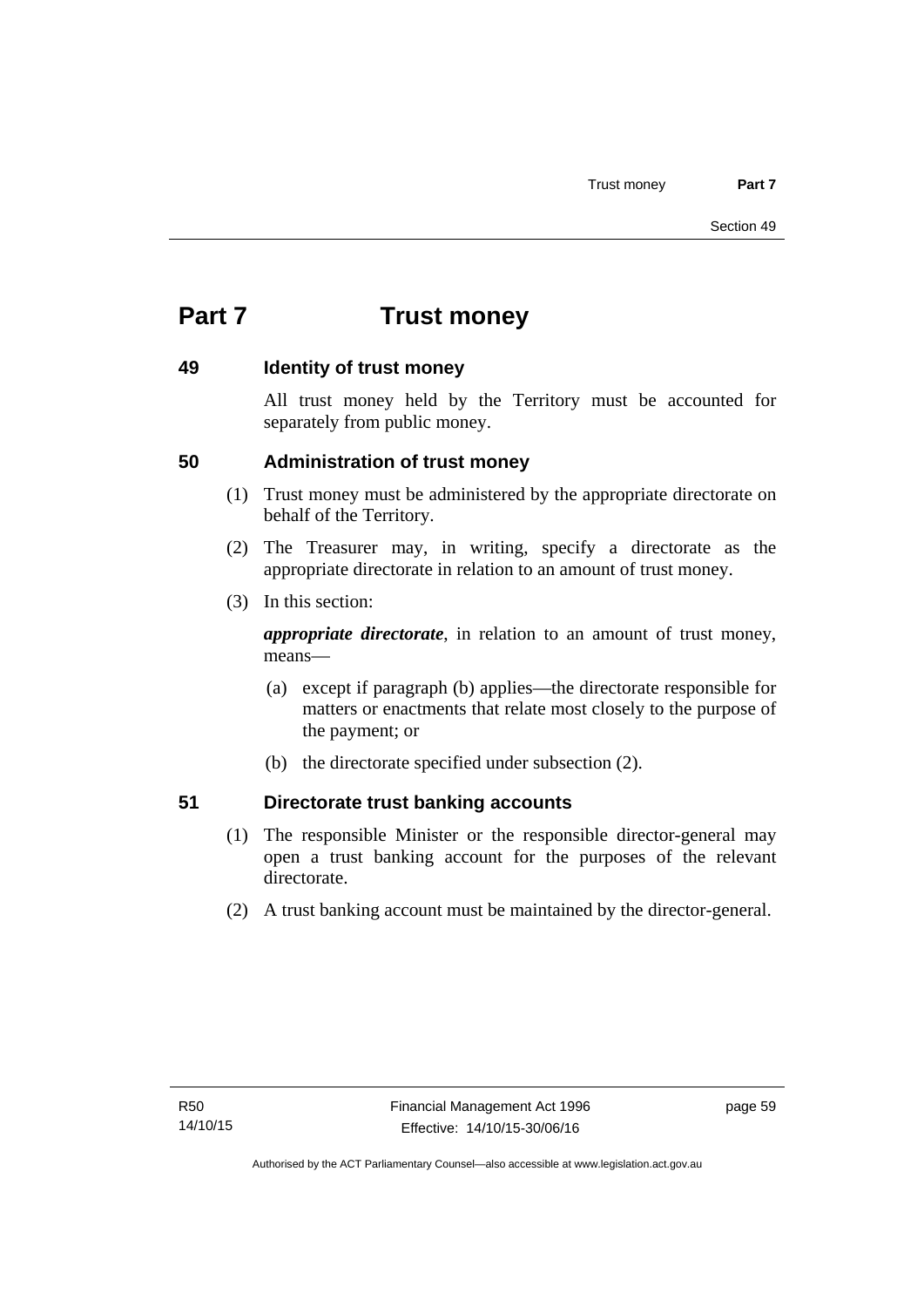- (3) A trust banking account must not, without the Treasurer's written approval, be opened or maintained otherwise than with an authorised deposit-taking institution with which an agreement is in force under section 32 (Agreement for the conduct of banking for Territory).
- (4) No money may be held in a trust banking account other than trust money.
- (5) A Minister or a director-general must not open or operate a trust banking account otherwise than in accordance with this Act.

### **51A Transfer of directorate trust banking accounts**

- (1) This section applies if the Treasurer believes that it is desirable, because of changes in directorate responsibilities, to transfer a directorate trust banking account from a directorate to another directorate.
- (2) The Treasurer may, in writing, direct the responsible director-general of the directorate that holds the account to arrange for it to be transferred to the other directorate.
- (3) If a director-general receives a direction under subsection (2), the director-general must comply with it.
- (4) An account transferred in accordance with the direction becomes a trust banking account of the directorate to which it is transferred.

# **51B Transfers between trust banking accounts—changes in directorate responsibilities**

 (1) This section applies if the Treasurer believes that it is necessary, because of changes in directorate responsibilities, to transfer an amount held in a directorate trust banking account (the *first account*) to a trust banking account of another directorate.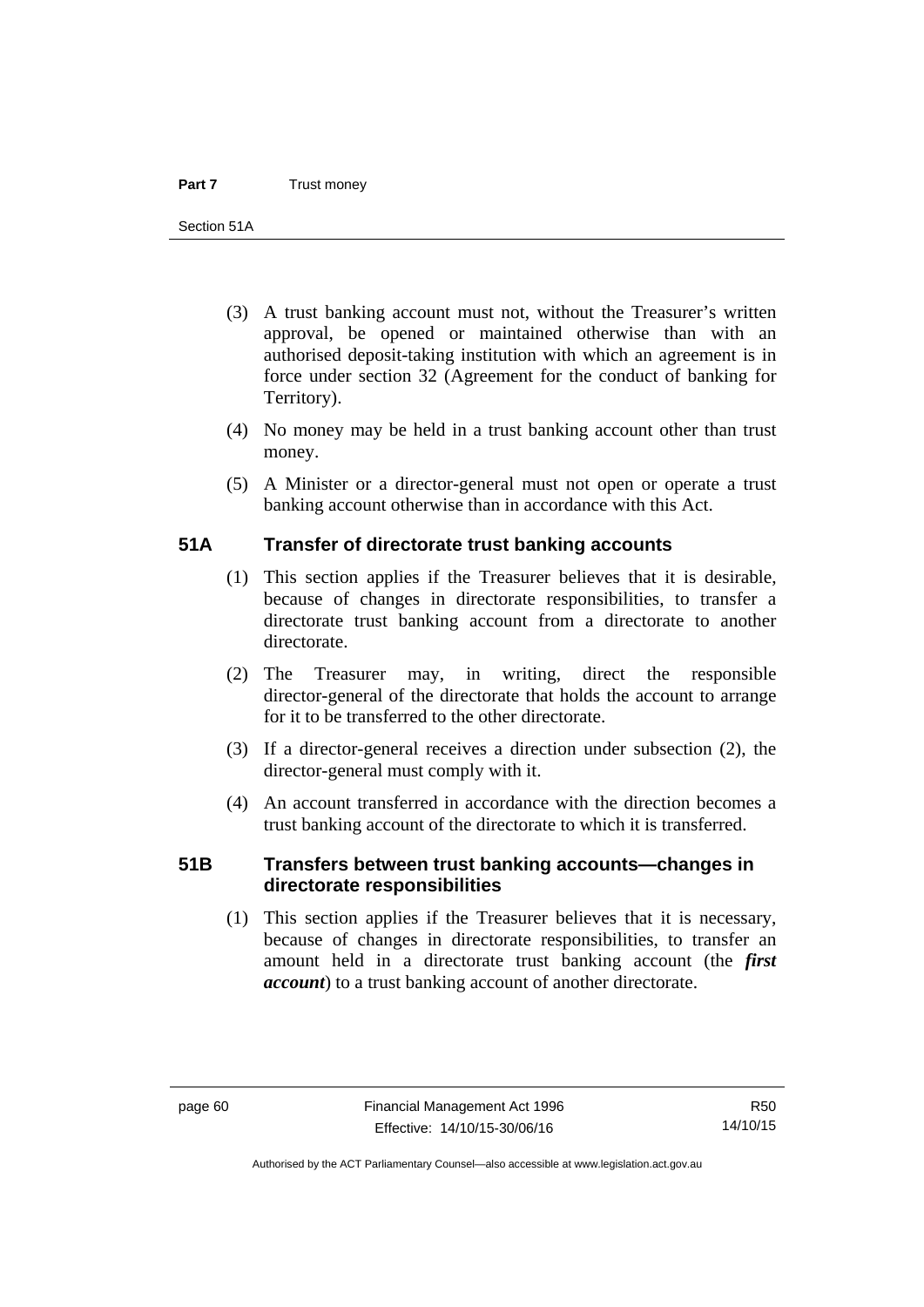- (2) The Treasurer may, in writing, direct the responsible director-general of the directorate that holds the first account to transfer the amount.
- (3) If a director-general receives a direction under subsection (2), the director-general must comply with it.

# **51C Transfers between trust banking accounts—investment**

Amounts may at any time be transferred between trust banking accounts to facilitate investment of trust money.

### **52 Transfers between trust banking account and territory banking account**

Amounts may only be transferred between a trust banking account and the territory banking account—

- (a) to facilitate investment of the trust money; or
- (b) to make a payment required by section 53A (6) (Unclaimed trust money).

# **53 Investment of trust money**

The Treasurer may invest trust money as if the Treasurer were a trustee under the *[Trustee Act 1925](http://www.legislation.act.gov.au/a/1925-14).*

# **53A Unclaimed trust money**

- (1) For this section, money held in a trust banking account is unclaimed trust money if—
	- (a) not less than 6 years has elapsed since the date the money became payable; and
	- (b) during that period, no-one entitled to the money has requested that the money be paid to him or her or according to his or her direction.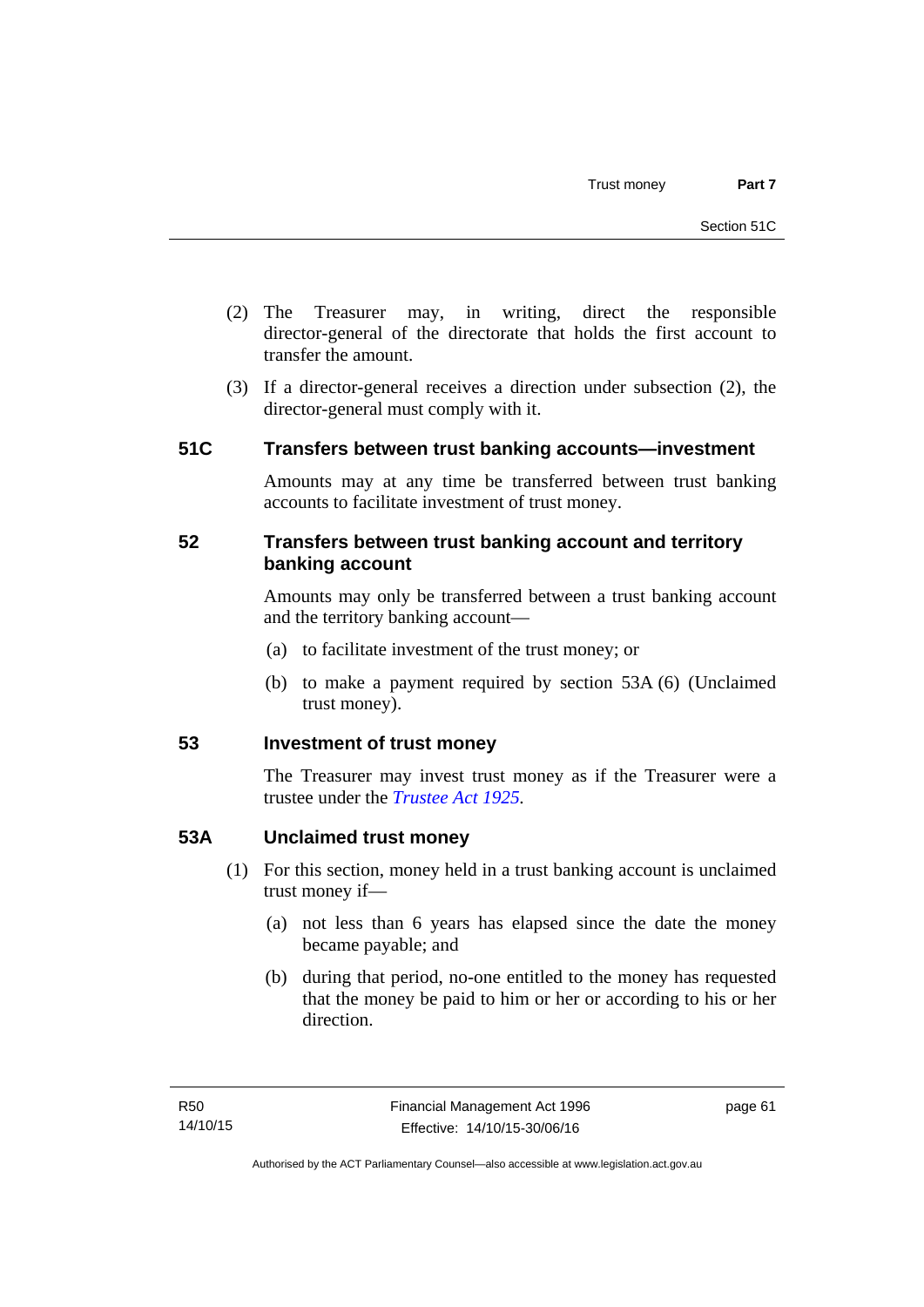Section 53A

- (2) If on 1 January in any year a trust banking account contains unclaimed trust money, the director-general responsible for maintaining the account must, on or before 31 January in the year, give to the Treasurer a statement of all unclaimed trust money held in the account.
- (3) The statement must set out—
	- (a) the name, and last-known address, of each person entitled to unclaimed trust money held in the account; and
	- (b) the amount of the trust money to which each of those people is entitled; and
	- (c) the authorised deposit-taking institution, and the branch of the institution, with which the trust money is held.
- (4) The statement is a notifiable instrument.

*Note* A notifiable instrument must be notified under the [Legislation Act](http://www.legislation.act.gov.au/a/2001-14).

- (5) The director-general must give additional public notice of the statement.
	- *Note Public notice* means notice on an ACT government website or in a daily newspaper circulating in the ACT (see [Legislation Act,](http://www.legislation.act.gov.au/a/2001-14) dict, pt 1). The requirement in s (5) is in addition to the requirement for notification on the legislation register as a notifiable instrument.
- (6) The total amount shown in the statement must be paid into the territory banking account when the statement is given to the Treasurer and, on being paid into that account, becomes public money of the Territory.
- (7) A person who claims to be entitled to any money paid into the territory banking account in accordance with subsection (6) may apply to the Treasurer for a payment of an amount equal to the money to which the person is entitled.
- (8) The Treasurer must consider each application and either refuse it or approve it completely or partly.

R50 14/10/15

Authorised by the ACT Parliamentary Counsel—also accessible at www.legislation.act.gov.au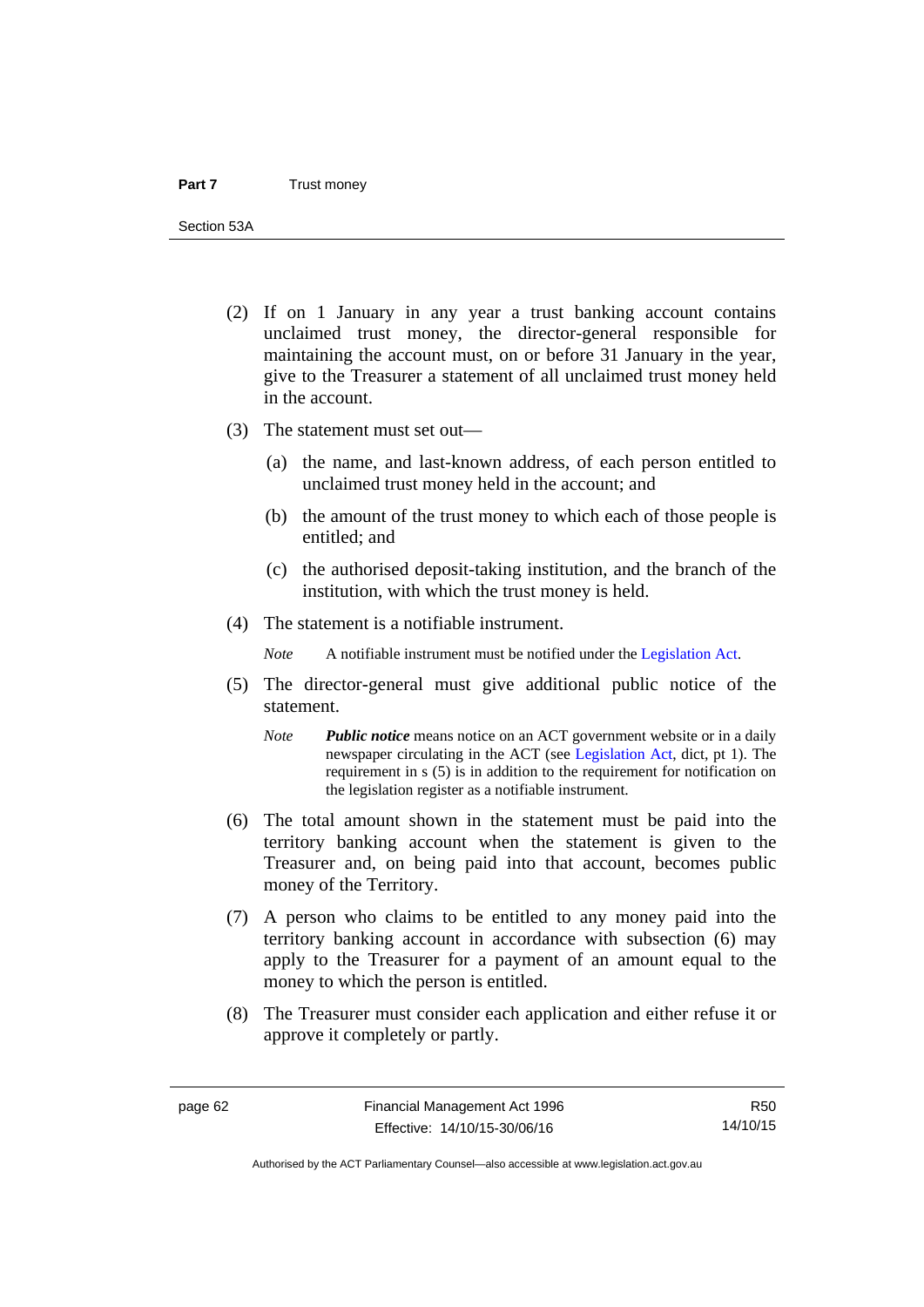- (9) The Treasurer must give the applicant written notice of his or her decision.
- (10) A payment approved by the Treasurer under subsection (8) may be made whether or not an appropriation is available for the purpose.

#### **53B Reviewable decision notices**

If the Treasurer refuses an application under section 53A (8), completely or partly, the Treasurer must give a reviewable decision notice to the applicant.

- *Note 1* The Treasurer must also take reasonable steps to give a reviewable decision notice to any other person whose interests are affected by the decision (see *[ACT Civil and Administrative Tribunal Act 2008](http://www.legislation.act.gov.au/a/2008-35)*, s 67A).
- *Note 2* The requirements for reviewable decision notices are prescribed under the *[ACT Civil and Administrative Tribunal Act 2008](http://www.legislation.act.gov.au/a/2008-35)*.

#### **53C Applications for review**

The following may apply to the ACAT for review of a decision under section 53A (8):

- (a) an applicant for payment under section 53A (8);
- (b) any other person whose interests are affected by the decision.
- *Note* If a form is approved under the *[ACT Civil and Administrative Tribunal](http://www.legislation.act.gov.au/a/2008-35)  [Act 2008](http://www.legislation.act.gov.au/a/2008-35)* for the application, the form must be used.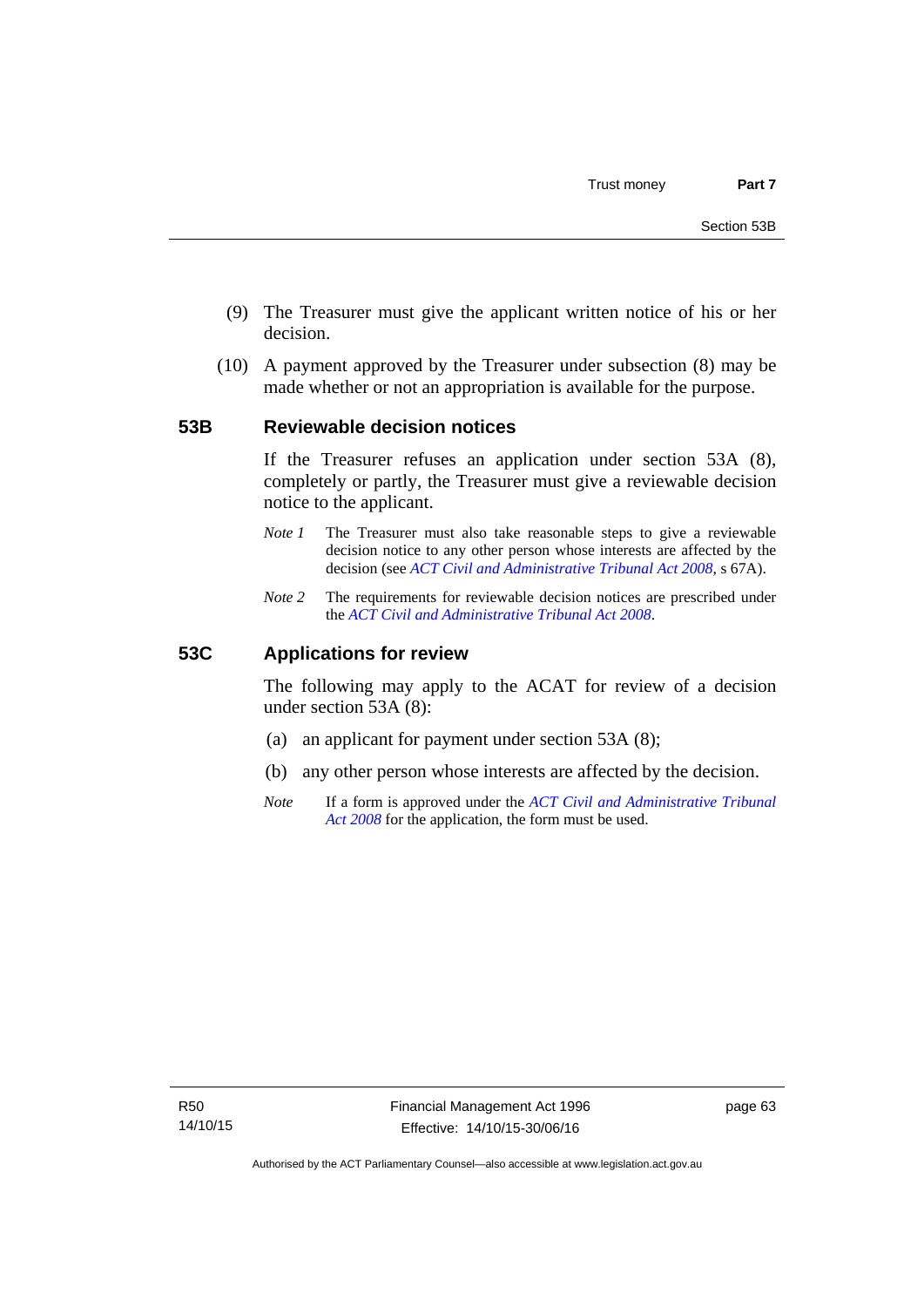Section 54

# **Part 8 Financial provisions for territory authorities**

**54 Application––pt 8** 

This part applies to a territory authority prescribed by the financial management guidelines for this part.

## **55 Responsibilities of chief executive officers of territory authorities**

- (1) This section applies to a territory authority if the authority does not have a governing board.
	- *Note* A territory authority has a governing board if the establishing Act for the authority establishes a governing board for the authority (see s 76).
- (2) The chief executive officer of the territory authority is responsible, under the responsible Minister, for the efficient and effective financial management of the resources for which the authority is responsible.
- (3) The chief executive officer of a territory authority must manage the authority in a way that promotes—
	- (a) the achievement of the purpose of the authority; and
	- (b) the financial sustainability of the authority.
- (4) Without limiting subsections (2) and (3), the chief executive officer of the territory authority is responsible, under the responsible Minister, for ensuring the following:
	- (a) that the expenses incurred by the authority are properly authorised;
	- (b) that, if an appropriation is made in relation to the authority, any amount of the appropriation spent by the authority is spent in accordance with the appropriation;

R50 14/10/15

Authorised by the ACT Parliamentary Counsel—also accessible at www.legislation.act.gov.au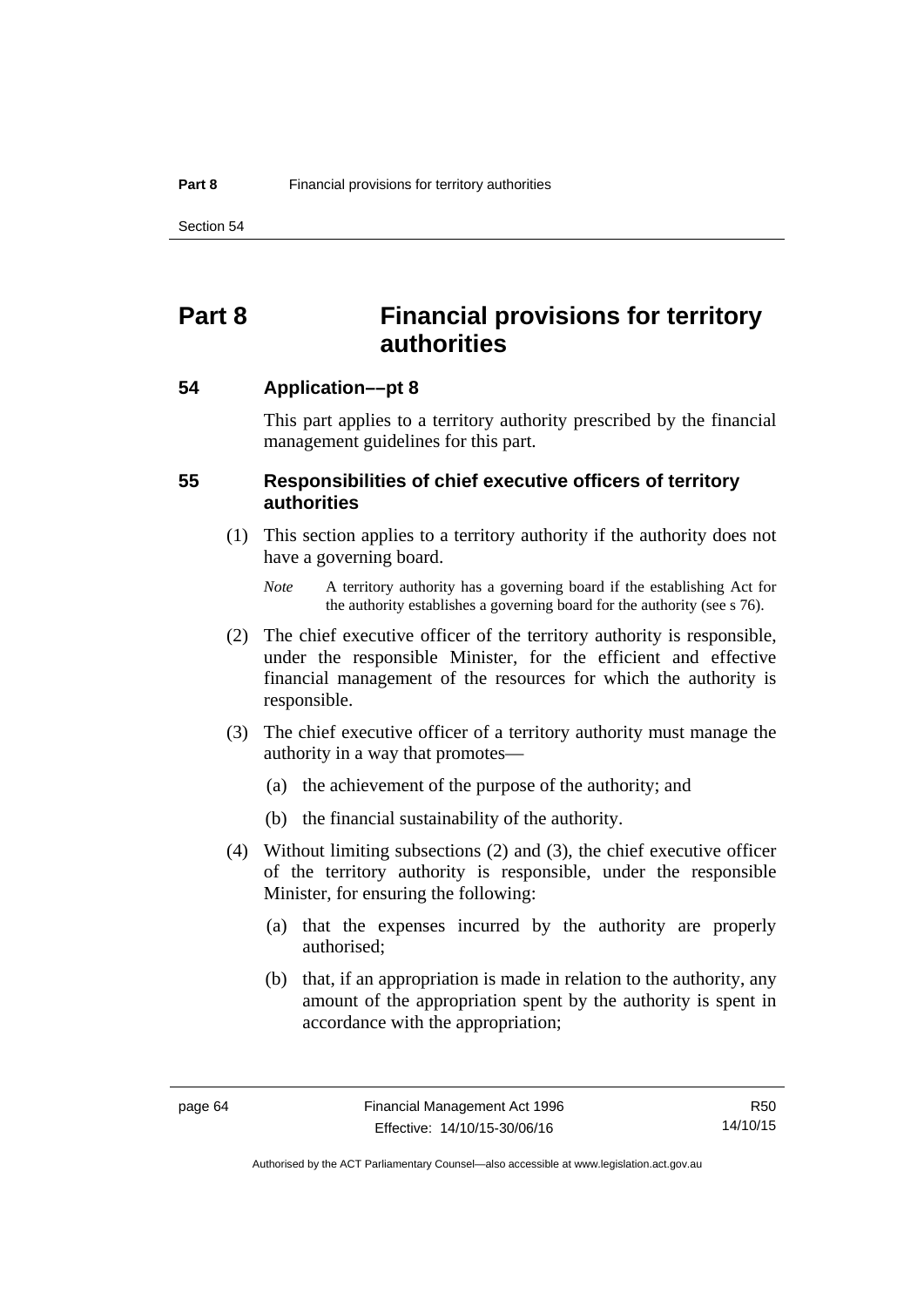- (c) that, as far as practicable, the operations of the authority during a financial year are consistent with, and comparable to, the estimates in the authority's statement of intent for the year.
- (d) that payments made by the authority are properly authorised and correctly made;
- (e) that the staff of the authority comply with the requirements of this Act;
	- *Note* A reference to an Act includes a reference to the statutory instruments made or in force under the Act, including in this case the financial management guidelines (see [Legislation Act,](http://www.legislation.act.gov.au/a/2001-14) s 104).
- (f) that proper accounts and records are kept of the transactions and affairs of the authority in accordance with generally accepted accounting principles;
- (g) that adequate control is maintained over the assets of the authority and assets under the authority's control;
- (h) that adequate control is maintained over the incurring of liabilities by the authority.
- (5) A report prepared by the territory authority under the *[Annual](http://www.legislation.act.gov.au/a/2004-8)  [Reports \(Government Agencies\) Act 2004](http://www.legislation.act.gov.au/a/2004-8)* for a financial year must include an explanation of material variations between the actual results of the authority for the year and the estimates in the authority's statement of intent for the year.
- (6) In this section:

*property* means property, other than money, that is owned or held by the territory authority or held by a person on behalf of the authority.

*resources* means money or property.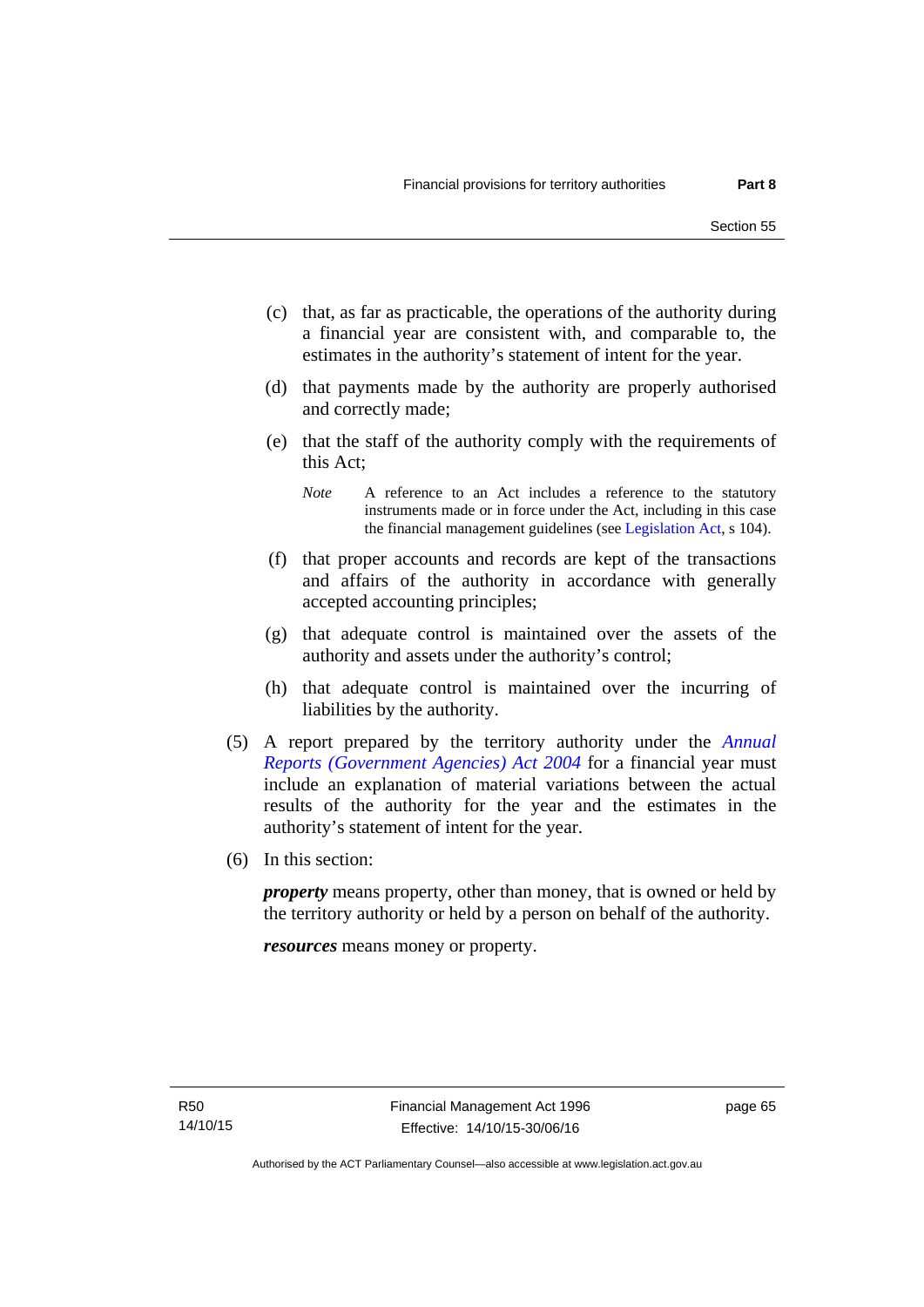#### **56 Responsibilities of governing boards of territory authorities**

 (1) This section applies to a territory authority if the authority has a governing board.

- (2) The governing board of the territory authority is responsible, under the responsible Minister, for the efficient and effective financial management of the resources for which the authority is responsible.
- (3) The governing board of a territory authority must manage the authority in a way that promotes—
	- (a) the achievement of the purpose of the authority; and
	- (b) the financial sustainability of the authority.
- (4) Without limiting subsections (2) and (3), the governing board of the territory authority is responsible, under the responsible Minister, for ensuring the following:
	- (a) that expenses incurred by the authority are properly authorised;
	- (b) that, if an appropriation is made in relation to the authority, any amount of the appropriation spent by the authority is spent in accordance with the appropriation;
	- (c) that, as far as practicable, the operations of the authority during a financial year are consistent with, and comparable to, the estimates in the authority's statement of intent for the year;
	- (d) that payments made by the authority are properly authorised and correctly made;

*Note* A territory authority has a governing board if the establishing Act for the authority establishes a governing board for the authority (see s 76).

R50 14/10/15

Authorised by the ACT Parliamentary Counsel—also accessible at www.legislation.act.gov.au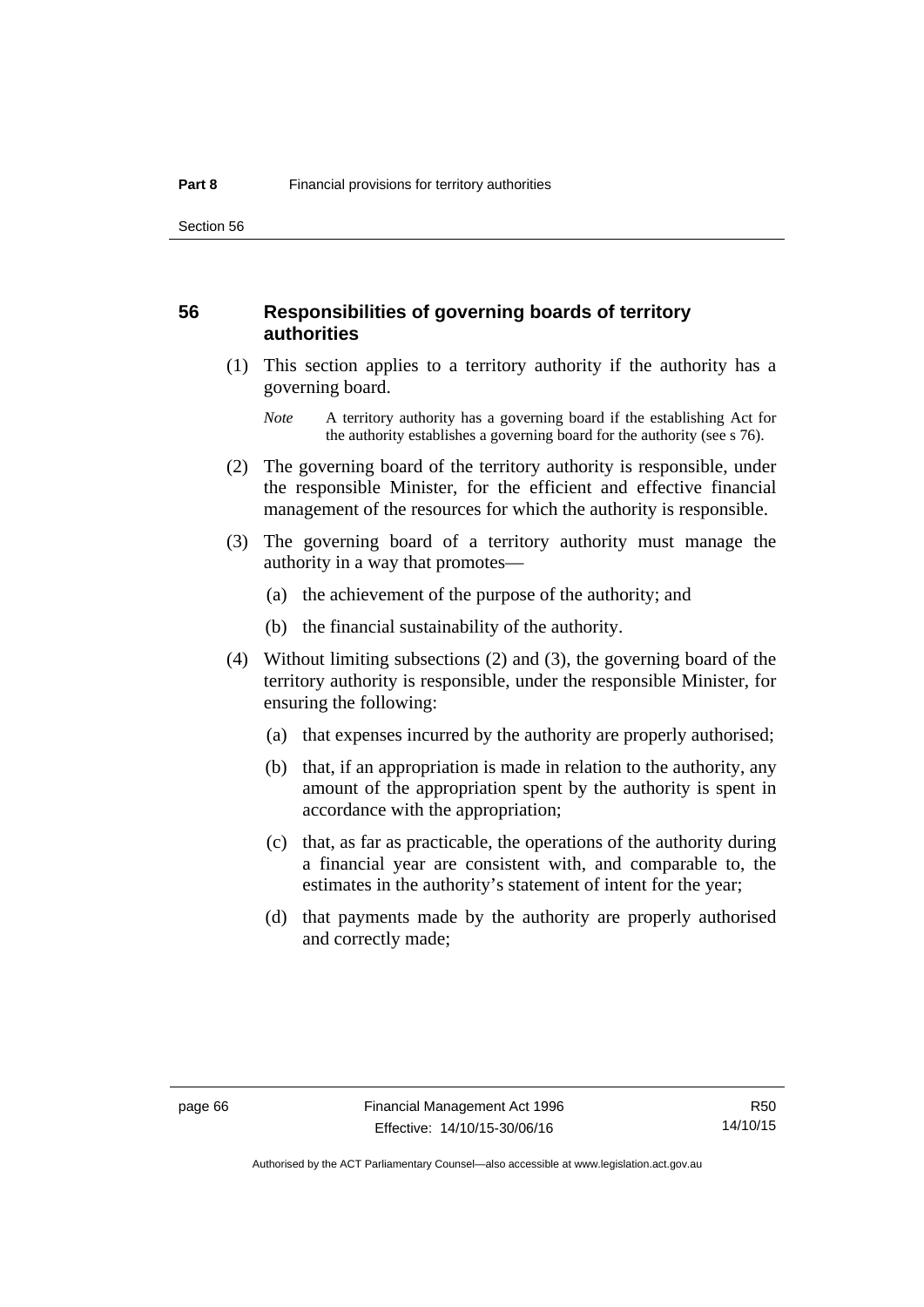- (e) that the staff of the authority comply with the requirements of this Act;
	- *Note* A reference to an Act includes a reference to the statutory instruments made or in force under the Act, including in this case the financial management guidelines (see [Legislation Act,](http://www.legislation.act.gov.au/a/2001-14) s 104).
- (f) that proper accounts and records are kept of the transactions and affairs of the authority in accordance with generally accepted accounting principles;
- (g) that adequate control is maintained over the assets of the authority and assets under the authority's control;
- (h) that adequate control is maintained over the incurring of liabilities by the authority.
- (5) A report prepared by the territory authority under the *[Annual](http://www.legislation.act.gov.au/a/2004-8)  [Reports \(Government Agencies\) Act 2004](http://www.legislation.act.gov.au/a/2004-8)* for a financial year must include an explanation of material variations between the actual results of the authority for the year and the estimates in the authority's statement of intent for the year.
- (6) In this section:

*property* means property, other than money, that is owned or held by the territory authority or held by a person on behalf of the authority.

*resources* means money or property.

# **57 Banking accounts of territory authorities**

- (1) A territory authority may open 1 or more banking accounts for the purposes of the authority.
- (2) A territory authority must at all times keep at least 1 banking account.
- (3) A banking account of a territory authority must not, without the Treasurer's written approval, be opened or kept otherwise than with an authorised deposit-taking institution with which an agreement is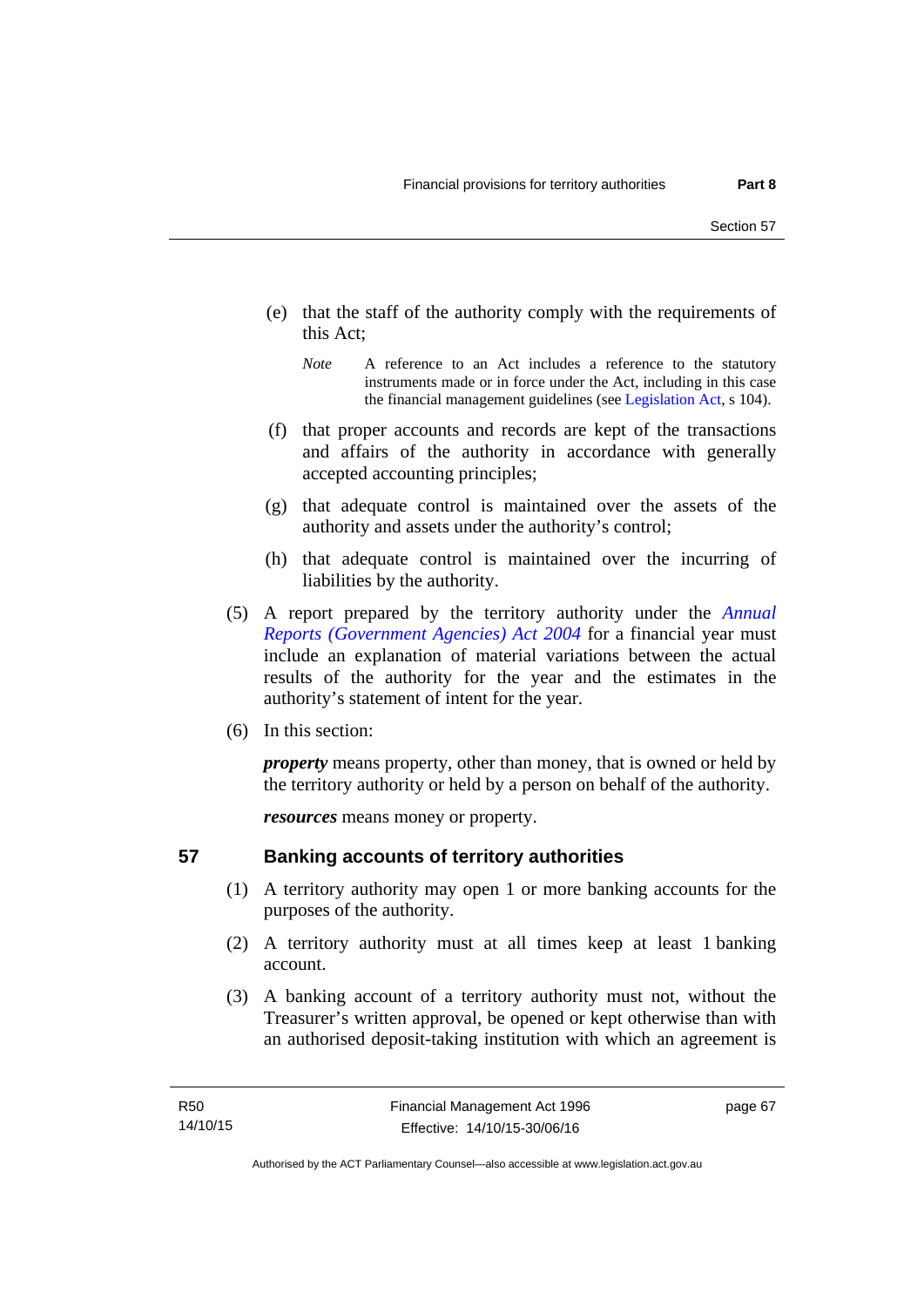Section 58

in force under section 32 (Agreement for the conduct of banking for Territory).

#### **58 Investment by territory authorities**

- (1) Funds not immediately required for the purposes of a territory authority may be invested—
	- (a) on deposit with an authorised deposit-taking institution; or
	- (b) in Territory, State or Commonwealth securities; or
	- (c) by the Treasurer, for the territory authority, in an investment mentioned in section 38 (1) (a) to (e); or
	- (d) in an investment prescribed for this paragraph.
- (2) However, the funds of the territory authority may only be invested under this section to increase or protect the financial wealth of the authority.
- (3) Transfers between the territory banking account and the banking account of a territory authority to facilitate investments may be made without appropriation.
- (4) Interest received by the Treasurer for the investment of funds of a territory authority must be paid to the territory authority.
- (5) However, if an investment of funds of a territory authority is made or managed by a directorate, the directorate may deduct from the interest received by the directorate for the investment—
	- (a) a fee charged by the directorate for making or managing the investment; and
	- (b) expenses reasonably incurred by the directorate in making or managing the investment.
- (6) Interest that is to be paid to a territory authority under subsection (4) may be paid direct to the territory authority or through the territory banking account.

R50 14/10/15

Authorised by the ACT Parliamentary Counsel—also accessible at www.legislation.act.gov.au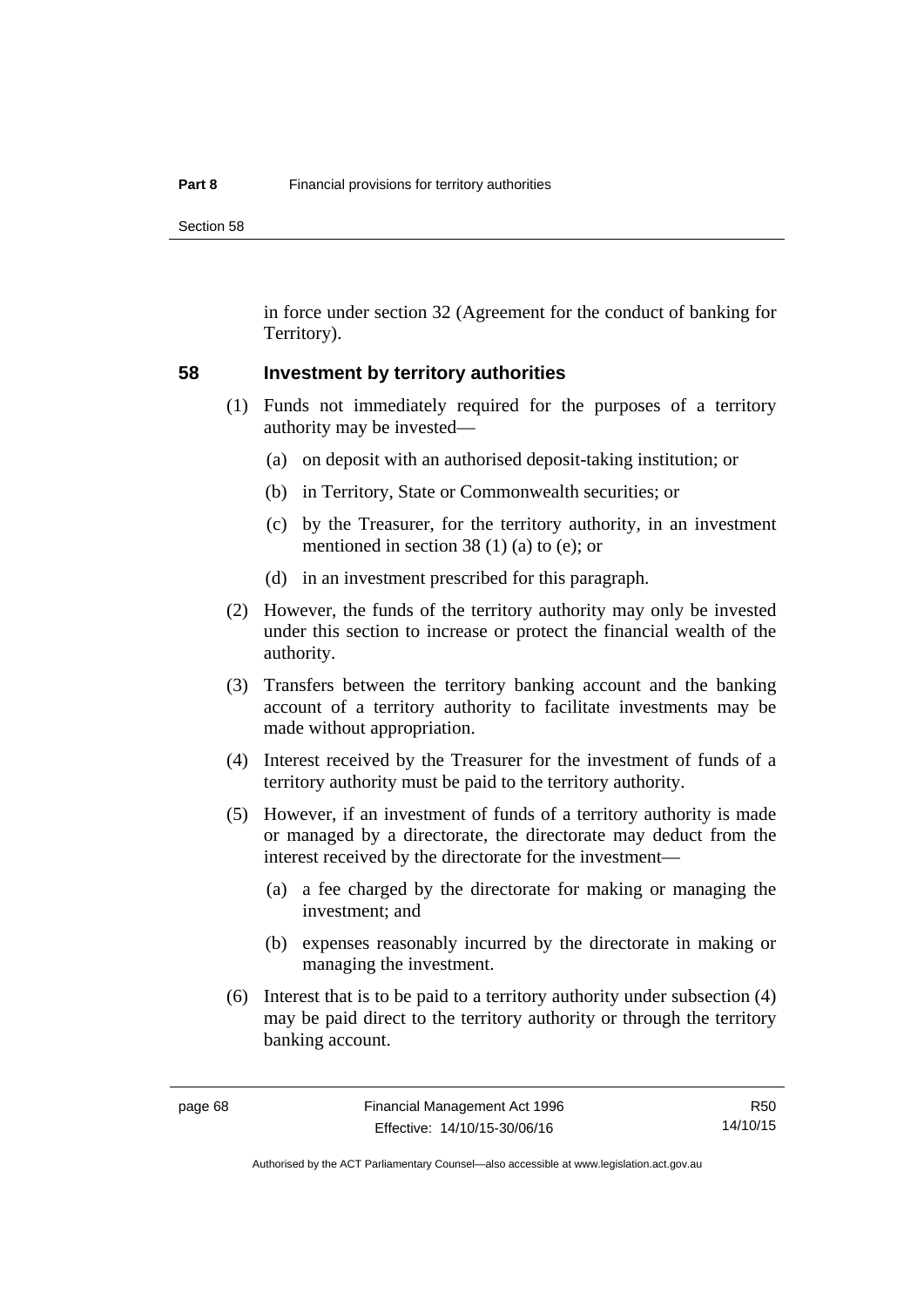- (7) If interest to be paid to a territory authority is paid into the territory banking account under subsection (6), the interest may be paid to the authority from that account without further appropriation.
- (8) This section does not apply to money held on trust by a territory authority.

## **59 Borrowing by territory authorities**

- (1) The Treasurer may, on the terms and conditions the Treasurer considers appropriate—
	- (a) borrow money for a territory authority; or
	- (b) lend public money to a territory authority.
- (2) A borrowing may be secured by the territory authority's assets approved by the Treasurer for this section.
- (3) A territory authority may arrange an overdraft or credit facility only with the written approval of the Treasurer.
- (4) A loan under subsection (1) (b) may be made only from—
	- (a) money appropriated for the purpose of making the loan; or
	- (b) money appropriated for purposes that include the purpose of making the loan.
- (5) However, subsection (4) does not apply to an overdraft or credit facility for a territory authority from the territory banking account that is approved by the Treasurer for the authority.
- (6) The Treasurer may approve an overdraft or credit facility for a territory authority under subsection (5) only if satisfied that it is for a purpose consistent with a function of the authority.
- (7) An approval under subsection (5) must state, for the overdraft or credit facility—
	- (a) each purpose for which it may be used; and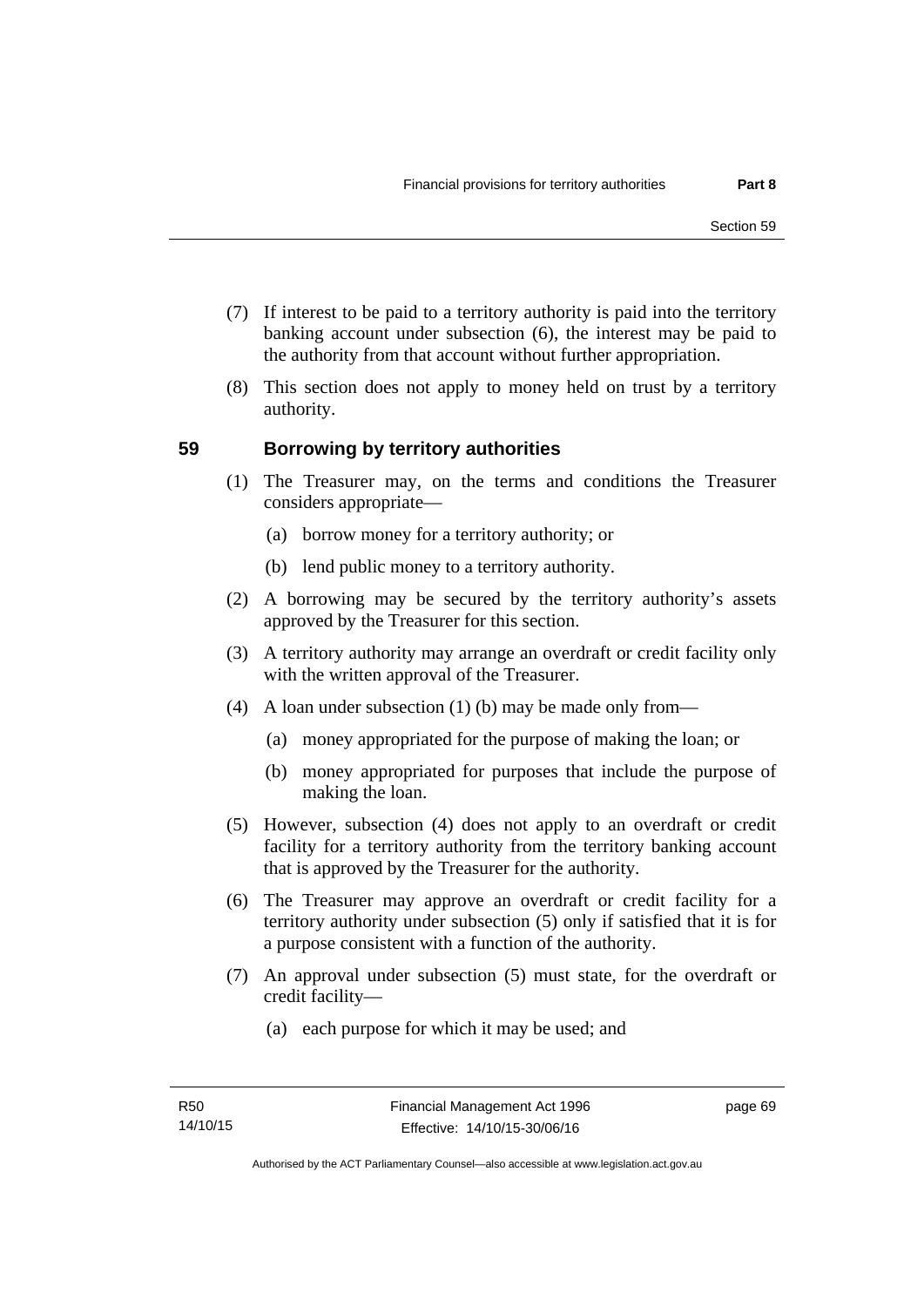- (b) the maximum amount that may be outstanding at any time; and
- (c) conditions about—
	- (i) the repayment of principal; and
	- (ii) the interest rate; and
	- (iii) the repayment of interest.
- (8) An approval under subsection (5) may also state any other condition that the Treasurer requires.
- (9) An approval under subsection (5) is a disallowable instrument.

 (10) An overdraft or credit facility approved under subsection (5) must be reviewed annually by the Treasurer.

#### **60 Guarantees by territory authorities**

A territory authority may only give a guarantee with the written approval of the Treasurer.

#### **61 Territory authority statements of intent**

- (1) A territory authority must give the Treasurer a statement (a *statement of intent*) for each financial year.
- (2) A territory authority must consult the responsible Minister in preparing a statement of intent.
- (3) A territory authority must show the responsible Minister a copy of the proposed statement of intent, and take into consideration any comment by the Minister, before giving it to the Treasurer.
- (4) A statement of intent must be—
	- (a) in the form the Treasurer requires; and

*Note* A disallowable instrument must be notified, and presented to the Legislative Assembly, under the [Legislation Act.](http://www.legislation.act.gov.au/a/2001-14)

Authorised by the ACT Parliamentary Counsel—also accessible at www.legislation.act.gov.au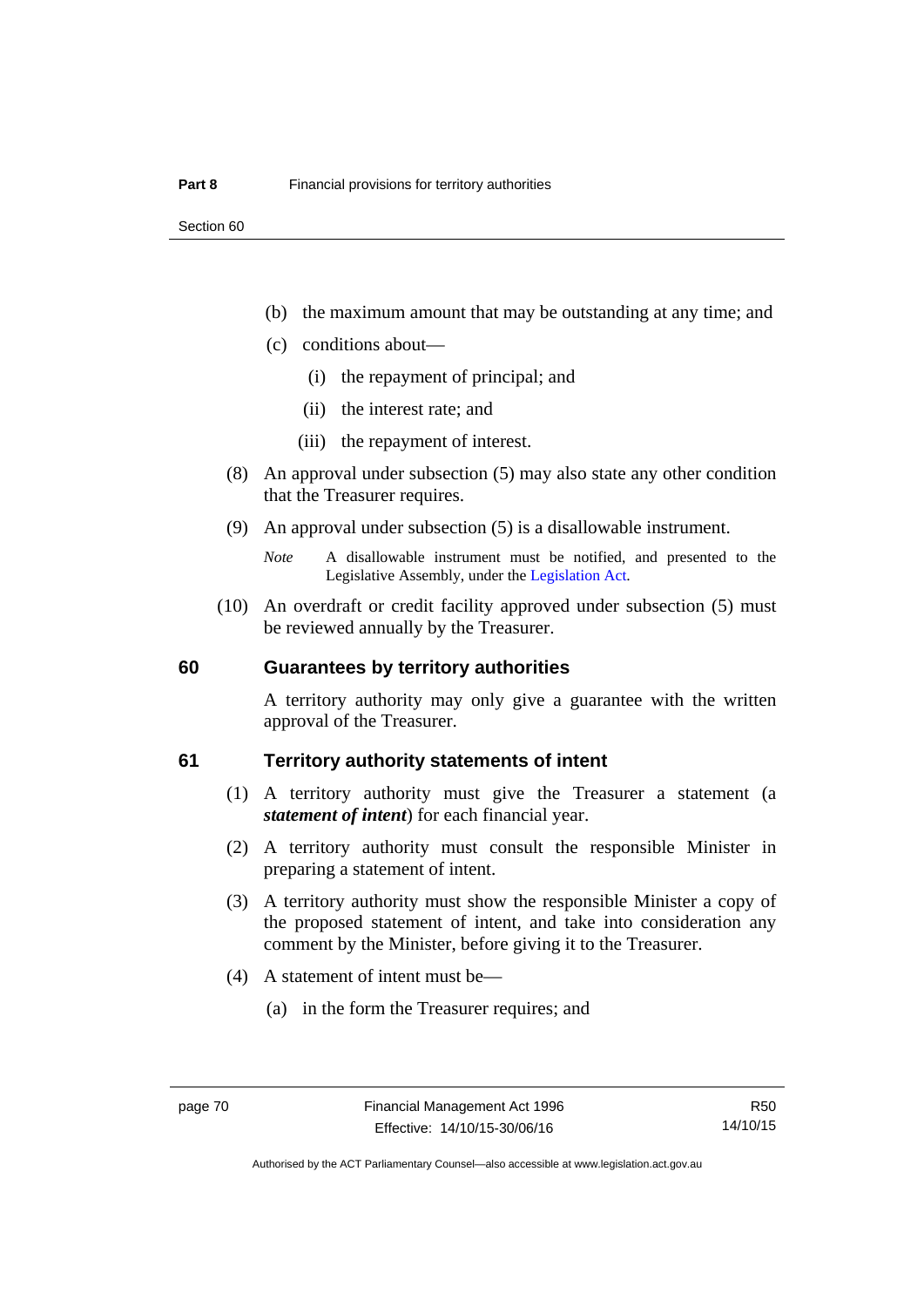- (b) as agreed between the relevant person for the authority and the Treasurer; and
- (c) provided to the Treasurer within the period the Treasurer requires.
- (5) A statement of intent for a financial year must include the following:
	- (a) the financial statements required under the financial management guidelines;
	- (b) a statement of the objectives of the authority for the year, and each of the next 3 financial years;
	- (c) a statement of the nature and scope of the activities to be carried out by the authority during the year, and each of the next 3 financial years;
	- (d) the performance criteria and other measures by which the performance of the authority may be assessed against its objectives for the year, and each of the next 3 financial years;
	- (e) an assessment of the performance (or estimated performance) of the authority in the previous financial year against its objectives for that year;
	- (f) the results of any review under section 59 (10) in the previous financial year of an overdraft or credit facility approved for the authority;
	- (g) any other information the Treasurer directs.
- (6) In this section:

*relevant person*, for a territory authority, means—

- (a) if the authority has a governing board—the chair of the governing board; or
- (b) if the authority does not have a governing board—the chief executive officer.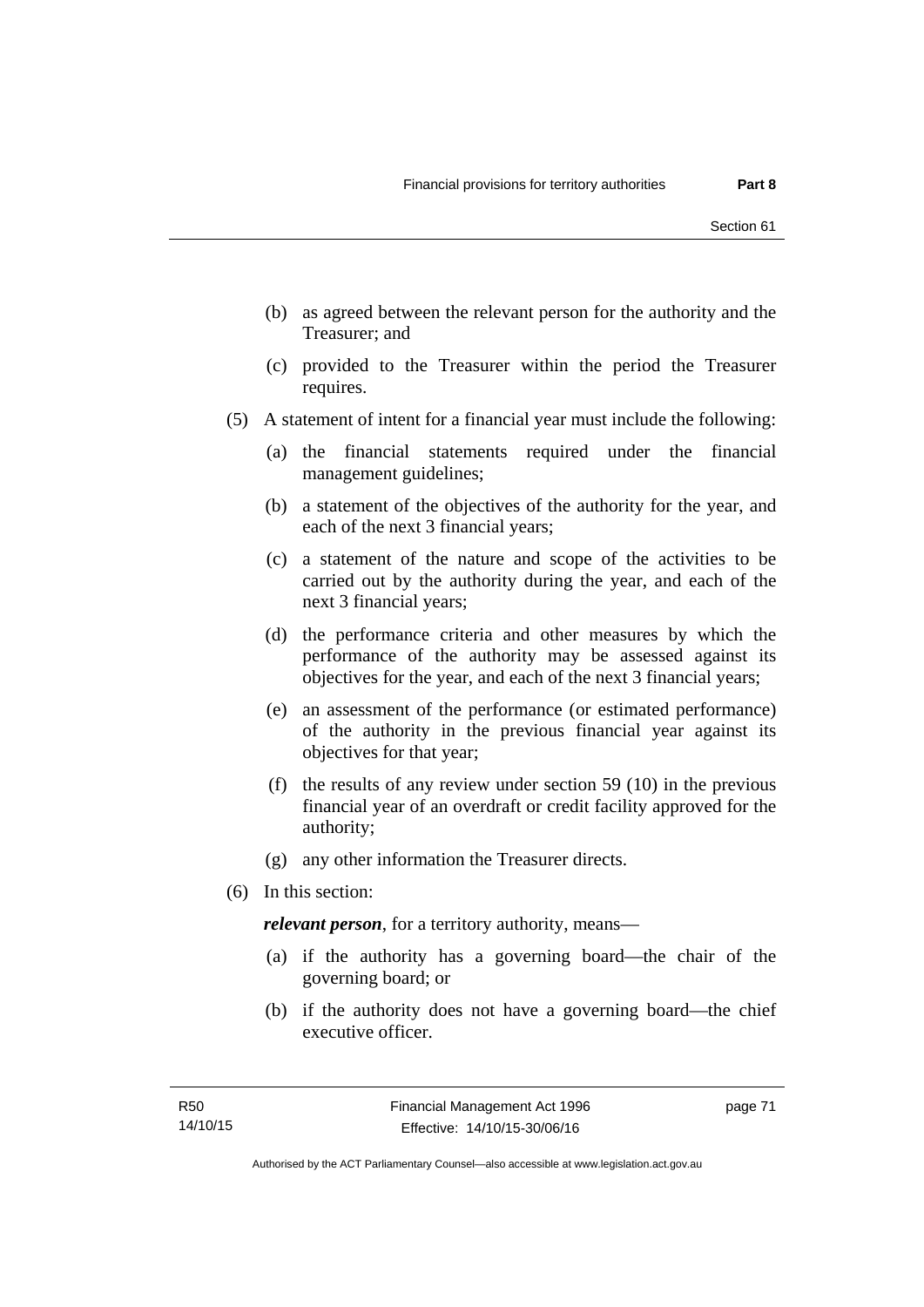## **62 Presentation of statements of intent of territory authorities**

- (1) The Treasurer must present to the Legislative Assembly, with the budget papers for a financial year, a statement of intent for each territory authority for the year.
- (2) If the Treasurer does not present to the Legislative Assembly, with the budget papers for a financial year, a statement of intent for a territory authority, the Treasurer must—
	- (a) as soon as practicable after the budget papers are presented, explain to the Legislative Assembly why the statement of intent was not presented; and
	- (b) present the statement of intent to the Legislative Assembly as soon as practicable after presenting the budget papers.

#### **63 Annual financial statements of territory authorities**

- (1) As soon as practicable after the end of each financial year, each territory authority must prepare annual financial statements for its operations during the year.
- (2) The annual financial statements must be prepared in accordance with generally accepted accounting principles and in a form that facilitates a comparison between the financial operations of the territory authority during the financial year and the estimates of the operations in the authority's statement of intent for the year.
- (3) The annual financial statements must include—
	- (a) the financial statements required under the financial management guidelines; and

Authorised by the ACT Parliamentary Counsel—also accessible at www.legislation.act.gov.au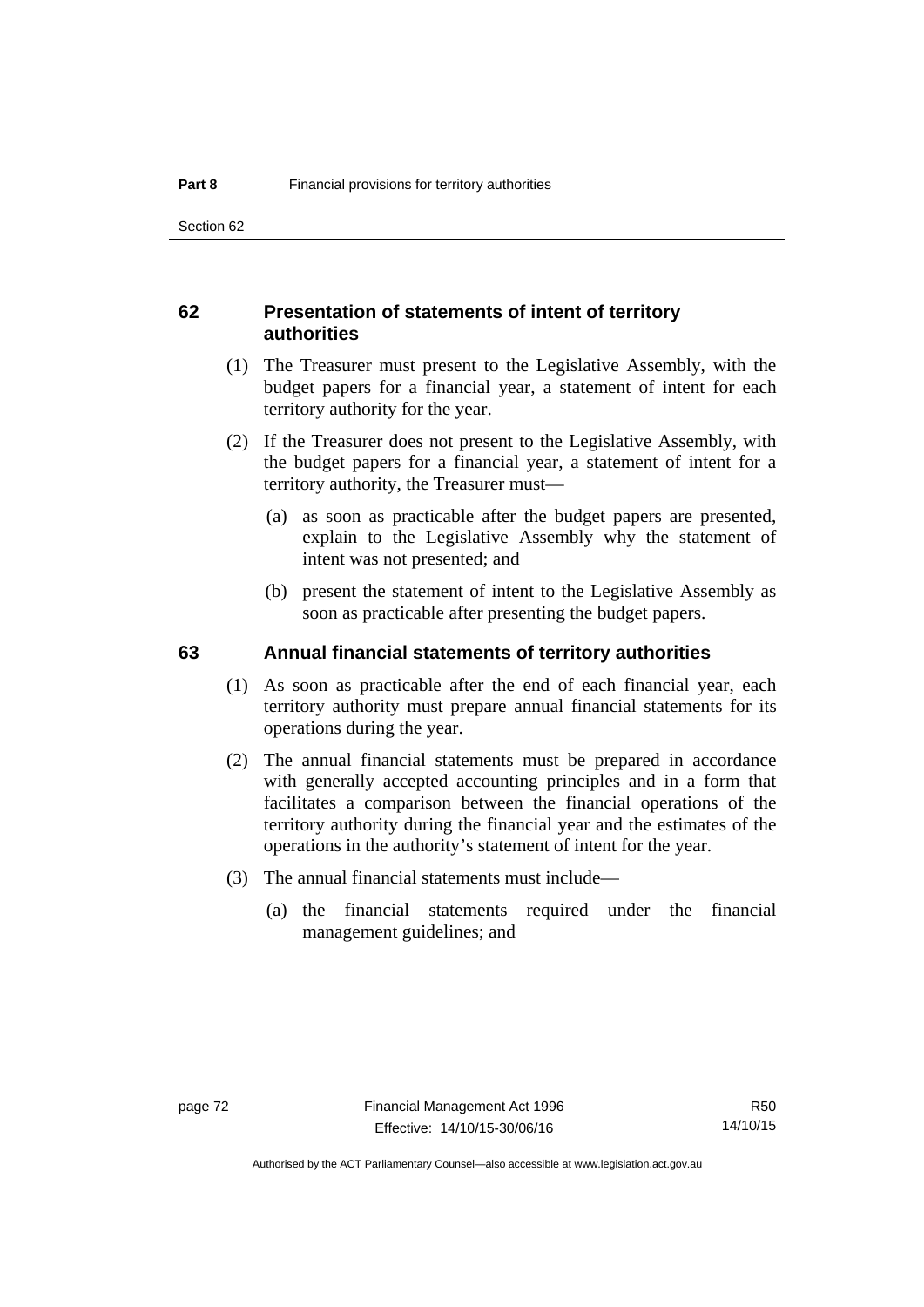- (b) if a change was made during the year to the conditions of a capital injection set out under section 12A (1) (c) (ii) (Territory authority and territory-owned corporation budgets) in a statement included in a proposed budget for the authority for a financial year—a statement of the change and the reasons for it: and
- (c) any other statement necessary to fairly reflect the financial operations of the authority during the year and its financial position at the end of the year.

# **64 Responsibility for annual financial statements of territory authorities**

- (1) An annual financial statement of a territory authority must have a statement of responsibility attached to it.
- (2) The statement of responsibility must—
	- (a) state that, in the relevant person's opinion, the annual financial statements fairly reflect—
		- (i) the financial operations of the authority during the financial year; and
		- (ii) the financial position of the authority at the end of the year; and
	- (b) state the relevant person's responsibility for the preparation of the annual financial statements and the judgments exercised in preparing them; and
	- (c) be signed by the relevant person.
- (3) The statement of responsibility may be signed at any time before the auditor-general gives the relevant person an audit opinion for the financial statement in accordance with section 65.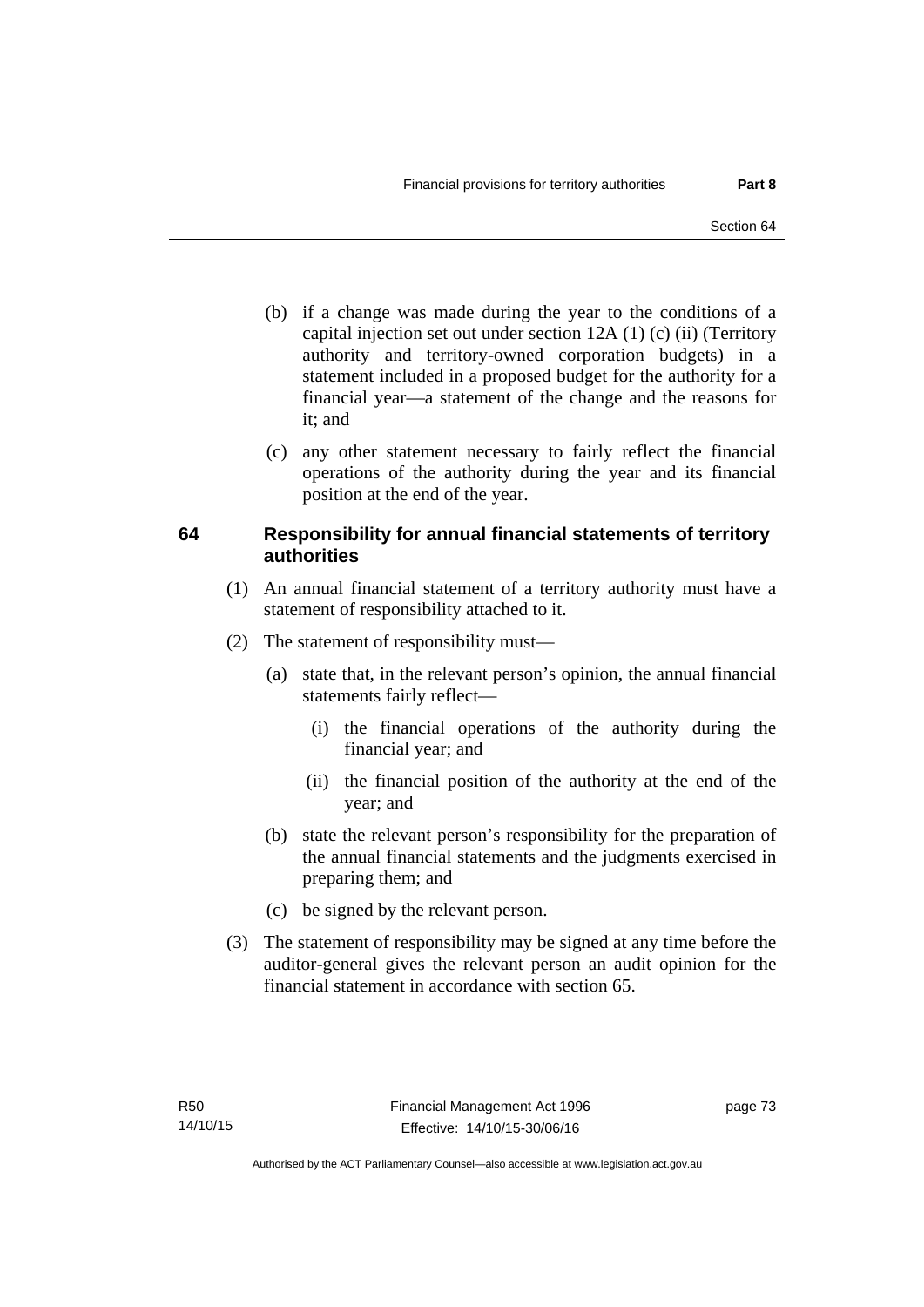(4) In this section:

*relevant person*, for the territory authority, means—

- (a) if the authority has a governing board—the chair of the governing board; or
- (b) if the authority does not have a governing board—the chief executive officer.

#### **65 Audit of annual financial statements of territory authorities**

- (1) The chief executive officer of a territory authority must give the auditor-general the annual financial statements of the authority for a financial year within the prescribed period after the end of the year.
- (2) The auditor-general must give the chief executive officer an audit opinion about the financial statements as soon as practicable after the auditor-general receives them.

### **66 Annual financial statements of territory authorities to be included in annual reports etc**

A report prepared under the *[Annual Reports \(Government Agencies\)](http://www.legislation.act.gov.au/a/2004-8)  [Act 2004](http://www.legislation.act.gov.au/a/2004-8)* for a territory authority for a financial year must include, or have attached to it—

- (a) the authority's annual financial statements for the year; and
- (b) the audit opinion under section 65 (2) about the financial statements.

#### **67 Treasurer may require interim financial statements etc for territory authorities**

 (1) The Treasurer may, in writing, direct the relevant person for a territory authority to give the responsible Minister of the authority and the Treasurer financial or other statements relating to the authority for each month, quarter or other stated period of the year.

Authorised by the ACT Parliamentary Counsel—also accessible at www.legislation.act.gov.au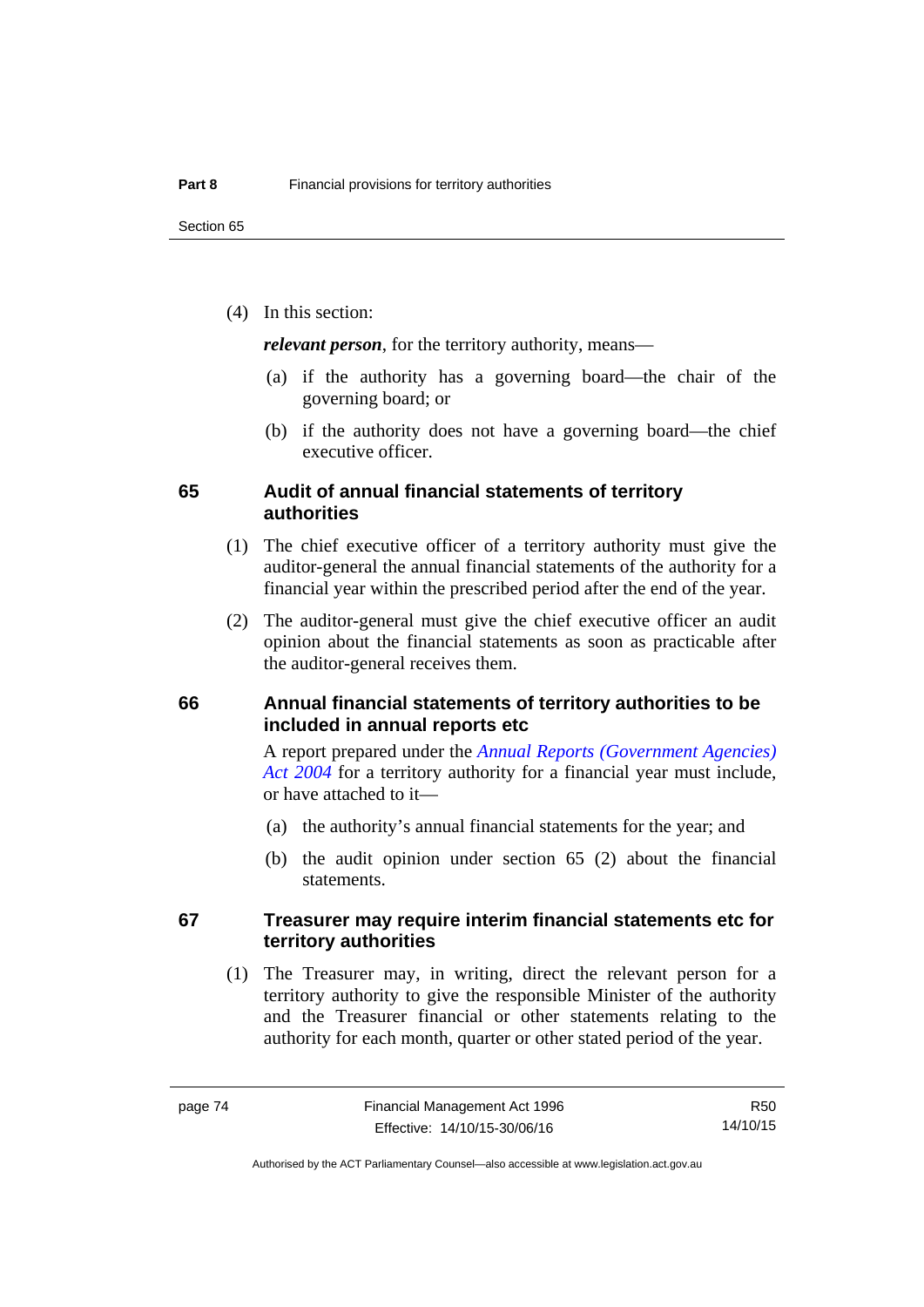- (2) The relevant person must prepare the statements required by the direction and give them to the responsible Minister and Treasurer within 1 month after the day the person receives the direction or, if a longer period for compliance is stated in the direction, within the longer period.
- (3) In this section:

*relevant person*, for a territory authority, means—

- (a) if the authority has a governing board—the chair of the governing board; or
- (b) if the authority does not have a governing board—the chief executive officer.

#### **68 Statements of performance of territory authorities**

- (1) As soon as practicable after the end of each financial year, each territory authority must prepare a statement of the performance of the authority in meeting the objectives in the authority's statement of intent for the year.
- (2) The statement must assess the performance by reference to the performance criteria and other measures included in the statement of intent in accordance with section 61 (5) (d).
- (3) For a prescribed territory authority, the statement must also include a statement of the performance of the authority in providing each class of outputs provided by it during the year and, in particular—
	- (a) compare the performance of the territory authority in providing each class of the outputs with the forecast of the performance in the authority's budget for the year; and
	- (b) give particulars of the extent to which the performance criteria set out in the budget for the provision of the outputs were met.
- (4) In this section: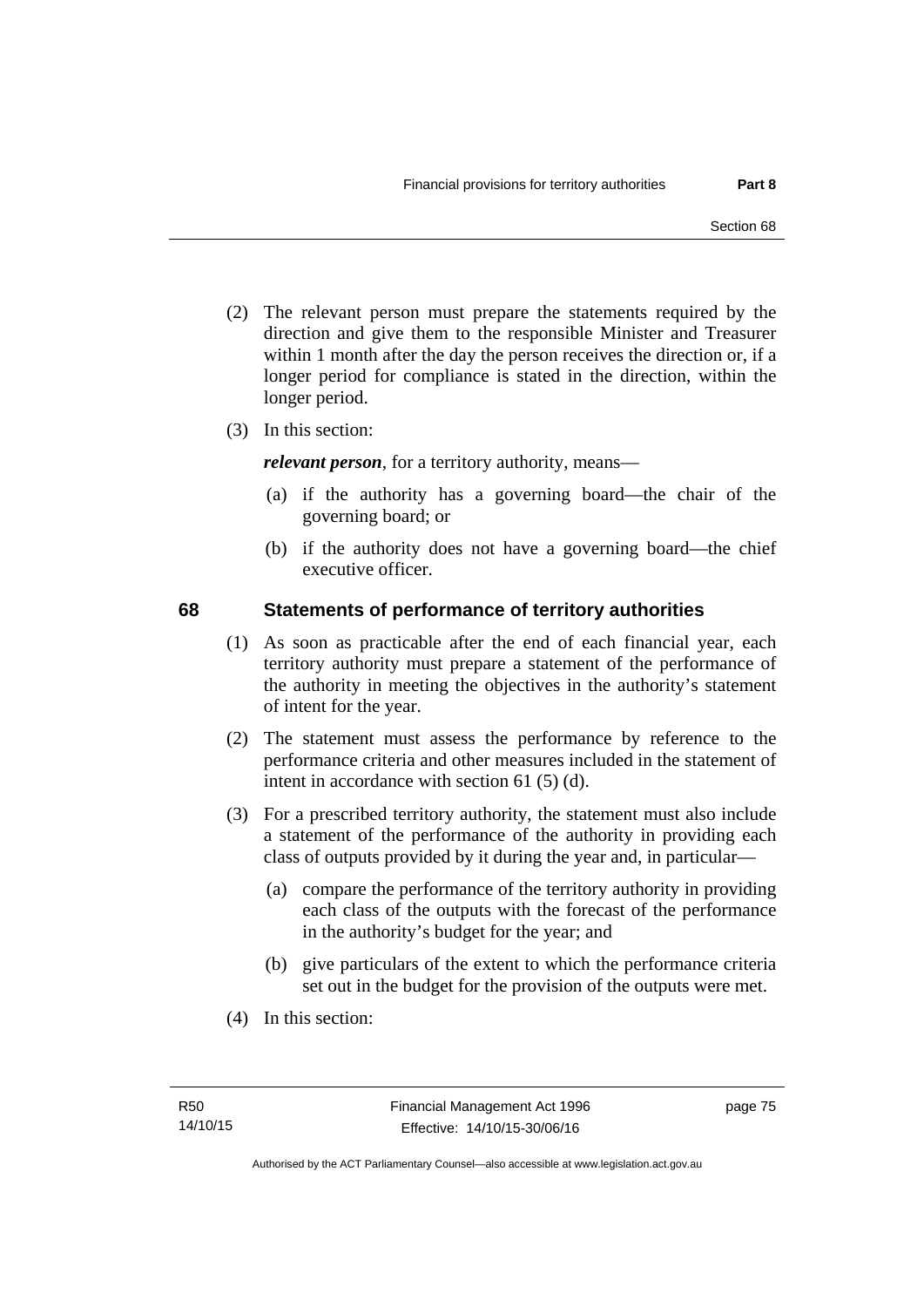Section 69

*budget*, for the territory authority, means the budget for the authority for the financial year presented to the Legislative Assembly under section 10 (c) (Budget papers) and, if that budget has been amended under this Act, the budget as amended.

*prescribed territory authority* means a territory authority prescribed for section 12A (1) (b) (Territory authority and territory-owned corporation budgets).

#### **69 Responsibility for territory authority statements of performance**

- (1) A statement of performance of a territory authority must have a statement of responsibility attached to it.
- (2) The statement of responsibility must—
	- (a) state that, in the relevant person's opinion, the statement of performance fairly reflects the performance of the authority during the financial year; and
	- (b) state the relevant person's responsibility for the preparation of the statement of performance and the judgments exercised in preparing it; and
	- (c) be signed by the relevant person.
- (3) The statement of responsibility may be signed at any time before the auditor-general gives the report about the statement of performance to the chief executive officer under section 70 (2).
- (4) In this section:

*relevant person*, for the territory authority, means—

- (a) if the authority has a governing board—the chair of the governing board; or
- (b) if the authority does not have a governing board—the chief executive officer.

R50 14/10/15

Authorised by the ACT Parliamentary Counsel—also accessible at www.legislation.act.gov.au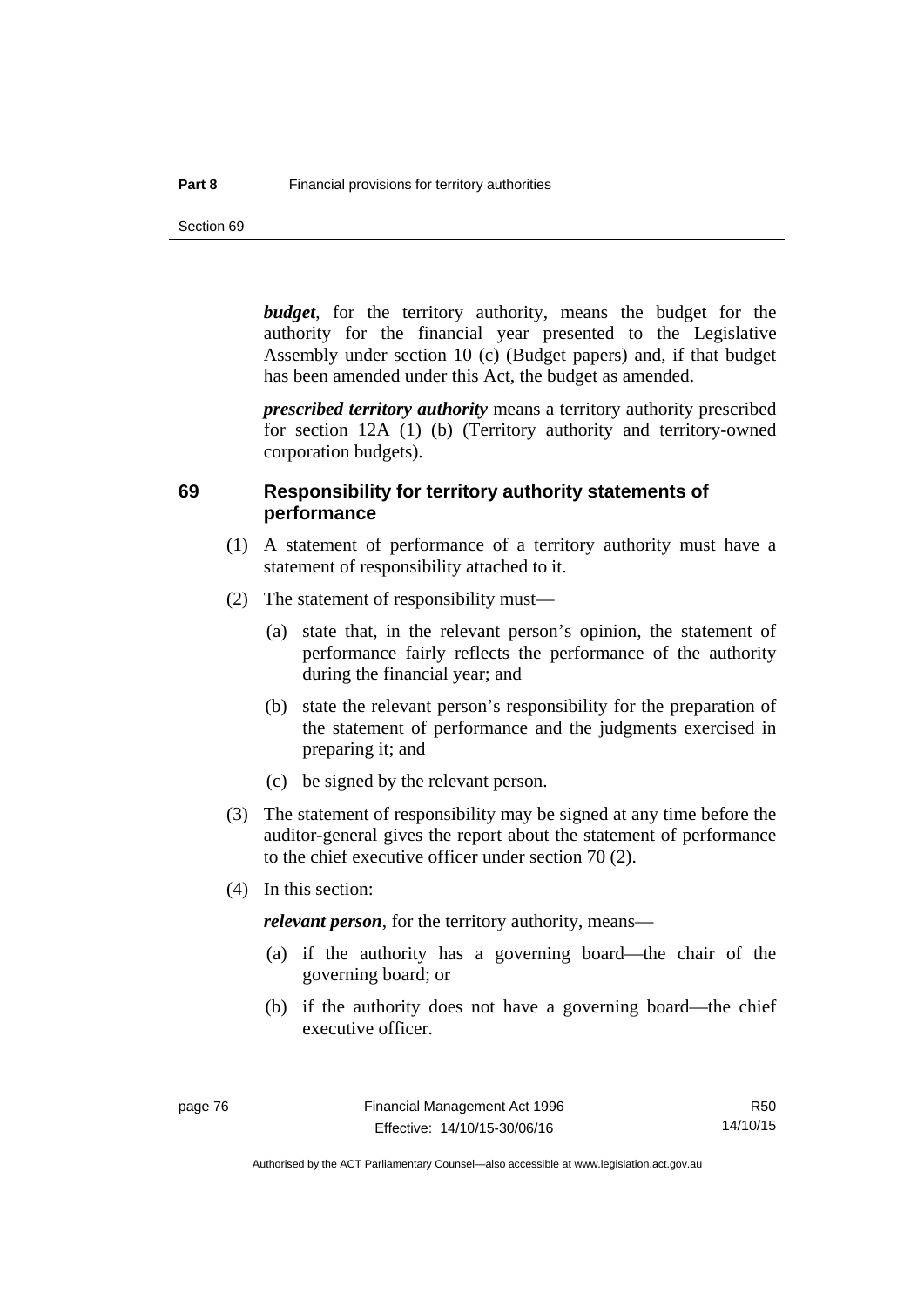# **70 Scrutiny of territory authority statements of performance**

- (1) The chief executive officer of a territory authority must give the auditor-general the authority's statement of performance for a financial year within the prescribed period after the end of the year.
- (2) The auditor-general must give the chief executive officer a report about the statement of performance as soon as practicable after the auditor-general receives it.
- (3) The report must be prepared in accordance with the financial management guidelines.

# **71 Territory authority statements of performance to be included in annual reports etc**

A report prepared under the *[Annual Reports \(Government Agencies\)](http://www.legislation.act.gov.au/a/2004-8)  [Act 2004](http://www.legislation.act.gov.au/a/2004-8)* for a territory authority for a financial year must include, or have attached to it—

- (a) the authority's statement of performance for the year; and
- (b) the auditor-general's report under section 70 (2) about the statement of performance.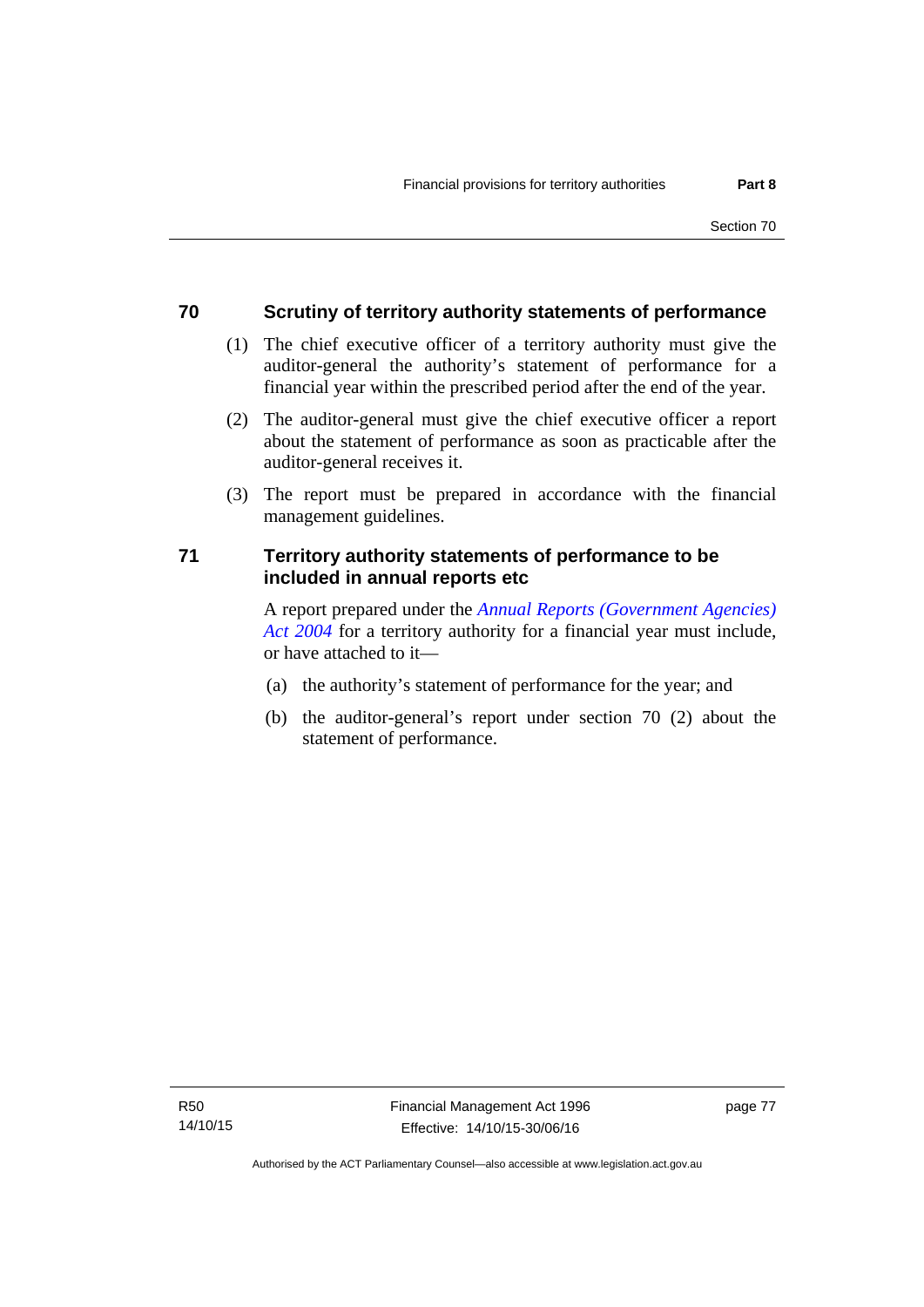# **Part 9 Governance of territory authorities**

*Notes for pt 9* 

- *Note 1* Div 9.1 and div 9.5 apply to a territory authority, whether or not it has a governing board, unless the establishing Act otherwise provides (see eg the *[Legal Aid Act 1977](http://www.legislation.act.gov.au/a/1977-31)*, s 94A).
- *Note 2* The [Legislation Act](http://www.legislation.act.gov.au/a/2001-14) contains provisions relevant to territory authorities, including the following:
	- making appointments (s 206, s 207)
	- consultation with a committee of the Legislative Assembly (div 19.3.3)
	- eligibility for reappointment (s 208 and dict, pt 1, def *appoint*)
	- acting appointments (s 209)
	- resignations (s 210)
	- effect of appointment irregularity or defect (s 212).
- *Note 3* The *[Remuneration Tribunal Act 1995](http://www.legislation.act.gov.au/a/1995-55)* allows terms and conditions for people appointed to be set by determination under that Act.

# **Division 9.1 Definitions and important concepts**

#### **72 Definitions—pt 9**

In this part:

*applicable governmental policies*, for a territory authority—see section 103.

*establishing Act*, for a territory authority, governing board or governing board member, means the Act that establishes the authority or governing board.

*financial year*, for a territory authority, means—

(a) a period of 12 months beginning on 1 July; or

Authorised by the ACT Parliamentary Counsel—also accessible at www.legislation.act.gov.au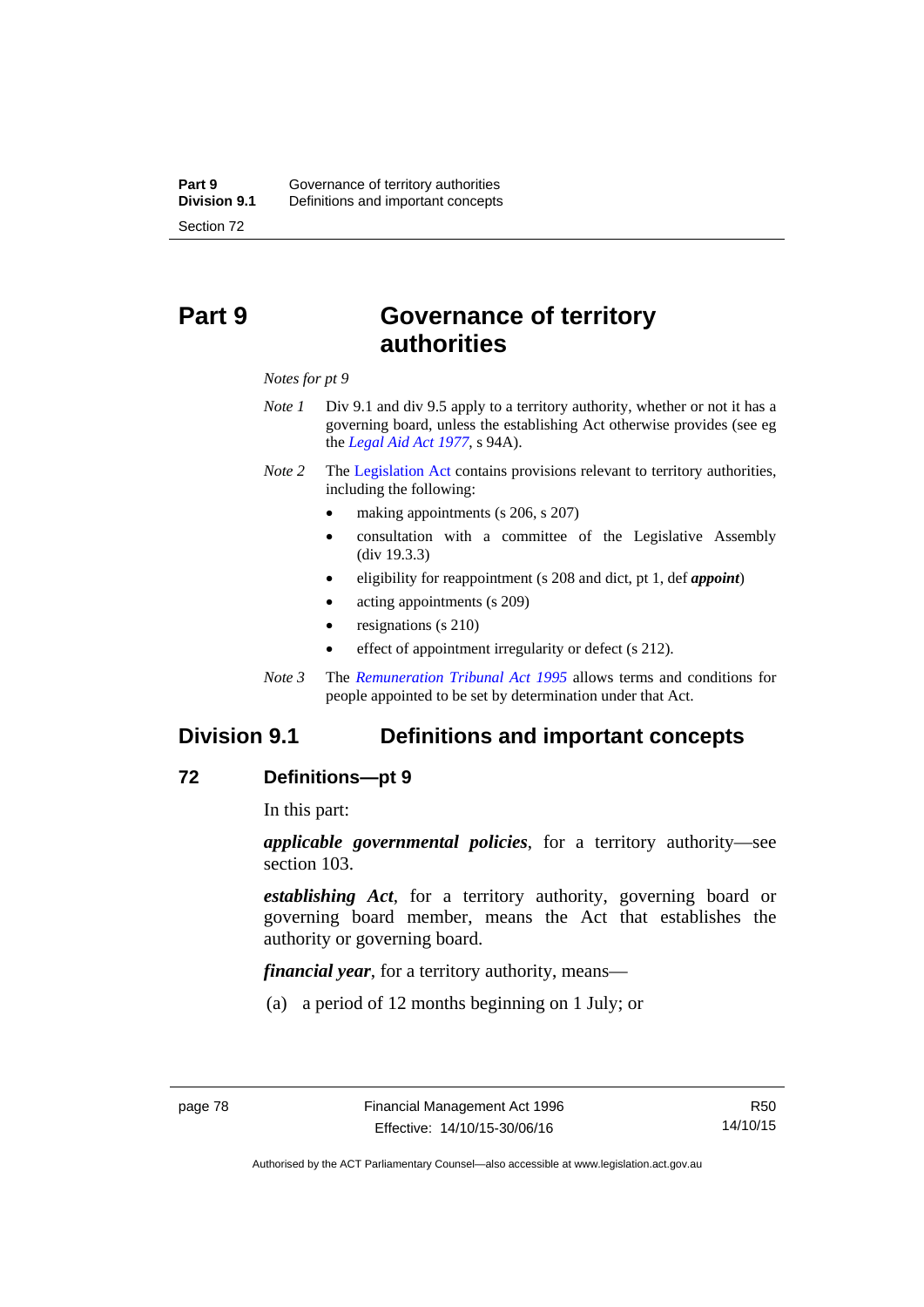Section 73

 (b) if the territory authority has, in writing, fixed another 12-month period as its financial year—the period fixed.

*governing board member*, for a territory authority with a governing board, includes the CEO.

*material interest*—see section 88 (4).

*relevant territory authority*—a territory authority to which part 8 applies is a *relevant territory authority*, unless the establishing Act for the authority provides otherwise.

# **73 Nature of relevant territory authorities**

- (1) A relevant territory authority—
	- (a) is a corporation; and
	- (b) may sue and be sued in its corporate name; and
	- (c) may have a seal.
- (2) A relevant territory authority represents the Territory when exercising its functions, unless the establishing Act for the authority or another territory law otherwise provides.
- (3) A relevant territory authority has the same status, privileges and immunities as the Territory so far as it represents the Territory.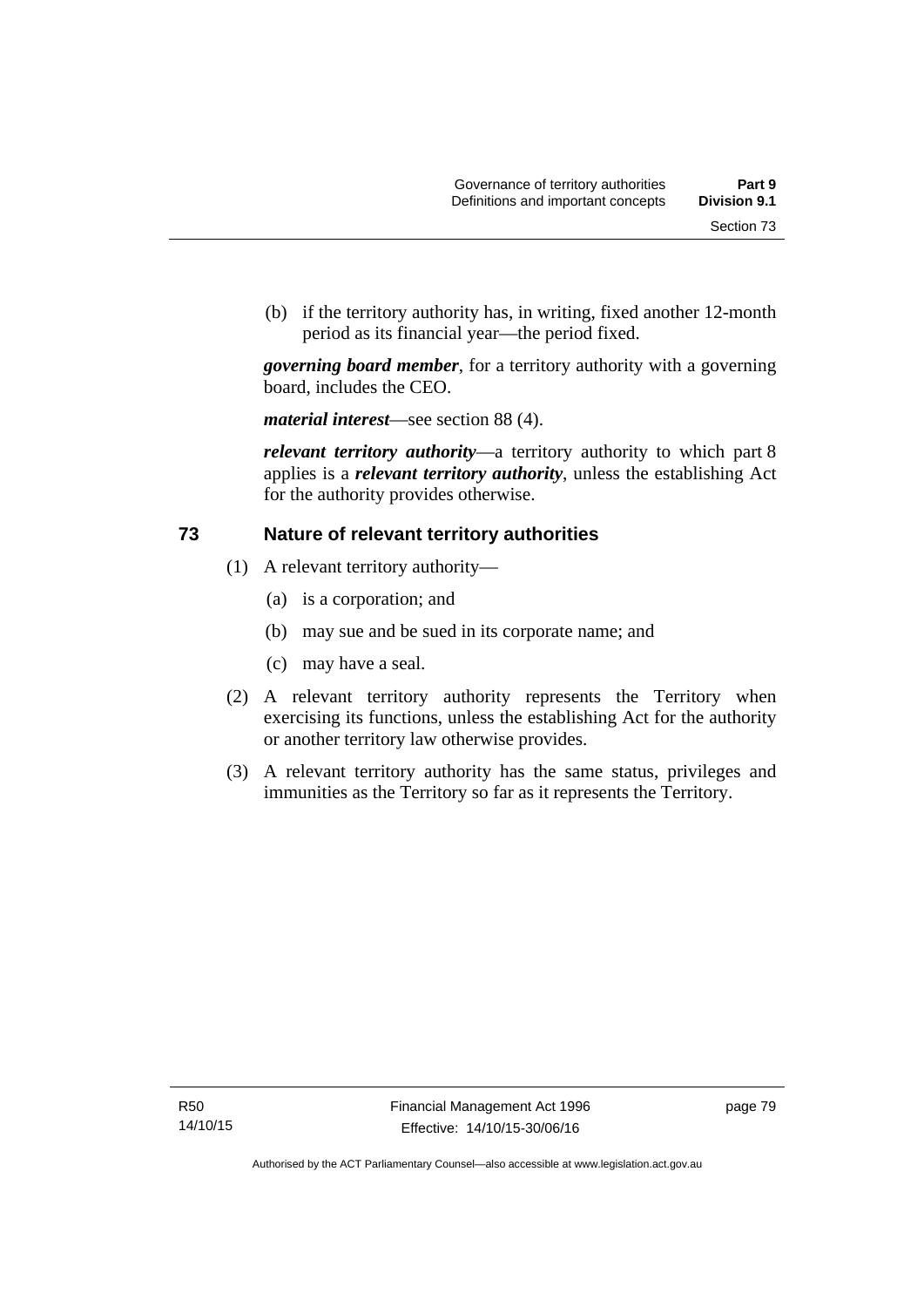### **74 Powers of territory authorities generally**

 (1) A relevant territory authority has the legal capacity and powers of an individual both in and outside the ACT (including outside Australia).

#### **Examples**

- 1 to enter into a contract
- 2 to own, deal with and dispose of property
- 3 to act as trustee
- *Note* An example is part of the Act, is not exhaustive and may extend, but does not limit, the meaning of the provision in which it appears (see [Legislation Act,](http://www.legislation.act.gov.au/a/2001-14) s 126 and s 132).
- (2) Without limiting subsection (1), a relevant territory authority—
	- (a) has the powers given to it under this Act or another territory law; and
	- (b) may do anything that it is authorised to do by a territory law or a law of another jurisdiction; and
	- (c) may exercise its powers in and outside the ACT (including outside Australia).

#### **Example for par (b)**

A territory authority may arrange for the authority to be registered or recognised under a law of another jurisdiction.

- (3) A relevant territory authority's legal capacity to do something is not affected by the fact that the authority's interests are not, or would not be, served by doing it.
- (4) To remove any doubt, this section does not—
	- (a) authorise a relevant territory authority to do anything that is prohibited by a territory law or a law of another jurisdiction; and
	- (b) give a relevant territory authority a right that a territory law or a law of another jurisdiction denies to the authority.

R50 14/10/15

Authorised by the ACT Parliamentary Counsel—also accessible at www.legislation.act.gov.au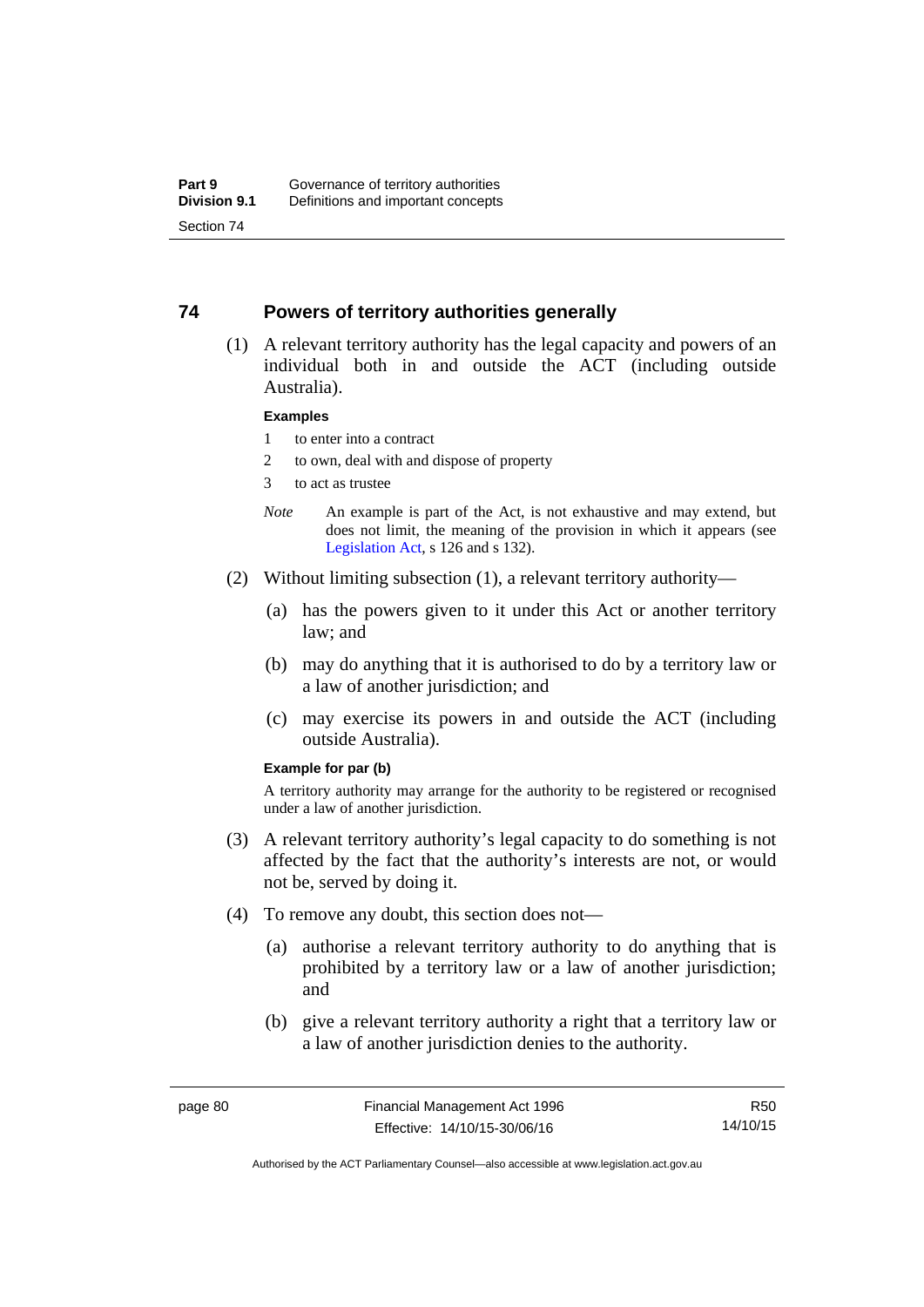(5) In this section:

*another jurisdiction* means the Commonwealth, a State, another Territory or a foreign country.

# **75 Execution of documents and assumptions people dealing with relevant territory authority may make**

(1) In this section:

*applied Corporations Act provisions* means the following provisions of the [Corporations Act:](http://www.comlaw.gov.au/Series/C2004A00818)

- (a) section 127 (which is about the execution of documents by a company);
- (b) section 128 (which is about a person's entitlement to make certain assumptions in dealing with a company);
- (c) section 129 (which is about the assumptions that may be made).
- (2) The applied [Corporations Act](http://www.comlaw.gov.au/Series/C2004A00818) provisions apply to a relevant territory authority as if—
	- (a) a reference to a *company* were a reference to the authority; and
	- (b) a reference to a *common seal* were a reference to any seal of the authority; and
	- (c) a reference to a *director* were a reference to a board member; and
	- (d) a reference to a company's *constitution* were a reference to this Act and the establishing Act; and
	- (e) a reference to an *officer* of a company were a reference to the chief executive officer and any member of staff of the authority; and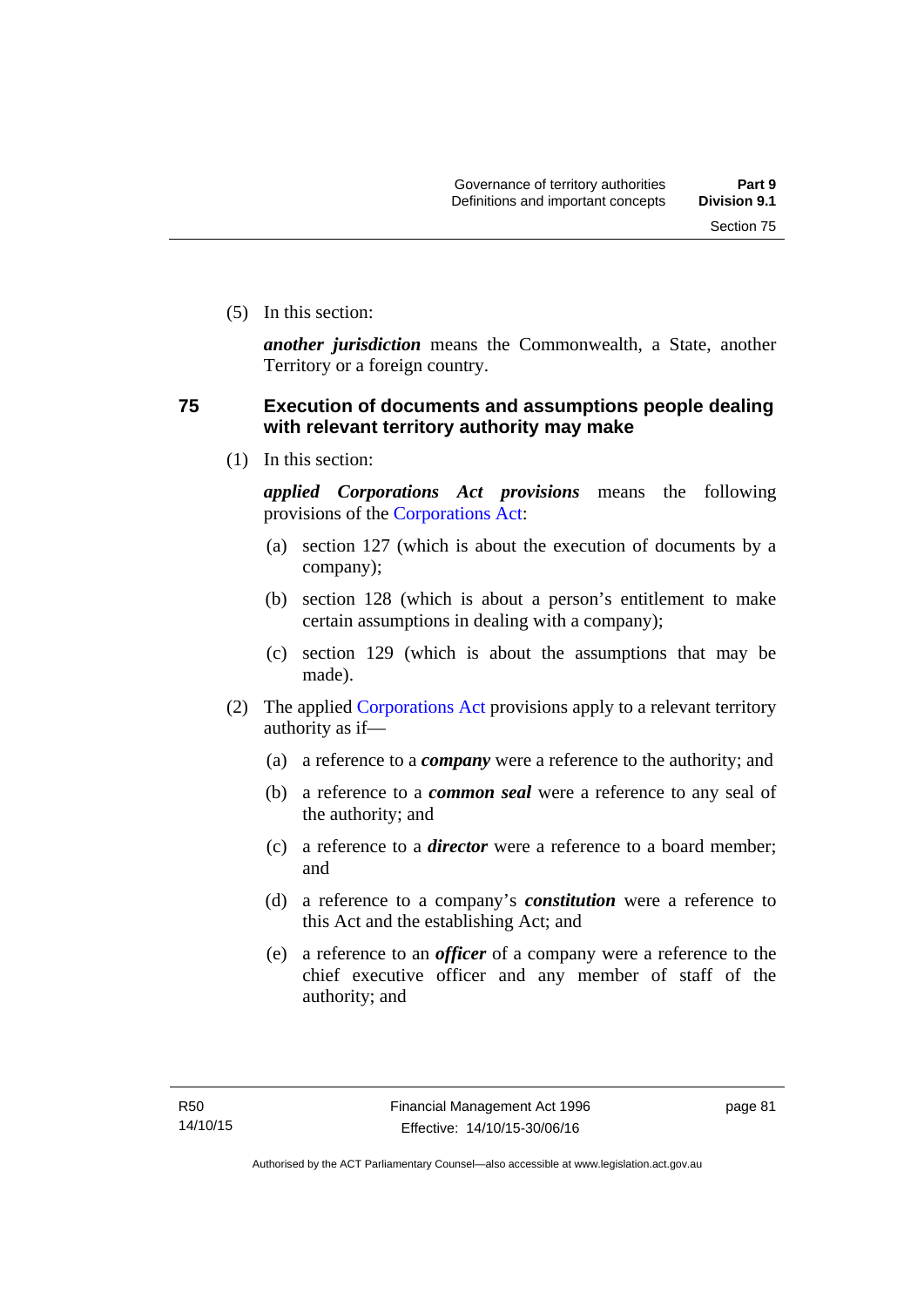- (f) a reference to *information available to the public from ASIC*  were a reference to information available to the public from the Territory; and
- (g) any other necessary changes, and any change prescribed by regulation, were made.

#### **76 Governing board of territory authority**

A territory authority has a governing board if the establishing Act for the authority establishes a governing board for the authority.

## **77 Role of governing board**

- (1) If a territory authority has a governing board, the governing board has the following functions:
	- (a) setting the authority's policies and strategies;
	- (b) governing the authority consistently with the authority's establishing Act and other relevant legislation;
	- (c) ensuring, as far as practicable, that the authority operates in a proper, effective and efficient way;
	- (d) ensuring, as far as practicable, that the authority complies with applicable governmental policies (if any).

#### **Examples of policies for par (a)**

- 1 risk management
- 2 communication with government
- 3 corporate planning
- *Note* An example is part of the Act, is not exhaustive and may extend, but does not limit, the meaning of the provision in which it appears (see [Legislation Act,](http://www.legislation.act.gov.au/a/2001-14) s 126 and s 132).
- (2) This section does not limit the functions of a governing board.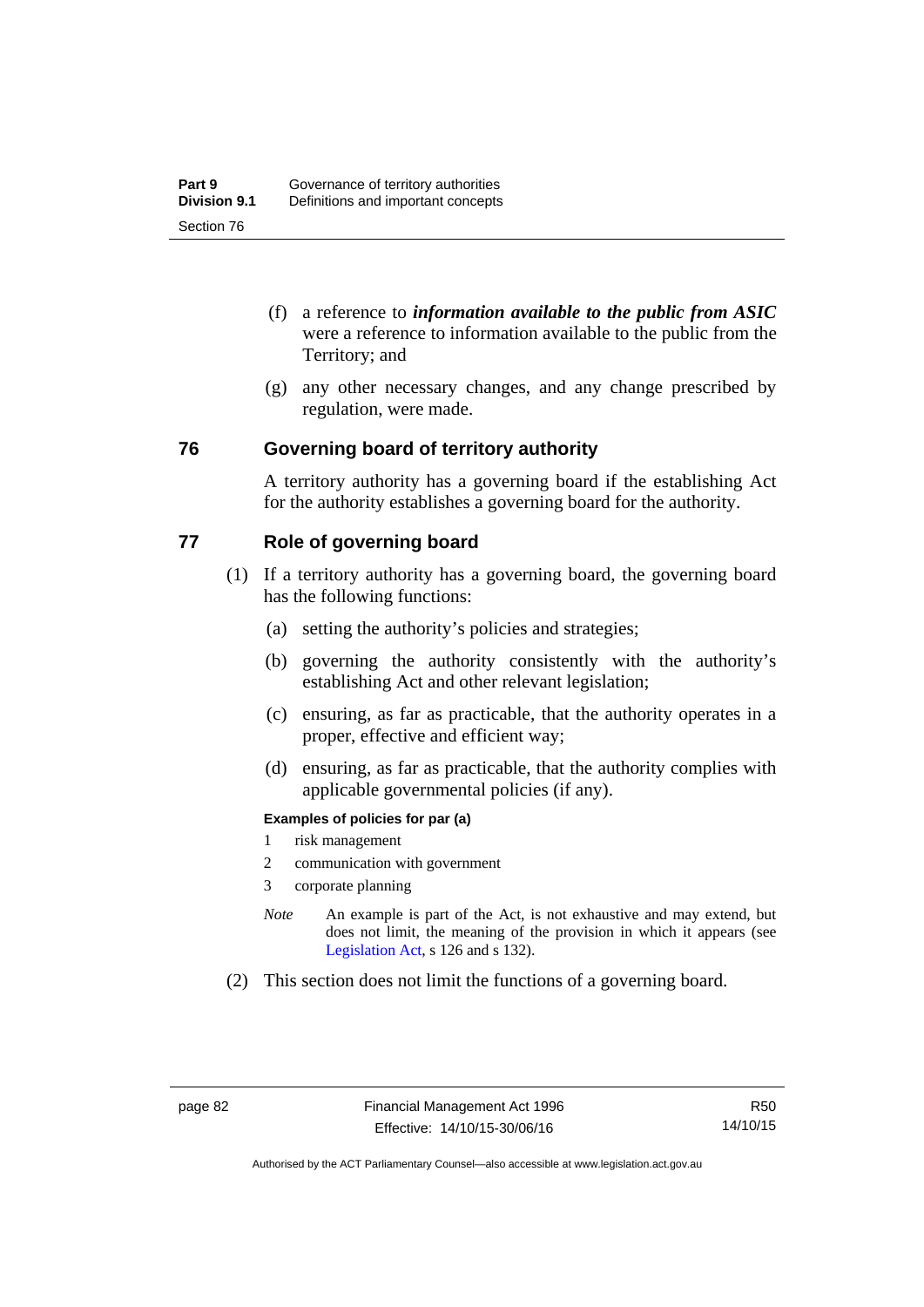# **Division 9.2 Governing board member appointments**

### **78 Appointment of governing board members generally**

- (1) This section applies to the appointment of the members of the governing board of a territory authority, other than the CEO.
- (2) The responsible Minister for the territory authority may appoint the members.
	- *Note 1* For the making of appointments (including acting appointments), see the [Legislation Act,](http://www.legislation.act.gov.au/a/2001-14) pt 19.3.
	- *Note 2* In particular, an appointment may be made by naming a person or nominating the occupant of a position (see s 207).
	- *Note 3* Certain Ministerial appointments require consultation with an Assembly committee and are disallowable (see [Legislation Act,](http://www.legislation.act.gov.au/a/2001-14) div 19.3.3).
- (3) The only criteria for deciding whether to appoint a person as a member are—
	- (a) the contribution the person can make to the goals and objectives of the governing board; and
	- (b) the criteria stated in applicable governmental policies (if any) relating to appointments.
- (4) However, the establishing Act may prescribe other criteria for deciding whether to appoint a person as a member.
- (5) Also, unless the establishing Act otherwise provides, a person must not be appointed as a member if—
	- (a) the person is a public servant; and
	- (b) if the governing board has a maximum of 6 members or less the appointment would result in more than 1 public servant being a member of the board; and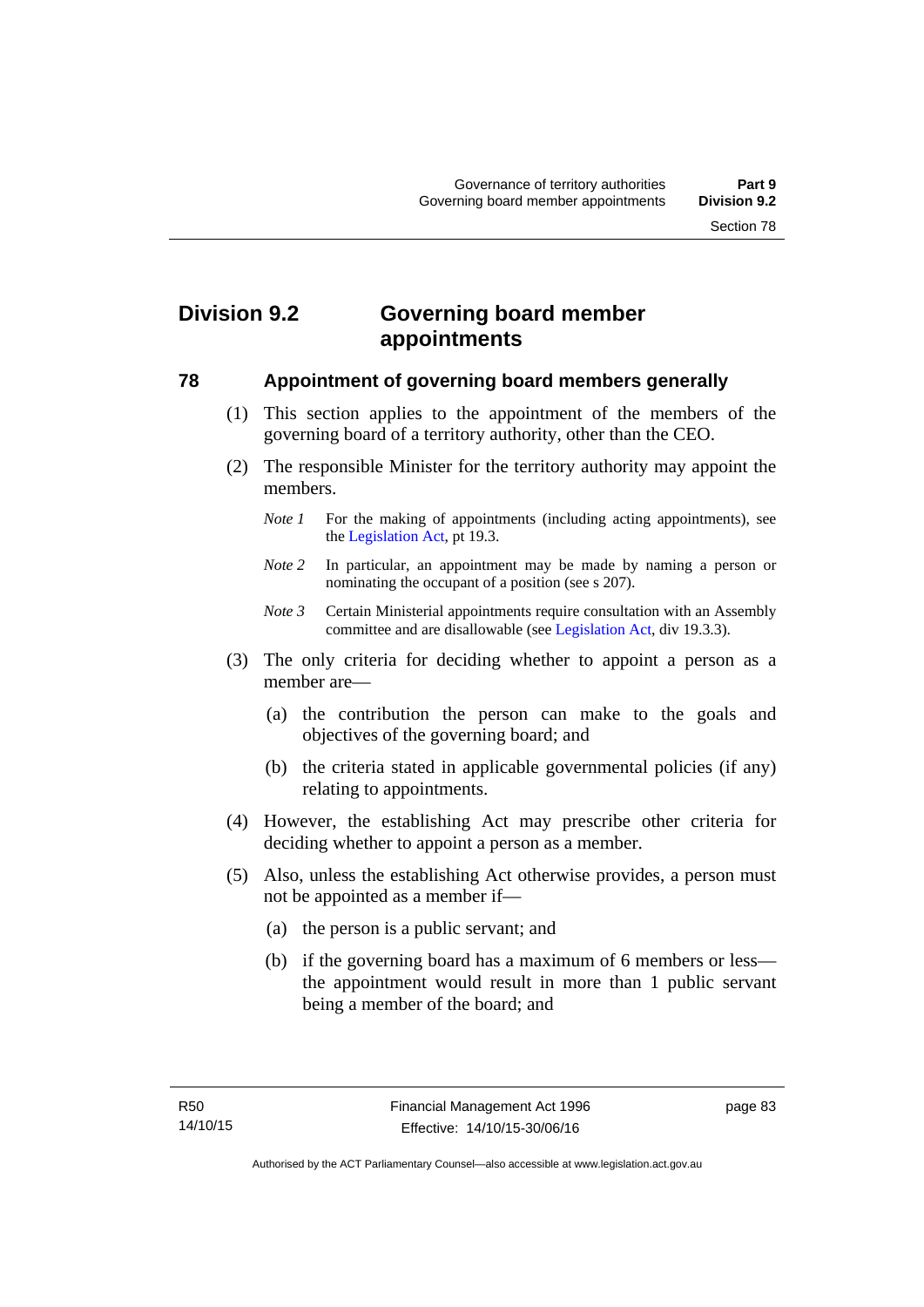- (c) if the governing board has a maximum of more than 6 members—the appointment would result in more than 2 public servants being members of the board.
- (6) Subsection (5) does not apply if—
	- (a) the Minister is satisfied that there are special circumstances justifying the appointment; and
	- (b) the Legislative Assembly approves, by resolution, the appointment.
- (7) An appointment of a member—
	- (a) must not be for longer than 3 years, unless the establishing Act allows a longer period; and
	- (b) is an appointment under the provision of the establishing Act that establishes the governing board.
- (8) The conditions of appointment of a member (other than a member required under the establishing Act to be a public servant or statutory office holder) are the conditions agreed between the Minister and the member, subject to any determination under the *[Remuneration Tribunal Act 1995](http://www.legislation.act.gov.au/a/1995-55)*.
	- *Note* The terms *public servant* and *statutory office holder* are defined in the [Legislation Act,](http://www.legislation.act.gov.au/a/2001-14) dict, pt 1.

#### **79 Appointment of chair and deputy chair**

- (1) The responsible Minister for a territory authority with a governing board may appoint a chair for the board and, unless the establishing Act otherwise provides, a deputy chair for the board.
	- *Note 1* For the making of appointments (including acting appointments), see the [Legislation Act,](http://www.legislation.act.gov.au/a/2001-14) pt 19.3.
	- *Note 2* In particular, an appointment may be made by naming a person or nominating the occupant of a position (see s 207).
	- *Note 3* Certain Ministerial appointments require consultation with an Assembly committee and are disallowable (see [Legislation Act,](http://www.legislation.act.gov.au/a/2001-14) div 19.3.3).

Authorised by the ACT Parliamentary Counsel—also accessible at www.legislation.act.gov.au

R50 14/10/15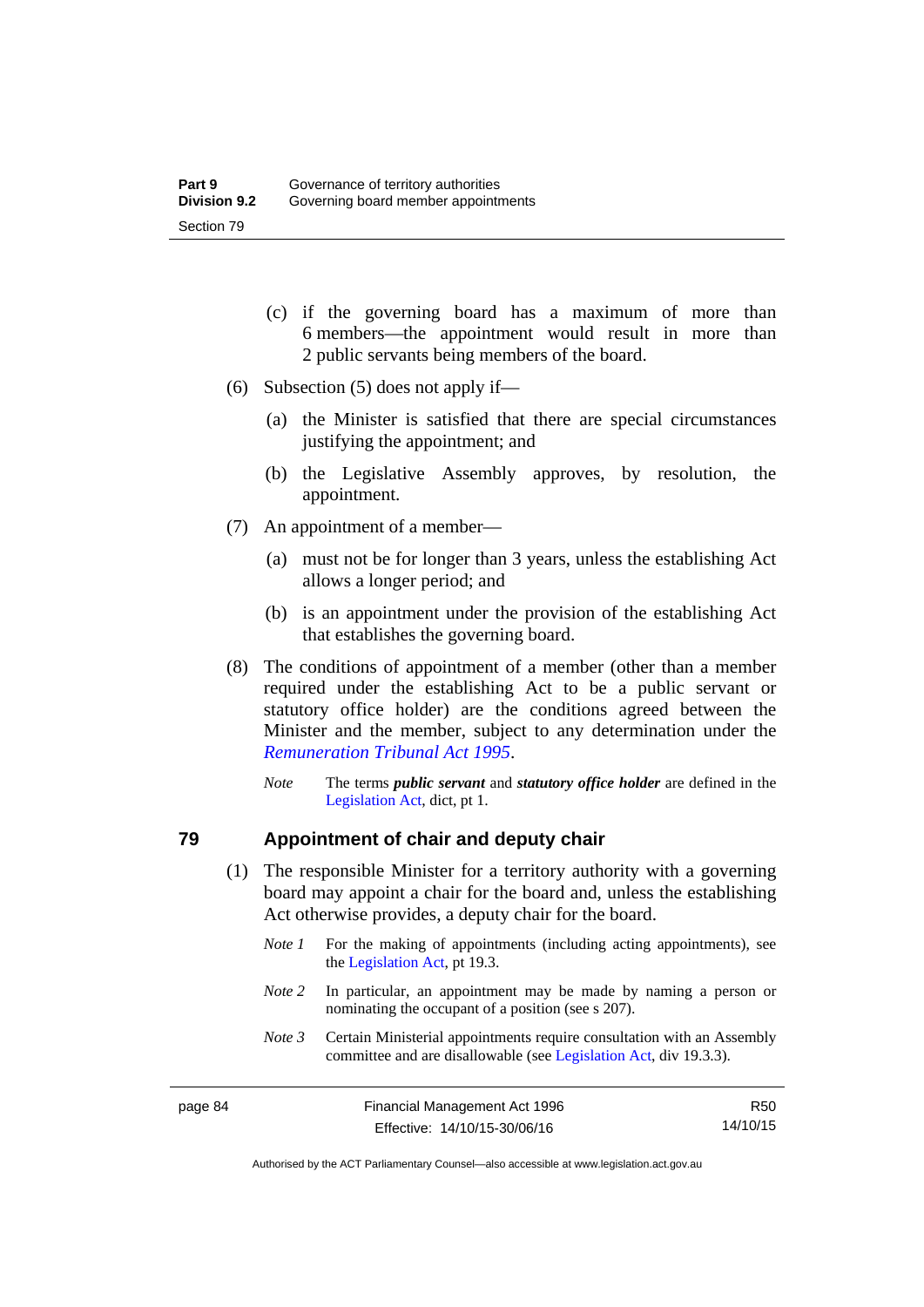- (2) However, the responsible Minister must not appoint the CEO of the territory authority as chair or deputy chair.
- (3) Also, the responsible Minister must not appoint a public servant as chair or deputy chair unless—
	- (a) there is no member of the board who—
		- (i) is not a public servant; and
		- (ii) is available to be appointed; and
	- (b) the Legislative Assembly approves, by resolution, the appointment.
- (4) The responsible Minister must try to ensure that the governing board of a territory authority always has a chair and, unless the establishing Act otherwise provides, deputy chair.

### **80 Appointment of CEO of authority with governing board**

- (1) This section applies to a territory authority with a governing board.
- (2) The governing board of the territory authority must, after consulting the responsible Minister, appoint a CEO for the authority.
	- *Note 1* For the making of appointments (including acting appointments), see the [Legislation Act,](http://www.legislation.act.gov.au/a/2001-14) pt 19.3.
	- *Note* 2 In particular, an appointment may be made by naming a person or nominating the occupant of a position (see s 207).
- (3) However, if the CEO is required under the establishing Act to be a public servant, the director-general of the administrative unit responsible for the establishing Act must, after consulting the governing board and the responsible Minister, appoint a CEO for the authority.
- (4) The CEO is a member of the governing board.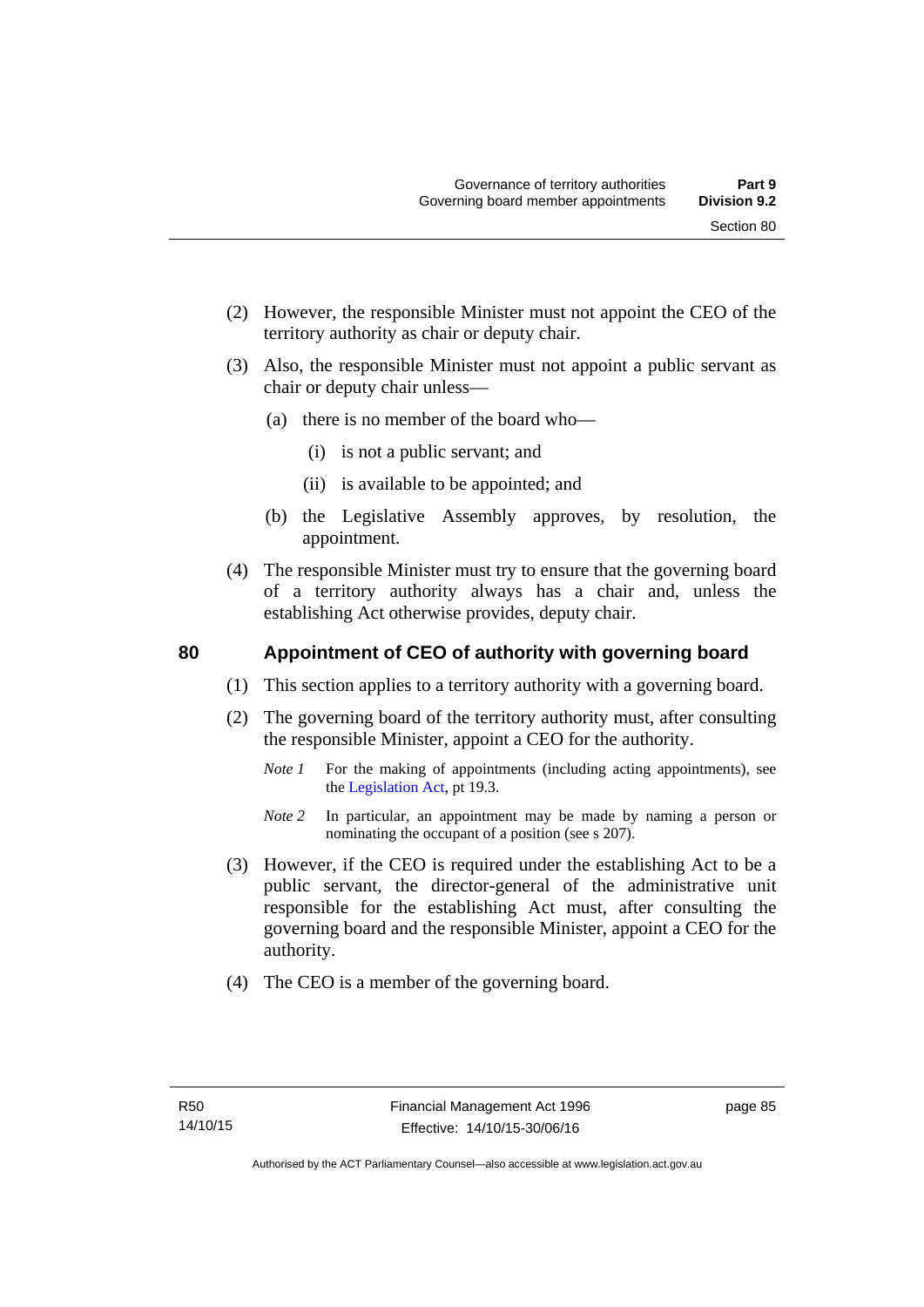- (5) However, the CEO is not a member of the governing board if it is considering or deciding—
	- (a) the appointment, or the ending of the appointment, of the CEO; or
	- (b) the CEO's conditions of appointment.
- (6) The conditions of appointment of a CEO (other than a CEO required under the establishing Act to be a public servant) are the conditions agreed between the governing board and the CEO, subject to any determination under the *[Remuneration Tribunal Act 1995](http://www.legislation.act.gov.au/a/1995-55)*.

#### **81 Ending board member appointments**

- (1) This section applies to a governing board member other than the CEO.
- (2) The responsible Minister may end the member's appointment—
	- (a) if the member contravenes a territory law; or
	- (b) for misbehaviour; or
	- (c) if the member becomes bankrupt or personally insolvent; or
		- *Note Bankrupt or personally insolvent*—see the [Legislation Act,](http://www.legislation.act.gov.au/a/2001-14) dictionary, pt 1.
	- (d) if the member is convicted, or found guilty, in Australia of an offence punishable by imprisonment for at least 1 year; or
	- (e) if the member is convicted, or found guilty, outside Australia of an offence that, if it had been committed in the ACT, would be punishable by imprisonment for at least 1 year; or
	- (f) if the member exercises the member's functions other than in accordance with section 85 (Honesty, care and diligence of governing board members); or

Authorised by the ACT Parliamentary Counsel—also accessible at www.legislation.act.gov.au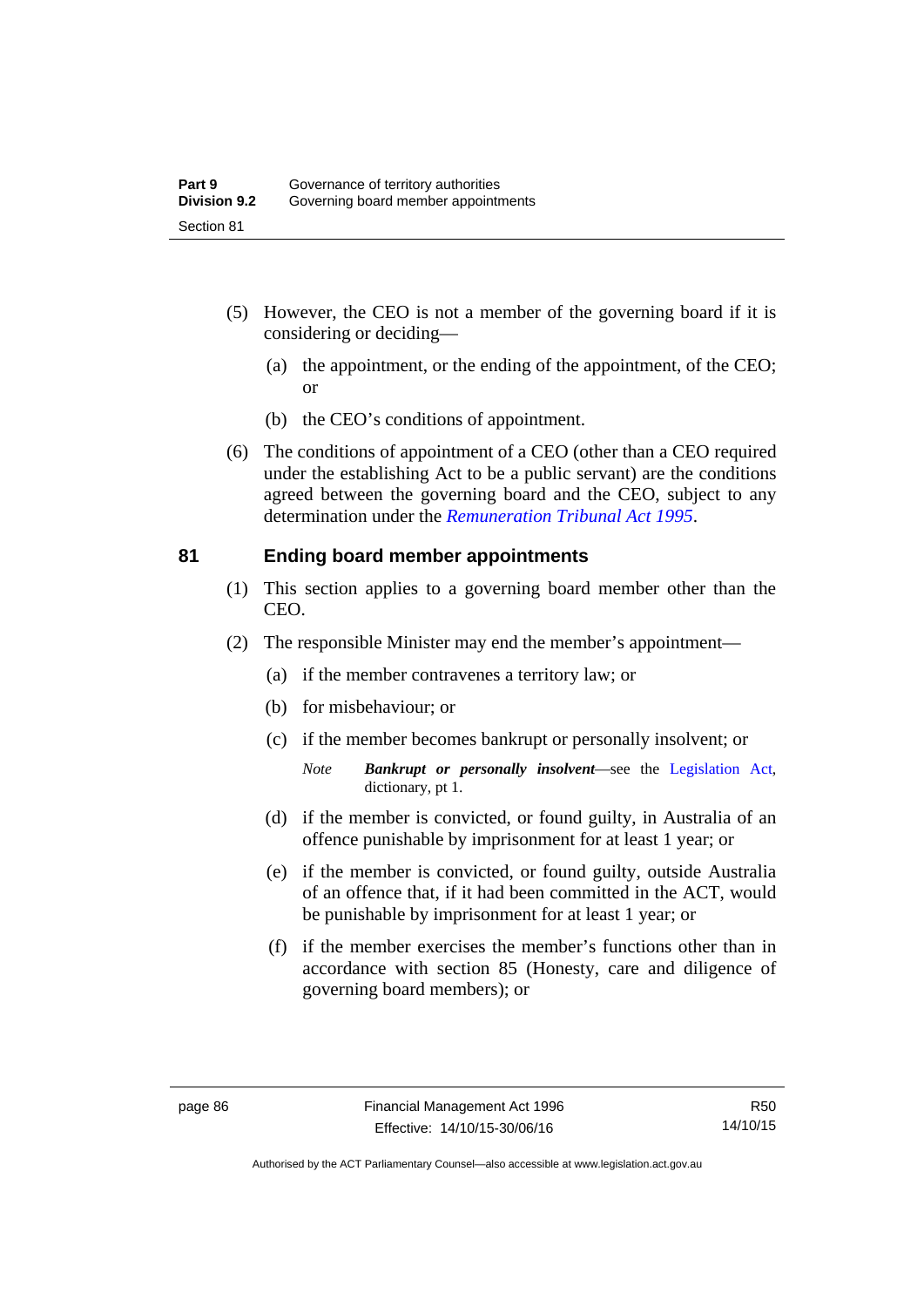- (g) if the member fails to take all reasonable steps to avoid being placed in a position where a conflict of interest arises during the exercise of the member's functions; or
- (h) if the member contravenes section 88 (Disclosure of interests by governing board members); or
- (i) if the member is absent from 3 consecutive meetings of the board, otherwise than on approved leave; or
- (j) for physical or mental incapacity, if the incapacity substantially affects the exercise of the member's functions.
- *Note* A person's appointment also ends if the person resigns (see Legislation [Act](http://www.legislation.act.gov.au/a/2001-14), s 210).
- (3) The Minister may also end the appointment of the member (the *member concerned*) if the board tells the Minister in writing that it has resolved, by a majority of at least  $\frac{2}{3}$  of the members, to recommend to the Minister that the member's appointment be ended.
- (4) The governing board may pass a resolution mentioned in subsection (3) only if—
	- (a) at least 3 weeks written notice of the intention to consider the proposed resolution has been given to the member concerned; and
	- (b) the member concerned has been given an opportunity to make submissions and present documents to a meeting of the board; and
	- (c) if the member concerned has used the opportunity mentioned in paragraph (b)—a summary of the member's submissions is recorded in the minutes of the board and a copy of any documents presented is included in the minutes.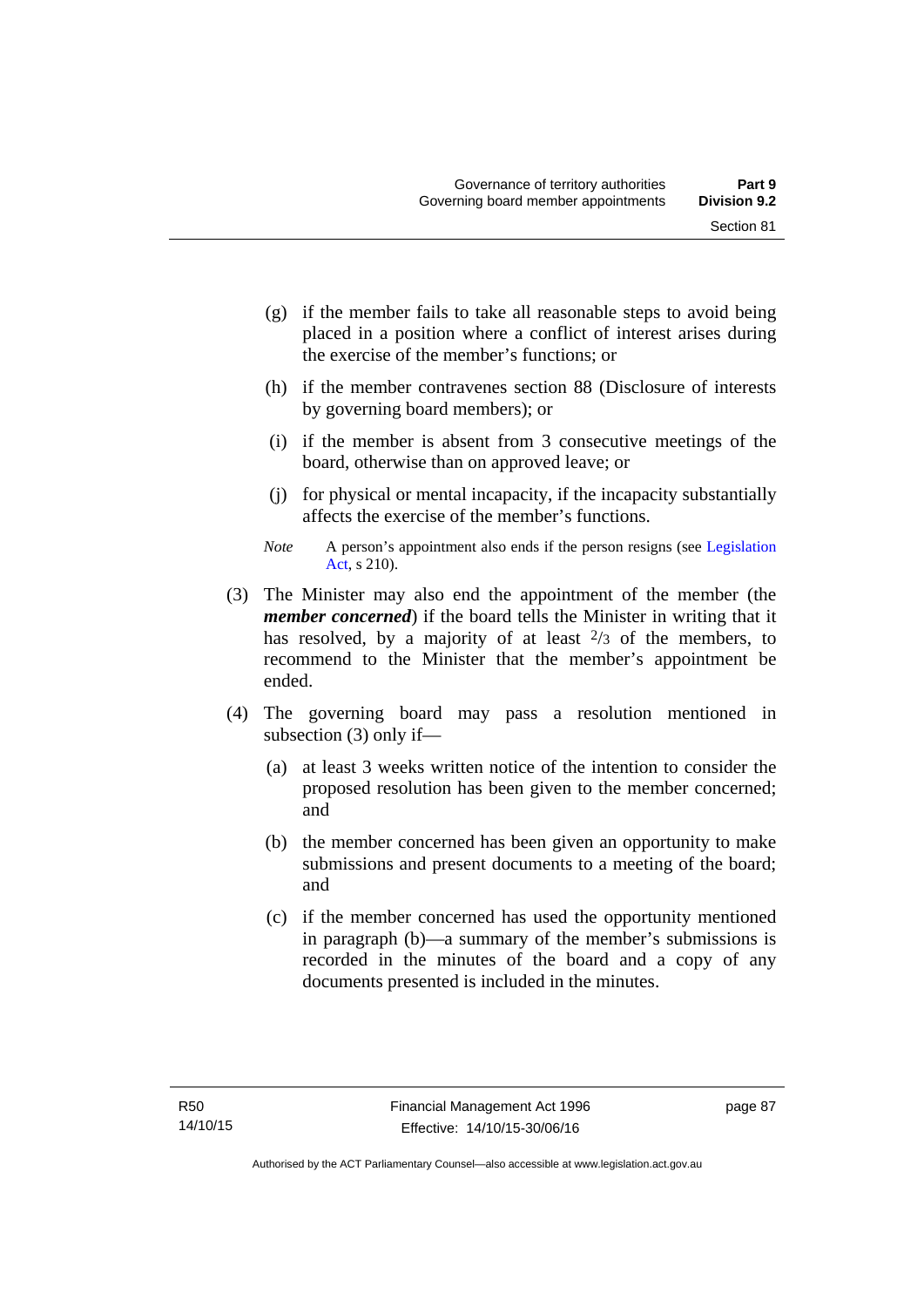# **Division 9.3 Functions of governing board members**

### **82 Chair's functions**

The chair of the governing board of a territory authority has the following functions:

- (a) managing the affairs of the governing board;
- (b) ensuring, as far as practicable, that there is a good working relationship between the governing board and management of the authority;
- (c) ensuring the responsible Minister is kept informed about the operations of the authority.

### **83 Deputy chair's functions**

- (1) If the chair of the governing board of a territory authority is absent or cannot for any reason exercise the functions of the chair, the deputy chair of the governing board must exercise the functions of the chair.
- (2) However, this section does not apply to a territory authority if the establishing Act for the authority provides that it need not have a deputy chair.

*Note* The [Legislation Act,](http://www.legislation.act.gov.au/a/2001-14) s 209 deals with acting appointments.

#### **84 CEO's functions**

- (1) The CEO of a territory authority with a governing board has the following functions:
	- (a) ensuring, as far as practicable, that the authority's statement of intent is implemented effectively and efficiently;

#### **Example of implementation of statement of intent**

achieving objectives in statement of intent

Authorised by the ACT Parliamentary Counsel—also accessible at www.legislation.act.gov.au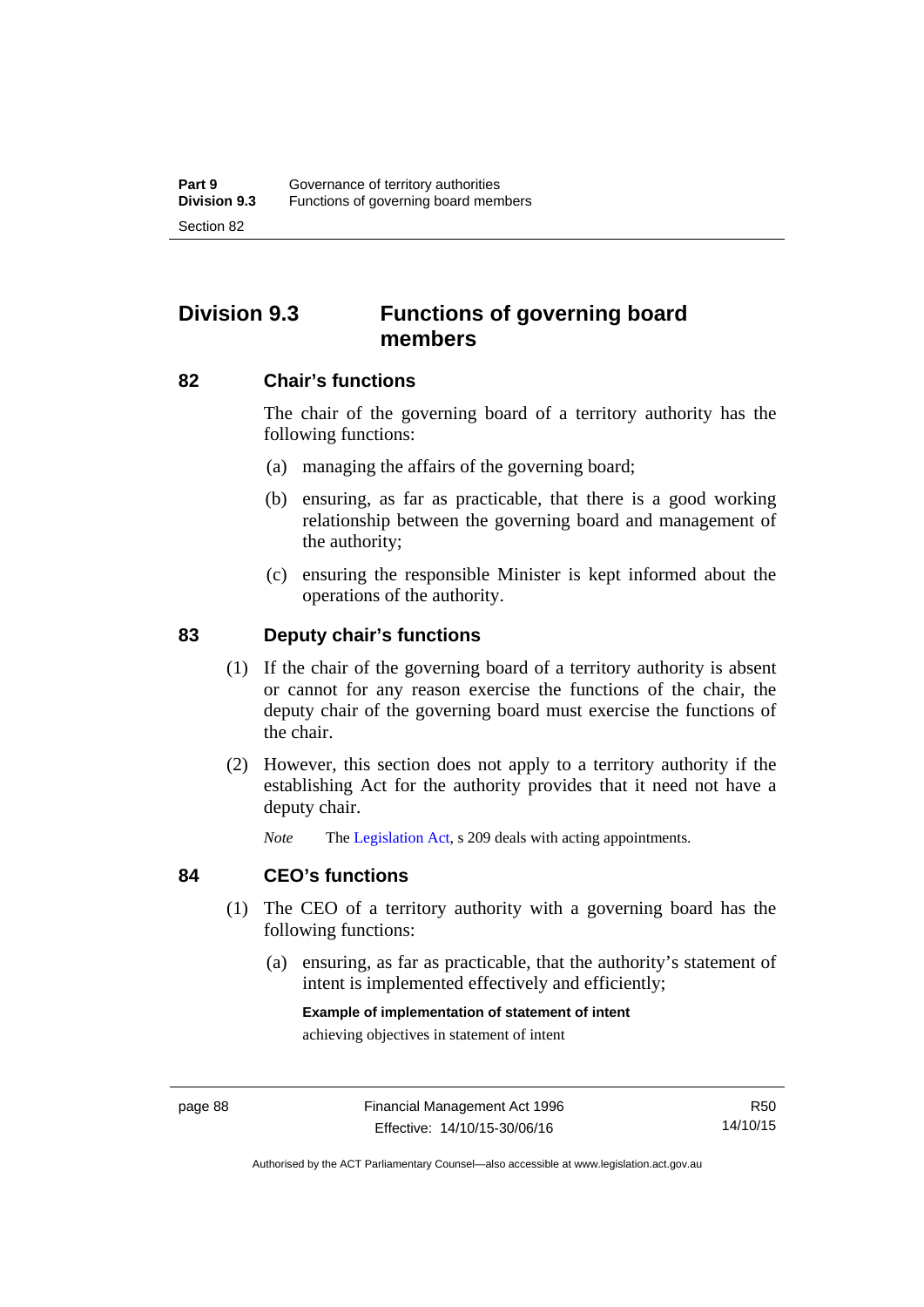- (b) managing the day-to-day operations of the authority in accordance with—
	- (i) applicable governmental policies (if any); and
	- (ii) the policies of the authority set by the board; and
	- (iii) each legal requirement that applies to the authority;

#### **Example for par (iii)**

a direction by the independent competition and regulatory commission that relates to the authority

- (c) regularly advising the board about the operation and financial performance of the authority;
- (d) immediately advising the board about significant events.

(2) In this section:

*significant event*, for a territory authority, means an event that the authority is required to tell the responsible Minister about under section 101

# **85 Honesty, care and diligence of governing board members**

In exercising the functions of a governing board member, a member must exercise the degree of honesty, care and diligence required to be exercised by a director of a corporation in relation to the affairs of the corporation.

# **86 Conflicts of interest by governing board members**

A governing board member must take all reasonable steps to avoid being placed in a position where a conflict of interest arises during the exercise of the member's functions.

*Note* An example is part of the Act, is not exhaustive and may extend, but does not limit, the meaning of the provision in which it appears (see [Legislation Act,](http://www.legislation.act.gov.au/a/2001-14) s 126 and s 132).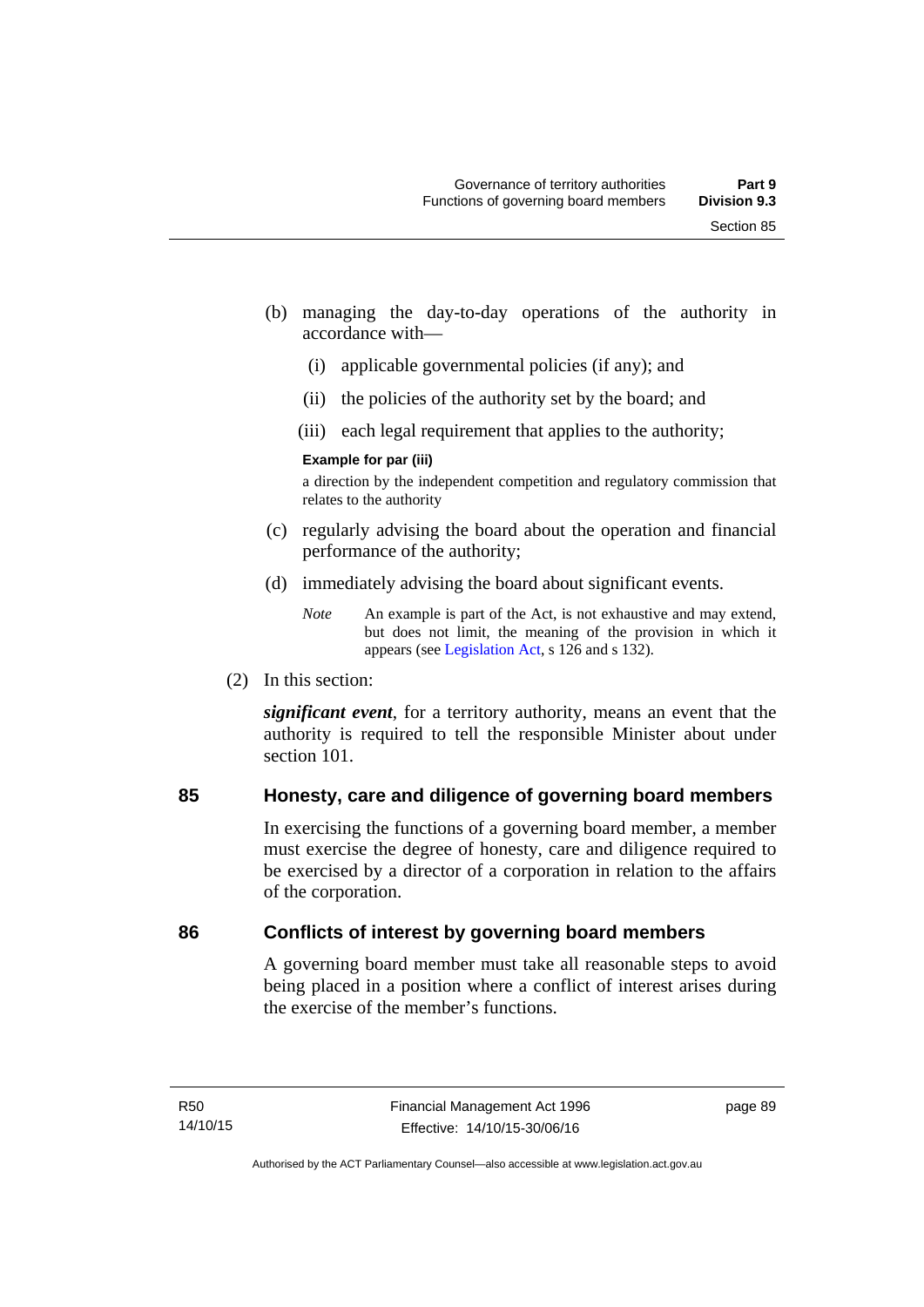#### **87 Agenda to require disclosure of interest item**

The agenda for each meeting of a territory authority governing board must include an item requiring any material interest in an issue to be considered at the meeting to be disclosed to the meeting.

#### **88 Disclosure of interests by governing board members**

(1) If a governing board member has a material interest in an issue being considered, or about to be considered, by the governing board, the member must disclose the nature of the interest at a board meeting as soon as practicable after the relevant facts come to the member's knowledge.

- (2) The disclosure must be recorded in the governing board's minutes and, unless the board otherwise decides, the member must not—
	- (a) be present when the board considers the issue; or
	- (b) take part in a decision of the board on the issue.

#### **Example**

Albert, Boris and Chloe are members of a governing board. They have an interest in an issue being considered at a governing board meeting and they disclose the interest as soon as they become aware of it. Albert's and Boris's interests are minor but Chloe has a direct financial interest in the issue.

The governing board considers the disclosures and decides that because of the nature of the interests:

- Albert may be present when the board considers the issue but not take part in the decision
- Boris may be present for the consideration and take part in the decision.

The board does not make a decision allowing Chloe to be present or take part in the board's decision. Accordingly, since Chloe has a material interest she cannot be present for the consideration of the issue or take part in the decision.

*Note* An example is part of the Act, is not exhaustive and may extend, but does not limit, the meaning of the provision in which it appears (see [Legislation Act,](http://www.legislation.act.gov.au/a/2001-14) s 126 and s 132).

page 90 Financial Management Act 1996 Effective: 14/10/15-30/06/16

R50 14/10/15

Authorised by the ACT Parliamentary Counsel—also accessible at www.legislation.act.gov.au

*Note Material interest* is defined in s (4). The definition of *indirect interest* in s (4) applies to the definition of *material interest*.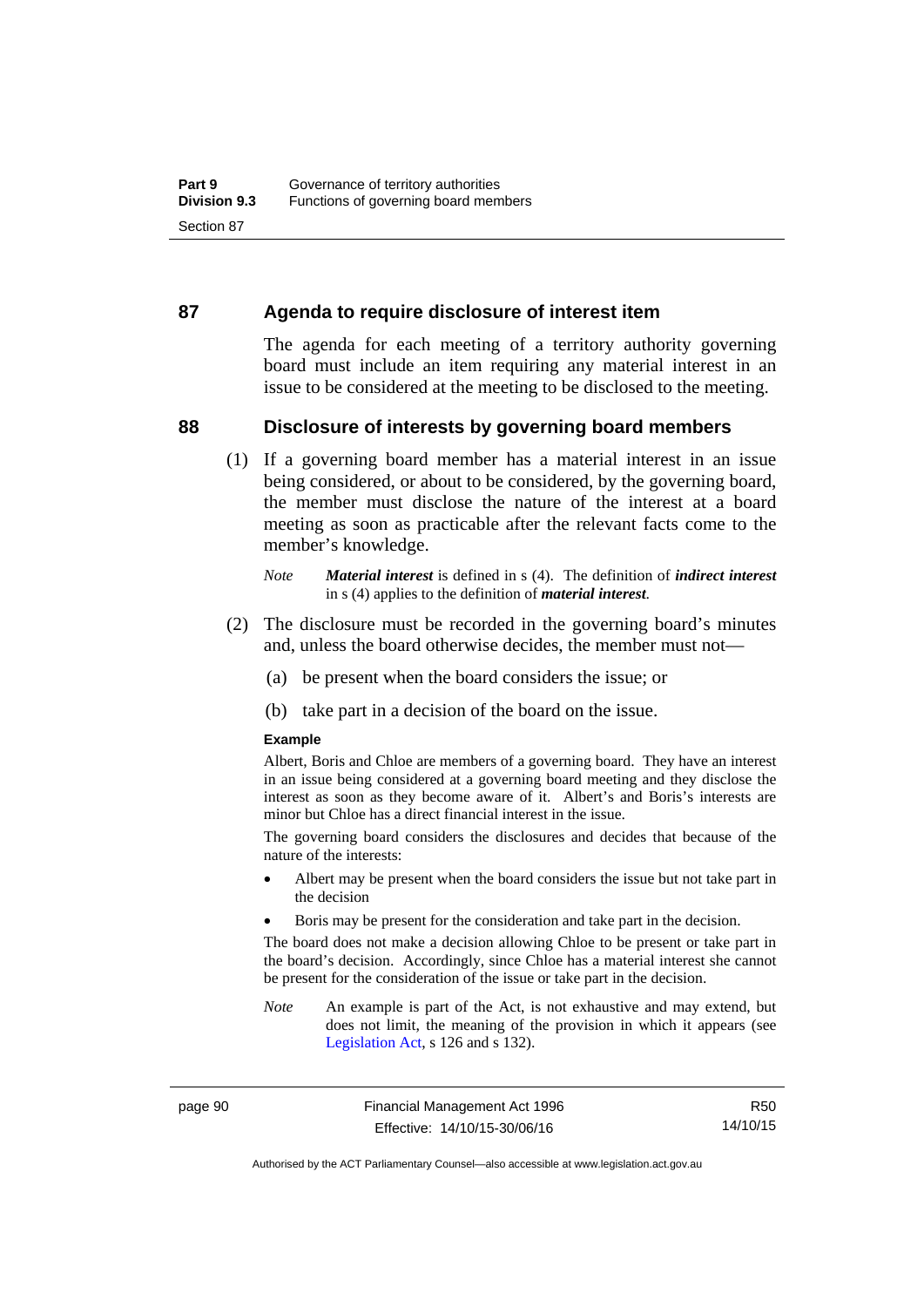(3) Any other governing board member who also has a material interest in the issue must not be present when the board is considering its

(4) In this section:

*associate*, of a person, means—

decision under subsection (2).

- (a) the person's business partner; or
- (b) a close friend of the person; or
- (c) a family member of the person.

*executive officer*, of a corporation, means a person (however described) who is concerned with, or takes part in, the corporation's management, whether or not the person is a director of the corporation.

*indirect interest*—without limiting the kinds of indirect interests a person may have, a person has an *indirect interest* in an issue if any of the following has an interest in the issue:

- (a) an associate of the person;
- (b) a corporation if the corporation has not more than 100 members and the person, or an associate of the person, is a member of the corporation;
- (c) a subsidiary of a corporation mentioned in paragraph (b);
- (d) a corporation if the person, or an associate of the person, is an executive officer of the corporation;
- (e) the trustee of a trust if the person, or an associate of the person, is a beneficiary of the trust;
- (f) a member of a firm or partnership if the person, or an associate of the person, is a member of the firm or partnership;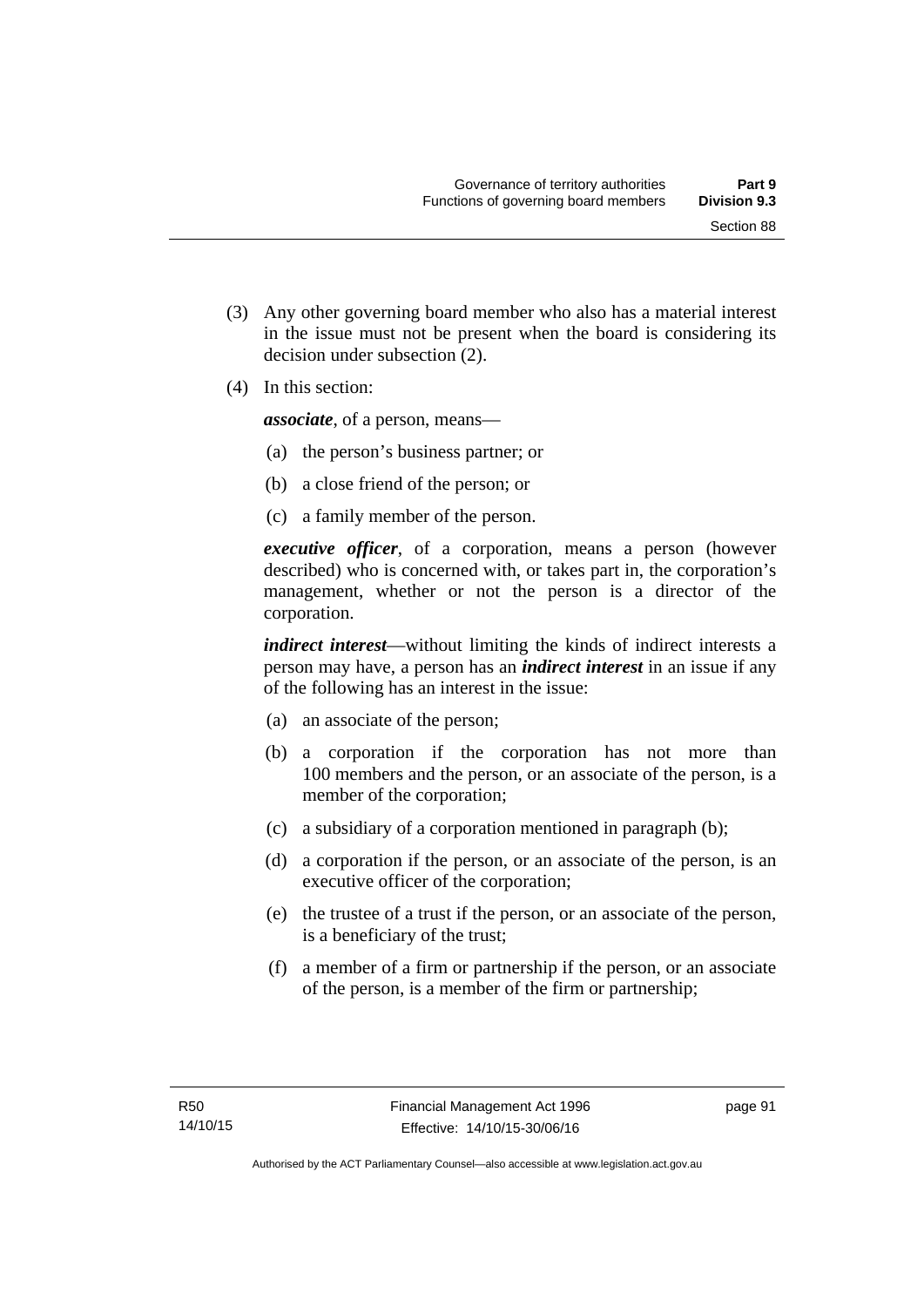(g) someone else carrying on a business if the person, or an associate of the person, has a direct or indirect right to participate in the profits of the business.

*material interest*—a governing board member has a *material interest* in an issue if the member has—

- (a) a direct or indirect financial interest in the issue; or
- (b) a direct or indirect interest of any other kind if the interest could conflict with the proper exercise of the member's functions in relation to the board's consideration of the issue.

# **89 Reporting of disclosed governing board interests to Minister**

- (1) Within 3 months after the day a material interest is disclosed under section 88 (1), the chair of the governing board must report to the responsible Minister in writing about—
	- (a) the disclosure; and
	- (b) the nature of the interest disclosed; and
	- (c) any decision by the board under section 88 (2).
- (2) The chair must also give the responsible Minister, not later than 31 days after the end of each financial year, a statement that sets out the information given to the Minister in reports under subsection (1) that relate to disclosures made during the previous financial year.
- (3) The responsible Minister must give a copy of the statement to the relevant committee of the Legislative Assembly within 31 days after the day the Minister receives the statement.
- (4) In this section:

#### *relevant committee* means—

 (a) a standing committee of the Legislative Assembly nominated by the Speaker for subsection (3); or

Authorised by the ACT Parliamentary Counsel—also accessible at www.legislation.act.gov.au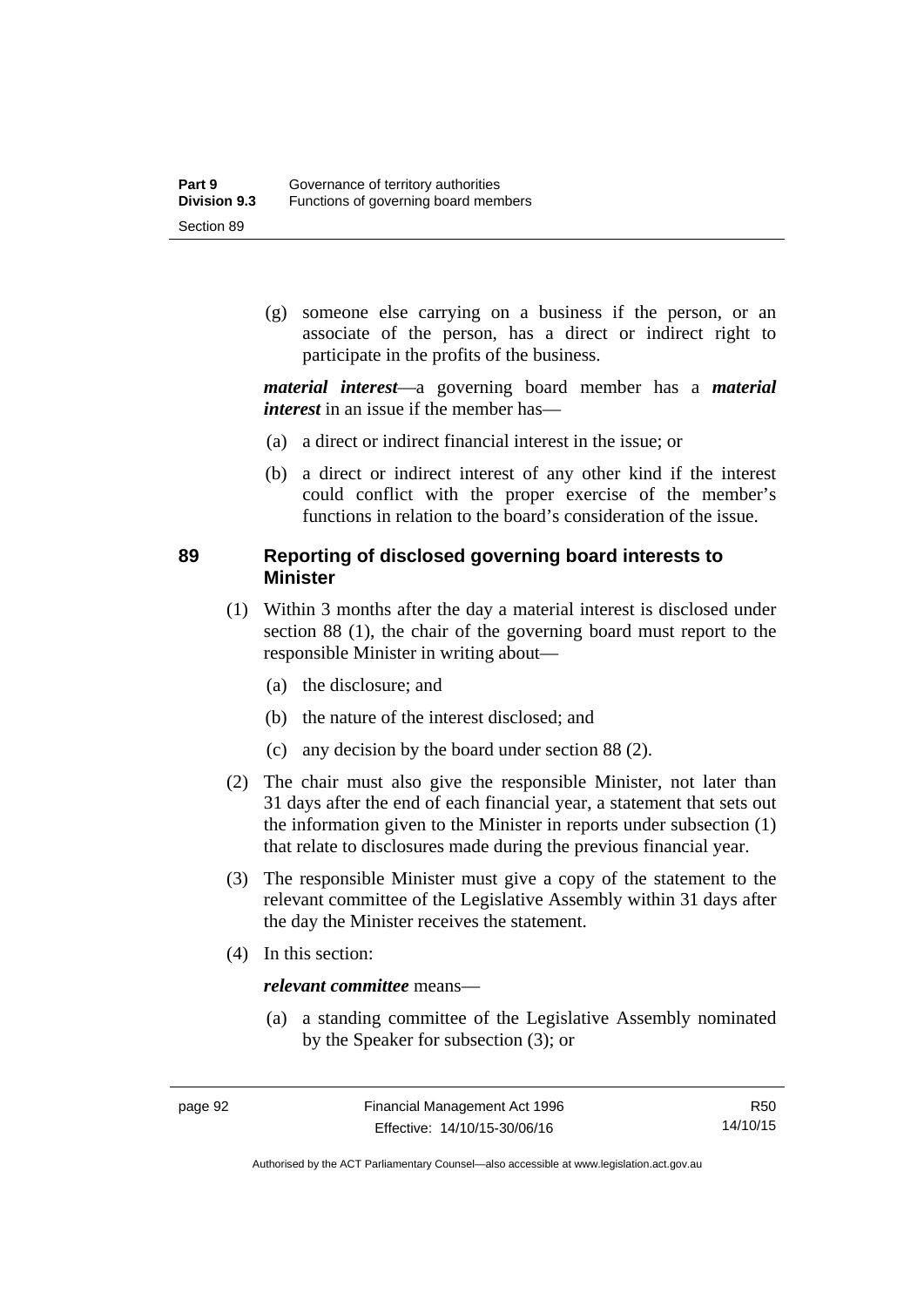(b) if no nomination under paragraph (a) is in effect—the standing committee of the Legislative Assembly responsible for public accounts.

## **90 Protection of governing board members from liability**

- (1) A governing board member is not civilly liable for anything done or omitted to be done honestly and without recklessness—
	- (a) in the exercise of a function under a territory law; or
	- (b) in the reasonable belief that the act or omission was in the exercise of a function under a territory law.
- (2) Any liability that would, apart from this section, attach to a governing board member of a territory authority attaches instead to the authority.

## **91 Indemnification and exemption of governing board members**

- (1) A territory authority must not exempt a governing board member (whether directly or through another entity) from liability to the authority.
- (2) A territory authority must not indemnify a governing board member (whether directly or through another entity and whether by agreement or by making a payment) against any of the following liabilities incurred as a board member:
	- (a) a liability owed to the authority;
	- (b) a liability owed to someone other than the authority that did not arise from honest conduct.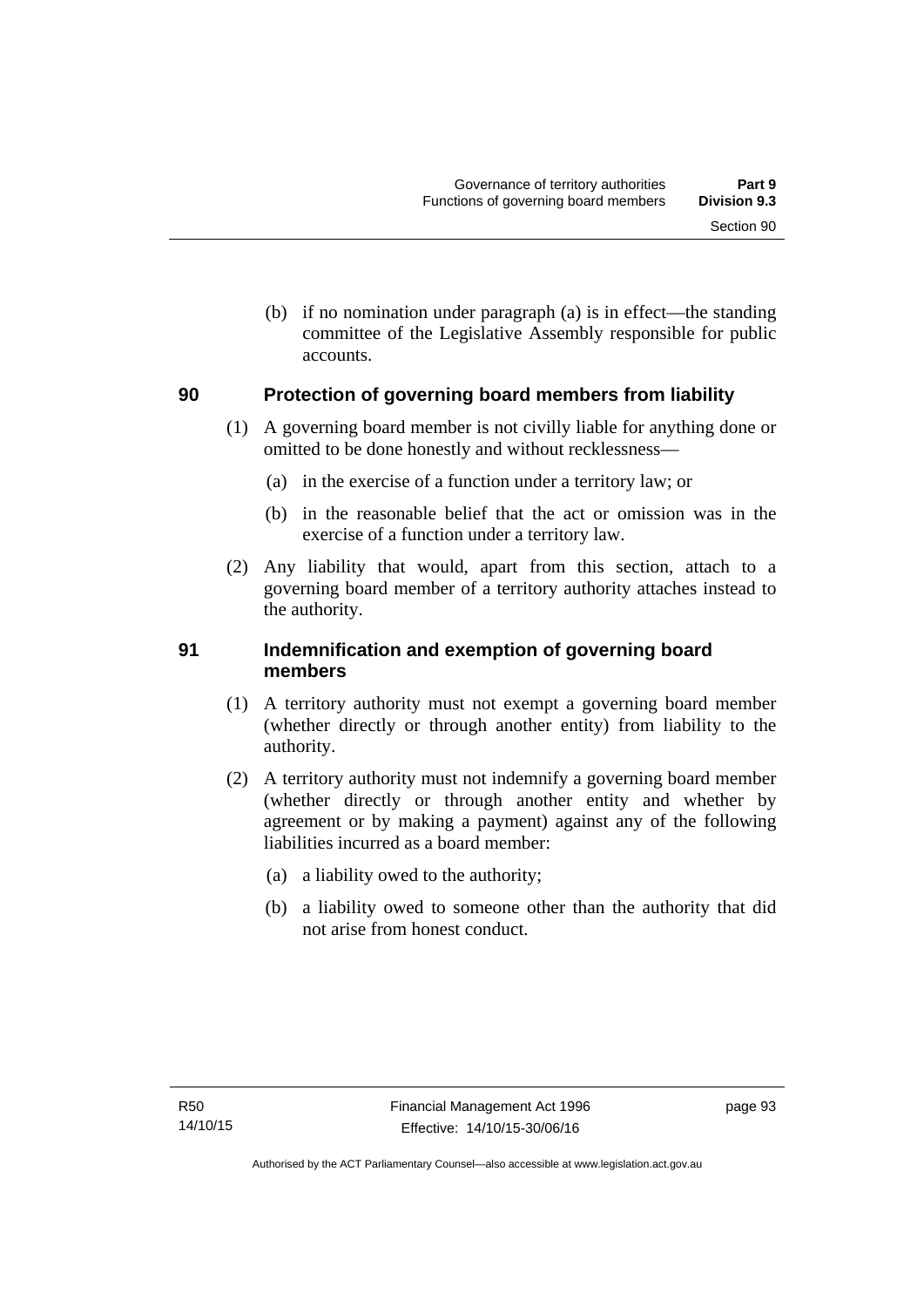- (3) A territory authority must not indemnify a governing board member (whether directly or through another entity and whether by agreement or by making a payment) against legal costs incurred as a member if the costs are incurred—
	- (a) in defending or resisting a proceeding if the person is found to have a liability for which the person could not be indemnified under subsection (2); or
		- *Note* A governing board member is not personally liable for certain acts done or omissions made honestly and without recklessness (see s 90).
	- (b) in defending or resisting a criminal proceeding in which the person is found guilty.
- (4) In this section:

*authority* includes a subsidiary (if any) of the authority.

#### **92 Compensation for exercise of functions etc**

- (1) A person may claim compensation from the Territory if the person suffers loss because of the exercise, or purported exercise, of a function under this part or the establishing Act.
- (2) Compensation may be claimed and ordered in a proceeding for compensation brought in a court of competent jurisdiction.
- (3) A court may order the payment of reasonable compensation for the loss or expense only if it is satisfied it is just to make the order in the circumstances of the particular case.
- (4) A regulation may prescribe matters that may, must or must not be taken into account by the court in considering whether it is just to make the order.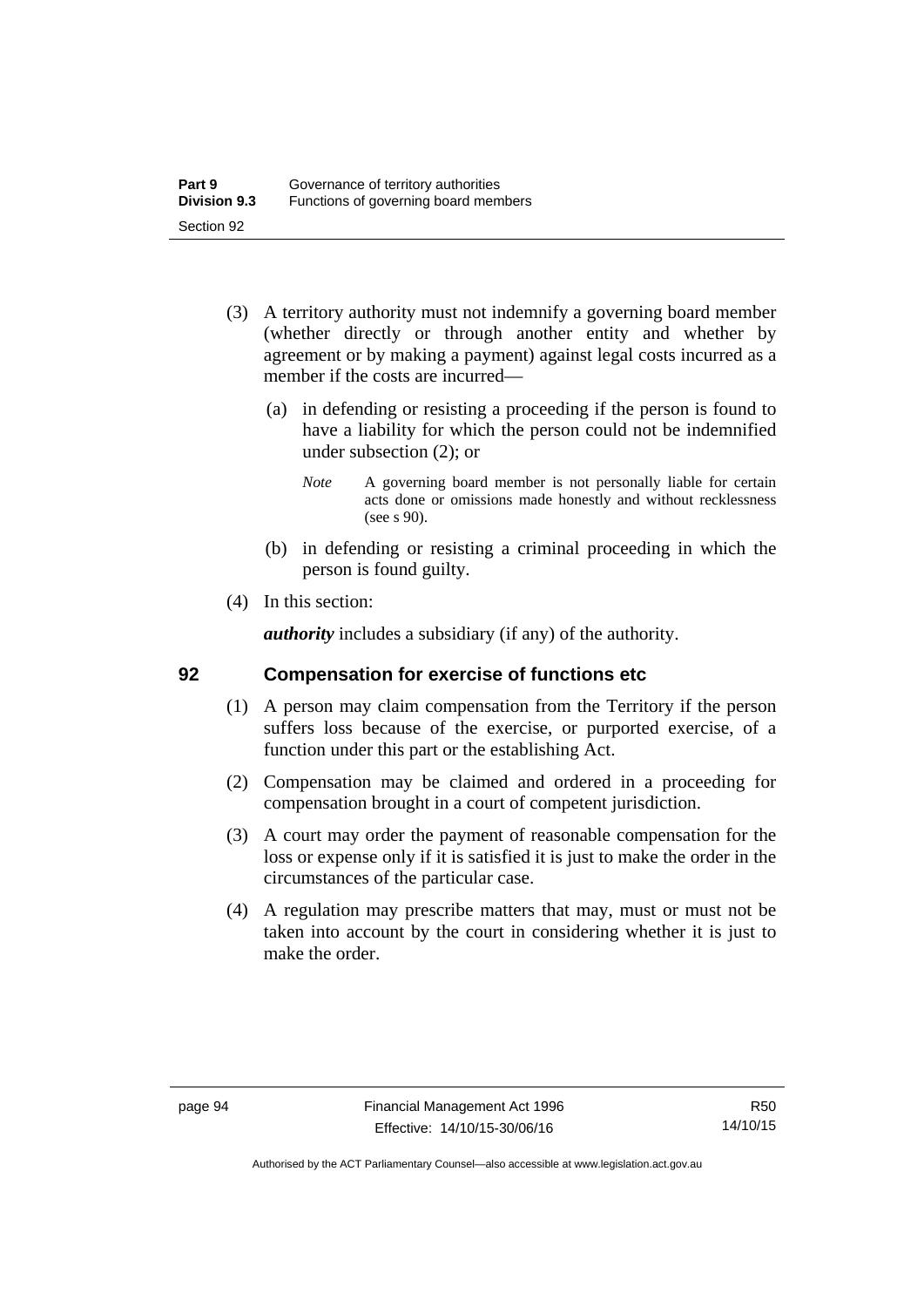# **Division 9.4 Governing board meetings**

# **93 Time and place of governing board meetings**

- (1) Meetings of the governing board of a territory authority are to be held when and where it decides.
- (2) However, the governing board must meet—
	- (a) at least once every 3 months; or
	- (b) if the establishing Act requires the governing board to meet more frequently—at the times required under the establishing Act.
- (3) The chair—
	- (a) may at any time call a meeting of the governing board; and
	- (b) must call a meeting if asked by the Minister or at least 2 members.
- (4) The chair must give the other members reasonable notice of the time and place of a meeting called by the chair.

# **94 Presiding member at governing board meetings**

- (1) The chair presides at all meetings at which the chair is present.
- (2) If the chair is absent and the governing board has a deputy chair, the deputy chair presides.
- (3) If the chair and the deputy chair are absent or the chair is absent and there is no deputy chair, the member chosen by the members present presides.
- (4) However, the members must not choose the CEO to preside.

# **95 Quorum at governing board meetings**

(1) Business may be carried on at a meeting of the governing board only if at least 1/2 the number of members appointed are present.

page 95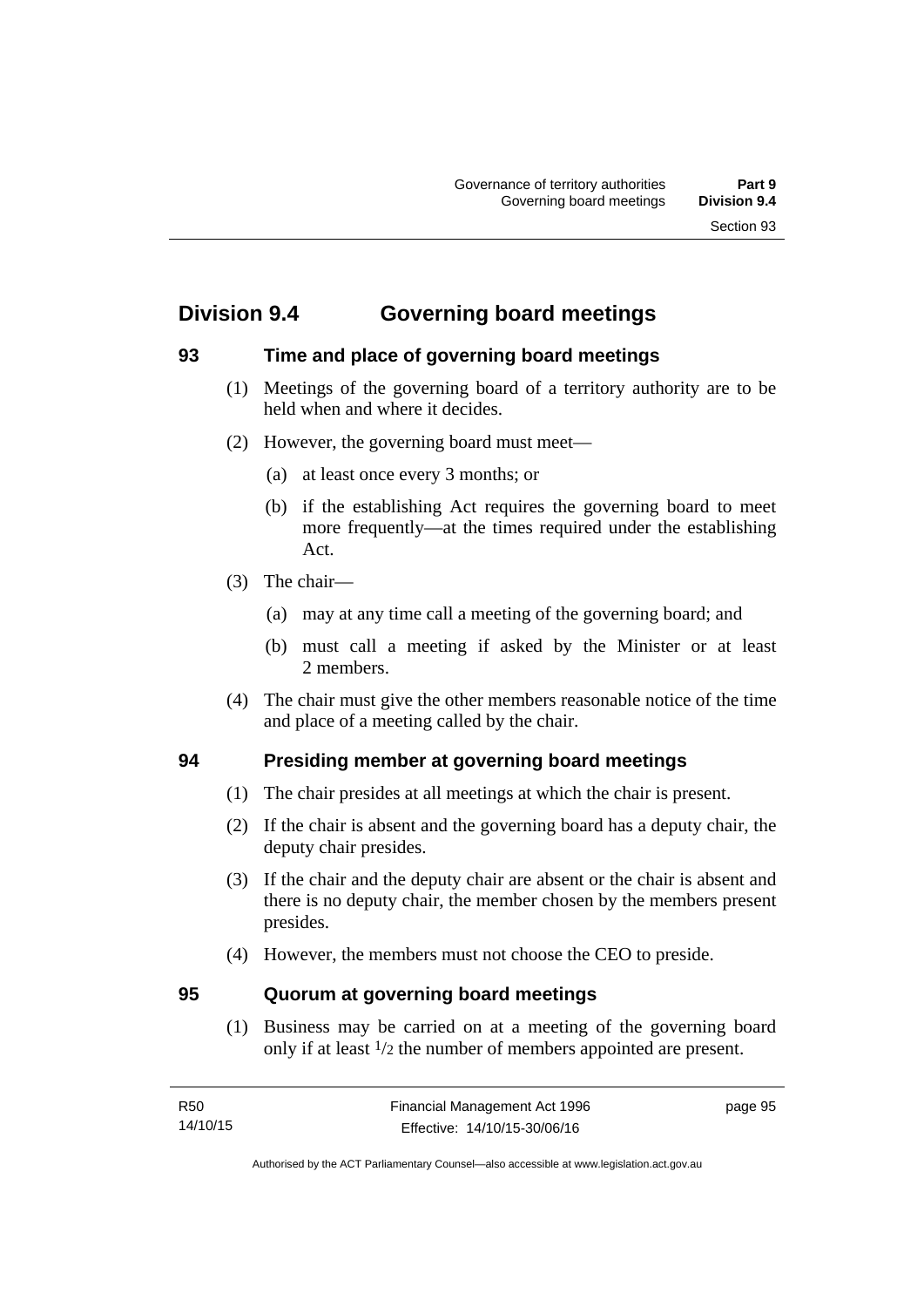(2) However, if the establishing Act for the governing board provides that a board member is a non-voting member, that board member is not counted as a member appointed or present for subsection (1).

#### **96 Voting at governing board meetings**

- (1) At a meeting of the governing board each member has a vote on each question to be decided, unless the establishing Act for the board otherwise provides.
- (2) A question is decided by a majority of the votes of the members present and voting but, if the votes are equal, the member presiding has a deciding vote.

#### **97 Conduct of governing board meetings etc**

- (1) The governing board may conduct its proceedings (including its meetings) as it considers appropriate.
- (2) A meeting may be held using a method of communication, or a combination of methods of communication, that allows a board member taking part to hear what each other member taking part says without the members being in each other's presence.

#### **Examples**

a phone link, a satellite link, an internet or intranet link

- *Note* An example is part of the Act, is not exhaustive and may extend, but does not limit, the meaning of the provision in which it appears (see [Legislation Act,](http://www.legislation.act.gov.au/a/2001-14) s 126 and s 132).
- (3) A governing board member who takes part in a meeting conducted under subsection (2) is taken, for all purposes, to be present at the meeting.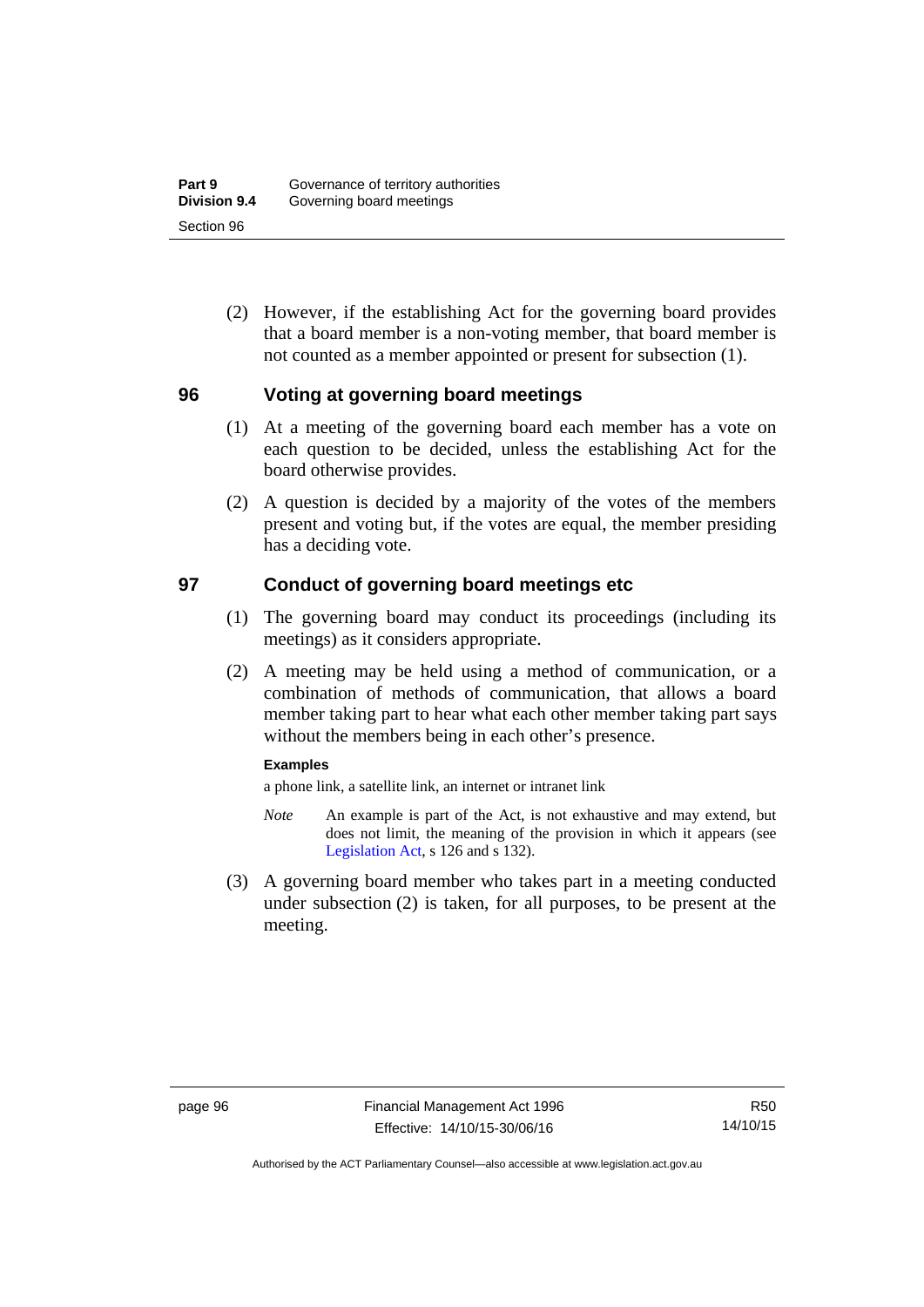(4) A resolution is a valid resolution of the governing board, even if it is not passed at a meeting of the board, if all members agree to the proposed resolution in writing or by electronic communication.

**Example of electronic communication**  email

(5) The board must keep minutes of its meetings.

# **Division 9.5 Requirements and obligations for territory authorities**

## **98 Limitations on authorities forming corporations etc**

- (1) A relevant territory authority must not do any of the following without the Treasurer's prior written approval:
	- (a) subscribe for, or purchase, shares in or debentures or other securities of, a corporation;
	- (b) form, or take part in the formation of, a corporation.
- (2) An approval under subsection (1)—
	- (a) must relate only to a particular corporation or proposed corporation; and
	- (b) may be given subject to the conditions or restrictions stated in the approval.
- (3) If a relevant territory authority does something mentioned in subsection (1), the authority must tell the responsible Minister within 2 weeks after the day the authority does the thing.
- (4) The responsible Minister must—
	- (a) prepare a written statement setting out details of, and reasons for, the relevant territory authority's action; and
	- (b) present the statement to the Legislative Assembly within 6 sitting days after the day the Minister is told about the action.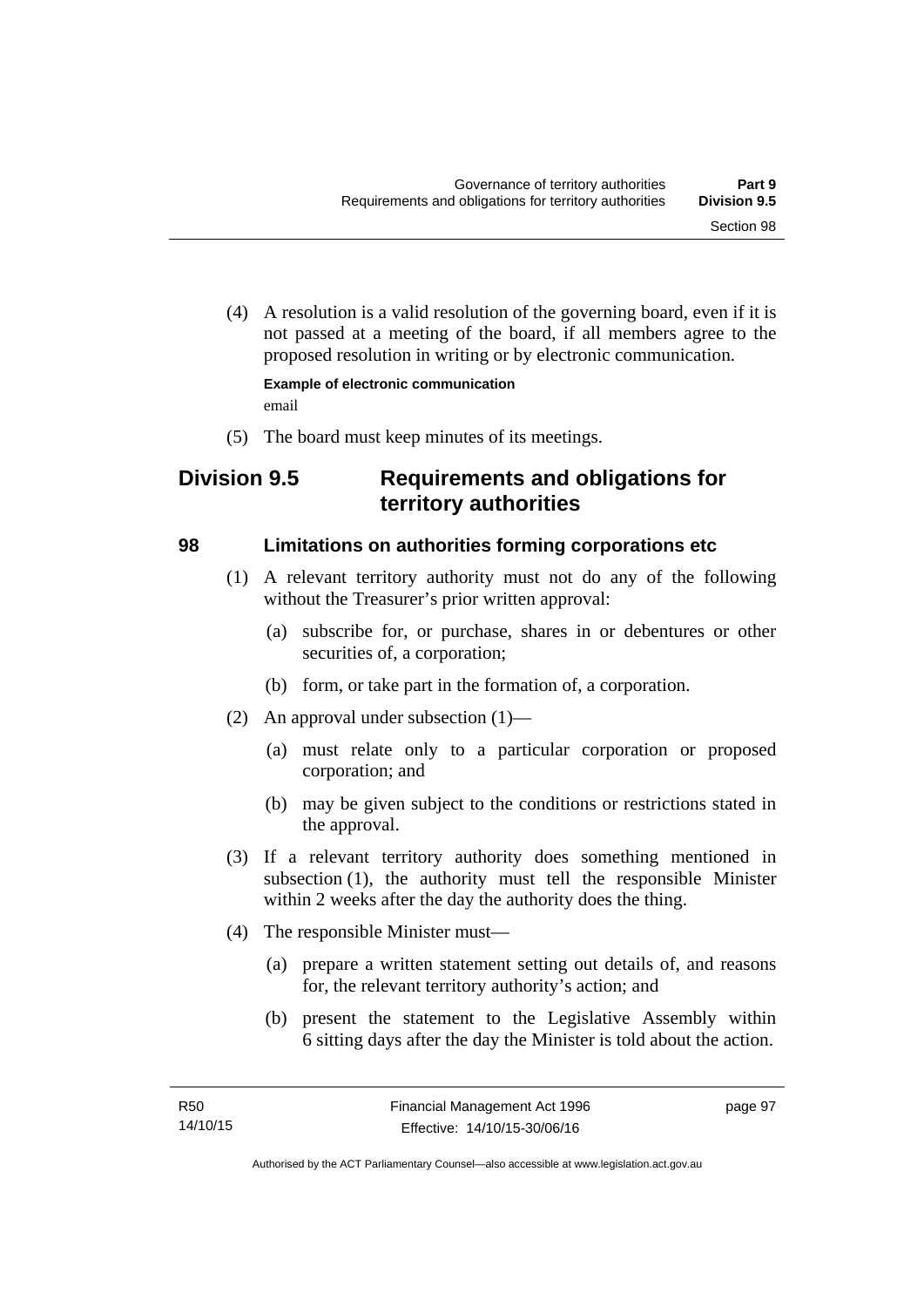- (5) A statement need not include any material that is commercially sensitive.
- (6) However, if commercially sensitive information is not included in the statement, the responsible Minister must, when presenting the statement to the Legislative Assembly, also present a further statement setting out the general nature of the information and the reason for its non-inclusion in the statement.

#### **99 Limitations on authorities taking part in joint ventures and trusts**

- (1) A relevant territory authority must not take part in a joint venture or trust without the Treasurer's prior written approval.
- (2) An approval under subsection (1)—
	- (a) may apply generally or may relate to a particular proposed joint venture or trust; and
	- (b) may be given subject to the conditions or restrictions stated in the approval.
- (3) If a relevant territory authority enters into an agreement for a joint venture or trust, the authority must tell the responsible Minister within 2 weeks after the day the authority enters into the agreement.
- (4) The responsible Minister must—
	- (a) prepare a written statement setting out details of, and reasons for, the agreement; and
	- (b) present the statement to the Legislative Assembly within 6 sitting days after the day the Minister is told about the agreement.
- (5) A statement need not include any material that is commercially sensitive.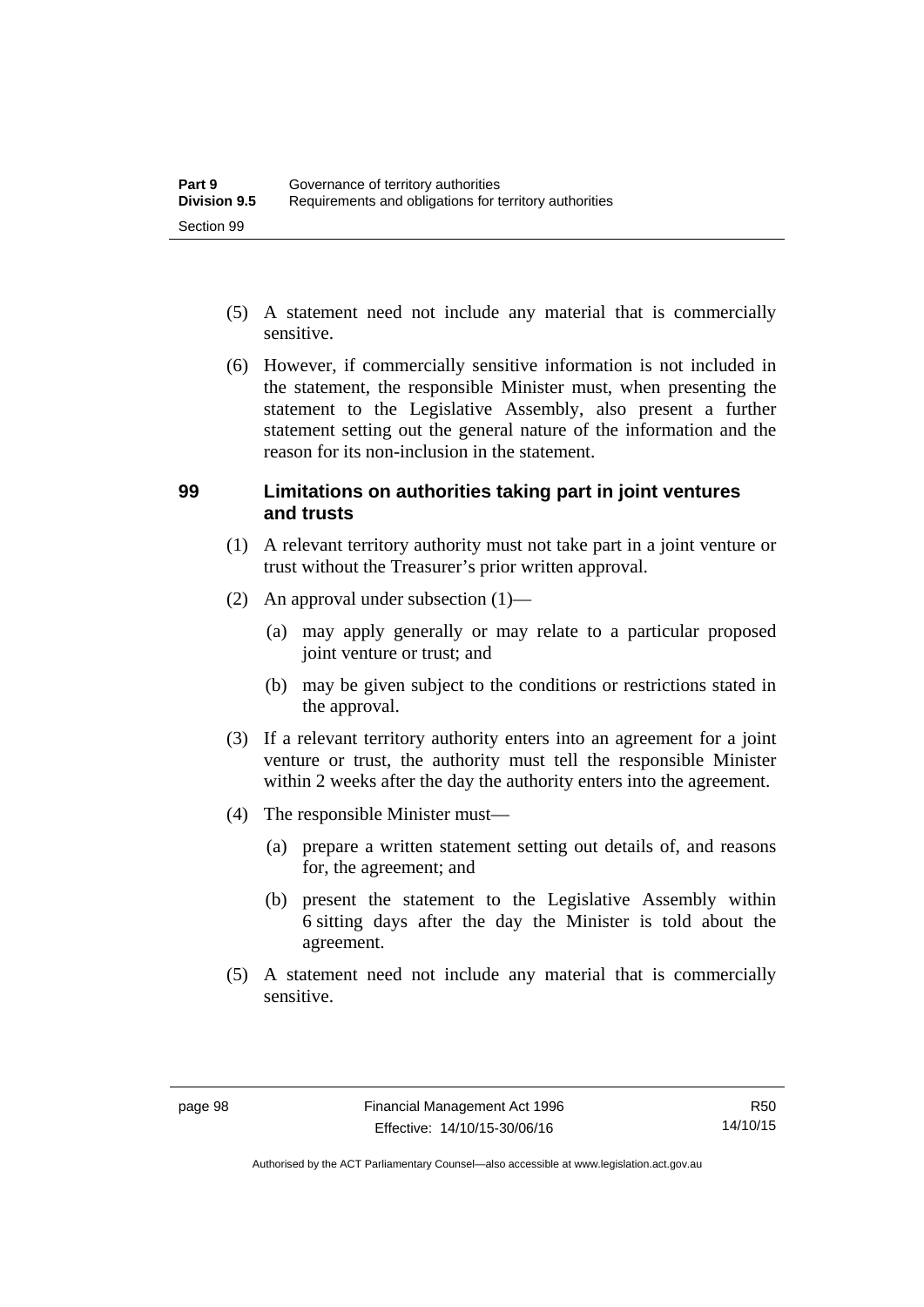(6) However, if commercially sensitive information is not included in the statement, the responsible Minister must, when presenting the statement to the Legislative Assembly, also present a further statement setting out the general nature of the information and the reason for its non-inclusion in the statement.

#### **100 Corporations, joint ventures and trusts in which authority has interest**

- (1) If a relevant territory authority has a controlling interest in a corporation, joint venture or trust, the authority must ensure that—
	- (a) the auditor-general is appointed auditor for the corporation, joint venture or trust; and
	- (b) the corporation or joint venture, or a trustee for the trust, does not do anything that the authority itself could not do.
- (2) If a relevant territory authority has an interest, other than a controlling interest, in a corporation, joint venture or trust, the authority must try to ensure that the auditor-general is appointed auditor for the corporation, joint venture or trust.
	- *Note* The *[Auditor-General Act 1996](http://www.legislation.act.gov.au/a/1996-23)*, s 14 allows the auditor-general to require a person to give to the auditor-general information and documents.
- (3) In this section—

*controlling interest*—see the *[Auditor-General Act 1996](http://www.legislation.act.gov.au/a/1996-23)*, section 5.

## **101 Obligation of authorities to tell Minister about significant events**

- (1) A relevant territory authority must, as soon as practicable, tell the responsible Minister of any significant event that affects, or seems likely to affect—
	- (a) the value of the authority; or
	- (b) a significant part of the authority's assets; or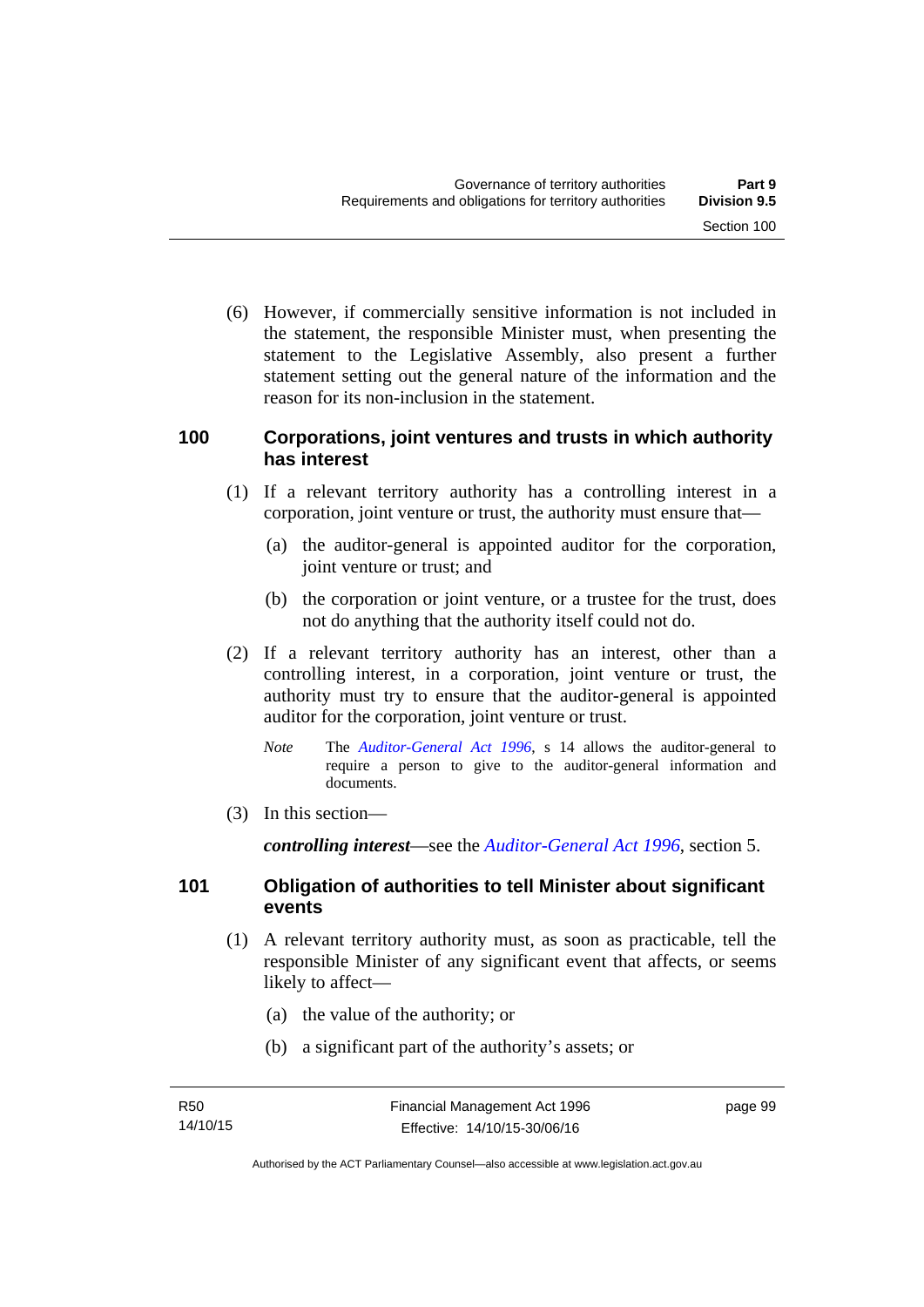- (c) the performance of the authority as a whole; or
- (d) the carrying out of a significant activity of the authority.
- (2) For this section, an event, part of assets or activity is *significant* for a relevant territory authority if—
	- (a) it is significant when interpreted in accordance with accounting standards relating to materiality ordinarily used in Australia when the decision about whether it is significant is made; or
	- (b) a document published by the authority identifies it as significant (however described); or
	- (c) a memorandum of understanding or other agreement between the responsible Minister or Treasurer and the authority identifies it as significant (however described); or
	- (d) it is prescribed under the financial management guidelines.

#### **102 Ministerial directions to authorities about financial etc statements**

- (1) The responsible Minister for a relevant territory authority may, in writing, direct the relevant person for the authority to give the Minister financial or other statements relating to the authority.
- (2) Without limiting subsection (1), the direction may state the form in which the statements are to be given and the period to which they must relate.
- (3) A relevant person for a relevant territory authority who receives a direction under subsection (1) must prepare the statements required by the direction and give them to the responsible Minister within 1 month after the day the person receives the direction or, if a longer period is allowed by the Minister, within the longer period.
- (4) The responsible Minister must not allow a longer period under subsection (3) for complying with a direction unless satisfied that there are special circumstances that justify the longer period.

R50 14/10/15

Authorised by the ACT Parliamentary Counsel—also accessible at www.legislation.act.gov.au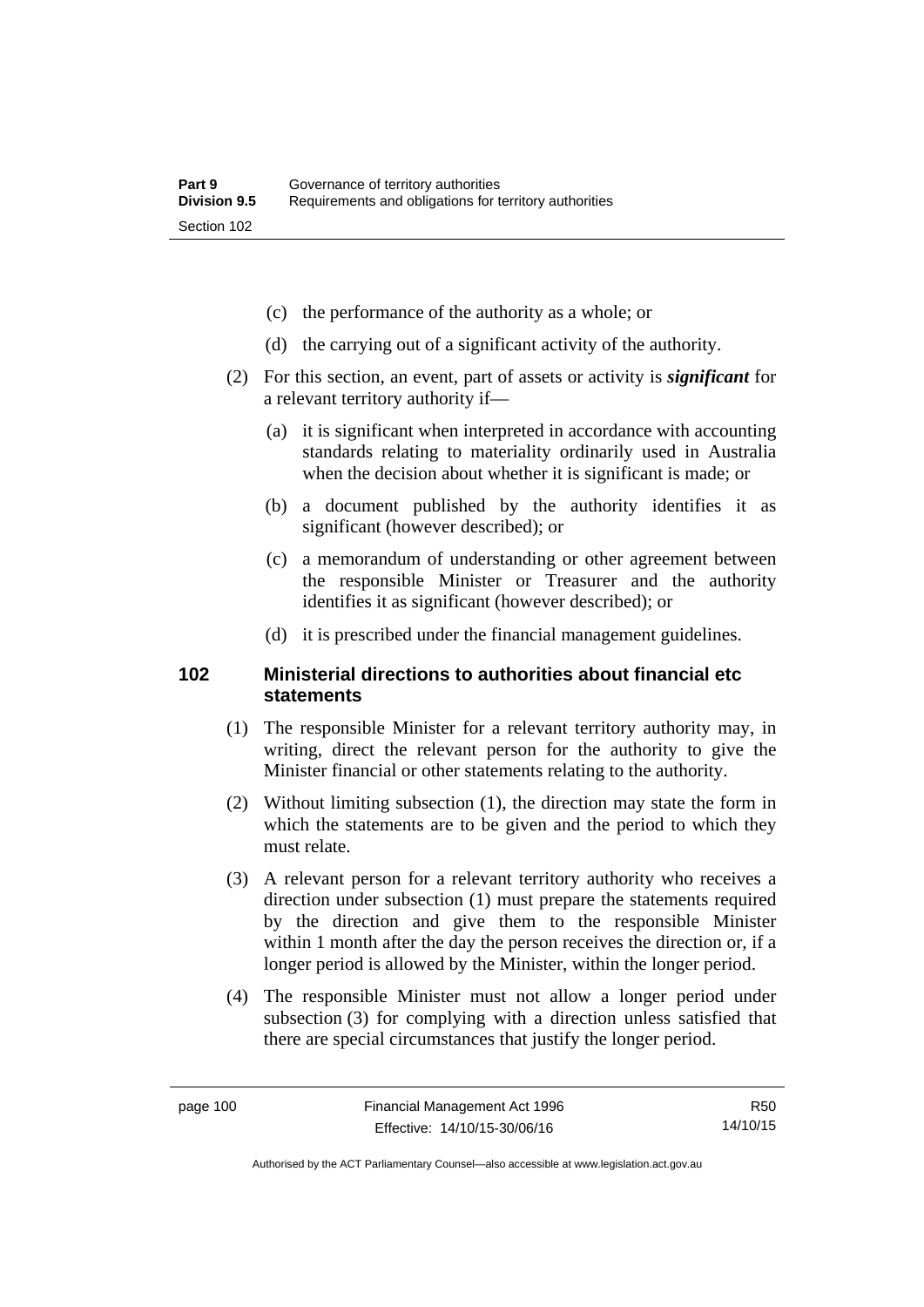*relevant person*, for a relevant territory authority, means—

- (a) if the authority has a governing board—the chair of the governing board; or
- (b) if the authority does not have a governing board—the chief executive officer.

#### **103 Application of government policies to authorities**

- (1) The responsible Minister for a relevant territory authority may, after consulting the authority, tell the authority the general government policies (*applicable governmental policies*) that are to apply to the authority.
- (2) A relevant territory authority must ensure that the authority complies, as far as practicable, with the applicable governmental policies.
- (3) For the *[Competition and Consumer Act 2010](http://www.comlaw.gov.au/Series/C2004A00109)* (Cwlth), this Act authorises—
	- (a) the decision to apply applicable governmental policies to an authority; and
	- (b) the doing of, or the failure to do, anything by or in relation to the authority to comply with applicable governmental policies.
- (4) A notice under subsection (1) is a notifiable instrument.
	- *Note* A notifiable instrument must be notified under the [Legislation Act](http://www.legislation.act.gov.au/a/2001-14).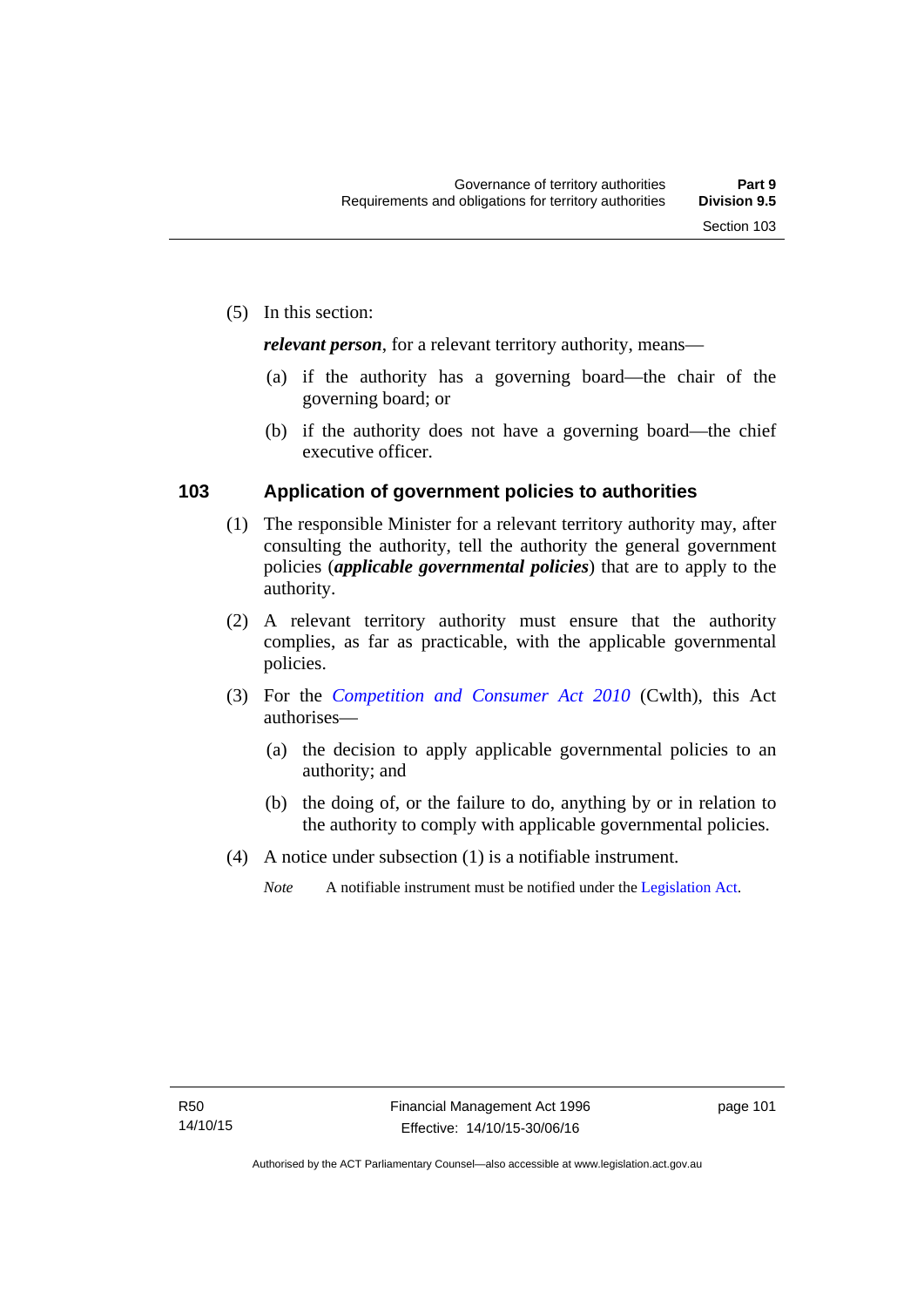# **Division 9.6 Restructuring of territory authorities**

#### **104 Purpose of div 9.6**

The purpose of this division is to facilitate the transfer of assets, rights and liabilities of, or held by, territory authorities to which this division applies.

*Note 1* A *liability* includes an obligation (see [Legislation Act,](http://www.legislation.act.gov.au/a/2001-14) dict, pt 1).

*Note 2* See also the [Legislation Act](http://www.legislation.act.gov.au/a/2001-14), dict, def *asset*.

#### **105 What territory authorities does div 9.6 apply to?**

- (1) This division applies to a territory authority if the authority is prescribed by regulation for this division.
- (2) A reference in this division to a *division 9.6 authority* is a reference to a territory authority to which this division applies.
- (3) To remove any doubt—
	- (a) nothing in this Act prevents a division 9.6 authority also being a division 9.7 authority; and
	- (b) a regulation may prescribe a territory authority for this division whether or not this part would otherwise apply to the authority.

#### **106 Responsible Minister may direct div 9.6 authority to sell or transfer assets**

 (1) The responsible Minister for a division 9.6 authority may direct the authority to sell or transfer a stated asset of, or held by, the authority.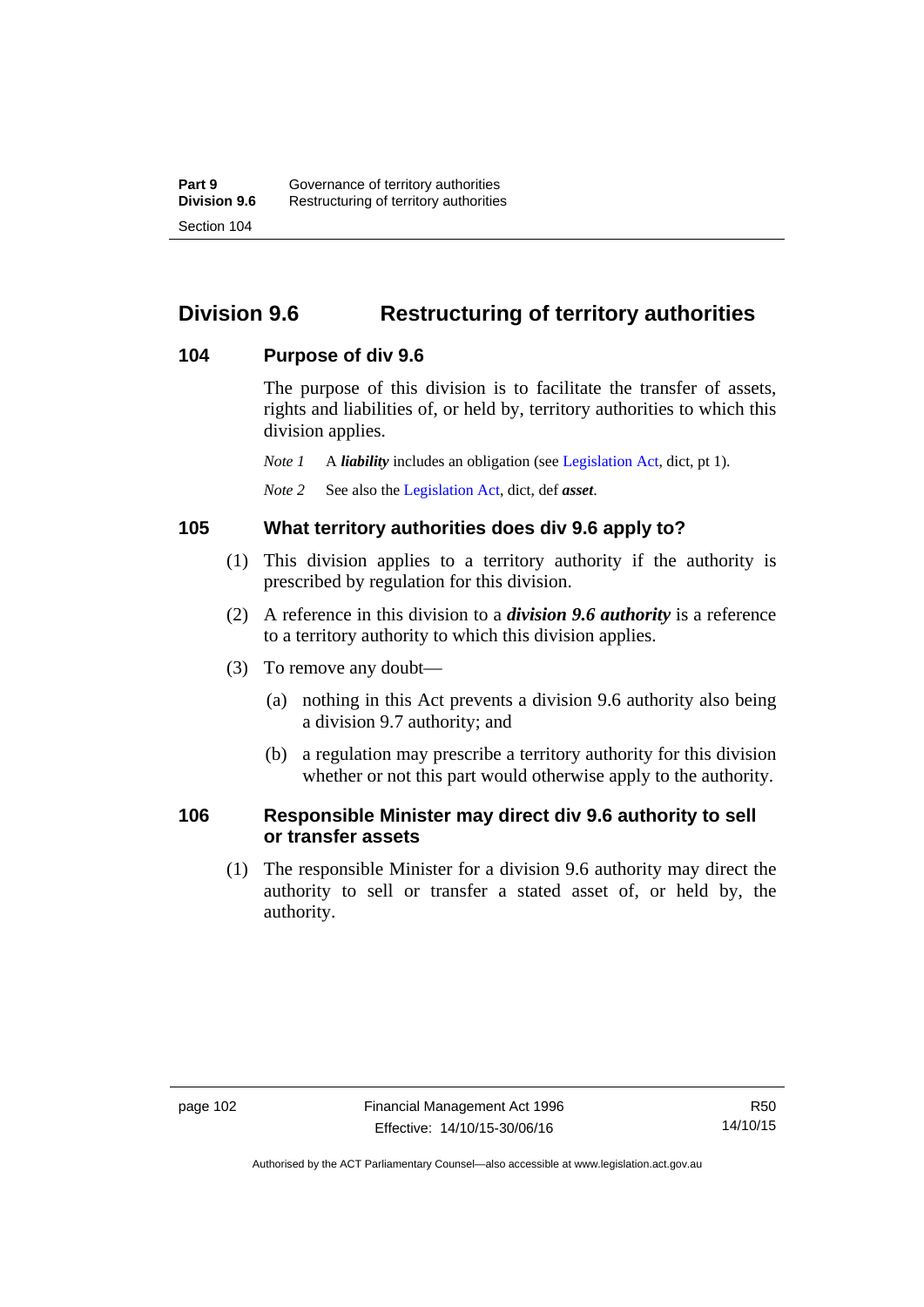(2) The direction may also impose on the division 9.6 authority requirements to assist or regulate, or otherwise in relation to, the sale or transfer.

#### **Examples of other requirements**

- 1 that a sale or transfer must be to a stated entity
- 2 that a sale or transfer must be finished before a stated time
- 3 that a sale or transfer must be undertaken in a stated way
- 4 that an asset must be sold for a price within a stated price-range
- 5 that an asset must be marketed, and the sale undertaken, through a stated agent
- *Note* An example is part of the Act, is not exhaustive and may extend, but does not limit, the meaning of the provision in which it appears (see [Legislation Act,](http://www.legislation.act.gov.au/a/2001-14) s 126 and s 132).
- (3) The division 9.6 authority must comply with the direction.
- (4) A direction under subsection (1) is a notifiable instrument.

*Note* A notifiable instrument must be notified under the [Legislation Act](http://www.legislation.act.gov.au/a/2001-14).

 (5) To remove any doubt, this section is additional to, and does not limit, any other provision of this division.

#### **107 Transfer of assets by declaration—div 9.6 authorities**

- (1) The responsible Minister for a division 9.6 authority may make 1 or more of the following declarations (a *transfer declaration*) in relation to an asset of, or held by, the authority:
	- (a) a declaration that the stated asset vests in a stated entity at a stated time without a conveyance, transfer or assignment;
	- (b) a declaration that a stated instrument relating to the asset continues to have effect after the asset vests in a stated entity as if a reference in the instrument to the authority were a reference to the entity;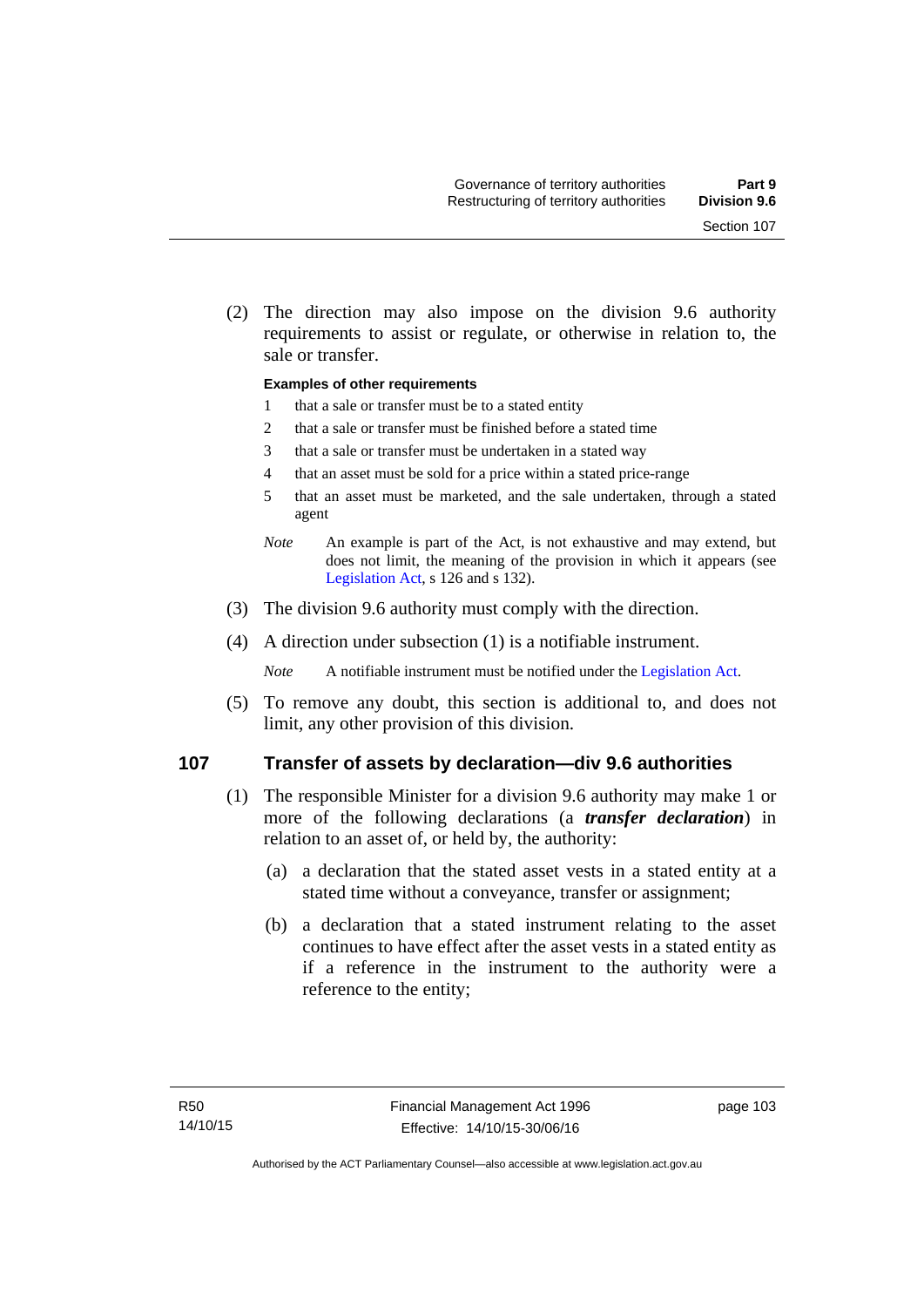- (c) a declaration that a stated entity becomes the authority's successor in law in relation to the asset after the asset vests in the entity.
- (2) A transfer declaration has effect in accordance with its terms.
- (3) A transfer declaration is a notifiable instrument.
	- *Note* A notifiable instrument must be notified under the [Legislation Act](http://www.legislation.act.gov.au/a/2001-14).
- (4) To remove any doubt, the making of a transfer declaration in relation to an asset of, or held by, a division 9.6 authority does not prevent the authority from transferring assets not dealt with in the declaration otherwise than in accordance with the declaration.
- (5) To remove any doubt, this section is additional to, and does not limit, any other provision of this division.

# **108 Transfer of contractual rights and liabilities by declaration—div 9.6 authorities**

- (1) The responsible Minister for a division 9.6 authority may declare that the authority's rights and liabilities under a stated contract to which the authority is party—
	- (a) stop being the rights and liabilities of the authority at a stated time; and
	- (b) become rights and liabilities of a stated entity at that time.
- (2) The responsible Minister for a division 9.6 authority may declare that a stated contract continues to have effect after a stated time as if a reference in the contract were a reference to a stated entity.
- (3) The responsible Minister for a division 9.6 authority may declare that a stated instrument relating to a stated contract continues to have effect after the authority's rights and liabilities under the contract become rights and liabilities of a stated entity as if a reference in the instrument to the authority were a reference to the entity.

R50 14/10/15

Authorised by the ACT Parliamentary Counsel—also accessible at www.legislation.act.gov.au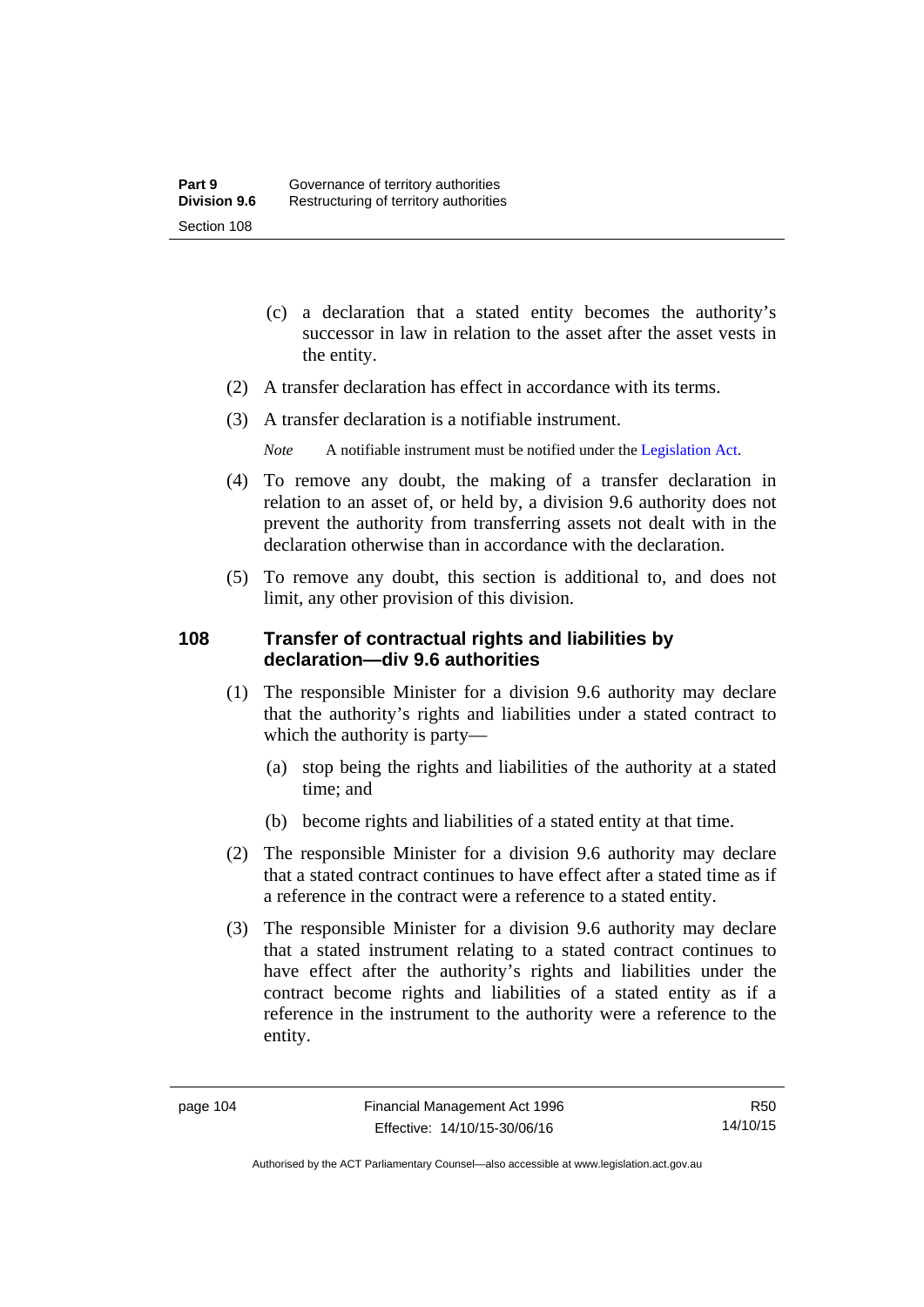- (4) The responsible Minister for a division 9.6 authority may declare that a stated person becomes the authority's successor in law, in relation to the authority's rights and liabilities under a stated contract, immediately after the authority's rights and liabilities under the contract become rights and liabilities of the entity.
- (5) A declaration under this section has effect according to its terms.
- (6) A declaration under this section is a notifiable instrument.

*Note* A notifiable instrument must be notified under the [Legislation Act](http://www.legislation.act.gov.au/a/2001-14).

 (7) To remove any doubt, this section is additional to, and does not limit, any other provision of this division.

#### **109 Transfer of liabilities by declaration—div 9.6 authorities**

- (1) The responsible Minister for a division 9.6 authority may make 1 or more of the following declarations in relation to a liability of the authority:
	- (a) a declaration that a stated liability stops being a liability of the authority and becomes a liability of a stated entity at a stated time;
	- (b) a declaration that a stated instrument relating to a stated liability continues to have effect after the liability becomes a liability of a stated entity as if a reference in the instrument to the authority were a reference to the entity;
	- (c) a declaration that a stated entity becomes the authority's successor in law in relation to a stated liability immediately after the liability becomes a liability of the entity.
- (2) A declaration under subsection (1) has effect in accordance with its terms.
- (3) A declaration under subsection (1) is a notifiable instrument.

*Note* A notifiable instrument must be notified under the [Legislation Act](http://www.legislation.act.gov.au/a/2001-14).

page 105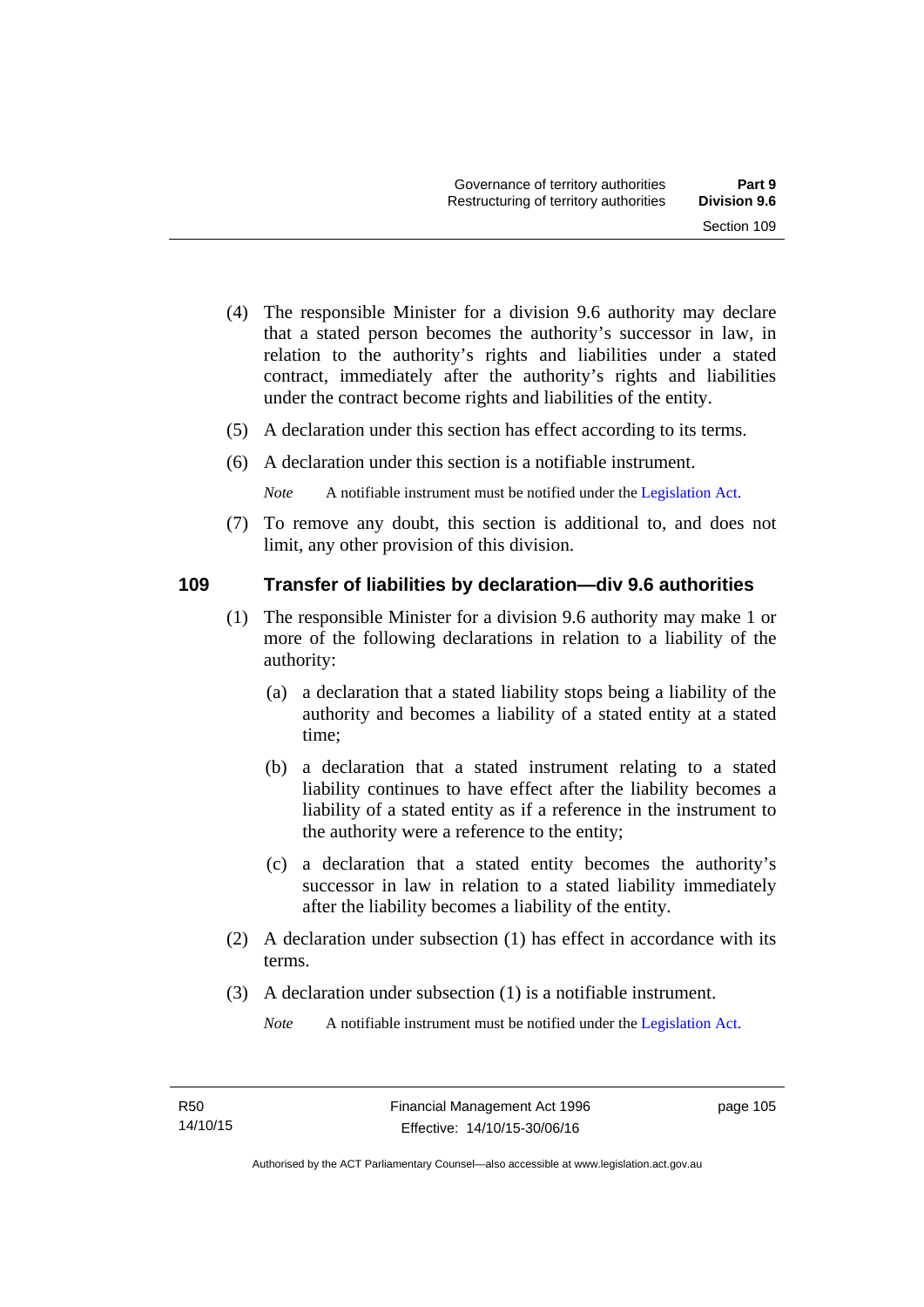(4) To remove any doubt, this section is additional to, and does not limit any other provision of this division.

#### **110 Assistance given by authorities for div 9.6**

(1) A division 9.6 authority may, on the authority's own initiative, give the Territory assistance in relation to the transfer of the authority's assets.

#### **Examples of forms of assistance**

- 1 giving information
- 2 giving financial assistance
- 3 giving a financial benefit to an entity
- 4 giving facilities, information and other assistance in relation to the conduct of a due diligence procedure or market briefing
- 5 entering into an agreement with the Territory
- *Note* An example is part of the Act, is not exhaustive and may extend, but does not limit, the meaning of the provision in which it appears (see [Legislation Act,](http://www.legislation.act.gov.au/a/2001-14) s 126 and s 132).
- (2) A division 9.6 authority must, if asked in writing by the responsible Minister for the authority, assist the Territory in relation to the transfer of the authority's assets.
- (3) If a division 9.6 authority must give assistance under subsection (2), the assistance must be given within the period, and in the way, stated in the request.
- (4) To remove any doubt, a division 9.6 authority that gives assistance under this section does not incur civil liability only because of the giving of assistance.
- (5) Any liability that would, apart from this section, attach to the division 9.6 authority attaches instead to the Territory.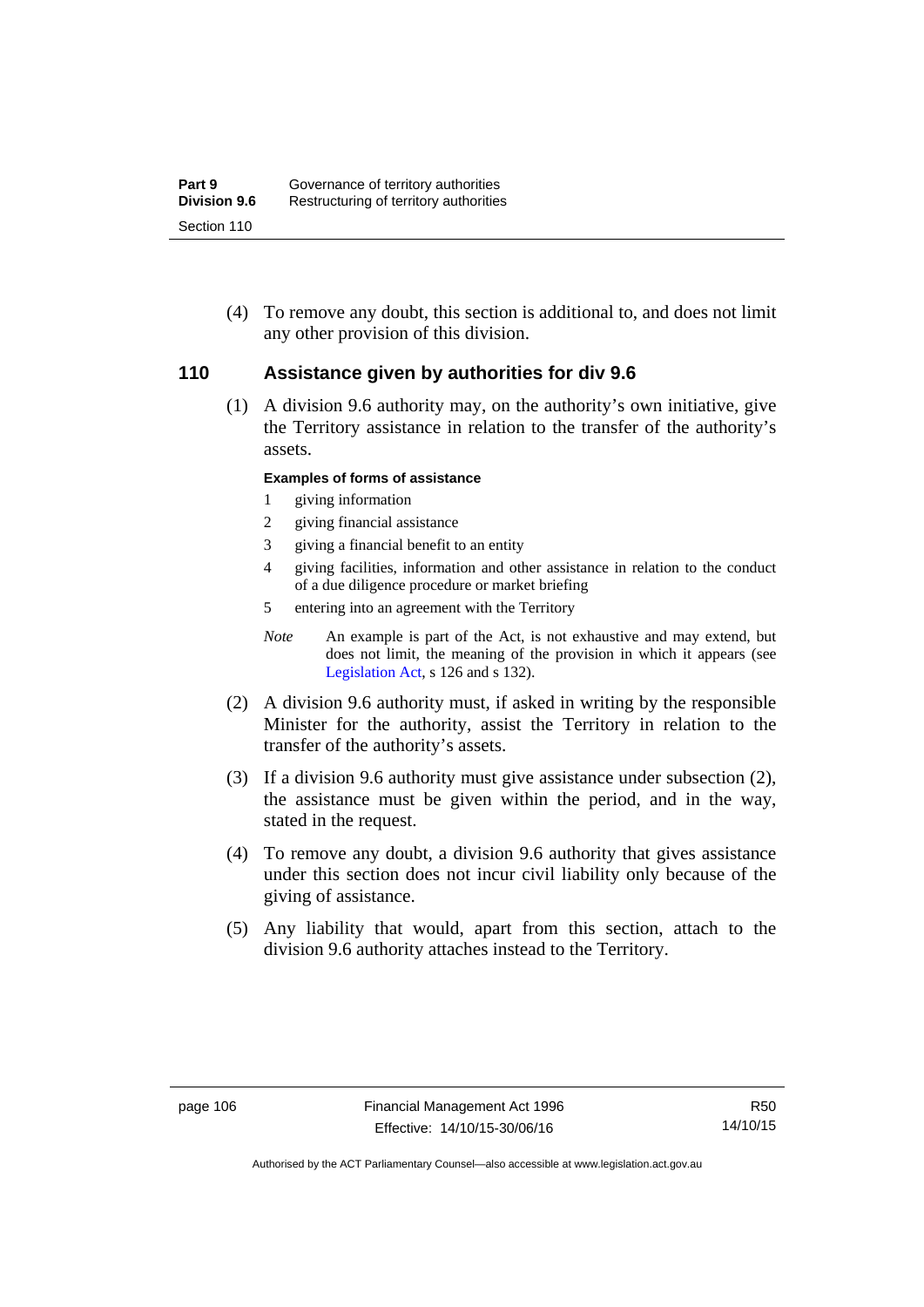#### **111 Assistance given by governing board members for div 9.6**

 (1) The governing board, or a member of the governing board, of a division 9.6 authority may, on the board's or member's own initiative, give the Territory assistance in relation to the transfer of the authority's assets.

#### **Examples of forms of assistance**

- 1 giving information
- 2 giving financial assistance
- 3 giving a financial benefit to an entity
- 4 giving facilities, information and other assistance in relation to the conduct of a due diligence procedure or market briefing
- 5 entering into an agreement with the Territory
- *Note* An example is part of the Act, is not exhaustive and may extend, but does not limit, the meaning of the provision in which it appears (see [Legislation Act,](http://www.legislation.act.gov.au/a/2001-14) s 126 and s 132).
- (2) The governing board, or a member of the governing board, of a division 9.6 authority must, if asked in writing by the responsible Minister for the authority, assist the Territory in relation to the transfer of the authority's assets.
- (3) If the governing board, or a member of the governing board, of a division 9.6 authority must give assistance under subsection (2), the assistance must be given within the period, and in the way, stated in the request.
- (4) To remove any doubt, a governing board or a member of a governing board who gives assistance under this section does not incur civil liability only because of the giving of assistance.
- (5) Any liability that would, apart from this section, attach to the members or member of the governing board attaches instead to the Territory.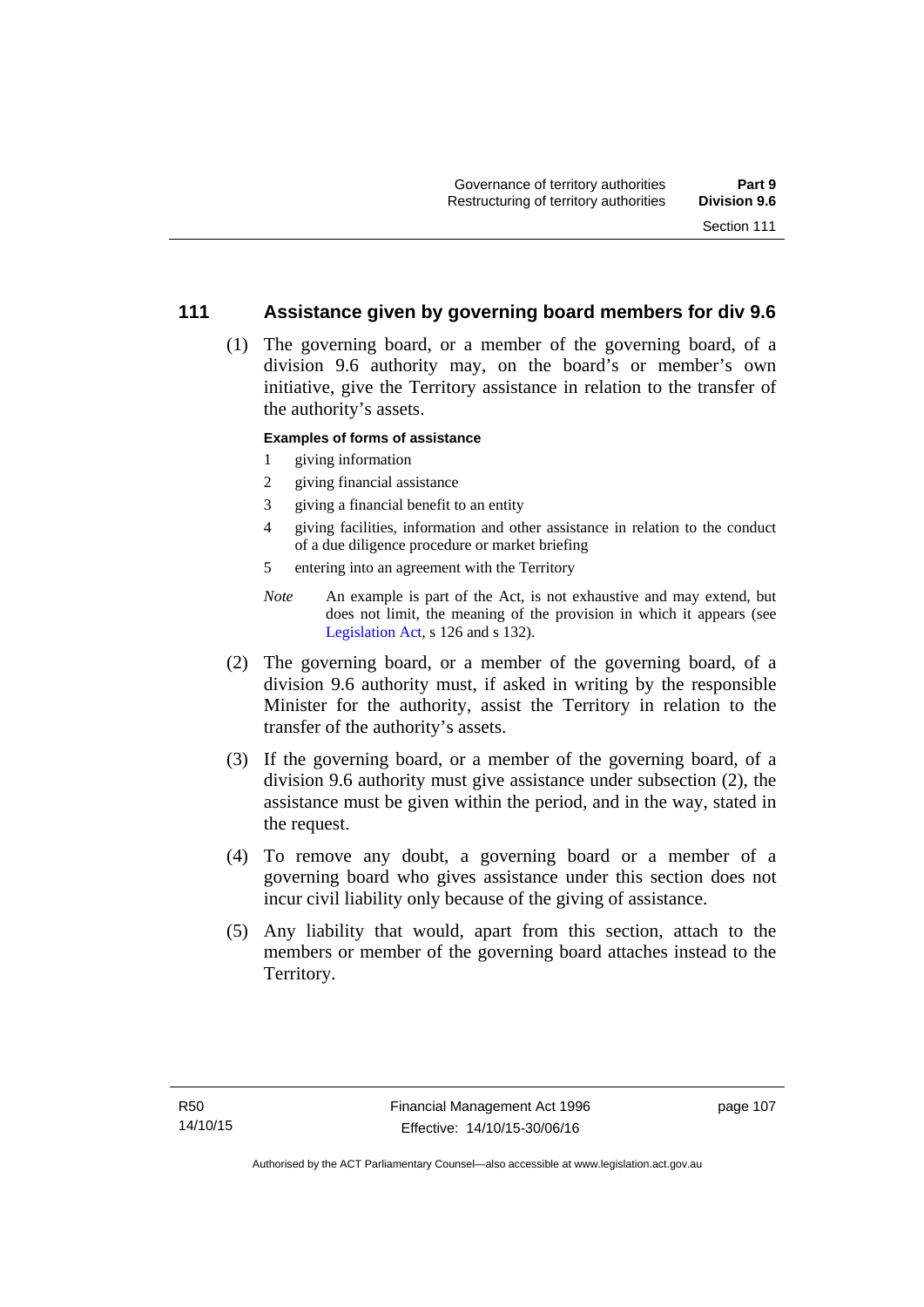#### **112 Use of information by Territory and div 9.6 authorities**

- (1) This section applies to information provided under section 110 (Assistance given by authorities for div 9.6) or section 111 (Assistance given by governing board members for div 9.6) in relation to a division 9.6 authority.
- (2) The Territory, the division 9.6 authority or an associated person may use the information for a purpose related to, or consequent on, the transfer of the authority's assets.
- (3) The Territory, the territory authority or an associated person may give the information to someone else for a purpose related to, or consequent on, the transfer of the authority's assets.
- (4) If a person gives information or uses information under this section—
	- (a) the giving of the information is not—
		- (i) a breach of confidence; or
		- (ii) a breach of professional etiquette or ethics; or
		- (iii) a breach of a rule of professional conduct; and
	- (b) the person does not incur civil liability only because of the giving or using of the information.
- (5) In this section:

*associated person*—each of the following is an *associated person* in relation to a division 9.6 authority:

- (a) the responsible Minister for the authority;
- (b) a public employee;
- (c) a person who exercises a function for the Territory in relation to the transfer of the authority's assets;
- (d) a member of the governing board of the territory authority;

R50 14/10/15

Authorised by the ACT Parliamentary Counsel—also accessible at www.legislation.act.gov.au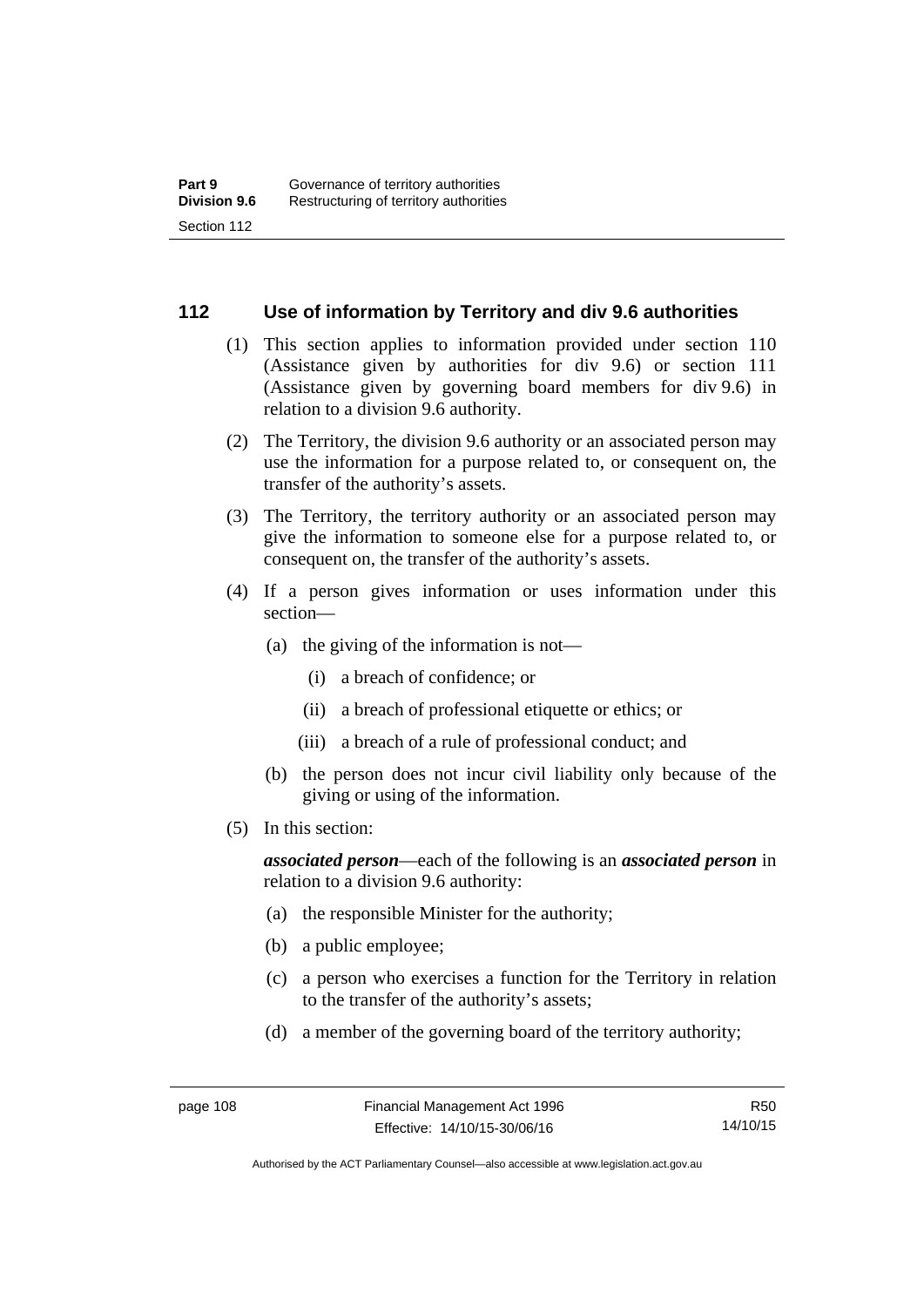- (e) an officer or employee of the authority;
- (f) a person who exercises a function for the authority in relation to the authority's assets.

## **113 Contracts relating to the protection of information responsible Minister for div 9.6 authority**

- (1) The responsible Minister for a division 9.6 authority may, on behalf of the Territory, enter into a contract with an entity relating to the protection of information if—
	- (a) the information is provided under section 110 (Assistance given by authorities for div 9.6) or section 111 (Assistance given by governing board members for div 9.6); and
	- (b) publication of the information might be expected to substantially prejudice the entity's commercial interests.
- (2) To remove any doubt, subsection (1) does not limit the power of the Territory to enter into contracts.

# **114 Contracts relating to the protection of information div 9.6 authority**

- (1) A division 9.6 authority may enter into a contract with an entity relating to the protection of information if—
	- (a) the information is provided under section 110 (Assistance given by authorities for div 9.6) or section 111 (Assistance given by governing board members for div 9.6); and
	- (b) publication of the information might be expected to substantially prejudice the entity's commercial interests.
- (2) To remove any doubt, subsection (1) does not limit the power of the division 9.6 authority to enter into contracts.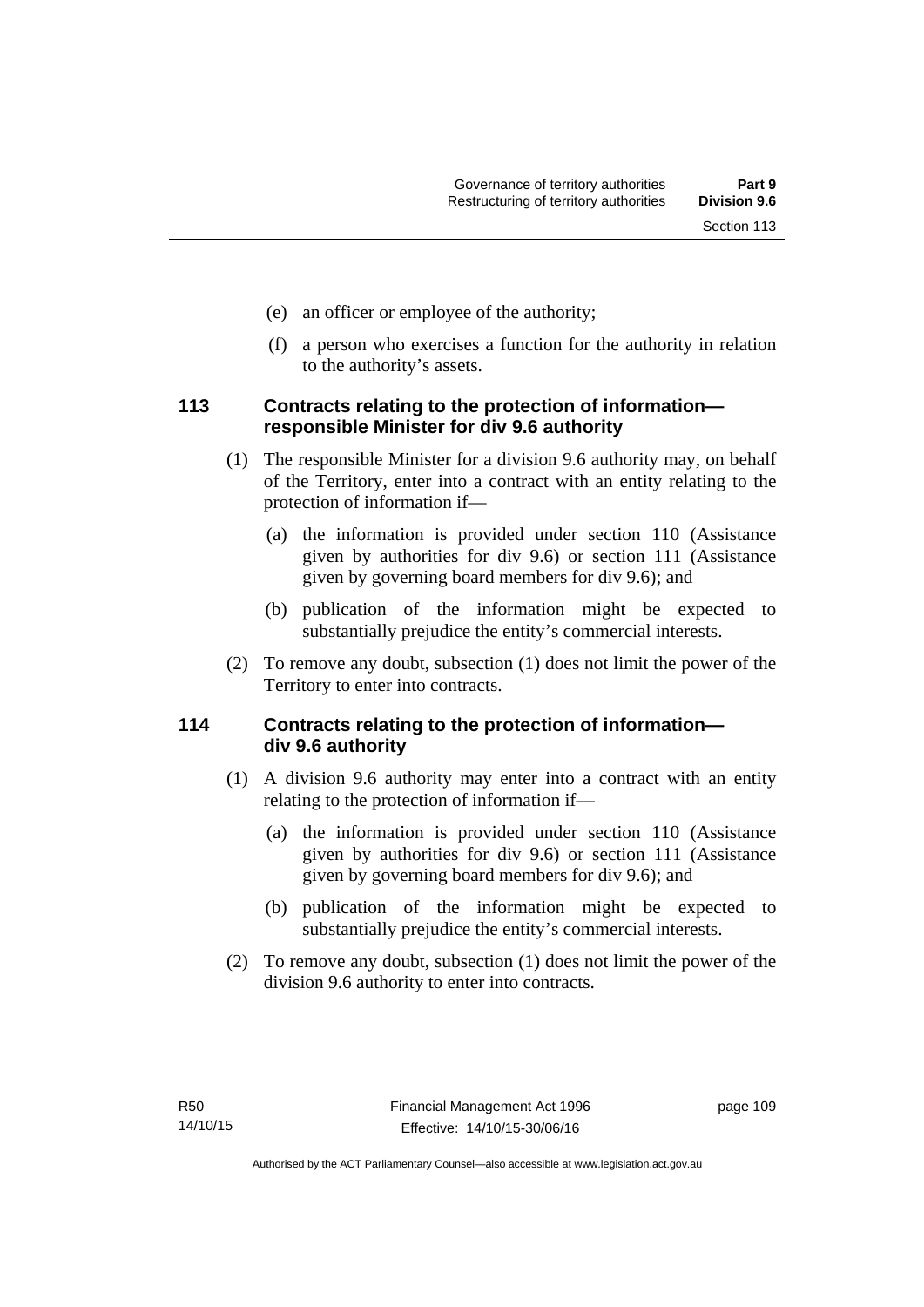## **115 Transfer of pending proceedings—div 9.6 authorities**

- (1) This section applies if—
	- (a) an entity (the *successor*) becomes the successor in law of someone else (the *original entity*) at a particular time (the *handover time*) in relation to a particular asset, right or liability because of a declaration made by a Minister under this division; and
	- (b) a proceeding to which the original entity was a party was pending in a court or other entity immediately before the handover time; and
	- (c) the proceeding related, completely or partly, to the asset, right or liability.
- (2) The successor is, by force of this subsection, substituted for the original entity as a party to the proceeding to the extent to which the proceeding relates to the asset, right or liability.
- (3) The court or other entity in which, or before which, a proceeding has been continued under this section may give directions about the proceeding.
- (4) However, subsection (2) does not apply if the responsible Minister for the original entity determines otherwise.
- (5) A determination under subsection (3) is a notifiable instrument.

*Note* A notifiable instrument must be notified under the [Legislation Act](http://www.legislation.act.gov.au/a/2001-14).

# **116 Proceedings and evidence—div 9.6 authorities**

 (1) This section applies if an entity (the *successor*) becomes the successor in law of someone else (the *original entity*) at a particular time (the *handover time*) in relation to a particular asset, right or liability because of a declaration made by a Minister under this division.

Authorised by the ACT Parliamentary Counsel—also accessible at www.legislation.act.gov.au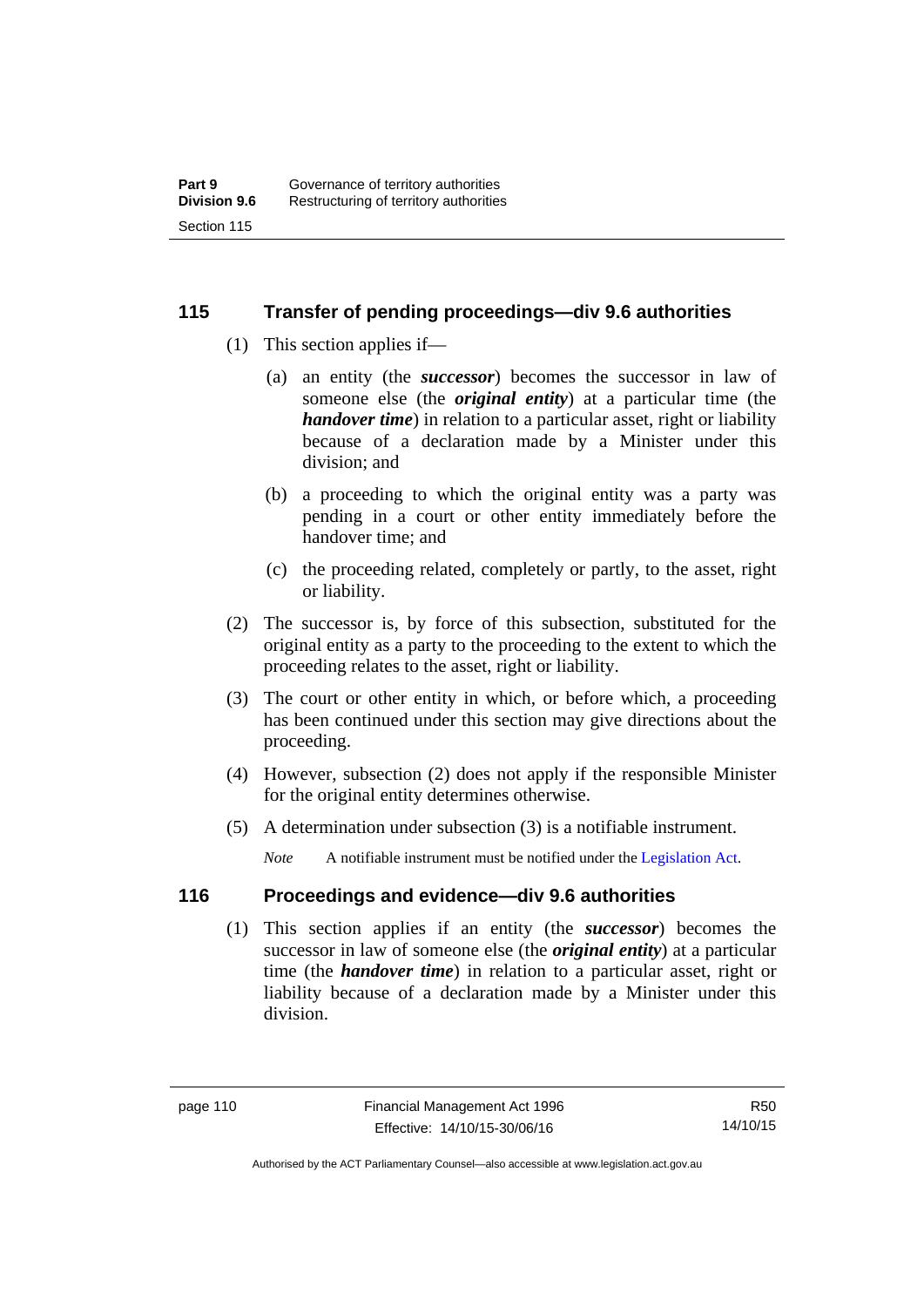- (2) A proceeding for a cause of action may be brought against the successor in relation to the asset, right or liability if, before handover time—
	- (a) the cause of action had accrued against the original entity in relation to the asset, right or liability; and
	- (b) a proceeding had not started in relation to the cause of action; and
	- (c) the limitation period for the cause of action had not ended.
- (3) The *[Limitation Act 1985](http://www.legislation.act.gov.au/a/1985-66),* part 3 (Postponement of bar) applies to the starting of a proceeding that may be brought by or against the successor under this section as if the cause of action had been accrued by, or had accrued against, the successor.
- (4) The court or other entity in which, or before which, a proceeding has been or may be started under this section may give directions about the proceeding.
- (5) Any evidence that, before handover time, would have been admissible for or against the original entity in relation to the asset, right or liability is admissible for or against the successor.
- (6) An order made in a proceeding by or against the original entity in relation to the asset, right or liability before handover time may be enforced by or against the successor.
- (7) In this section:

*proceeding* includes a proceeding by way of appeal or review (including review under the *[Ombudsman Act 1989](http://www.legislation.act.gov.au/a/alt_a1989-45co)*).

#### **117 Operation of div 9.6 not breach of contract etc**

To remove any doubt, the operation of this division must not be taken to—

(a) place a person in breach of contract or confidence; or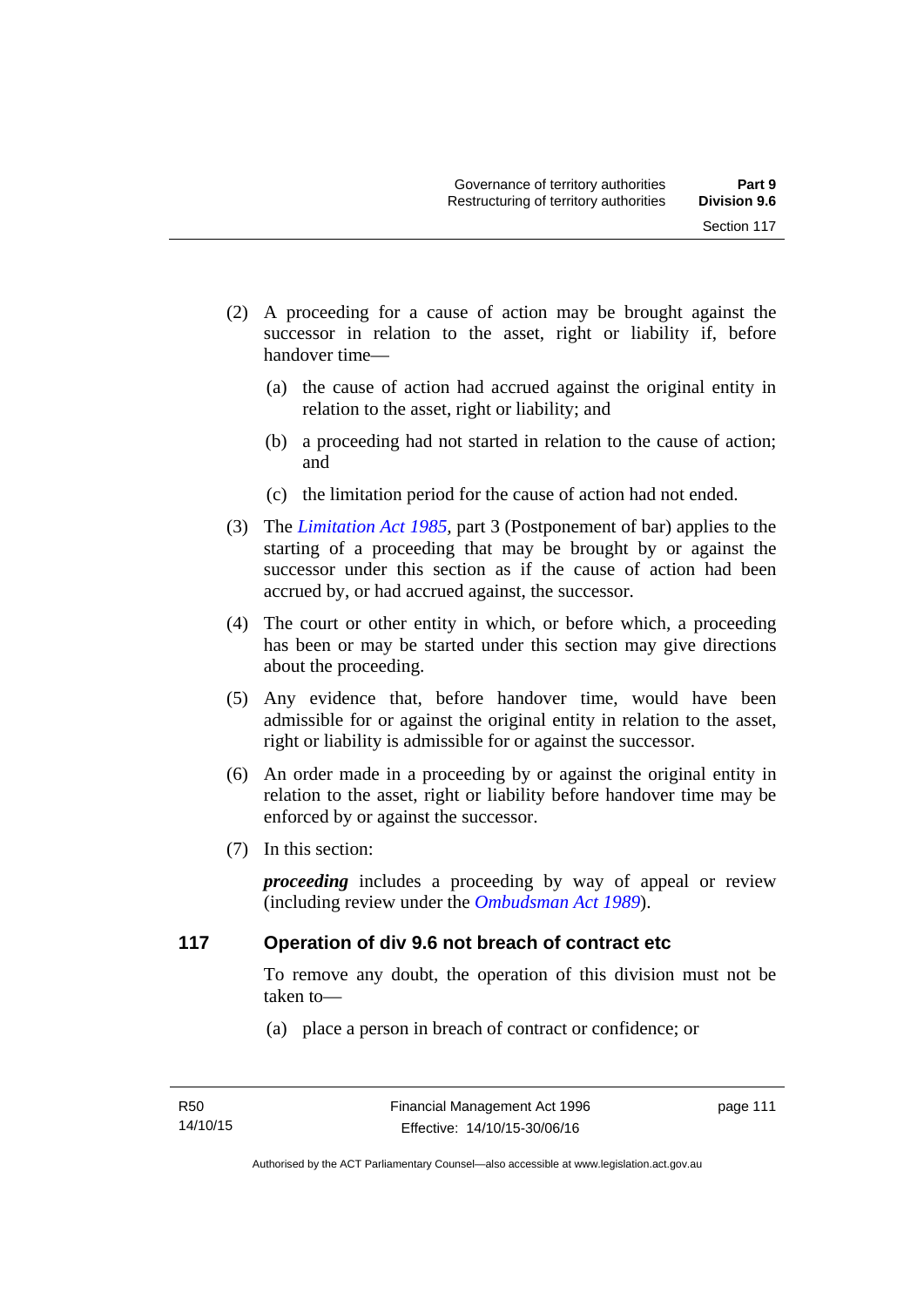- (b) otherwise make a person guilty of a civil wrong; or
- (c) place a person in breach of, or create a default under, any territory law or provision in an agreement, arrangement or understanding, including, for example, a contractual provision prohibiting, restricting or regulating the following:
	- (i) the assignment or transfer of an asset, right or liability;
	- (ii) the disclosure of information; or
- (d) release a surety from any of surety's liabilities in relation to a liability that is transferred under a declaration made by a Minister under this division; or
- (e) fulfil a condition that—
	- (i) allows an entity to terminate an agreement or liability; or
	- (ii) alters the operation or effect of an agreement; or
	- (iii) requires an amount to be paid before its stated maturity.
- *Note* An example is part of the Act, is not exhaustive and may extend, but does not limit, the meaning of the provision in which it appears (see [Legislation Act,](http://www.legislation.act.gov.au/a/2001-14) s 126 and s 132).

#### **118 Transfer of assets etc not otherwise disposed of—div 9.6 authorities**

- (1) This section applies in relation to an asset, right or liability of a division 9.6 authority if—
	- (a) the authority ceases to exist; and
	- (b) apart from this section, division 9.7 would not apply in relation to the authority; and
	- (c) the asset, right or liability has not been disposed of after the authority ceases to exist.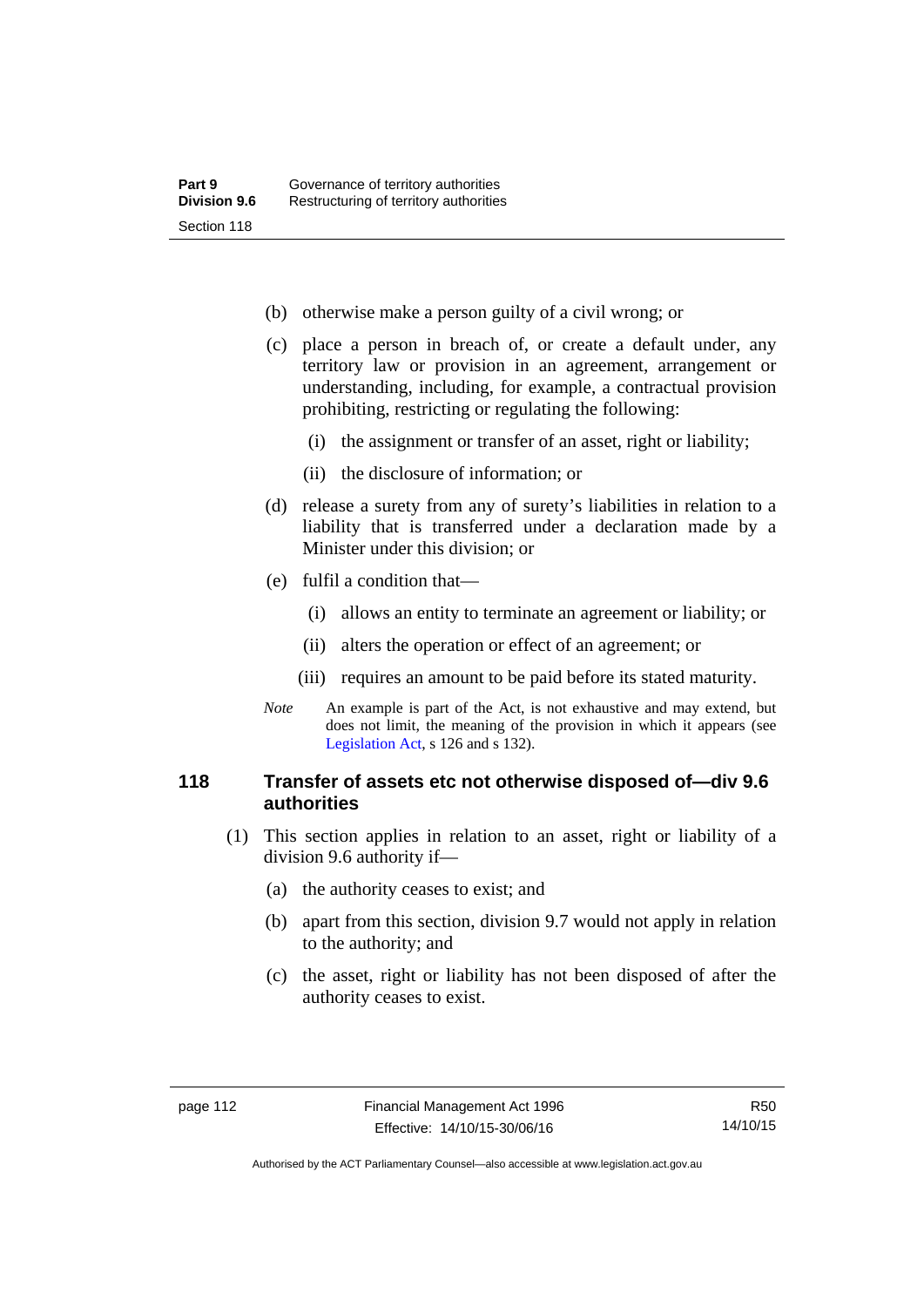(2) Division 9.7 applies in relation to the division 9.6 authority as if it were a division 9.7 authority, but only in relation to the asset, right or liability that has not been disposed of.

## **119 Annual reports etc for div 9.6 authorities**

(1) In this section:

*division 9.6 authority* means a division 9.6 authority that has ceased to exist and is not also a division 9.7 authority.

*financial year*––see the *[Annual Reports \(Government Agencies\)](http://www.legislation.act.gov.au/a/2004-8)  [Act 2004](http://www.legislation.act.gov.au/a/2004-8)*, section 6 (3).

*handover day*, in relation to a division 9.6 authority, means the day the authority ceases to exist.

*relevant financial year*, for a division 9.6 authority, means a financial year—

- (a) beginning before the handover day for the authority; and
- (b) for which a report had not been presented by the authority under the *[Annual Reports \(Government Agencies\) Act 2004](http://www.legislation.act.gov.au/a/2004-8)*, section 6 (Annual report of public authority) before the handover day.

*responsible Minister*, for a division 9.6 authority, means the Minister who was the responsible Minister for the authority immediately before it ceased to exist.

- (2) The responsible Minister for a division 9.6 authority must present an annual report for the authority for each relevant financial year.
- (3) An annual report under subsection (2) must include anything that the annual report would have been required to include before handover day for the division 9.6 authority.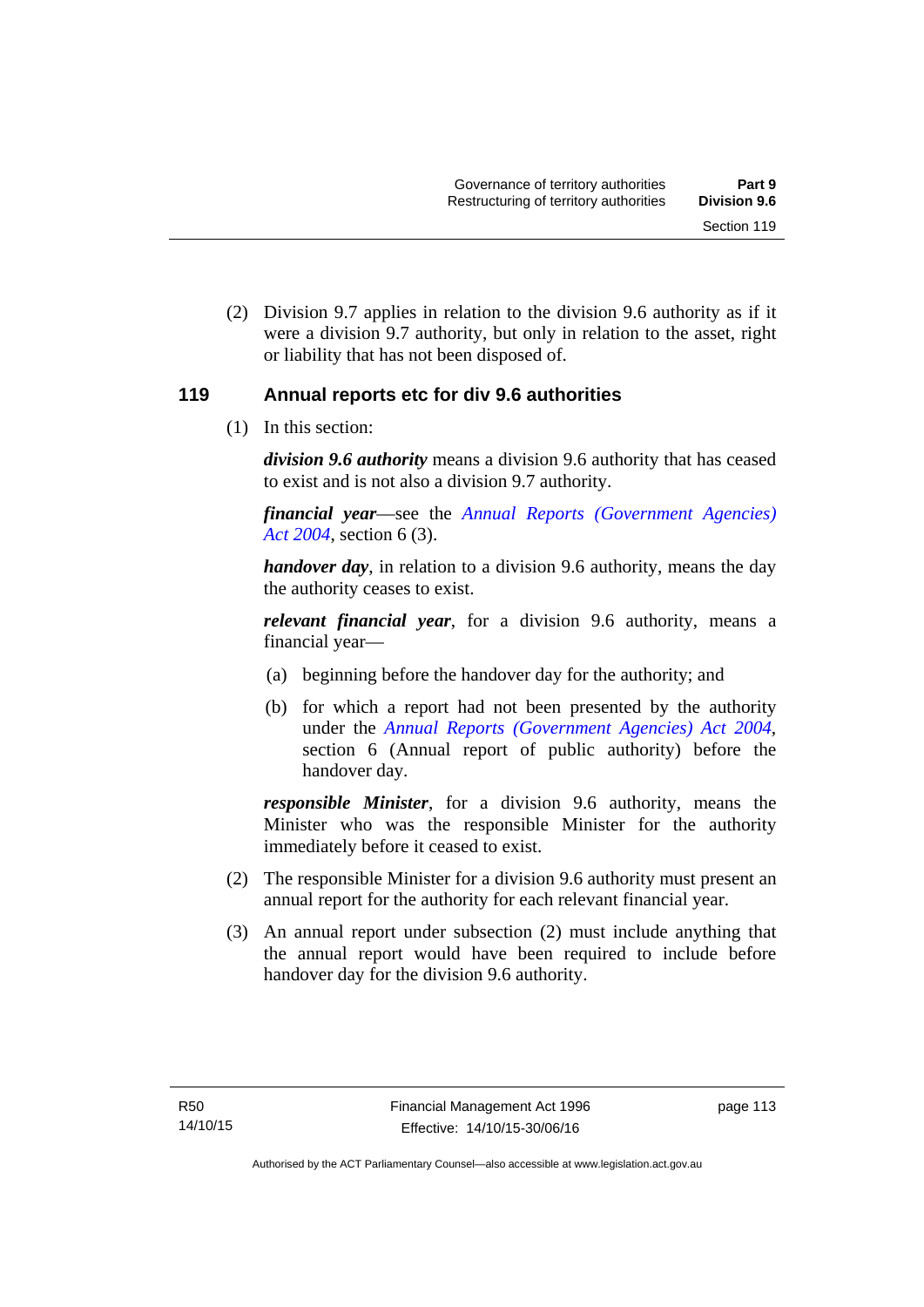- (4) The applied provisions of part 8 (Financial provisions for territory authorities) apply in relation to a division 9.6 authority in relation to any period before the handover day as if—
	- (a) the authority had not ceased to exist; and
	- (b) a reference in section 63 and section 68 to the authority included a reference to the responsible Minister for the authority; and
	- (c) a reference in section 64 and section 69 to the relevant person for the authority included a reference to the responsible Minister for the authority; and
	- (d) a reference in section 65 and section 70 to the chief executive officer of the authority included a reference to the responsible Minister for the authority; and
	- (e) all other necessary changes were made; and
	- (f) any changes prescribed by regulation were made.
- (5) For subsection (4), the *applied provisions of part 8* are the following:
	- section 63 (Annual financial statements of territory authorities)
	- section 64 (Responsibility for annual financial statements of territory authorities)
	- section 65 (Audit of annual financial statements of territory authorities)
	- section 66 (Annual financial statements of territory authorities to be included in annual reports etc)
	- section 68 (Statements of performance of territory authorities)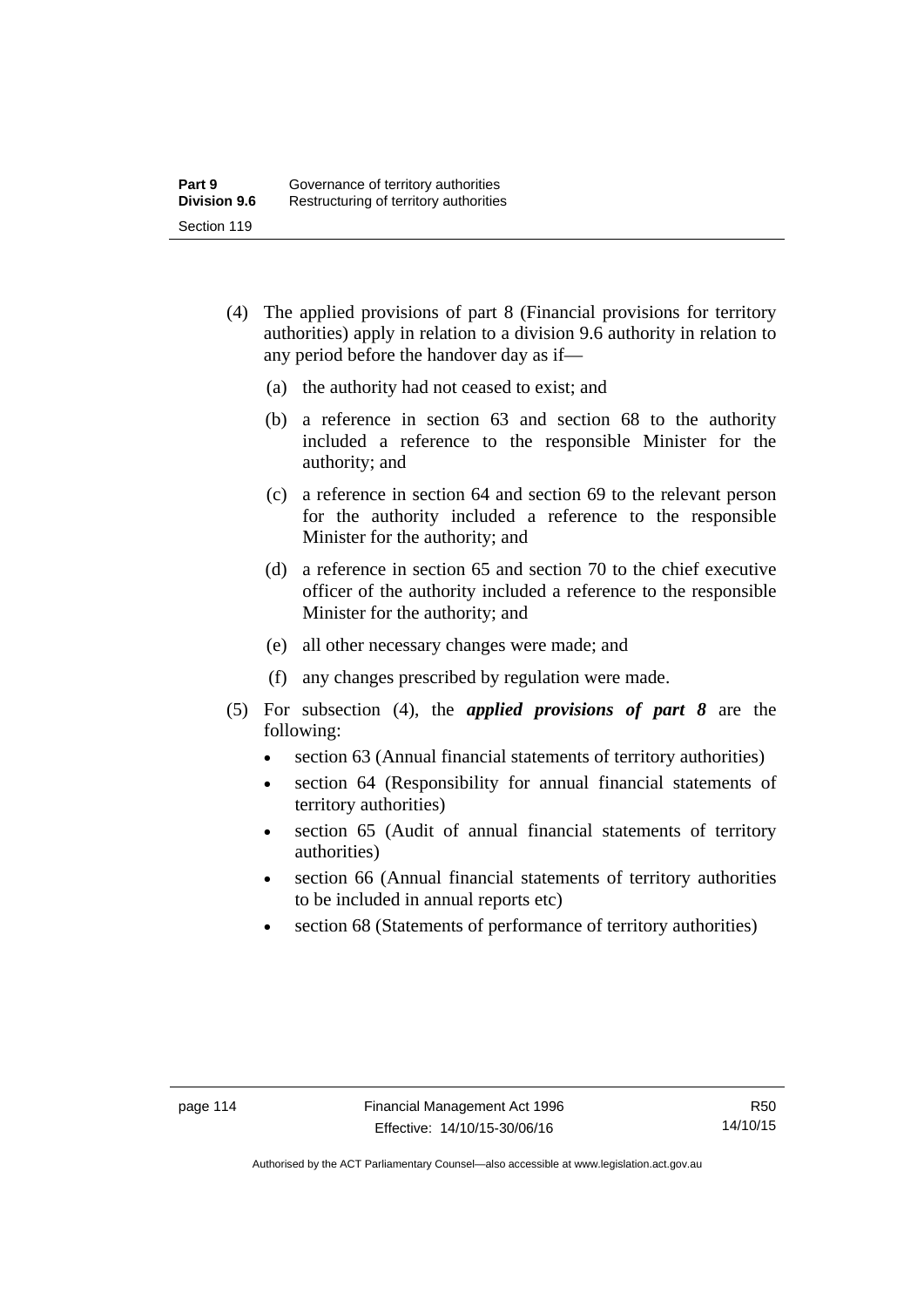- section 69 (Responsibility for territory authority statements of performance)
- section 70 (Scrutiny of territory authority statements of performance)
- section 71 (Territory authority statements of performance to be included in annual reports).

# **Division 9.7 Additional provisions for restructuring of certain territory authorities**

# **120 What territory authorities does div 9.7 apply to?**

- (1) This division applies to a territory authority if the authority is prescribed by regulation for this division.
	- *Note* This division also applies in relation to territory authorities in relation to certain assets, rights and liabilities (see s 118).
- (2) A reference in this division to a *division 9.7 authority* is a reference to a territory authority to which this division applies.
- (3) To remove any doubt, a regulation may prescribe a territory authority for this division whether or not this part would otherwise apply to the authority.

# **121 Definitions—div 9.7**

In this division:

*handover day*, in relation to a division 9.7 authority, means the day the authority ceases to exist.

*territory authority* includes a territory authority that has ceased to exist.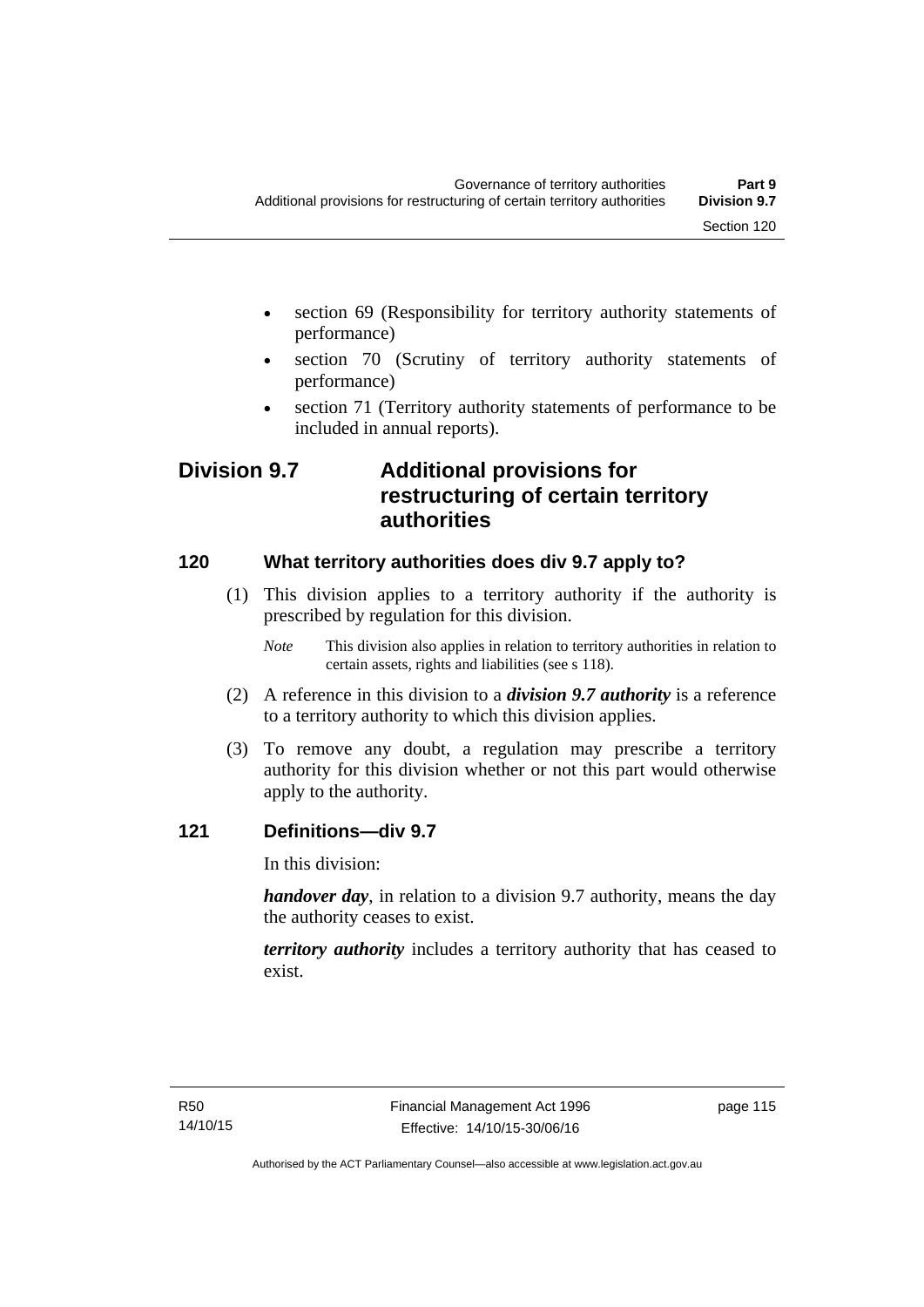# **122 Vesting of assets, rights and liabilities—div 9.7 authorities**

- (1) All assets, rights and liabilities of a division 9.7 authority immediately before handover day vest in the Territory on handover day.
- (2) To remove any doubt, all records of the territory authority, including applications made to the authority, become the records of the Territory on handover day.

# **123 Proceedings and evidence—div 9.7 authorities**

- (1) For a proceeding started before handover day and to which a division 9.7 authority is a party, the Territory is substituted as a party on the handover day.
- (2) A proceeding for a cause of action in relation to a division 9.7 authority may be brought against the Territory if, before handover day—
	- (a) the cause of action had accrued against the authority; and
	- (b) a proceeding had not started in relation to the cause of action; and
	- (c) the limitation period for the cause of action had not ended.
- (3) The *[Limitation Act 1985](http://www.legislation.act.gov.au/a/1985-66),* part 3 (Postponement of bar) applies to the starting of a proceeding that may be brought by or against the Territory under this section as if the cause of action had been accrued by, or had accrued against, the Territory.
- (4) The court or other entity in which, or before which, a proceeding may be or has been started or continued under this section may give directions about the proceeding.
- (5) Any evidence that would, before a division 9.7 authority ceased to exist, have been admissible for or against the authority is admissible for or against the Territory.

R50 14/10/15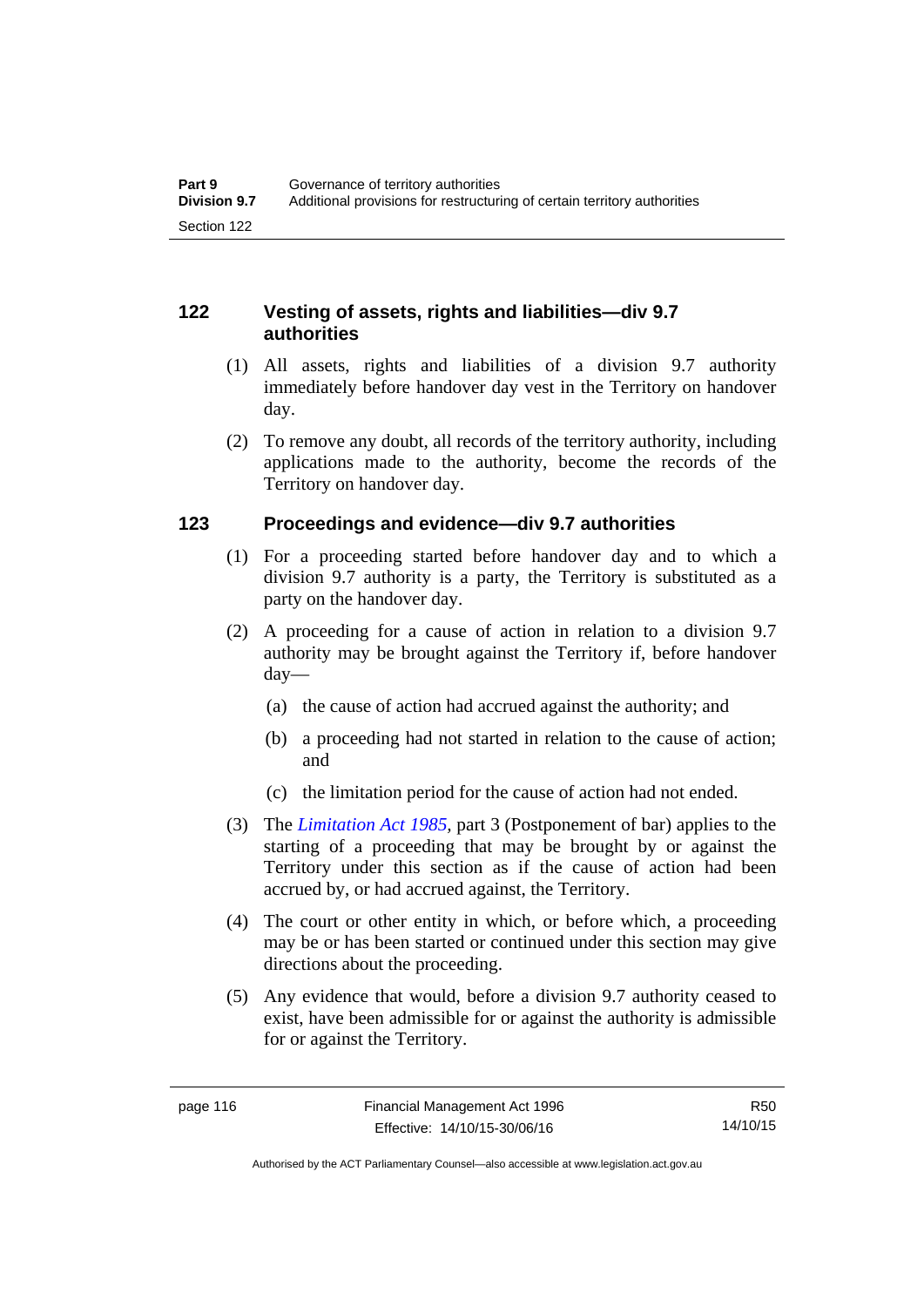- (6) An order made in a proceeding by or against a division 9.7 authority before the handover day may, after the handover day, be enforced by or against the Territory.
- (7) In this section:

*proceeding* includes a proceeding by way of appeal or review (including review under the *[Ombudsman Act 1989](http://www.legislation.act.gov.au/a/alt_a1989-45co)*).

# **124 Annual reports and financial statements for div 9.7 authorities**

(1) In this section:

*division 9.7 authority* means a division 9.7 authority that has ceased to exist.

*financial year*––see the *[Annual Reports \(Government Agencies\)](http://www.legislation.act.gov.au/a/2004-8)  [Act 2004](http://www.legislation.act.gov.au/a/2004-8)*, section 6 (3).

*relevant financial year*, for a division 9.7 authority, means a financial year—

- (a) beginning before the handover day for the authority; and
- (b) for which a report had not been presented by the authority under the *[Annual Reports \(Government Agencies\) Act 2004](http://www.legislation.act.gov.au/a/2004-8)*, section 6 (Annual report of public authority) before the handover day.

*responsible Minister*, for a division 9.7 authority, means the Minister who was the responsible Minister for the authority immediately before it ceased to exist.

- (2) The responsible Minister for a division 9.7 authority must present an annual report for the authority for each relevant financial year.
- (3) An annual report under subsection (2) must include anything that the annual report would have been required to include before handover day for the division 9.7 authority.

page 117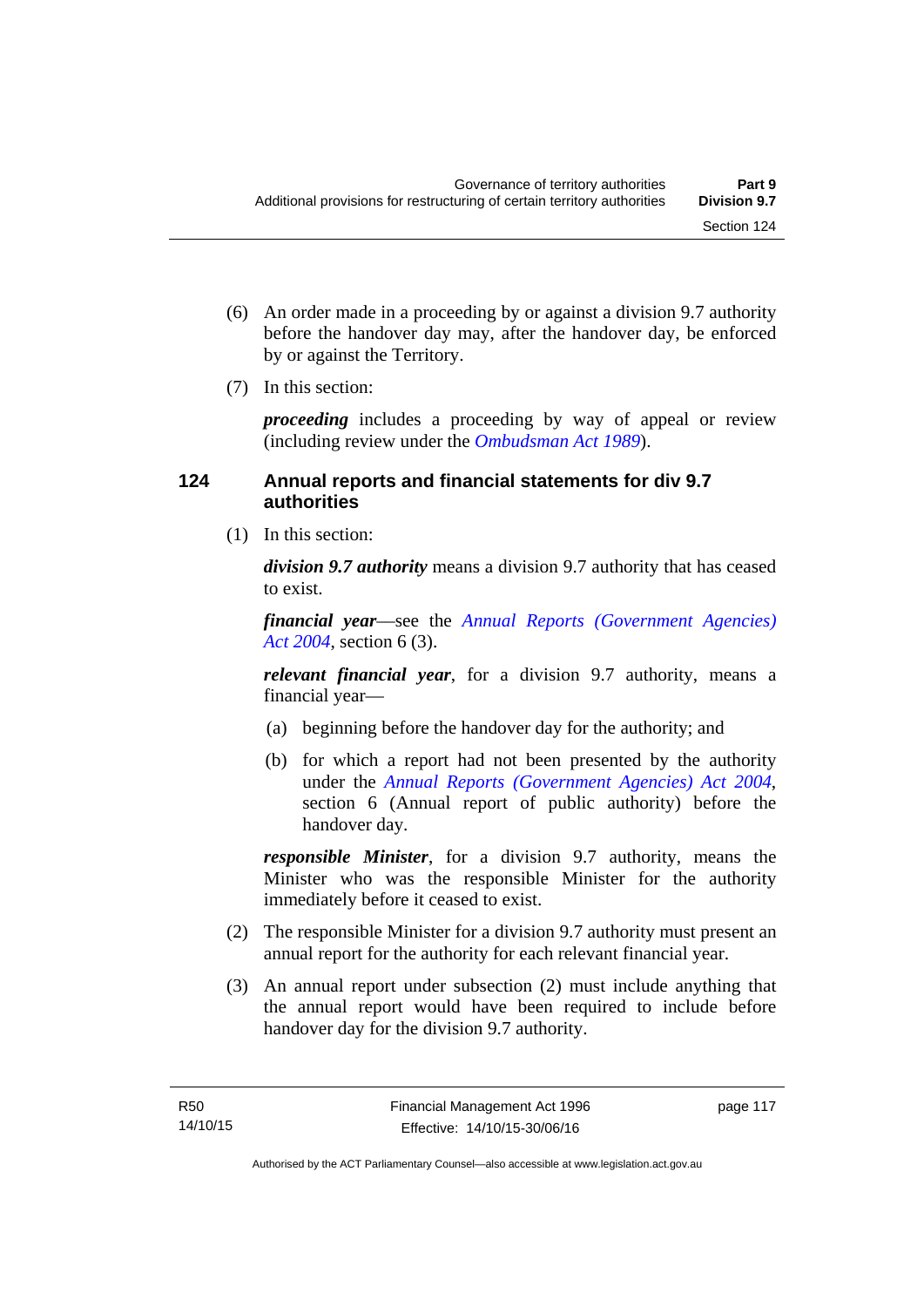- (4) The applied provisions of part 8 (Financial provisions for territory authorities) apply in relation to a division 9.7 authority in relation to any period before the handover day as if—
	- (a) the authority had not ceased to exist; and
	- (b) a reference in section 63 and section 68 to the authority included a reference to the responsible Minister for the authority; and
	- (c) a reference in section 64 and section 69 to the relevant person for the authority included a reference to the responsible Minister for the authority; and
	- (d) a reference in section 65 and section 70 to the chief executive officer of the authority included a reference to the responsible Minister for the authority; and
	- (e) all other necessary changes were made; and
	- (f) any changes prescribed by regulation were made.
- (5) For subsection (4), the *applied provisions of part 8* are the following:
	- section 63 (Annual financial statements of territory authorities)
	- section 64 (Responsibility for annual financial statements of territory authorities)
	- section 65 (Audit of annual financial statements of territory authorities)
	- section 66 (Annual financial statements of territory authorities to be included in annual reports etc)
	- section 68 (Statements of performance of territory authorities)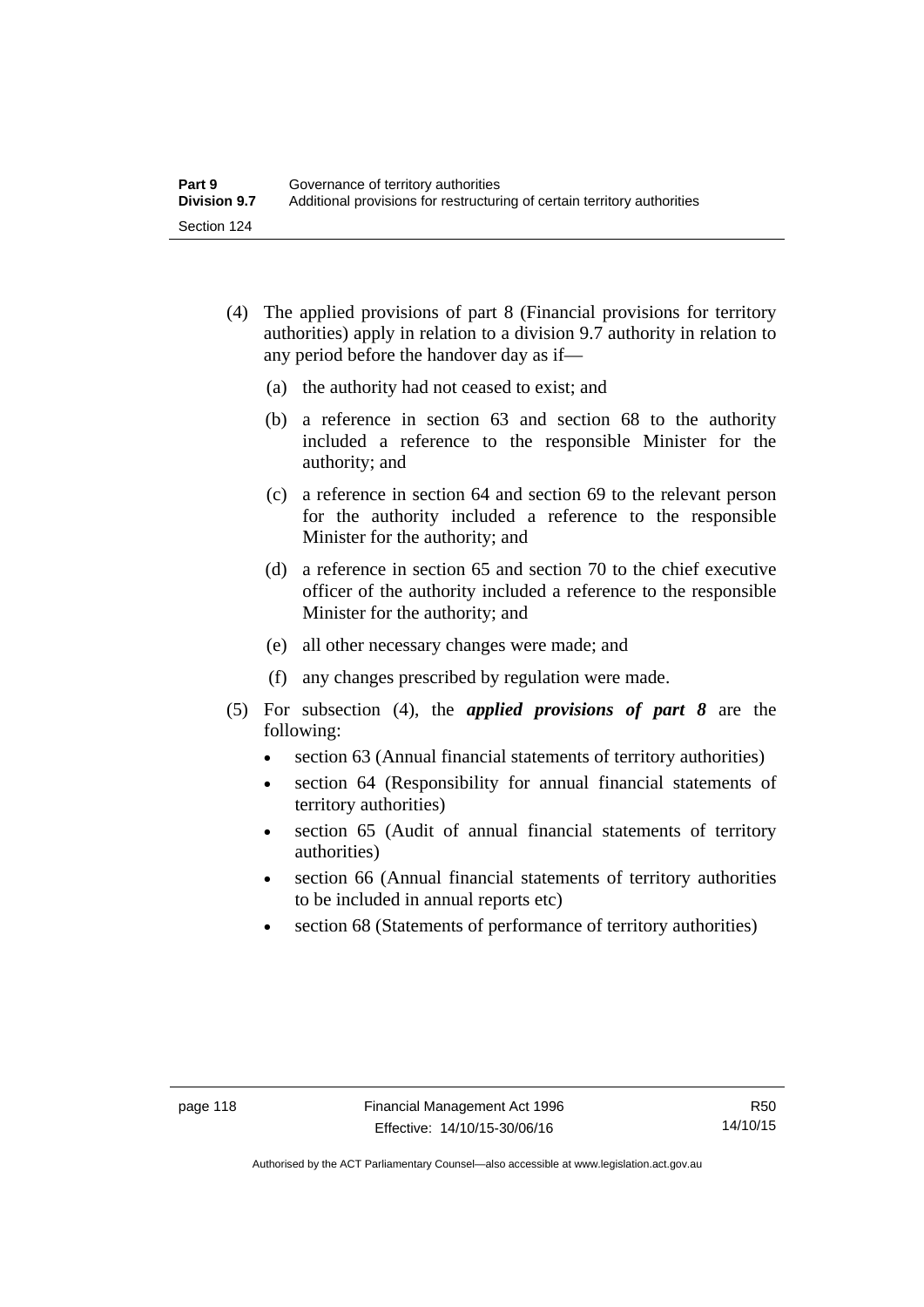- section 69 (Responsibility for territory authority statements of performance)
- section 70 (Scrutiny of territory authority statements of performance)
- section 71 (Territory authority statements of performance to be included in annual reports).

# **125 References to div 9.7 authority**

In any contract, agreement or arrangement, a reference to a division 9.7 authority is, for the application of the contract, agreement or arrangement on or after the handover day, a reference to the Territory.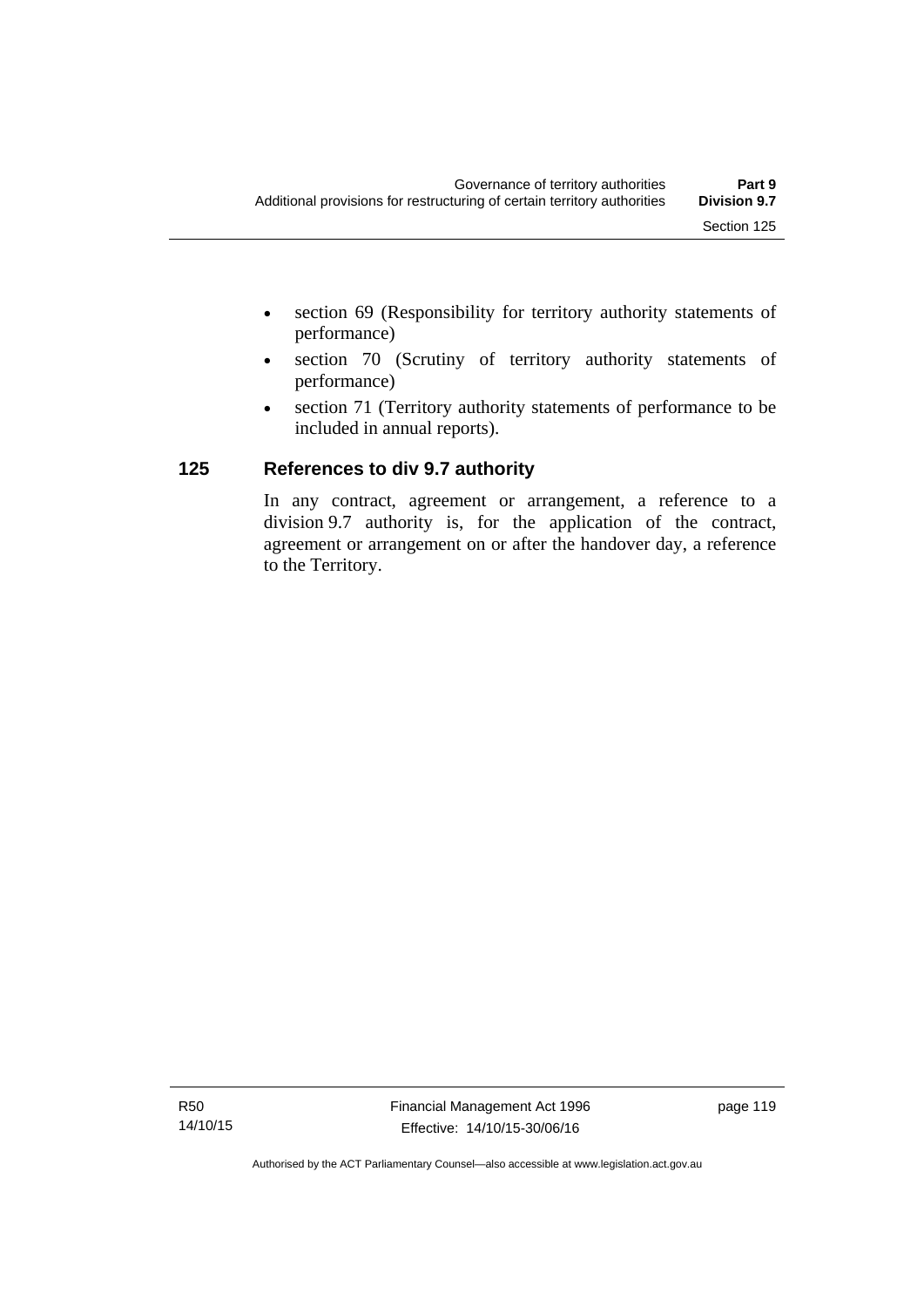#### **Part 10** Miscellaneous

Section 130

# **Part 10 Miscellaneous**

#### **130 Act of grace payments**

- (1) If the Treasurer considers it appropriate to do so because of special circumstances, the Treasurer may authorise the payment by a directorate or territory authority of an amount to a person (the *payee*) although the payment of that amount (the *relevant amount*) would not otherwise be authorised by law or required to meet a legal liability.
- (2) The authorisation may provide for the relevant amount to be paid  $by-$ 
	- (a) more than 1 instalment and on the dates specified in the authorisation; or
	- (b) periodical payments of an amount, and for the period, specified in the authorisation.
- (3) An authorisation may be expressed to be subject to conditions to be complied with by the payee.
- (4) If a condition is contravened, the Treasurer may by written notice addressed to the last-known address of the payee require the payee, within 30 days of receipt of the notice, to pay an amount equal to all or part of the relevant amount.
- (5) If the payee does not pay the amount specified in the notice under subsection (4), the amount may be recovered by the Territory as a debt.
- (6) If the payment of an amount by a directorate or territory authority is authorised under this section, the Treasurer must—
	- (a) direct that the amount be paid from an existing appropriation for the directorate or territory authority stated by the Treasurer; or

R50 14/10/15

Authorised by the ACT Parliamentary Counsel—also accessible at www.legislation.act.gov.au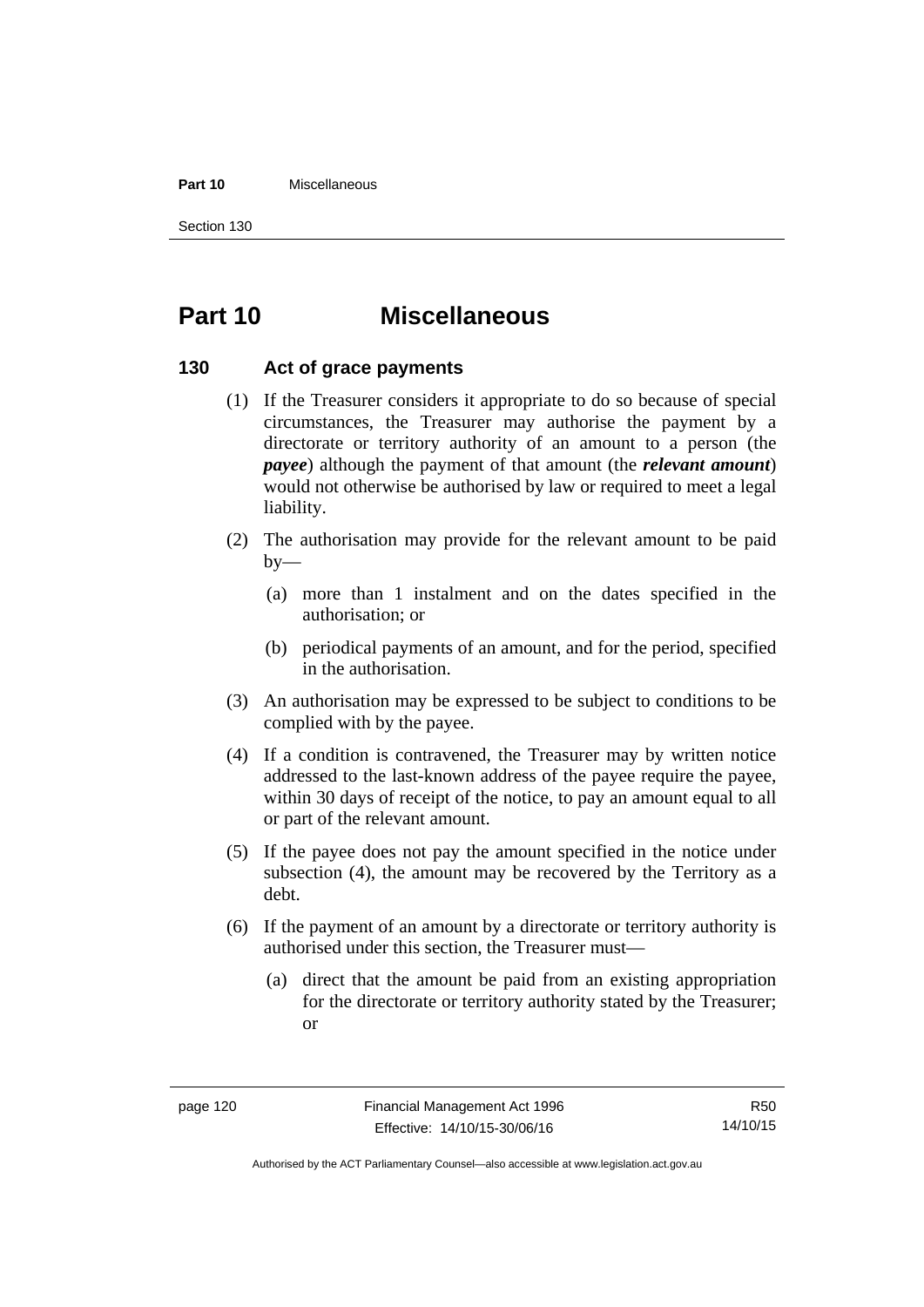- (b) authorise payment of the amount under section 18 (Treasurer's advance); or
- (c) authorise payment of the amount by appropriation to the relevant directorate or territory authority.
- (7) The public money of the Territory is appropriated for subsection (6) (c).
- (8) A payment made by a directorate or territory authority under this section must be reported in notes to the financial statements of the directorate or territory authority that relate to the financial year when the payment was made.
- (9) The notes must indicate in relation to each payment under this section the amount and grounds for the payment.
- (10) The notes relating to a payment under this section must not disclose the identity of the payee unless disclosure was agreed to by the payee as a condition of authorising the payment.

#### **131 Waiver of debts etc**

- (1) The Treasurer may, in writing, on behalf of the Territory—
	- (a) waive the Territory's right to payment of an amount payable to the Territory; or
	- (b) postpone any right of the Territory to be paid a debt in priority to another debt; or
	- (c) allow the payment by instalments of an amount payable to the Territory; or
	- (d) defer the time for payment of an amount payable to the Territory.
- (2) A waiver relating to an amount payable to the Territory by a person may be expressed to be subject to a condition that the person agrees to pay an amount to the Territory in circumstances specified in the waiver.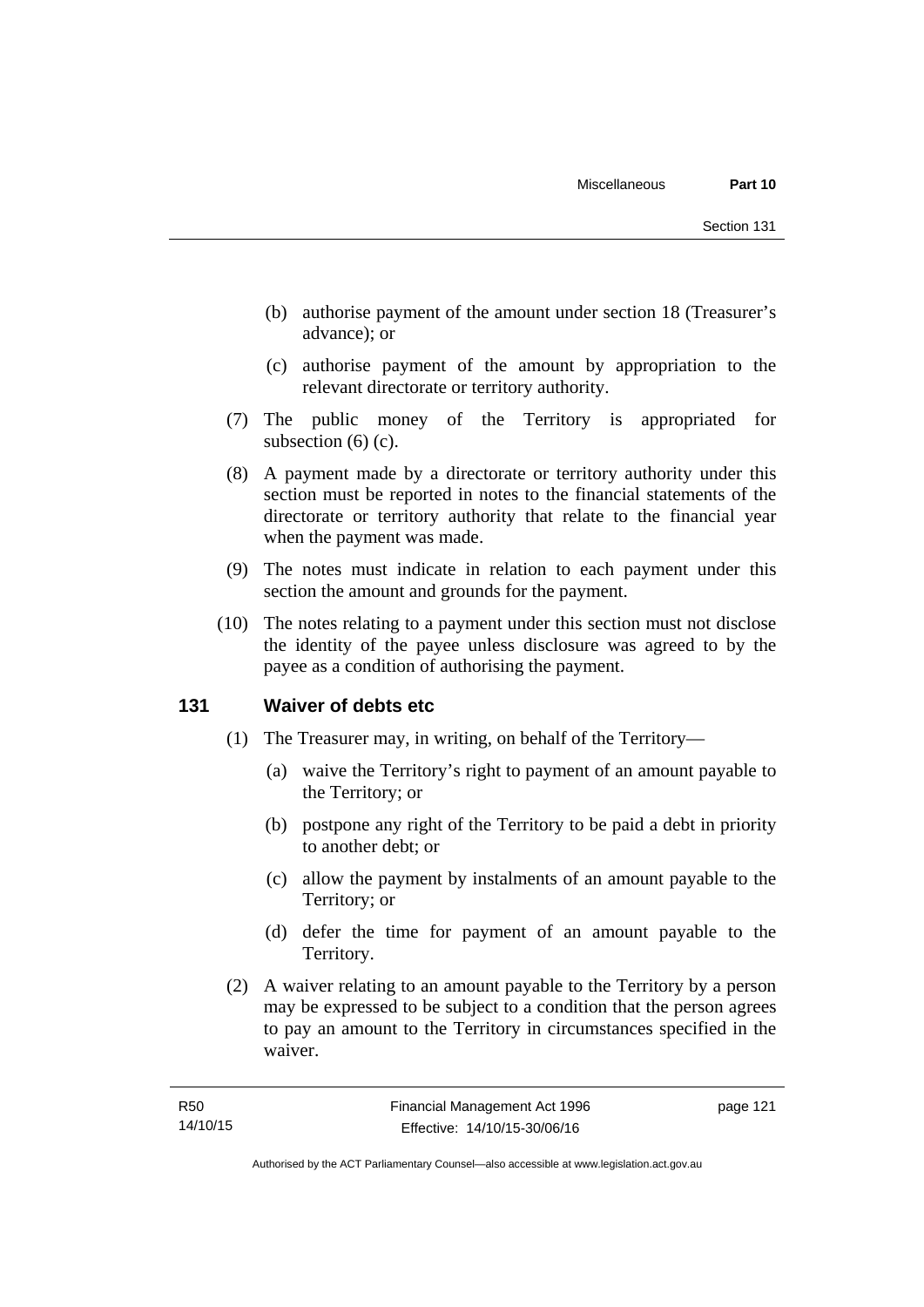#### **Part 10** Miscellaneous

Section 132

 (3) A waiver relating to an amount payable to the Territory must be reported in the notes to the financial statements of the relevant directorate that relate to the year in which the right to payment was waived.

#### **132 Payments in relation to deceased estates**

- (1) If, at the time of a person's death (whether before or after the commencement of this section), the Territory owed an amount to the person, the Treasurer may pay that amount to the person who the Treasurer considers should receive the payment.
- (2) In deciding who should be paid, the Treasurer must have regard to—
	- (a) the provisions of any will of the deceased person that identify the persons entitled to property under the will; and
	- (b) the law relating to the disposition of the property of deceased people.
- (3) Before making a payment to a person, the Treasurer may require the person to produce any documents and other evidence relating to—
	- (a) the disposition of the deceased person's estate; or
	- (b) the family of the deceased person and any other people apparently entitled to share in the estate of the deceased person.
- (4) Subject to subsection (3), the Treasurer may make the payment without requiring production of probate of the will, or letters of administration of the estate, of the deceased person.
- (5) If a payment is made in relation to an amount owing to a deceased person, the Territory is discharged from any further liability in relation to that amount.
- (6) This section does not relieve the recipient of a payment from liability to deal with the money in accordance with law.

R50 14/10/15

Authorised by the ACT Parliamentary Counsel—also accessible at www.legislation.act.gov.au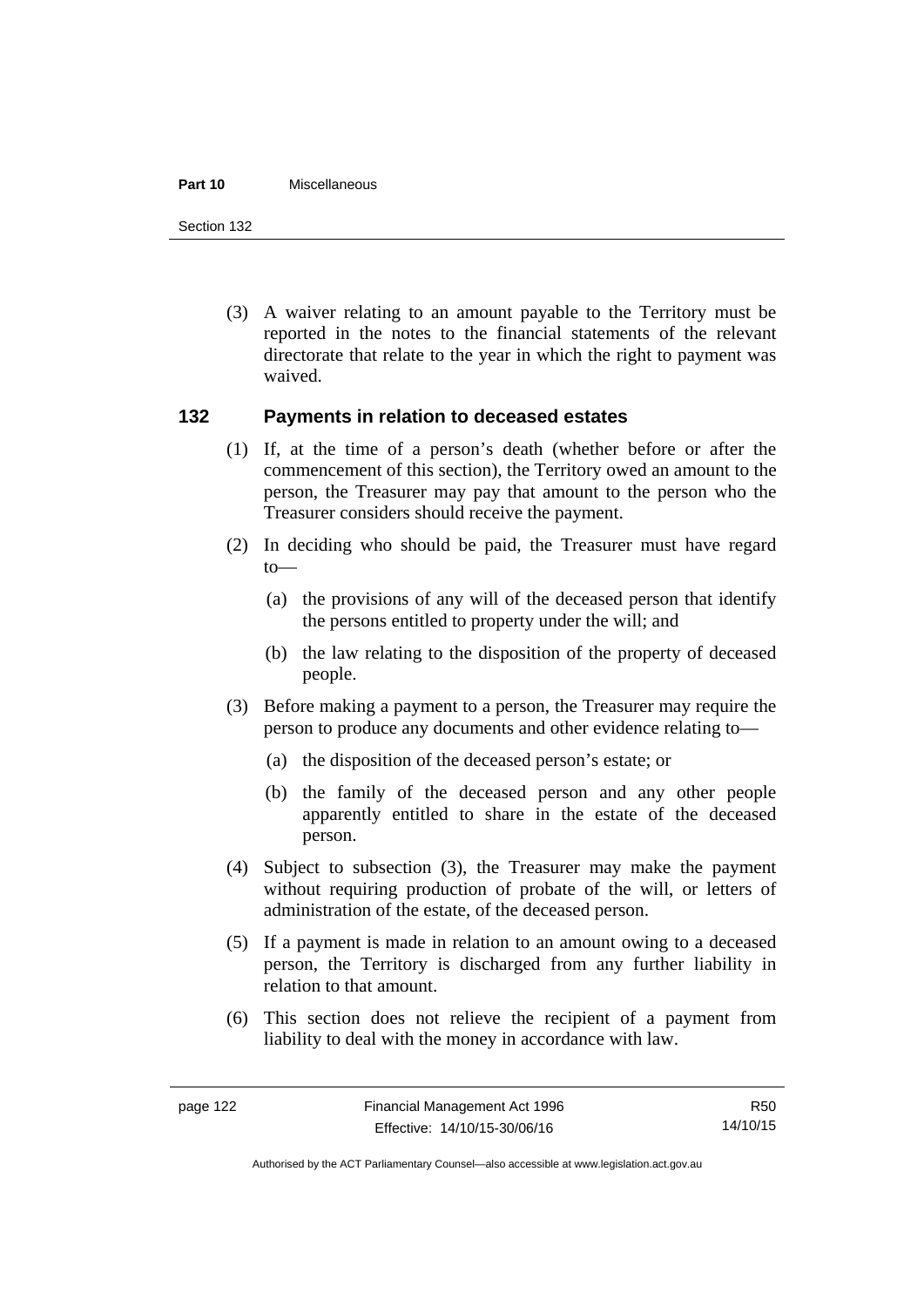#### **133 Guideline-making power**

- (1) The Treasurer may make financial management guidelines for this Act.
	- *Note* Financial management guidelines may be made in relation to any matter that is required or permitted to be prescribed by the Act, or is necessary or convenient to be prescribed for carrying out or giving effect to the Act (see [Legislation Act,](http://www.legislation.act.gov.au/a/2001-14) s 44).
- (2) A financial management guideline is a disallowable instrument.
	- *Note* A disallowable instrument must be notified, and presented to the Legislative Assembly, under the [Legislation Act.](http://www.legislation.act.gov.au/a/2001-14)

#### **134 Regulation-making power**

The Executive may make regulations for this Act.

*Note* A regulation must be notified, and presented to the Legislative Assembly, under the [Legislation Act](http://www.legislation.act.gov.au/a/2001-14).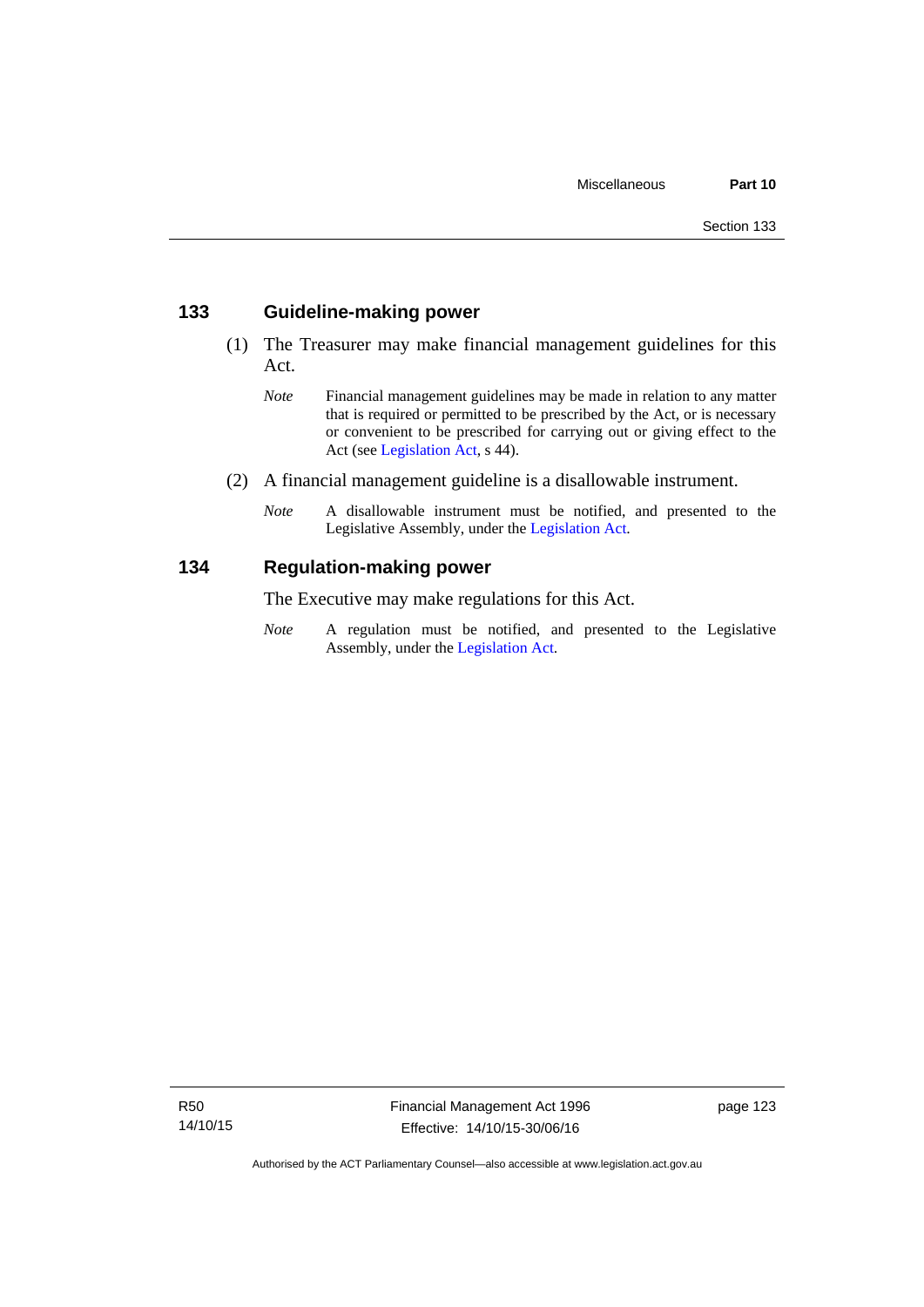# **Part 30 Transitional—Exhibition Park Corporation Repeal Act 2014**

#### **300 Disapplication of Legislation Act, s 84**

- (1) To remove any doubt, the [Legislation Act,](http://www.legislation.act.gov.au/a/2001-14) section 84 (Saving of operation of repealed and amended laws) does not apply in relation to a member of the governing board of the Exhibition Park Corporation.
- (2) However, if a member of the board is a public servant, this section does not affect any right, privilege or liability that the person has as a public servant.
- (3) This section is a law to which the [Legislation Act](http://www.legislation.act.gov.au/a/2001-14), section 88 (Repeal does not end effect of transitional laws etc) applies.

#### **301 Third-party rights and interests in corporation land**

- (1) Any right in relation to corporation land granted by the Exhibition Park Corporation in the exercise of a function under the [repealed Act,](http://www.legislation.act.gov.au/a/1976-1/default.asp) section 6 (2), that exists immediately before the commencement of the *[Exhibition Park Corporation Repeal](http://www.legislation.act.gov.au/a/2014-54/default.asp)  [Act 2014](http://www.legislation.act.gov.au/a/2014-54/default.asp)*, continues for the term of the grant as if the interest had been granted by the Territory.
- (2) In this section:

*corporation land*—see the [repealed Act](http://www.legislation.act.gov.au/a/1976-1/default.asp), section 6 (1).

*repealed Act* means the *[Exhibition Park Corporation Act 1976](http://www.legislation.act.gov.au/a/1976-1).*

#### **302 Registration of changes in ownership of certain assets**

- (1) This section applies if—
	- (a) an asset of the Exhibition Park Corporation, including an interest in land, vests in the Territory because of the operation

R50 14/10/15

Authorised by the ACT Parliamentary Counsel—also accessible at www.legislation.act.gov.au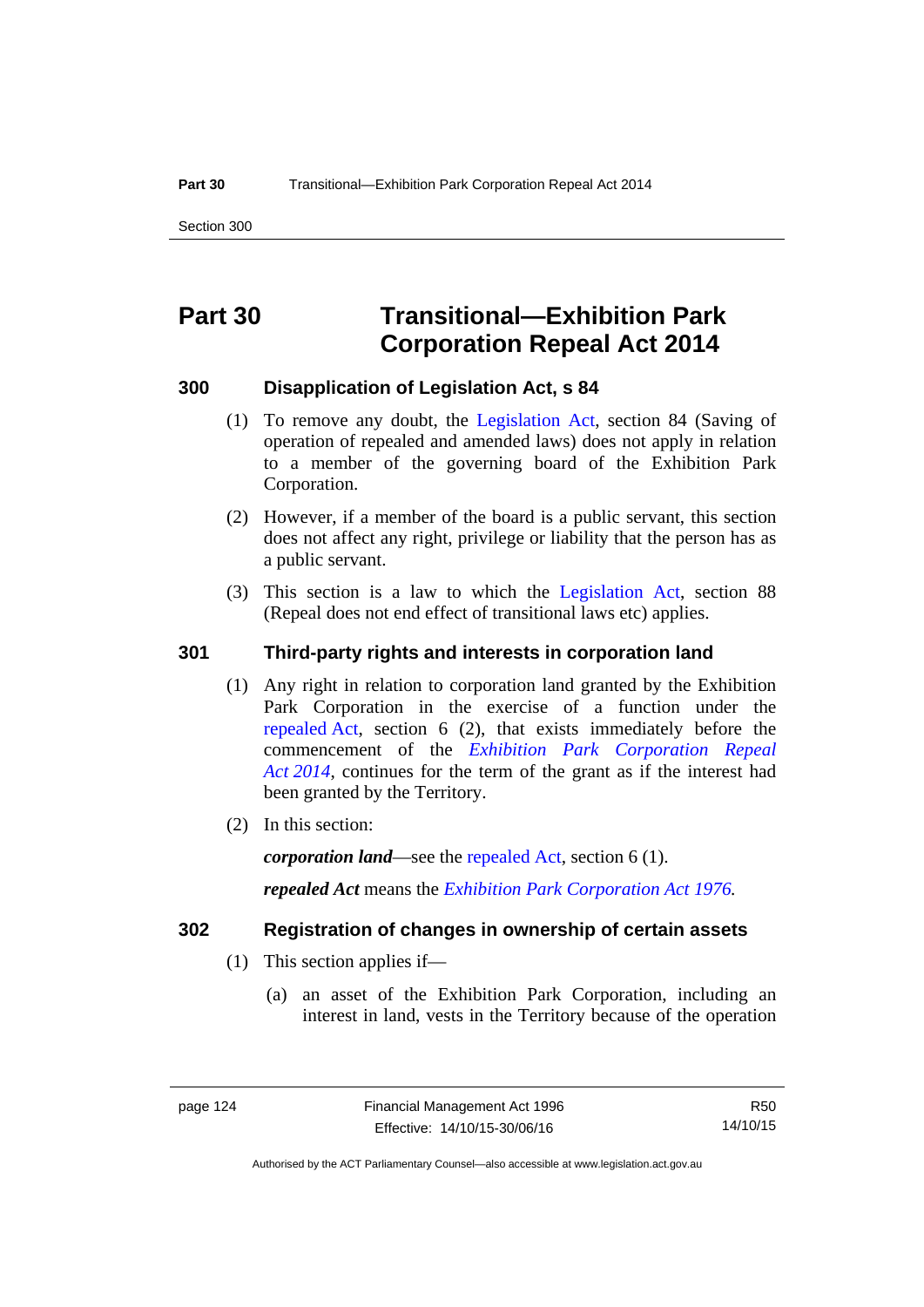of section 122 (Vesting of assets, rights and liabilities—div 9.7 authorities); and

- (b) information about ownership of the asset may be entered in a statutory property register.
- (2) On application by the director-general, a person responsible for the statutory property register must make the entries in the register and do anything else that is necessary or desirable to reflect the vesting of the asset in the Territory.
- (3) The evidentiary value of a statutory property register is not affected by the—
	- (a) making of an entry under this section; or
	- (b) failure to make an entry under this section; or
	- (c) failure by the director-general to make an application under this section.
- (4) In this section:

*statutory property register* means a register kept under a Territory law, or a law of the Commonwealth, a State or another Territory, for recording ownership of property (including interests in property) if—

- (a) title to the property is passed by registration in the register of ownership of the property; or
- (b) the owner of an interest in the property may lose the interest if the interest is not registered in the register.

#### **Example**

the register of land titles kept under the *[Land Titles Act 1925](http://www.legislation.act.gov.au/a/1925-1)*, s 43

*Note* An example is part of the Act, is not exhaustive and may extend, but does not limit, the meaning of the provision in which it appears (see [Legislation Act,](http://www.legislation.act.gov.au/a/2001-14) s 126 and s 132).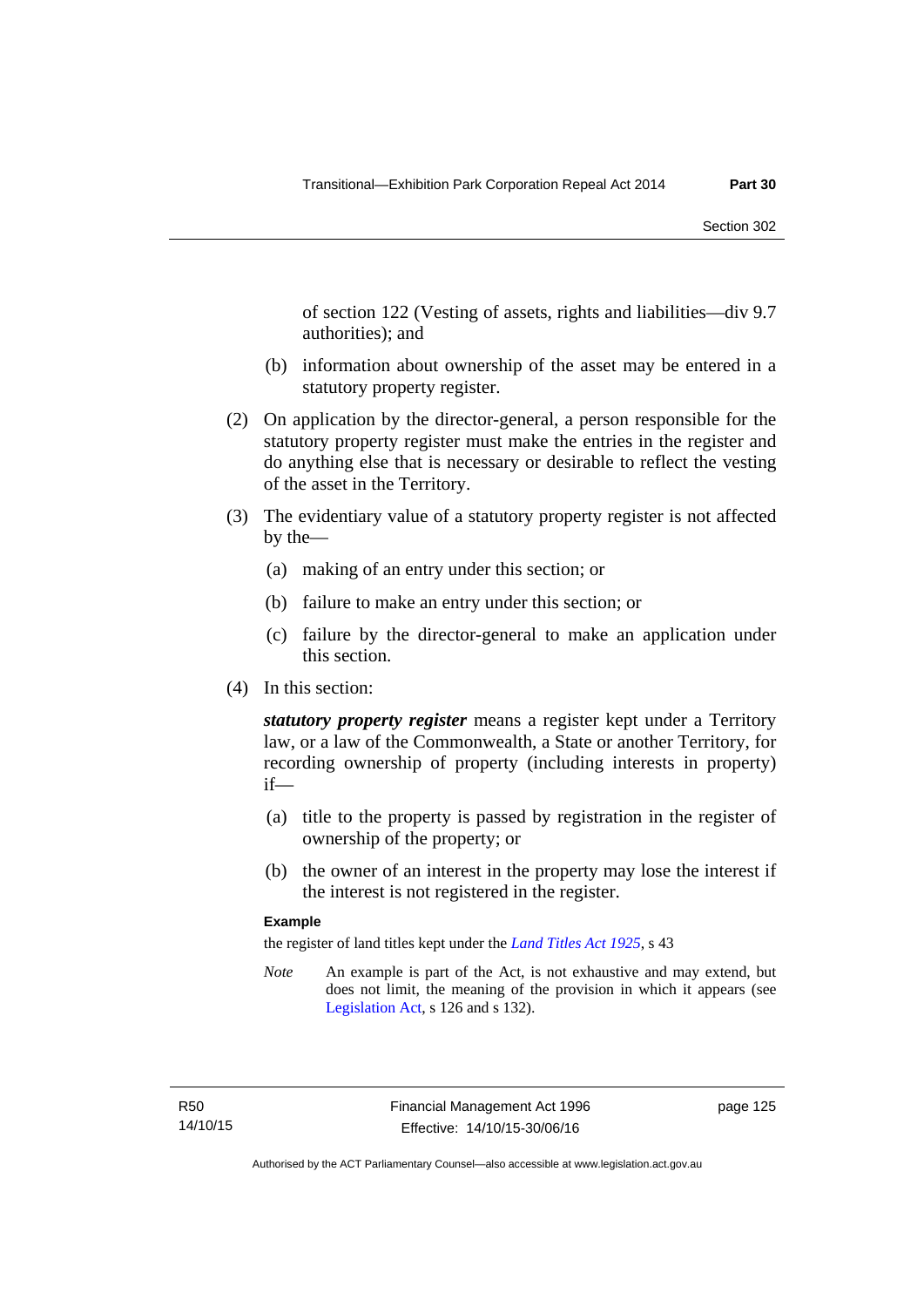Section 303

#### **303 Operation of pt 30 not breach of contract etc**

To remove any doubt, nothing in this part must be taken to—

- (a) place a person in breach of contract or confidence; or
- (b) otherwise make a person guilty of a civil wrong; or
- (c) place a person in breach of, or create a default under, any Territory law or provision in an agreement, arrangement or understanding, including, for example, a contractual provision prohibiting, restricting or regulating the following:
	- (i) the assignment or transfer of an asset, right or liability;
	- (ii) the disclosure of information; or
- (d) fulfil a condition that—
	- (i) allows an entity to terminate an agreement or liability; or
	- (ii) alters the operation or effect of an agreement; or
	- (iii) requires an amount to be paid before its stated maturity.
- *Note* An example is part of the Act, is not exhaustive and may extend, but does not limit, the meaning of the provision in which it appears (see [Legislation Act,](http://www.legislation.act.gov.au/a/2001-14) s 126 and s 132).

#### **304 Transitional regulations**

- (1) A regulation may prescribe transitional matters necessary or convenient to be prescribed because of the enactment of the *[Exhibition Park Corporation Repeal Act 2014](http://www.legislation.act.gov.au/a/2014-54/default.asp)*.
- (2) A regulation may modify this part (including in relation to another territory law) to make provision in relation to anything that, in the Executive's opinion, is not, or is not adequately or appropriately, dealt with in this part.
- (3) A regulation under subsection (2) has effect despite anything elsewhere in this Act or another territory law.

R50 14/10/15

Authorised by the ACT Parliamentary Counsel—also accessible at www.legislation.act.gov.au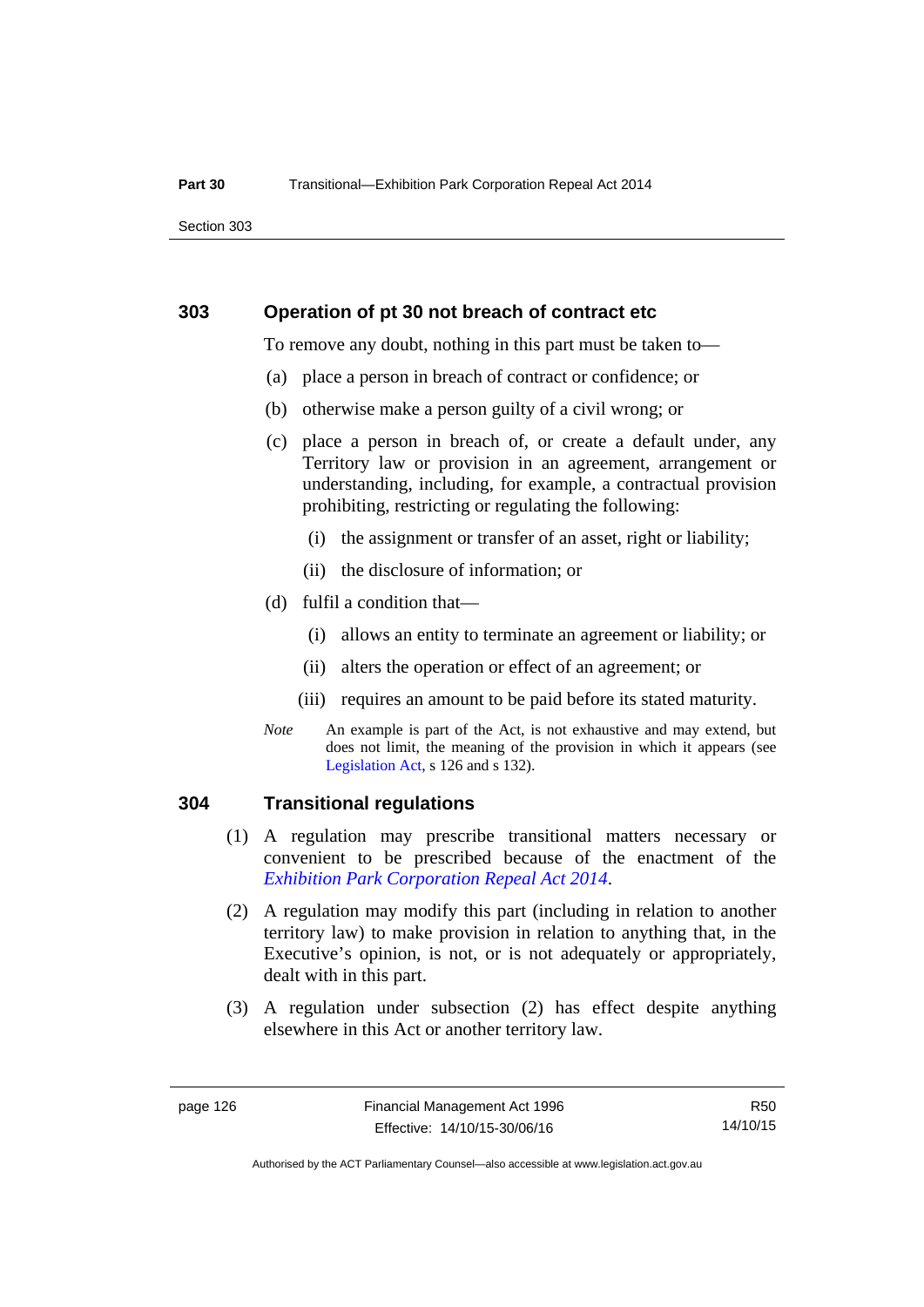## **305 Expiry—pt 30**

This part expires 2 years after the day it commences.

*Note* Transitional provisions are kept in the Act for a limited time. A transitional provision is repealed on its expiry but continues to have effect after its repeal (see [Legislation Act,](http://www.legislation.act.gov.au/a/2001-14) s 88).

R50 14/10/15

Authorised by the ACT Parliamentary Counsel—also accessible at www.legislation.act.gov.au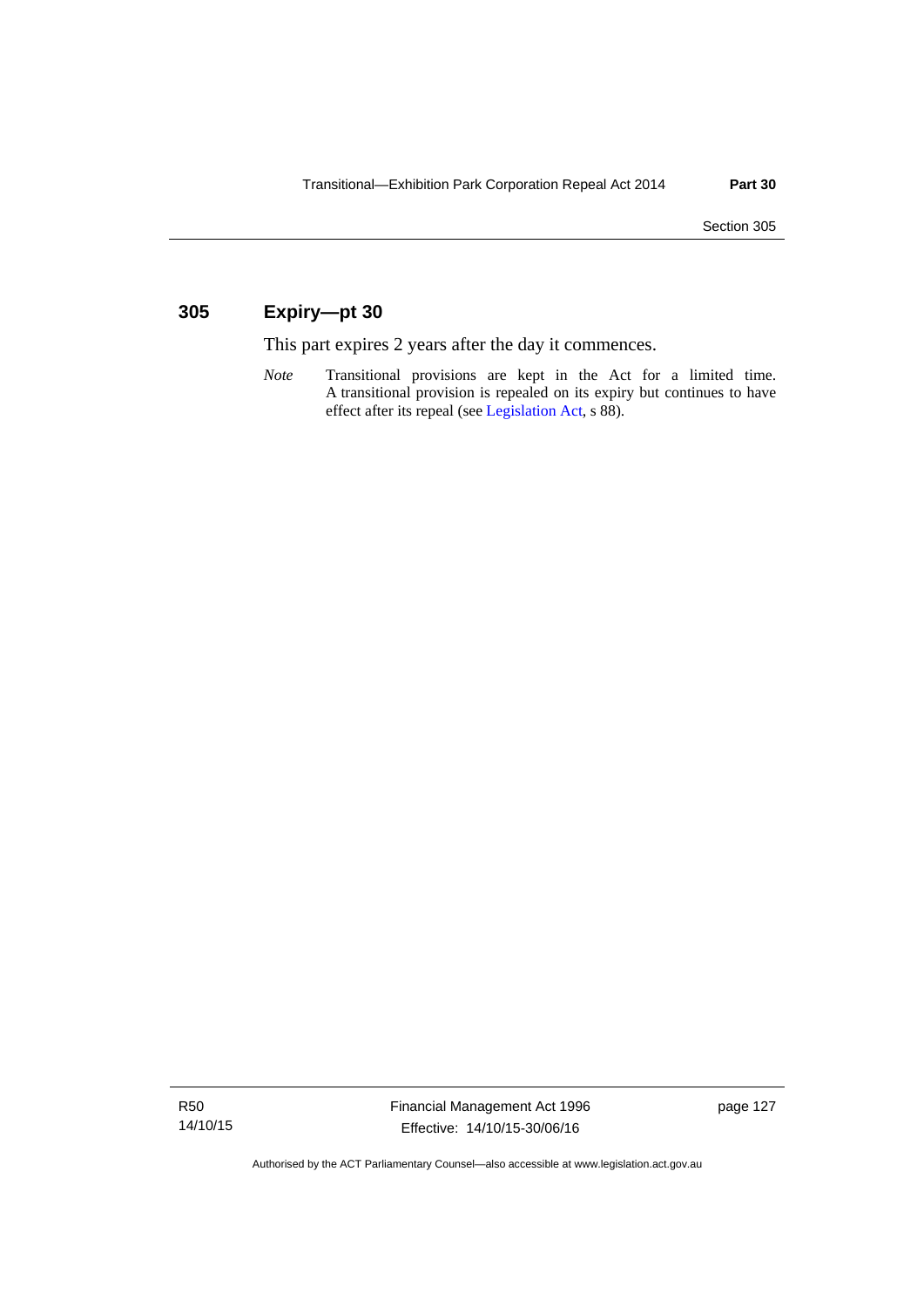# **Dictionary**

(see s 3)

- *Note 1* The [Legislation Act](http://www.legislation.act.gov.au/a/2001-14) contains definitions and other provisions relevant to this Act.
- *Note 2* For example, the [Legislation Act,](http://www.legislation.act.gov.au/a/2001-14) dict, pt 1, defines the following terms:
	- ACAT
	- Act
	- administrative unit
	- auditor-general
	- authorised deposit-taking institution
	- bankrupt or personally insolvent
	- director-general (see s 163)
	- electoral commission
	- electoral commissioner
	- exercise
	- found guilty
	- function
	- **GST**
	- may (see s 146)
	- Minister (see s 162)
	- must (see s 146)
	- Office of the Legislative Assembly
	- officer of the Assembly
	- person
	- reviewable decision notice
	- Self-Government Act
	- territory-owned corporation
	- Treasurer.

*applicable governmental policies*, for a territory authority, for part 9 (Governance of territory authorities)—see section 103.

page 128 Financial Management Act 1996 Effective: 14/10/15-30/06/16

R50 14/10/15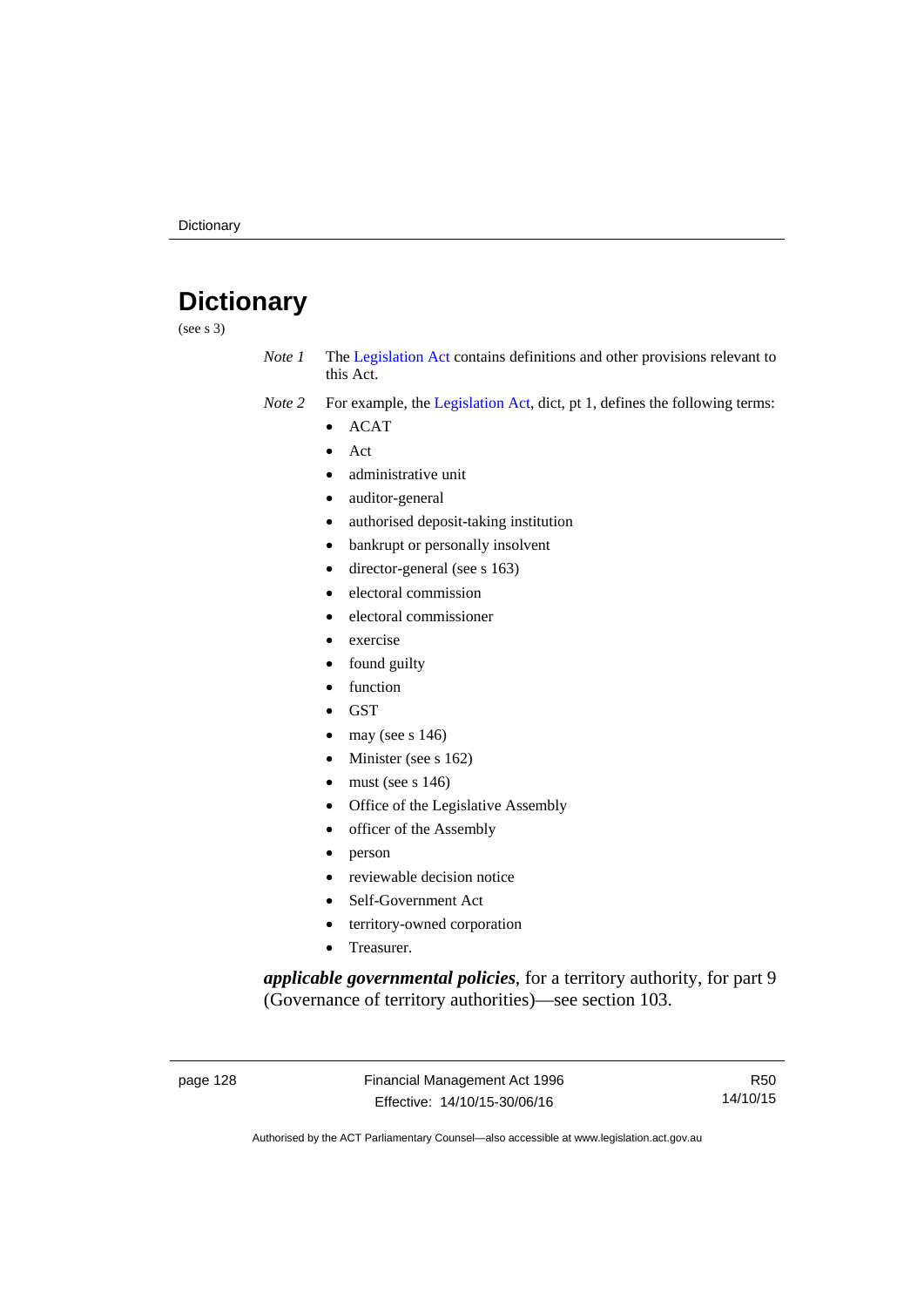*appropriation* means an appropriation of public money by any Act including this Act.

*Appropriation Act* means an Act that makes appropriations in relation to a financial year for purposes mentioned in section 8.

*banking account* means an account with an authorised deposit-taking institution that is, or is substantially the same as, a bank account.

*borrowing* includes—

- (a) raising money or obtaining credit, whether by dealing in securities or otherwise; and
- (b) entering into a financing lease;

but does not include using a credit card or overdraft facility, or otherwise obtaining credit, in a transaction forming part of the day-to-day operations of the Territory or a territory authority.

*budget papers* means documents presented to the Legislative Assembly under section 10 or section 13 (1).

#### *capital injection*—

- (a) means an amount provided, or to be provided, to a territory entity for—
	- (i) the purchase of assets to be held or owned by the territory entity; or
	- (ii) the development of assets held or owned by the territory entity; or
	- (iii) augmenting the assets held or owned by the territory entity; or
	- (iv) reducing the liabilities of the territory entity; but
- (b) does not include an amount provided from an appropriation for a purpose mentioned in section  $8(1)(a)$ , (c) or  $(2)(a)$ .

*CEO*—see *chief executive officer*.

| <b>R50</b> | Financial Management Act 1996 | page 129 |
|------------|-------------------------------|----------|
| 14/10/15   | Effective: 14/10/15-30/06/16  |          |

Authorised by the ACT Parliamentary Counsel—also accessible at www.legislation.act.gov.au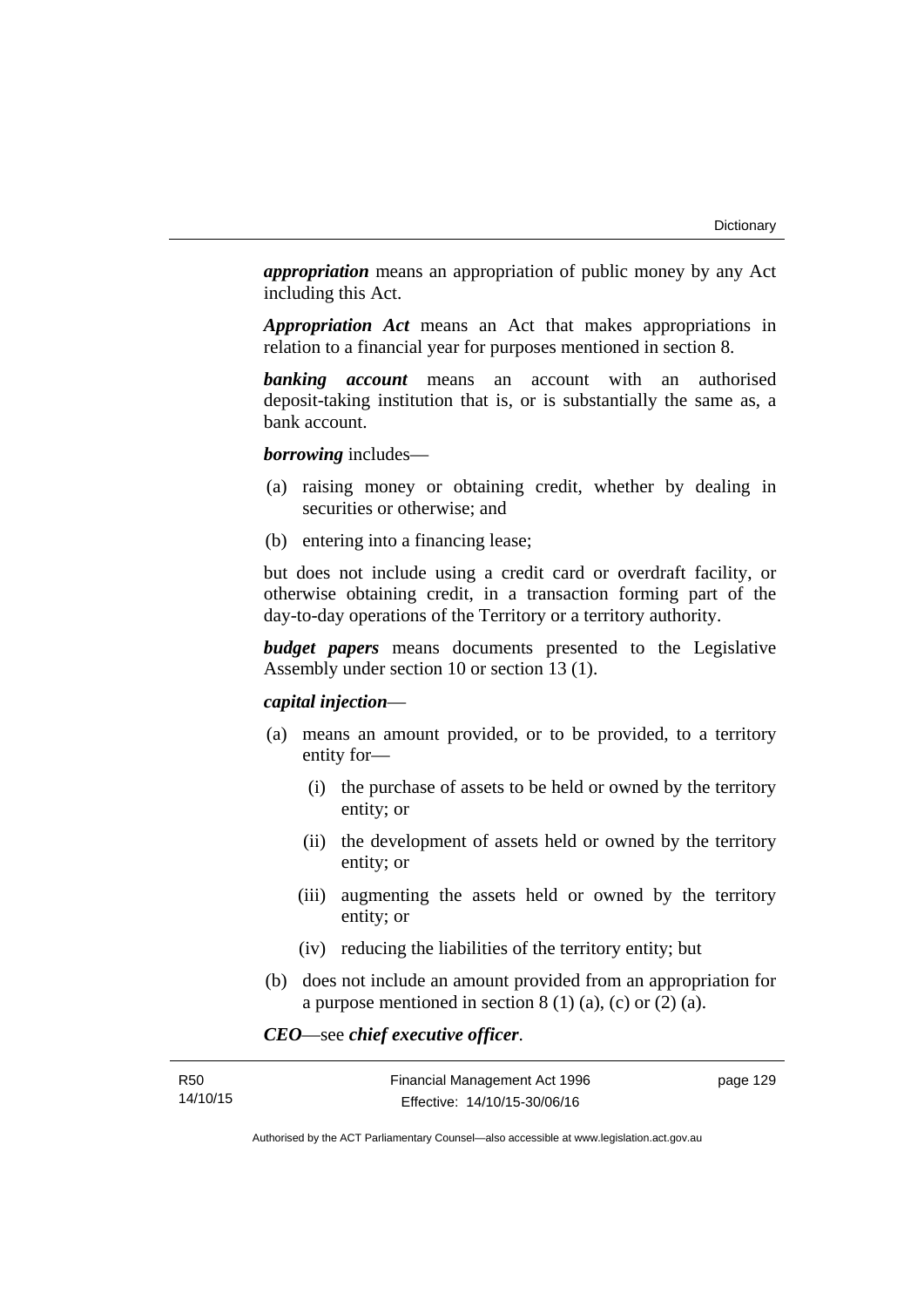*chief executive officer* (or *CEO*), of a territory authority, means the person (however described) who is responsible for managing the affairs of the authority.

*class of outputs* means a group of outputs identified as a class by an Appropriation Act.

*contract* includes an agreement or arrangement, whether or not its term extends for 1 or more years.

*directorate* means––

- (a) an administrative unit (excluding any part of an administrative unit prescribed for paragraph (b) and any administrative unit forming part of a group of administrative units prescribed for paragraph (c)); or
- (b) a part of an administrative unit prescribed for this paragraph; or
- (c) a group of 2 or more administrative units prescribed for this paragraph.

*directorate banking account* means a banking account mentioned in section 34 (1).

*division 9.6 authority* means a territory authority to which division 9.6 applies (see s 105).

*division 9.7 authority* means a territory authority to which division 9.7 applies (see s 120).

*establishing Act*, for a territory authority, governing board or governing board member, for part 9 (Governance of territory authorities)—see section 72.

*expenses*, in relation to an output, means the expenses incurred in providing the output quantified on an accrual accounting basis and includes the overhead expenses properly attributable to the output.

*financial management guidelines* means the financial management guidelines under this Act.

page 130 Financial Management Act 1996 Effective: 14/10/15-30/06/16

R50 14/10/15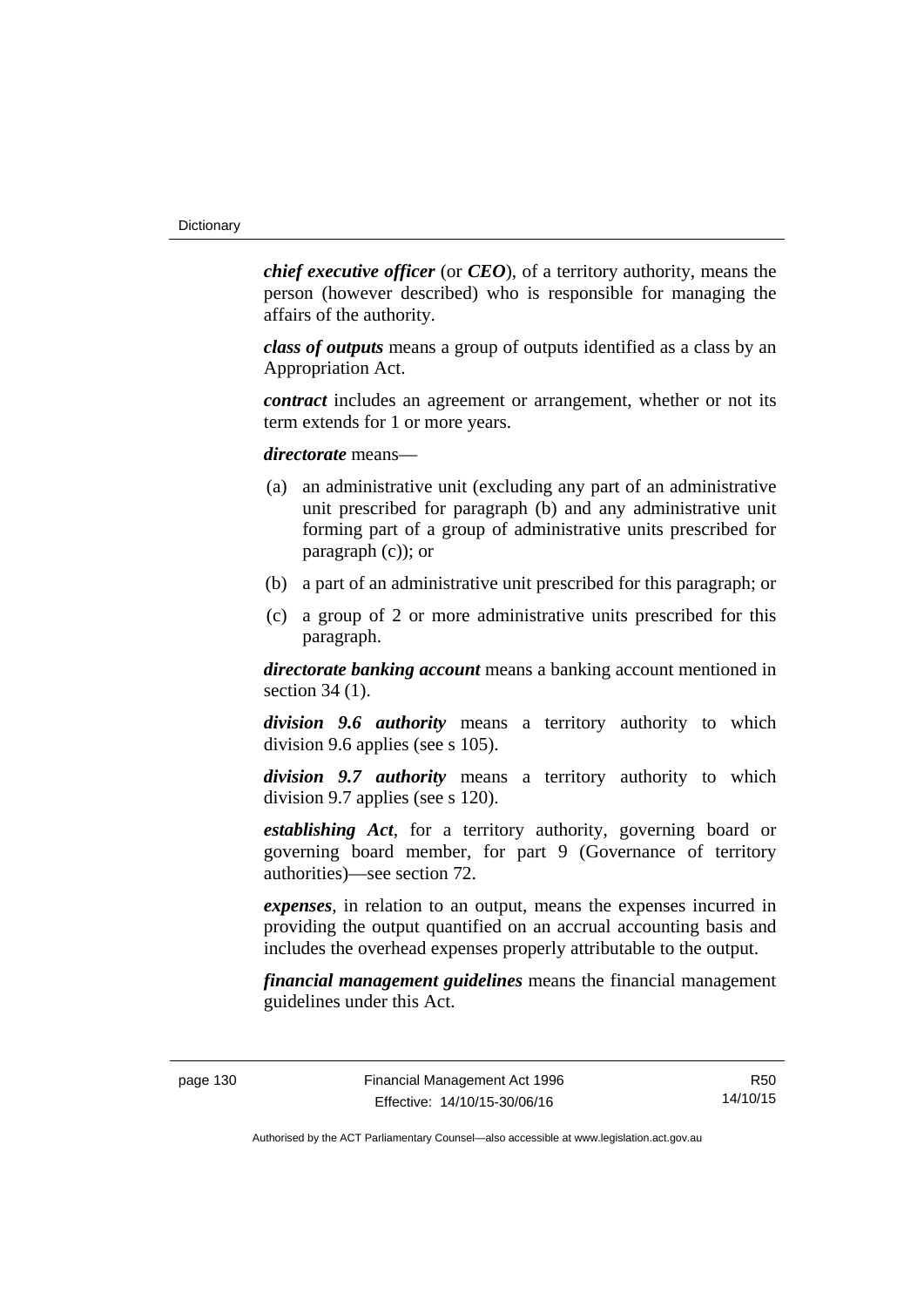*financial year*, for a territory authority, for part 9 (Governance of territory authorities)—see section 72.

#### *general government sector* means—

- (a) those organisations whose primary function is to provide services that are mainly not market orientated, are mainly for the consumption of the community generally, involve the transfer or redistribution of income, and are financed mainly through appropriation; and
- (b) those organisations that are controlled by the Territory and provide investment or other financial services.

*generally accepted accounting principles* means accounting principles and procedures that are—

- (a) recognised by the accounting profession as appropriate for reporting financial information relating to government, a directorate or a territory authority; and
- (b) consistent with this Act and any relevant Appropriation Act.

*governing board*, for a territory authority, means the governing board established under the Act that establishes the authority.

*governing board member*, for a territory authority with a governing board for part 9 (Governance of territory authorities)—see section 72.

*handover day*, for division 9.7 (Additional provisions for restructuring of certain territory authorities)—see section 121.

*input tax credit*—see the *[A New Tax System \(Goods and Services](http://www.comlaw.gov.au/Series/C2004A00446)  [Tax\) Act 1999](http://www.comlaw.gov.au/Series/C2004A00446)* (Cwlth), dictionary.

*interest* includes a dividend and any other financial return on a deposit, loan or other investment.

*invest* includes enter into a transaction or arrangement for the protection or enhancement of investments.

page 131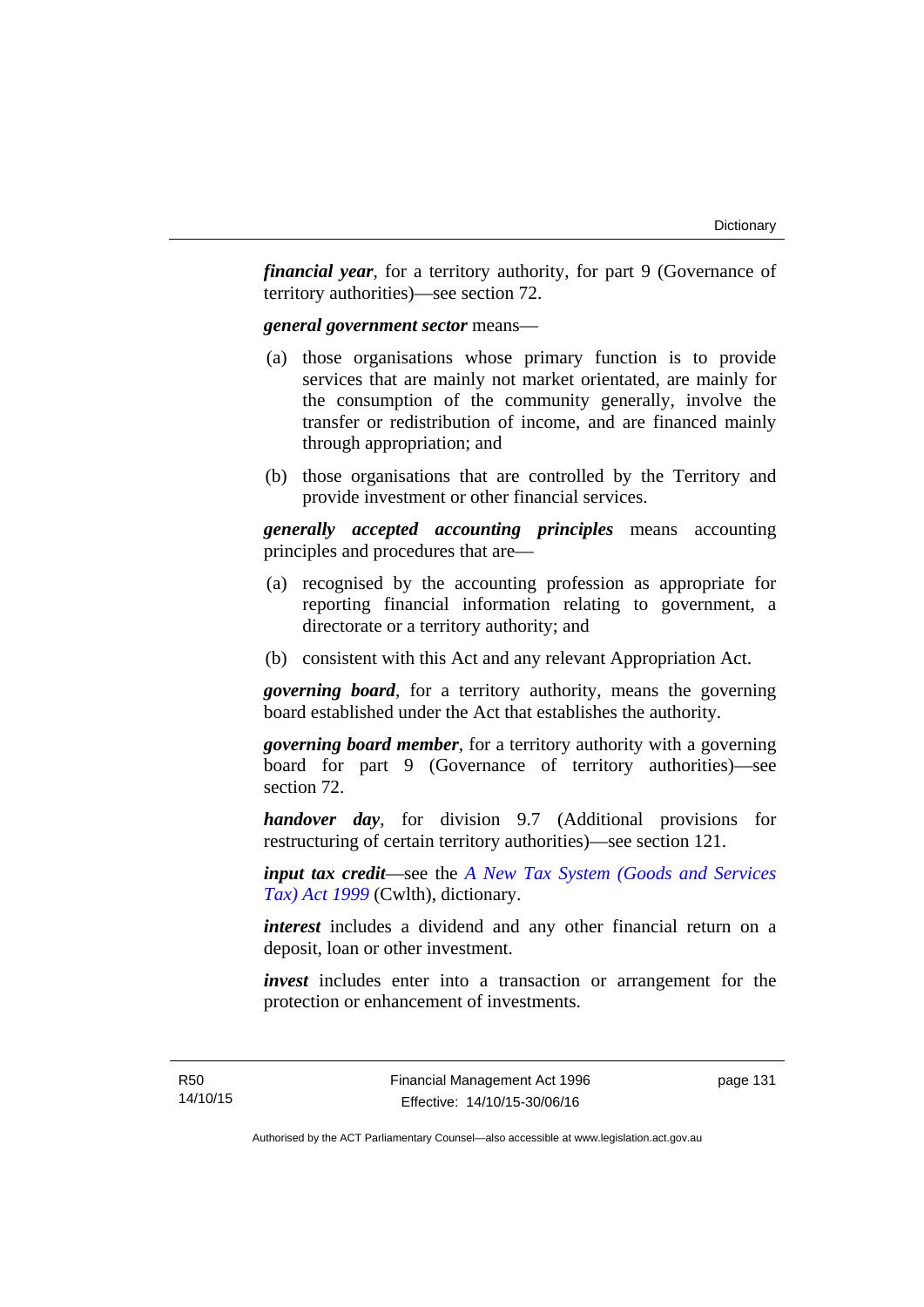*material interest*, for part 9 (Governance of territory authorities) see section 88 (4).

*memorandum of understanding* includes a memorandum of understanding whether or not its term extends for 1 or more years.

*outputs* means goods produced or services provided by a directorate or territory authority or a person producing goods or providing services on behalf of a directorate or territory authority.

*prescribed* means prescribed by the financial management guidelines.

*public money* means all money received by the Territory, including the proceeds of all loans raised on behalf of the Territory, but does not include—

- (a) money held by the Territory as trust money; or
- (b) money received by a territory-owned corporation or subsidiary of a territory-owned corporation; or
- (c) money received by the Territory from a territory-owned corporation or subsidiary of a territory-owned corporation for investment for the corporation or subsidiary; or
- (d) money received by a territory authority; or
- (e) money received by the Territory from a territory authority for investment for the authority; or
- (f) money received by the Territory—
	- (i) in repayment of an investment made by the Territory for a territory authority; or
	- (ii) as interest on such an investment.

*public trading enterprise sector* means those organisations whose primary function is to provide goods and services that are mainly market orientated and non-regulatory in nature and who may recover a significant part of their costs from individual consumers.

R50 14/10/15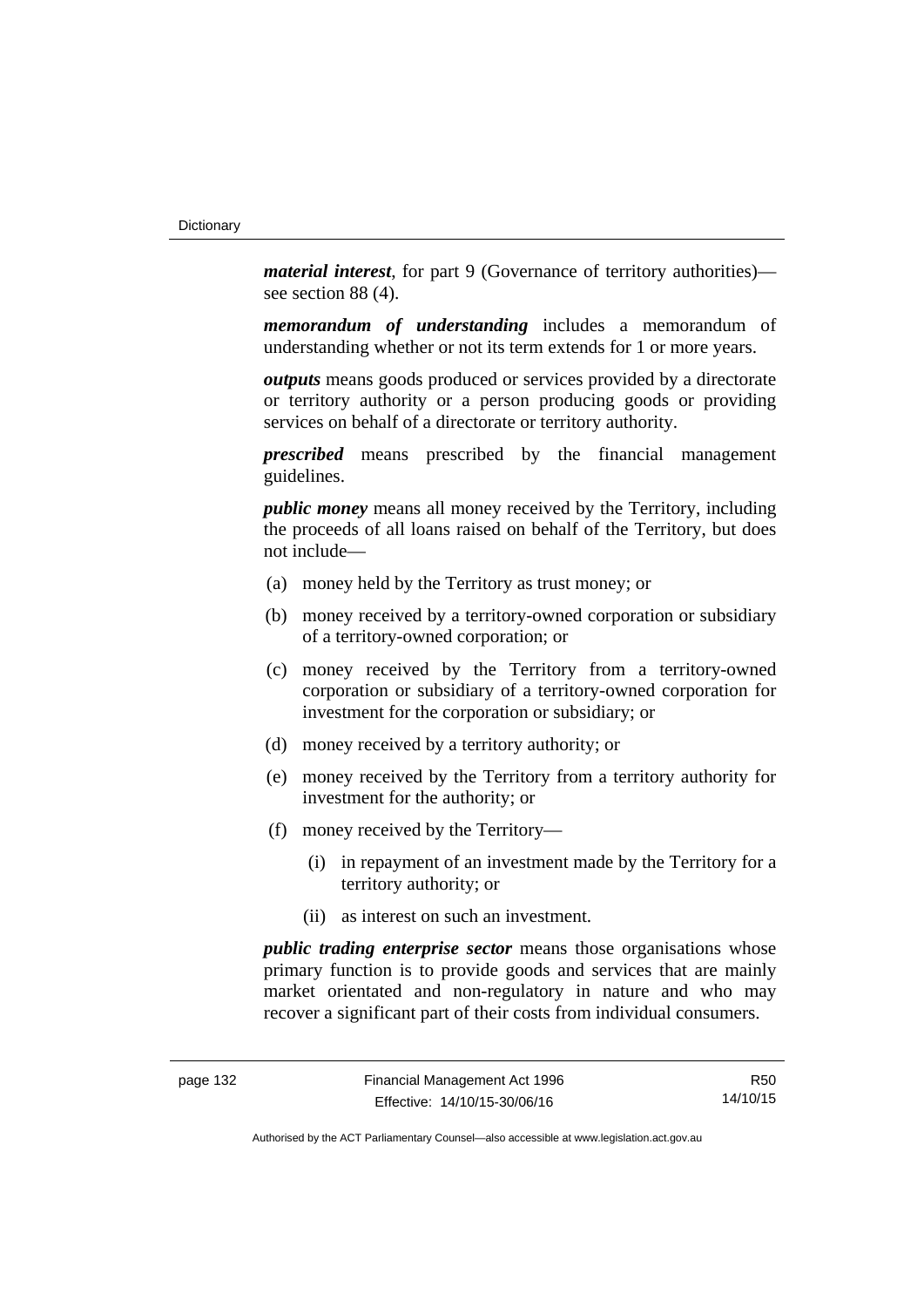*relevant territory authority*, for part 9 (Governance of territory authorities)—see section 72.

*responsible director-general*, in relation to a directorate, means—

- (a) if the directorate is constituted by an administrative unit or a part of an administrative unit—the director-general of that administrative unit; or
- (b) if the directorate is constituted by a group of 2 or more administrative units—the person prescribed as the responsible director-general in relation to the directorate.

#### *responsible Minister* means—

- (a) in relation to a directorate that is constituted by an administrative unit or a part of an administrative unit—the Minister to whom responsibility for that administrative unit has been allocated under the *[Public Sector Management Act 1994](http://www.legislation.act.gov.au/a/1994-37)*, section 14; and
- (b) in relation to a directorate that is constituted by a group of 2 or more administrative units—the Minister prescribed as the responsible Minister in relation to the directorate; and
- (c) in relation to a territory authority—the Minister administering the Act under which the authority is established; and
- (d) in relation to a territory-owned corporation—the Minister administering the *[Territory-owned Corporations Act 1990](http://www.legislation.act.gov.au/a/1990-53)*.

*securities* includes stocks, debentures, notes, bonds, promissory notes, bills of exchange, and any other securities approved in writing by the Treasurer.

*statement of intent*, for a territory authority—see section 61 (1).

*subsidiary*—see the *[Territory-owned Corporations Act 1990](http://www.legislation.act.gov.au/a/1990-53)*, dictionary.

*superannuation appropriation*—see the *[Territory Superannuation](http://www.legislation.act.gov.au/a/2000-21)  [Provision Protection Act 2000](http://www.legislation.act.gov.au/a/2000-21)*, dictionary.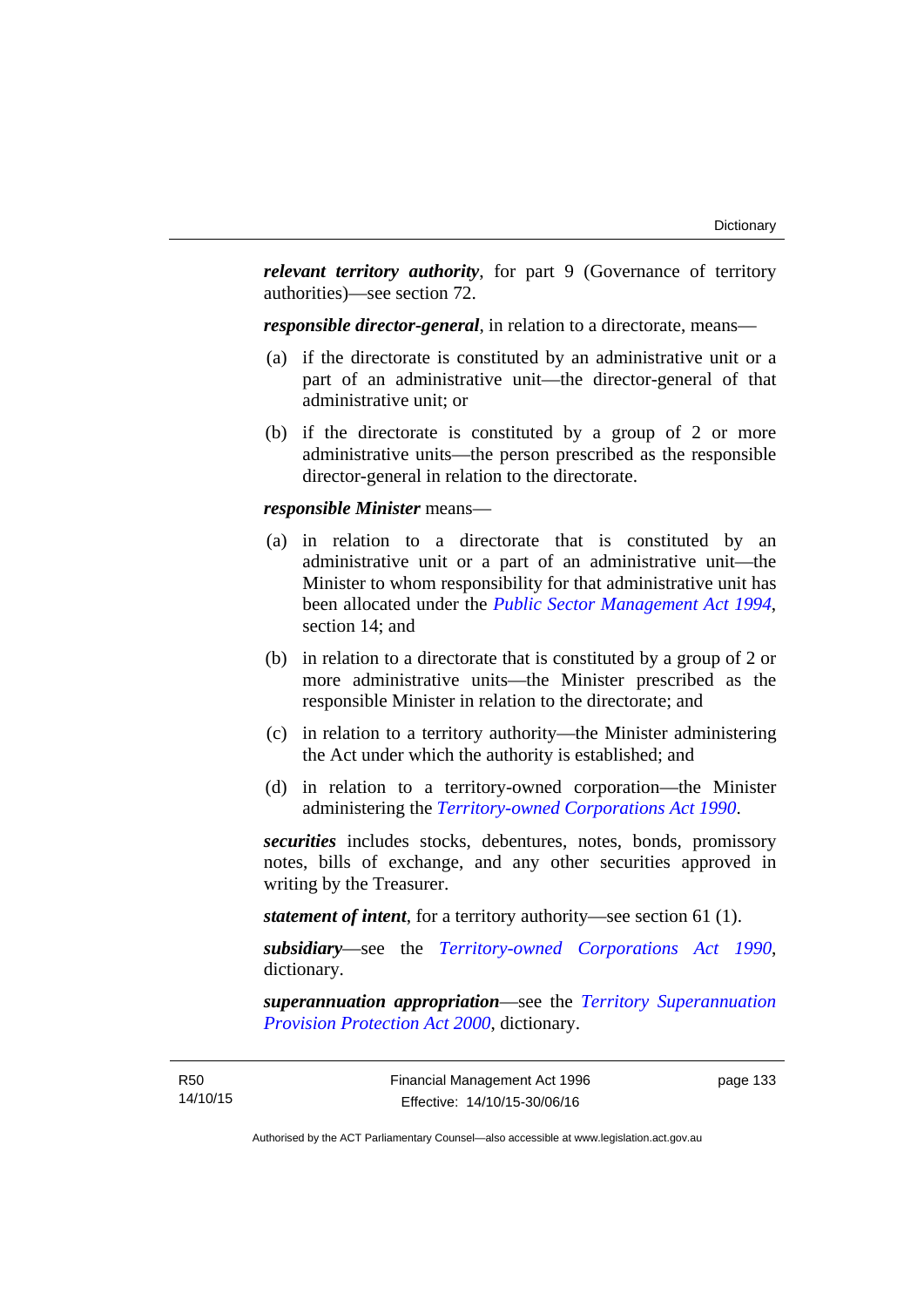*taxable supply*—see the *[A New Tax System \(Goods and Services](http://www.comlaw.gov.au/Series/C2004A00446)  [Tax\) Act 1999](http://www.comlaw.gov.au/Series/C2004A00446)* (Cwlth), dictionary.

#### *territory authority*—

- (a) means a body corporate established by an Act; and
- (b) to remove any doubt, includes an entity to which part 8 applies; and
- (c) for division 9.7 (Additional provisions for restructuring of certain territory authorities)—includes a territory authority that has ceased to exist; but
- (d) does not include a body declared under section 3B not to be a territory authority.

*territory banking account* means the banking account mentioned in section 33.

*territory entity* means a directorate, territory authority or territory-owned corporation.

*the Territory*, for division 3.1 (Financial reports of the Territory) see section 21.

#### *Treasurer's advance—*see section 18.

*trust money* means—

- (a) money deposited with the Territory pending the completion of a transaction or the determination of a dispute and that may become repayable to the depositor or payable to the Territory or anyone else; or
- (b) all money that is paid into a territory court for possible repayment to the payee or a third party because of any Act, order, instruction or authority; or
- (c) money that belongs to or is owing to any person and is collected by the Territory because of an agreement between the Territory and that person; or

R50 14/10/15

Authorised by the ACT Parliamentary Counsel—also accessible at www.legislation.act.gov.au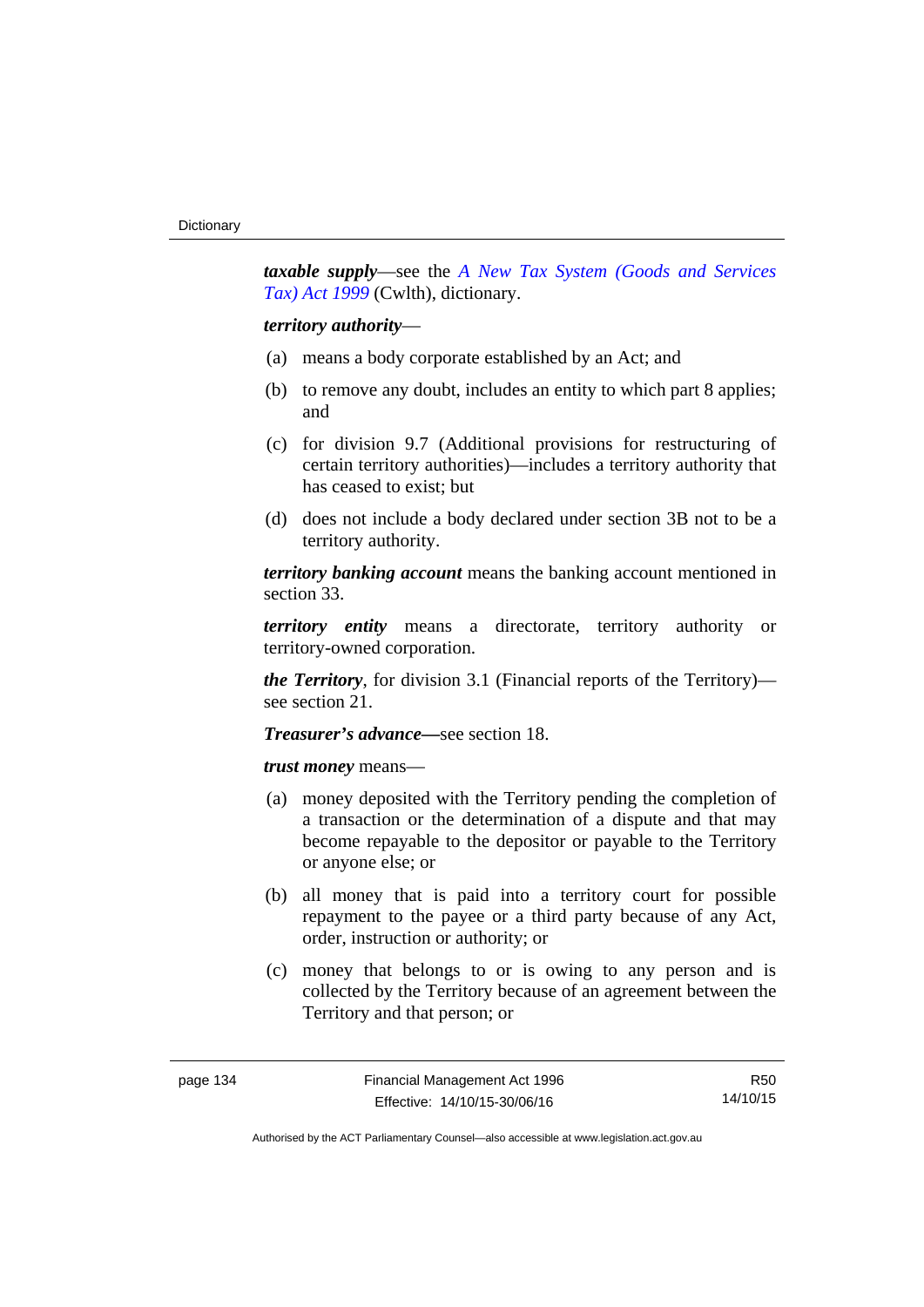- (d) unclaimed money that is owing to or belongs to anyone and is deposited with the Territory; or
- (e) money that is paid to the Territory in trust for any other lawful purpose including interest on trust money.

*under treasurer* means the person performing the duties of the under treasurer in the public service.

R50 14/10/15 Financial Management Act 1996 Effective: 14/10/15-30/06/16

page 135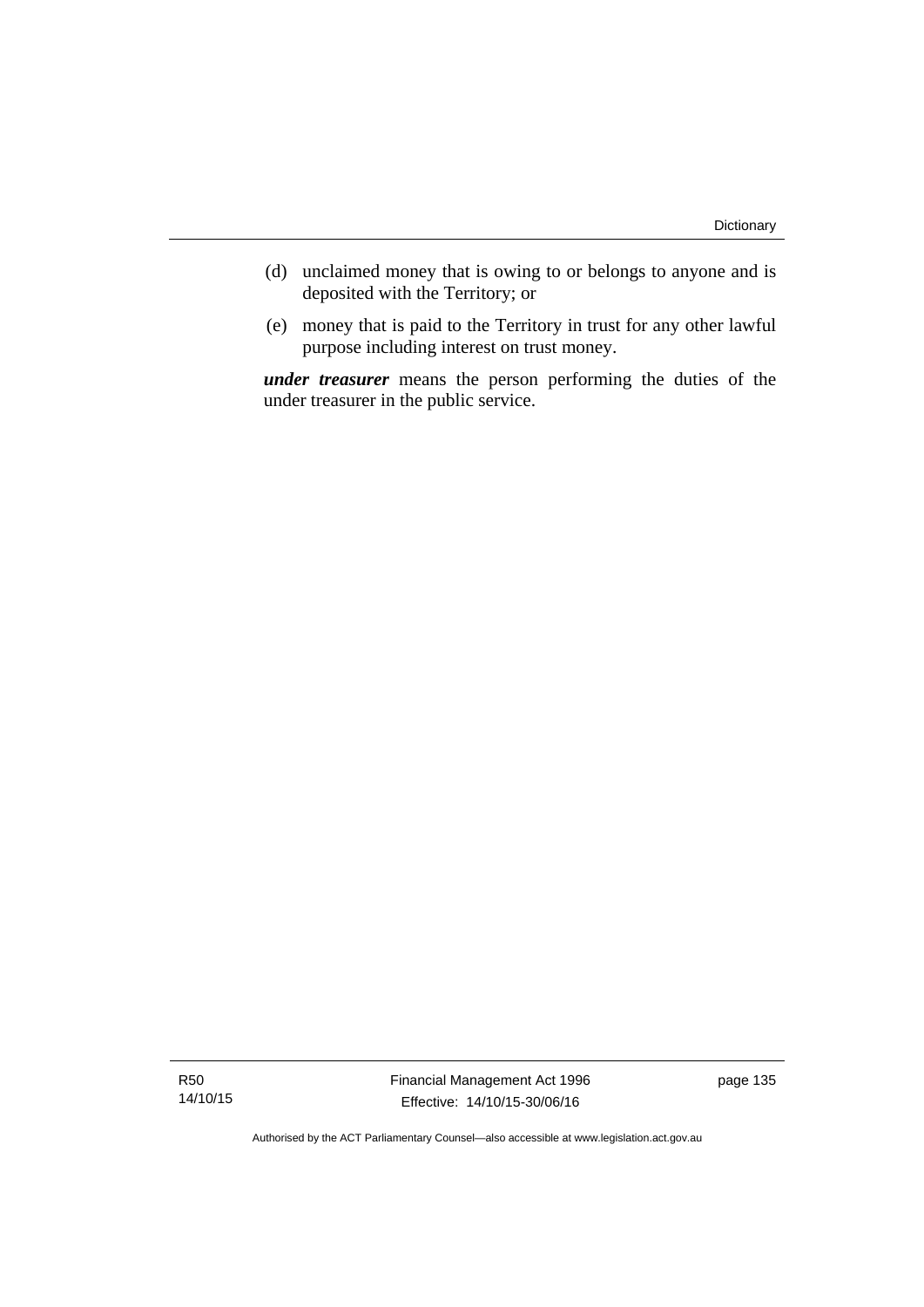1 About the endnotes

# **Endnotes**

# **1 About the endnotes**

Amending and modifying laws are annotated in the legislation history and the amendment history. Current modifications are not included in the republished law but are set out in the endnotes.

Not all editorial amendments made under the *[Legislation Act 2001](http://www.legislation.act.gov.au/a/2001-14)*, part 11.3 are annotated in the amendment history. Full details of any amendments can be obtained from the Parliamentary Counsel's Office.

Uncommenced amending laws are not included in the republished law. The details of these laws are underlined in the legislation history. Uncommenced expiries are underlined in the legislation history and amendment history.

If all the provisions of the law have been renumbered, a table of renumbered provisions gives details of previous and current numbering.

The endnotes also include a table of earlier republications.

|                                                   | $A = Act$<br>$AF =$ Approved form<br>$am = amended$<br>$amdt = amendment$<br>$AR = Assembly resolution$<br>$ch = chapter$<br>$CN =$ Commencement notice<br>$def = definition$<br>$DI = Disallowable instrument$<br>$dict = dictionary$<br>$disallowed = disallowed by the Legislative$<br>Assembly<br>$div = division$<br>$exp = expires/expired$<br>$Gaz = gazette$<br>$hdg = heading$<br>$IA = Interpretation Act 1967$<br>$ins = inserted/added$<br>$LA =$ Legislation Act 2001<br>$LR =$ legislation register | NI = Notifiable instrument<br>$o = order$<br>$om = omitted/repealed$<br>$ord = ordinance$<br>$orig = original$<br>par = paragraph/subparagraph<br>$pres = present$<br>$prev = previous$<br>$(\text{prev}) = \text{previously}$<br>$pt = part$<br>$r = rule/subrule$<br>$reloc = relocated$<br>$remum = renumbered$<br>$R[X]$ = Republication No<br>$RI = reissue$<br>$s = section/subsection$<br>$sch = schedule$<br>$sdiv = subdivision$<br>$SL = Subordinate$ law<br>$sub =$ substituted |
|---------------------------------------------------|-------------------------------------------------------------------------------------------------------------------------------------------------------------------------------------------------------------------------------------------------------------------------------------------------------------------------------------------------------------------------------------------------------------------------------------------------------------------------------------------------------------------|--------------------------------------------------------------------------------------------------------------------------------------------------------------------------------------------------------------------------------------------------------------------------------------------------------------------------------------------------------------------------------------------------------------------------------------------------------------------------------------------|
| $mod = modified/modification$<br>or to be expired | $LRA =$ Legislation (Republication) Act 1996                                                                                                                                                                                                                                                                                                                                                                                                                                                                      | $underlining = whole or part not commenced$                                                                                                                                                                                                                                                                                                                                                                                                                                                |

# **2 Abbreviation key**

page 136 Financial Management Act 1996 Effective: 14/10/15-30/06/16

R50 14/10/15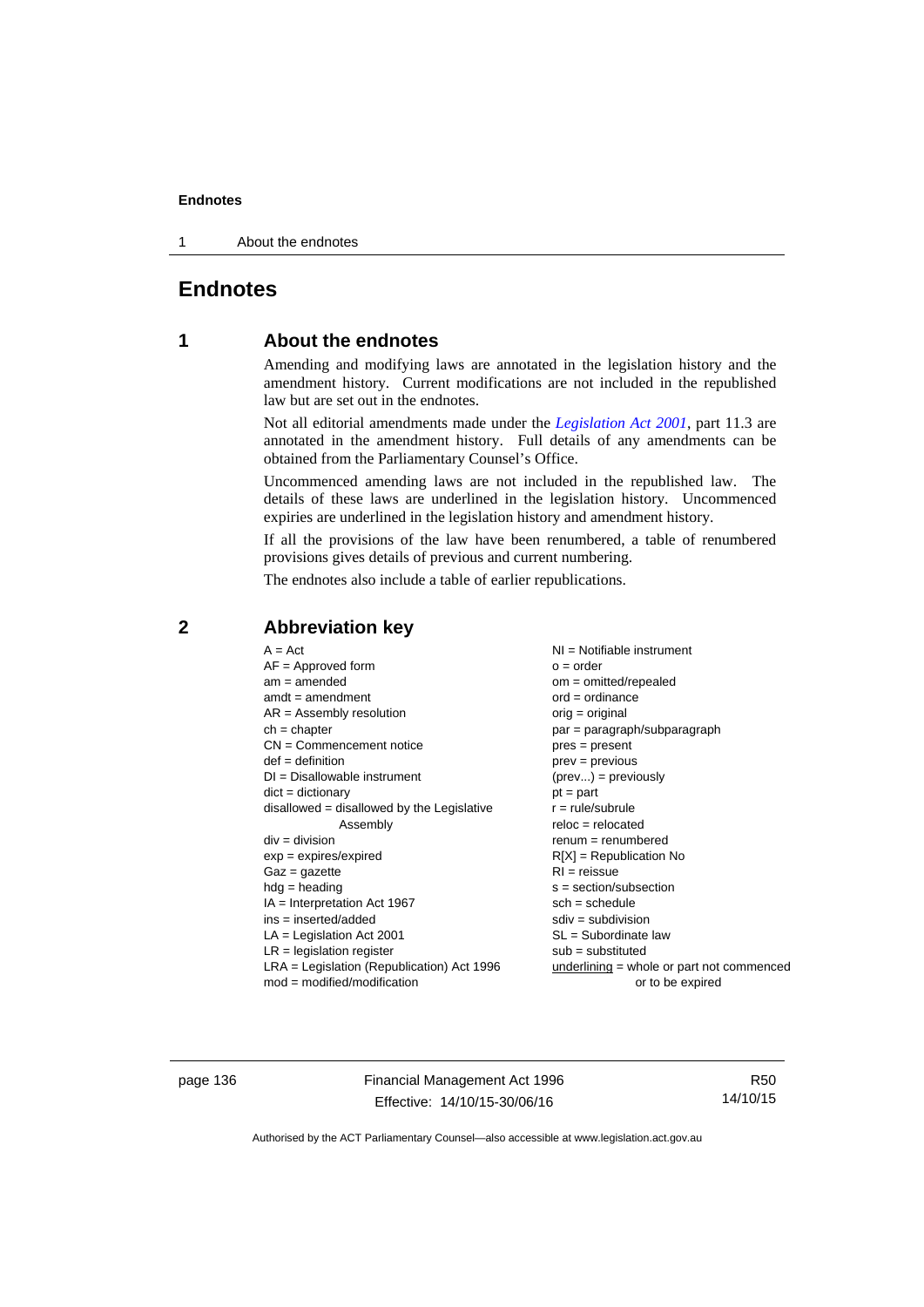# **3 Legislation history Financial Management Act 1996 A1996-22**  notified 4 June 1996 [\(Gaz 1996 No 101\)](http://www.legislation.act.gov.au/gaz/1996-101/default.asp) commenced 1 July 1996 (s 2) as amended by **[Financial Management \(Amendment\) Act 1997](http://www.legislation.act.gov.au/a/1997-39) A1997-39**  notified 1 September 1997 [\(Gaz 1997 No S257\)](http://www.legislation.act.gov.au/gaz/1997-S257/default.asp) commenced 1 September 1997 (s 2) **[Financial Management \(Amendment\) Act \(No 2\) 1997](http://www.legislation.act.gov.au/a/1997-102) A1997-102**  notified 24 December 1997 [\(Gaz 1997 No S420](http://www.legislation.act.gov.au/gaz/1997-S420/default.asp)) ss 1-3 commenced 24 December 1997 (s 2 (1)) remainder commenced 14 January 1998 (s 2 (2) and [Gaz 1998](http://www.legislation.act.gov.au/gaz/1998-S24/default.asp)  [No S24](http://www.legislation.act.gov.au/gaz/1998-S24/default.asp)) **[Financial Management \(Amendment\) Act \(No 3\) 1997](http://www.legislation.act.gov.au/a/1997-124) A1997-124**  notified 24 December 1997 [\(Gaz 1997 No S420](http://www.legislation.act.gov.au/gaz/1997-S420/default.asp)) commenced 24 December 1997 (s 2) **[Trustee \(Amendment\) Act 1999](http://www.legislation.act.gov.au/a/1999-28) A1999-28 sch**  notified 21 May 1999 ([Gaz 1999 No S24](http://www.legislation.act.gov.au/gaz/1999-S24/default.asp)) sch commenced 21 May 1999 (s 2) **[Financial Sector Reform \(ACT\) Act 1999](http://www.legislation.act.gov.au/a/1999-33) A1999-33 sch**  notified 25 June 1999 ([Gaz 1999 No S34](http://www.legislation.act.gov.au/gaz/1999-S34/default.asp)) s 1, s 2 and dict commenced 25 June 1999 (s 2 (1)) sch commenced 1 July 1999 (s 2 (2) and Cwlth Gaz 1999 No S289) **[Appropriation Act 1999-2000](http://www.legislation.act.gov.au/a/1999-36/default.asp) A1999-36 s 9**  notified 12 July 1999 ([Gaz 1999 No S44](http://www.legislation.act.gov.au/gaz/1999-S44/default.asp)) s 9 commenced 12 July 1999 (s 2) **[Financial Management Amendment Act 1999](http://www.legislation.act.gov.au/a/1999-58) A1999-58**  notified 10 November 1999 [\(Gaz 1999 No 45](http://www.legislation.act.gov.au/gaz/1999-45/default.asp))

R50 14/10/15 Financial Management Act 1996 Effective: 14/10/15-30/06/16

page 137

Authorised by the ACT Parliamentary Counsel—also accessible at www.legislation.act.gov.au

commenced 10 November 1999 (s 2)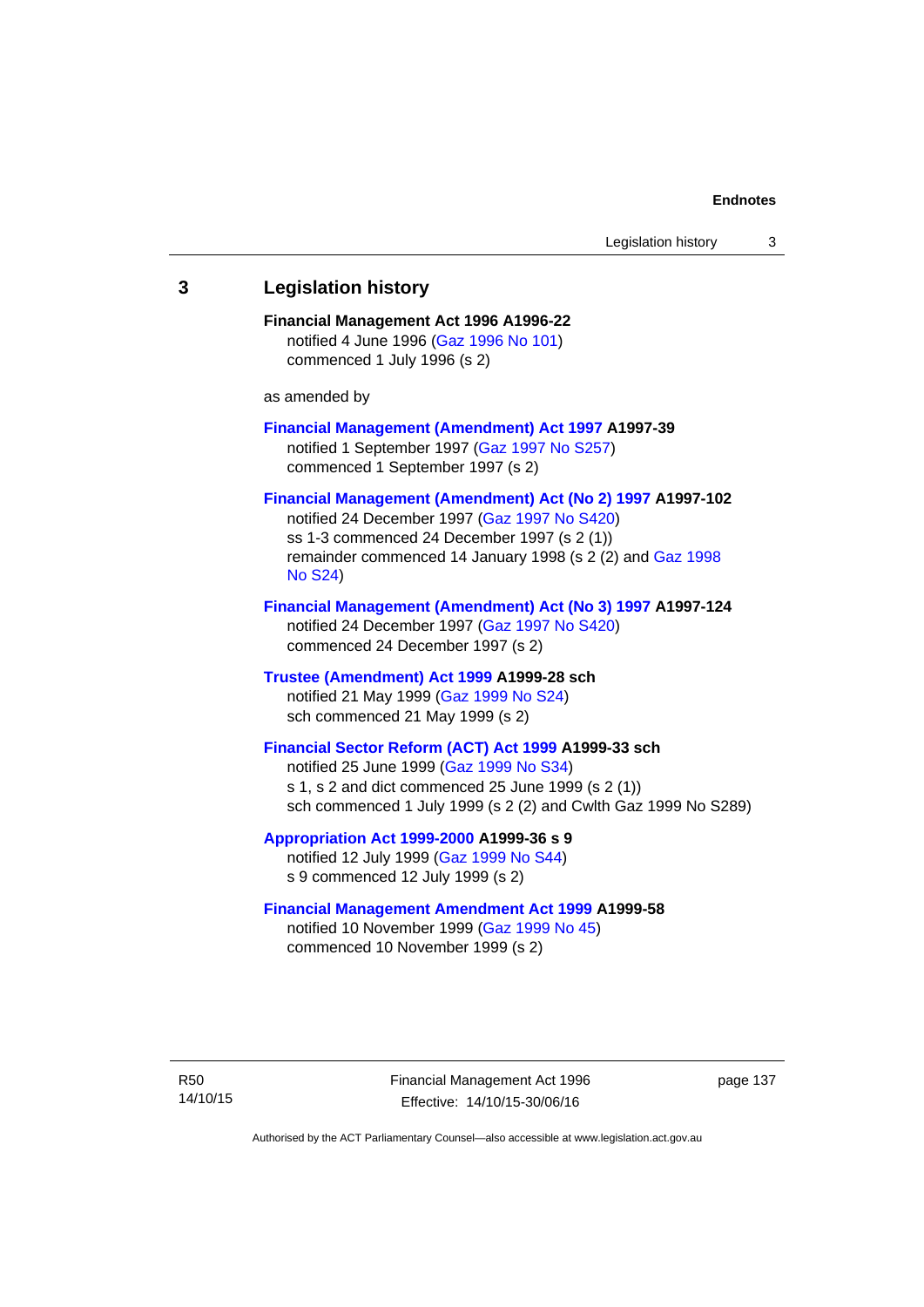| -3 | Legislation history |  |
|----|---------------------|--|
|----|---------------------|--|

## **[Territory Superannuation Provision Protection Act 2000](http://www.legislation.act.gov.au/a/2000-21) A2000-21 sch**

notified 15 June 2000 ([Gaz 2000 No 24\)](http://www.legislation.act.gov.au/gaz/2000-24/default.asp) s 1, s 2 commenced 15 June 2000 (IA s 10B) sch commenced 1 July 2000 (s 2)

## **[Financial Management Amendment Act 2000](http://www.legislation.act.gov.au/a/2000-27) A2000-27**

notified 30 June 2000 ([Gaz 2000 No S30](http://www.legislation.act.gov.au/gaz/2000-S30/default.asp)) s 1, s 2 commenced 30 June 2000 (IA s 10B) remainder commenced 30 June 2000 (s 2)

## **[Financial Management Amendment Act 2001](http://www.legislation.act.gov.au/a/2001-4) A2001-4**

notified 8 March 2001 [\(Gaz 2001 No 10](http://www.legislation.act.gov.au/gaz/2001-10/default.asp)) s 1, s 2 commenced 8 March 2001 (IA s 10B) s 3 commenced 8 March 2001 (s 2) remainder commenced 8 September 2001 (IA s 10E)

## **[Statute Law Amendment Act 2001](http://www.legislation.act.gov.au/a/2001-11) A2001-11 sch 3**

notified 29 March 2001 ([Gaz 2001 No 13\)](http://www.legislation.act.gov.au/gaz/2001-13/default.asp) commenced 29 March 2001 (s 2)

# **[Financial Management Amendment Act 2001 \(No 2\)](http://www.legislation.act.gov.au/a/2001-42) A2001-42**

notified 29 June 2001 ([Gaz 2001 No S36](http://www.legislation.act.gov.au/gaz/2001-S36/default.asp)) s 1, s 2 commenced 29 June 2001 (IA s 10B) s 3, s 4, s 6, s 7 commenced 29 June 2001 (s 2 (1)) s 5 commenced 1 July 2001 (s 2 (2))

# **[Appropriation Act 2001-2002](http://www.legislation.act.gov.au/a/2001-43/default.asp) A2001-43 s 12**

notified 29 June 2001 ([Gaz 2001 No S36](http://www.legislation.act.gov.au/gaz/2001-S36/default.asp)) s 1, s 2 commenced 29 June 2001 (IA s 10B) s 12 commenced 1 July 2001 (s 2)

# **[Legislation \(Consequential Amendments\) Act 2001](http://www.legislation.act.gov.au/a/2001-44) A2001-44 pt 146**  notified 26 July 2001 ([Gaz 2001 No 30\)](http://www.legislation.act.gov.au/gaz/2001-30/default.asp)

s 1, s 2 commenced 26 July 2001 (IA s 10B) pt 146 commenced 12 September 2001 (s 2 and see [Gaz 2001](http://www.legislation.act.gov.au/gaz/2001-S65/default.asp)  [No S65](http://www.legislation.act.gov.au/gaz/2001-S65/default.asp))

page 138 Financial Management Act 1996 Effective: 14/10/15-30/06/16

R50 14/10/15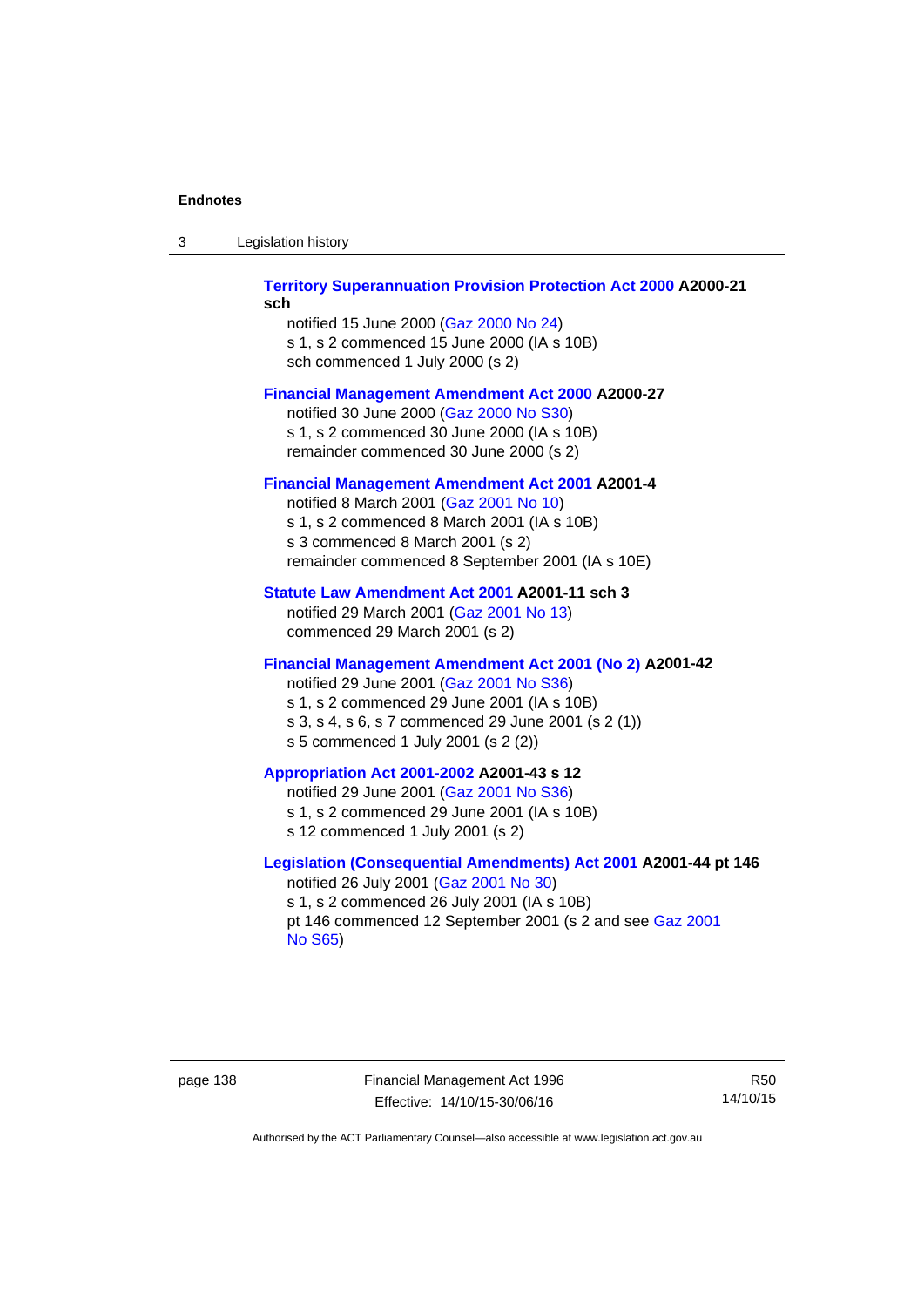# **[Financial Management Legislation Amendment Act 2001](http://www.legislation.act.gov.au/a/2001-45) A2001-45 pt 2 (as am by 2002 No 30 pt 3.26)**

notified 12 July 2001 ([Gaz 2001 No 28\)](http://www.legislation.act.gov.au/gaz/2001-28/default.asp) s 1, s 2 commenced 12 July 2001 (IA s 10B) s 4 commenced 12 January 2002 (s 2 (3) and see [A2002-30](http://www.legislation.act.gov.au/a/2002-30/default.asp) amdt 3.370) pt 2 remainder commenced 12 January 2002 (LA s 79)

**[Statute Law Amendment Act 2001](http://www.legislation.act.gov.au/a/2001-11) A2001-11 pt 3.20** 

notified 5 September 2001 [\(Gaz 2001 No S65\)](http://www.legislation.act.gov.au/gaz/2001-S65/default.asp) commenced 5 September 2001 (s 2)

# **[Financial Management Amendment Act 2001 \(No 3\)](http://www.legislation.act.gov.au/a/2001-95) A2001-95**

notified 10 September 2001 [\(Gaz 2001 No S66\)](http://www.legislation.act.gov.au/gaz/2001-S66/default.asp) s 1, s 2 commenced 10 September 2001 (LA s 75) remainder commenced 1 January 2002 [\(CN2001-6\)](http://www.legislation.act.gov.au/cn/2001-6/default.asp)

## **[Financial Management Amendment Act 2001 \(No 4\)](http://www.legislation.act.gov.au/a/2001-97) A2001-97**

notified LR 20 December 2001 commenced 20 December 2001 (s 2)

## **[Appropriation Act 2002-2003](http://www.legislation.act.gov.au/a/2002-29/default.asp) A2002-29 s 12**

notified LR 9 September 2002 taken to have commenced 30 June 2002 (s 2)

# **[Statute Law Amendment Act 2002](http://www.legislation.act.gov.au/a/2002-30) A2002-30 pt 3.25**

notified LR 16 September 2002 s 1, s 2 taken to have commenced 19 May 1997 (LA s 75 (2)) amdt 3.369 taken to have commenced 31 December 2001 (s 2 (2)) pt 3.25 remainder commenced 17 September 2002 (s 2 (1))

# **[Financial Management Amendment Act 2002](http://www.legislation.act.gov.au/a/2002-38) A2002-38**

notified LR 8 October 2002 s 1, s 2 commenced 8 October 2002 (LA s 75 (1)) remainder commenced 1 November 2002 (s 2 and [CN2002-12](http://www.legislation.act.gov.au/cn/2002-12/default.asp))

## **[Appropriation Act 2002-2003 \(No 2\)](http://www.legislation.act.gov.au/a/2003-9/default.asp) A2003-9 s 9**

notified LR 7 March 2003

s 1, s 2 commenced 7 March 2003 (LA s 75 (1))

s 9 commenced 8 March 2003 (s 2)

R50 14/10/15 Financial Management Act 1996 Effective: 14/10/15-30/06/16

page 139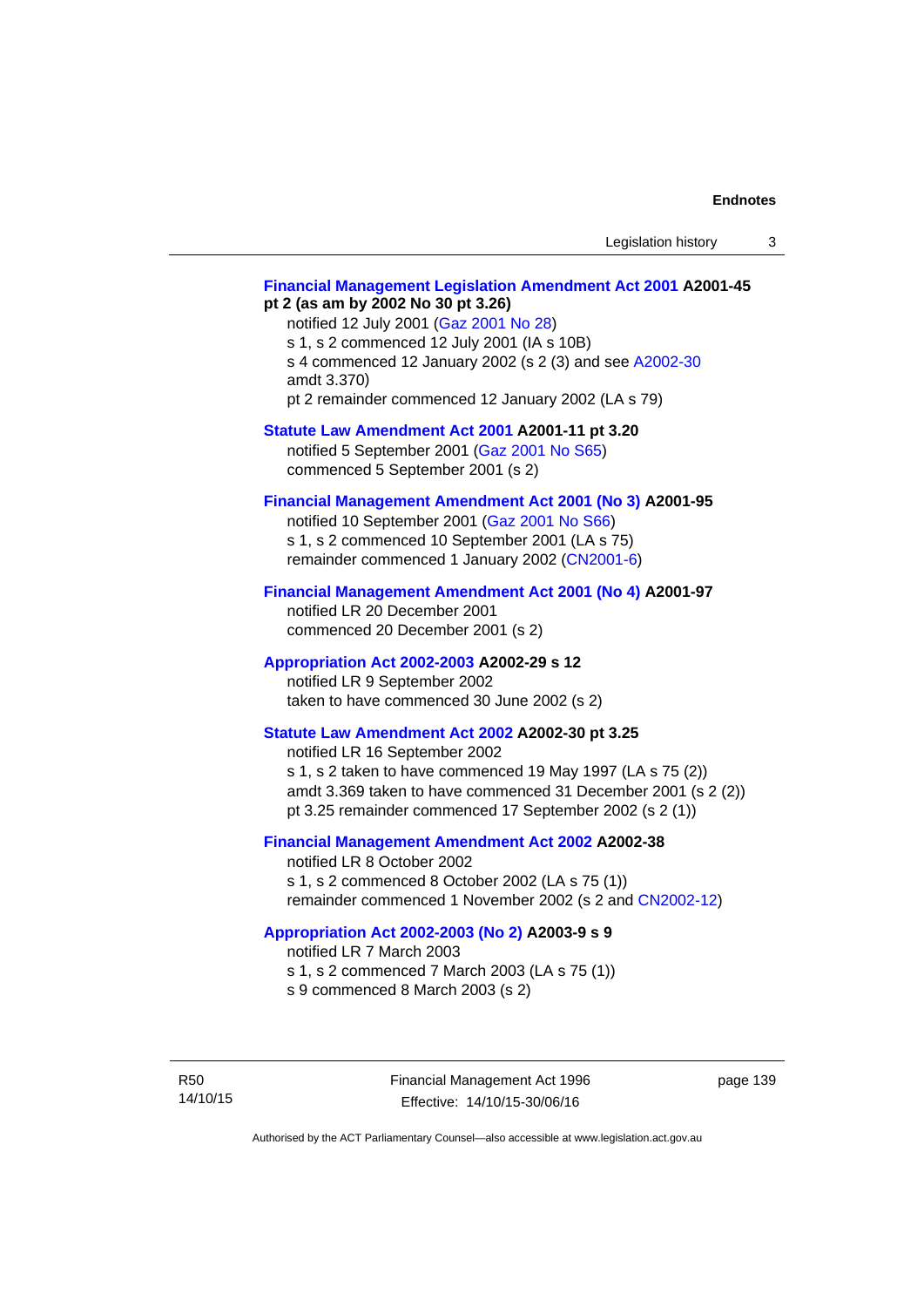| -3 | Legislation history |  |
|----|---------------------|--|
|----|---------------------|--|

## **[Financial Management Amendment Act 2003](http://www.legislation.act.gov.au/a/2003-21) A2003-21**

notified LR 19 May 2003 s 1, s 2 commenced 19 May 2003 (LA s 75 (1)) remainder commenced 20 May 2003 (s 2)

**[Appropriation Act 2003-2004](http://www.legislation.act.gov.au/a/2003-27/default.asp) A2003-27**  notified LR 30 June 2003 commenced 30 June 2003 (s 2)

#### **[Financial Management Amendment Act 2003 \(No 2\)](http://www.legislation.act.gov.au/a/2003-46) A2003-46**

notified LR 31 October 2003 s 1, s 2 commenced 31 October 2003 (LA s 75 (1)) remainder commenced 1 November 2003 (s 2)

## **[Statute Law Amendment Act 2003 \(No 2\)](http://www.legislation.act.gov.au/a/2003-56) A2003-56 sch 3 pt 3.9**

notified LR 5 December 2003 s 1, s 2 commenced 5 December 2003 (LA s 75 (1)) sch 3 pt 3.9 commenced 19 December 2003 (s 2)

#### **[Financial Management Amendment Act 2004](http://www.legislation.act.gov.au/a/2004-19) A2004-19**

notified LR 6 April 2004 s 1, s 2 commenced 6 April 2004 (LA s 75 (1)) remainder commenced 7 April 2004 (s 2)

# **[Financial Management Amendment Act 2004 \(No 2\)](http://www.legislation.act.gov.au/a/2004-33) A2004-33**

notified LR 30 June 2004 s 1, s 2 commenced 30 June 2004 (LA s 75 (1)) remainder commenced 1 July 2004 (s 2)

### **[Appropriation Act 2004-2005](http://www.legislation.act.gov.au/a/2004-35/default.asp) A2004-35 s 12**

notified LR 30 June 2004 commenced 30 June 2004 (s 2)

### **[Territory Owned Corporations Amendment Act 2004](http://www.legislation.act.gov.au/a/2004-53) A2004-53 sch 1**  notified LR 16 August 2004

s 1, s 2 commenced 16 August 2004 (LA s 75 (1)) sch 1 commenced 17 August 2004 (s 2)

# **[Statute Law Amendment Act 2005](http://www.legislation.act.gov.au/a/2005-20) A2005-20 sch 3 pt 3.22**

notified LR 12 May 2005

- s 1, s 2 taken to have commenced 8 March 2005 (LA s 75 (2))
- sch 3 pt 3.22 commenced 2 June 2005 (s 2 (1))

page 140 Financial Management Act 1996 Effective: 14/10/15-30/06/16

R50 14/10/15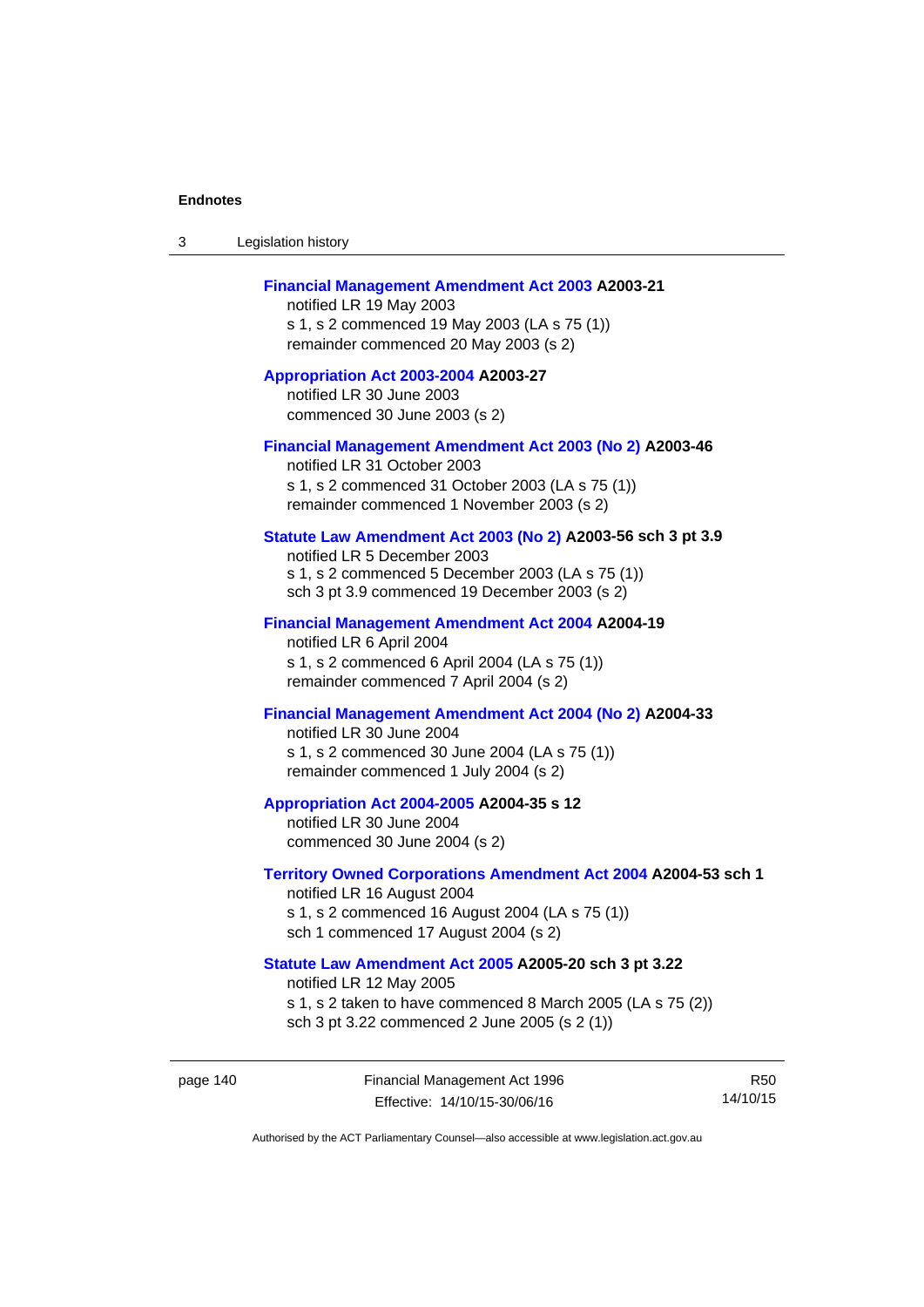## **[Appropriation Act 2005-2006](http://www.legislation.act.gov.au/a/2005-32/default.asp) A2005-32 s 12, s 13**

notified LR 1 July 2005

s 1, s 2 taken to have commenced 30 June 2005 (LA s 75 (2))

s 12, s 13 taken to have commenced 30 June 2005 (s 2)

# **[Public Sector Management Amendment Act 2005](http://www.legislation.act.gov.au/a/2005-42/default.asp) A2005-42 sch 1 pt 1.1**

notified LR 31 August 2005 s 1, s 2 commenced 31 August 2005 (LA s 75 (1)) sch 1 pt 1.1 commenced 1 September 2005 (s 2)

## **[Financial Management Legislation Amendment Act 2005](http://www.legislation.act.gov.au/a/2005-52) A2005-52**

notified LR 26 October 2005

s 1, s 2 commenced 26 October 2005 (LA s 75 (1)) s 7, s 9, s 10, s 14, s 15, ss 17-32, s 38 (in part), s 39, s 40, s 42 (in part), s 49 commenced 27 October 2005 (s 2 (1)) remainder commenced 1 January 2006 (s 2 (2))

as modified by

## **[Financial Management Regulation 2005](http://www.legislation.act.gov.au/sl/2005-42) SL2005-42 sch 1 (as am by [A2006-30](http://www.legislation.act.gov.au/a/2006-30) amdt 1.61, amdt 1.62)**

notified LR 21 December 2005 s 1, s 2 commenced 21 December 2005 (LA s 75 (1)) sch 1 commenced 1 January 2006 (s 2)

as amended by

#### **[Administrative \(Miscellaneous Amendments\) Act 2006](http://www.legislation.act.gov.au/a/2006-30) A2006-30 sch 1 pt 1.3, amdt 1.61, amdt 1.62**

notified LR 16 June 2006 s 1, s 2 commenced 16 June 2006 (LA s 75 (1)) amdt 1.45, amdt 1.52 so far as it inserts s 220, amdt 1.56 commenced 19 June 2006 (s 2 (2)) amdt 1.39, amdt 1.40, amdt 1.43, amdt 1.44 commenced 1 July 2006 (s 2 (2) and [CN2006-15](http://www.legislation.act.gov.au/cn/2006-15/default.asp)) sch 1 pt 1.3 remainder, amdt 1.61, amdt 1.62 commenced 1 July 2006  $(s 2(1))$ 

R50 14/10/15 Financial Management Act 1996 Effective: 14/10/15-30/06/16

page 141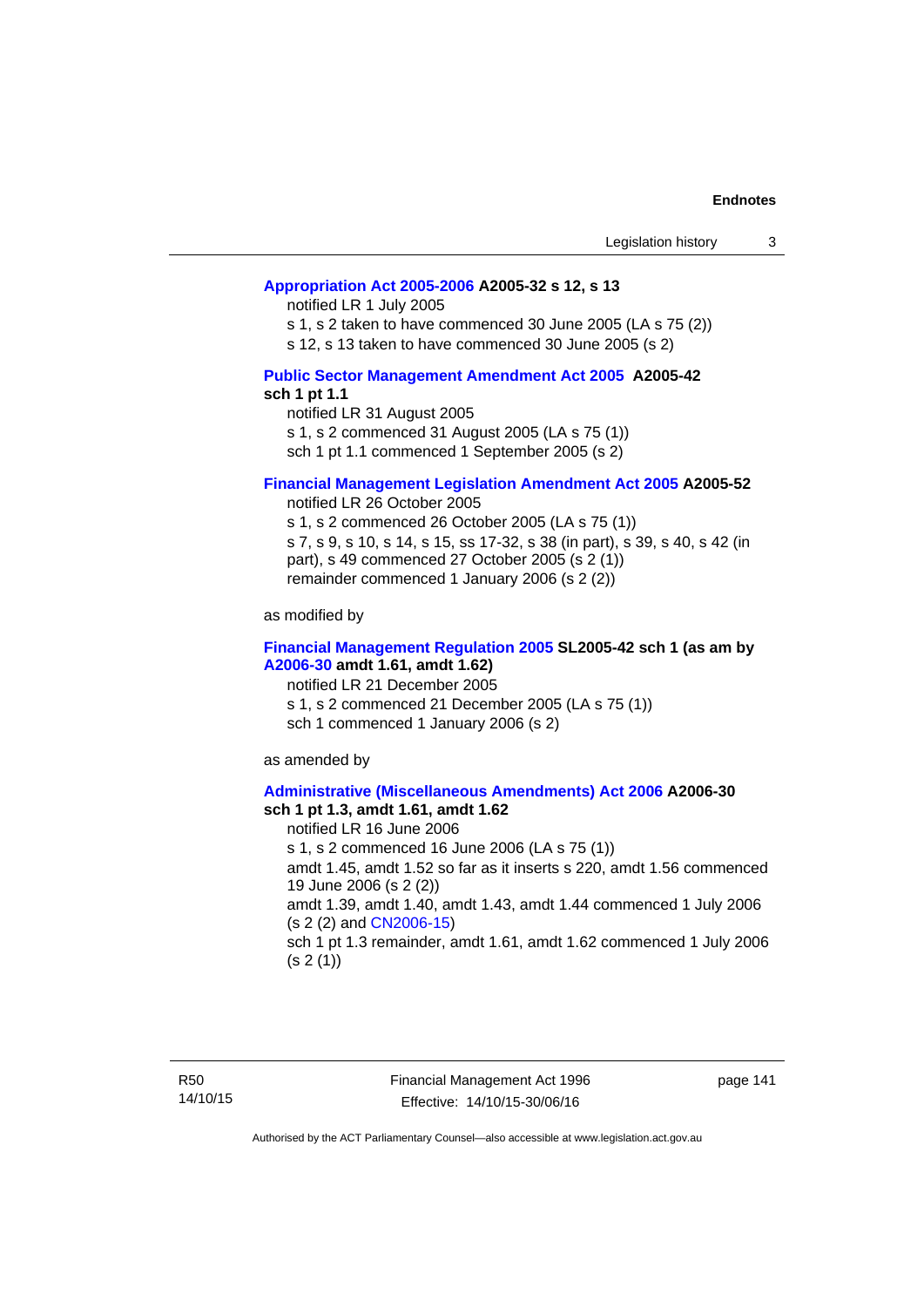| -3 | Legislation history |  |
|----|---------------------|--|
|----|---------------------|--|

## **[Statute Law Amendment Act 2007](http://www.legislation.act.gov.au/a/2007-3) A2007-3 sch 3 pt 3.45**

notified LR 22 March 2007 s 1, s 2 taken to have commenced 1 July 2006 (LA s 75 (2)) sch 3 pt 3.45 commenced 12 April 2007 (s 2 (1))

#### **[Financial Management Amendment Act 2007](http://www.legislation.act.gov.au/a/2007-10) A2007-10**

notified LR 11 May 2007 s 1, s 2 commenced 11 May 2007 (LA s 75 (1)) remainder commenced 12 May 2007 (s 2)

### **[Statute Law Amendment Act 2008](http://www.legislation.act.gov.au/a/2008-28) A2008-28 sch 3 pt 3.26**

notified LR 12 August 2008 s 1, s 2 commenced 12 August 2008 (LA s 75 (1)) sch 3 pt 3.26 commenced 26 August 2008 (s 2)

# **[ACT Civil and Administrative Tribunal Legislation Amendment](http://www.legislation.act.gov.au/a/2008-37)**

**[Act 2008 \(No 2\)](http://www.legislation.act.gov.au/a/2008-37) A2008-37 sch 1 pt 1.41** 

notified LR 4 September 2008

s 1, s 2 commenced 4 September 2008 (LA s 75 (1)) sch 1 pt 1.41 commenced 2 February 2009 (s 2 (1) and see [ACT Civil](http://www.legislation.act.gov.au/a/2008-35)  [and Administrative Tribunal Act 2008](http://www.legislation.act.gov.au/a/2008-35) A2008-35, s 2 (1) and [CN2009-2](http://www.legislation.act.gov.au/cn/2009-2/default.asp))

# **[Financial Management Amendment Act 2009](http://www.legislation.act.gov.au/a/2009-12) A2009-12**

notified LR 8 April 2009

s 1, s 2 commenced 8 April 2009 (LA s 75 (1)) remainder commenced 1 July 2009 (s 2)

**[Long Service Leave \(Portable Schemes\) Act 2009](http://www.legislation.act.gov.au/a/2009-25) A2009-25 sch 4 pt 4.1** 

notified LR 8 September 2009

s 1, s 2 commenced 8 September 2009 (LA s 75 (1))

sch 4 pt 4.1 commenced 1 January 2010 (s 2)

## **[Financial Management \(Board Composition\) Amendment Act 2009](http://www.legislation.act.gov.au/a/2009-48) A2009-48**

notified LR 25 November 2009

s 1, s 2 commenced 25 November 2009 (LA s 75 (1))

remainder commenced 1 January 2010 (s 2)

page 142 Financial Management Act 1996 Effective: 14/10/15-30/06/16

R50 14/10/15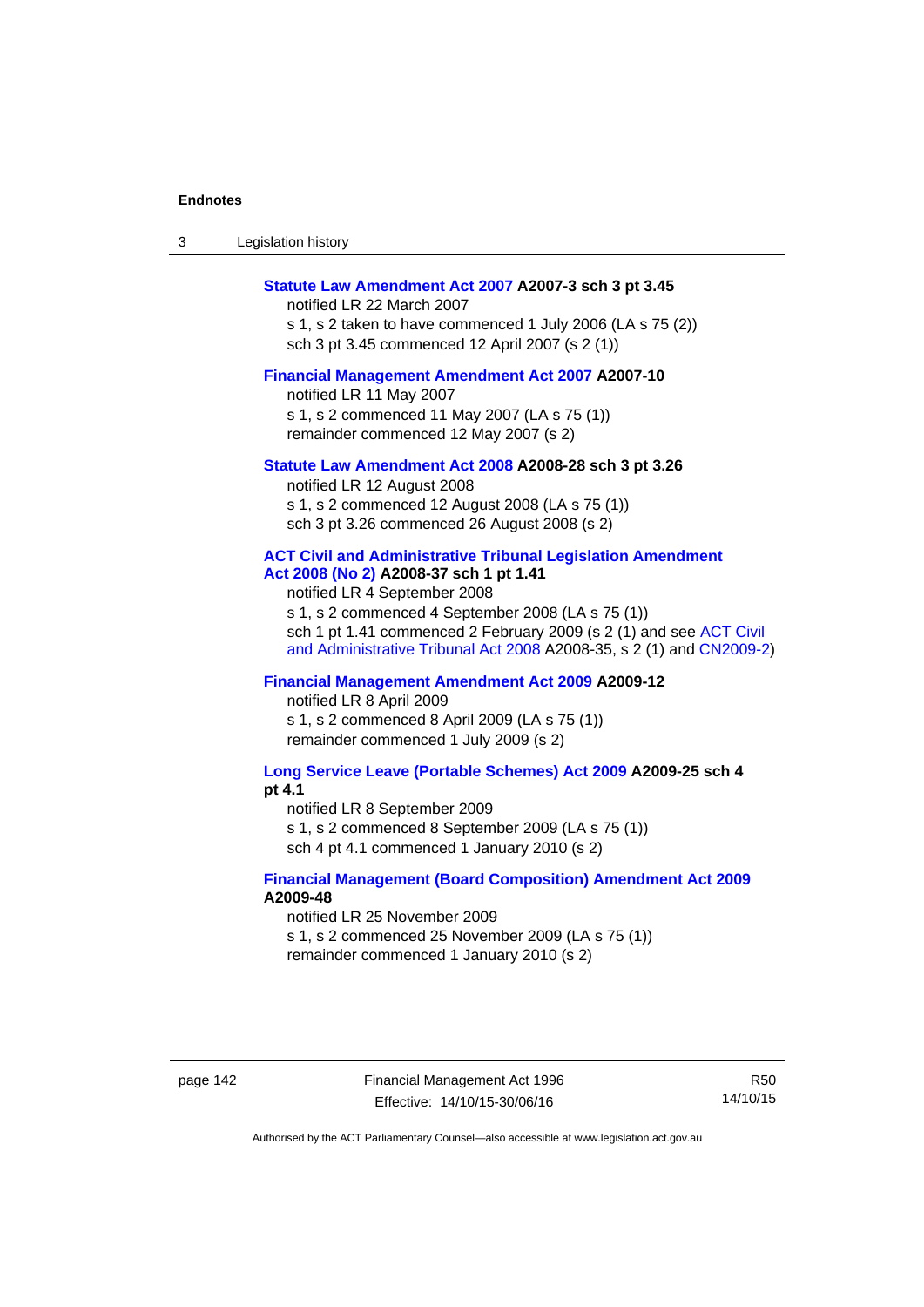## **[Statute Law Amendment Act 2009 \(No 2\)](http://www.legislation.act.gov.au/a/2009-49) A2009-49 sch 3 pt 3.29**

notified LR 26 November 2009

s 1, s 2 commenced 26 November 2009 (LA s 75 (1)) sch 3 pt 3.29 commenced 17 December 2009 (s 2)

#### **[Statute Law Amendment Act 2010](http://www.legislation.act.gov.au/a/2010-18) A2010-18 sch 1 pt 1.7**

notified LR 13 May 2010 s 1, s 2 commenced 13 May 2010 (LA s 75 (1))

sch 1 pt 1.7 commenced 3 June 2010 (s 2)

#### **[Road Transport \(Third-Party Insurance\) \(Governance\) Amendment](http://www.legislation.act.gov.au/a/2010-36)  [Act 2010](http://www.legislation.act.gov.au/a/2010-36) A2010-36 s 8**

notified LR 29 September 2010 s 1, s 2 commenced 29 September 2010 (LA s 75 (1)) s 8 commenced 30 September 2010 (s 2)

## **[Fair Trading \(Australian Consumer Law\) Amendment Act 2010](http://www.legislation.act.gov.au/a/2010-54) A2010-54 sch 3 pt 3.9**

notified LR 16 December 2010 s 1, s 2 commenced 16 December 2010 (LA s 75 (1)) sch 3 pt 3.9 commenced 1 January 2011 (s 2 (1))

# **[ACT Teacher Quality Institute Act 2010](http://www.legislation.act.gov.au/a/2010-55) A2010-55 sch 2 pt 2.1**

notified LR 20 December 2010

s 1, s 2 commenced 20 December 2010 (LA s 75 (1)) sch 2 pt 2.1 commenced 1 January 2011 (s 2 and [CN2010-18\)](http://www.legislation.act.gov.au/cn/2010-18/default.asp)

# **[Financial Management \(One ACT Public Service\) Amendment](http://www.legislation.act.gov.au/a/2011-17)  [Act 2011](http://www.legislation.act.gov.au/a/2011-17) A2011-17**

notified LR 30 June 2011 s 1, s 2 commenced 30 June 2011 (LA s 75 (1)) remainder commenced 1 July 2011 (s 2)

## **[Financial Management \(Cost of Living\) Amendment Act 2012](http://www.legislation.act.gov.au/a/2012-15) A2012-15**

notified LR 15 May 2012 s 1, s 2 commenced 15 May 2012 (LA s 75 (1)) remainder commenced 16 May 2012 (s 2)

page 143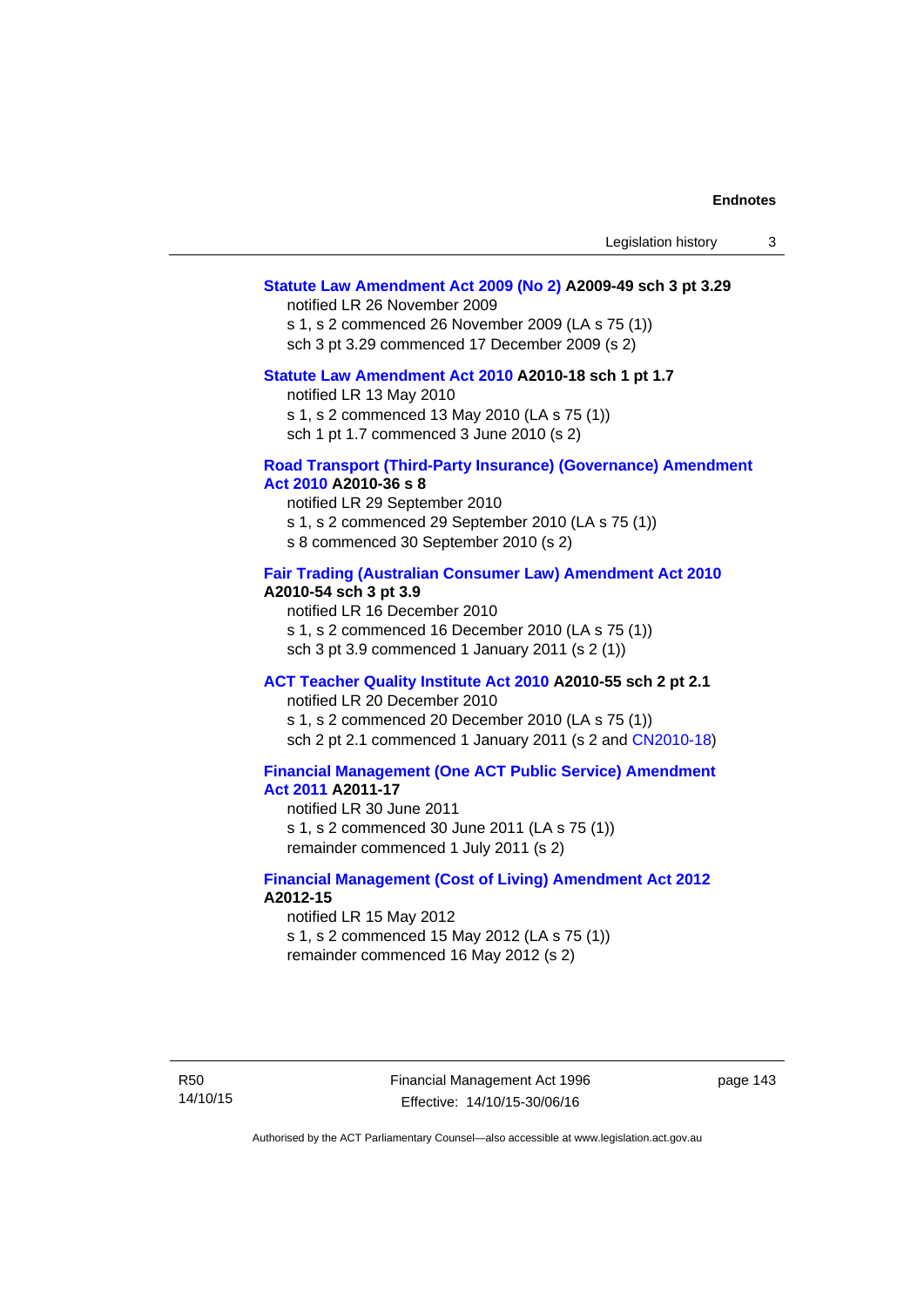| -3 | Legislation history |  |
|----|---------------------|--|
|----|---------------------|--|

# **[Legislative Assembly \(Office of the Legislative Assembly\) Act 2012](http://www.legislation.act.gov.au/a/2012-26) A2012-26 sch 1 pt 1.3**

notified LR 24 May 2012 s 1, s 2 commenced 24 May 2012 (LA s 75 (1)) sch 1 pt 1.3 commenced 1 July 2012 (s 2)

#### **[Financial Management Amendment Act 2013](http://www.legislation.act.gov.au/a/2013-5/default.asp) A2013-5**

notified LR 21 February 2013 s 1, s 2 commenced 21 February 2013 (LA s 75 (1)) remainder commenced 22 February 2013 (s 2)

## **[Statute Law Amendment Act 2013](http://www.legislation.act.gov.au/a/2013-19) A2013-19 sch 3 pt 3.21**

notified LR 24 May 2013 s 1, s 2 commenced 24 May 2013 (LA s 75 (1)) sch 3 pt 3.21 commenced 14 June 2013 (s 2)

## **[Officers of the Assembly Legislation Amendment Act 2013](http://www.legislation.act.gov.au/a/2013-41/default.asp) A2013-41 sch 1 pt 1.2**

notified LR 7 November 2013 s 1, s 2 commenced 7 November 2013 (LA s 75 (1)) sch 1 pt 1.2 commenced 1 July 2014 (s 2)

# **[Officers of the Assembly Legislation Amendment Act 2014](http://www.legislation.act.gov.au/a/2014-22/default.asp) A2014-22 pt 3**

notified LR 26 May 2014 s 1, s 2 commenced 26 May 2014 (LA s 75 (1)) pt 3 commenced 1 July 2014 (s 2 and see [Officers of the Assembly](http://www.legislation.act.gov.au/a/2013-41/default.asp)  [Legislation Amendment Act 2013](http://www.legislation.act.gov.au/a/2013-41/default.asp) A2013-41 s 2)

## **[Exhibition Park Corporation Repeal Act 2014](http://www.legislation.act.gov.au/a/2014-54/default.asp) A2014-54 sch 1 pt 1.1**

notified LR 3 December 2014 s 1, s 2 commenced 3 December 2014 (LA s 75 (1)) sch 1 pt 1.1 commenced 1 January 2015 (s 2 (3))

## **[Red Tape Reduction Legislation Amendment Act 2015](http://www.legislation.act.gov.au/a/2015-33/default.asp) A2015-33 sch 1 pt 1.26**

notified LR 30 September 2015 s 1, s 2 commenced 30 September 2015 (LA s 75 (1)) sch 1 pt 1.26 commenced 14 October 2015 (s 2)

page 144 Financial Management Act 1996 Effective: 14/10/15-30/06/16

R50 14/10/15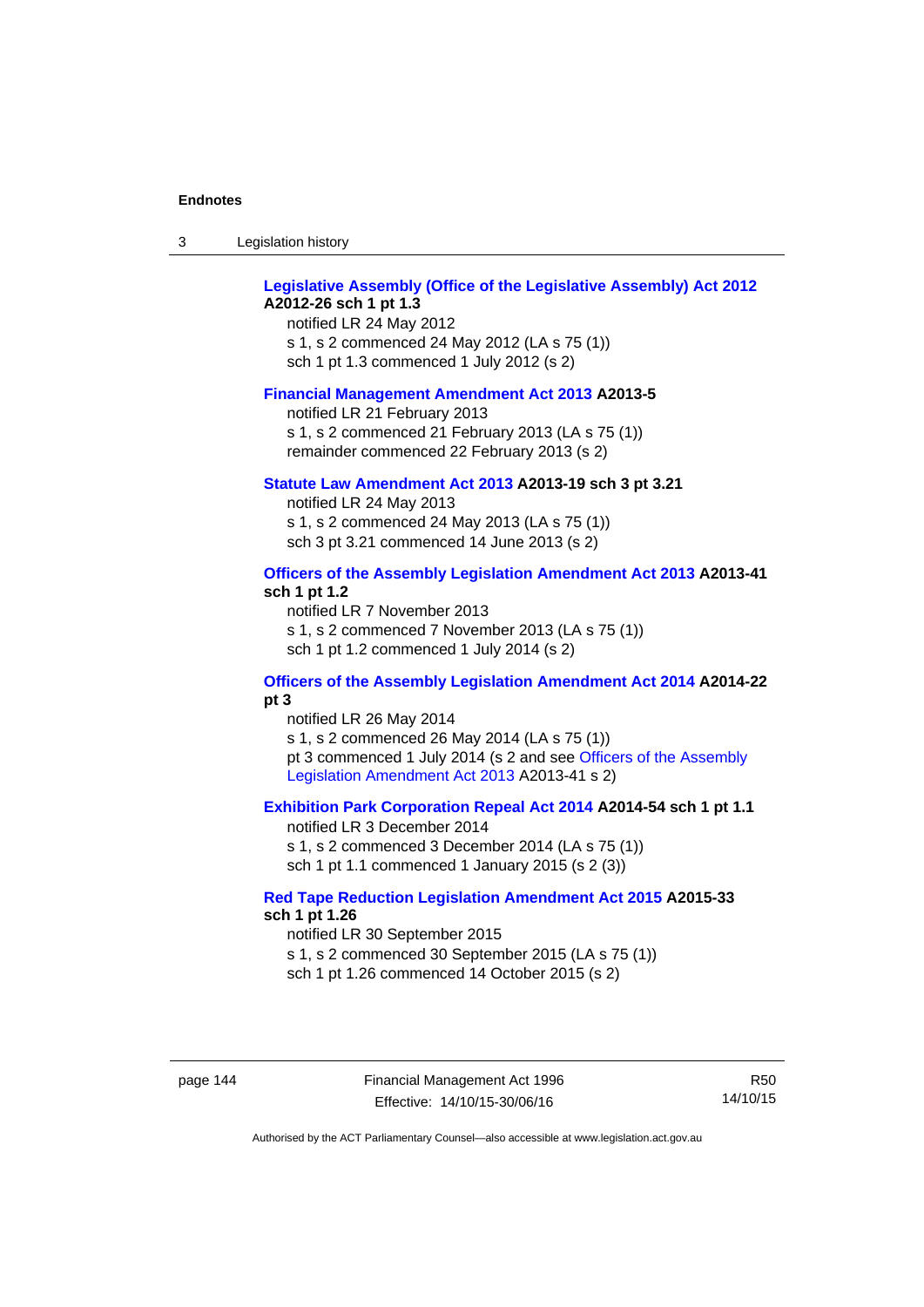Legislation history 3

# **[Financial Management Amendment Act 2015](http://www.legislation.act.gov.au/a/2015-34/default.asp) A2015-34**

notified LR 30 September 2015 s 1, s 2 commenced 30 September 2015 (LA s 75 (1)) ss 4-8, ss 11-20, s 28, s 29, s 49, s 50, s 54, ss 58-60, s 62, s 76, ss 96-99, ss 102-104, s 113, s 115 (def *controlled recurrent payment*) and sch 1 pt 1.2 commence 1 July 2016 (s 2 (1)) remainder commenced 1 October 2015 (s 2 (2))

R50 14/10/15 Financial Management Act 1996 Effective: 14/10/15-30/06/16

page 145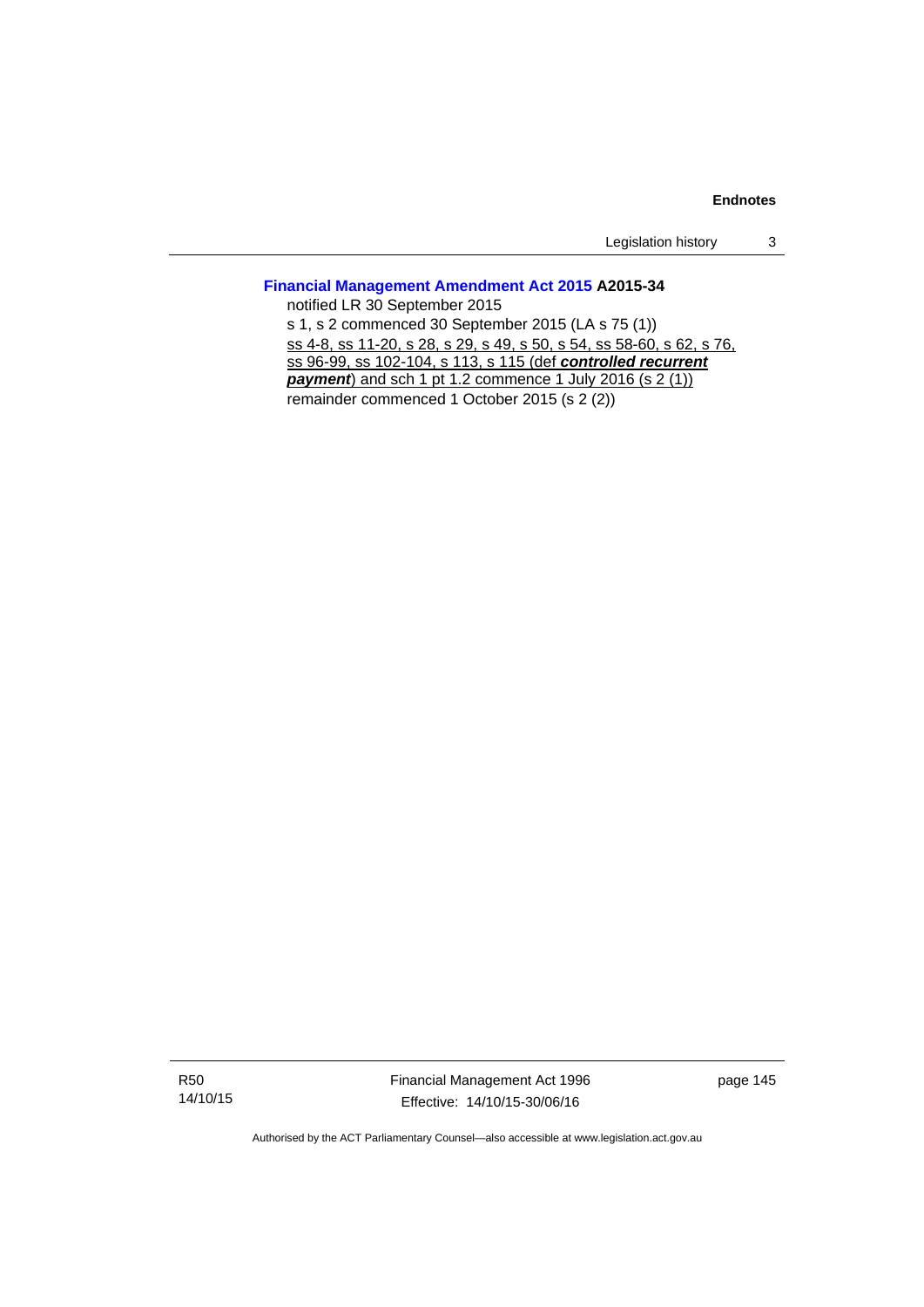| 4 | Amendment history |
|---|-------------------|
|---|-------------------|

# **4 Amendment history**

| <b>Name of Act</b><br>s <sub>1</sub> | sub A2001-56 amdt 3.255                                                      |
|--------------------------------------|------------------------------------------------------------------------------|
|                                      | Act subject to Territory Superannuation Provision Protection Act             |
| s <sub>2</sub>                       | sub A2000-21 sch                                                             |
| <b>Dictionary</b>                    |                                                                              |
| s 3 hdg                              | sub A2000-21 sch                                                             |
| s <sub>3</sub>                       | am A2000-21 sch                                                              |
|                                      | remaining defs reloc to dict A2001-95 amdt 1.4                               |
|                                      | sub A2001-95 amdt 1.5                                                        |
|                                      | def bank om A1999-33 sch                                                     |
|                                      | def banking institution ins A1997-102 s 4<br>om A1999-33 sch                 |
|                                      | def Territory activities ins A1997-124 s 4                                   |
|                                      | om A2001-95 amdt 1.3                                                         |
|                                      | def Treasurer om A2001-95 amdt 1.2                                           |
| <b>Notes</b>                         |                                                                              |
| s <sub>3A</sub>                      | orig s 3A                                                                    |
|                                      | renum as s 3B                                                                |
|                                      | pres s 3A                                                                    |
|                                      | ins A2001-95 amdt 1.5                                                        |
|                                      | Declaration that certain bodies are not territory authorities for Act        |
| s 3B                                 | (prev s 3A) ins A2000-21 sch                                                 |
|                                      | am A2001-44 amdt 1.1631, amdt 1.1632                                         |
|                                      | renum as s 3B A2001-95 amdt 1.6<br>sub A2005-52 s 4; A2011-17 s 4            |
|                                      | Application of pts 2 to 5-Office of the Legislative Assembly and officers of |
| the Assembly                         |                                                                              |
| s <sub>4</sub>                       | am A2011-17 s 13, s 16                                                       |
|                                      | sub A2012-26 amdt 1.11; A2013-41 amdt 1.10                                   |
|                                      | am A2014-22 s 8, s 9; ss renum R47 LA                                        |
| <b>Budget management</b>             |                                                                              |
| pt 2 hdg                             | sub A2003-46 s 4                                                             |
| <b>Appropriations and budgets</b>    |                                                                              |
| div 2.1 hdg                          | ins A2003-46 s 4                                                             |
| Form of appropriations               |                                                                              |
| s <sub>8</sub>                       | sub A2005-52 s 5                                                             |
|                                      | am A2011-17 s 16; A2012-26 amdt 1.12; A2013-41 amdt 1.11                     |
|                                      | Net appropriations for outputs                                               |
| s 9                                  | am A2000-27 s 5; A2011-17 s 16                                               |

page 146 Financial Management Act 1996 Effective: 14/10/15-30/06/16

R50 14/10/15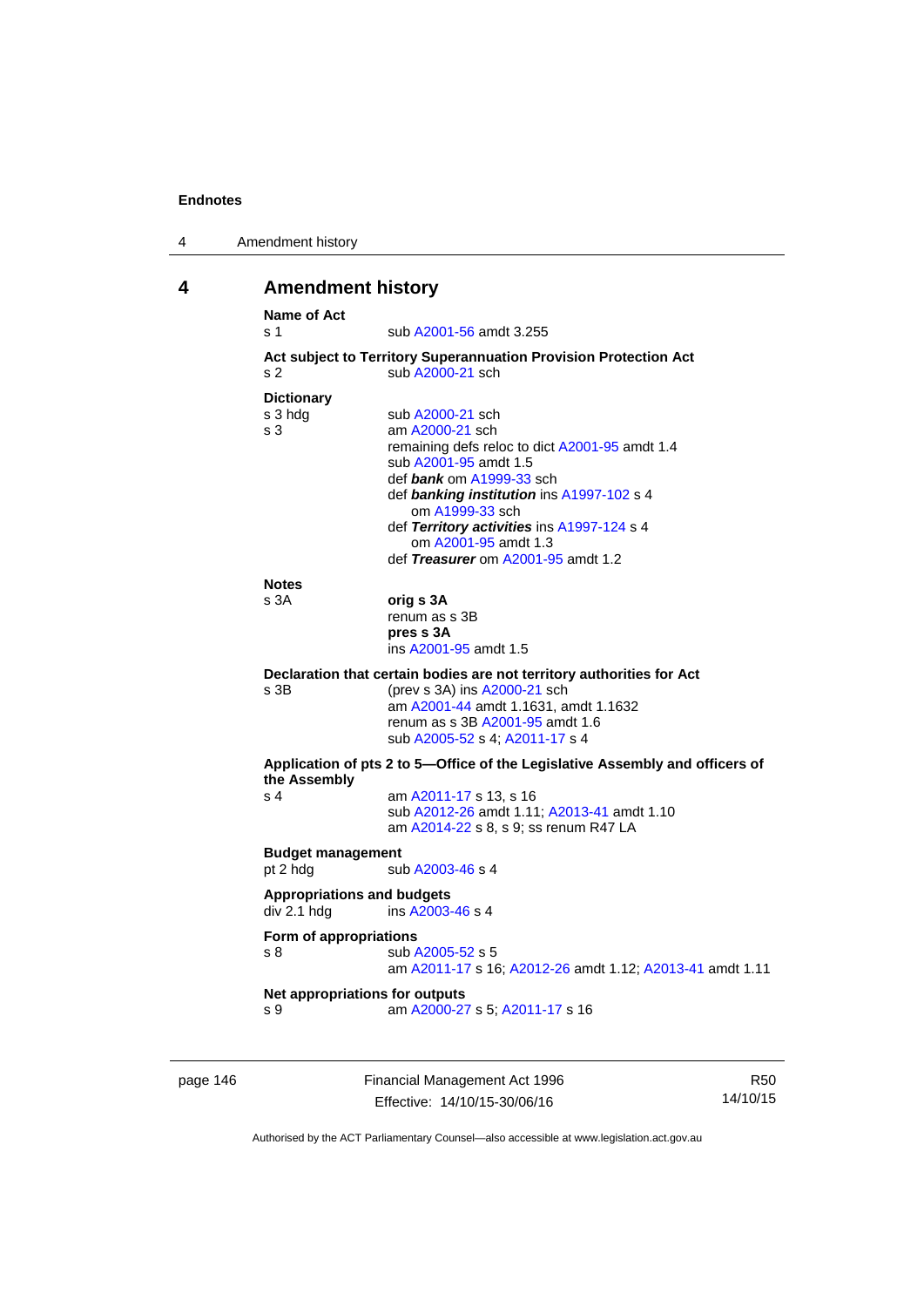| s 9A                       | ins A2000-27 s 6<br>am A2011-17 s 16; A2015-34 s 9                                                                                                                    |
|----------------------------|-----------------------------------------------------------------------------------------------------------------------------------------------------------------------|
| s 9B                       | Appropriations for payments on behalf of Territory to be net appropriations<br>ins A2001-95 s 5<br>am A2011-17 s 16; A2015-34 s 10                                    |
| <b>Budget papers</b>       |                                                                                                                                                                       |
| s 10                       | am A1997-124 s 5; A2001-56 amdt 3.257; A2005-52 s 6;<br>A2011-17 s 16                                                                                                 |
| <b>Territory budgets</b>   |                                                                                                                                                                       |
| s 11                       | am A1997-124 s 6; A2001-4 s 4; A2001-56 amdt 3.258;<br>A2001-95 s 6<br>sub A2003-46 s 5<br>am A2005-32 s 12; A2012-15 s 4; A2013-19 amdt 3.157                        |
|                            | Financial policy objectives and strategies statement                                                                                                                  |
| s 11A                      | ins A2003-46 s 5                                                                                                                                                      |
| <b>Directorate budgets</b> |                                                                                                                                                                       |
| s 12 hdg<br>s 12           | am A2011-17 s 17<br>am A1997-102 s 5; A1997-124 s 7; A1999-58 s 3; A2001-56<br>amdt 3.258; A2001-95 s 7; ss renum R6 LA (see A2001-95<br>amdt 1.7); A2002-38 s 4, s 5 |
|                            | sub A2005-52 s 7<br>am A2011-17 s 16; A2012-26 amdt 1.13; A2013-41 amdt 1.12                                                                                          |
|                            | Territory authority and territory-owned corporation budgets                                                                                                           |
| s 12A                      | ins A1997-124 s 8<br>am A2001-56 amdt 3.258; A2001-95 s 8<br>sub A2005-52 s 8                                                                                         |
|                            | <b>Supplementary budget papers</b>                                                                                                                                    |
| s 13                       | am A2001-56 amdt 3.259, amdt 3.260                                                                                                                                    |
|                            | sub A2001-97 s 4<br>am A2005-52 s 9; A2011-17 s 16; A2012-26 amdt 1.14;<br>ss renum R44 LA; A2015-34 ss 21-23                                                         |
|                            | Amendment of budgets for supplementary appropriation                                                                                                                  |
| s 13A                      | ins A2003-9 s 9<br>sub A2005-52 s 10<br>am A2011-17 s 16; A2012-26 amdt 1.15; A2015-34 s 24, s 25                                                                     |
|                            | Transfer of funds between appropriations                                                                                                                              |
| s 14                       | am A1997-102 s 6; A2000-21 sch; A2001-56 amdt 3.261<br>sub A2015-34 s 26                                                                                              |
|                            | Transfer of funds from capital injection appropriation to other appropriations<br>ins A2015-34 s 27                                                                   |

14/10/15

R50

Financial Management Act 1996 Effective: 14/10/15-30/06/16

page 147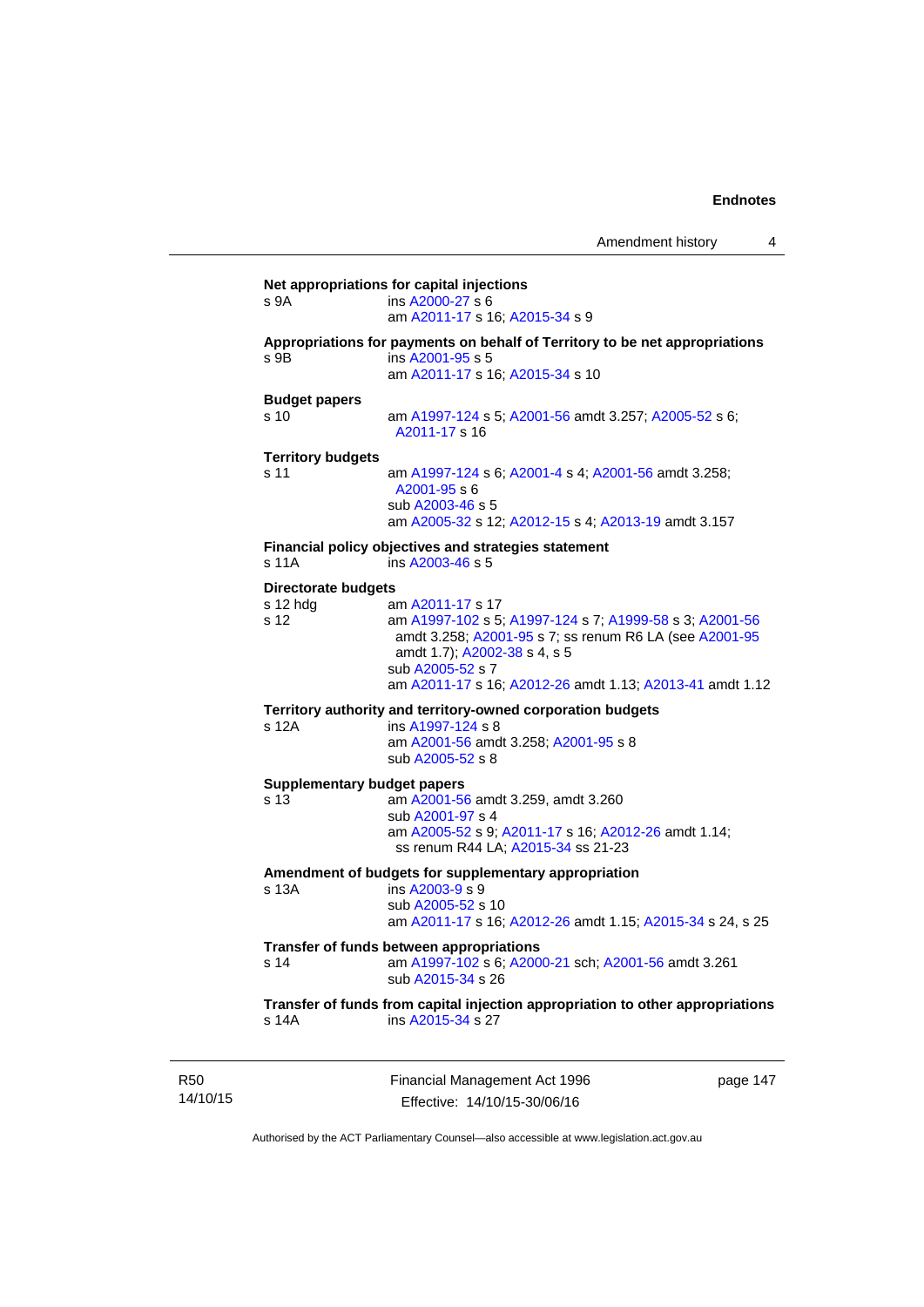4 Amendment history

| s 14B                      | ins A2015-34 s 27                                                                                                                 |
|----------------------------|-----------------------------------------------------------------------------------------------------------------------------------|
| s 15                       | Transfer of funds within appropriations<br>am A1997-102 s 7; A2001-56 amdt 3.262                                                  |
| s 15A                      | Reclassification of certain appropriations<br>ins A1997-102 s 8; A2001-56 amdt 3.263<br>am A2011-17 s 16; A2015-34 s 30           |
|                            | Transfer of functions to another entity                                                                                           |
| s 16 hdg<br>s 16           | sub A2015-34 s 31<br>am A2000-21 sch; A2001-56 amdt 3.263<br>sub A2005-52 s 11                                                    |
|                            | am A2011-17 s 16; A2015-34 ss 32-35                                                                                               |
|                            | Appropriation for accrued employee entitlements                                                                                   |
| s 16A                      | ins A2003-21 s 4                                                                                                                  |
|                            | om A2004-19 s 4                                                                                                                   |
|                            | ins A2007-10 s 4                                                                                                                  |
|                            | am A2011-17 s 16; A2015-34 ss 36-38                                                                                               |
|                            | Rollover of undisbursed appropriation                                                                                             |
| s 16B hdg                  | sub A2015-34 s 39                                                                                                                 |
| s 16B                      | ins A2007-10 s 4                                                                                                                  |
|                            | am A2015-34 ss 40-44                                                                                                              |
|                            | Variation of appropriations for Commonwealth grants                                                                               |
| s 17                       | am A1997-102 s 9; A2001-56 amdt 3.264, amdt 3.265;                                                                                |
|                            | A2002-38 s 6; A2015-34 s 45                                                                                                       |
|                            | Variations of appropriations for certain payments to Commonwealth                                                                 |
| s 17A                      | ins A1999-36 s 9                                                                                                                  |
|                            | am A2000-27 s 7; A2001-43 s 12; A2001-56 amdt 3.266, amdt<br>3.267; A2003-27 s 12; A2004-35 s 12; A2005-32 s 13;<br>A2015-34 s 46 |
| <b>Treasurer's advance</b> |                                                                                                                                   |
| s 18                       | am A2001-56 amdt 3.268; A2001-97 s 5, s 6; ss renum R4 LA                                                                         |
|                            | sub A2004-33 s 4                                                                                                                  |
|                            | am A2005-20 amdt 3.153; A2012-26 amdt 1.16; A2014-22                                                                              |
|                            | s 10, s 11; ss renum R47 LA                                                                                                       |
|                            | sub A2015-34 s47                                                                                                                  |
|                            | Treasurer's advance-payment pending supplementary appropriation                                                                   |
| s 18A                      | ins A1997-102 s 10                                                                                                                |
|                            | am A2001-56 amdt 3.269                                                                                                            |
|                            | om A2002-38 s 7                                                                                                                   |
|                            | ins A2004-33 s 4                                                                                                                  |
|                            | sub A2015-34 s 47                                                                                                                 |

page 148 Financial Management Act 1996 Effective: 14/10/15-30/06/16

R50 14/10/15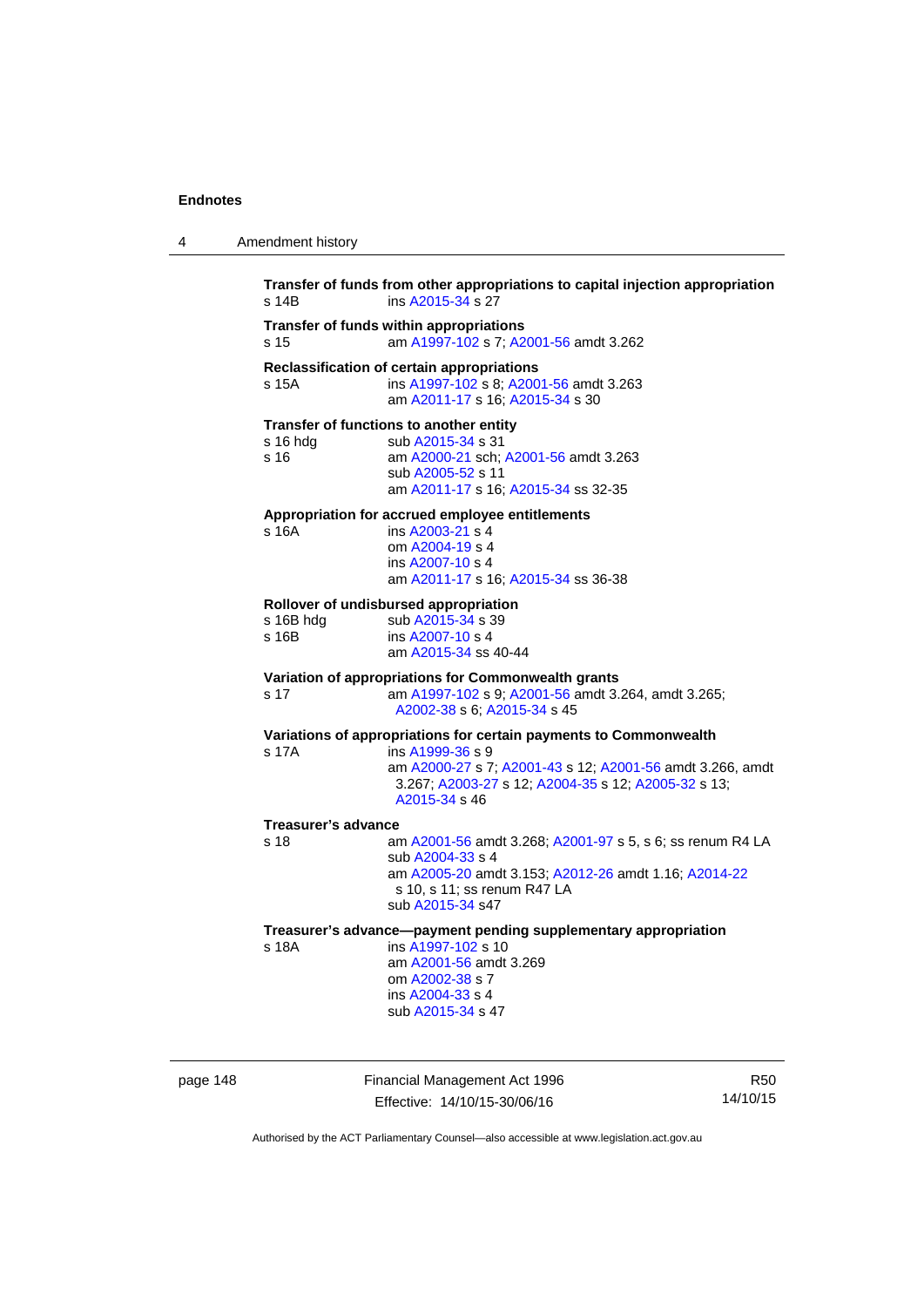```
Treasurer's advance—reduction of amounts 
A2015-34 s 47
Assembly to be told about Treasurer's advance 
A2015-34 s 47
Payments for Territory GST liabilities
s 19A ins A1997-39 s 4
                 sub A2000-27 s 8 
Payments for Territory GST administration costs 
s 19AA ins A2009-12 s 4
Authorisation of expenditure of certain Commonwealth grants 
s 19B ins A1997-102 s 11 
                 am A2001-56 amdt 3.269
                 sub A2015-34 s 48 
Amendment of capital injection conditions 
s 19C ins A2002-38 s 8
                 sub A2005-52 s 12 
                 am A2011-17 s 16; A2013-19 amdt 3.162 
Amendment of performance criteria 
s 19D ins A2002-38 s 8
                 sub A2005-52 s 13 
                 am A2011-17 s 16; A2013-5 ss 4-6; A2015-34 ss 51-53, ss 55-
                 57, s 61
Amendment of financial targets 
A2002-38 s 8
                 om A2005-52 s 14 
Amendment of budgets 
                insA2004-19 s 5
                 am A2004-33 s 5 
                 om A2005-52 s 15 
Recommended appropriation for Office of the Legislative Assembly 
s 20 am A2003-21 s 5 
                 sub A2012-26 amdt 1.17 
Appropriation for Office of the Legislative Assembly 
s 20AA ins A2012-26 amdt 1.17 
Recommended appropriation for officers of the Assembly 
s 20AB ins A2013-41 amdt 1.13 
Appropriation for officers of the Assembly 
s 20AC ins A2013-41 amdt 1.13 
Budget reviews and pre-election updates 
div 2.2 hdg ins A2003-46 s 6
```
R50 14/10/15 Financial Management Act 1996 Effective: 14/10/15-30/06/16

page 149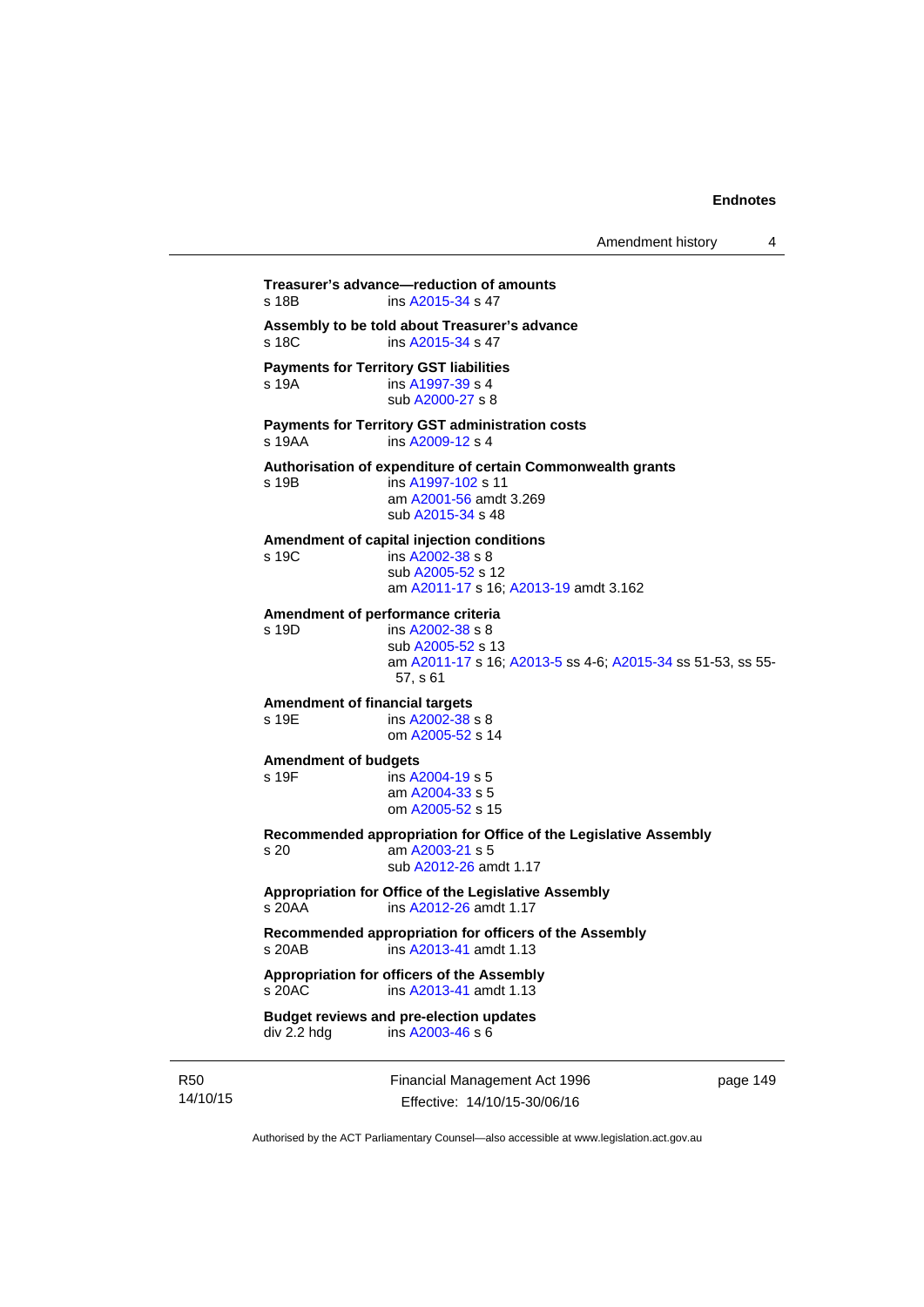| 4        | Amendment history                                        |                                                                                                                                                                                          |                        |
|----------|----------------------------------------------------------|------------------------------------------------------------------------------------------------------------------------------------------------------------------------------------------|------------------------|
|          | <b>Budget review</b><br>s 20A                            | ins A2003-46 s 6                                                                                                                                                                         |                        |
|          | $s$ 20 $B$                                               | Purpose and contents of budget review<br>ins A2003-46 s 6                                                                                                                                |                        |
|          | Pre-election budget update<br>s 20C                      | ins A2003-46 s 6<br>am A2011-17 s 13; A2015-34 s 63                                                                                                                                      |                        |
|          | s 20D                                                    | Purpose and contents of pre-election budget update<br>ins A2003-46 s 6<br>am A2005-52 s 16                                                                                               |                        |
|          | <b>Financial reports of the Territory</b><br>div 3.1 hdg | (prev pt 3 div 1 hdg) renum R3 LA (see A2001-95 amdt 1.11)                                                                                                                               |                        |
|          | Meaning of the Territory in div 3.1<br>s 21 hda          | am R3 LA                                                                                                                                                                                 |                        |
|          | s 22                                                     | Annual financial statements of the Territory<br>am A2001-95 s 9; A2005-52 s 17; A2015-34 s 64                                                                                            |                        |
|          | s 23                                                     | <b>Responsibility for annual financial statements</b><br>am A2005-52 s 18; A2011-17 s 13<br>sub A2015-34 s 65                                                                            |                        |
|          | s 24                                                     | Audit of annual financial statements<br>am A2002-38 s 9, amdt 1.1, A2003-46 s 7, A2005-52<br>ss 19-21; A2015-34 s 66, s 67                                                               |                        |
|          | $s$ 25 hdg<br>s 25                                       | Presentation of annual financial statements to Legislative Assembly<br>sub A2002-38 amdt 1.2<br>am A2001-56 amdt 3.270; A2003-46 s 8, s 9                                                |                        |
|          | s 25A                                                    | Quarterly departmental performance reports<br>reloc to s 30A                                                                                                                             |                        |
|          | <b>Periodic financial statements</b><br>s 26             | am A1997-124 s 10; A2001-42 s 4<br>(6), (7) exp 30 June 2001 (s 26 (7))<br>sub A2001-42 s 5; A2001-95 s 11<br>am A2015-34 s 68                                                           |                        |
|          |                                                          | Financial reports and performance statements of directorates<br>div 3.2 hdg $(\text{prev pt 3 div 2 hdg})$ renum R3 LA (see A2001-95 amdt 1.11)<br>sub A2005-52 s 22<br>am A2011-17 s 18 |                        |
|          | s 27 hdg                                                 | Annual financial statements of directorates<br>am A2011-17 s 18                                                                                                                          |                        |
| page 150 |                                                          | Financial Management Act 1996<br>Effective: 14/10/15-30/06/16                                                                                                                            | <b>R50</b><br>14/10/15 |

Authorised by the ACT Parliamentary Counsel—also accessible at www.legislation.act.gov.au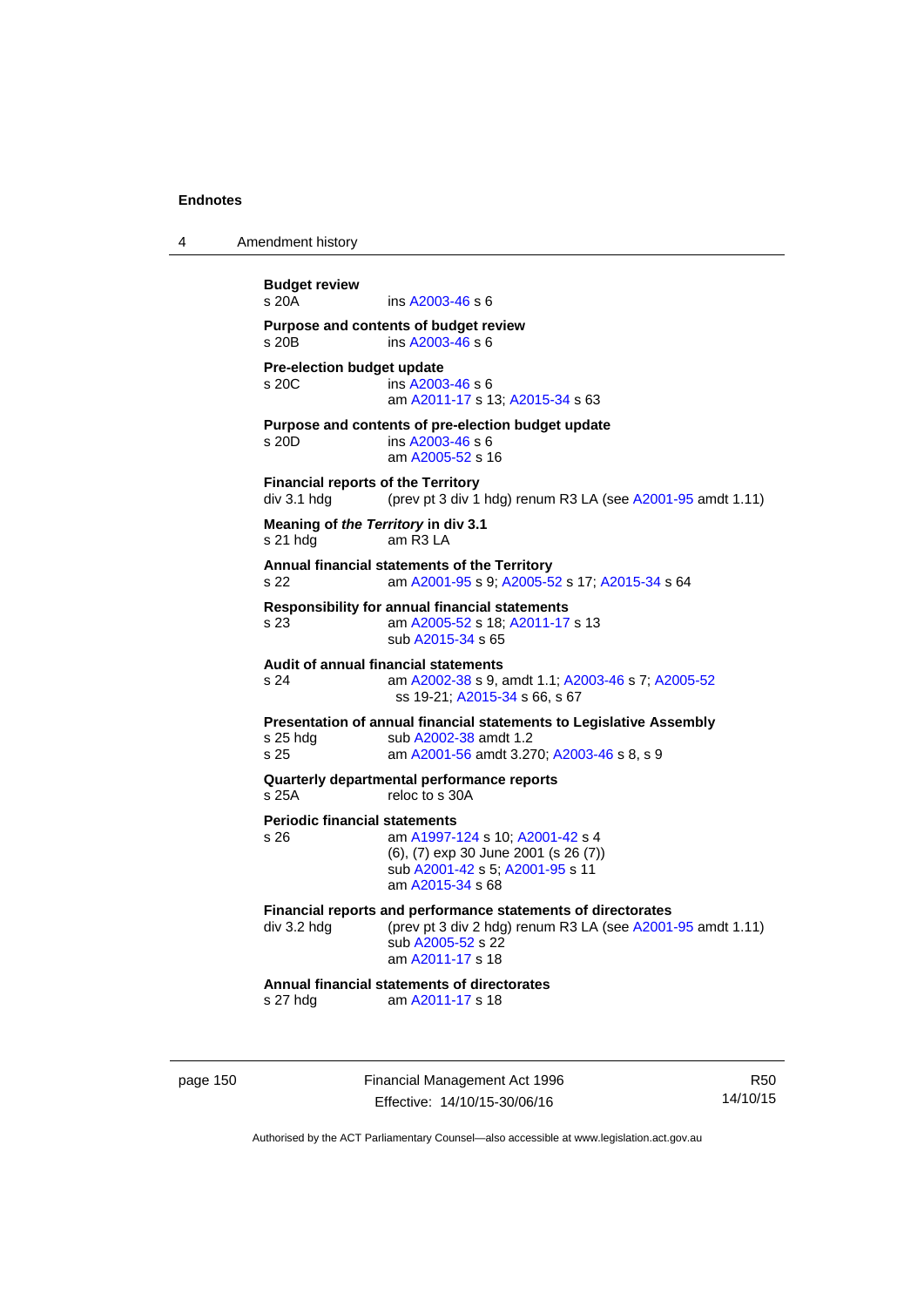|                    |                                                                                                                                                                                                                                                                                                                                    | Amendment history | 4 |
|--------------------|------------------------------------------------------------------------------------------------------------------------------------------------------------------------------------------------------------------------------------------------------------------------------------------------------------------------------------|-------------------|---|
| s 27               | am A2001-56 amdt 3.272; A2001-95 s 12; A2002-38 ss 10-13;<br>pars renum R10 LA (see A2002-38 amdt 1.5); A2005-52 ss<br>23-26; A2011-17 s 16, s 17                                                                                                                                                                                  |                   |   |
| s 28 hda<br>s 28   | Responsibility for annual financial statements of directorates<br>sub A2002-38 amdt 1.6<br>am A2011-17 s 18<br>sub A2005-52 s 27<br>am A2011-17 s 13, s 15, s 16<br>sub A2015-34 s 69                                                                                                                                              |                   |   |
| s 29 hdg<br>s 29   | Audit of financial statements of directorates<br>am A2011-17 s 18<br>sub A2002-38 s 14<br>am A2005-52 s 28, s 29; A2011-17 s 13, s 16; A2015-34 s 70;<br>ss renum R49 LA                                                                                                                                                           |                   |   |
| s 29A              | Audit of financial statements for departments for 2000-2001<br>ins A2001-42 s 6<br>exp 31 December 2001 (s 29A (2))                                                                                                                                                                                                                |                   |   |
| s 30 hdg<br>s 30   | Directorate annual financial statements to be included in annual reports etc<br>sub A2002-38 amdt 1.7<br>am A2011-17 s 17<br>am A2001-56 amdt 3.273<br>sub A2005-52 s 30<br>am A2011-17 s 16, s 19                                                                                                                                 |                   |   |
| s 30A hdg<br>s 30A | <b>Statements of performance of directorates</b><br>am A2011-17 s 18<br>(prev s 25A) ins A1997-124 s 9<br>am A2001-56 amdt 3.271; A2001-95 s 10; A2002-38 amdt 1.3<br>reloc from s 25A A2002-38 amdt 1.4<br>sub A2005-52 s 31<br>am A2011-17 s 16, s 19; A2012-26 amdt 1.18; ss renum<br>R44 LA; A2013-41 amdt 1.14; A2015-34 s 71 |                   |   |
| s 30B hdg<br>s 30B | Responsibility for directorate statements of performance<br>am A2011-17 s 17<br>ins A2005-52 s 31<br>am A2011-17 s 13, s 15, s 16<br>sub A2015-34 s 72                                                                                                                                                                             |                   |   |
| s 30C hdg<br>s 30C | Scrutiny of directorate statements of performance<br>am A2011-17 s 17<br>ins A2005-52 s 31<br>am A2011-17 s 13, s 16, s 19; A2015-34 s 73; ss renum R49<br>LA                                                                                                                                                                      |                   |   |

R50 14/10/15 Financial Management Act 1996 Effective: 14/10/15-30/06/16

page 151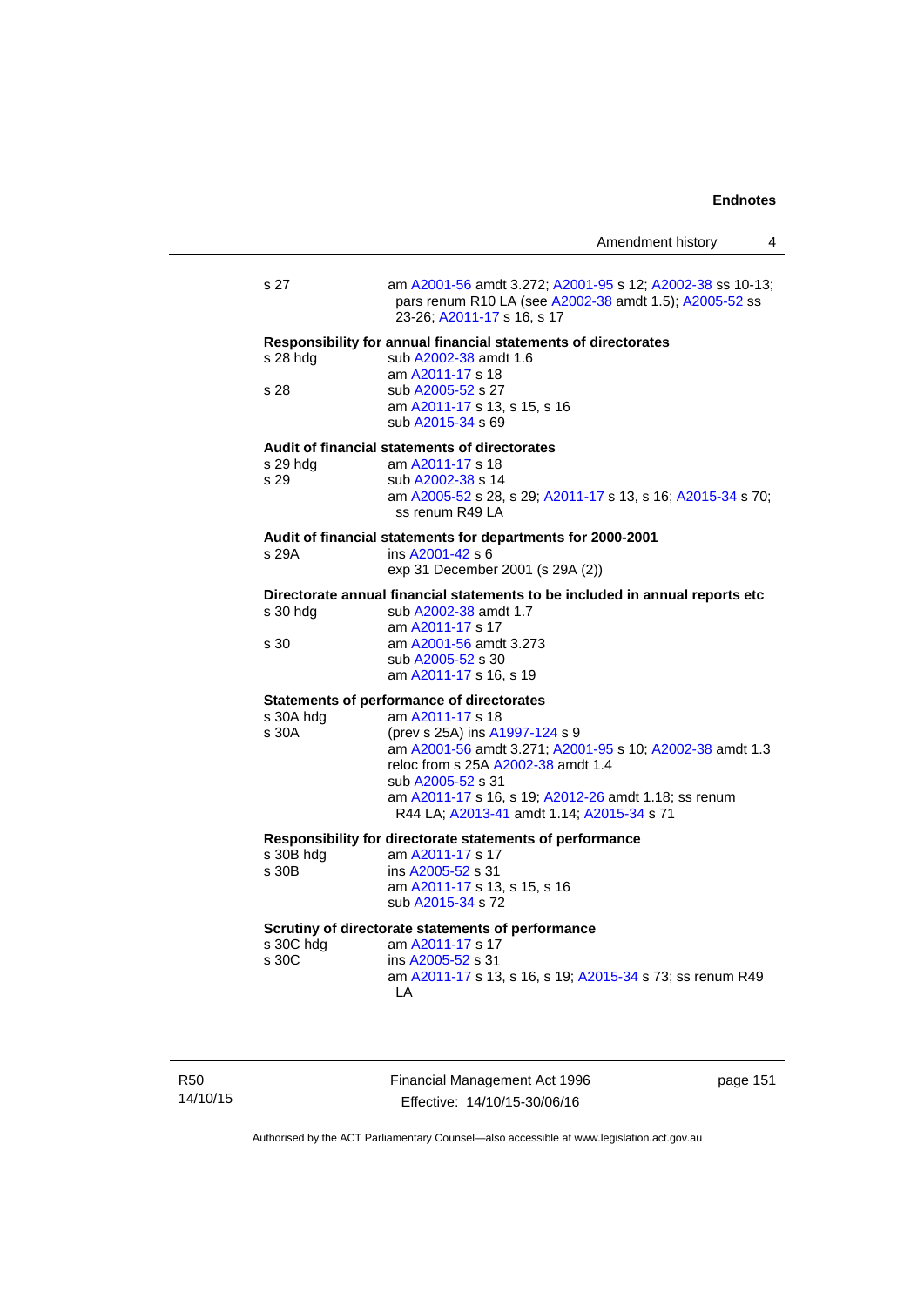| Amendment history |
|-------------------|
|                   |

# **Directorate statements of performance to be included in annual reports etc**  s 30D hdg am [A2011-17](http://www.legislation.act.gov.au/a/2011-17) s 17 s 30D ins [A2005-52](http://www.legislation.act.gov.au/a/2005-52) s 31 am [A2011-17](http://www.legislation.act.gov.au/a/2011-17) s 16, s 19 **Half-yearly directorate performance reports**  s 30E hdg am [A2011-17](http://www.legislation.act.gov.au/a/2011-17) s 17 s 30E ins [A2005-52](http://www.legislation.act.gov.au/a/2005-52) s 31 am [A2011-17](http://www.legislation.act.gov.au/a/2011-17) s 16; [A2012-26](http://www.legislation.act.gov.au/a/2012-26) amdt 1.19; [A2013-41](http://www.legislation.act.gov.au/a/2013-41/default.asp) amdt 1.14; [A2015-34](http://www.legislation.act.gov.au/a/2015-34/default.asp) s 74, s 75; ss renum R49 LA **Financial management responsibilities of directors-general of directorates**  pt 4 hdg am [A2011-17](http://www.legislation.act.gov.au/a/2011-17) s 14, s 18 **Responsibilities of directors-general of directorates**  s 31 hdg am [A2011-17](http://www.legislation.act.gov.au/a/2011-17) s 14, s 18 s 31 am [A2002-38](http://www.legislation.act.gov.au/a/2002-38) s 15; [A2005-20](http://www.legislation.act.gov.au/a/2005-20) amdt 3.154 sub [A2005-52](http://www.legislation.act.gov.au/a/2005-52) s 32 am [A2011-17](http://www.legislation.act.gov.au/a/2011-17) s 13, s 16; [A2015-34](http://www.legislation.act.gov.au/a/2015-34/default.asp) ss 77-80; ss renum R49 LA **Directors-general may enter into contracts etc**  s 31A ins [A2015-34](http://www.legislation.act.gov.au/a/2015-34/default.asp) s 81 **Agreement for the conduct of banking for Territory** s 32 am [A1997-102](http://www.legislation.act.gov.au/a/1997-102) sch; [A1999-33](http://www.legislation.act.gov.au/a/1999-33) sch **Territory banking account** s 33 am [A1997-102](http://www.legislation.act.gov.au/a/1997-102) sch **Directorate banking accounts**  s 34 hdg am [A2011-17](http://www.legislation.act.gov.au/a/2011-17) s 17 s 34 am [A1997-102](http://www.legislation.act.gov.au/a/1997-102) sch; [A1999-33](http://www.legislation.act.gov.au/a/1999-33) sch; [A2001-95](http://www.legislation.act.gov.au/a/2001-95) s 13; [A2001-95](http://www.legislation.act.gov.au/a/2001-95) s 7; ss renum R6 LA (see [A2001-95](http://www.legislation.act.gov.au/a/2001-95) amdt 1.8); [A2002-38](http://www.legislation.act.gov.au/a/2002-38) s 16; [A2011-17](http://www.legislation.act.gov.au/a/2011-17) s 13, s 16, s 17 **Transfer of directorate banking account**<br>s 34A hdq am A2011-17 s 17 s 34A hdg am  $A2011-17$  s 17<br>s 34A prev s 34A renum prev s 34A renum as s 34B ins [A2001-95](http://www.legislation.act.gov.au/a/2001-95) s 14 am [A2011-17](http://www.legislation.act.gov.au/a/2011-17) s 13, s 16, s 17 **End of year balances of directorate banking accounts** s 34B hdg am [A2011-17](http://www.legislation.act.gov.au/a/2011-17) s 17<br>s 34B (prev s 34A) ins A (prev s 34A) ins [A1997-102](http://www.legislation.act.gov.au/a/1997-102) s 12 renum [A2001-95](http://www.legislation.act.gov.au/a/2001-95) s 15 am [A2011-17](http://www.legislation.act.gov.au/a/2011-17) s 13, s 16, s 17 **Payments into banking accounts** s 35 am [A1997-102](http://www.legislation.act.gov.au/a/1997-102) sch; [A1999-33](http://www.legislation.act.gov.au/a/1999-33) sch; [A2011-17](http://www.legislation.act.gov.au/a/2011-17) s 16, s 17

page 152 Financial Management Act 1996 Effective: 14/10/15-30/06/16

R50 14/10/15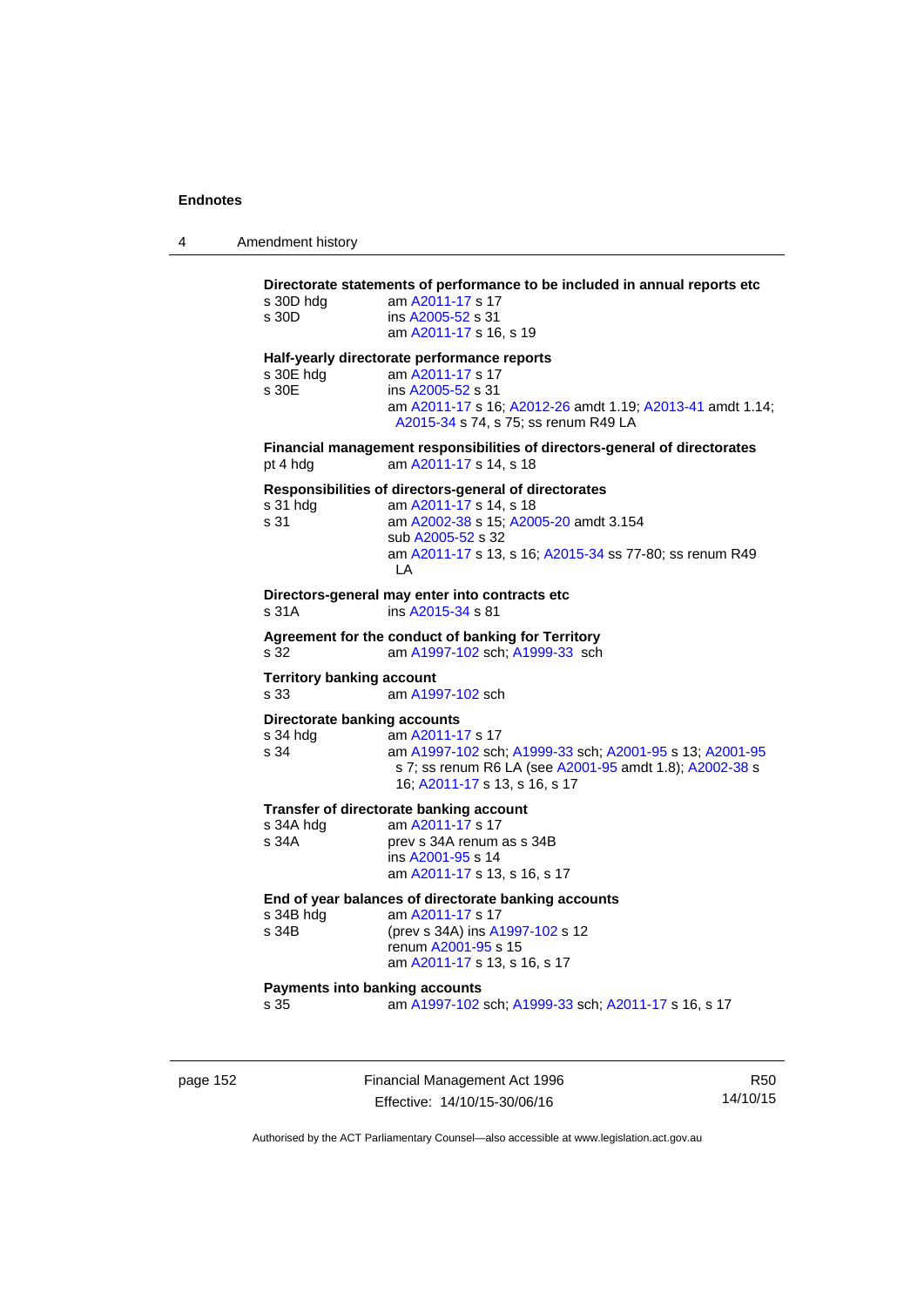# **Transfer following change in directorate responsibilities** s 36 hdg am [A2011-17](http://www.legislation.act.gov.au/a/2011-17) s 17 s 36 am [A1997-102](http://www.legislation.act.gov.au/a/1997-102) sch; [A2011-17](http://www.legislation.act.gov.au/a/2011-17) s 17; [A2015-34](http://www.legislation.act.gov.au/a/2015-34/default.asp) s 82 **Transfers from directorate banking accounts to territory banking account**  s 36A hdg am [A2011-17](http://www.legislation.act.gov.au/a/2011-17) s 17 s 36A ins [A2002-38](http://www.legislation.act.gov.au/a/2002-38) s 17 am [A2011-17](http://www.legislation.act.gov.au/a/2011-17) s 17; [A2015-34](http://www.legislation.act.gov.au/a/2015-34/default.asp) s 83, s 84 **Payments from territory banking account**  s 37 hdg sub [A2002-38](http://www.legislation.act.gov.au/a/2002-38) s 18 s 37 am [A1997-102](http://www.legislation.act.gov.au/a/1997-102) sch; [A2000-21](http://www.legislation.act.gov.au/a/2000-21) sch; [A2001-95](http://www.legislation.act.gov.au/a/2001-95) s 16; [A2002-38](http://www.legislation.act.gov.au/a/2002-38) s 19; ss renum R10 LA (see [A2002-38](http://www.legislation.act.gov.au/a/2002-38) amdt 1.8); [A2005-52](http://www.legislation.act.gov.au/a/2005-52) ss 33-35; [A2011-17](http://www.legislation.act.gov.au/a/2011-17) s 17; [A2015-34](http://www.legislation.act.gov.au/a/2015-34/default.asp) s 85, s 86 **Payments into territory banking account**  s 37A ins [A2015-34](http://www.legislation.act.gov.au/a/2015-34/default.asp) s 87 **Investment of certain public money**  s 38 hdg sub [A2000-21](http://www.legislation.act.gov.au/a/2000-21) sch s 38 am [A1997-102](http://www.legislation.act.gov.au/a/1997-102) sch; [A1999-33](http://www.legislation.act.gov.au/a/1999-33) sch; [A2000-21](http://www.legislation.act.gov.au/a/2000-21) sch; [A2001-45](http://www.legislation.act.gov.au/a/2001-45) s 5; [A2001-95](http://www.legislation.act.gov.au/a/2001-95) s 17; [A2003-21](http://www.legislation.act.gov.au/a/2003-21) s 6, s 7; ss renum R12 LA (see [A2003-21](http://www.legislation.act.gov.au/a/2003-21) s 8); [A2011-17](http://www.legislation.act.gov.au/a/2011-17) s 16, s 17; [A2013-19](http://www.legislation.act.gov.au/a/2013-19) amdt 3.158, amdt 3.159 **Borrowing and guarantees**  pt 6 hdg sub [A2001-45](http://www.legislation.act.gov.au/a/2001-45) s 6 **Borrowings by territory authorities to be approved**  s 42 am [A2001-95](http://www.legislation.act.gov.au/a/2001-95) s 18, amdt 1.9; [A2007-10](http://www.legislation.act.gov.au/a/2007-10) s 5 **Territory authorities may give security**  s 43 am [A2007-10](http://www.legislation.act.gov.au/a/2007-10) s 6 **Power to approve borrowings not delegable**  s 44 am [A2007-10](http://www.legislation.act.gov.au/a/2007-10) s 7 **Loans to be paid into territory banking account** s 45 am [A1997-102](http://www.legislation.act.gov.au/a/1997-102) sch; [A2001-95](http://www.legislation.act.gov.au/a/2001-95) s 19 **Payments by Treasurer**<br>**s** 46 **by** Treasurer sub [A2002-38](http://www.legislation.act.gov.au/a/2002-38) s 20 **Guarantees by Territory**  s 47 am [A2001-56](http://www.legislation.act.gov.au/a/2001-56) amdt 3.274 **Financial derivatives**<br>s 48 on om [A2001-45](http://www.legislation.act.gov.au/a/2001-45) s 7 **Administration of trust money**  s 50 am [A2011-17](http://www.legislation.act.gov.au/a/2011-17) s 16

R50 14/10/15 Financial Management Act 1996 Effective: 14/10/15-30/06/16

page 153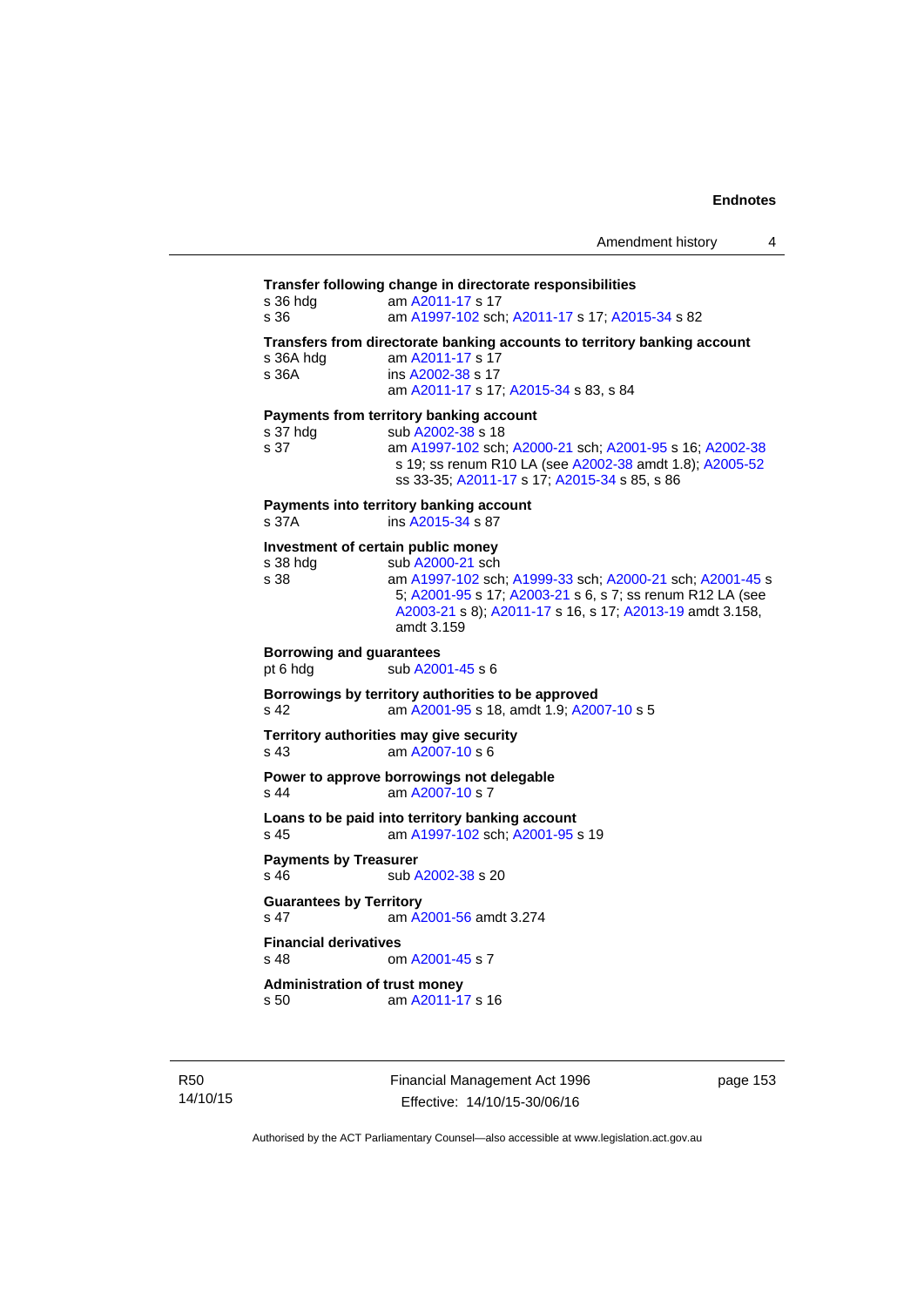| Amendment history |  |
|-------------------|--|
|-------------------|--|

# **Directorate trust banking accounts** s 51 hdg am [A2011-17](http://www.legislation.act.gov.au/a/2011-17) s 17 s 51 am [A1997-102](http://www.legislation.act.gov.au/a/1997-102) sch; [A1999-33](http://www.legislation.act.gov.au/a/1999-33) sch; [A2002-38](http://www.legislation.act.gov.au/a/2002-38) s 21; [A2011-17](http://www.legislation.act.gov.au/a/2011-17) s 13, s 16 **Transfer of directorate trust banking accounts**  s 51A hdg am [A2011-17](http://www.legislation.act.gov.au/a/2011-17) s 17 s 51A ins [A2005-52](http://www.legislation.act.gov.au/a/2005-52) s 36 am [A2011-17](http://www.legislation.act.gov.au/a/2011-17) s 13, s 16, s 17 **Transfers between trust banking accounts—changes in directorate responsibilities**  s 51B hdg am [A2011-17](http://www.legislation.act.gov.au/a/2011-17) s 17 s 51B ins [A2005-52](http://www.legislation.act.gov.au/a/2005-52) s 36 am [A2011-17](http://www.legislation.act.gov.au/a/2011-17) s 13, s 16, s 17 **Transfers between trust banking accounts—investment**  s 51C ins [A2005-52](http://www.legislation.act.gov.au/a/2005-52) s 36 **Transfers between trust banking account and territory banking account**  s 52 am [A1997-102](http://www.legislation.act.gov.au/a/1997-102) sch sub [A2001-95](http://www.legislation.act.gov.au/a/2001-95) s 20; [A2005-52](http://www.legislation.act.gov.au/a/2005-52) s 37 **Investment of trust money**  s 53 am [A1999-28](http://www.legislation.act.gov.au/a/1999-28) sch **Unclaimed trust money**  s 53A ins [A1997-102](http://www.legislation.act.gov.au/a/1997-102) s 13 am [A1999-33](http://www.legislation.act.gov.au/a/1999-33) sch; [A2001-44](http://www.legislation.act.gov.au/a/2001-44) amdts 1.1633-1.1635; ss renum R3 LA (see [A2001-44](http://www.legislation.act.gov.au/a/2001-44) amdt 1.1636); [A2001-95](http://www.legislation.act.gov.au/a/2001-95) s 21; ss renum R6 LA; [A2002-30](http://www.legislation.act.gov.au/a/2002-30) amdt 3.367; [A2011-17](http://www.legislation.act.gov.au/a/2011-17) s 13; [A2015-](http://www.legislation.act.gov.au/a/2015-33/default.asp) [33](http://www.legislation.act.gov.au/a/2015-33/default.asp) amdt 1.82 **Reviewable decision notices**  s 53B ins [A1997-102](http://www.legislation.act.gov.au/a/1997-102) s 13 am [A2002-30](http://www.legislation.act.gov.au/a/2002-30) amdt 3.368 sub [A2008-37](http://www.legislation.act.gov.au/a/2008-37) amdt 1.175 **Applications for review**  s 53C ins [A1997-102](http://www.legislation.act.gov.au/a/1997-102) s 13 sub [A2008-37](http://www.legislation.act.gov.au/a/2008-37) amdt 1.175 **Financial provisions for territory authorities**  pt 8 hdg sub [A2005-52](http://www.legislation.act.gov.au/a/2005-52) s 38 **Application—pt 8**  s 54 am [A2005-20](http://www.legislation.act.gov.au/a/2005-20) amdt 3.155 sub [A2005-52](http://www.legislation.act.gov.au/a/2005-52) s 38 am [A2006-30](http://www.legislation.act.gov.au/a/2006-30) amdts 1.37-1.40; [A2009-25](http://www.legislation.act.gov.au/a/2009-25) amdt 4.1; [A2010-36](http://www.legislation.act.gov.au/a/2010-36) s 8; [A2010-55](http://www.legislation.act.gov.au/a/2010-55) amdt 2.1 sub [A2011-17](http://www.legislation.act.gov.au/a/2011-17) s 5

page 154 Financial Management Act 1996 Effective: 14/10/15-30/06/16

R50 14/10/15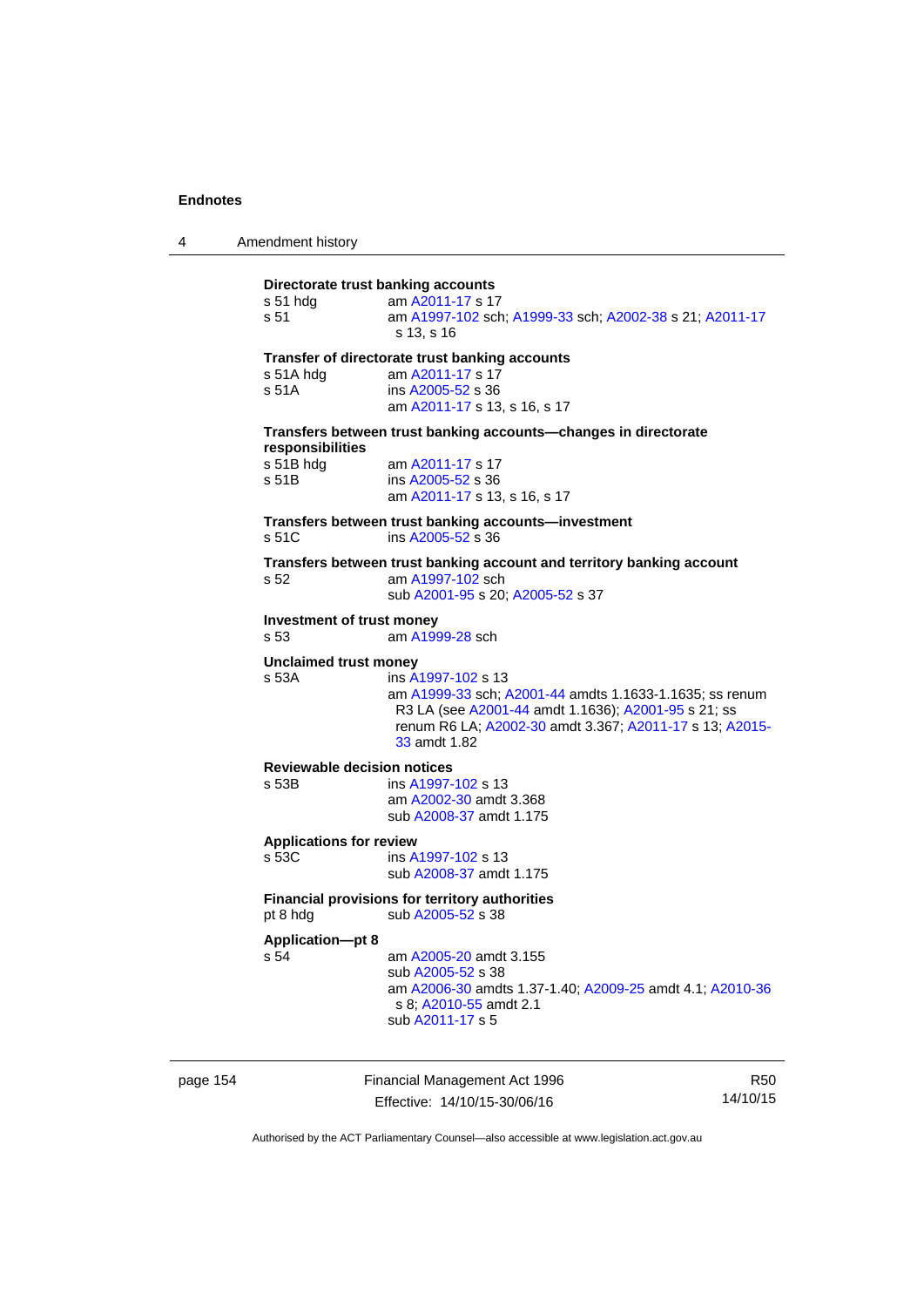| Amendment history |  |  |
|-------------------|--|--|
|-------------------|--|--|

#### **Responsibilities of chief executive officers of territory authorities**

s 55 am [A1997-102](http://www.legislation.act.gov.au/a/1997-102) sch; [A1999-33](http://www.legislation.act.gov.au/a/1999-33) sch; [A2002-38](http://www.legislation.act.gov.au/a/2002-38) s 22 sub [A2005-52](http://www.legislation.act.gov.au/a/2005-52) s 38

am [A2011-17](http://www.legislation.act.gov.au/a/2011-17) s 6; [A2015-34](http://www.legislation.act.gov.au/a/2015-34/default.asp) ss 88-91; ss renum R49 LA

#### **Responsibilities of governing boards of territory authorities**

s 56 am [A1997-102](http://www.legislation.act.gov.au/a/1997-102) sch; [A1999-33](http://www.legislation.act.gov.au/a/1999-33) sch; [A2001-45](http://www.legislation.act.gov.au/a/2001-45) s 8; [A2001-95](http://www.legislation.act.gov.au/a/2001-95) s 22; [A2002-38](http://www.legislation.act.gov.au/a/2002-38) s 23, s 24; [A2003-21](http://www.legislation.act.gov.au/a/2003-21) ss 9-12; ss renum R12 LA (see [A2003-21](http://www.legislation.act.gov.au/a/2003-21) s 13) sub [A2005-52](http://www.legislation.act.gov.au/a/2005-52) s 38 am [A2011-17](http://www.legislation.act.gov.au/a/2011-17) s 7; [A2015-34](http://www.legislation.act.gov.au/a/2015-34/default.asp) ss 92-95; ss renum R49 LA

#### **Banking accounts of territory authorities**

s 57 am [A2001-95](http://www.legislation.act.gov.au/a/2001-95) s 23 sub [A2005-52](http://www.legislation.act.gov.au/a/2005-52) s 38

#### **Investment by territory authorities**

s 58 am [A2001-95](http://www.legislation.act.gov.au/a/2001-95) s 24 sub [A2005-52](http://www.legislation.act.gov.au/a/2005-52) s 38 am [A2011-17](http://www.legislation.act.gov.au/a/2011-17) s 16

#### **Borrowing by territory authorities**  s 59 am [A2001-95](http://www.legislation.act.gov.au/a/2001-95) s 25

 om [A2005-52](http://www.legislation.act.gov.au/a/2005-52) s 38 (see s 2 (1)) ins [A2005-52](http://www.legislation.act.gov.au/a/2005-52) s 38 (see s 2 (2)) am [A2013-19](http://www.legislation.act.gov.au/a/2013-19) amdt 3.162

#### **Guarantees by territory authorities**

s 60 om [A2005-52](http://www.legislation.act.gov.au/a/2005-52) s 38 (see s 2 (1)) ins [A2005-52](http://www.legislation.act.gov.au/a/2005-52) s 38 (see s 2 (2))

# **Territory authority statements of intent**<br>s 61 sub A2002-38 s 25

sub [A2002-38](http://www.legislation.act.gov.au/a/2002-38) s 25 om [A2005-52](http://www.legislation.act.gov.au/a/2005-52) s 38 (see s 2 (1))

ins [A2005-52](http://www.legislation.act.gov.au/a/2005-52) s 38 (see s 2 (2))

# **Audit of annual financial statements for 2000-2001**

s 61A ins [A2001-42](http://www.legislation.act.gov.au/a/2001-42) s 7 exp 31 December 2001 (s 61A (2))

#### **Presentation of statements of intent of territory authorities**

s 62 am [A2001-56](http://www.legislation.act.gov.au/a/2001-56) amdt 3.275; R8 LA (see also [A2002-38](http://www.legislation.act.gov.au/a/2002-38) amdt 1.9)

> om [A2005-52](http://www.legislation.act.gov.au/a/2005-52) s 38 (see s 2 (1)) ins [A2005-52](http://www.legislation.act.gov.au/a/2005-52) s 38 (see s 2 (2))

#### **Annual financial statements of territory authorities**

s 63 sub [A2005-52](http://www.legislation.act.gov.au/a/2005-52) s 38

R50 14/10/15 Financial Management Act 1996 Effective: 14/10/15-30/06/16

page 155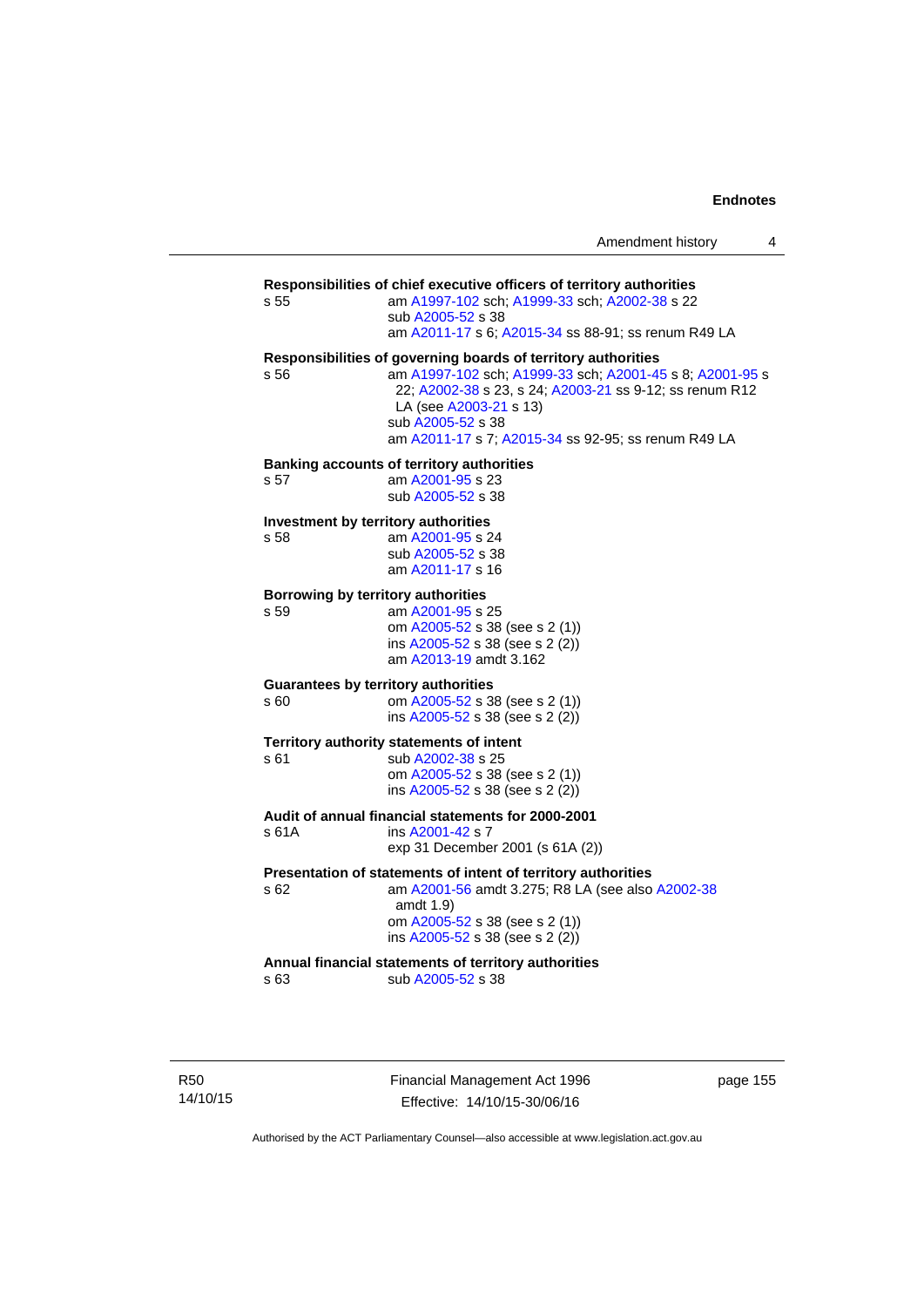4 Amendment history

**Responsibility for annual financial statements of territory authorities**  s 64 **orig s 64** renum as s 104 and then s 130 **pres s 64**  ins [A2005-52](http://www.legislation.act.gov.au/a/2005-52) s 38 am [A2015-34](http://www.legislation.act.gov.au/a/2015-34/default.asp) s 100; ss renum R49 LA **Audit of annual financial statements of territory authorities**  s 65 **orig s 65**  renum as s 105 and then s 131 **pres s 65**  ins [A2005-52](http://www.legislation.act.gov.au/a/2005-52) s 38 am [A2015-34](http://www.legislation.act.gov.au/a/2015-34/default.asp) s 101; ss renum R49 LA **Annual financial statements of territory authorities to be included in annual reports etc**  s 66 **orig s 66**  renum as s 106 and then s 132 **pres s 66**  ins [A2005-52](http://www.legislation.act.gov.au/a/2005-52) s 38 **Guideline-making power**  s 66A ins [A2000-27](http://www.legislation.act.gov.au/a/2000-27) s 9 om [A2001-44](http://www.legislation.act.gov.au/a/2001-44) amdt 1.1637 **Treasurer may require interim financial statements etc for territory authorities** s 67 **orig s 67**  renum as s 107 and then s 133 **pres s 67**  ins [A2005-52](http://www.legislation.act.gov.au/a/2005-52) s 38 **Statements of performance of territory authorities**  s 68 **orig s 68**  renum as s 108 and then s 134 **pres s 68**  ins [A2005-52](http://www.legislation.act.gov.au/a/2005-52) s 38 **Responsibility for territory authority statements of performance**  s 69 ins [A2005-52](http://www.legislation.act.gov.au/a/2005-52) s 38 am [A2015-34](http://www.legislation.act.gov.au/a/2015-34/default.asp) s 105; ss renum R49 LA **Scrutiny of territory authority statements of performance**  s 70 ins [A2005-52](http://www.legislation.act.gov.au/a/2005-52) s 38 am [A2015-34](http://www.legislation.act.gov.au/a/2015-34/default.asp) s 106; ss renum R49 LA **Territory authority statements of performance to be included in annual reports etc**  s 71 ins [A2005-52](http://www.legislation.act.gov.au/a/2005-52) s 38

page 156 Financial Management Act 1996 Effective: 14/10/15-30/06/16

R50 14/10/15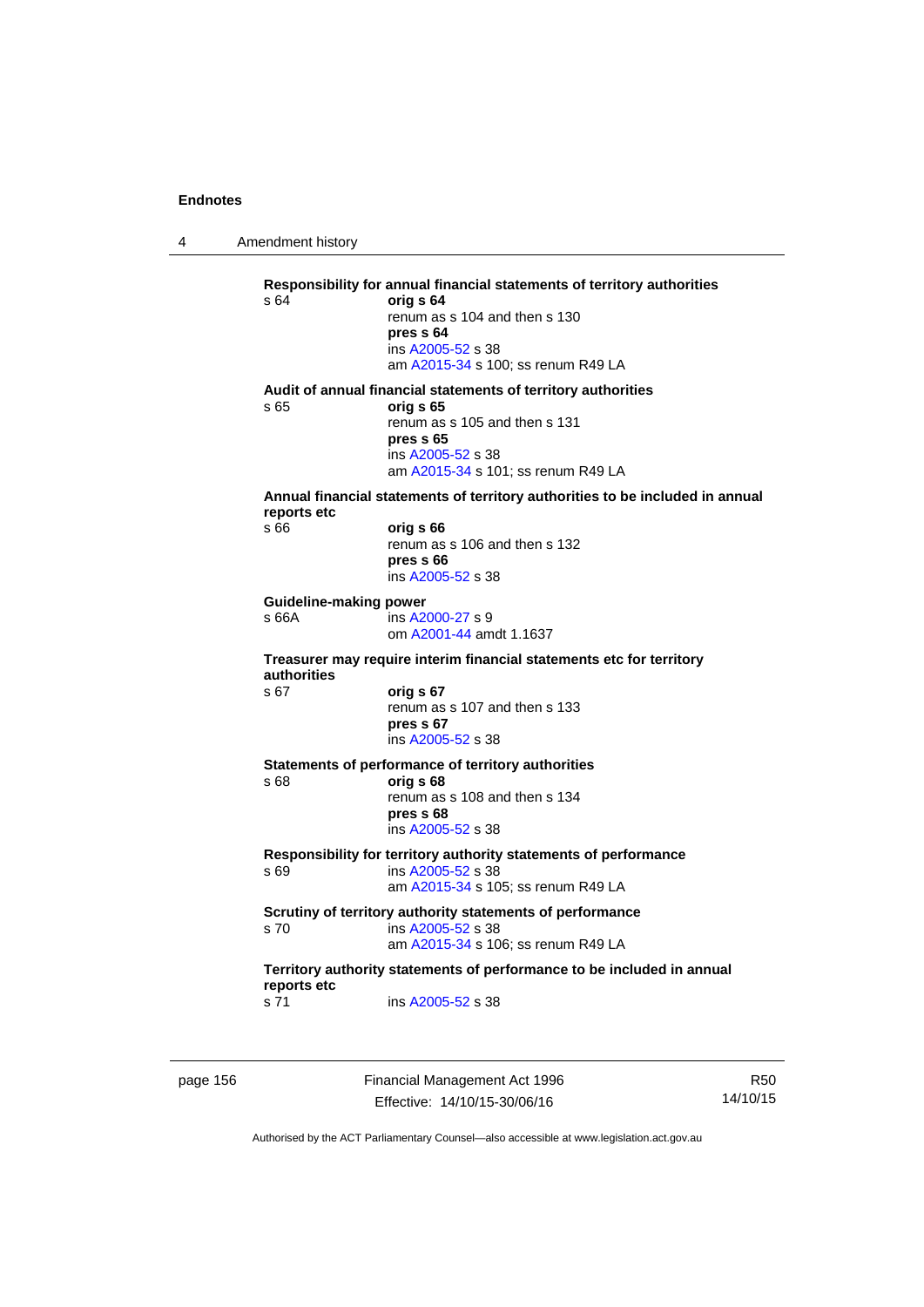```
Governance of territory authorities 
pt 9 hdg orig pt 9 hdg 
                 renum as pt 10 hdg 
                 pres pt 9 hdg 
                  ins A2005-52 s 41 
Definitions and important concepts 
A2005-52 s 41
Definitions—pt 9 
s 72 ins A2005-52 s 41 
                  def applicable governmental policies ins A2005-52 s 41 
                  def establishing Act ins A2005-52 s 41 
                  def financial year ins A2005-52 s 41 
                  def governing board member ins A2005-52 s 41 
                  def material interest ins A2005-52 s 41 
                  def relevant territory authority ins A2005-52 s 41 
Nature of relevant territory authorities 
s 73 ins A2005-52 s 41 
Powers of territory authorities generally 
s 74 ins A2005-52 s 41 
Execution of documents and assumptions people dealing with relevant 
territory authority may make 
s 75 ins A2005-52 s 41 
Governing board of territory authority 
s 76 ins A2005-52 s 41 
                  am A2006-30 amdts 1.41-1.44; A2009-25 amdt 4.2; A2010-55
                  amdt 2.1; A2011-17 s 8 
Role of governing board 
s 77 ins A2005-52 s 41 
Governing board member appointments<br>
div 9.2 hdq ins A2005-52 s 41
                 A2005-52 s 41
Appointment of governing board members generally 
s 78 ins A2005-52 s 41 
                  am A2009-48 s 4, s 5; ss renum R38 LA 
Appointment of chair and deputy chair 
s 79 ins A2005-52 s 41 
                  am A2009-48 s 6; ss renum R38 LA
Appointment of CEO of authority with governing board 
s 80 ins A2005-52 s 41 
                  am A2011-17 s 13
```
R50 14/10/15 Financial Management Act 1996 Effective: 14/10/15-30/06/16

page 157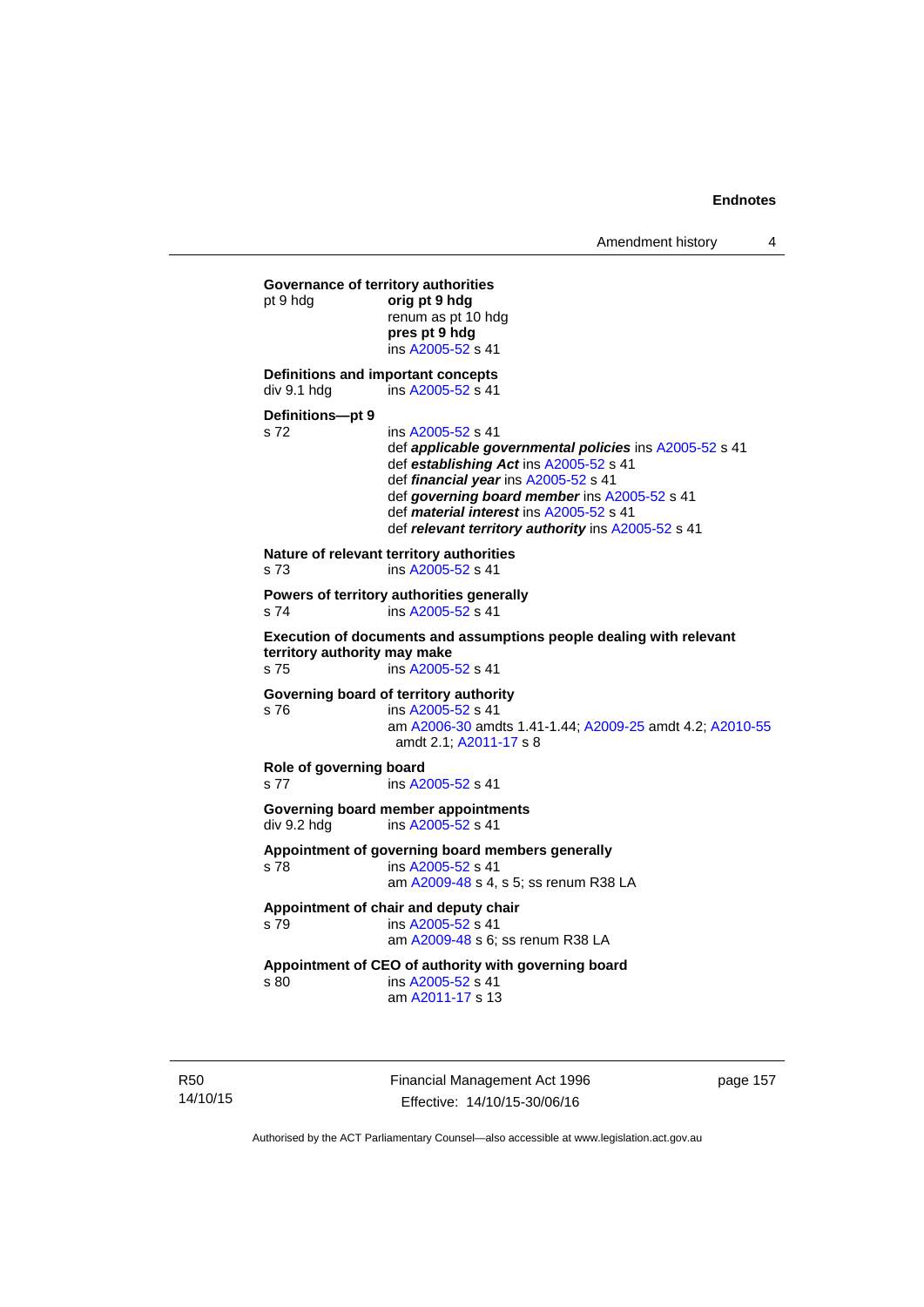4 Amendment history

**Ending board member appointments**  s 81 ins [A2005-52](http://www.legislation.act.gov.au/a/2005-52) s 41 am [A2010-18](http://www.legislation.act.gov.au/a/2010-18) amdt 1.22 **Functions of governing board members**<br>div 9.3 hdg ins A2005-52 s 41 ins  $A2005 - 52$  s 41 **Chair's functions**  s 82 ins [A2005-52](http://www.legislation.act.gov.au/a/2005-52) s 41 **Deputy chair's functions**  s 83 ins [A2005-52](http://www.legislation.act.gov.au/a/2005-52) s 41 **CEO's functions**  s 84 ins [A2005-52](http://www.legislation.act.gov.au/a/2005-52) s 41 **Honesty, care and diligence of governing board members**  s 85 ins [A2005-52](http://www.legislation.act.gov.au/a/2005-52) s 41 **Conflicts of interest by governing board members**  s 86 ins [A2005-52](http://www.legislation.act.gov.au/a/2005-52) s 41 **Agenda to require disclosure of interest item**  s 87 ins [A2005-52](http://www.legislation.act.gov.au/a/2005-52) s 41 **Disclosure of interests by governing board members**  s 88 ins [A2005-52](http://www.legislation.act.gov.au/a/2005-52) s 41 **Reporting of disclosed governing board interests to Minister**  s 89 ins [A2005-52](http://www.legislation.act.gov.au/a/2005-52) s 41 **Protection of governing board members from liability**  s 90 ins [A2005-52](http://www.legislation.act.gov.au/a/2005-52) s 41 **Indemnification and exemption of governing board members**  s 91 ins [A2005-52](http://www.legislation.act.gov.au/a/2005-52) s 41 **Compensation for exercise of functions etc**  s 92 ins [A2005-52](http://www.legislation.act.gov.au/a/2005-52) s 41 **Governing board meetings**  div 9.4 hdg ins [A2005-52](http://www.legislation.act.gov.au/a/2005-52) s 41 **Time and place of governing board meetings**  s 93 ins [A2005-52](http://www.legislation.act.gov.au/a/2005-52) s 41 **Presiding member at governing board meetings**  s 94 **ins [A2005-52](http://www.legislation.act.gov.au/a/2005-52) s 41 Quorum at governing board meetings**  s 95 ins [A2005-52](http://www.legislation.act.gov.au/a/2005-52) s 41 **Voting at governing board meetings**  s 96 ins [A2005-52](http://www.legislation.act.gov.au/a/2005-52) s 41

page 158 Financial Management Act 1996 Effective: 14/10/15-30/06/16

R50 14/10/15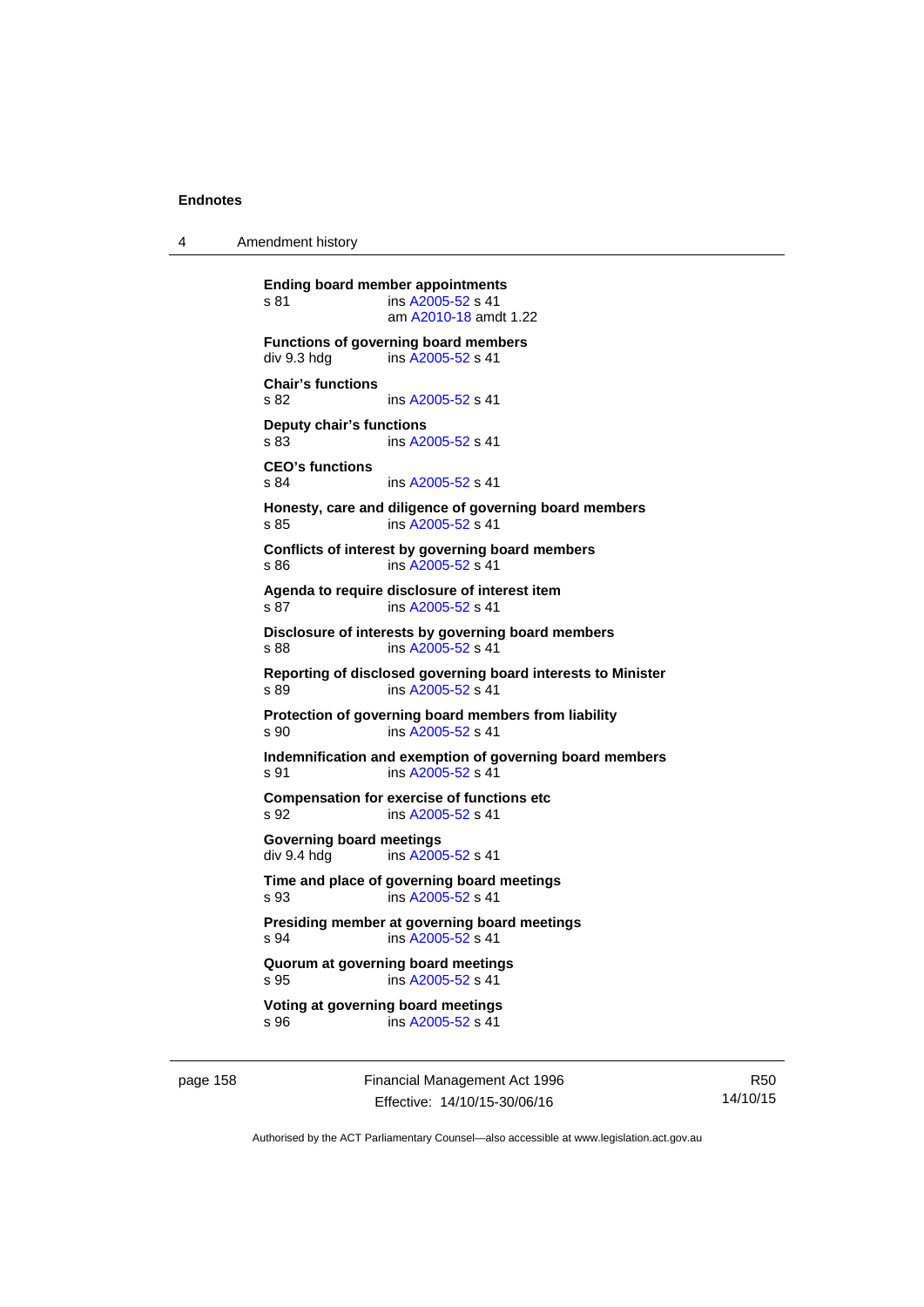**Conduct of governing board meetings etc**  s 97 ins [A2005-52](http://www.legislation.act.gov.au/a/2005-52) s 41 am [A2008-28](http://www.legislation.act.gov.au/a/2008-28) amdt 3.90 **Requirements and obligations for territory authorities**  div 9.5 hdg ins [A2005-52](http://www.legislation.act.gov.au/a/2005-52) s 41 **Limitations on authorities forming corporations etc**  s 98 ins [A2005-52](http://www.legislation.act.gov.au/a/2005-52) s 41 **Limitations on authorities taking part in joint ventures and trusts**  s 99 ins [A2005-52](http://www.legislation.act.gov.au/a/2005-52) s 41 **Corporations, joint ventures and trusts in which authority has interest**  s 100 ins [A2005-52](http://www.legislation.act.gov.au/a/2005-52) s 41 **Obligation of authorities to tell Minister about significant events**  s 101 ins [A2005-52](http://www.legislation.act.gov.au/a/2005-52) s 41 **Ministerial directions to authorities about financial etc statements**  s 102 ins [A2005-52](http://www.legislation.act.gov.au/a/2005-52) s 41 **Application of government policies to authorities**  s 103 ins [A2005-52](http://www.legislation.act.gov.au/a/2005-52) s 41 am [A2010-54](http://www.legislation.act.gov.au/a/2010-54) amdt 3.30; [A2013-19](http://www.legislation.act.gov.au/a/2013-19) amdt 3.162 **Restructuring of territory authorities**  div 9.6 hdg ins [A2006-30](http://www.legislation.act.gov.au/a/2006-30) amdt 1.45 **Purpose of div 9.6**  s 104 **orig s 104** renum as s 130 **pres s 104**  ins [A2006-30](http://www.legislation.act.gov.au/a/2006-30) amdt 1.45 **What territory authorities does div 9.6 apply to?**  s 105 **orig s 105** renum as s 131 **pres s 105**  ins [A2006-30](http://www.legislation.act.gov.au/a/2006-30) amdt 1.45 **Responsible Minister may direct div 9.6 authority to sell or transfer assets**  s 106 **orig s 106** renum as s 132 **pres s 106**  ins [A2006-30](http://www.legislation.act.gov.au/a/2006-30) amdt 1.45 **Transfer of assets by declaration—div 9.6 authorities**  s 107 **orig s 107** renum as s 133 **pres s 107**  ins [A2006-30](http://www.legislation.act.gov.au/a/2006-30) amdt 1.45

R50 14/10/15 Financial Management Act 1996 Effective: 14/10/15-30/06/16

page 159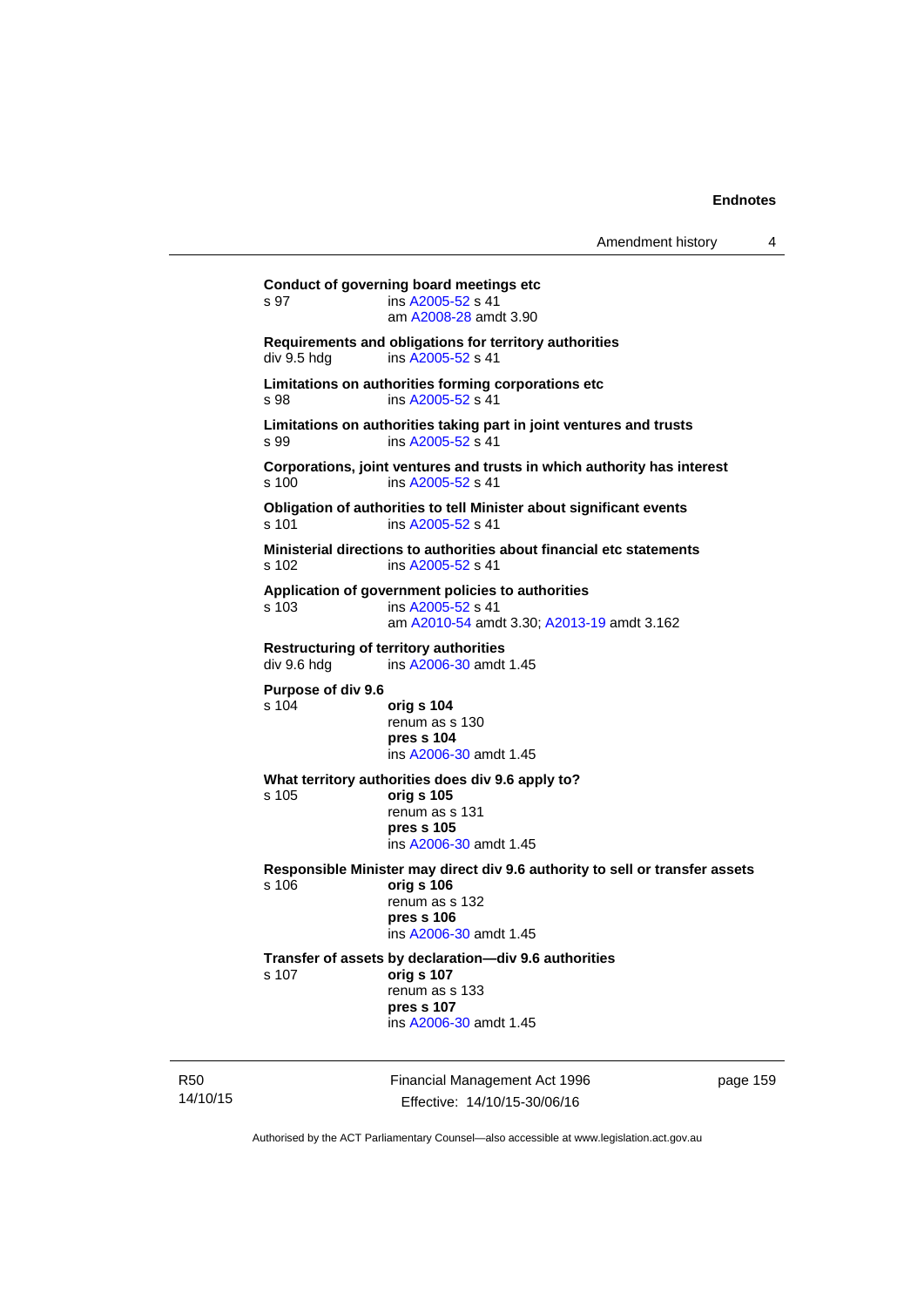4 Amendment history

**Transfer of contractual rights and liabilities by declaration—div 9.6 authorities**  s 108 **orig s 108** renum as s 134 **pres s 108**  ins [A2006-30](http://www.legislation.act.gov.au/a/2006-30) amdt 1.45 **Transfer of liabilities by declaration—div 9.6 authorities**  s 109 **orig s 109** renum as s 150 **pres s 109**  ins [A2006-30](http://www.legislation.act.gov.au/a/2006-30) amdt 1.45 **Assistance given by authorities for div 9.6**  s 110 **orig s 110** renum as s 151 **pres s 110**  ins [A2006-30](http://www.legislation.act.gov.au/a/2006-30) amdt 1.45 **Application of Legislation Act, s 94 to certain appointments, elections and approvals**  sub as s 152 **Application of Act to Health Promotion Act**  s 110B ins as mod [SL2005-42](http://www.legislation.act.gov.au/sl/2005-42) sch 1 mod 1.1 (om [A2006-30](http://www.legislation.act.gov.au/a/2006-30) amdt 1.62) **Assistance given by governing board members for div 9.6**  s 111 **orig s 111** renum as s 155 **pres s 111**  ins [A2006-30](http://www.legislation.act.gov.au/a/2006-30) amdt 1.45 **Use of information by Territory and div 9.6 authorities**  s 112 ins [A2006-30](http://www.legislation.act.gov.au/a/2006-30) amdt 1.45 **Contracts relating to the protection of information—responsible Minister for div 9.6 authority**  s 113 ins [A2006-30](http://www.legislation.act.gov.au/a/2006-30) amdt 1.45 **Contracts relating to the protection of information—div 9.6 authority**  s 114 ins [A2006-30](http://www.legislation.act.gov.au/a/2006-30) amdt 1.45 **Transfer of pending proceedings—div 9.6 authorities**  s 115 ins [A2006-30](http://www.legislation.act.gov.au/a/2006-30) amdt 1.45 **Proceedings and evidence—div 9.6 authorities**  s 116 ins [A2006-30](http://www.legislation.act.gov.au/a/2006-30) amdt 1.45 **Operation of div 9.6 not breach of contract etc**  s 117 ins [A2006-30](http://www.legislation.act.gov.au/a/2006-30) amdt 1.45

page 160 Financial Management Act 1996 Effective: 14/10/15-30/06/16

R50 14/10/15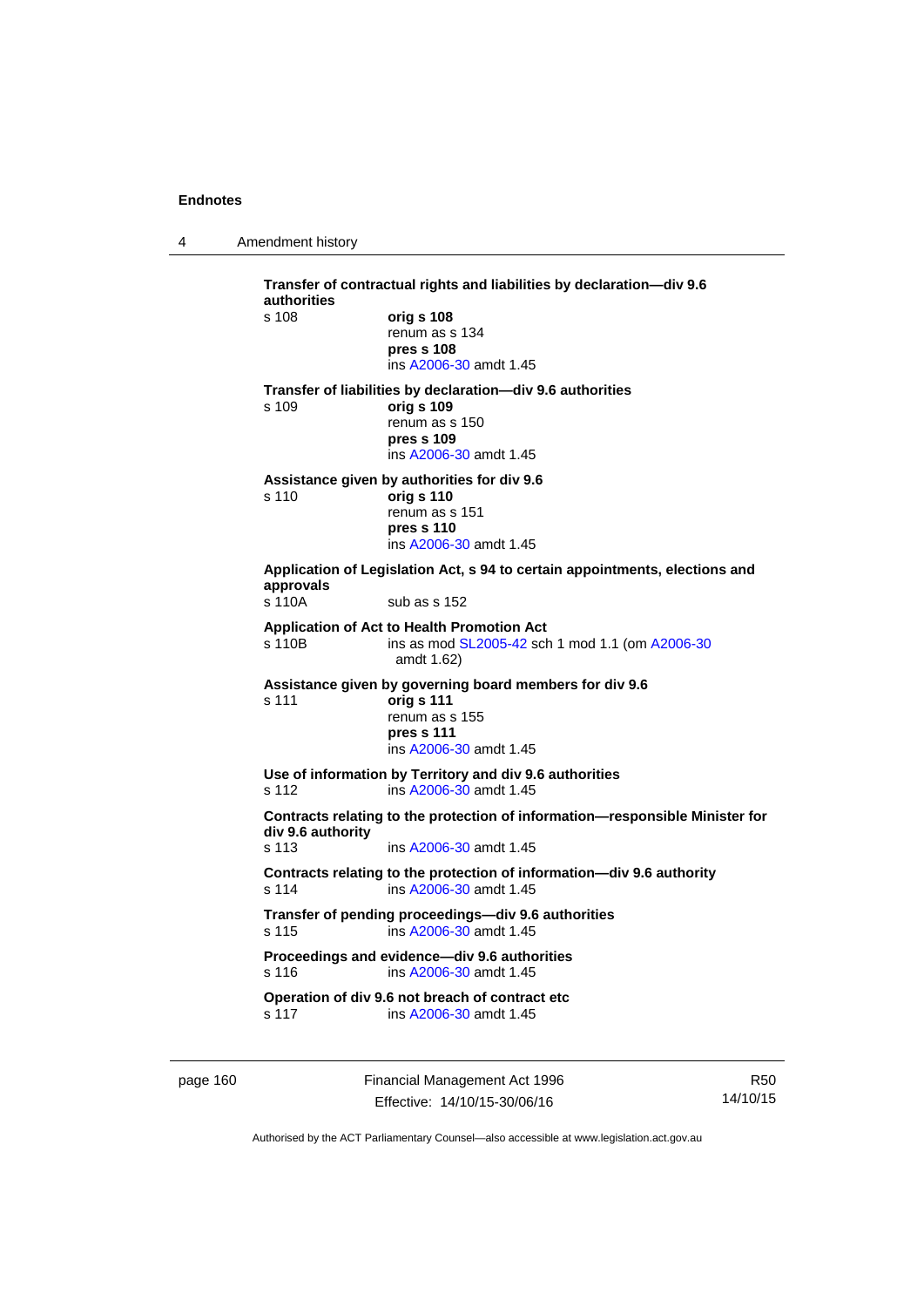| Amendment history |  |
|-------------------|--|
|-------------------|--|

**Transfer of assets etc not otherwise disposed of—div 9.6 authorities**  s 118 ins [A2006-30](http://www.legislation.act.gov.au/a/2006-30) amdt 1.45 **Annual reports etc for div 9.6 authorities**  s 119 ins [A2006-30](http://www.legislation.act.gov.au/a/2006-30) amdt 1.45 **Additional provisions for restructuring of certain territory authorities**   $div 9.7 hdg$  ins  $A2006-30$  amdt 1.45 **What territory authorities does div 9.7 apply to?**  s 120 ins [A2006-30](http://www.legislation.act.gov.au/a/2006-30) amdt 1.45 **Definitions—div 9.7**  ins [A2006-30](http://www.legislation.act.gov.au/a/2006-30) amdt 1.45 def *handover day* ins [A2006-30](http://www.legislation.act.gov.au/a/2006-30) amdt 1.45 def *territory authority* ins [A2006-30](http://www.legislation.act.gov.au/a/2006-30) amdt 1.45 **Vesting of assets, rights and liabilities—div 9.7 authorities**  s 122 ins [A2006-30](http://www.legislation.act.gov.au/a/2006-30) amdt 1.45 **Proceedings and evidence—div 9.7 authorities**  s 123 ins [A2006-30](http://www.legislation.act.gov.au/a/2006-30) amdt 1.45 **Annual reports and financial statements for div 9.7 authorities**  s 124 ins [A2006-30](http://www.legislation.act.gov.au/a/2006-30) amdt 1.45 **References to div 9.7 authority**  s 125 ins [A2006-30](http://www.legislation.act.gov.au/a/2006-30) amdt 1.45 **Miscellaneous**  (prev pt 9 hdg) renum  $A2005-52$  s 39 **Responsibility for annual financial statements of territory authorities**  s 130 (prev s 64) am [A2001-95](http://www.legislation.act.gov.au/a/2001-95) amdt 1.10 renum as s 104 [A2005-52](http://www.legislation.act.gov.au/a/2005-52) s 40 renum as s 130 [A2006-30](http://www.legislation.act.gov.au/a/2006-30) amdt 1.46 am [A2011-17](http://www.legislation.act.gov.au/a/2011-17) s 16; [A2015-34](http://www.legislation.act.gov.au/a/2015-34/default.asp) ss 107-109 **Audit of annual financial statements of territory authorities**  s 131 (prev s 65) renum as s 105 [A2005-52](http://www.legislation.act.gov.au/a/2005-52) s 40 renum as s 131 [A2006-30](http://www.legislation.act.gov.au/a/2006-30) amdt 1.46 am [A2011-17](http://www.legislation.act.gov.au/a/2011-17) s 16 **Annual financial statements of territory authorities to be included in annual reports etc**  s 132 (prev s 66) renum as s 106 [A2005-52](http://www.legislation.act.gov.au/a/2005-52) s 40  $r$ enum as s 132 [A2006-30](http://www.legislation.act.gov.au/a/2006-30) amdt 1.46

R50 14/10/15 Financial Management Act 1996 Effective: 14/10/15-30/06/16

page 161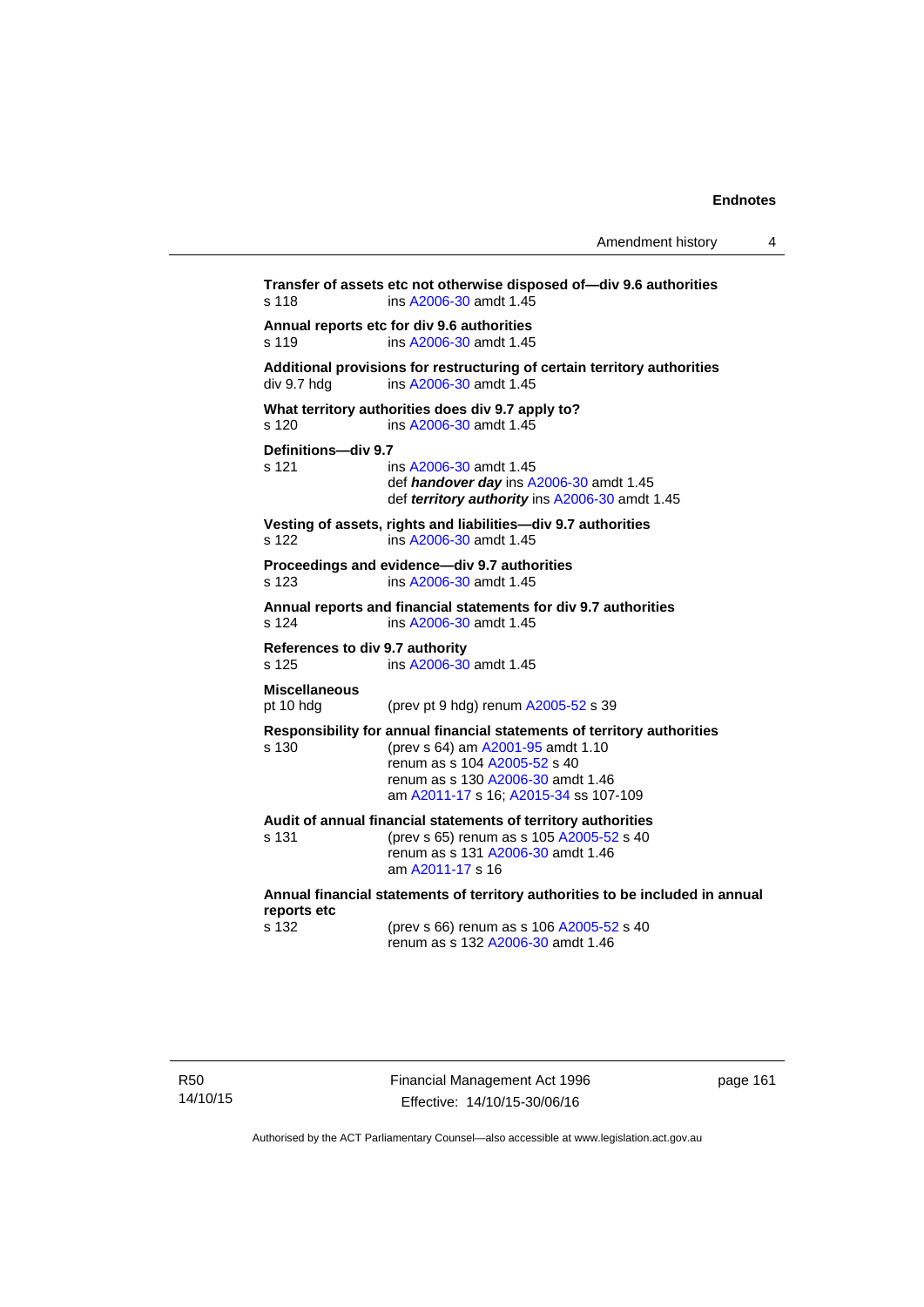| 4 | Amendment history |
|---|-------------------|
|---|-------------------|

|          | authorities                              | Treasurer may require interim financial statements etc for territory                                                                                                                                                                   |                  |
|----------|------------------------------------------|----------------------------------------------------------------------------------------------------------------------------------------------------------------------------------------------------------------------------------------|------------------|
|          | s 133 hdg<br>s 133                       | (prev s 67 hdg) sub A2000-27 s 10<br>(prev s 67) am A2000-27 s 10<br>sub A2001-44 amdt 1.1637<br>am A2003-56 amdt 3.139<br>renum as s 107 A2005-52 s 40<br>renum as s 133 A2006-30 amdt 1.46<br>am A2013-19 amdt 3.162; A2015-34 s 110 |                  |
|          | s 134                                    | Statements of performance of territory authorities<br>(prev s 68) ins A2001-44 amdt 1.1637<br>renum as s 108 A2005-52 s 40<br>renum as s 134 A2006-30 amdt 1.46                                                                        |                  |
|          | Transitional<br>pt 11 hdg                | sub as pt 19 hdg                                                                                                                                                                                                                       |                  |
|          | pt 19 hdg                                | <b>Transitional--Financial Management Legislation Amendment Act 2005</b><br>(prev pt 11 hdg) ins A2005-52 s 42<br>sub as pt 19 hdg A2006-30 amdt 1.47<br>om R32 LA                                                                     |                  |
|          | 1 July 2005 application<br>s 150         | Financial Management Legislation Amendment Act 2005-provisions with<br>(prev s 109) ins A2005-52 s 42<br>renum as s 150 A2006-30 amdt 1.48<br>exp 27 October 2006 (s 150 (4))                                                          |                  |
|          | 1 July 2006 application<br>s 151         | Financial Management Legislation Amendment Act 2005-provisions with<br>(prev s 110) ins A2005-52 s 42<br>am A2006-30 amdt 1.49<br>renum as s 151 A2006-30 amdt 1.50<br>exp 27 October 2006 (s 151 (4))                                 |                  |
|          | approvals                                | Application of Legislation Act, s 94 to certain appointments, elections and                                                                                                                                                            |                  |
|          | s 152                                    | (prev s 110A) ins as mod SL2005-42 sch 1 mod 1.1 (sub as<br>s 152 A2006-30 amdt 1.61)<br>exp 27 October 2007 (s 152 (4))                                                                                                               |                  |
|          | <b>Transitional regulations</b><br>s 155 | (prev s 111) ins A2005-52 s 42<br>renum as s 155 A2006-30 amdt 1.51<br>exp 27 October 2007 (s 155 (4))                                                                                                                                 |                  |
|          | pt 20 hdg                                | Transitional-Administrative (Miscellaneous Amendments) Act 2006<br>ins A2006-30 amdt 1.52<br>exp 1 July 2008 (s 223)                                                                                                                   |                  |
| page 162 |                                          | Financial Management Act 1996                                                                                                                                                                                                          | R <sub>5</sub> C |

Effective: 14/10/15-30/06/16

 $50^{\circ}$ 14/10/15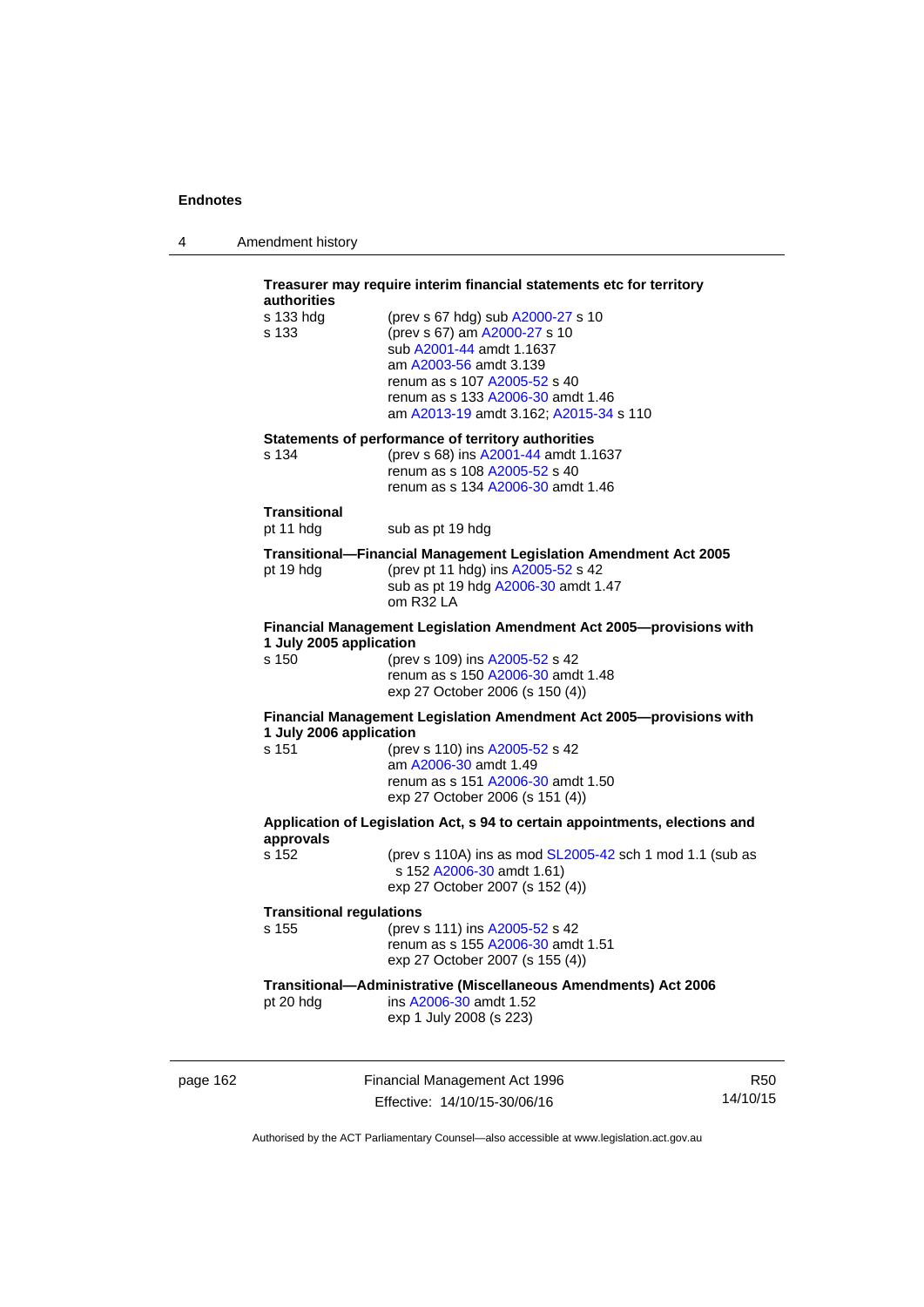| s 220                                    | Transitional-definition of territory authority<br>ins A2006-30 amdt 1.52<br>exp 19 July 2006 (s 220 (2) (LA s 88 declaration applies))   |
|------------------------------------------|------------------------------------------------------------------------------------------------------------------------------------------|
| s 221                                    | Transitional-Legislation Act, s 84 inapplicable<br>ins A2006-30 amdt 1.52<br>exp 1 August 2006 (s 221 (2) (LA s 88 declaration applies)) |
|                                          | Transitional regulations-Administrative (Miscellaneous Amendments) Act                                                                   |
| 2006<br>s 222                            | ins A2006-30 amdt 1.52<br>exp 1 July 2008 (s 223)                                                                                        |
| Expiry-pt 20<br>s 223                    | ins A2006-30 amdt 1.52<br>exp 1 July 2008 (s 223)                                                                                        |
| pt 30 hdg                                | <b>Transitional-Exhibition Park Corporation Repeal Act 2014</b><br>ins A2014-54 amdt 1.1<br>exp 1 January 2017 (s 305)                   |
| s 300                                    | Disapplication of Legislation Act, s 84<br>ins A2014-54 amdt 1.1<br>exp 1 January 2017 (s 305)                                           |
| s 301                                    | Third-party rights and interests in corporation land<br>ins A2014-54 amdt 1.1<br>exp 1 January 2017 (s 305)                              |
| s 302                                    | Registration of changes in ownership of certain assets<br>ins A2014-54 amdt 1.1<br>exp 1 January 2017 (s 305)                            |
| s 303                                    | Operation of pt 30 not breach of contract etc<br>ins A2014-54 amdt 1.1<br>exp 1 January 2017 (s 305)                                     |
| <b>Transitional regulations</b><br>s 304 | ins A2014-54 amdt 1.1<br>exp 1 January 2017 (s 305)                                                                                      |
| Expiry-pt 30<br>s 305                    | ins A2014-54 amdt 1.1<br>exp 1 January 2017 (s 305)                                                                                      |

Financial Management Act 1996 Effective: 14/10/15-30/06/16

page 163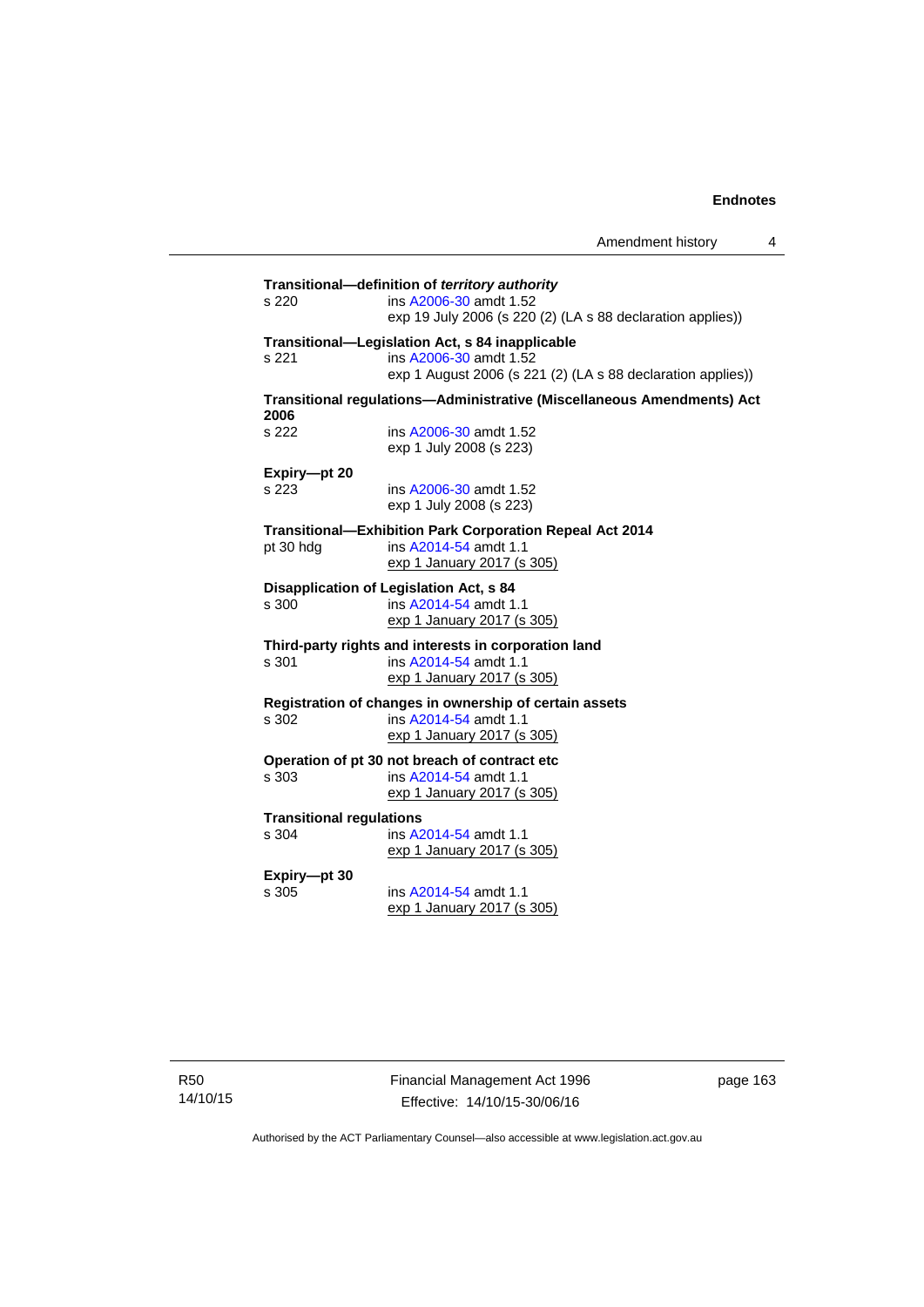4 Amendment history

| <b>Dictionary</b> |                                                                                             |
|-------------------|---------------------------------------------------------------------------------------------|
| dict              | am A2005-52 s 43; A2008-37 amdt 1.176; A2010-18                                             |
|                   | amdt 1.23; A2011-17 s 9; A2012-26 amdt 1.20; A2013-19                                       |
|                   | amdt 3.160; A2013-41 amdt 1.16; A2015-34 s 111                                              |
|                   | def applicable governmental policies ins A2005-52 s 44                                      |
|                   | def <i>appropriation</i> reloc from s 3 A2001-95 amdt 1.4                                   |
|                   | def Appropriation Act reloc from s 3 A2001-95 amdt 1.4                                      |
|                   | def appropriation unit reloc from s 3 A2001-95 amdt 1.4                                     |
|                   | om A2013-19 amdt 3.161                                                                      |
|                   | def banking account ins A1997-102 s 4                                                       |
|                   | am A1999-33 sch                                                                             |
|                   | reloc from s 3 A2001-95 amdt 1.4                                                            |
|                   | def <b>borrowing</b> reloc from s 3 A2001-95 amdt 1.4                                       |
|                   | def budget papers am A2001-56 amdt 3.256                                                    |
|                   | reloc from s 3 A2001-95 amdt 1.4                                                            |
|                   | def capital injection reloc from s 3 A2001-95 amdt 1.4                                      |
|                   | sub A2005-52 s 45                                                                           |
|                   | am A2011-17 s 16                                                                            |
|                   | sub A2015-34 s 112                                                                          |
|                   | def <i>CEO</i> ins A2005-52 s 46                                                            |
|                   | def <i>chief executive officer</i> reloc from s 3 A2001-95 amdt 1.4                         |
|                   | sub A2005-52 s 47                                                                           |
|                   | def class of outputs reloc from s 3 A2001-95 amdt 1.4                                       |
|                   | def contract ins A2006-30 amdt 1.53                                                         |
|                   | sub A2015-34 s 114                                                                          |
|                   | def <i>department</i> reloc from s 3 A2001-95 amdt 1.4                                      |
|                   | om A2011-17 s 10                                                                            |
|                   | def departmental banking account am A1997-102 sch                                           |
|                   | reloc from s 3 A2001-95 amdt 1.4                                                            |
|                   | om A2011-17 s 10                                                                            |
|                   | def <i>directorate</i> ins A2011-17 s 10                                                    |
|                   | def directorate banking account ins A2011-17 s 10                                           |
|                   | def division 9.6 authority ins A2006-30 amdt 1.54                                           |
|                   | def division 9.7 authority ins A2006-30 amdt 1.54<br>def establishing Act ins A2005-52 s 48 |
|                   | def expenses reloc from s 3 A2001-95 amdt 1.4                                               |
|                   | def financial management guidelines sub A2001-11                                            |
|                   | amdt 3.125                                                                                  |
|                   | reloc from s 3 A2001-95 amdt 1.4                                                            |
|                   | def financial year ins A2005-52 s 48                                                        |
|                   | def general government sector ins A1997-124 s 4                                             |
|                   | reloc from s 3 A2001-95 amdt 1.4                                                            |
|                   | def generally accepted accounting practice reloc from s 3                                   |
|                   | A2001-95 amdt 1.4                                                                           |
|                   | sub A2005-52 s 49                                                                           |
|                   | am A2011-17 s 16                                                                            |
|                   |                                                                                             |

page 164 Financial Management Act 1996 Effective: 14/10/15-30/06/16

R50 14/10/15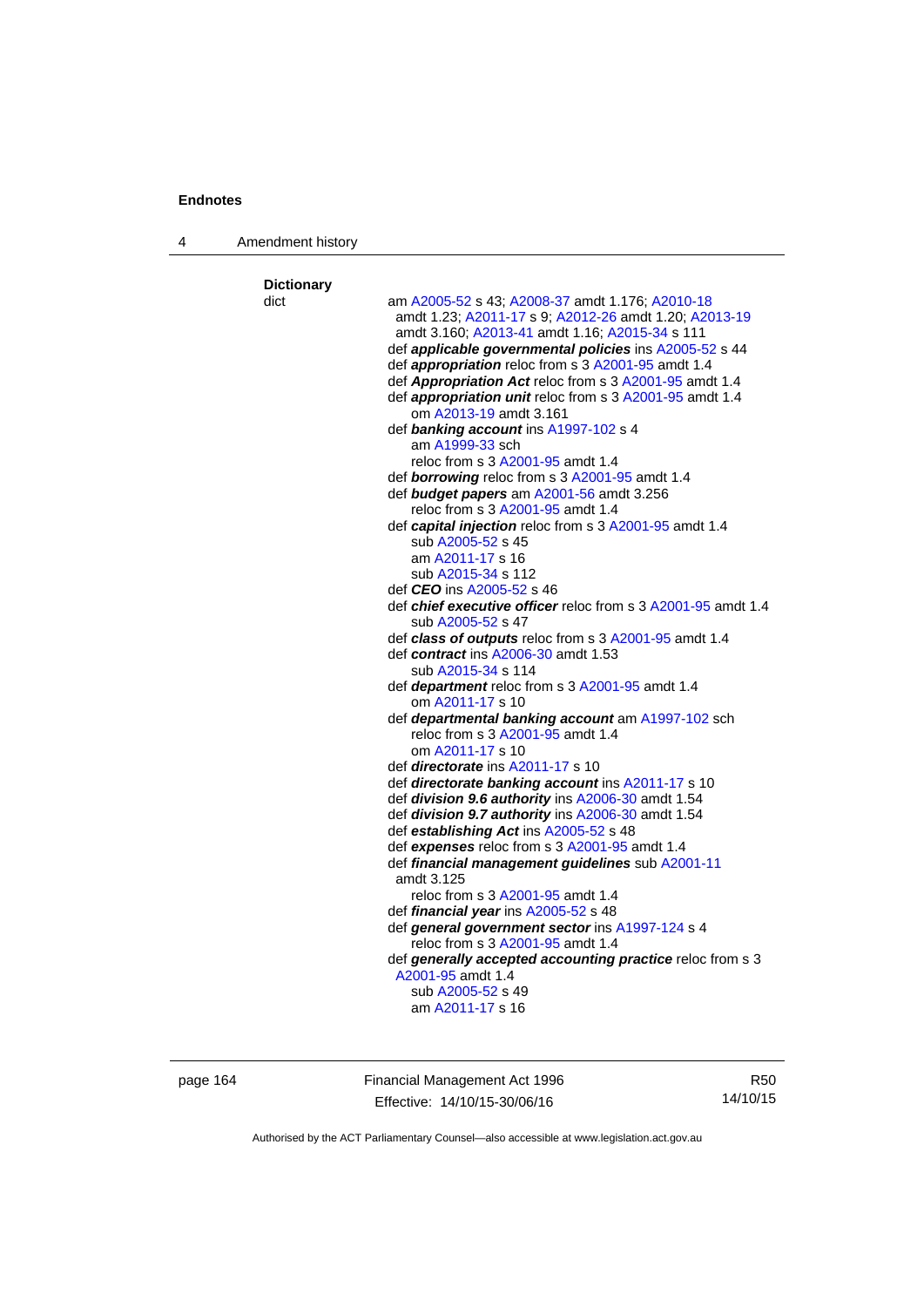def *governing board* ins [A2005-52](http://www.legislation.act.gov.au/a/2005-52) s 50 sub [A2011-17](http://www.legislation.act.gov.au/a/2011-17) s 11 def *governing board member* ins [A2005-52](http://www.legislation.act.gov.au/a/2005-52) s 50 def *GST* ins [A2000-27](http://www.legislation.act.gov.au/a/2000-27) s 4 reloc from s 3 [A2001-95](http://www.legislation.act.gov.au/a/2001-95) amdt 1.4 om [A2005-52](http://www.legislation.act.gov.au/a/2005-52) s 51 def *handover day* ins [A2006-30](http://www.legislation.act.gov.au/a/2006-30) amdt 1.55 def *input tax credit* ins [A2000-27](http://www.legislation.act.gov.au/a/2000-27) s 4 reloc from s 3 [A2001-95](http://www.legislation.act.gov.au/a/2001-95) amdt 1.4 def *interest* ins [A2001-45](http://www.legislation.act.gov.au/a/2001-45) s 4 (as am [A2002-30](http://www.legislation.act.gov.au/a/2002-30) amdt 3.370) def *invest* ins [A2001-45](http://www.legislation.act.gov.au/a/2001-45) s 4 (as am [A2002-30](http://www.legislation.act.gov.au/a/2002-30) amdt 3.370) def *Legislative Assembly secretariat* sub [A2001-95](http://www.legislation.act.gov.au/a/2001-95) amdt 1.1 reloc from s 3 [A2001-95](http://www.legislation.act.gov.au/a/2001-95) amdt 1.4 sub [A2005-42](http://www.legislation.act.gov.au/a/2005-42) amdt 1.1; [A2007-3](http://www.legislation.act.gov.au/a/2007-3) amdt 3.243 om [A2012-26](http://www.legislation.act.gov.au/a/2012-26) amdt 1.21 def *material interest* ins [A2005-52](http://www.legislation.act.gov.au/a/2005-52) s 52 def *memorandum of understanding* ins [A2015-34](http://www.legislation.act.gov.au/a/2015-34/default.asp) s 115 def *outcomes* reloc from s 3 [A2001-95](http://www.legislation.act.gov.au/a/2001-95) amdt 1.4 om [A2009-49](http://www.legislation.act.gov.au/a/2009-49) amdt 3.67 def *outputs* reloc from s 3 [A2001-95](http://www.legislation.act.gov.au/a/2001-95) amdt 1.4 am [A2011-17](http://www.legislation.act.gov.au/a/2011-17) s 16 def *prescribed* reloc from s 3 [A2001-95](http://www.legislation.act.gov.au/a/2001-95) amdt 1.4 def *public money* am [A2001-95](http://www.legislation.act.gov.au/a/2001-95) s 4 reloc from s 3 [A2001-95](http://www.legislation.act.gov.au/a/2001-95) amdt 1.4 am [A2004-53](http://www.legislation.act.gov.au/a/2004-53) amdt 1.1; pars renum R19 LA (see [A2004-53](http://www.legislation.act.gov.au/a/2004-53) amdt 1.2) def *public trading enterprise* ins [A1997-124](http://www.legislation.act.gov.au/a/1997-124) s 4 reloc from s 3 [A2001-95](http://www.legislation.act.gov.au/a/2001-95) amdt 1.4 am [A2003-21](http://www.legislation.act.gov.au/a/2003-21) s 14 om [A2005-52](http://www.legislation.act.gov.au/a/2005-52) s 53 def *public trading enterprise sector* ins [A1997-124](http://www.legislation.act.gov.au/a/1997-124) s 4 reloc from s 3 [A2001-95](http://www.legislation.act.gov.au/a/2001-95) amdt 1.4 def *relevant territory authority* ins [A2005-52](http://www.legislation.act.gov.au/a/2005-52) s 54 def *responsible chief executive* reloc from s 3 [A2001-95](http://www.legislation.act.gov.au/a/2001-95) amdt 1.4 om [A2011-17](http://www.legislation.act.gov.au/a/2011-17) s 12 def *responsible director-general* ins [A2011-17](http://www.legislation.act.gov.au/a/2011-17) s 12 def *responsible Minister* reloc from s 3 [A2001-95](http://www.legislation.act.gov.au/a/2001-95) amdt 1.4 am [A2005-52](http://www.legislation.act.gov.au/a/2005-52) s 55; [A2011-17](http://www.legislation.act.gov.au/a/2011-17) s 16 def *securities* reloc from s 3 dict [A2001-95](http://www.legislation.act.gov.au/a/2001-95) amdt 1.4 def *statement of intent* reloc from s 3 [A2001-95](http://www.legislation.act.gov.au/a/2001-95) amdt 1.4 sub [A2005-52](http://www.legislation.act.gov.au/a/2005-52) s 56 def *subsidiary* ins [A2004-53](http://www.legislation.act.gov.au/a/2004-53) amdt 1.3 def *superannuation appropriation* ins [A2000-21](http://www.legislation.act.gov.au/a/2000-21) sch reloc from s 3 [A2001-95](http://www.legislation.act.gov.au/a/2001-95) amdt 1.4

R50 14/10/15 Financial Management Act 1996 Effective: 14/10/15-30/06/16

page 165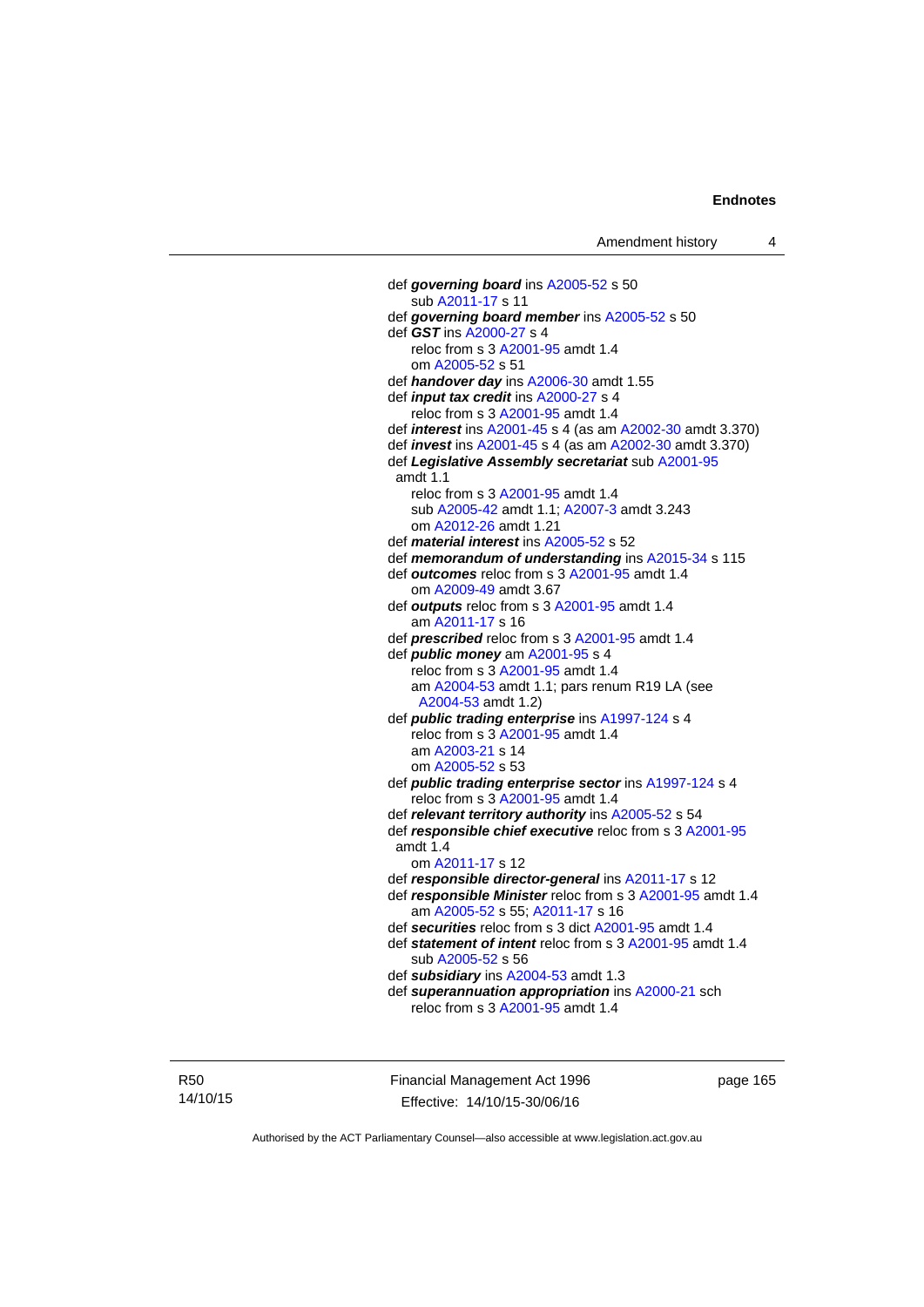4 Amendment history

| def superannuation banking account ins A2000-21 sch                   |  |
|-----------------------------------------------------------------------|--|
| reloc from s 3 A2001-95 amdt 1.4                                      |  |
| om A2013-19 amdt 3.161                                                |  |
| def taxable supply ins A2000-27 s 4                                   |  |
| reloc from s 3 A2001-95 amdt 1.4                                      |  |
| def <i>territory authority</i> am $A2000-21$ sch; $A2001-95$ amdt 1.3 |  |
| reloc from s 3 A2001-95 amdt 1.4                                      |  |
| sub A2006-30 amdt 1.56                                                |  |
| def <i>territory banking account</i> am A1997-102 sch                 |  |
| reloc from s 3 A2001-95 amdt 1.4                                      |  |
| def territory entity ins A2015-34 s 115                               |  |
| def the Territory ins A2009-49 amdt 3.68                              |  |
| def Treasurer's advance ins A2015-34 s 115                            |  |
| def <i>trust money</i> reloc from s 3 A2001-95 amdt 1.4               |  |
| def <i>under treasurer</i> ins A2015-34 s 115                         |  |
| def warrant am A1997-102 sch                                          |  |
| reloc from s 3 A2001-95 amdt 1.4                                      |  |

om [A2002-38](http://www.legislation.act.gov.au/a/2002-38) amdt 1.10

page 166 Financial Management Act 1996 Effective: 14/10/15-30/06/16

R50 14/10/15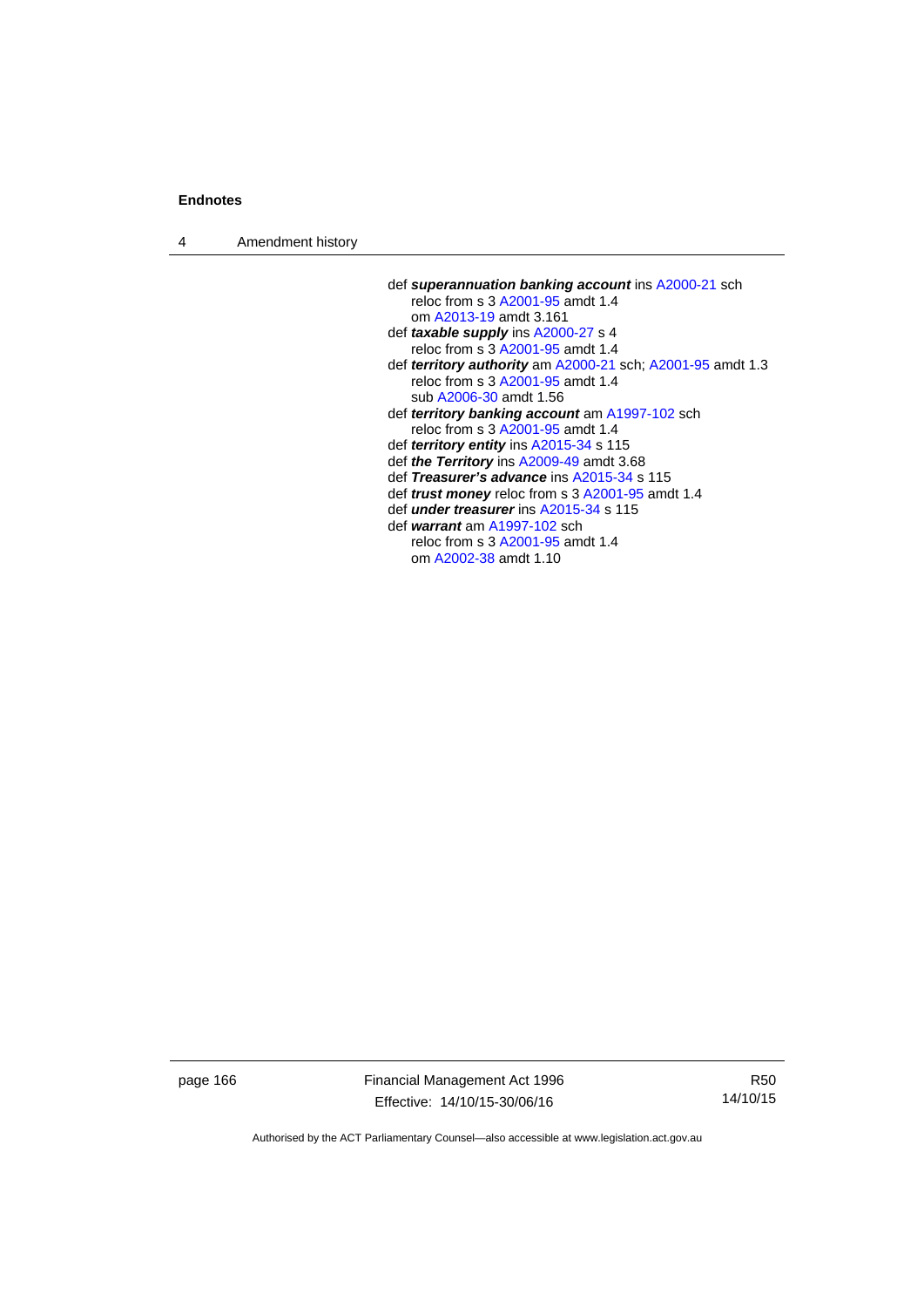# **5 Earlier republications**

Some earlier republications were not numbered. The number in column 1 refers to the publication order.

Since 12 September 2001 every authorised republication has been published in electronic pdf format on the ACT legislation register. A selection of authorised republications have also been published in printed format. These republications are marked with an asterisk (\*) in column 1. Electronic and printed versions of an authorised republication are identical.

| <b>Republication No</b> | <b>Amendments to</b> | <b>Republication date</b> |
|-------------------------|----------------------|---------------------------|
| 1                       | A1997-124            | 31 January 1998           |
| $\overline{2}$          | A1999-58             | 10 November 1999          |
| 3                       | A2001-56             | 12 September 2001         |
| 4                       | A2001-97             | 20 December 2001          |
| 5                       | A2001-97             | 31 December 2001          |
| 5(RI)                   | A2001-97 ‡           | 19 September 2002         |
| 6                       | A2001-97             | 4 January 2002            |
| 6(RI)                   | A2001-97 ‡           | 19 September 2002         |
| $7^*$                   | A2001-97             | 14 January 2002           |
| 7(RI)                   | A2001-97 ‡           | 19 September 2002         |
| 7A                      | A2001-97 ‡‡          | 19 September 2002         |
| 8                       | A2001-97             | 1 July 2002               |
| 8(RI)                   | A2001-97 ‡‡          | 19 September 2002         |
| $9*$                    | A2002-30             | 19 September 2002         |
| 10                      | A2002-38             | 1 November 2002           |
| 11                      | A2003-9              | 8 March 2003              |
| 12                      | A2003-21             | 20 May 2003               |
| 13                      | A2003-27             | 30 June 2003              |
| 14                      | A2003-46             | 1 November 2003           |
| 15                      | A2003-56             | 19 December 2003          |
| 16                      | A2004-19             | 7 April 2004              |
| 17                      | A2004-35             | 30 June 2004              |
|                         |                      |                           |

R50 14/10/15 Financial Management Act 1996 Effective: 14/10/15-30/06/16

page 167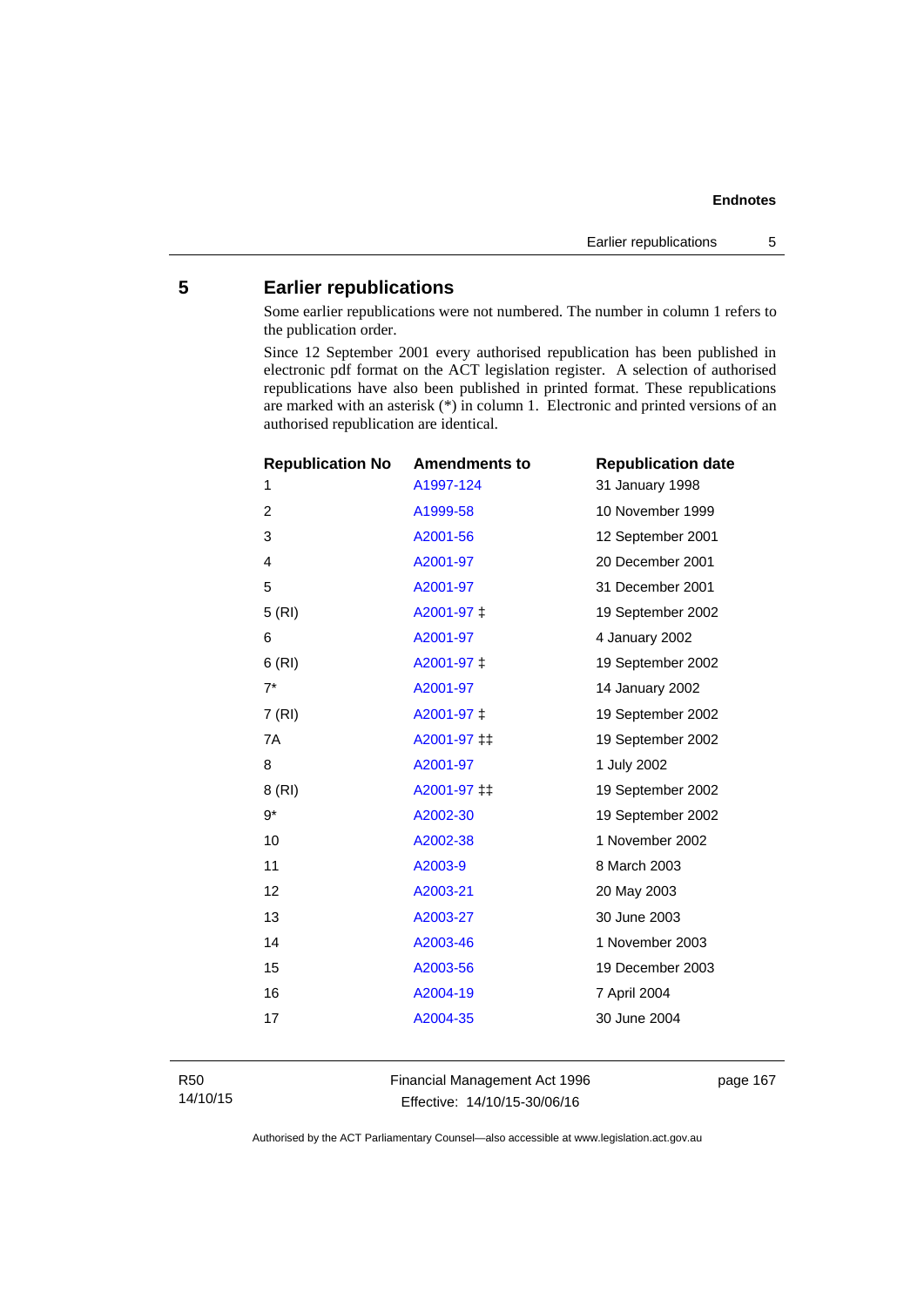| <b>Republication No</b> | <b>Amendments to</b> | <b>Republication date</b> |
|-------------------------|----------------------|---------------------------|
| 18                      | A2004-35             | 1 July 2004               |
| 19                      | A2004-53             | 17 August 2004            |
| 20                      | A2005-20             | 2 June 2005               |
| 21                      | A2005-32             | 1 July 2005               |
| 22                      | A2005-42             | 1 September 2005          |
| 23                      | A2005-52             | 27 October 2005           |
| 24                      | A2005-52             | 1 January 2006            |
| 25                      | A2006-30             | 19 June 2006              |
| 26                      | A2006-30             | 1 July 2006               |
| 27                      | A2006-30             | 20 July 2006              |
| 28                      | A2006-30             | 2 August 2006             |
| 29                      | A2006-30             | 28 October 2006           |
| 30                      | A2007-3              | 12 April 2007             |
| 31                      | A2007-10             | 12 May 2007               |
| 32                      | A2007-10             | 28 October 2007           |
| 33                      | A2007-10             | 2 July 2008               |
| 34                      | A2008-28             | 26 August 2008            |
| 35                      | A2008-37             | 2 February 2009           |
| 36                      | A2009-12             | 1 July 2009               |
| 37                      | A2009-49             | 17 December 2009          |
| $38*$                   | A2009-49             | 1 January 2010            |
| 39                      | A2010-18             | 3 June 2010               |
| 40                      | A2010-36             | 30 September 2010         |
| 41                      | A2010-55             | 1 January 2011            |
| 42                      | A2011-17             | 1 July 2011               |
| 43                      | A2012-15             | 16 May 2012               |
| 44                      | A2012-26             | 1 July 2012               |
|                         |                      |                           |

| Earlier republications |
|------------------------|
|                        |

page 168 Financial Management Act 1996 Effective: 14/10/15-30/06/16

R50 14/10/15